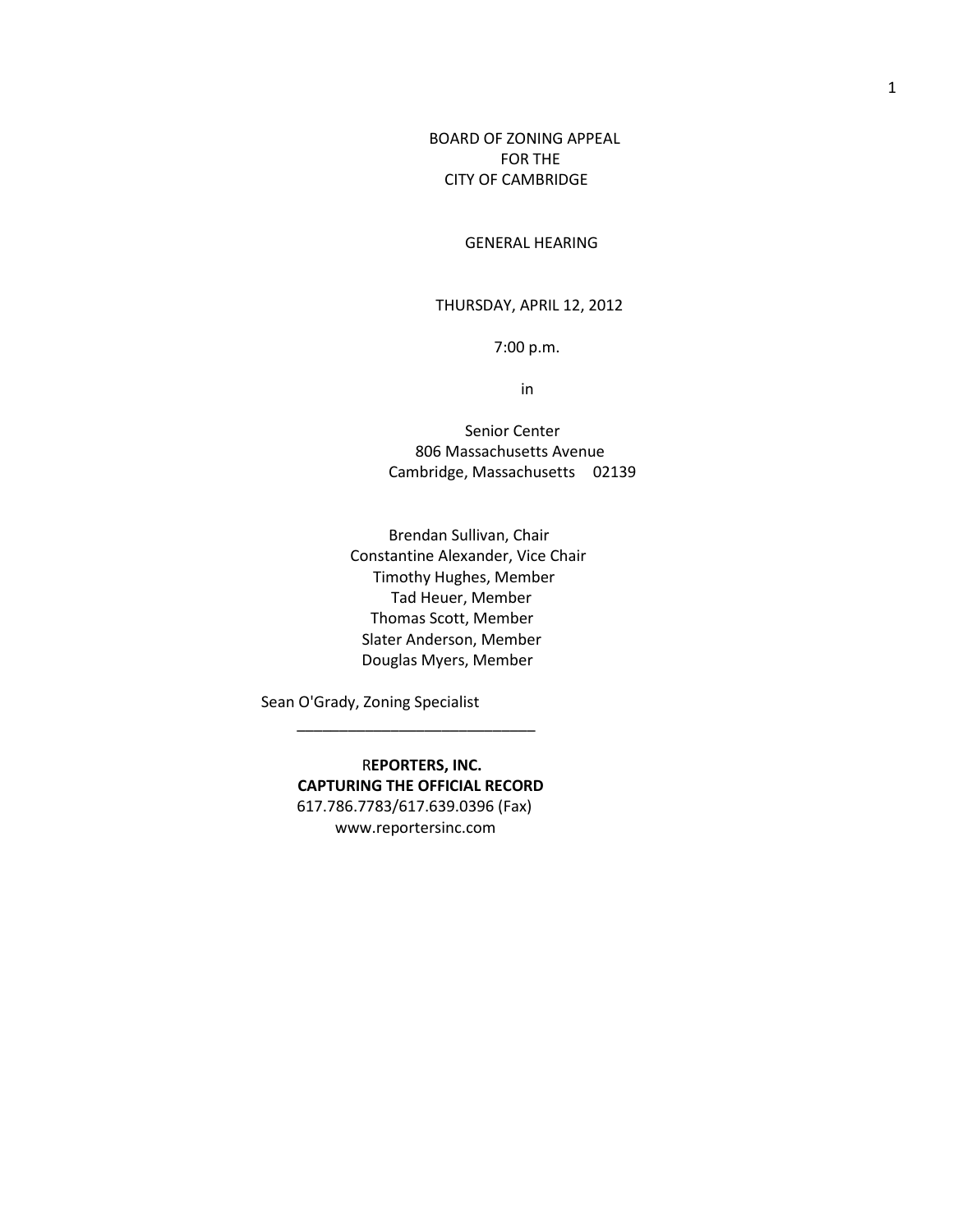| λ |
|---|
|   |

| <b>CASE</b>                |       | <b>PAGE</b>    |
|----------------------------|-------|----------------|
| 10171                      | --    | 3              |
| 10215                      | --    | $\overline{7}$ |
| 10189                      | --    | 5              |
| 10222                      | --    | 54             |
| 10231                      | $- -$ | 206            |
| 10232                      | --    | 168            |
| 10233                      | --    | 176            |
| 10234                      | $- -$ | 230            |
| 10235                      | --    | 170            |
| 10236                      | --    | 249            |
| 10237                      | $-$   | 266            |
| 10238                      | --    | 173            |
| Discussion on Water Street |       | 278            |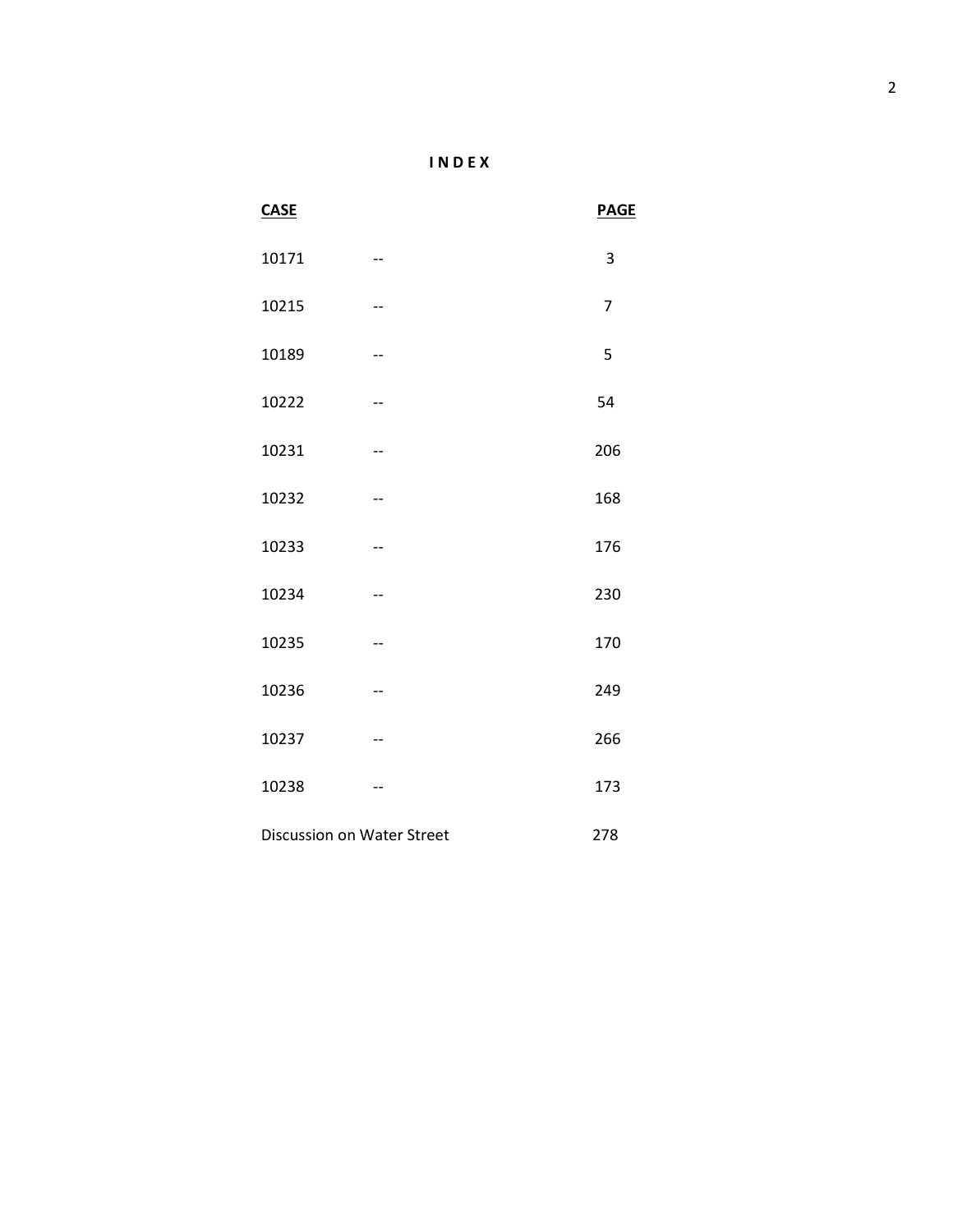(7:00 p.m.) (Sitting Members: Brendan Sullivan, Constantine Alexander, Timothy Hughes, Tad Heuer, Thomas Scott.)

BRENDAN SULLIVAN: If we could have it quiet, please.

Let me call the Board of Zoning Appeal meeting into session. The first case we will hear is 725 Concord Avenue. Is there anybody here on that matter?

(No Response.)

BRENDAN SULLIVAN: The Board is in receipt from a Katherine Rafferty dated April 6, 2012. (Reading) To the Board: At this time the Mount Auburn Hospital has decided to withdraw its petition for a Variance to install two wall signs at 725 Concord Avenue. Thank you for your assistance in this matter. Your professionalism is greatly appreciated.

On the matter to accept the withdrawal at 725 Mass. Avenue.

(Show of hands.)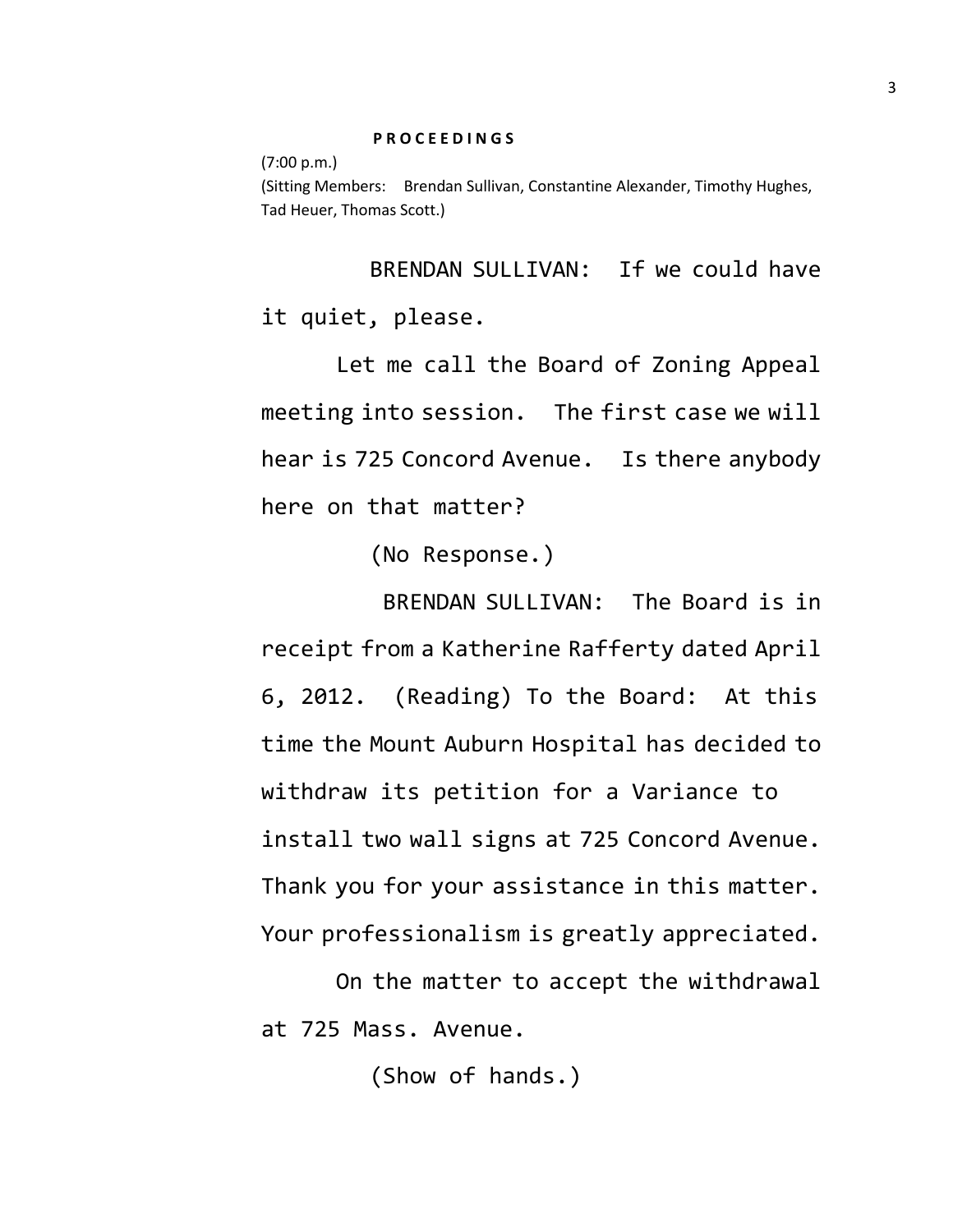BRENDAN SULLIVAN: Five in favor. (Sullivan, Alexander, Hughes, Heuer, Scott.)

(7:00 p.m.) (Sitting Members: Brendan Sullivan, Constantine Alexander, Timothy Hughes, Tad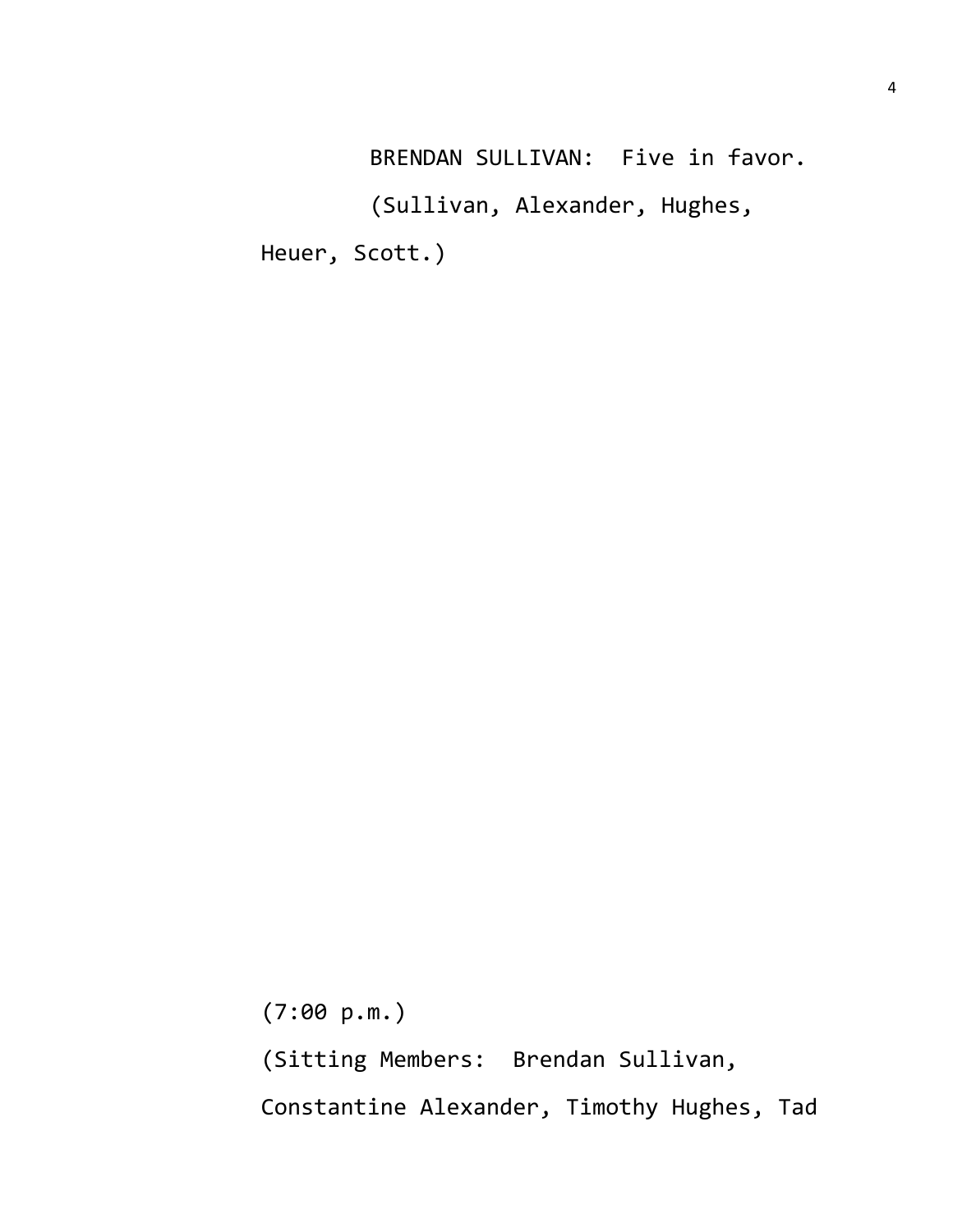Heuer, Thomas Scott.)

BRENDAN SULLIVAN: The Board will hear case 10189, 168-172 Hampshire Street. Is there anybody here interested in that matter?

(No Response.)

BRENDAN SULLIVAN: The Board is in receipt of correspondence dated April 12th. (Reading) To Whom It May Concern: We respectfully withdraw our application for a Variance and a Special Permit for above-referenced project after our hearing with the Planning Board on November 2011. We redesigned the project in a matter that no longer requires any Zoning relief. We have met with neighbors and the community and we have completed the large project review procedure with the Community Development Department and have received positive support for the project. Thank you, Edrick van Beuzekom for EVB Design.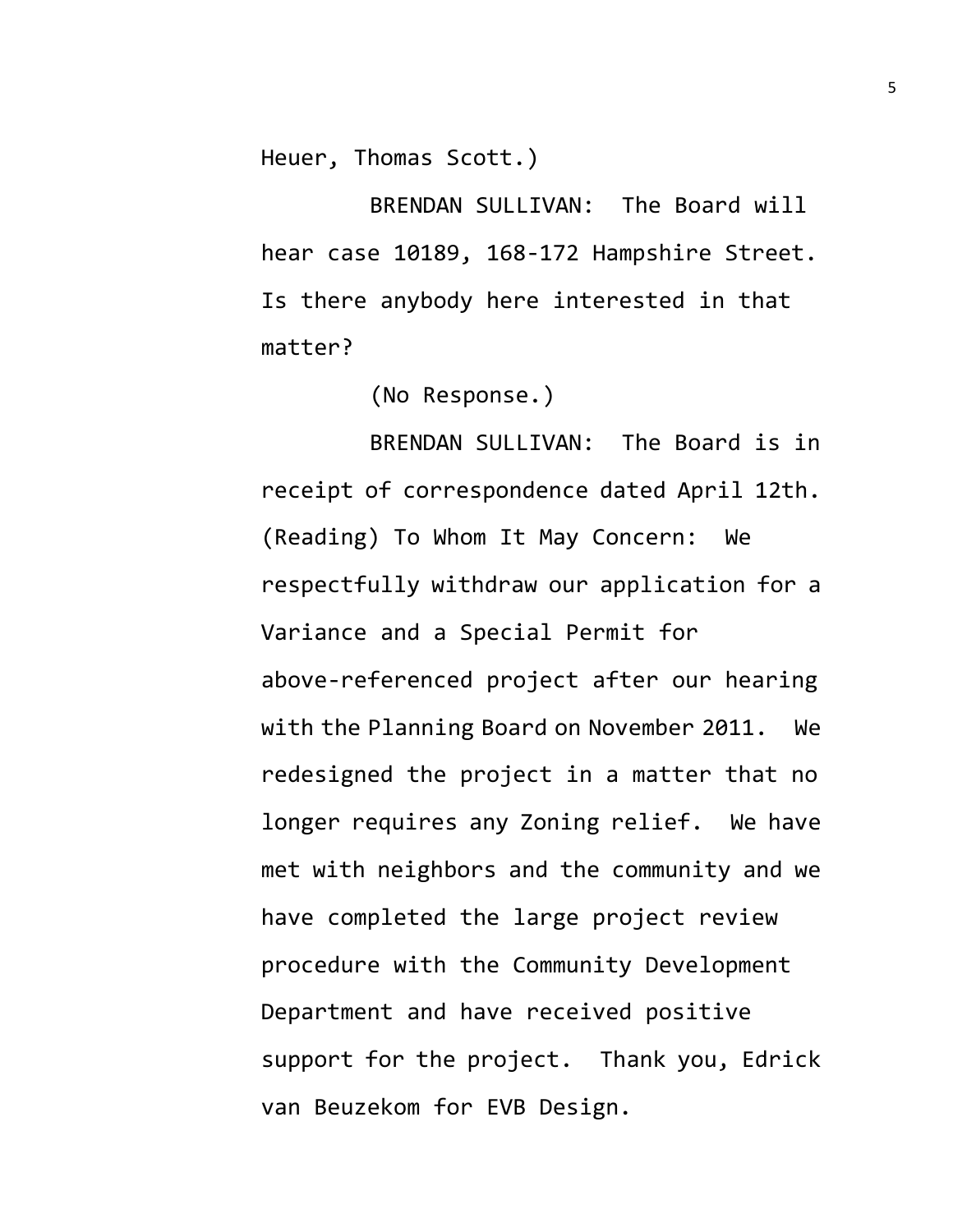All those to allow the withdrawal of the

application 168-172 Hampshire.

(Show of hands.)

BRENDAN SULLIVAN: Five in favor.

(Sullivan, Alexander, Hughes,

Heuer, Scott.)

CONSTANTINE ALEXANDER: He better not want to change his plans. If there's any changes going on, he's going to be out of the box for two years.

SEAN O'GRADY: He's going to as-of-right plan.

CONSTANTINE ALEXANDER: I know. But if something comes up when he goes ahead and decides he needs relief, good luck to him.

BRENDAN SULLIVAN: He does it as at his peril.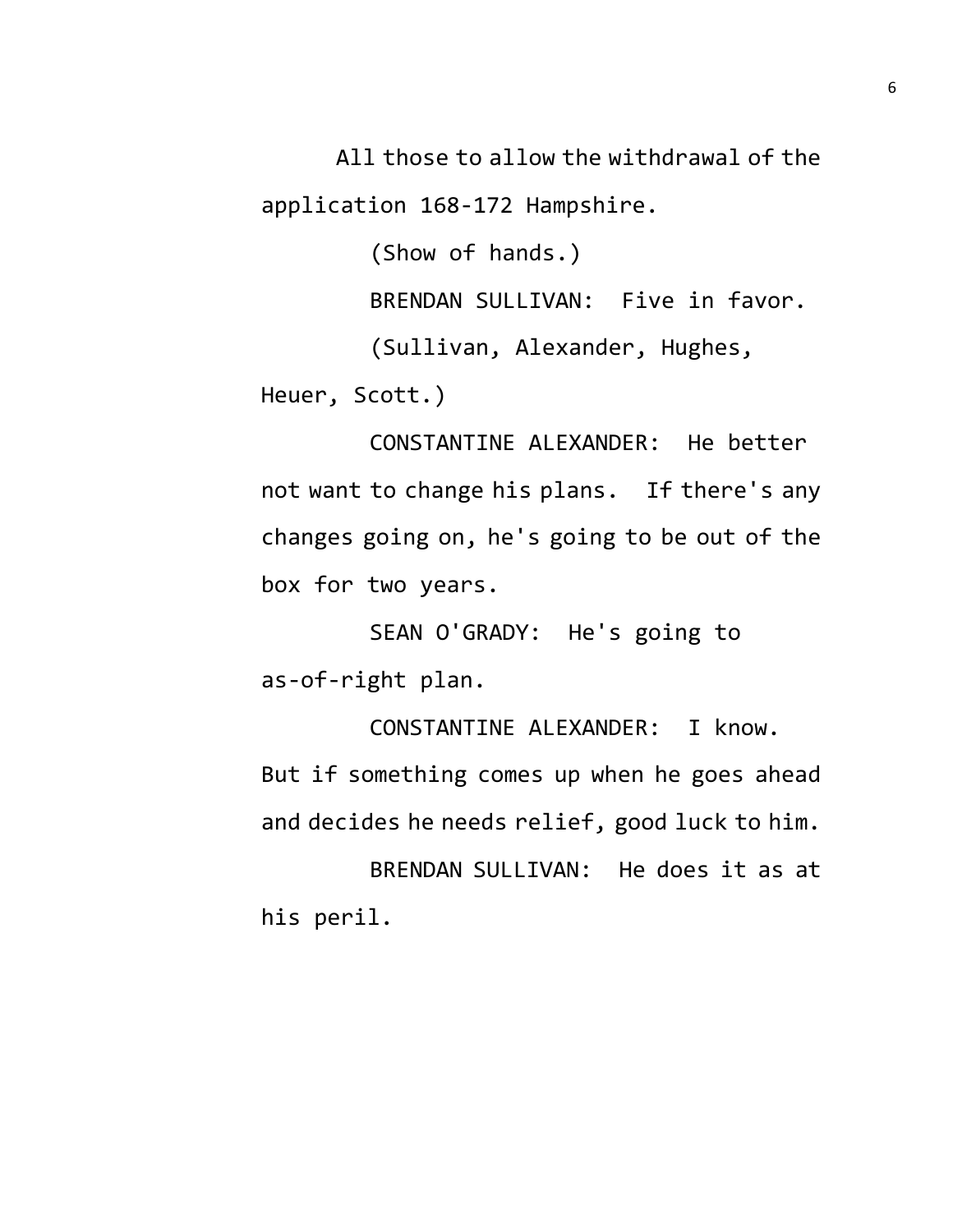(7:05 p.m.)

(Sitting Members: Constantine Alexander, Timothy Hughes, Tad Heuer, Douglas Myers, Slater Anderson.)

CONSTANTINE ALEXANDER: The acting Chair will call case No. 10215, 38 Union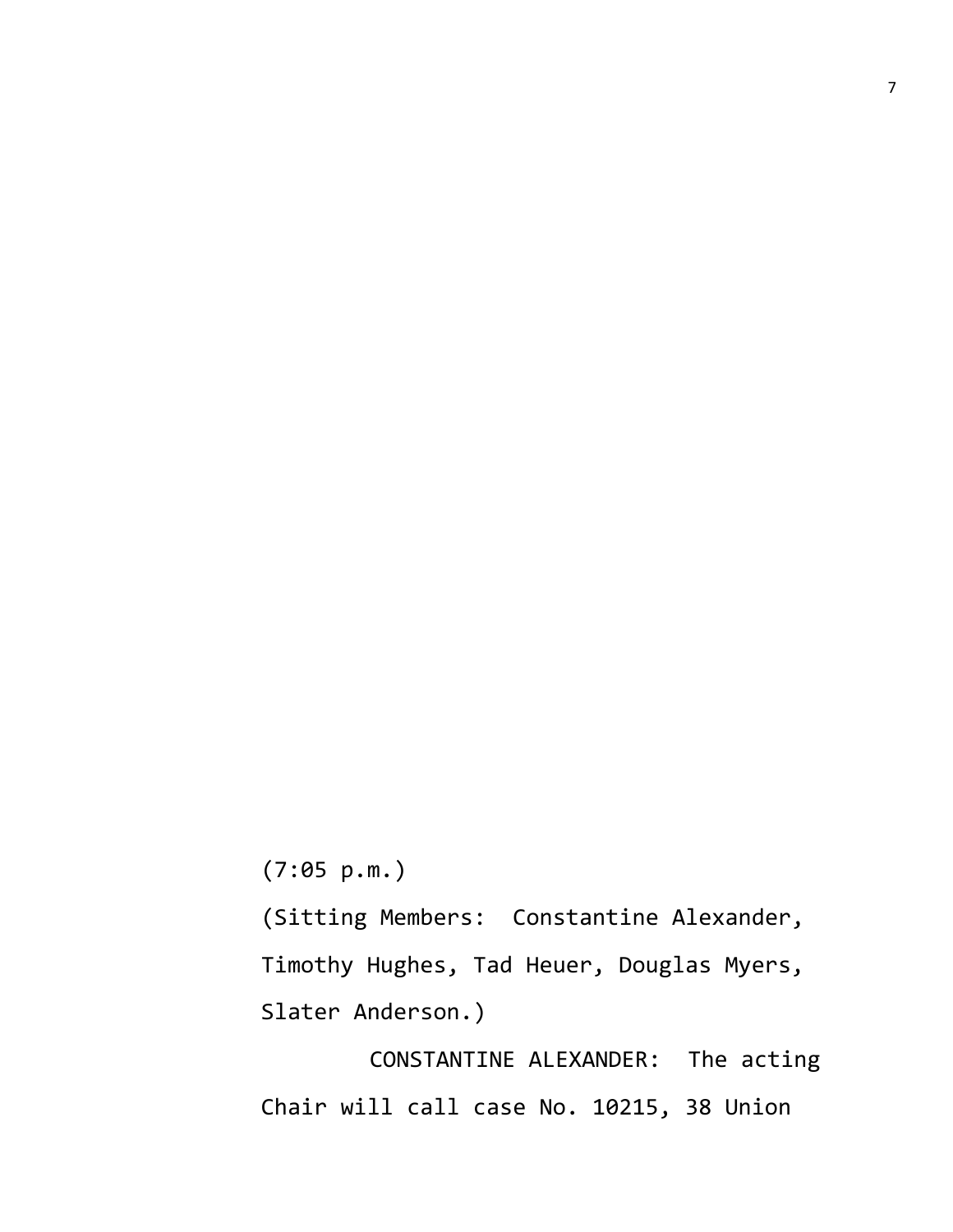Street and 369 Windsor Street.

Is there anyone here wishing to be heard on the matter.

ATTORNEY JAMES RAFFERTY: Good evening, Mr. Chairman.

CONSTANTINE ALEXANDER: Good evening.

ATTORNEY JAMES RAFFERTY: For the record, and members of the Board, my name is James Rafferty. I'm an attorney with the law firm of Adams and Rafferty. I'm representing the applicants this evening. Seated to my right, I'm going to have them spell their name because -- this is Jayakanth Srinivasan.

## JAYAKANTH SRINIVASAN:

J-a-y-a-k-a-n-t-h. Last name S-r-i-n-i-v-a-s-a-n. And Neira, N-e-i-r-a. Last name T-e-i-c-u.

ATTORNEY JAMES RAFFERTY: Chairman and members of the Board, you may recall the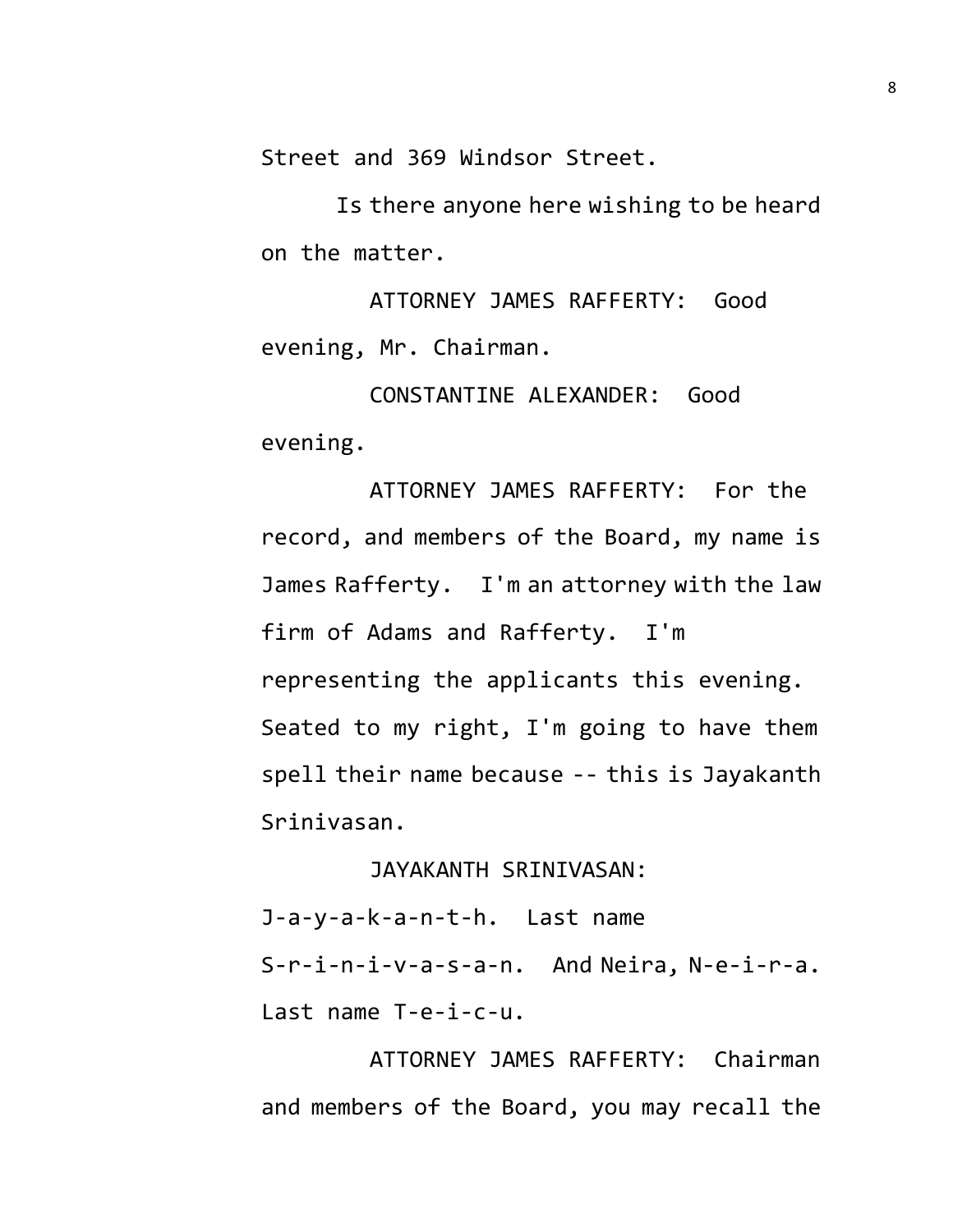case. We are a case heard, and on the night we were last here, we were reviewing the both aspects of the relief. The applicant is seeking a Variance to allow for a subdivision of the lot that will return the lot of these two properties to their historical lot lines. I mentioned at that time that a merger has occurred concerning these lots, and the merger occurred as a result of a conveyance whereby the owner of the property on Windsor Street, which is a two-family house, her father, her parents owned the house on Union Street. I've since learned there was a fire in that house in the late sixties, and then the house was raised and the Building Permit -- the Building Department permits reflect a permit to raise the house in '69, I believe. The Historical Commission shows a house there up until that time.

Since that time it's been an empty lot, but in 1996 the owner of the Windsor Street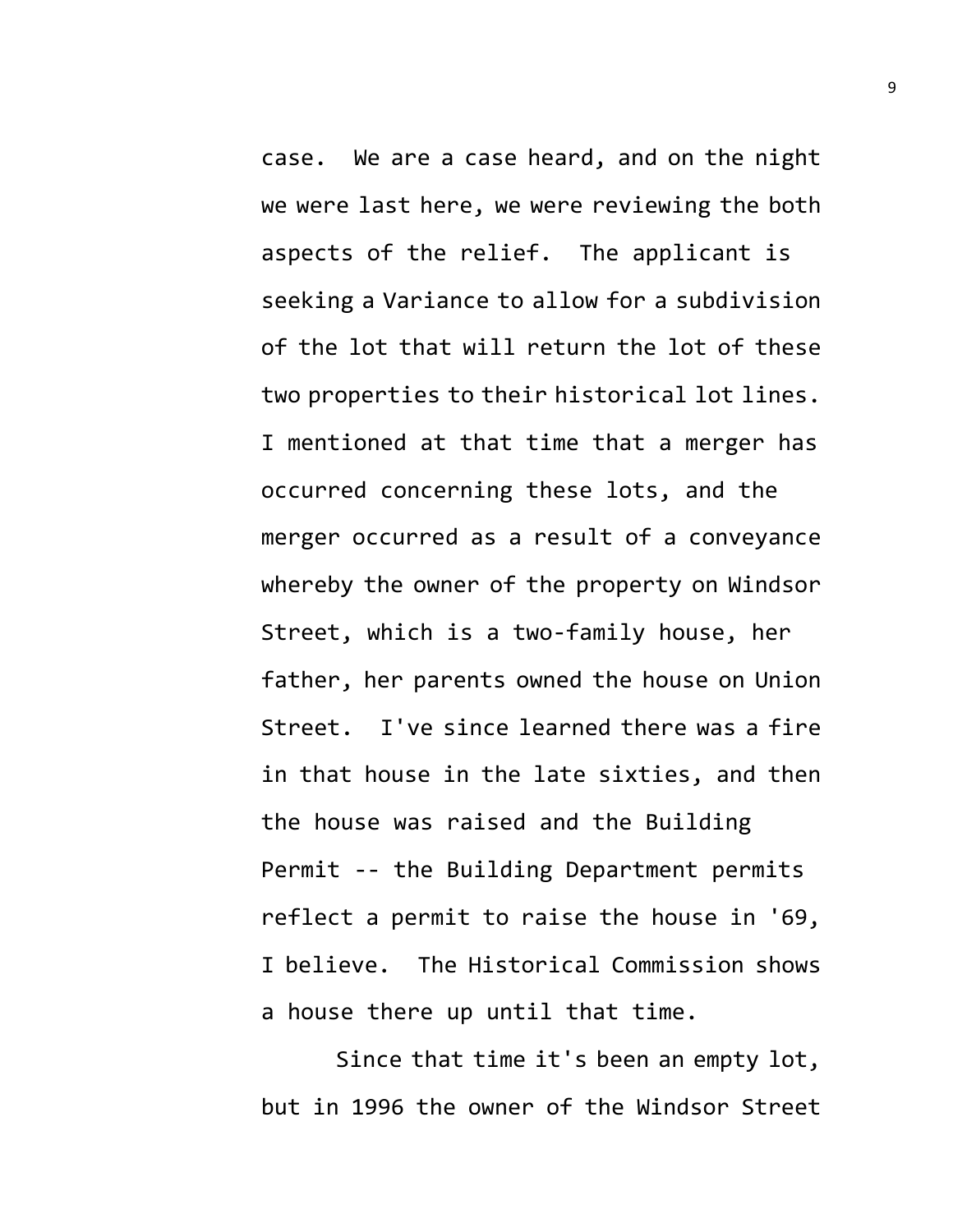property husband and wife, and the wife inherited the Union Street property at some point upon the death of her parents in the nineties. And as part of legal advice she received, she included her husband in 1996 on the deed of the property on Union Street.

For Zoning purposes there's been a determination that a merger has occurred. So the first request for the Board is to ask for consideration to allow for that merger to be unwound.

The hardship really in this case is related to the shape of the lot. I would suggest this isn't a conventional merger case because the point of contiguity, if there is such a word, is rather narrow. These lots are not side-by-side lots. They're not directly behind one another. From the subdivision plans the Board might recall, but the geometric relationship between these lots is such that few residents and others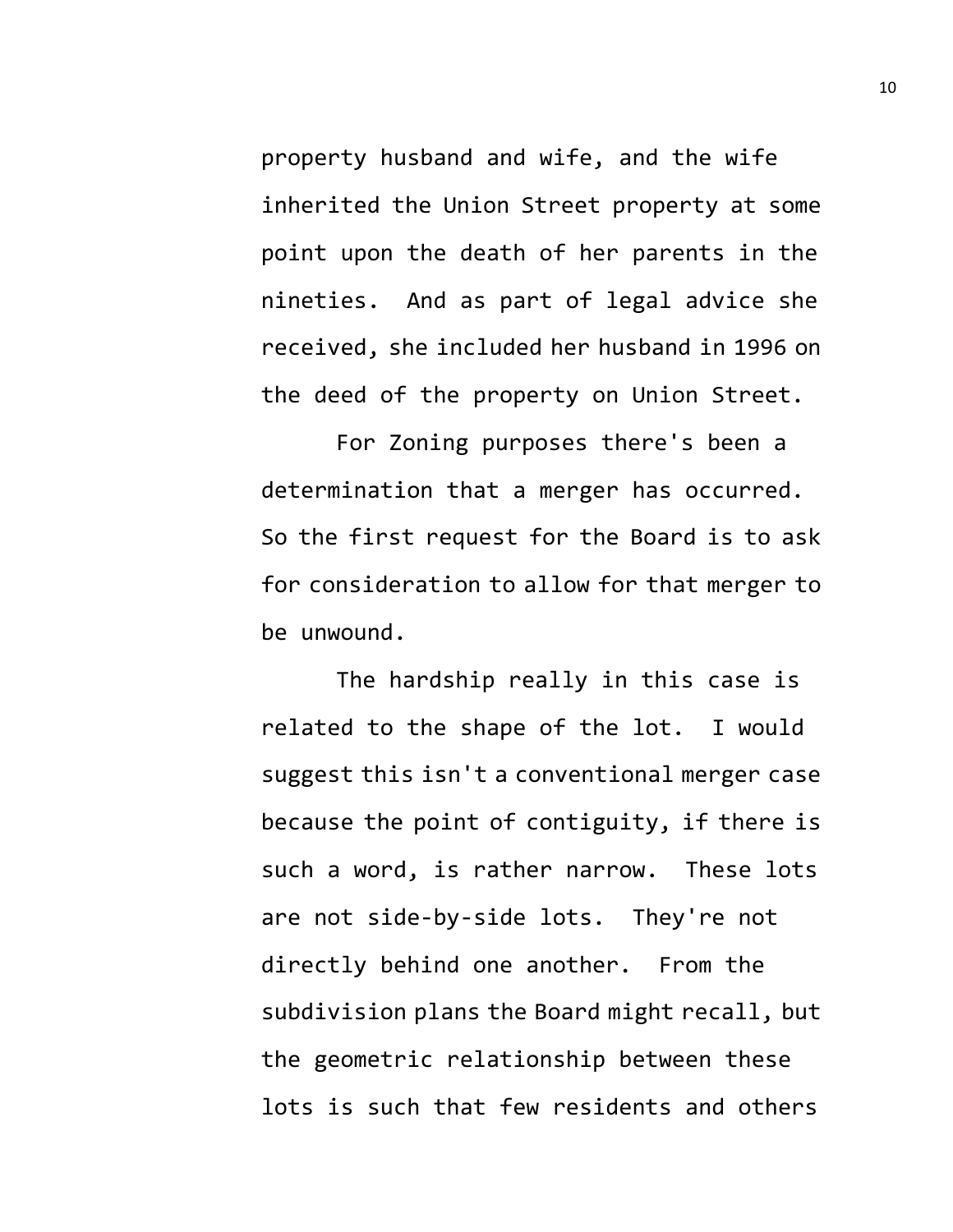would appreciate the fact that the area, I would suggest, area of the Union Street lot is related to the area of the Windsor Street lot. The lot that we're talking about, which continues to receive a separate tax bill, is a lot that has an area of 2,697 square feet.

Questions were raised at the last hearing around the taxes themselves, and the assessment and how the Assessor's office was treating the lots. So since the hearing I had occasion to meet with Andrew Johnson, a City Assessor, to review the Assessor's records, and as was noted by one of your learned colleagues, there's a state code here called 132 which he explained to me is a designation for undeveloped land. And that the assessed value that has been on the property now from his records for nearly ten years reflects a determination by the Assessor's office that it was undeveloped. CONSTANTINE ALEXANDER: Is it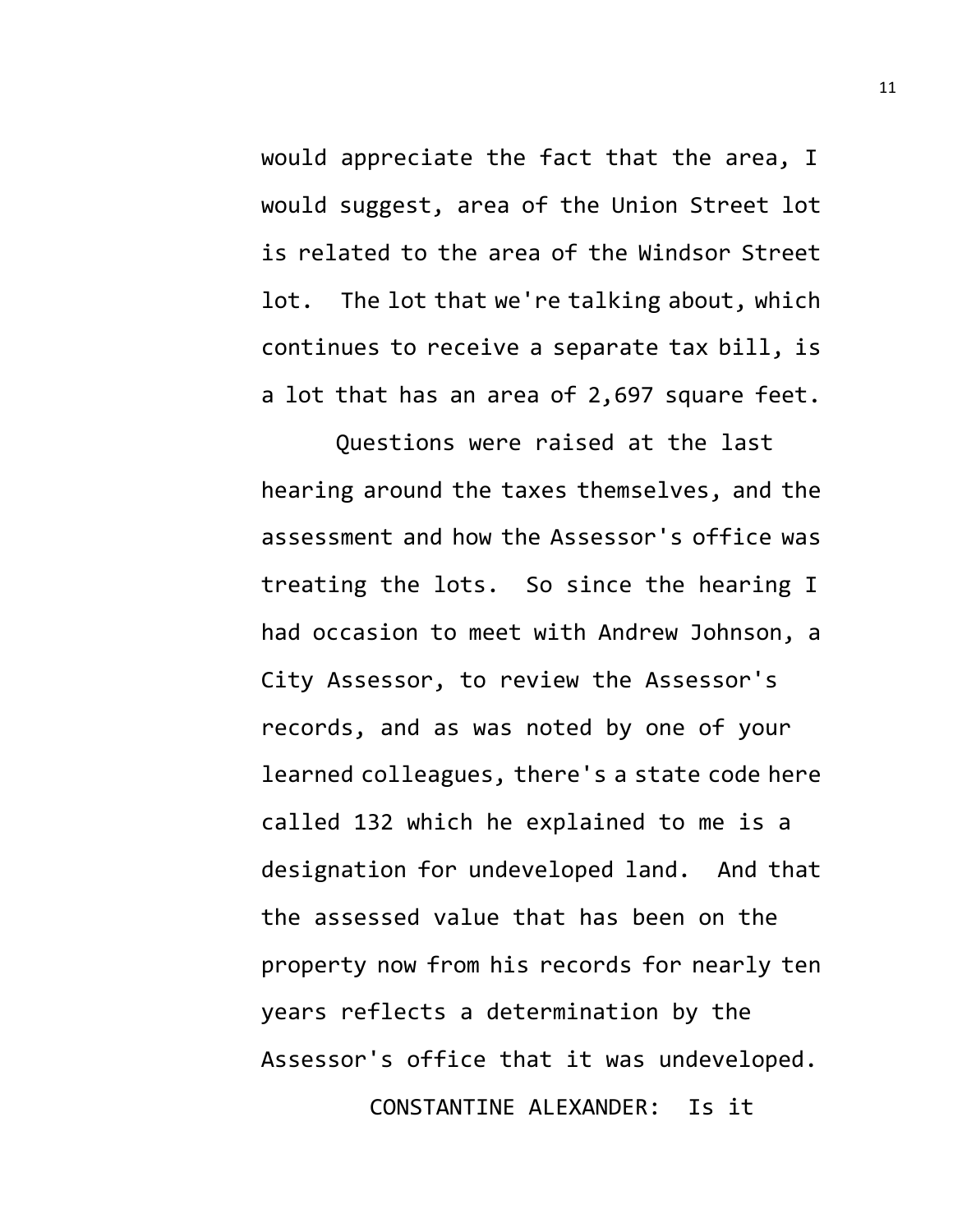underdeveloped or undevelopable?

ATTORNEY JAMES RAFFERTY: Well, this is what I asked the question of. Because I asked well, how is that determination made? And the Assessor explained to me that they do a review every ten years. There was a determination of the lot size. It was seen to be an empty lot, and therefore as a result of that, they said the minimum lot size, they recognize to be 5,000 square feet, and they saw this lot as having less.

The Assessor's office, with all due respect, I don't think is particularly focussed on some of the Zoning issues here. And as the Board knows from the language of the Ordinance, the lot itself, while it is below the minimum lot size, the lot was clearly established prior to the adoption of the Zoning. So the lot -- the mere fact that it's below 3,000 square feet does not make it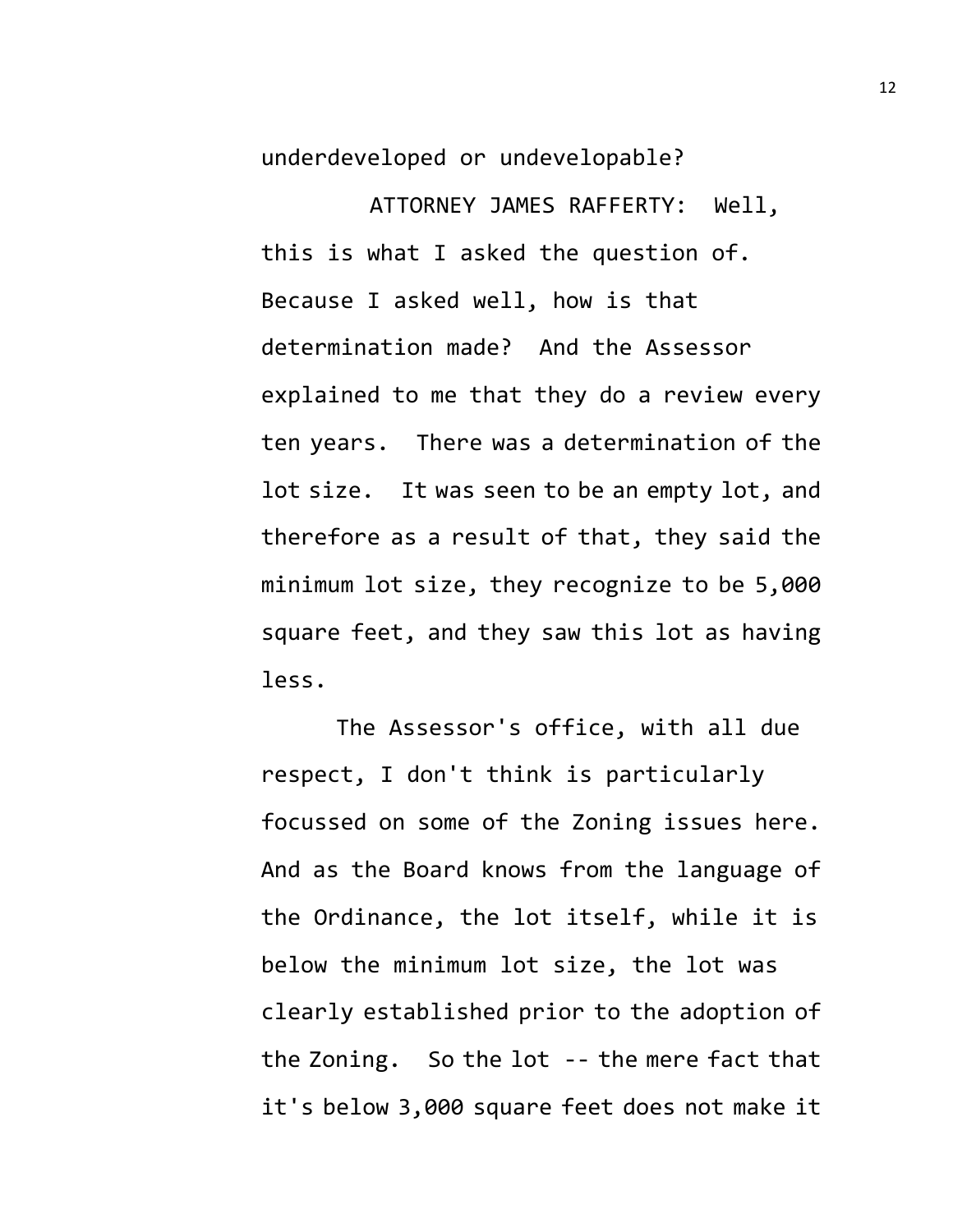undeveloped.

CONSTANTINE ALEXANDER: Undevelopable.

ATTORNEY JAMES RAFFERTY: Undevelopable.

And even the fact that a merger has occurred doesn't mean it's undevelopable. Because when you do the math of when you combine the lot areas of the two lots, and you figure out the GFA of the structure on the Windsor Street lot, there's still a remaining developable GFA. My memory is that number is -- because we reviewed the GFA against the Assessor's records, and I filed an amended dimensional form to reflect that exercise, and that is roughly -- I think my memory is there's somewhere in the neighborhood of 700 or 800 square feet that could go on this lot today or maybe even a little more.

CONSTANTINE ALEXANDER: More I thought if I remember. Here's your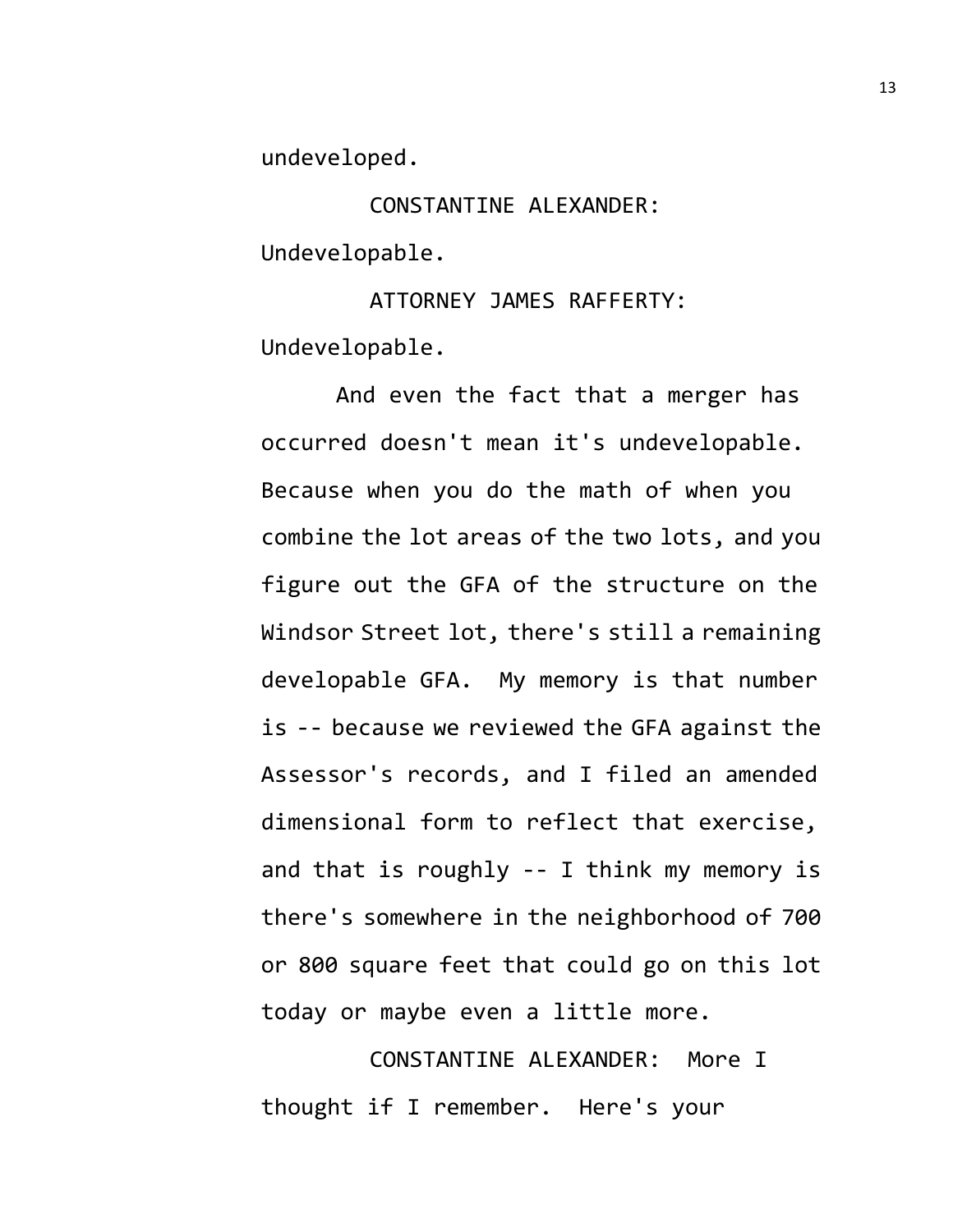dimensional form.

ATTORNEY JAMES RAFFERTY: Yes, thank you.

So the amended dimensional form would suggest that the existing conditions today show a GFA of 2379. The Ordinance would allow 4146. So that's going to be 1500 square feet approximately.

I don't wish to speak against the position that the current owner is enjoying for assessment purposes, but I did happen to mention to the Assessor that I don't think it's accurate to say it's not a developable lot. The lot can have -- it's in a Res C District. It's over 5,000 square feet. It can accommodate three units, this merged lot. There's currently two units in an existing structure. So in theory, one could, could certainly add a second structure. It is not in a Zoning District where you can have one principal structure as was the case in the A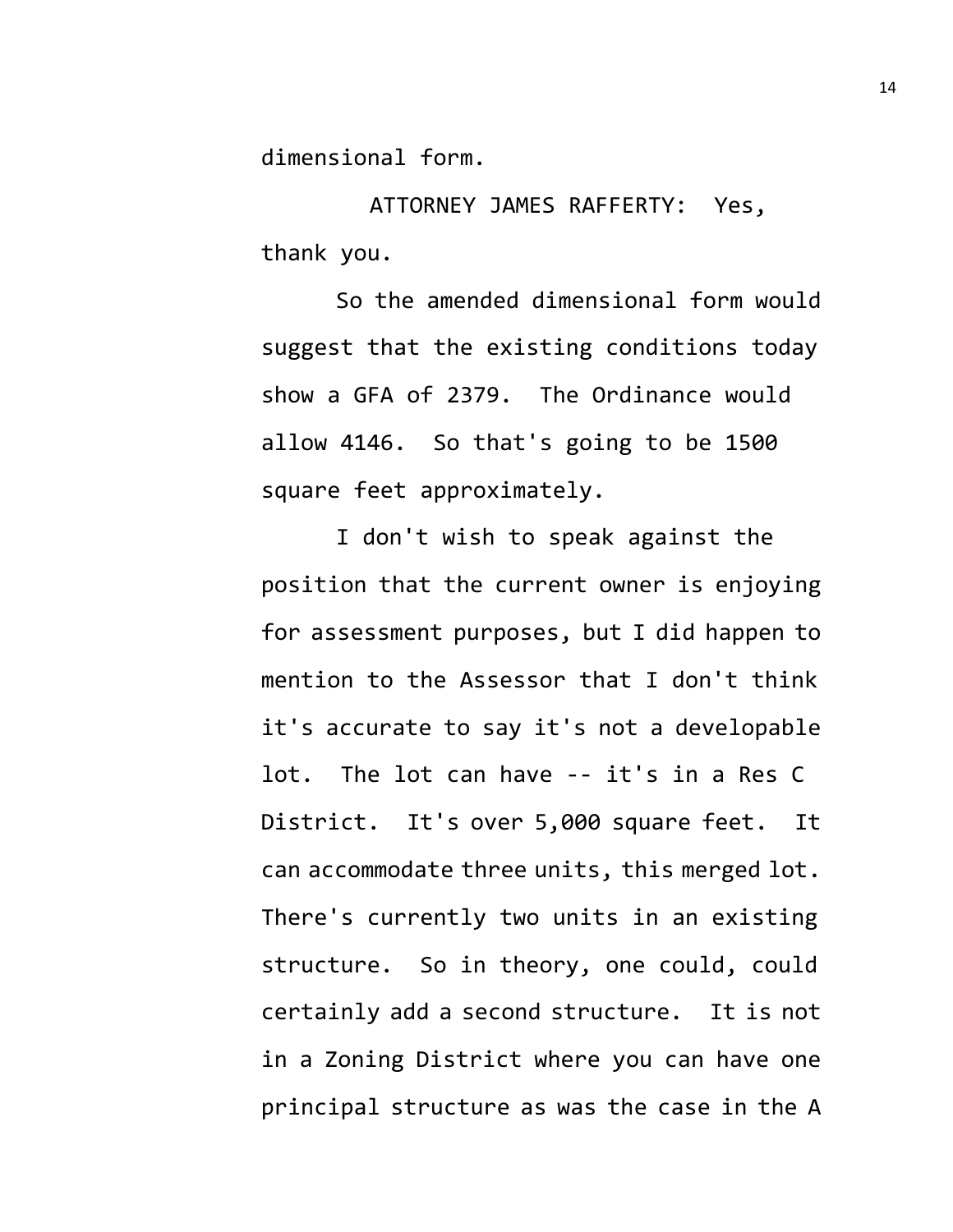and B District. So you could have two principal residential structures. So a structure could be built on this lot but, the issue about the lot size is what's driving the subdivision, because that structure would have to be part of a single lot without the relief being sought here. So there are forms of ownership. I'm sure the Board's familiar between co-ops and condominiums that one could create separate ownership of structures where you would have shared ownership of land.

Frankly, that's rather cumbersome for the Petitioners. They've recently had their first child. They're hoping to build a house here and raise their family here. They lived in the neighborhood for several years now. Have been looking, had identified this parcel, have gotten to know the seller. They're long-time residents in that house and they have no interest in doing a condominium.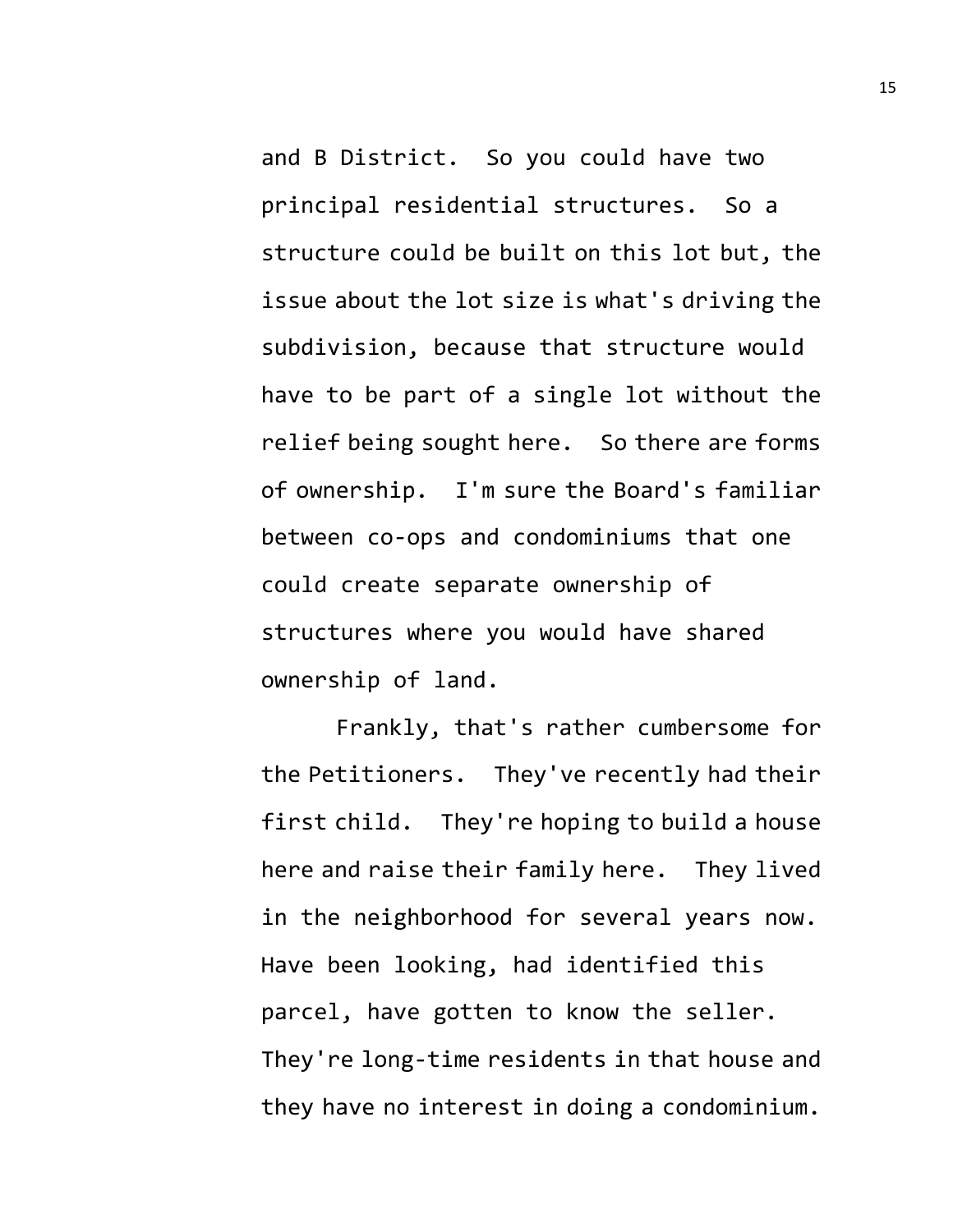So they said well, they have a contract that would allow them to purchase the lot for more than \$30,000 admittedly. But they have to -- they have assumed the burden of obtaining the necessary relief.

In reviewing the case since we were last here and learning as much as I did about the assessment and the development potential, we took a closer look at the proposed structure, because as you know, there were two aspects of the application. One would have allowed the subdivision. The second -- if a subdivision were allowed, the proposed structure is conforming in terms of its proposed GFA. It's only about 1400 square feet. So it still would be below the permitted amount. But the side yard setbacks to achieve a 24-foot wide house only were about four, four and a half feet. That led to funny fenestration, and frankly the house feels sideways and not too comfortable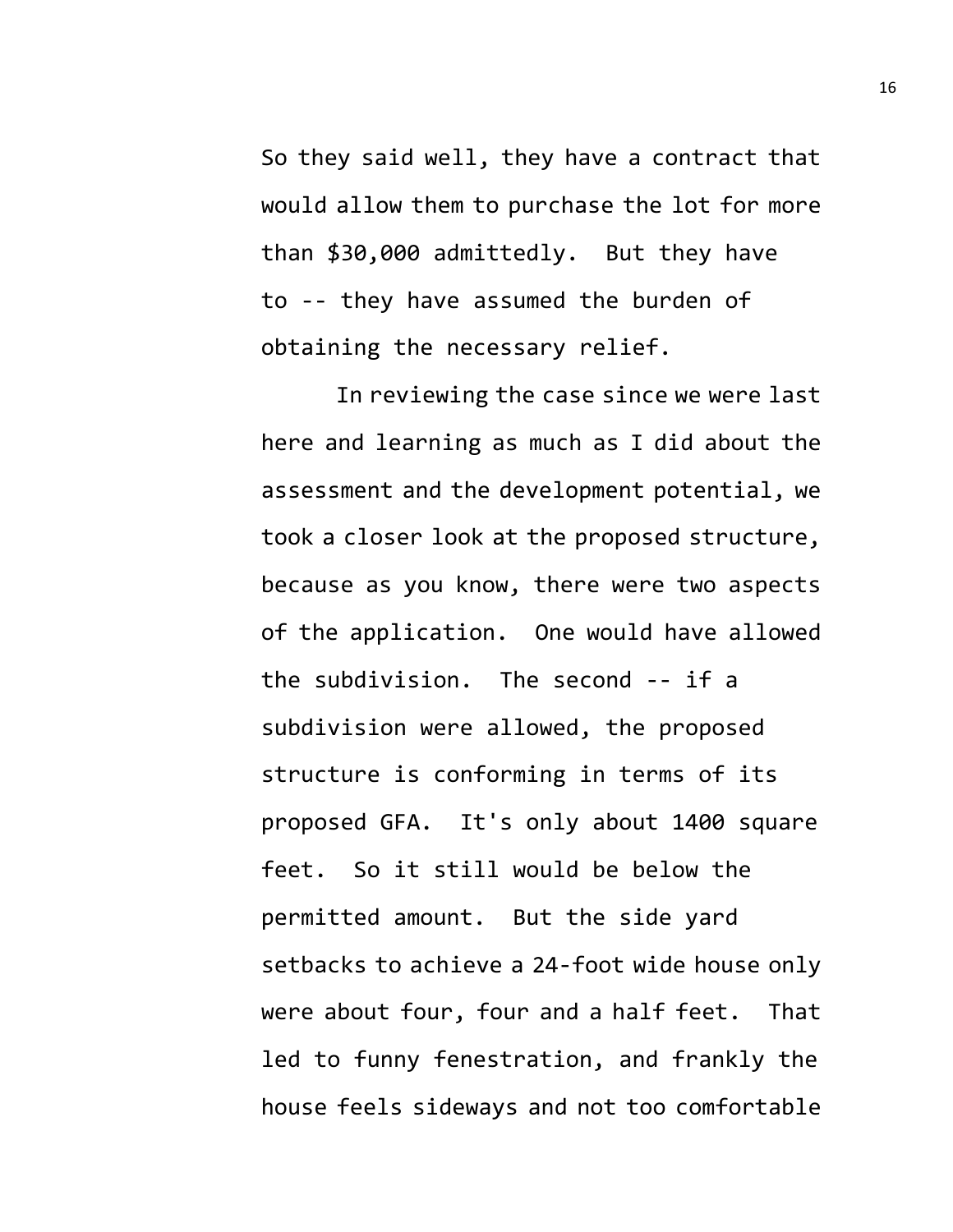into the lot. So we engaged a Cambridge architect who has some specialty in smaller size houses, and have been looking in the past week or two at well, what if the house -- what

if a substitute structure were designed? One that at 18 feet of width would provide for seven-and-a-half-foot setbacks, which would be the allowed setback on an undersized lot. But again in this case, the ISD tells me they take the view that those reduced side yard setbacks and narrow lots apply to lots that existed prior to the adoption of Zoning. And while this lot used to enjoy that status prior to the merger, since the merger, if it were to be subdivided, they would take the view that they're not -- they could not as of right avail themselves. But recognizing the precedent that may be relevant, we filed with the Board almost a footprint drawing of a 15-foot structure which actually would have compliant side yard setbacks.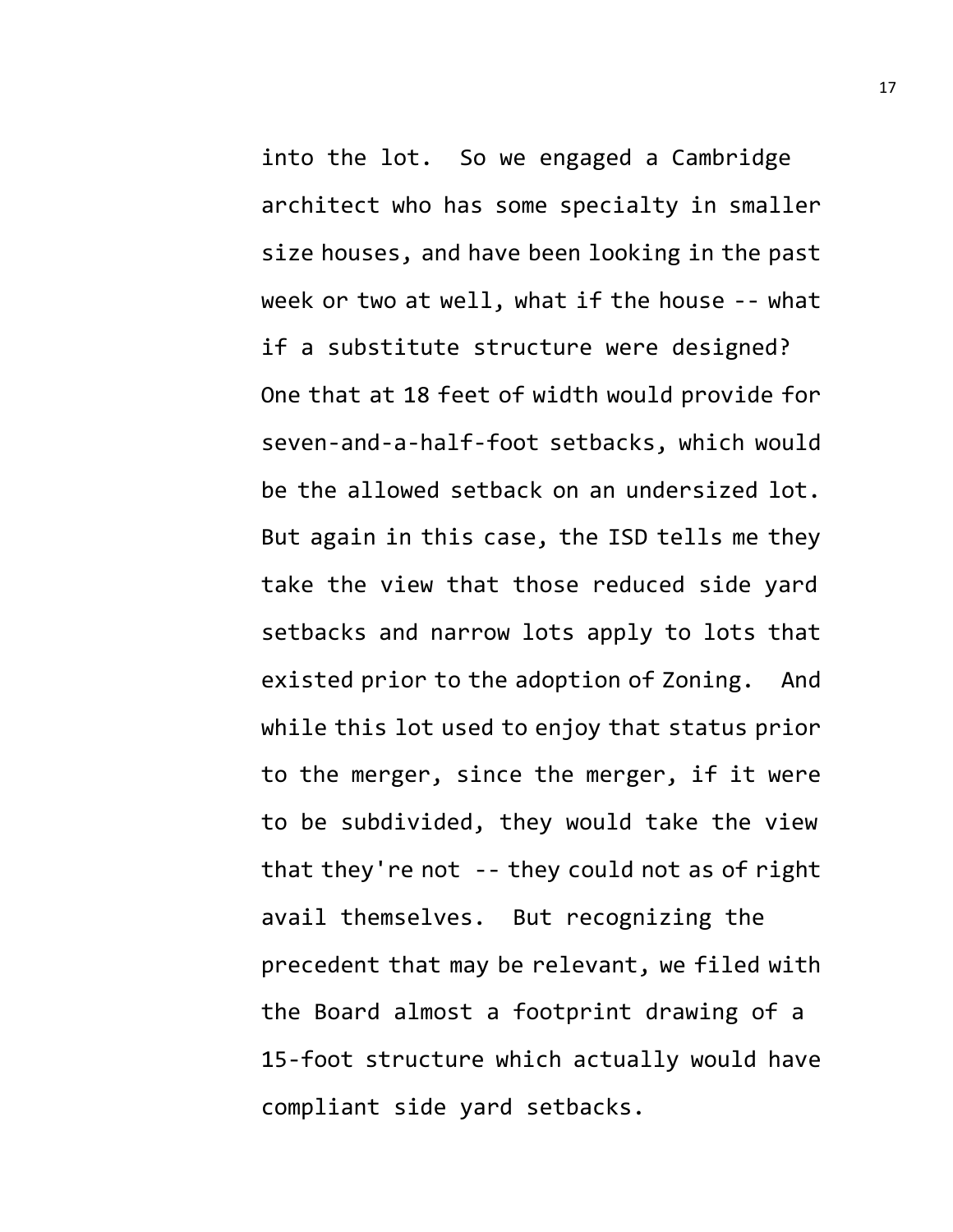CONSTANTINE ALEXANDER: Excuse me, in your letter you refer to this revised plans, but in the file it got separated. Nothing's been stamped. Would you just show me the plans.

ATTORNEY JAMES RAFFERTY: Yes, well, I suppose calling it a plan might give it a high level of description it deserves. That's just a footprint analysis that suggests that there are -- recognizing that there's 1500 square feet of approximately developable GFA on this lot, I asked the architect to kind of show -- to begin to think about what options are. What would an as-of-right -- what if we couldn't succeed here and we -- they still wanted to build something, it would be a condominium in that kind of a shape. Because when you do the H plus L over seven, you wind up with nine-foot setbacks in that particular scheme.

A very long way of saying that -- our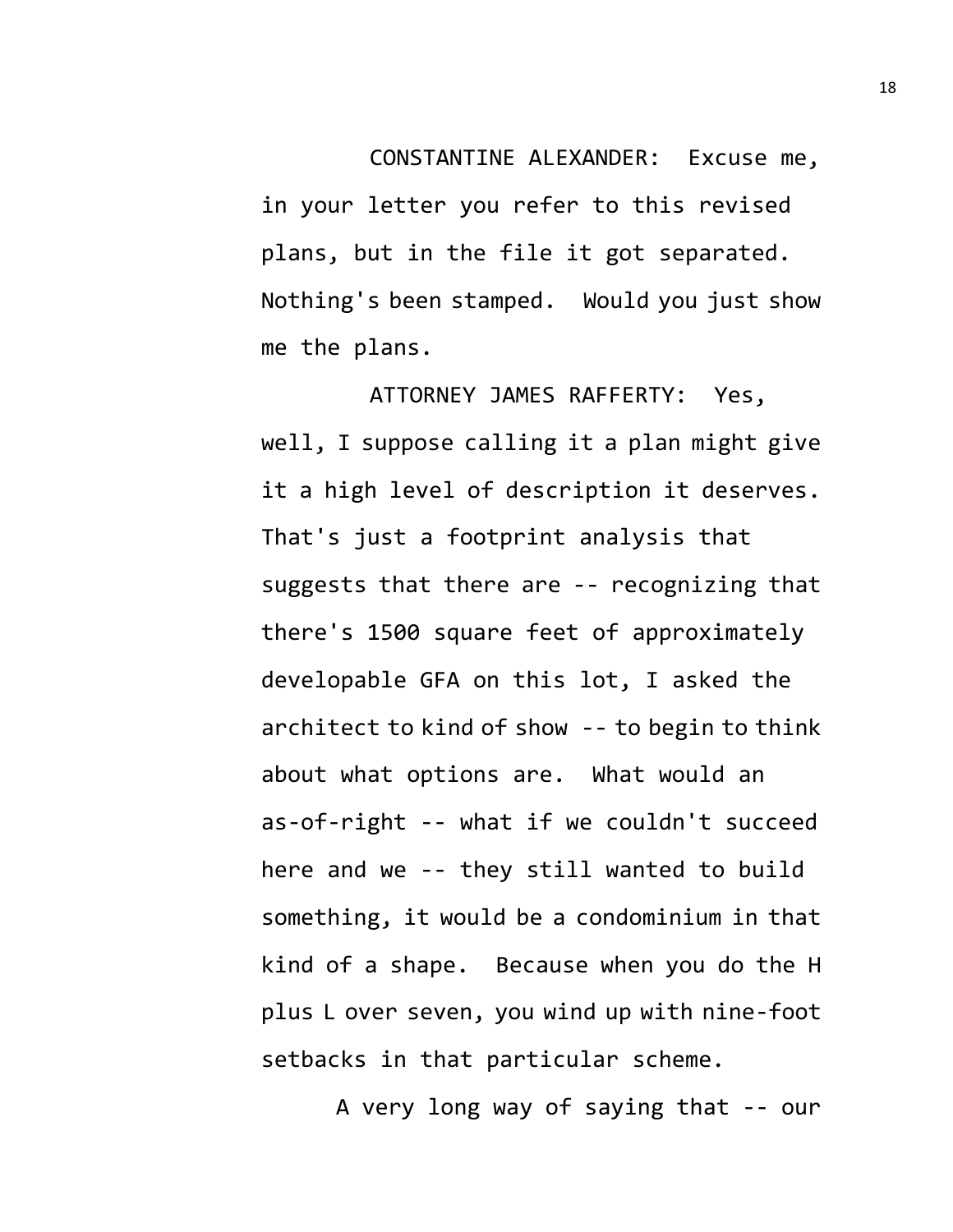hope tonight was that the Board might consider whether there was sufficient merit to the underlying request for the subdivision given the unique nature of the lot, the interruption in the streetscape along Union Street that is the result of the absence of the house here. The fact that this space isn't benefitting the lot in which it's attached to. It's not easily accessible between the garage and the backyard. They function as they have historically as independent, separate properties. If there was a willingness to allow for one further continuance to have the Petitioners come up with a house that would be more compliant to setback and perhaps be at a scale in character more consistent with the streetscape, and we've begun to look very preliminary --

CONSTANTINE ALEXANDER: If I understand what you're saying is that you would like us to hear the de-merger case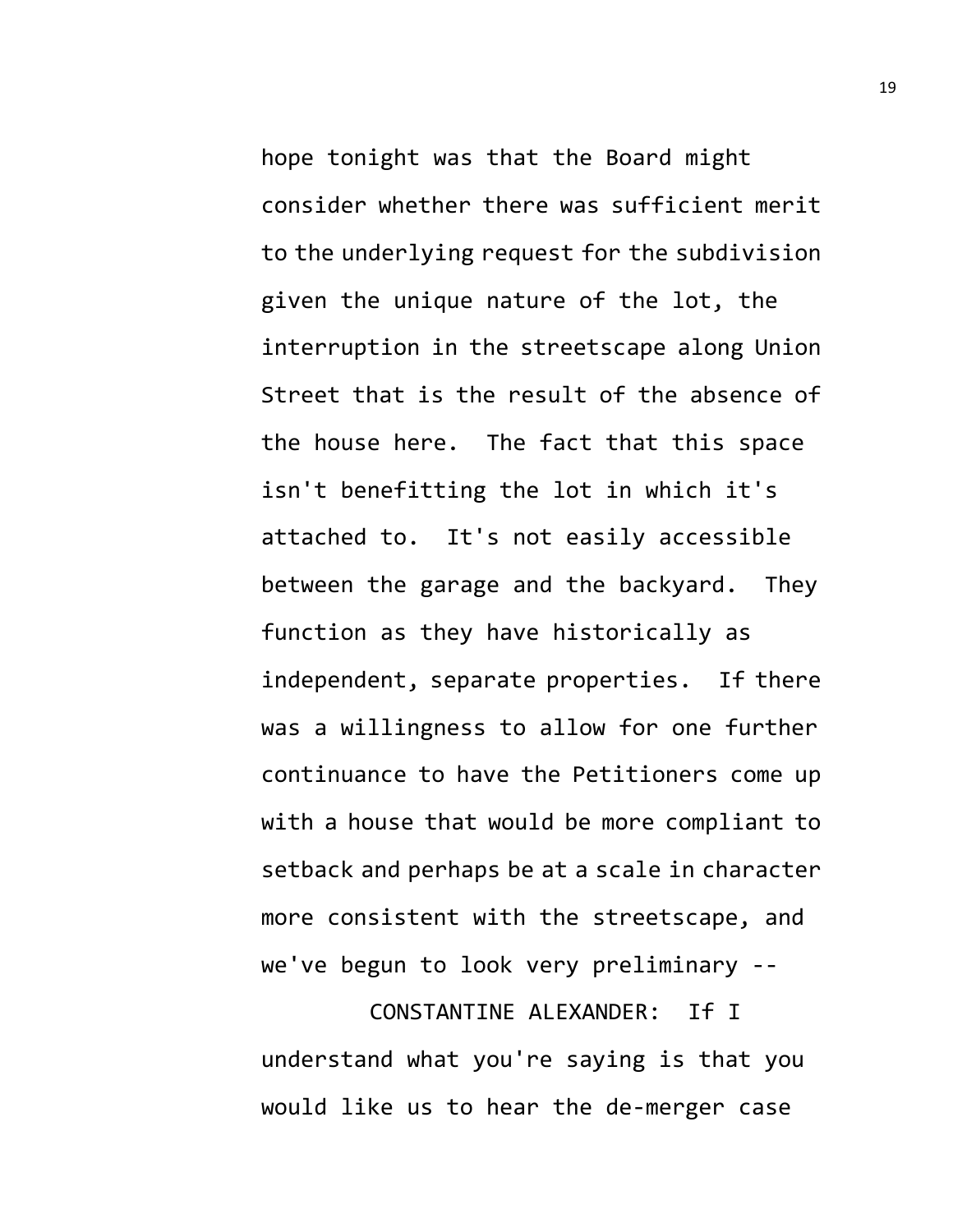tonight. And if we were to grant relief, give you a Variance to undo the merger, that you would then continue the case and come back to us with more definitive plans?

ATTORNEY JAMES RAFFERTY: Well, in a perfect world sure. But my suspicion was that the Board might not be comfortable bifurcating the relief that precisely. But a thinking that would suggest that a willingness to look -- yes, in a manner of speaking. That the Board would conclude that I could see a scenario here where this could be approved and, therefore, by continuing the case -- I guess what I'm saying and I'll be very candid, is this has been a costly exercise for this young couple. And if there isn't the underlying support around the subdivision, I think they would prefer not to spend dollars on design for a structure.

We did review the structure with ISD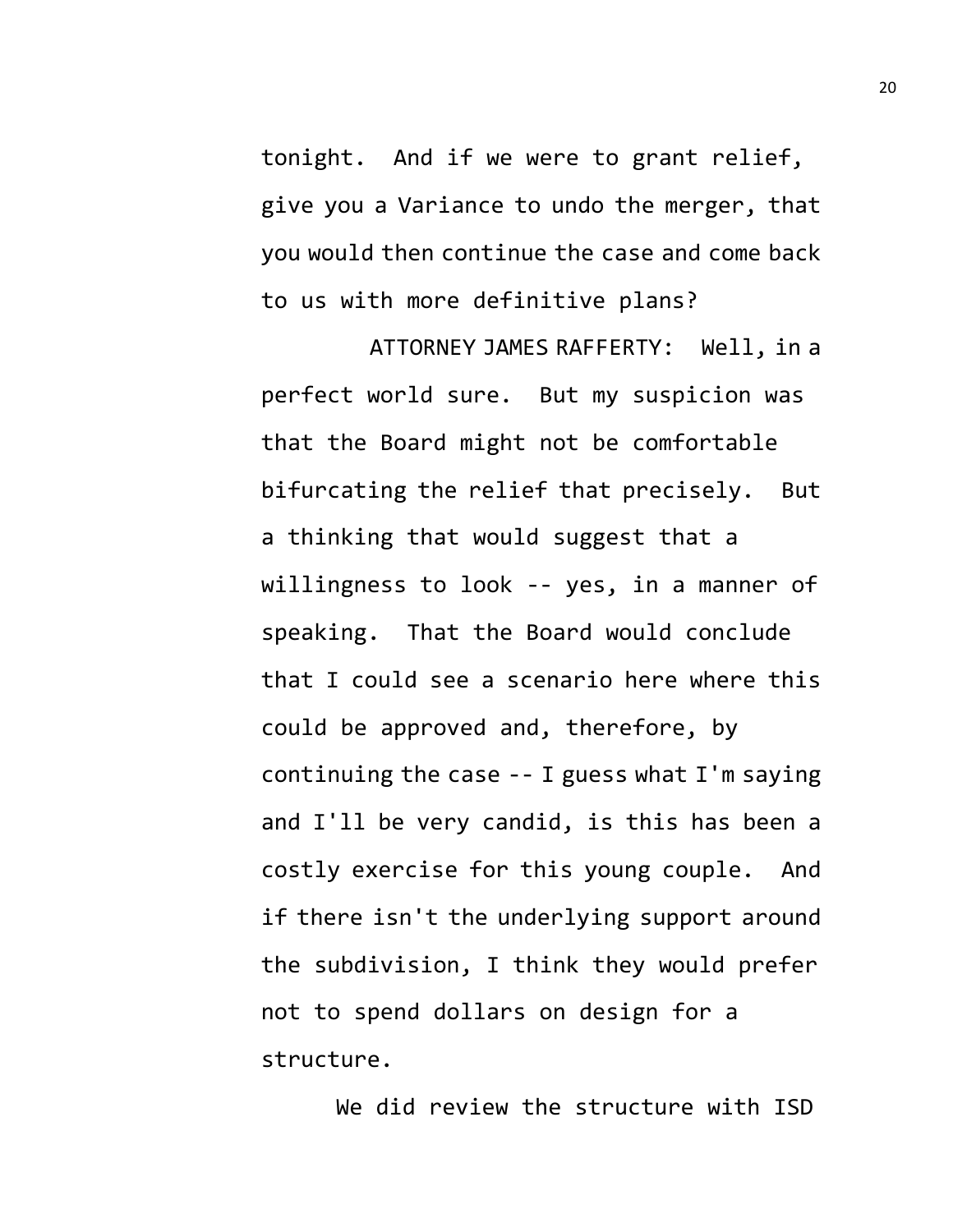staff and some others, and saw its shortcomings. And the suggestion was well, maybe if that structure were modified and brought more consistent with the streetscape and had a pitched roof and had a few other elements, but we simply didn't have time in the past ten days to do all this and make the Monday deadline. So, yes, we are asking that there be some discussion of the merits of the subdivision.

CONSTANTINE ALEXANDER: Let me rephrase -- sorry to interrupt you.

ATTORNEY JAMES RAFFERTY: That's okay.

CONSTANTINE ALEXANDER: Let me rephrase my question then. What you're looking for, then, is sort of an informal advisory opinion on the -- not binding because we're not going to take a vote, because we don't want to bifurcate the case, on whether we're amenable to granting what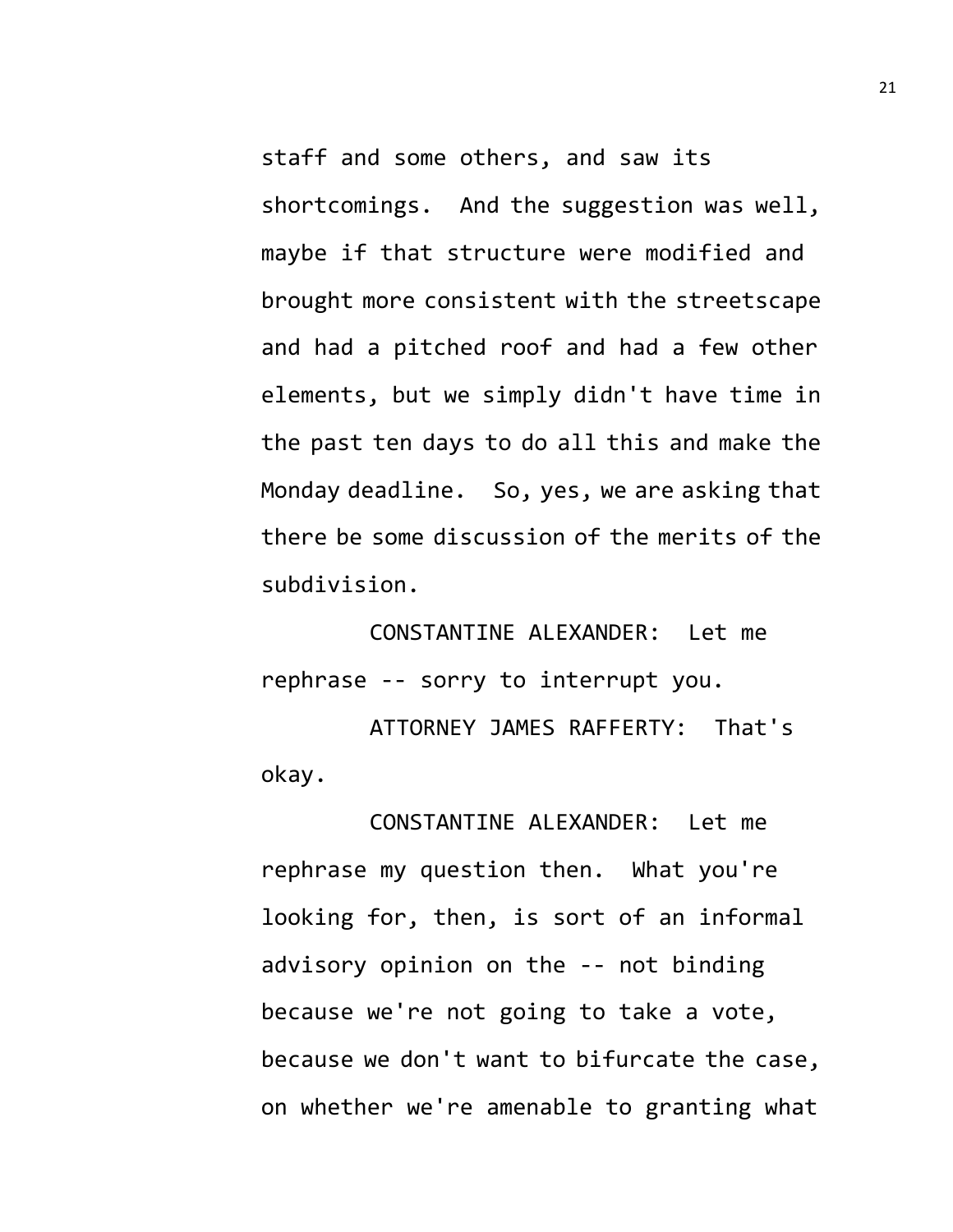I'm going to call the de-merger, the unmerging of lots. And if you got the positive signals that you're hoping to get, then you would ask to continue the case and come back, seeking relief both on the merger in question and on the relief for the lot.

ATTORNEY JAMES RAFFERTY: Right. And that's an accurate characterization. And I might go so far as to suggest that if a Board member felt they couldn't see themselves to approving at the end of the road, then the vote on the continuance could be a reflection of that. The reason to continue -- the request to continue would be based on at least a presumption that there might be an outcome here that would be acceptable to a particular Board member. And if that were the case, we would look to continue. If the support to continue the case -- if there weren't four votes to continue the case, I would advise my client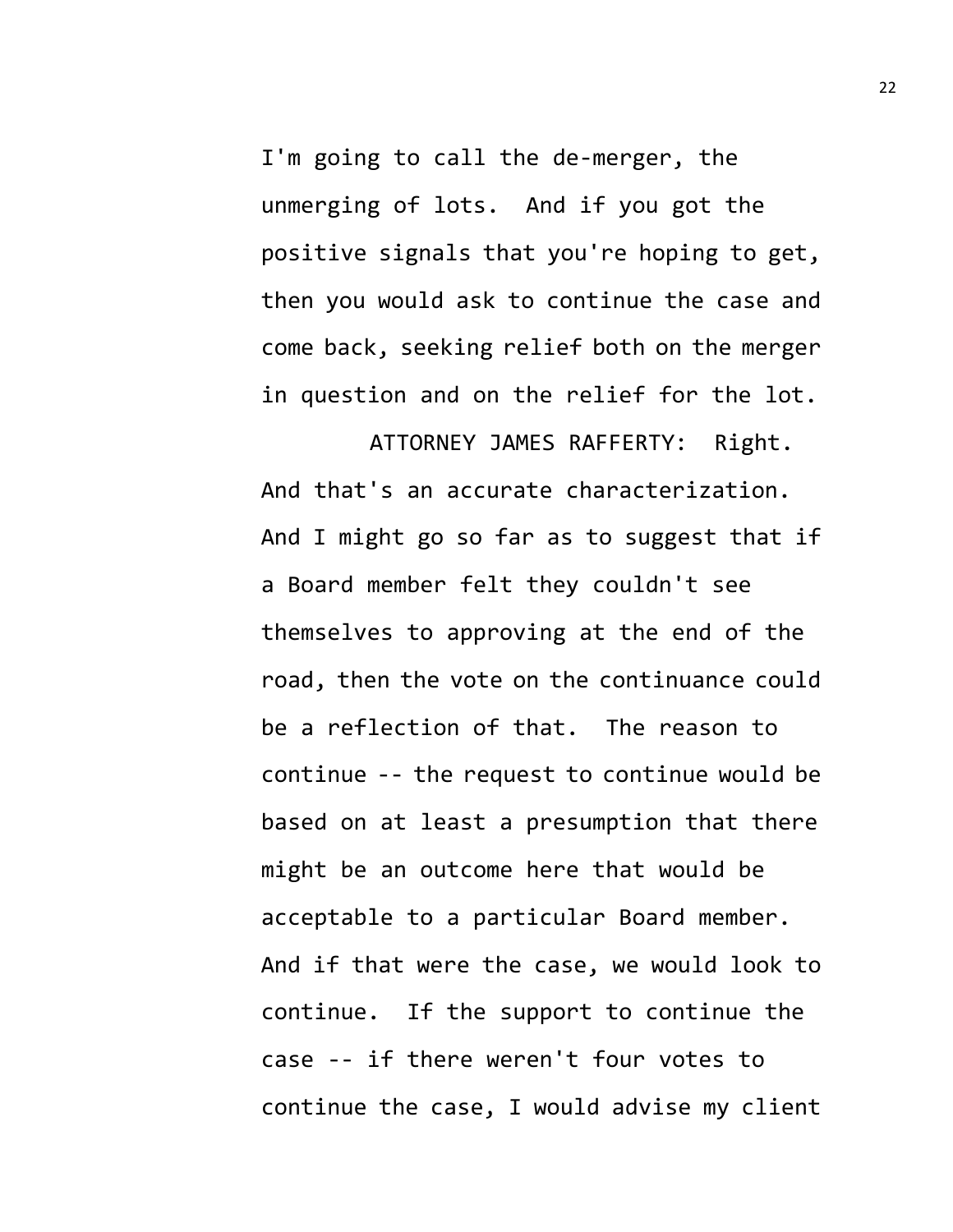that there probably aren't four votes to continue on. So we're hoping to --

CONSTANTINE ALEXANDER: Got it.

ATTORNEY JAMES RAFFERTY: By limiting your time tonight, understanding that we're not looking to have three bites of the apple, but simply saying as time has gotten ahead of us and we've learned a little bit about this, and the -- they'd love to be able to tonight get a full answer, but I've advised my clients that if you want a full, affirmative answer, you probably couldn't get that tonight. You might get a different answer, but I don't think that's the answer they want. But like most applicants, and with the arrival of their young son they're eager to -- you did have a boy, right?

JAYAKANTH SRINIVASAN: Yes.

ATTORNEY JAMES RAFFERTY: They're hoping to move along. And yes, so that's the status of where we are.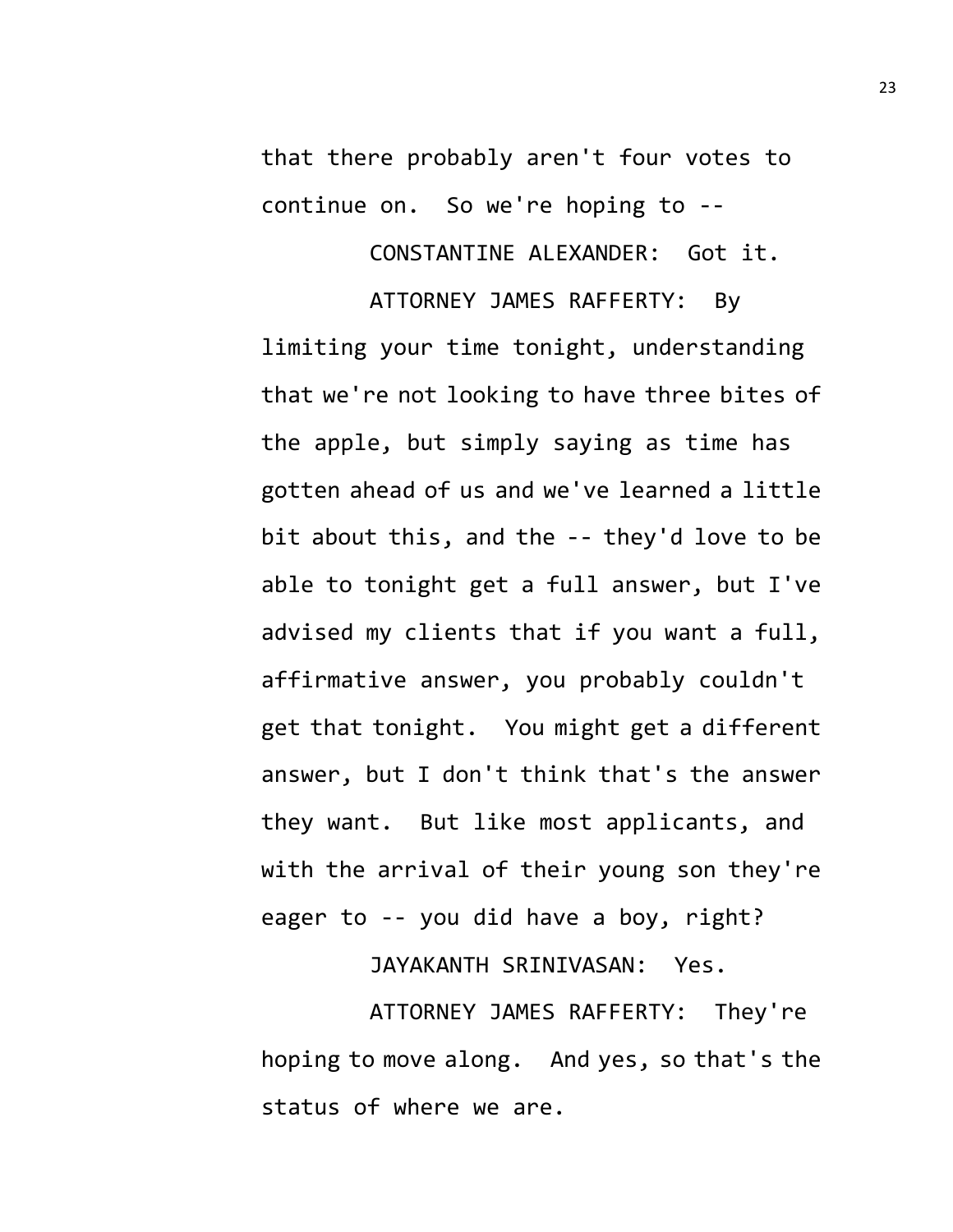CONSTANTINE ALEXANDER: I get it.

TAD HEUER: So I have a technical question. The lot that you want to build on is the Union Street lot?

ATTORNEY JAMES RAFFERTY: Yes, 2697.

TAD HEUER: Right.

So that lot pre-existed Zoning, so was a buildable lot at the time and all the way up to Zoning. And if the structure had been rebuilt immediately after the fire, it could have been done as of right, because it would be a rebuilding on an existing lot; right?

ATTORNEY JAMES RAFFERTY: Right. And I would stretch that. I don't think it would be immediately after the fire. I think a structure -- I think it was an independent buildable lot up until the day a deed got recorded in 1996.

> TAD HEUER: Okay. Granting that, then they merged in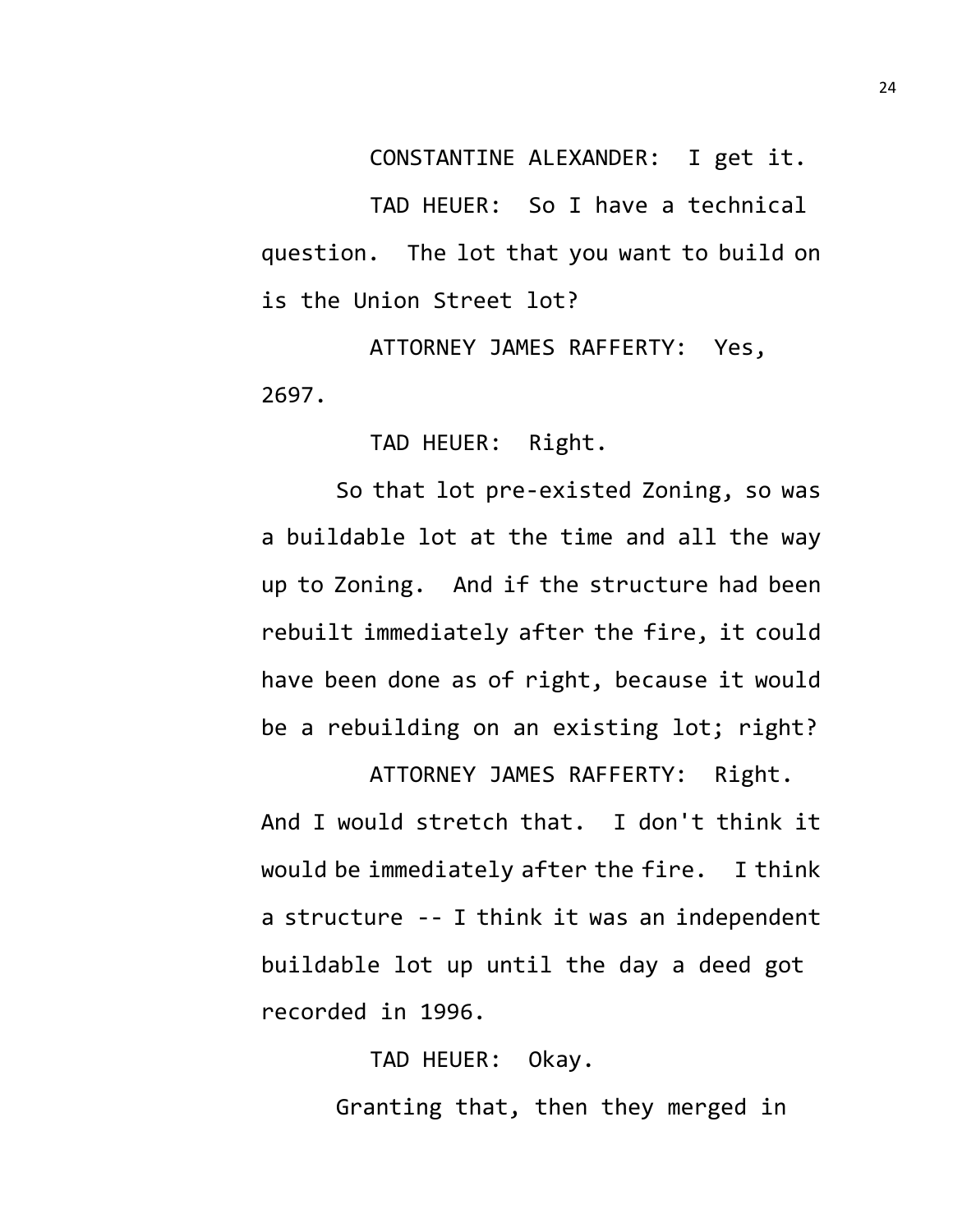1996.

ATTORNEY JAMES RAFFERTY: Yes.

TAD HEUER: I take it that ISD, by not wishing to extend the 7.5 setbacks, this lot presumes that they've merged and therefore it wouldn't be entitled if they were demerged to those setbacks; is that correct?

ATTORNEY JAMES RAFFERTY: Yes. They take the view 5.211 which says that the lots which have been duly recorded by plan or deed at the Registry before the date of the first passage of the Ordinance referring to undersized lots are exempted from the minimum lot size and lot width regulations, but they are bound by FAR and lot area per dwelling unit. And, yes, I think -- it's been a preliminary discussion. We didn't go back and forth, but I'm accustomed to accepting the wisdom of ISD. So when I raised the notion of gee, this lot meets the first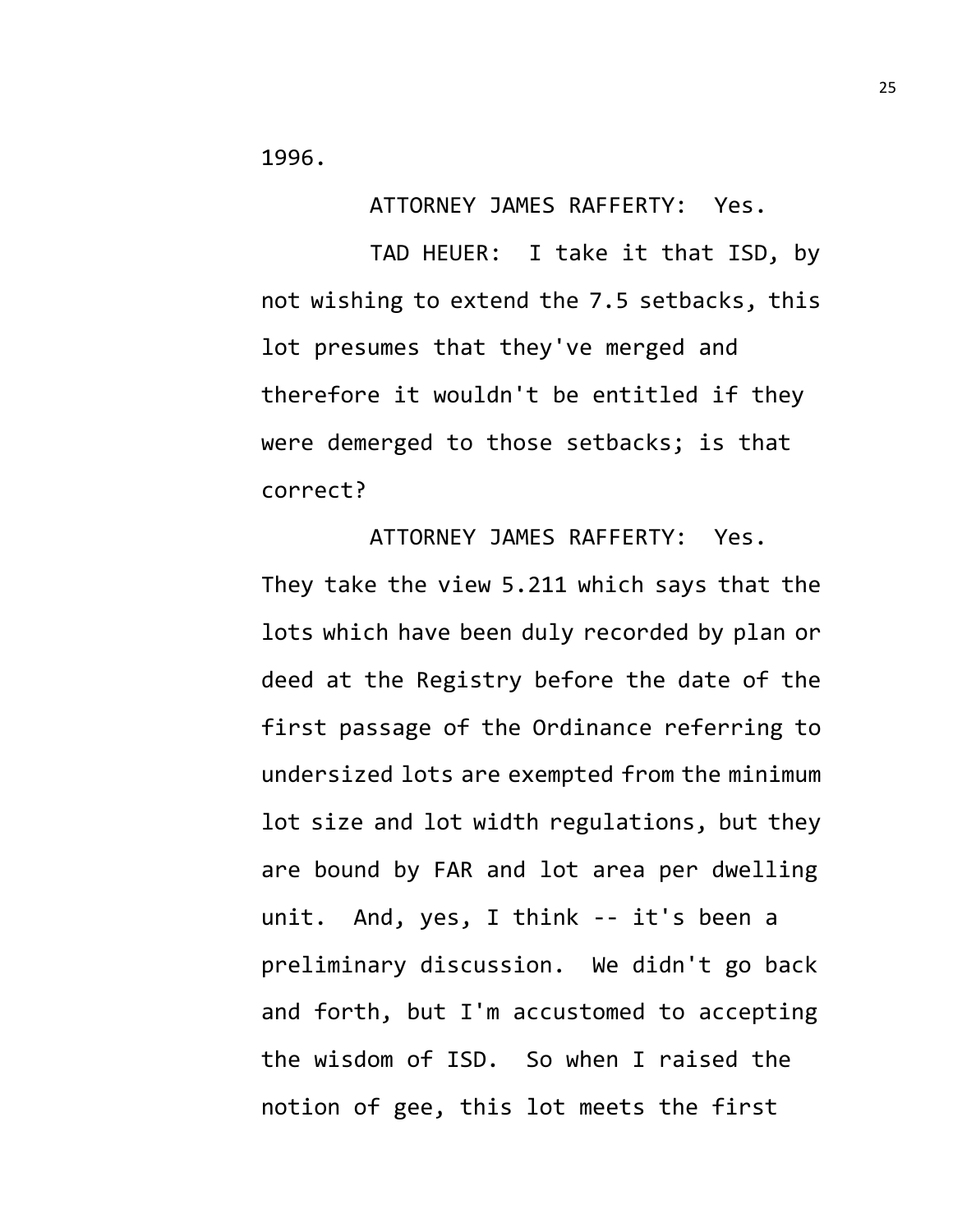portion of that test, I can see the logic. Their conclusion was that well, this is somewhat unique. I don't imagine there are many cases that present this issue. But they -- the Commissioner took a view with me that that provision would have stopped applying to this lot at the time as a result of the merger, and if the subdivision were approved, it would, the new lot would -- its new date would be the date of the subdivision and it wouldn't qualify under this.

TAD HEUER: Right. I guess my follow-up question is, if that's true, are we allowed to subdivide and create a new undersized lot? I mean, doesn't that create a non-buildable lot by definition under the Ordinance? I understand it comes at it through a strange way, but if we say as of 2012 this is a distinct lot, it's 2600 square feet, haven't we just created a non-buildable lot according to code?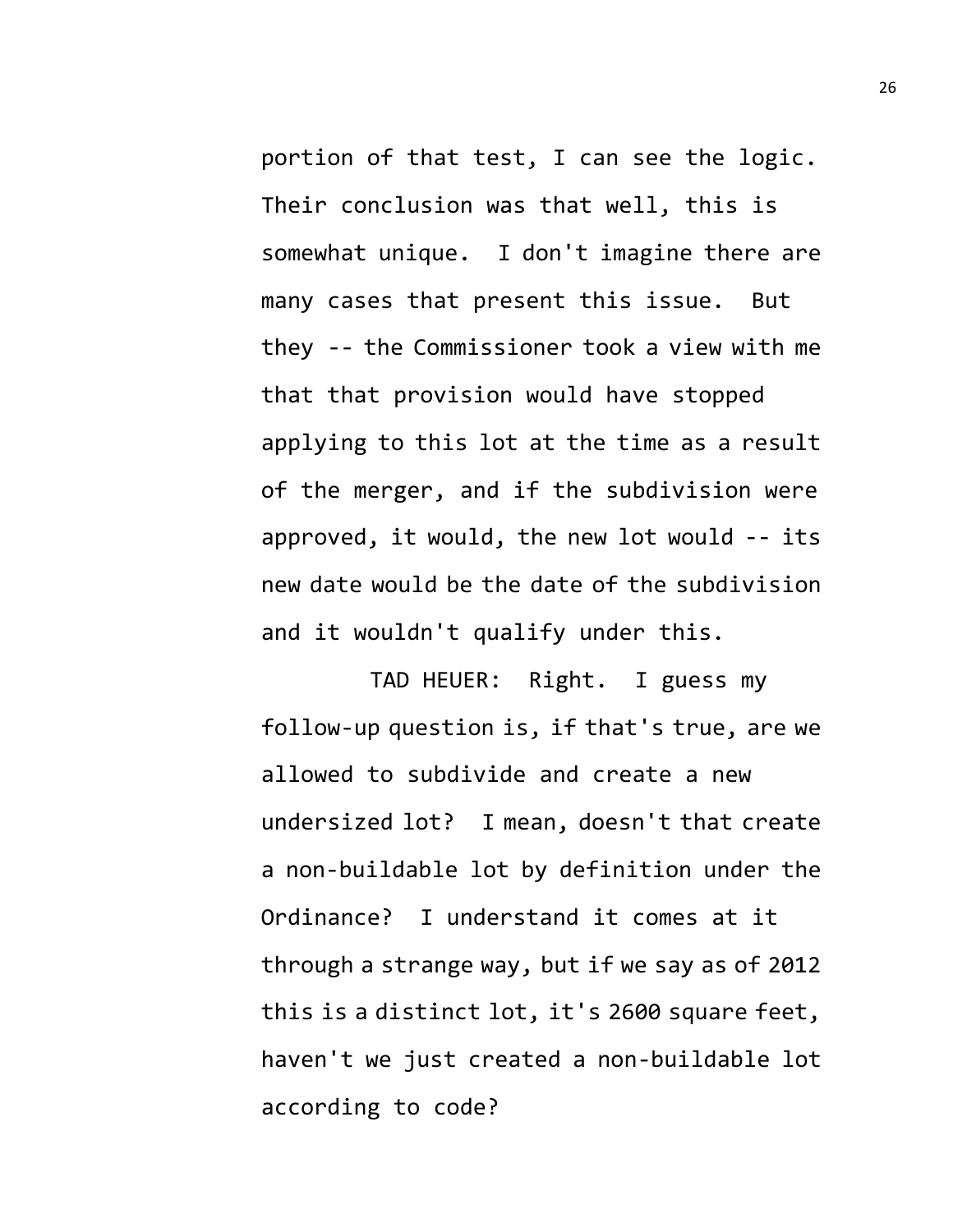## ATTORNEY JAMES RAFFERTY: We haven't created a non-buildable lot. I mean that's why this is being done by Variance. I mean, if we can subdivide -- we can't subdivide it as of right because the remaining lot would be undersized.

TAD HEUER: Right.

ATTORNEY JAMES RAFFERTY: So it's currently undersized. And even as a -- it's a separate tax bill lot; right? So, yes, you need the Variance to do the subdivision on a number of levels, but the subdivision only gets you halfway there. If we only got a subdivision Variance, we then would -- correct, we would then have a lot that didn't qualify under 5.211 and, therefore, it would be a para victory. We'd now have a separate non-buildable lot. In fact, that would be a negative consequence because there are buildable rights on the lot when it's part of a larger lot.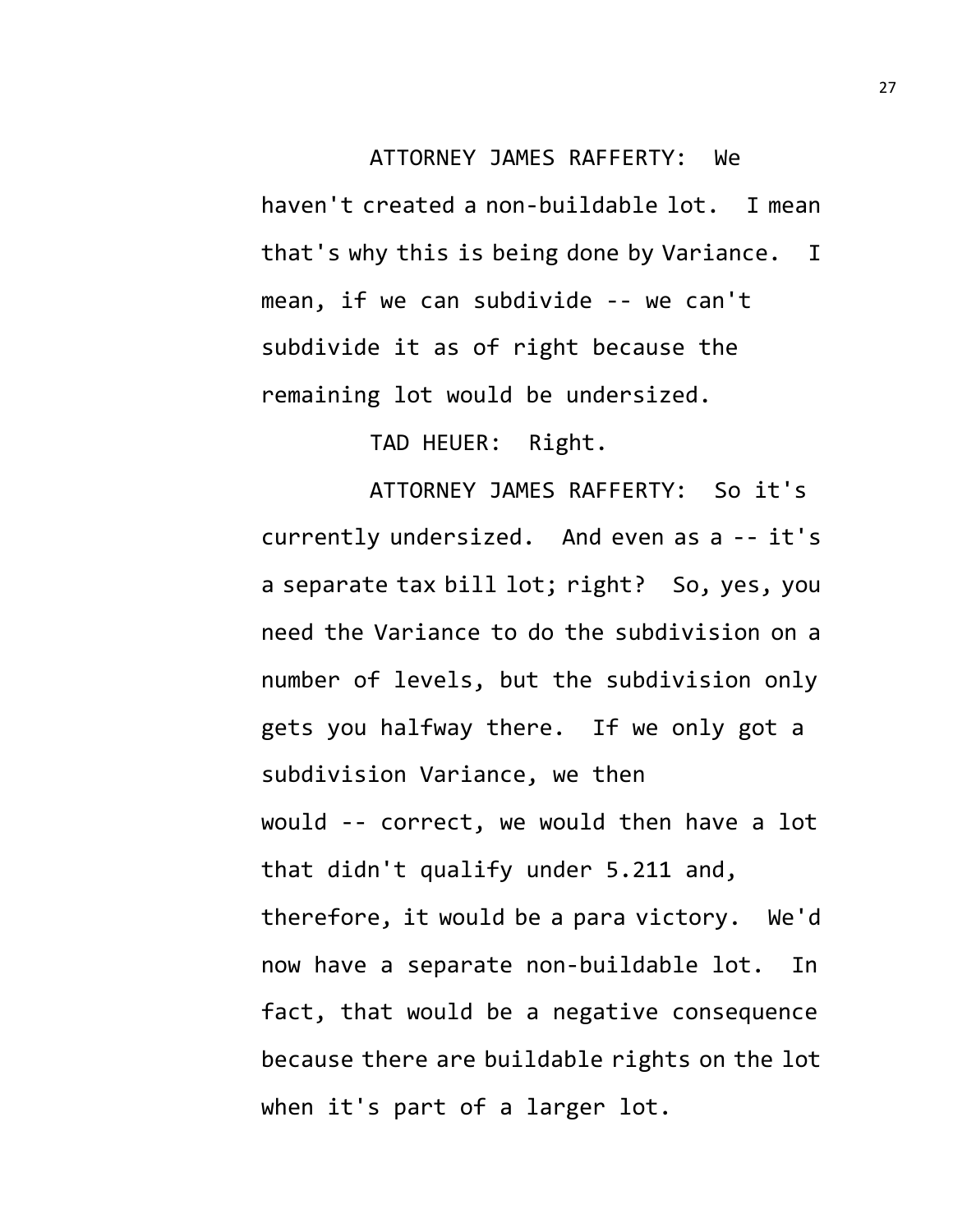TAD HEUER: Right.

ATTORNEY JAMES RAFFERTY: So I think what we're asking the Board to consider is the ultimate outcome, which is that there are developable opportunities on this lot as part of a 5500 square foot lot. I'm doing that by memory. But the ownership would be restricted to a condominium form of ownership. And we're proposing that if this -- the effect of the Variance, in practical terms, would be to undo the acts of 1996 and then the Petitioner would design a lot -- but I focussed on the 7-6 because the structure that's before you now in the application has setbacks at only four feet, four and a half. And I think the width of that structure, and I think the Petitioners have come to accept that from talking with ISD, is -- it's a little too wide for that lot. So they're trying to take their queues from the precedent established in 5.21.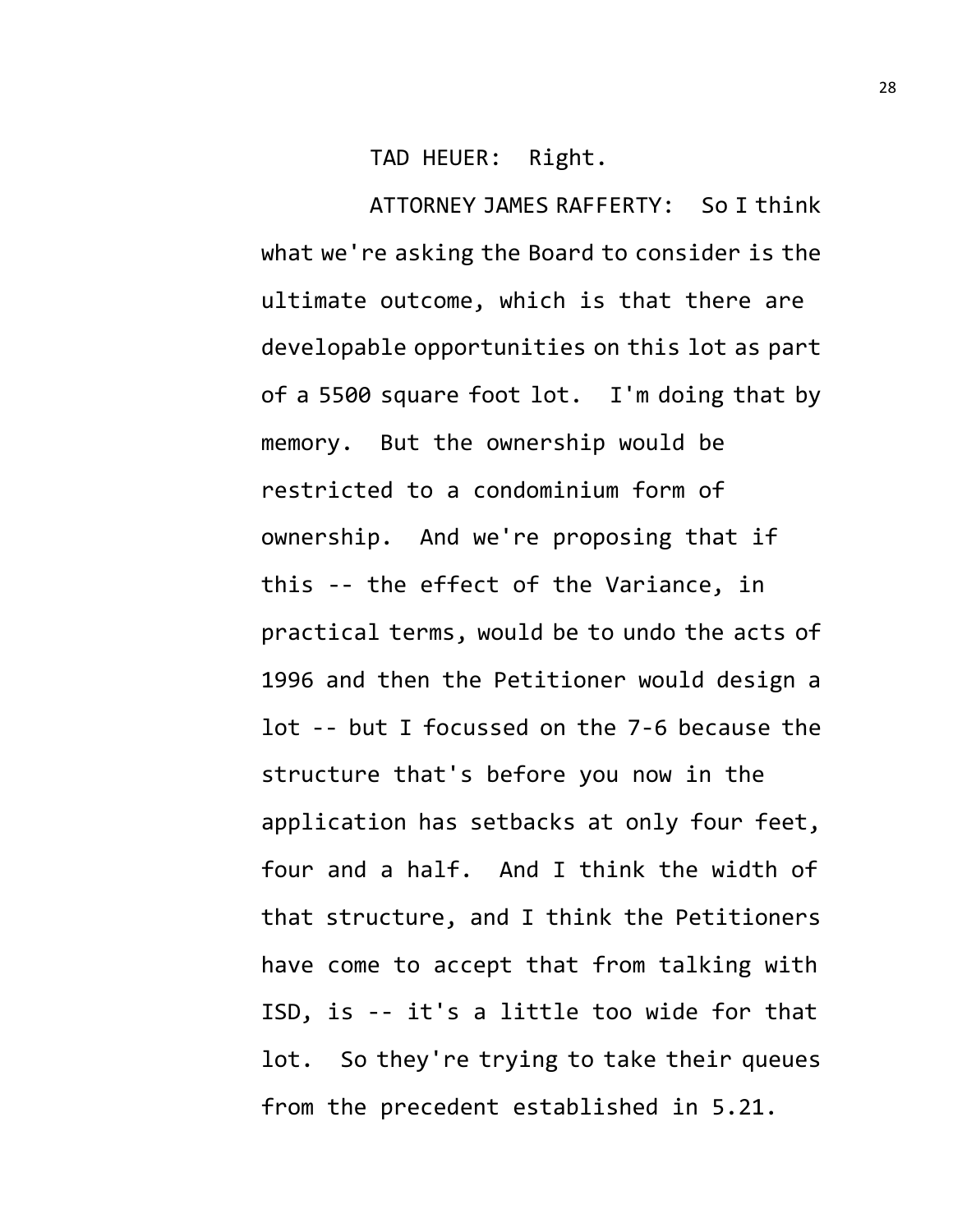TAD HEUER: So it's the structure that they would eventually build if they were able to go back and work with the architect, one that would be -- if this were 1969, are they looking to build what would have at that point been an as-of-right structure on that lot?

ATTORNEY JAMES RAFFERTY: 1996? Whether it's '69 or '96 --

TAD HEUER: Yes, '69, '96, exactly. ATTORNEY JAMES RAFFERTY: Exactly. They would meet the setbacks. It would meet the open space. The setbacks as modified, and it would be within the FAR as permitted under the law.

TAD HEUER: Okay.

Was parking an issue or no?

ATTORNEY JAMES RAFFERTY: No, we have room for a parking space.

> CONSTANTINE ALEXANDER: You do? TAD HEUER: Okay. And front yard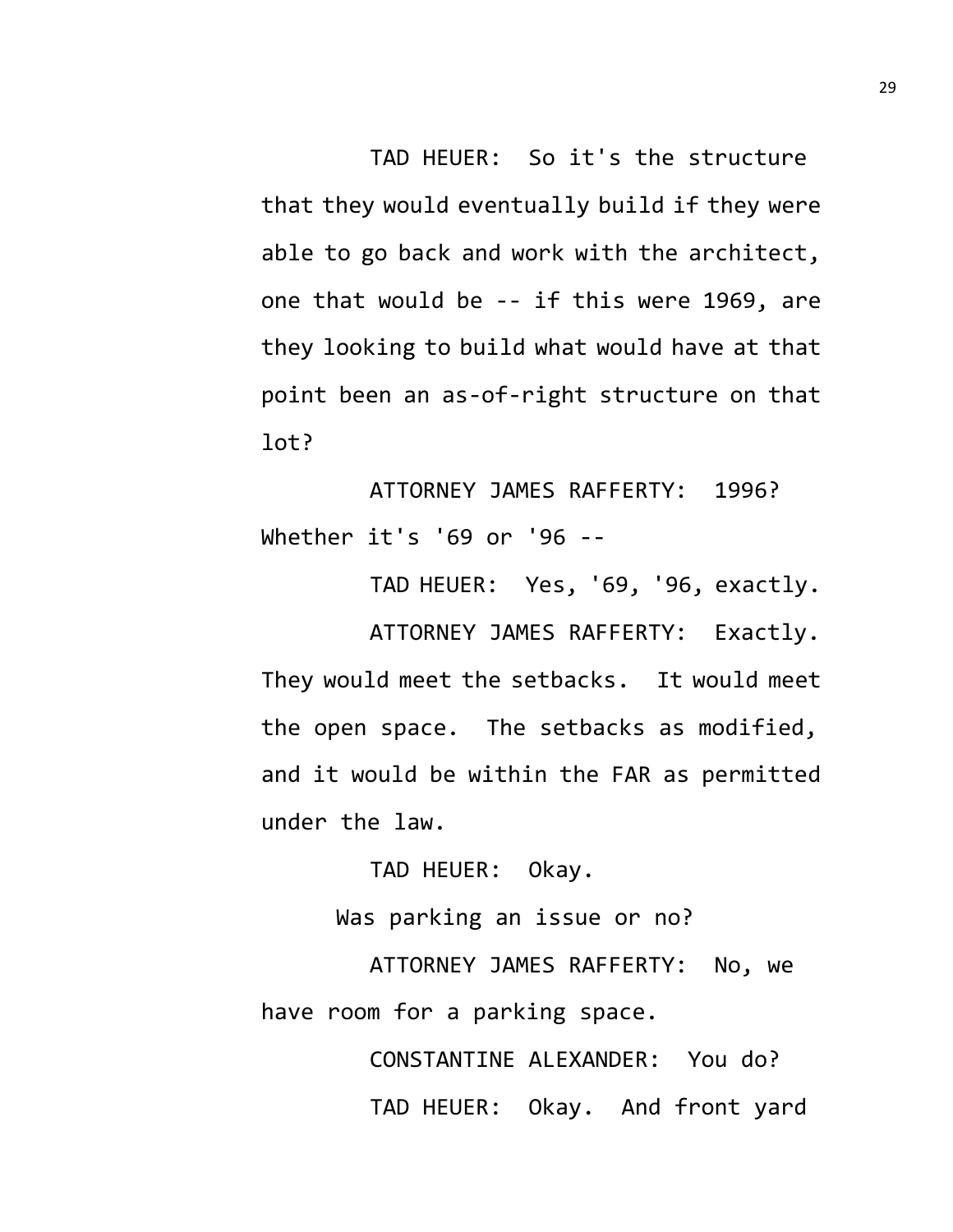parking?

ATTORNEY JAMES RAFFERTY: No. We do have a Special Permit relief because to do the seven and a half feet, we would be looking for -- under the Special Permit provision to reduce the width from eight and a half to seven and a half.

CONSTANTINE ALEXANDER: You would need further relief for the Special Permit relief.

ATTORNEY JAMES RAFFERTY: Further relief for the parking, right.

CONSTANTINE ALEXANDER: Yes, right. ATTORNEY JAMES RAFFERTY: Right. But it's not a Variance for no parking. It's a Special Permit to --

TAD HEUER: For placement of parking.

ATTORNEY JAMES RAFFERTY: For width of a parking space. It wouldn't be in the front setback, but the parking space itself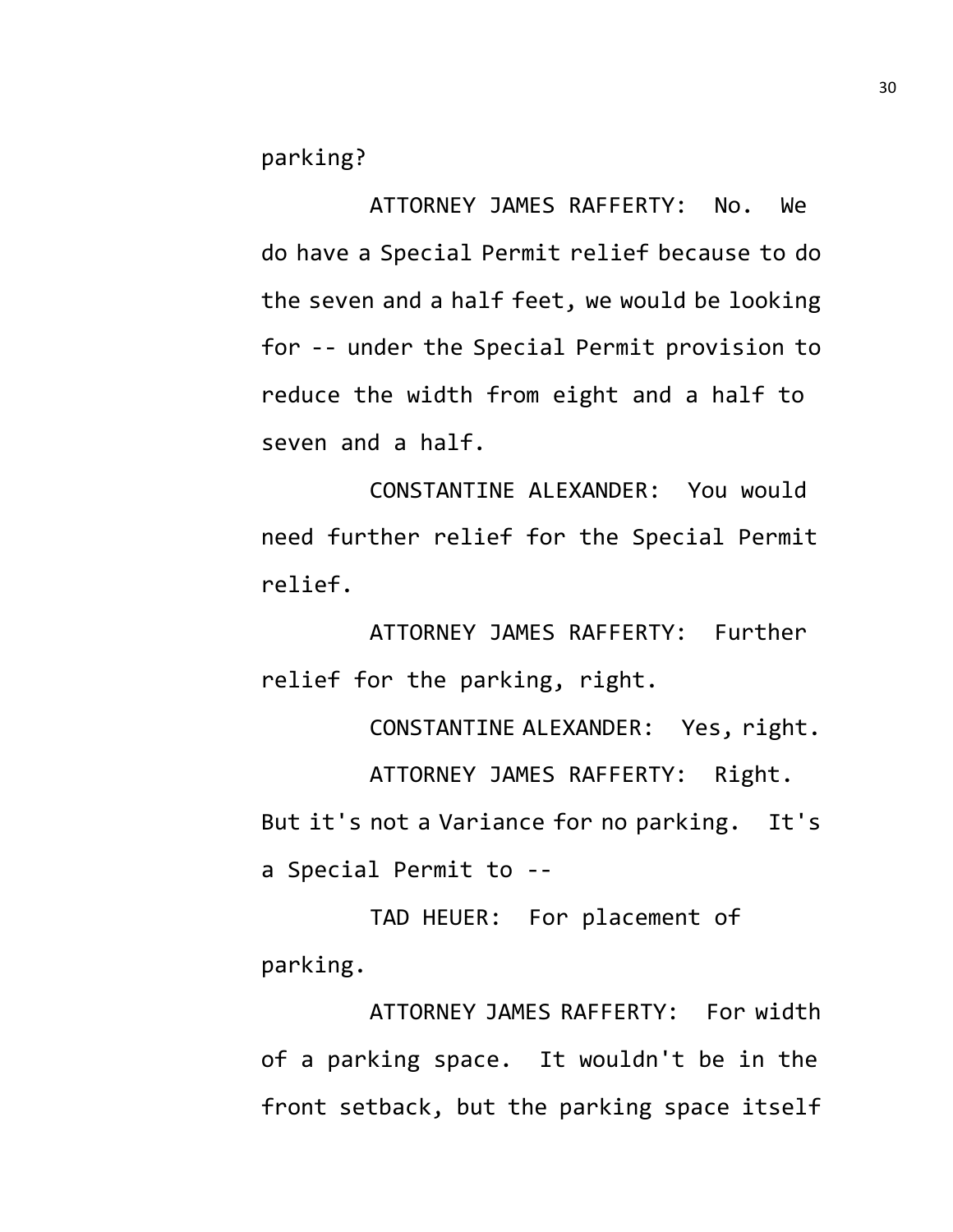would be occurring on the side of the house would be seven and a half feet. Because the other scheme -- actually, the scheme that's before you now actually has a conforming parking space, but it really, it goes beyond the ten foot and then it turns right. And this was seen as more felicitous and a better urban design. And I wish a had a copy of one of the schemes that -- but it starts to really -- it has a -- it addresses the street. It has a front entry. It really has a nice scale, and at 18 feet wide, it really looks very good. I actually gave Mr. O'Grady a copy of that today. But I put on it not for filing, just to think about. So I'm sure it's not in the file. Right?

SEAN O'GRADY: It's right here.

CONSTANTINE ALEXANDER: I have the file.

ATTORNEY JAMES RAFFERTY: Well, it could be unofficially shown to a board member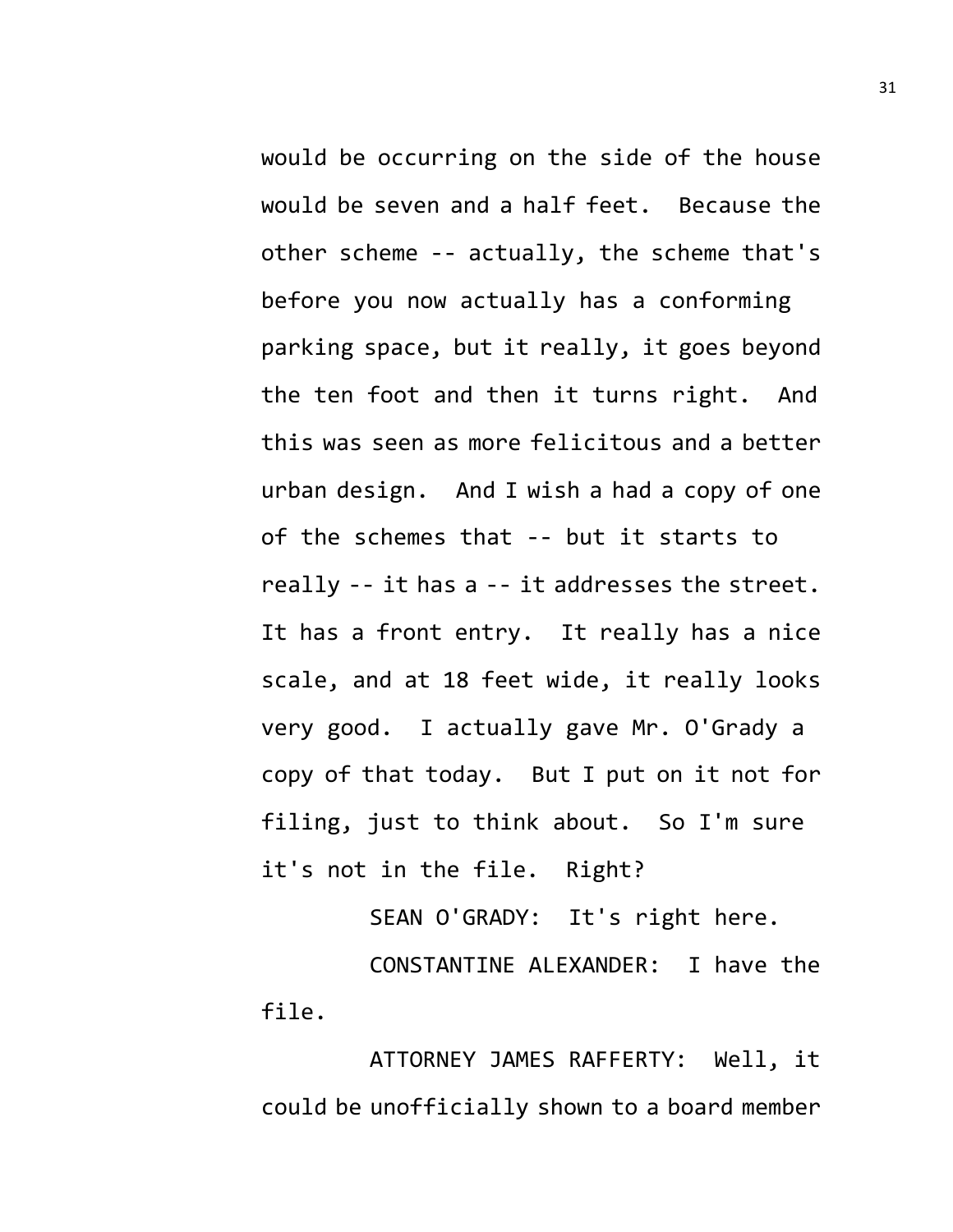I suppose.

SEAN O'GRADY: It's got notes on it, and I do have a question.

ATTORNEY JAMES RAFFERTY: Well, maybe.

SEAN O'GRADY: I'll give it to you first.

ATTORNEY JAMES RAFFERTY: All right.

I would only offer it as --

This is not what we're proposing to construct, but this is -- thank you. And this will need to get further review. I'm not suggesting this is completely as of right, but it starts to take on characteristics of this as opposed to if you recall the other design. So it starts to think -- I think urbanistically --

TAD HEUER: It's somewhat difficult to call that first one a design. Maybe it's a design technically.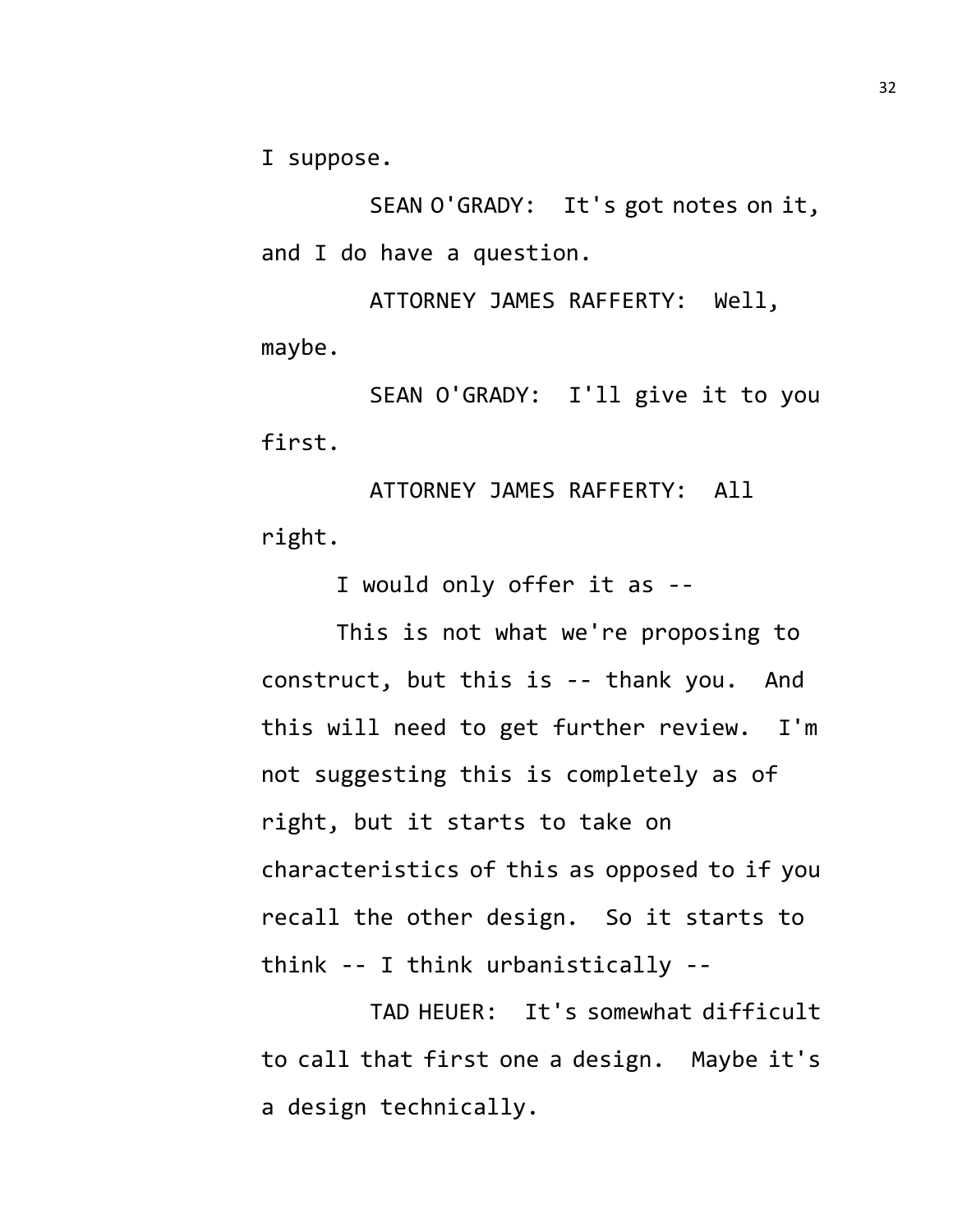SLATER ANDERSON: It's shelter.

ATTORNEY JAMES RAFFERTY: I've done my best to suggest that I think this might be a good direction. But, again, this will involve additional expenditures beyond tonight and we're trying to determine whether that is --

CONSTANTINE ALEXANDER: Understood.

ATTORNEY JAMES

RAFFERTY: -- whether we should pursue. But, thank you. I think I'm done.

TAD HEUER: My last question goes to Mr. Anderson's question from last time about the tax treatment of the property. I'm not sure what we do about it, but if this lot has been buildable since 1996 but it has been taxed at a lower rate than a buildable lot, I'm somewhat concerned that the non-petitioner, but the owner of the property from whom the Petitioner's are purchasing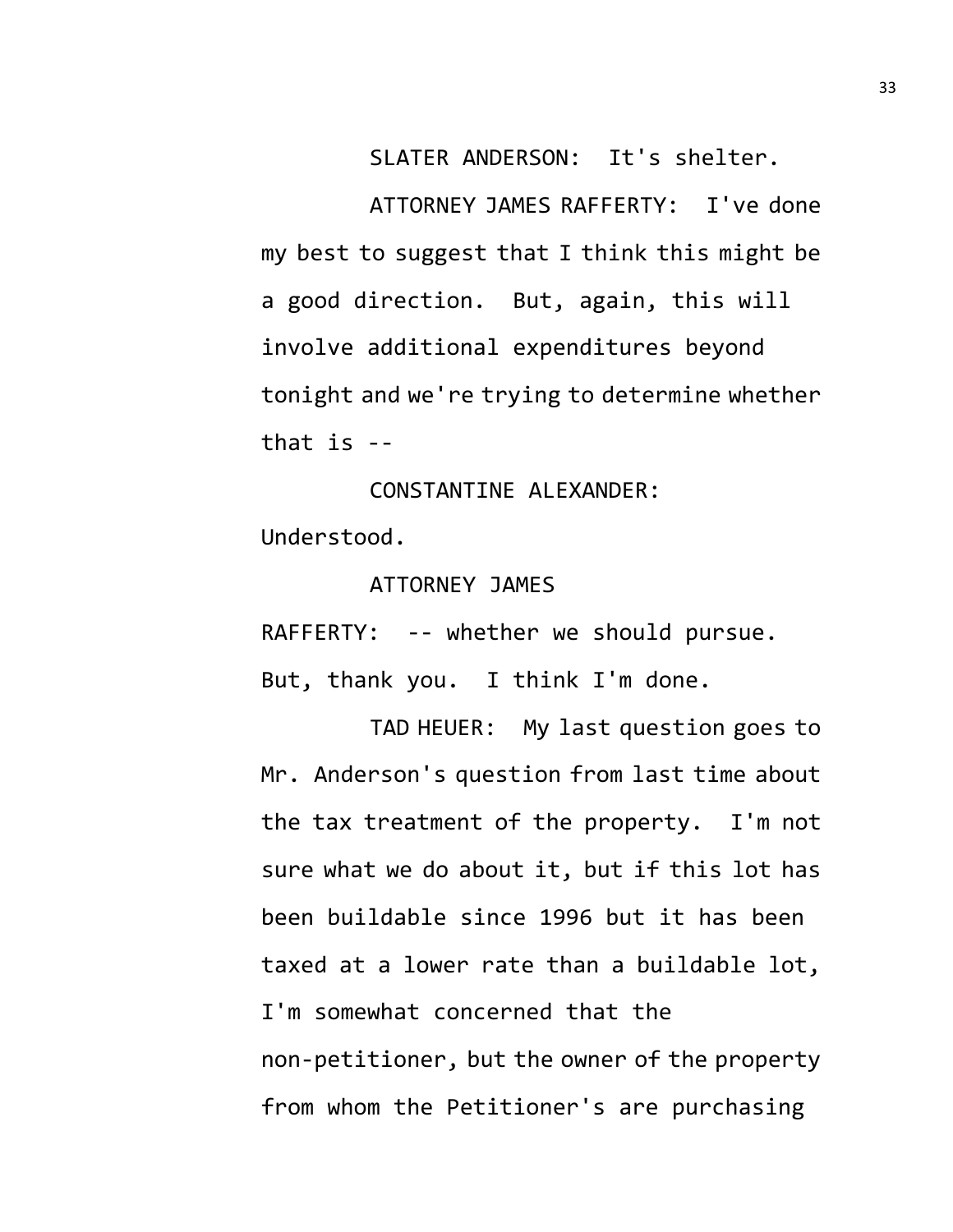from, will have come out at a great advantage and the city would have been at a detriment. Is there --

CONSTANTINE ALEXANDER: Just before you respond to that, that's a correct point, but I think the real issue is was it affirmative action on the part of the owner of Windsor Street to suggest to the Building Department that this is not a buildable lot -- or the Assessing Department, not the Building Department. Or is it just a matter on the Assessor's on their own made a mistake in assumption about the buildable --

ATTORNEY JAMES RAFFERTY: I asked the question of Mr. Johnson how was this determination arrived at? And he reported back to me that it was part of a review --

CONSTANTINE ALEXANDER: Right.

## ATTORNEY JAMES

RAFFERTY: -- occurring every ten years, and a determination that the size of the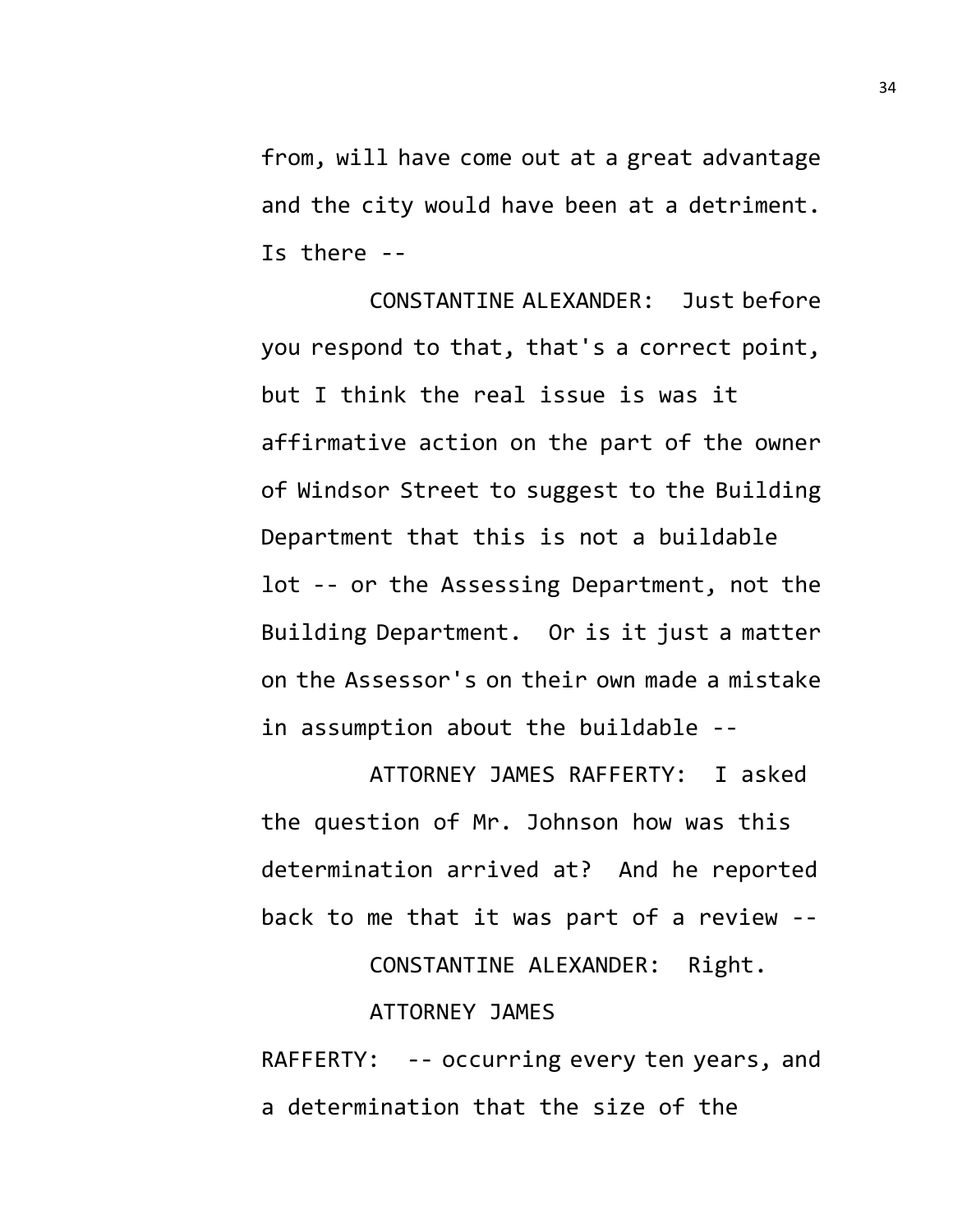lot -- and I think he mentioned that they go out and look at the lot.

CONSTANTINE ALEXANDER: Right.

ATTORNEY JAMES RAFFERTY: Made it something that was not buildable.

CONSTANTINE ALEXANDER: The people that own Windsor Street, after two years or a year after the building burned down on Union Street, trotted into the Assessing Department, no longer a buildable lot, we're going to apply to lower our assessment. You see what I'm trying to get at?

ATTORNEY JAMES RAFFERTY: Right. I never heard that suggested, no. But I don't represent them and I don't know. I've come to understand that this -- what I learned from Mr. Johnson is that their determination was made seemingly independent of the merger. He said they analyzed the lot. And like I said, I don't represent those people, but I did say to him, well, you know, when you do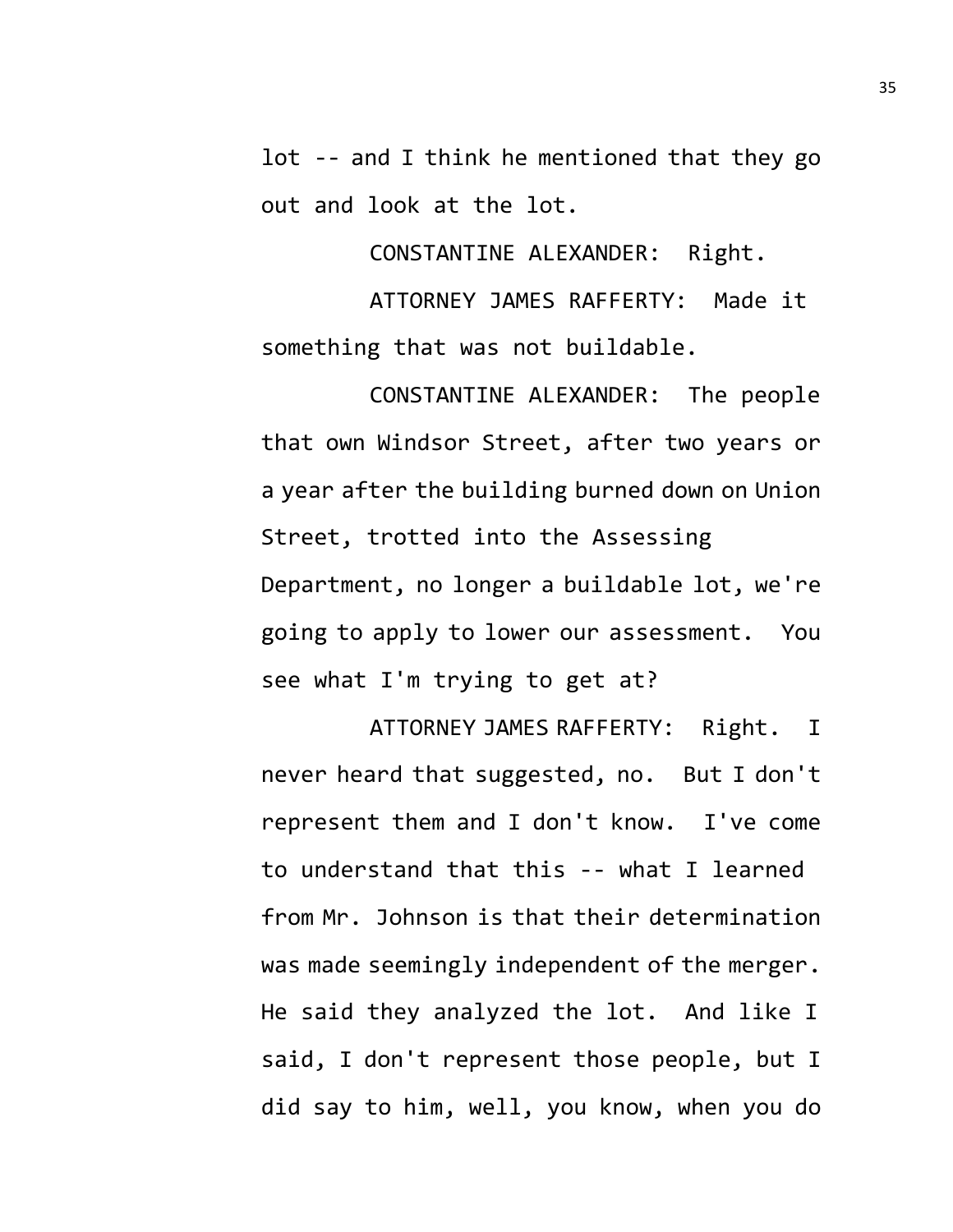that, when -- because I don't think it's accurate. I mean, I know it's not accurate to say nothing could be built there. You could put an addition on the existing house. You could put -- so, but I can't speak to the question -- I know the question you're asking.

CONSTANTINE ALEXANDER: As I say, I think what's relevant to me is -- the question's relevant is what action -- if the city made a mistake and the city is not collecting all the taxes it might have been able to collect, that's one thing. If an active misleading of the city or active encouragement of the city to take the position, that's something else.

ATTORNEY JAMES RAFFERTY: I understand. I asked, and frankly I didn't get an answer.

CONSTANTINE ALEXANDER: I think you told me that.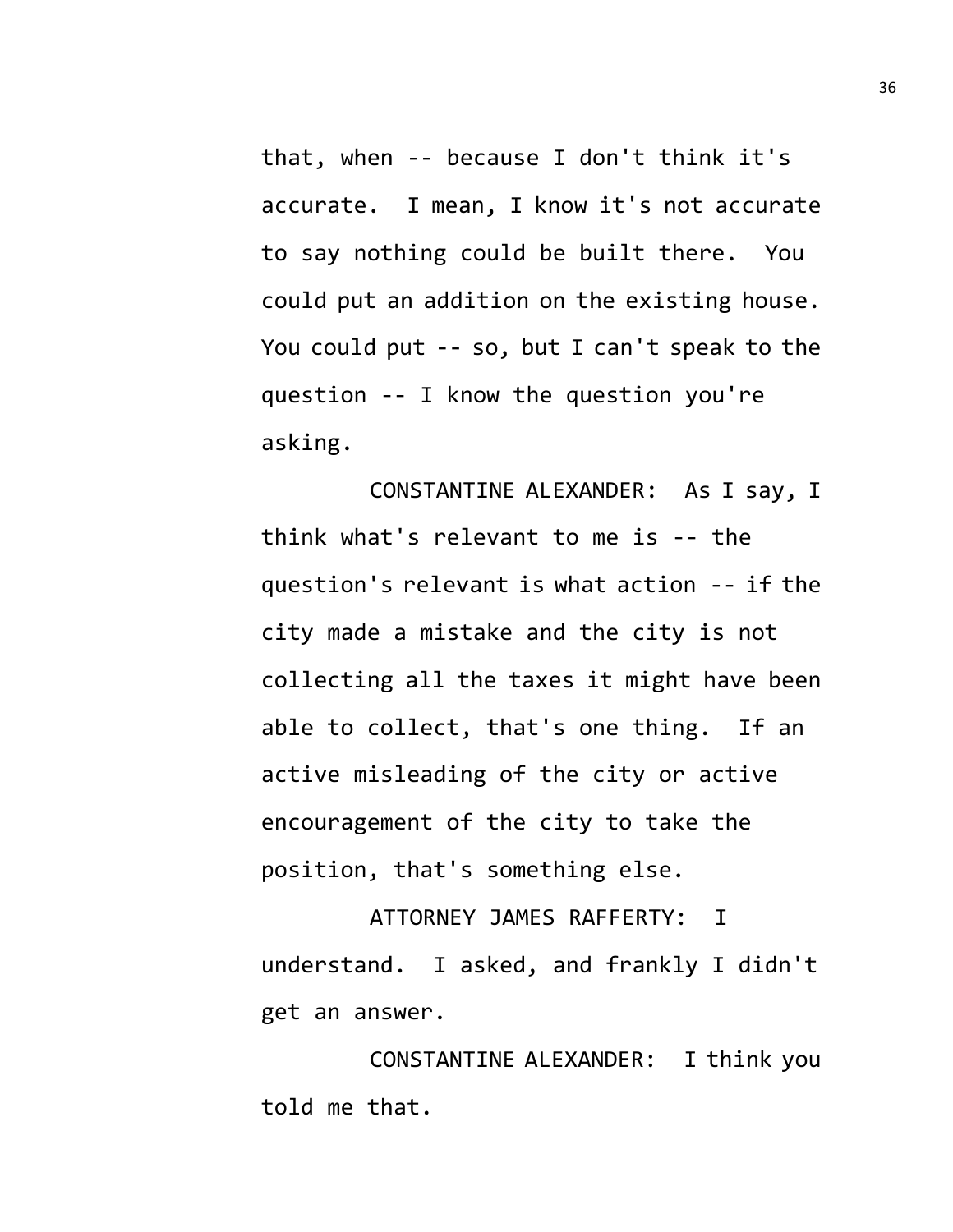ATTORNEY JAMES RAFFERTY: And I answered no. I asked a different question. I wondered why, either through the merger of why they continued, why does the city -- and we see it happen, they continue to issue separate tax bills. I have clients who come in a lot in this situation. They said oh, it's a separate lot because I get a separate tax bill. I think if the city wanted to optimize value and the merger did occur, I think the --

CONSTANTINE ALEXANDER: How would the city know? How would the city know that a merger occurred?

ATTORNEY JAMES RAFFERTY: Well, they do check -- I don't know. I guess that's --

CONSTANTINE ALEXANDER: That would be very unusual. They would have to find out. You're right. Theoretically you're right, but practically speaking it's not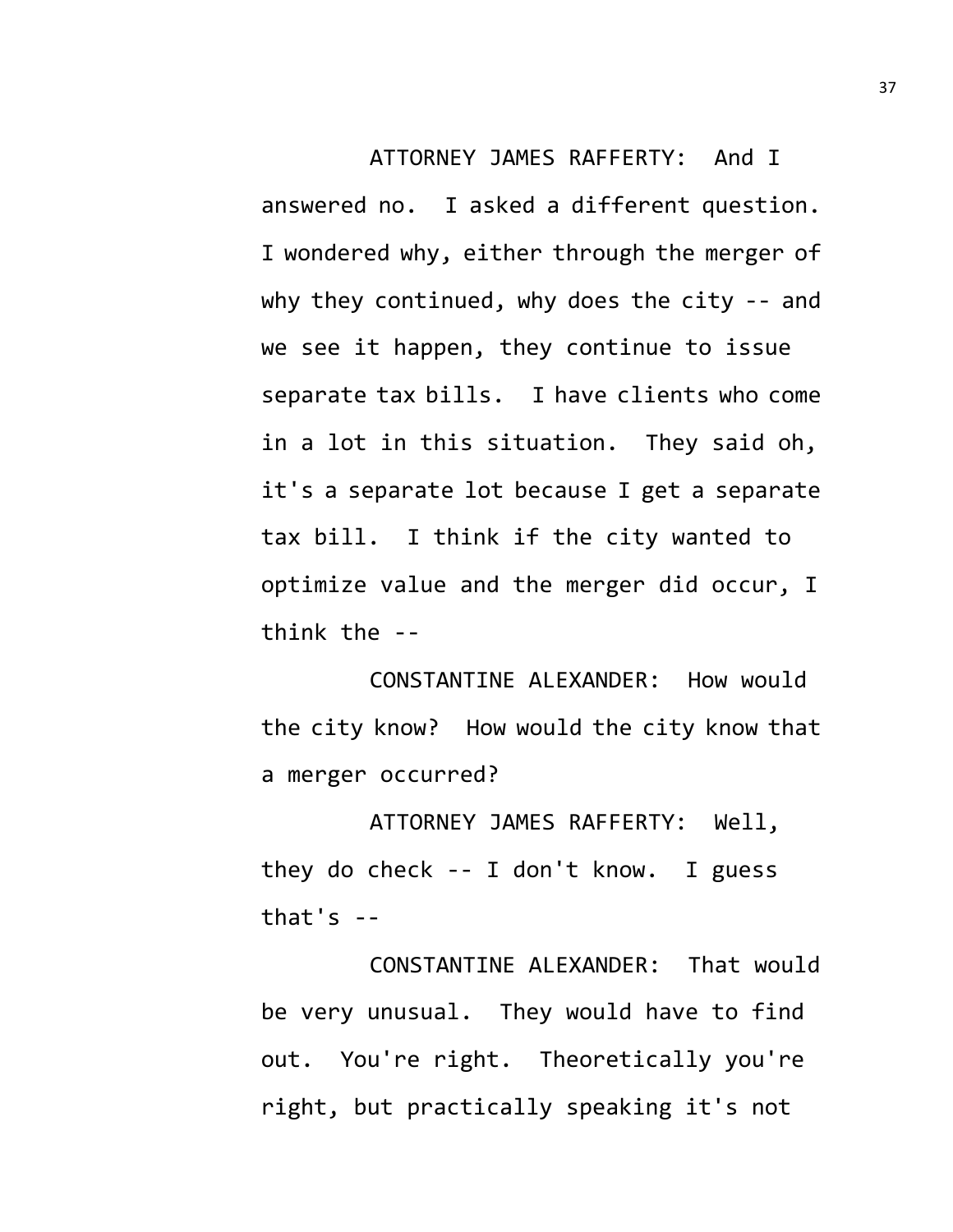going to happen. It can't happen.

TAD HEUER: Although in that situation if the merger occurs because the city could not or did not know, it would be seem to be incumbent upon the person from whom it had merged to have the burden to report that to the city, wouldn't it?

CONSTANTINE ALEXANDER: Yes, except that most of the cases the person doesn't know a merger occurred.

TIMOTHY HUGHES: They didn't know either.

TAD HEUER: The burden has to be on someone. And I think the burden rests on the taxpayer and not the on city.

ATTORNEY JAMES RAFFERTY: Well, the city has effective tax collection procedures and does well. And so I mean I don't know if this would prompt a change to examine what action prompted this determination, and he could only go back -- he looked on the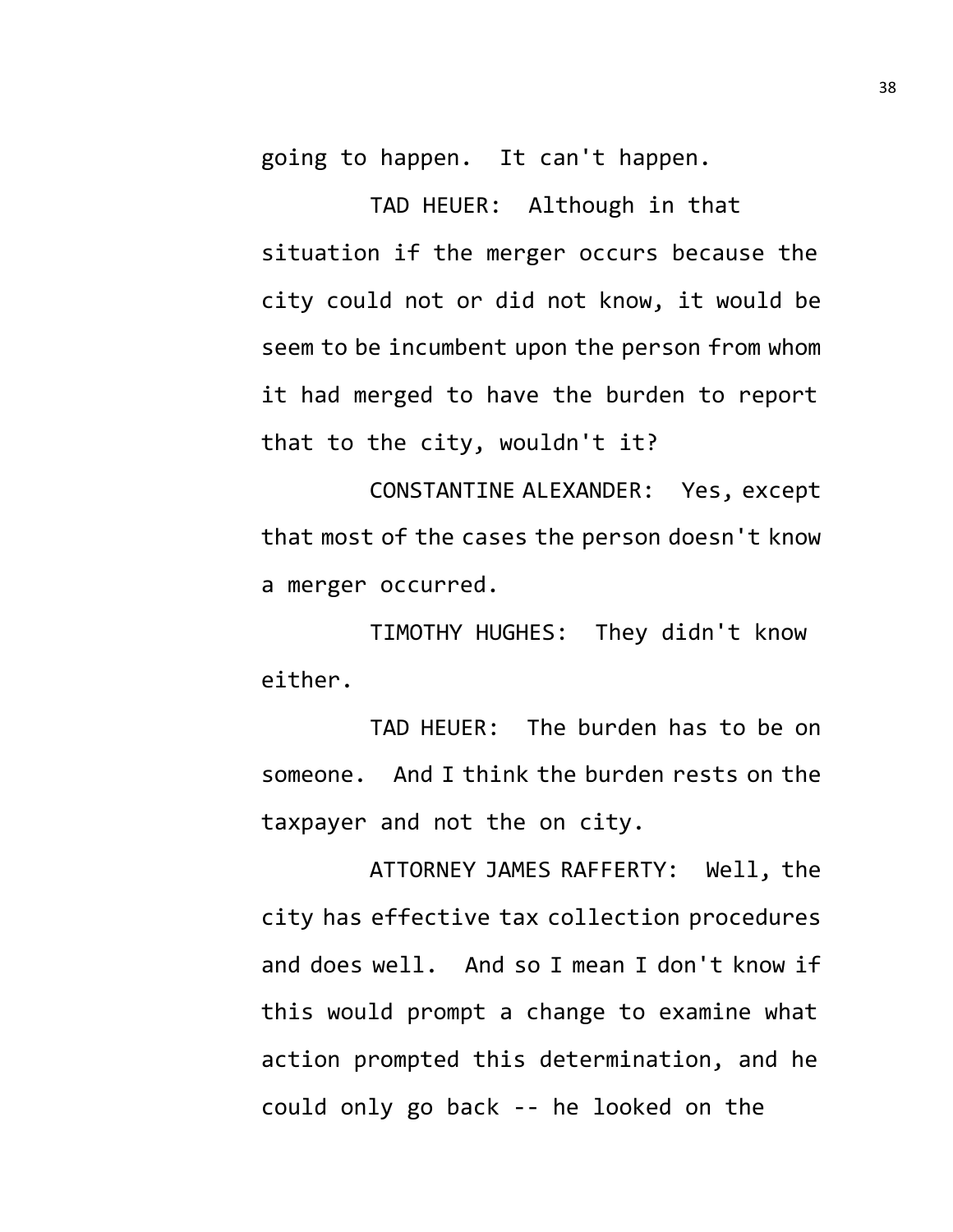computer and said within the past ten years we did a re-val. And he says it comes up when we identify -- when we identify lots that are below -- I mean, he knew right away that's a five -- he said that's a C-1 and he knew that's a 5,000 square foot lot.

CONSTANTINE ALEXANDER: I'm sure they check the lot. They see it's a vacant lot. They know the size of the lot, it's undersized. Ergo they assume it's not a buildable lot.

TAD HEUER: And I'm not suggesting that anything come of it here, but I think as a policy matter, it is important because it's just not that the city isn't collecting taxes. It means that this lot has laid vacant since 1969 potentially on the erroneous assumption that nothing could be built there. So there's been a hole in the streetscape for 40 years because it's been presumed that this is a non-buildable lot.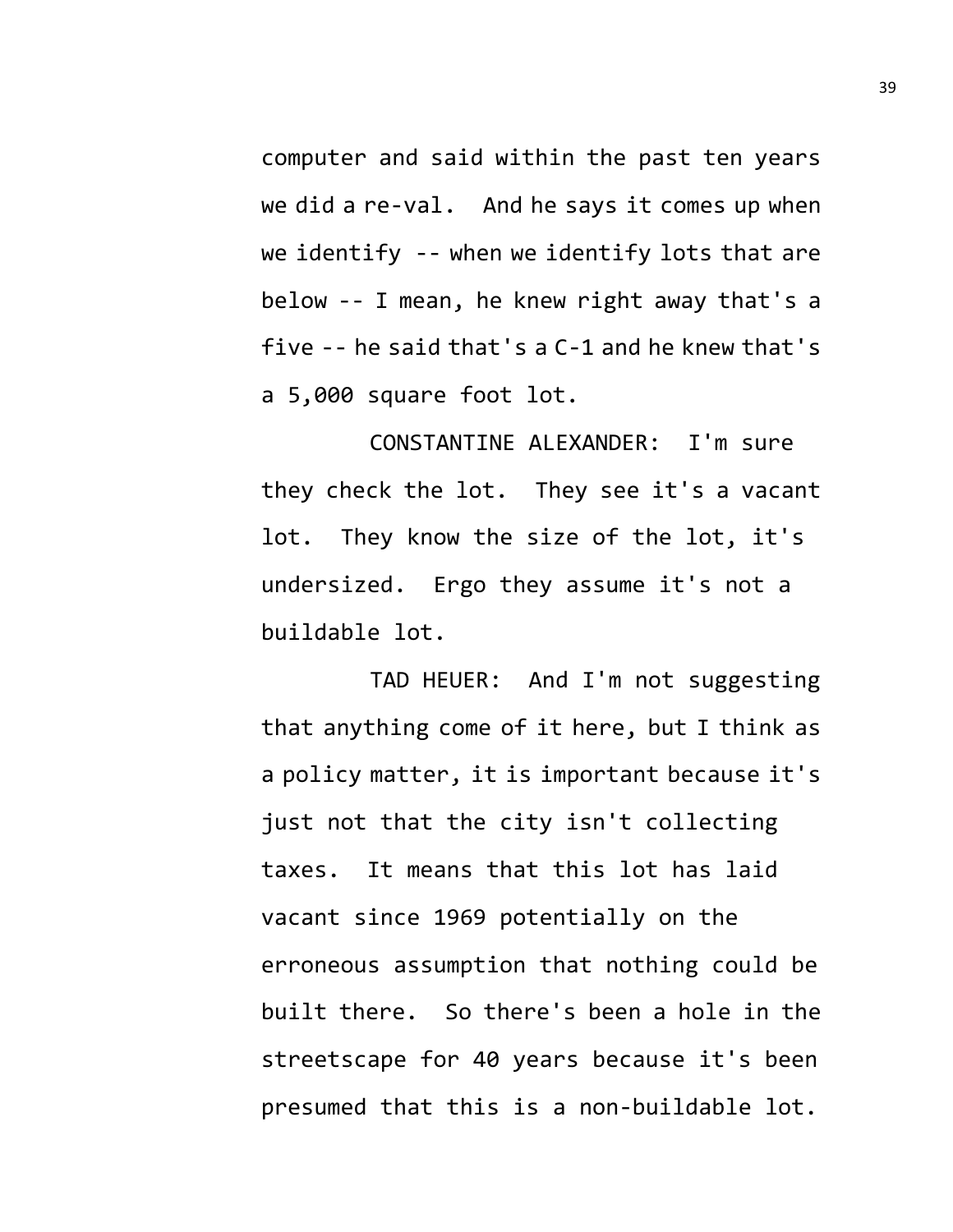Whereas, it turns out that indeed it is. It's not a tax issue that has been on revenue, but it also has been a detriment to the building environment of the city because there's been an unsightly lot laying vacant for decades that didn't need to be.

CONSTANTINE ALEXANDER: Which gets us back to why we're here tonight.

TAD HEUER: Indeed.

ATTORNEY JAMES RAFFERTY: Right. I guess the outcome is for someone at a policy level, it may be worthwhile for 5.211 to be shared with the Assessor's office, because I think some assumptions are made without an understanding that merely an undersized lot doesn't render it unbuildable. There are these exceptions. And my guess is, and I don't -- and my guess in my conversation with the Assessor, they weren't focussed on that. I won't say they weren't aware of it, but they didn't seem to be focussed.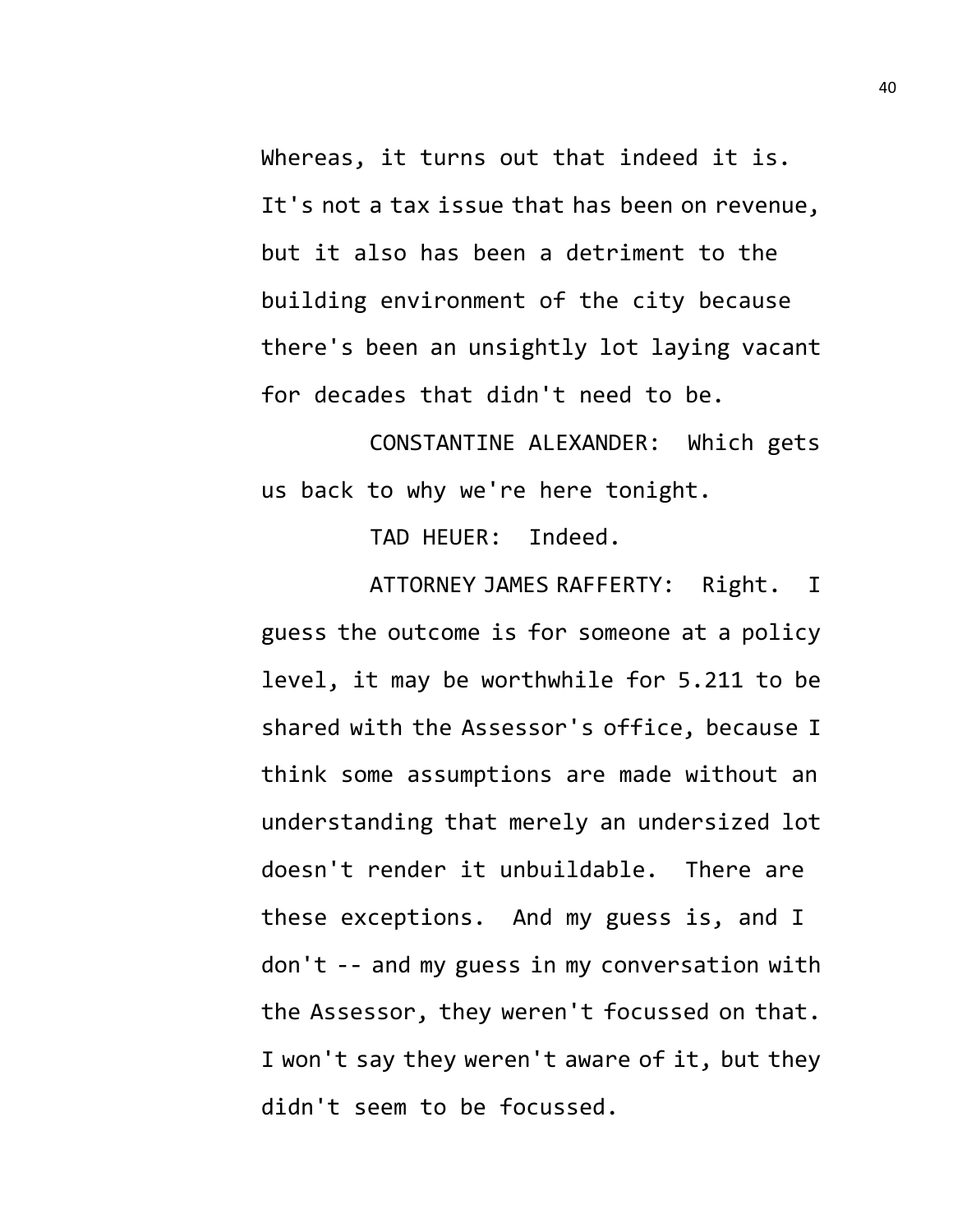CONSTANTINE ALEXANDER: So, coming back to where you started tonight. If we were to give you the right signals, you could correct the hole in the streetscape. We could increase the value of the tax base of the city. Because now it would be a buildable lot with a building on it.

ATTORNEY JAMES RAFFERTY: I wish I thought of these. These are very good ideas.

CONSTANTINE ALEXANDER: I'm sure you thought of them. But in any event, let's use that as a jumping off point. And I think we typically don't give advisory advice or I don't like giving advisory opinions, but I think the situation here is such that it would be a good idea to do. So I think we should hear -- should talk about do people want to continue this case knowing on the -- if we do continue the case, the idea would be that they're going to spend some money, come back with plans and come back to seek the de-merger

41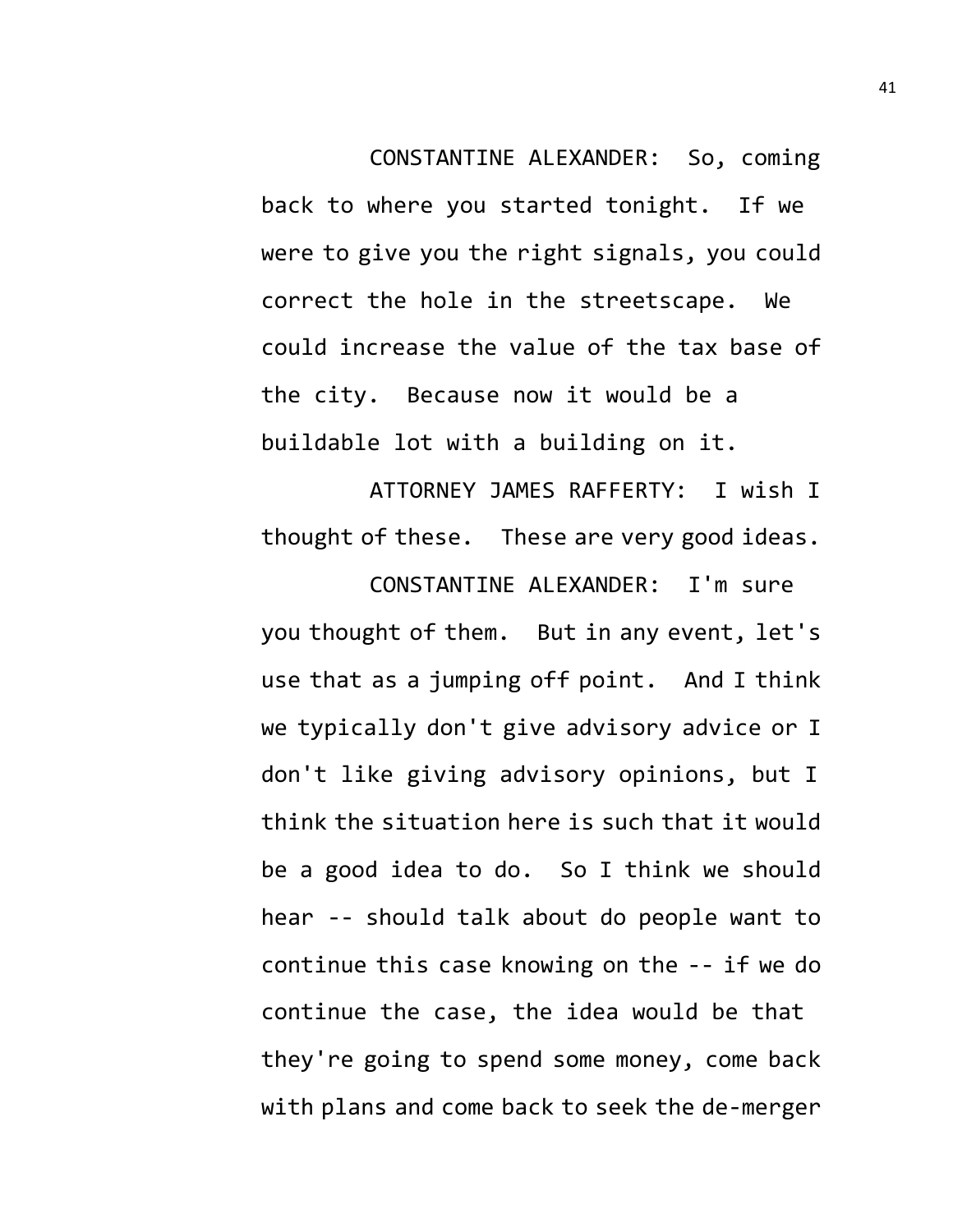but having some belief that the de-merger is going to be acted on favorably. No guarantees.

ATTORNEY JAMES RAFFERTY: Understood.

CONSTANTINE ALEXANDER: But some sense of that.

What are people's views on that? DOUGLAS MYERS: Mr. Rafferty, do you think you'll come back with one plan or more? Or a choice for the Board?

ATTORNEY JAMES RAFFERTY: Well, typically one. I would assume the Board would expect us to put something forward. But I think the concepts, as it would be, is that it would be within the permitted FAR of the newly constructed lot. It would meet the setbacks at least as modified under 5.21. Yes, my history has been the Board prefers that the Petitioner submit one. Although I'm sure that they would be quite amendable,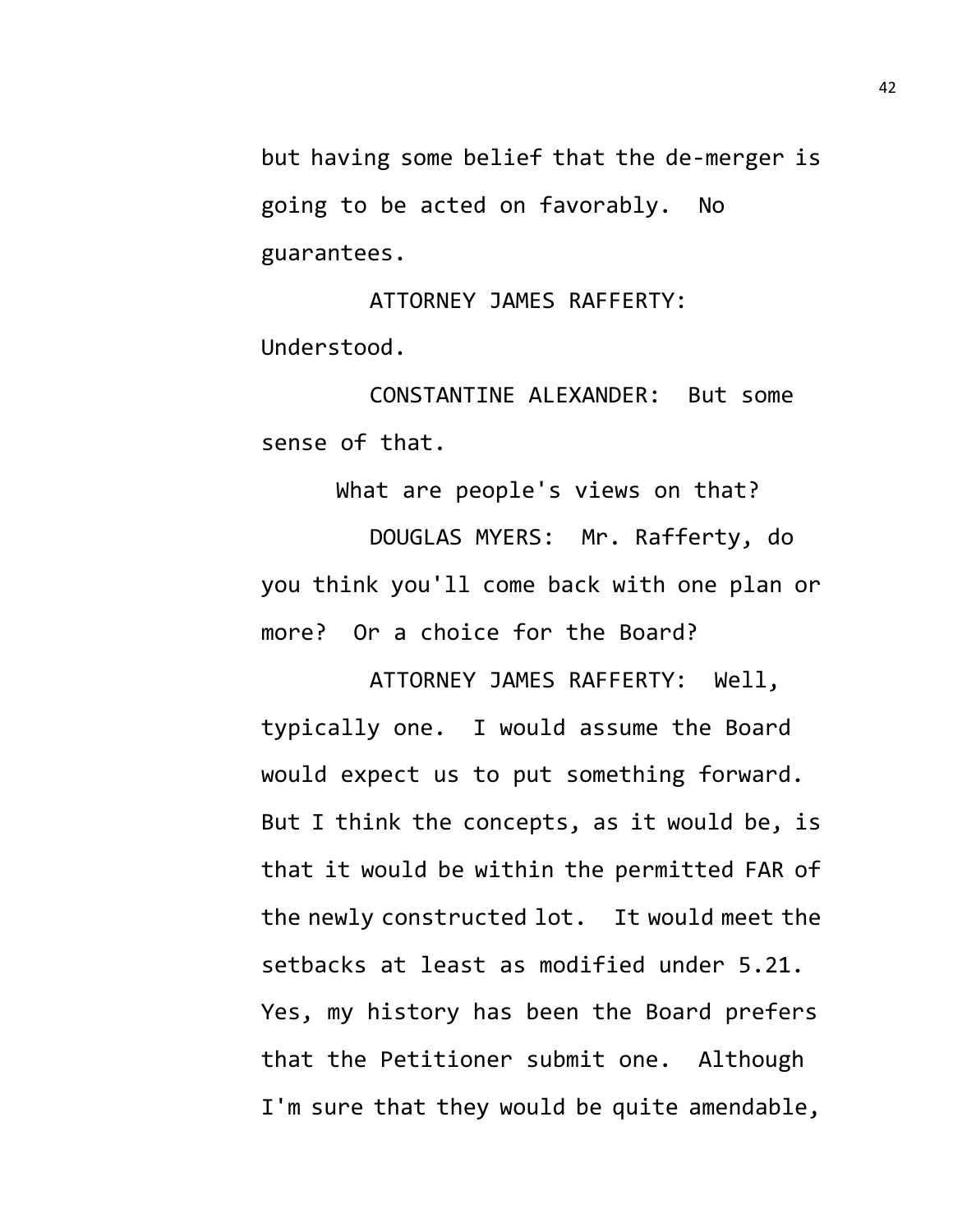the Petitioner to commentary as to design.

CONSTANTINE ALEXANDER: I have a question for you. The Special Permit -- I'm jumping around a bit, was basically to allow you to have parking in the setback. You could have in the alternative asked for a Special Permit to eliminate any, you know, we're not amenable to doing that. But the other alternative is a Special Permit to allow you not to have on-site parking.

ATTORNEY JAMES RAFFERTY: That's true.

CONSTANTINE ALEXANDER: We can do that. I notice the application didn't do that. It just rise and fall on the setback relief.

ATTORNEY JAMES RAFFERTY: Well, that's true. But the rationale behind that was to try to come up with a proposal that was as conforming to the Zoning Ordinance as possible, and our proposal does conform to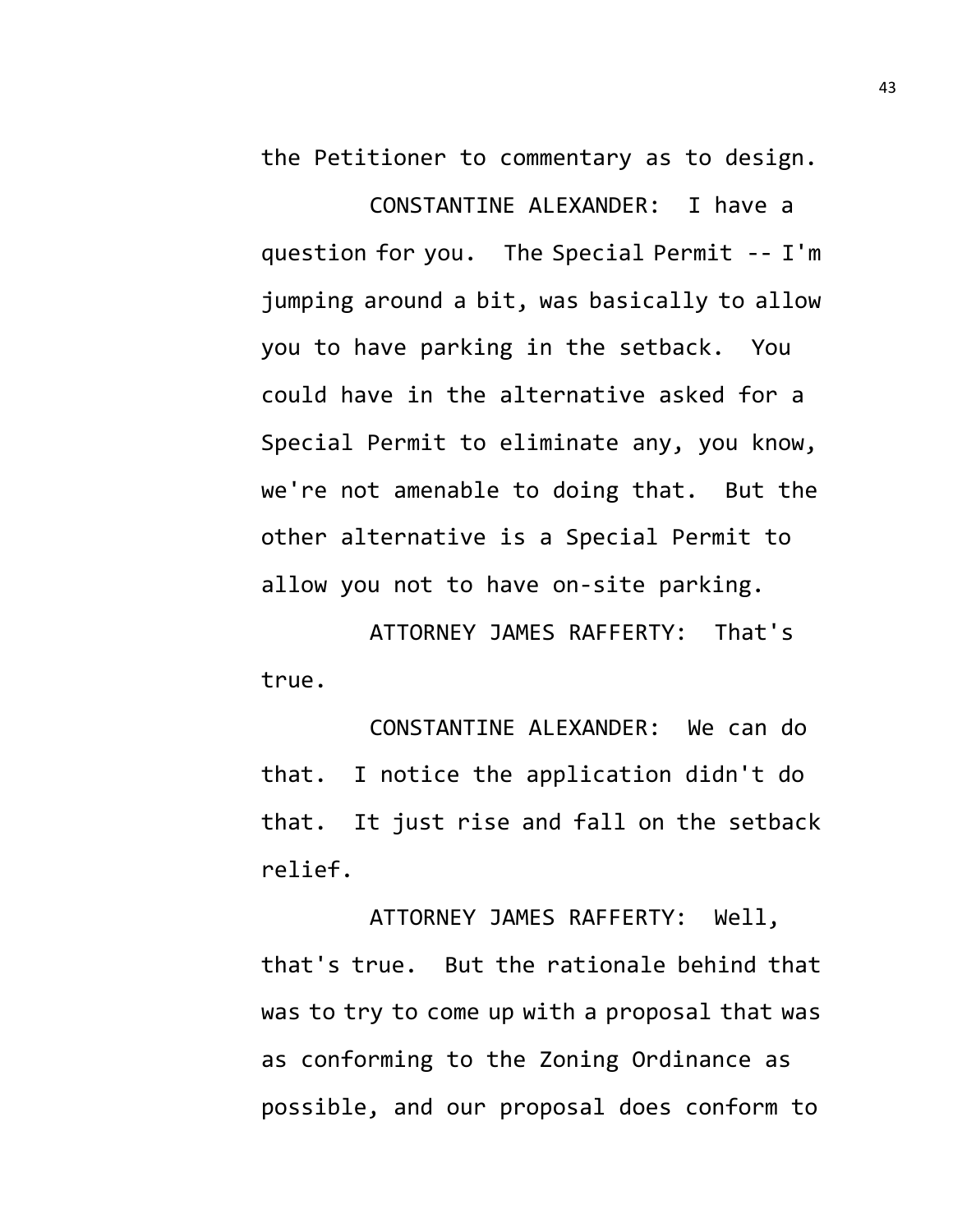the requirement -- and this is the original proposal, does conform to the requirement of one parking space. It isn't in the setback. But it's in the size of that space for which we sought the Special Permit approval. The Article 6 provides for the reduction of the setbacks. Not the front setback as, you know, but the side setback. And the Ordinance does allow when you have more than five cars, to have half of them be compact which the width then is only seven and a half feet versus eight and a half feet. So that would be the rationale behind the relief associated with reducing the width, because it would allow the cars then to get entirely beyond the front setback.

TAD HEUER: Is there a curb cut there now?

ATTORNEY JAMES RAFFERTY: No, there is not.

JAYAKANTH SRINIVASAN: Yes, there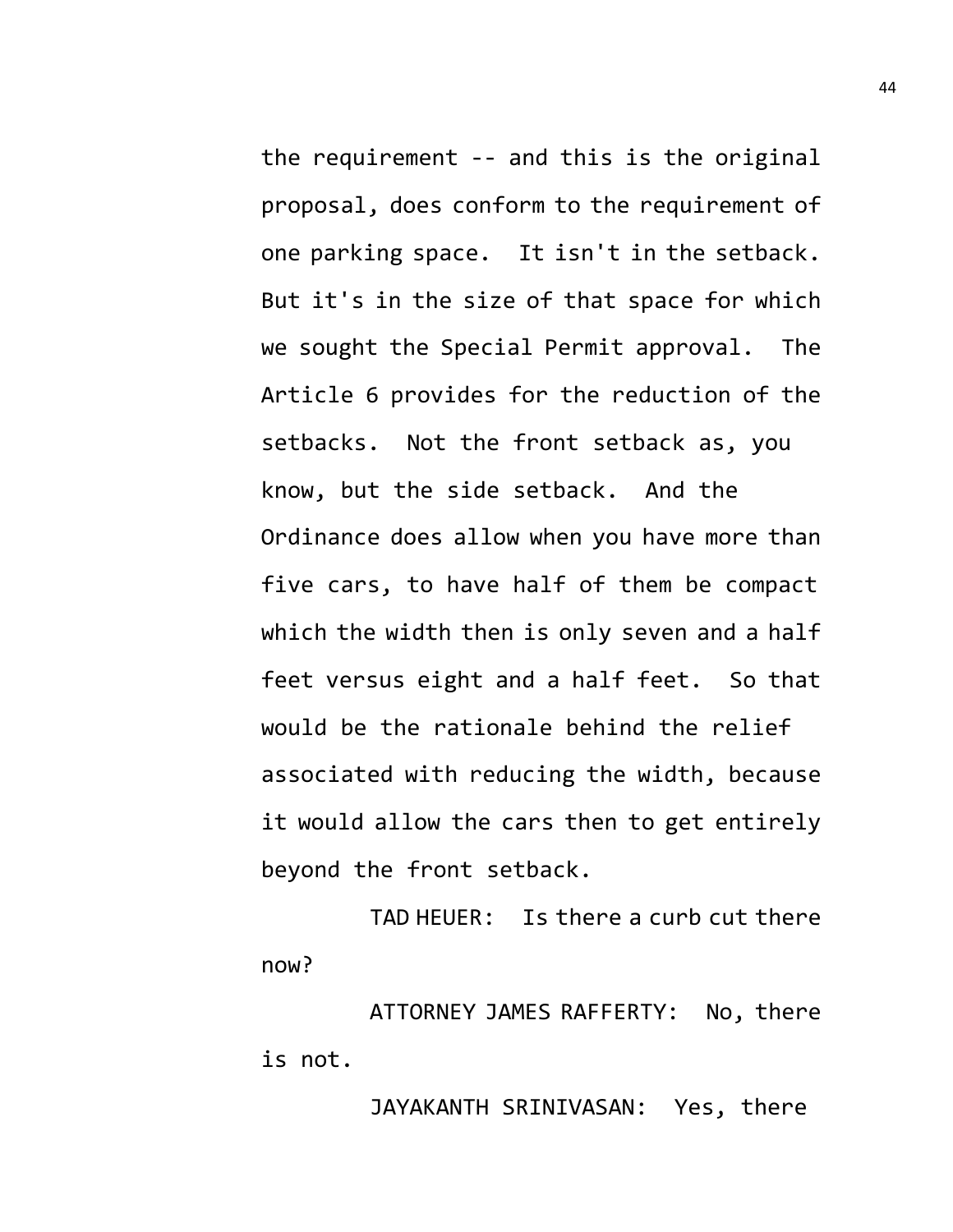is.

ATTORNEY JAMES RAFFERTY: Oh, I take that back. That would make sense.

CONSTANTINE ALEXANDER: Anyway, views from members of the board at this point?

SLATER ANDERSON: I think it's probably the right outcome where we're going with this. I'm sort of reluctant on one level about, you know, this whole concept of the merger and I'm not a real estate attorney, but it's sort of well established for a reason in case law because it is one way non-conformities are addressed. You take these little lots that were chopped up over the, you know, the last century and they get conformed. This is a unique case and that's -- we always seem to get unique cases, that's our role. And the streetscape I think would benefit from a house. My understanding, and I didn't see anything in the file, we don't have an issue with the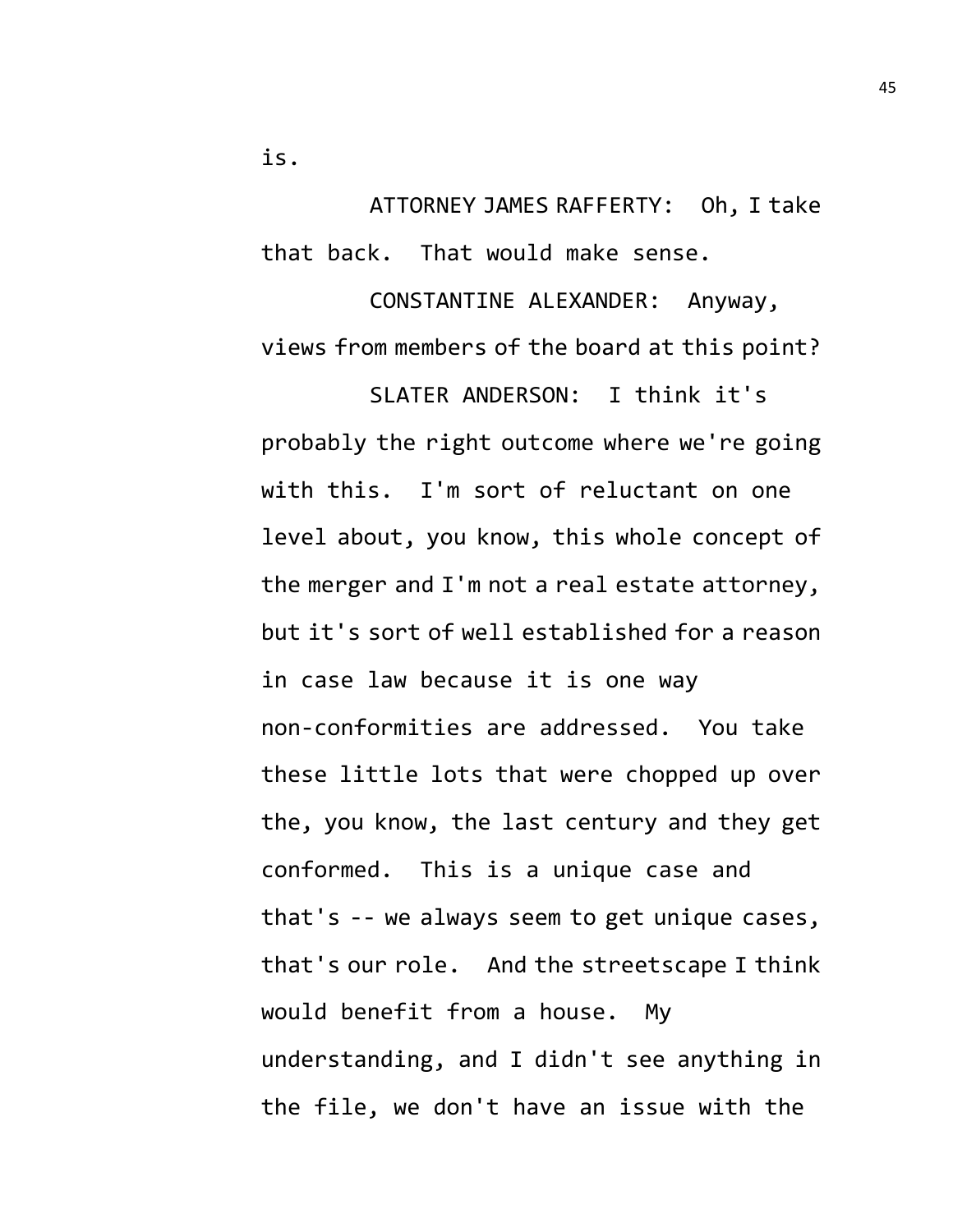neighbors. I think the neighbors seem to -- would like to see something.

ATTORNEY JAMES RAFFERTY: Both side yard neighbors are in support.

SLATER ANDERSON: Yes.

I do think there is a path to build on this lot as we've discussed without having to grant the relief because of the condominium potential, you know, detached single-families. In all appearances it would look the same as the outcome you're likely going for. But, you know the, the question we'd asked about the assessment issue, was there affirmative action by the landowner at some point in time? And I'm not sure we really got that answer from you. I think -- I totally appreciate your effort to go look into this, and it may have occurred back in -- who knows, 1997 or something. And, you know, you said the Assessor looked back ten years in the computer. So it's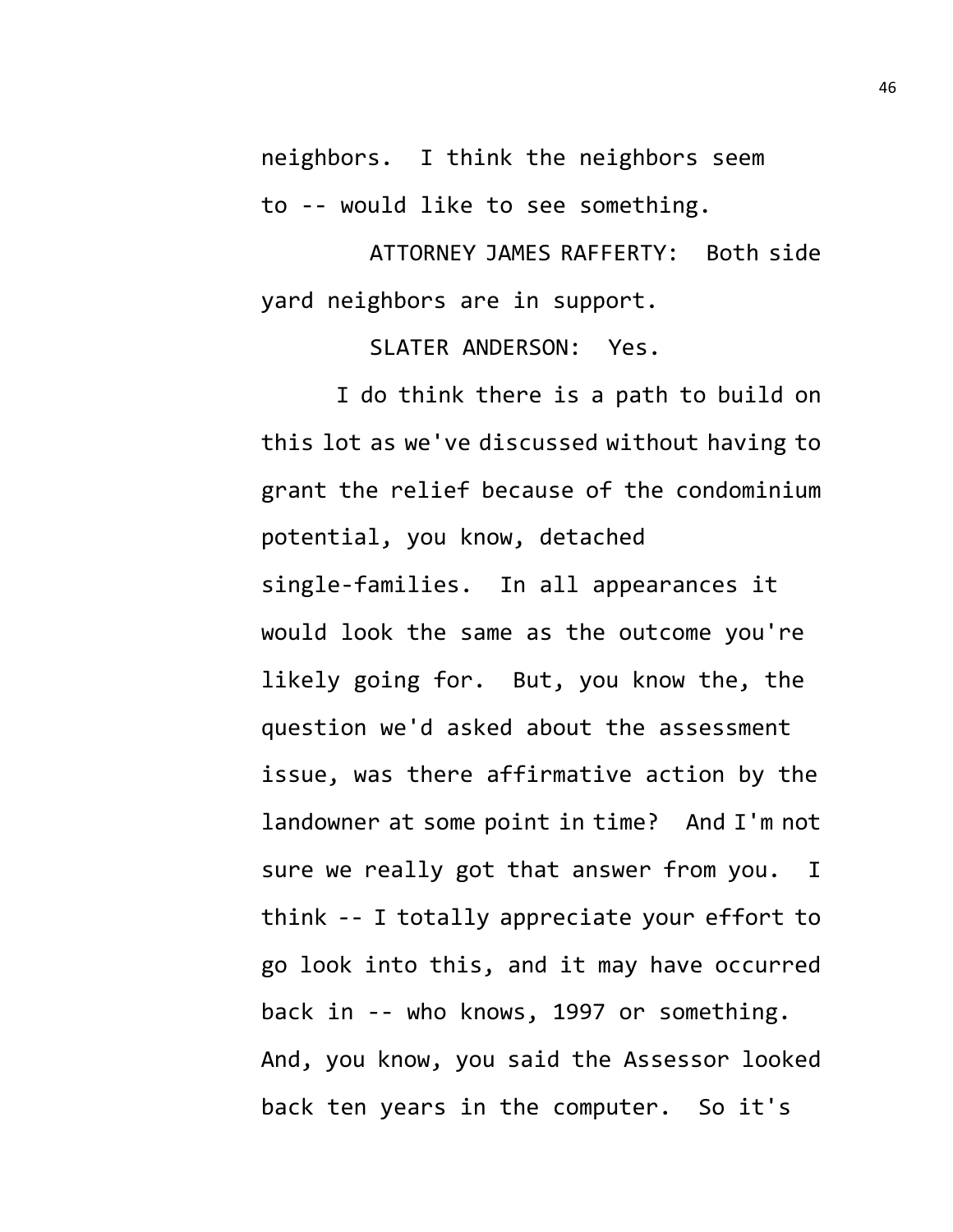probably in some file somewhere if it did happen. But it may not have, because the logic you gave for the Assessor looking at it as an undersized lot and assessing it as such, I have to take that, you know, at your word for sure. I don't know if there are other lots like this that are assessed at a higher value, but you know, I'm inclined to go along with this.

My only additional question was in the spirit of not continuing, are you proposing so much of a change or is there a technical issue with granting relief of a footprint and then maybe you build something different within that footprint or are we just better continuing it and have a clean set of plans?

CONSTANTINE ALEXANDER: Personally I think we're better off doing it that way. The way Mr. Rafferty wants to go.

DOUGLAS MYERS: I expressed myself last time on the merger doctrine. I think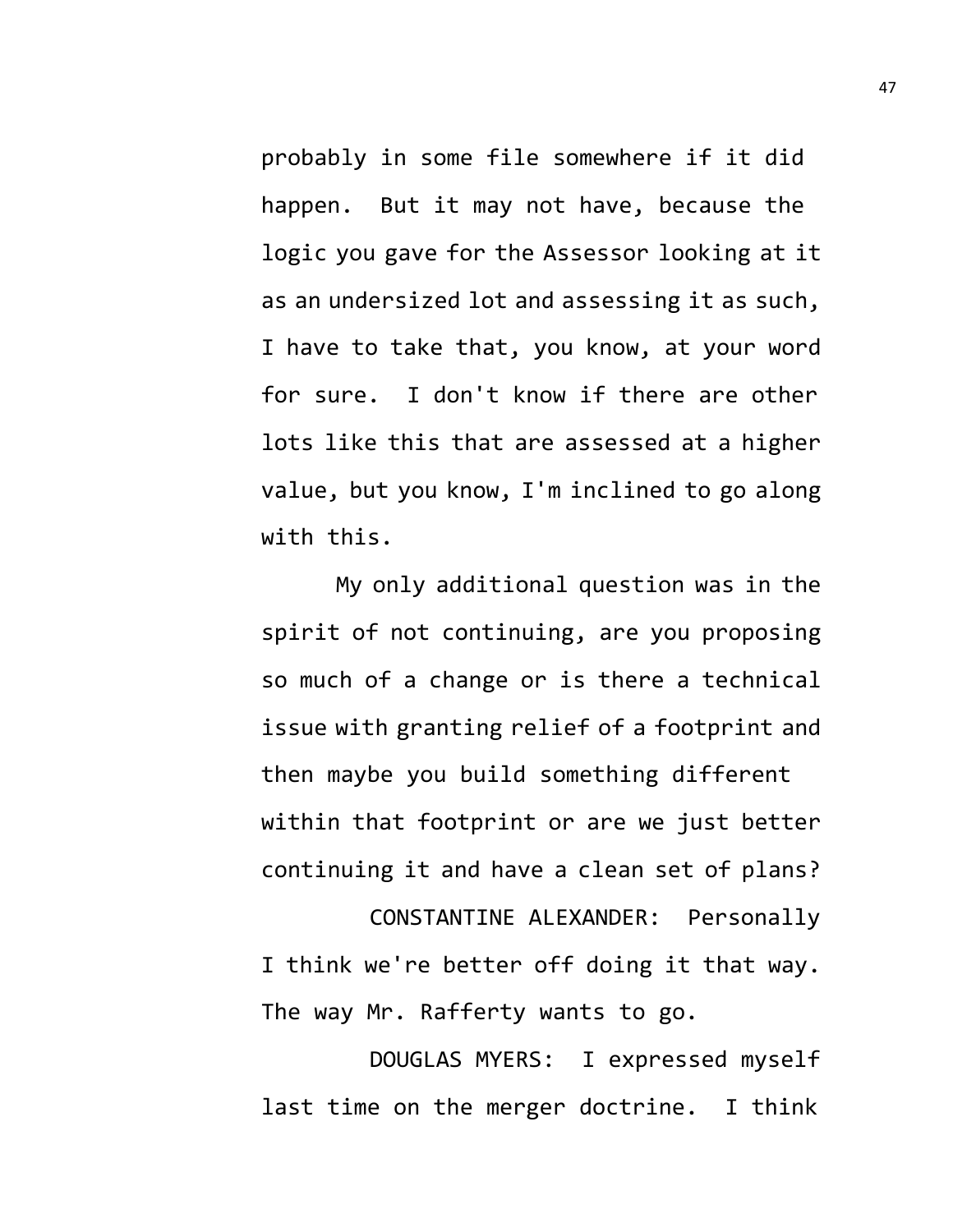this is an appropriate case for a Variance to relief a hardship with respect to merger. I think that there should be a building on that lot the way there has been historically but for the fire.

And as on the tax issue, I think as I weigh all of the facts and considerations known to me, I think it's just very unlikely the present landowner the taxpayer really initiated the process that caused a reduction in taxes. It seems the process was by the city Assessor. On all I'm comfortable in voting to grant the Variance.

CONSTANTINE ALEXANDER: Tim, I know what you're going to say, but you can say it now.

TIMOTHY HUGHES: I'm good with it. CONSTANTINE ALEXANDER: Tad, do you want to say anything?

TAD HEUER: When you approached the current owner, was she surprised that you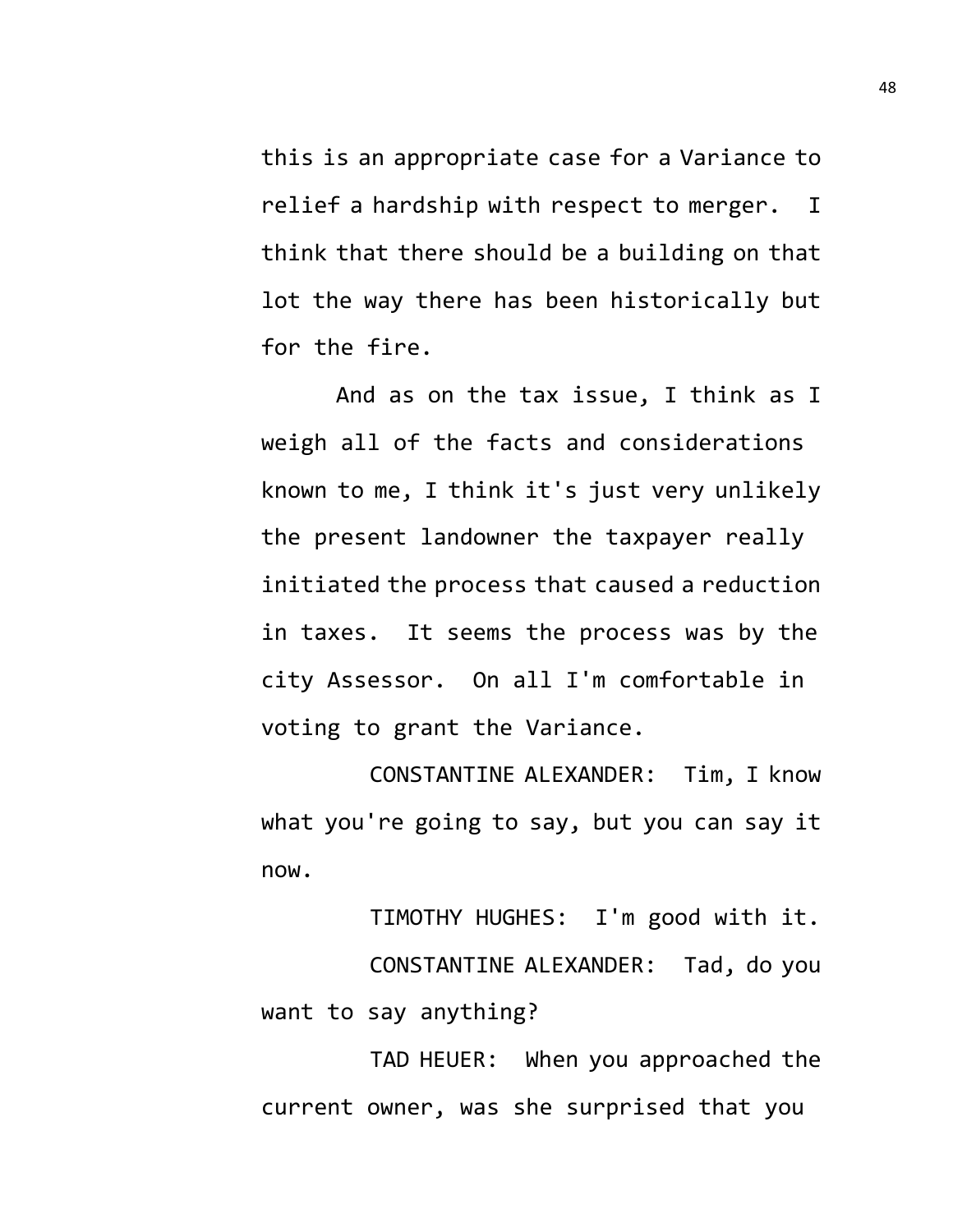were looking to build on this thing or did she always presume it was buildable?

JAYAKANTH SRINIVASAN: She's pretty old so she didn't, she was -- when we approached her, her response was if you can find out -- she didn't know one way or the other because she's 82, right? So her response was okay, we like you and she saw we were pregnant. She was like, okay, if it's a girl come see me. If it's a boy, don't come see me. That was before we had the baby.

ATTORNEY JAMES RAFFERTY: They're making plans for the second child.

TAD HEUER: Ignorance is bliss.

 ATTORNEY JAMES RAFFERTY: You know, and I did -- I never talked her directly. I did speak to the attorneys. My understanding was this was some type of estate planning that this came to be. But why, whether there were prior attempts or other people contact them, the contract that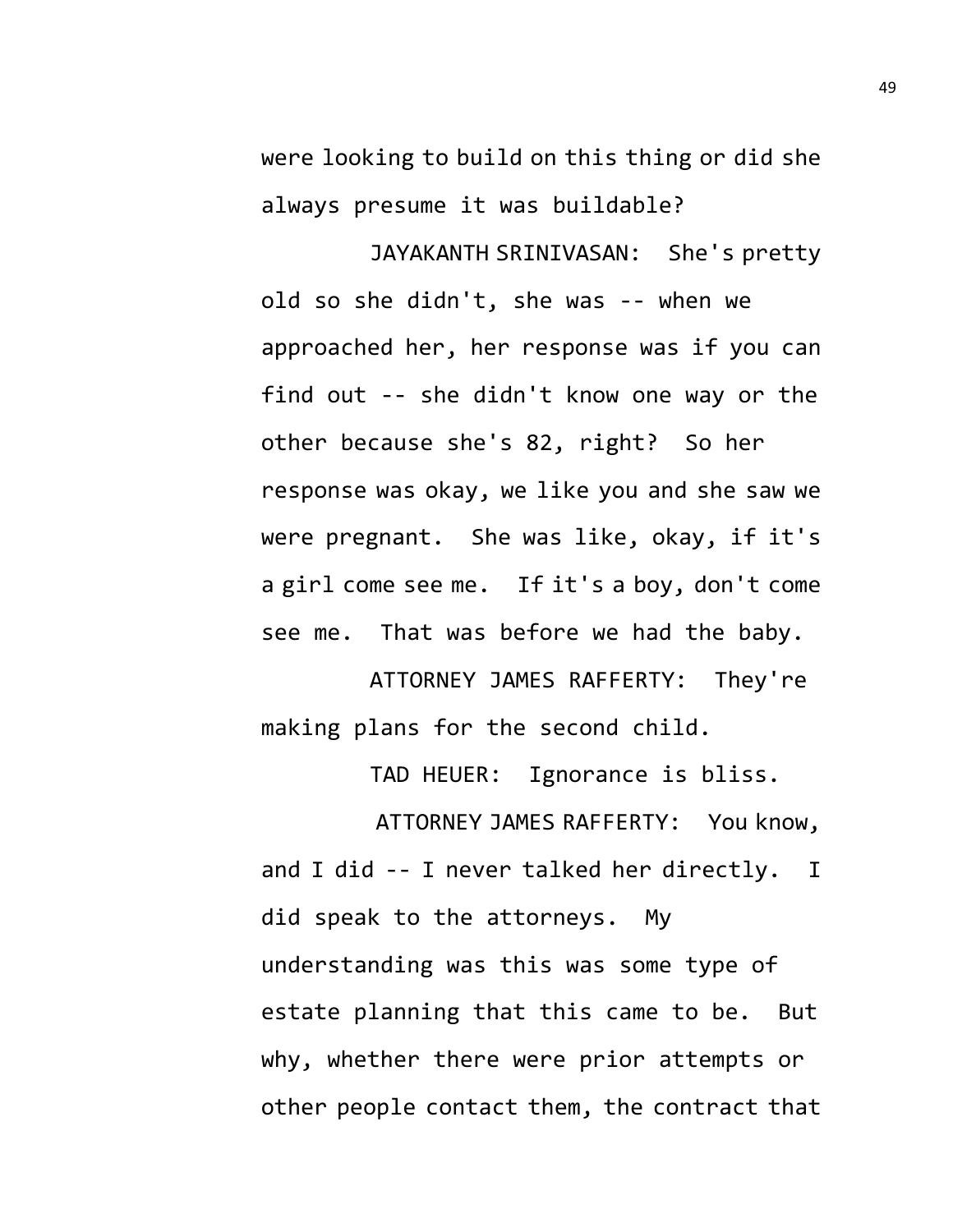we arrived at was, well, if you can go figure out how to do something, go ahead. And we're under extensions now. And so they've been spending time and effort and money trying to get at an outcome, you know? And if it doesn't work, then of course there's no sale, but they're out their --

TAD HEUER: Right.

NEIREN TEICU: I talked to her. Like, I knocked on her door and asked do you want to sell? And she said she's never thought of selling it. And she said if you can figure out what to do with it.

TAD HEUER: All right.

I agree with Slater. I think where this is going to end up I think is fine. I still have some reservations. Yes, condo ownership isn't ideal, but all of this I think can be done as of right through a fairly straight-forward condominium scheme. But it may not look the way that people expect it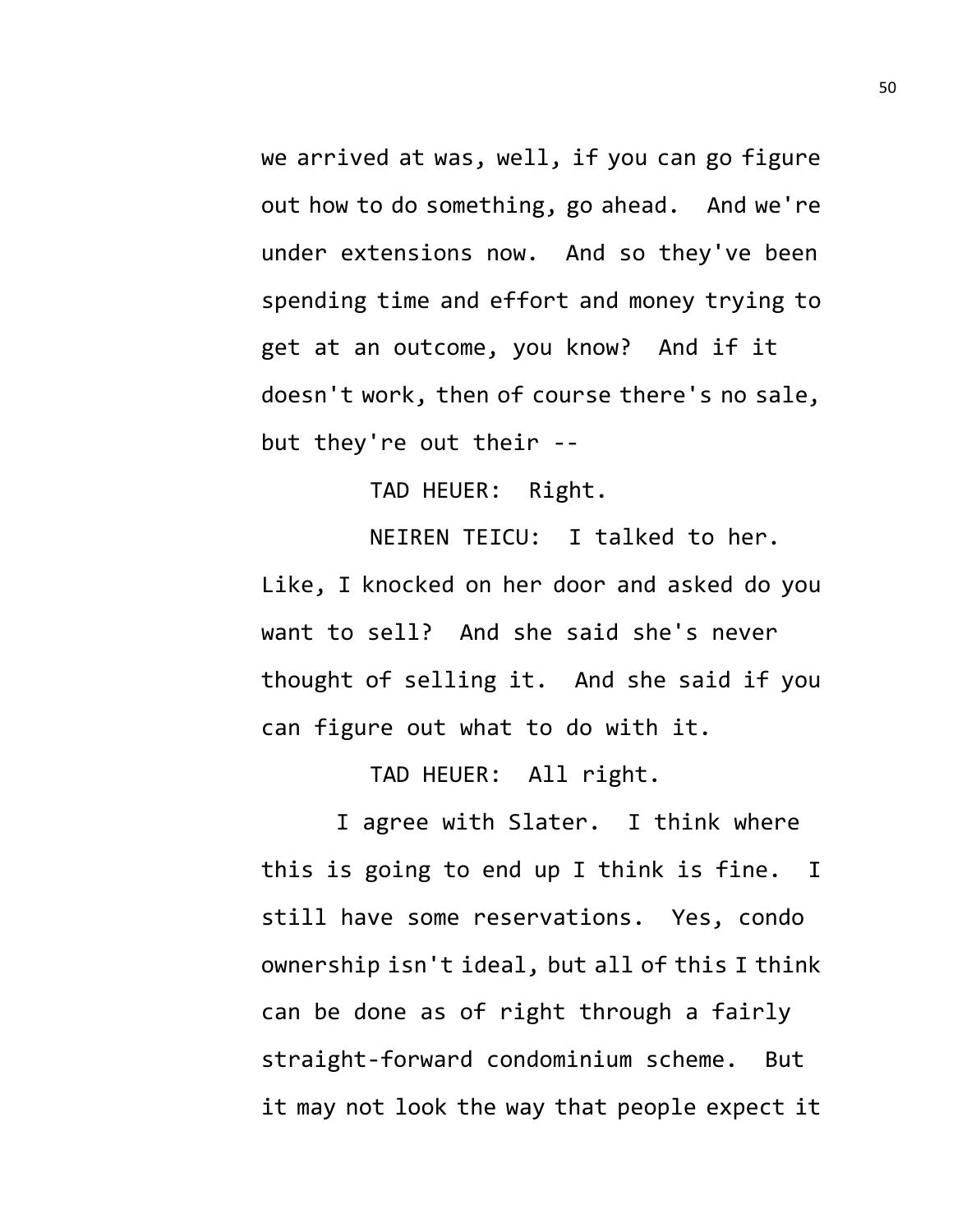to look on two adjoining streets, legally, but visually it would look identical and there would be no issue whatsoever. We wouldn't need to be here. It would be two primary units on a single lot, built in conformity. You wouldn't need the Variance for the setbacks because ISD would be okay with it it sounds like. So, on a purely legal basis I don't see the --

ATTORNEY JAMES RAFFERTY: I would only offer as a practical matter the seller is totally -- I mean, lived in the house for 50 years. The idea that her house can become a condo -- I talked to her attorney, absolutely a nonstarter. Perhaps a next generation owner might see the economic wisdom of that, but we will be all done. We'll continue to have an empty lot on that --

TAD HEUER: To the extent that hardship is based on the state of the current owner of Union Street property, I'm sure the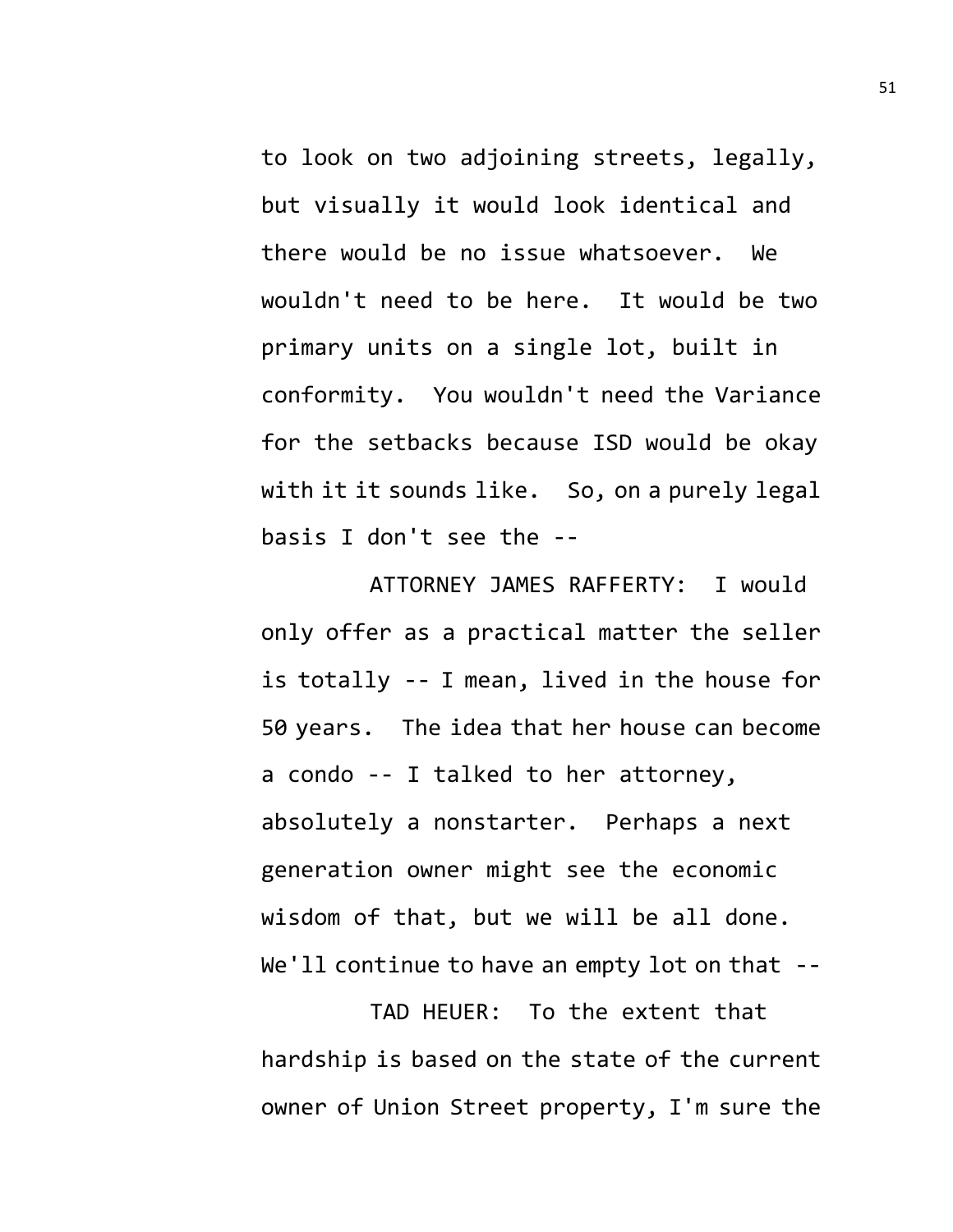Windsor Street property, I suppose I could go there. Legally I'm troubled by the fact that we're going through a Variance process that I don't think is entirely necessary, but I think the result is the right one. To the extent that this creates a hardship because the owner's in transience, I'm fine with that.

ATTORNEY JAMES RAFFERTY: But that geometry is unusual I think you'd have to agree.

TAD HEUER: Oh, sure.

ATTORNEY JAMES RAFFERTY: It's not a typical contiguous lot. If this was one lot over, we never would have had the merger. It just so happens her parents lived --

TAD HEUER: Sure.

CONSTANTINE ALEXANDER: All set?

TAD HEUER: Yes.

CONSTANTINE ALEXANDER: I'm not going to waste people's time tonight. We've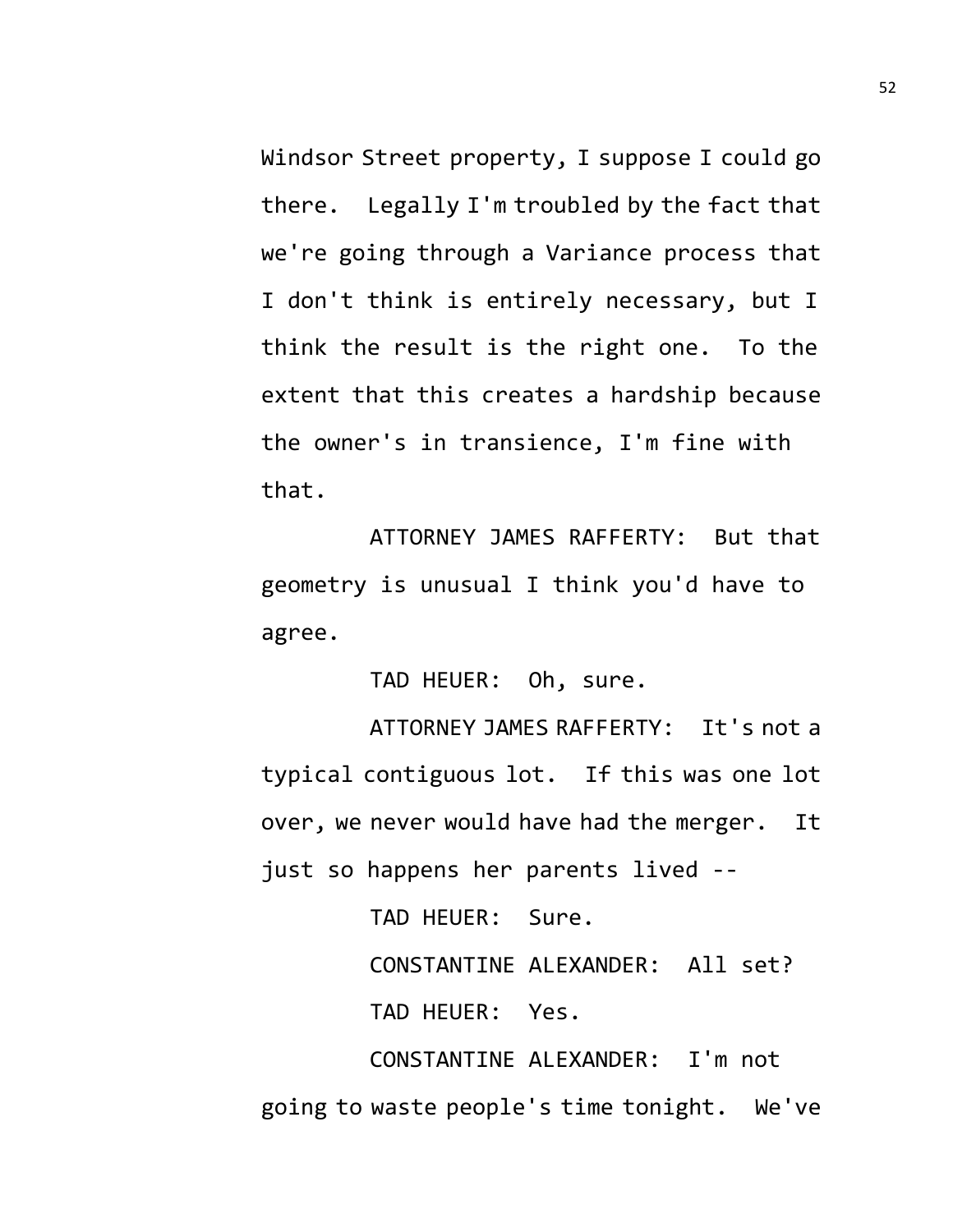got a long agenda. I would add nothing that everyone else hasn't said already. I'm good with it. I'm favorable to continue the case.

ATTORNEY JAMES RAFFERTY: Thank you.

CONSTANTINE ALEXANDER: The Chair will make a motion to continue this case as a case heard. So the five of us have to be here the next time again.

What's the next date?

SEAN O'GRADY: Your first slot is May 10th.

CONSTANTINE ALEXANDER: May 10th work for everybody?

TIMOTHY HUGHES: Yes, I'm okay.

CONSTANTINE ALEXANDER: The Chair moves that this case be continued as a case heard until seven p.m. on May 10th on the condition that the Petitioner takes the sign, the signs and modifies them again to May 10th at seven p.m., and maintain it for the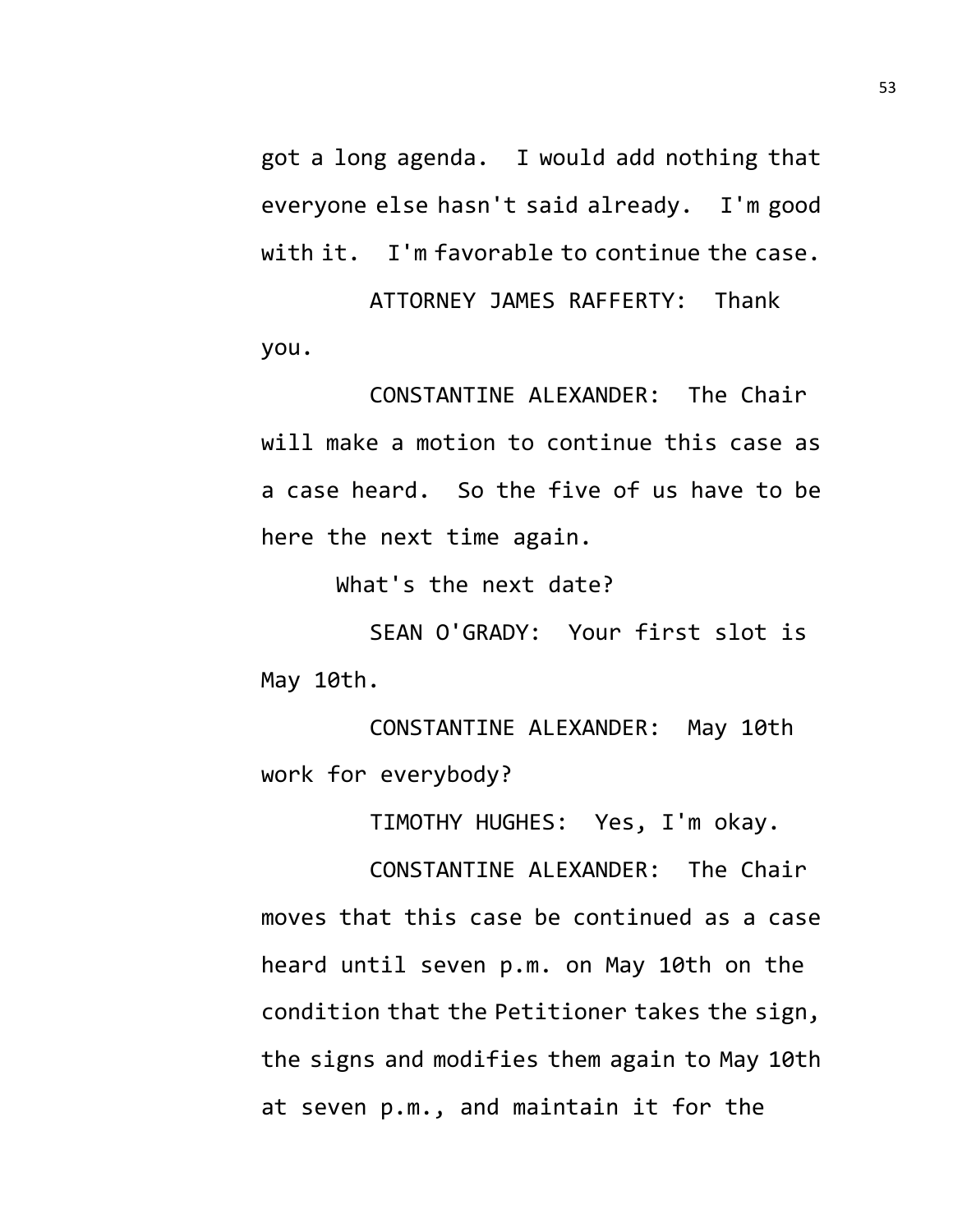requisite 14-day period.

JAYAKANTH SRINIVASAN: Yes, sir. CONSTANTINE ALEXANDER: All those in favor of continuing the case on this basis, say "Aye."

(Aye.)

CONSTANTINE ALEXANDER: Five in

favor.

(Alexander, Hughes, Heuer, Myers, Anderson.)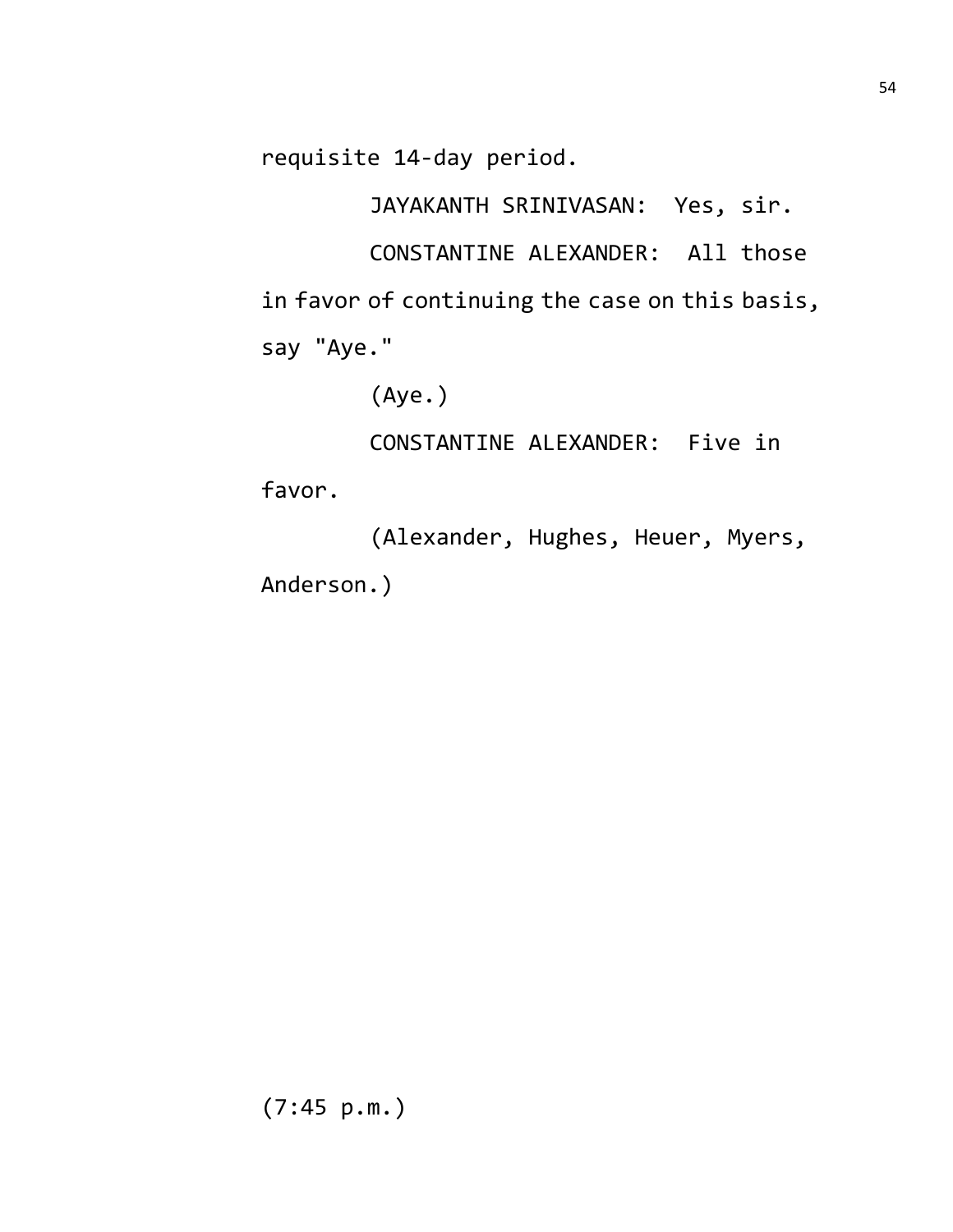(Brendan Sullivan, Constantine Alexander, Tad Heuer, Thomas Scott, Mahmood Firouzbakht.)

BRENDAN SULLIVAN: The Board will hear case No. 10222, 1678 Mass. Avenue.

Before you start your presentation, let me, with the Board's ascent and indulgence allow the reopening of public comment.

CONSTANTINE ALEXANDER: I support that.

THOMAS SCOTT: I support that.

MAHMOOD FIROUZBAKHT: Mr. Chair, just a preliminary question. Was the sign on the property amended to reflect that this petition involves a Fast Food Ordinance request for slash relief? It was?

CONSTANTINE ALEXANDER: Yes. BRENDAN SULLIVAN: Yes. MAHMOOD FIROUZBAKHT: Thank you. So I would support opening public comment.

BRENDAN SULLIVAN: Mr. Heuer?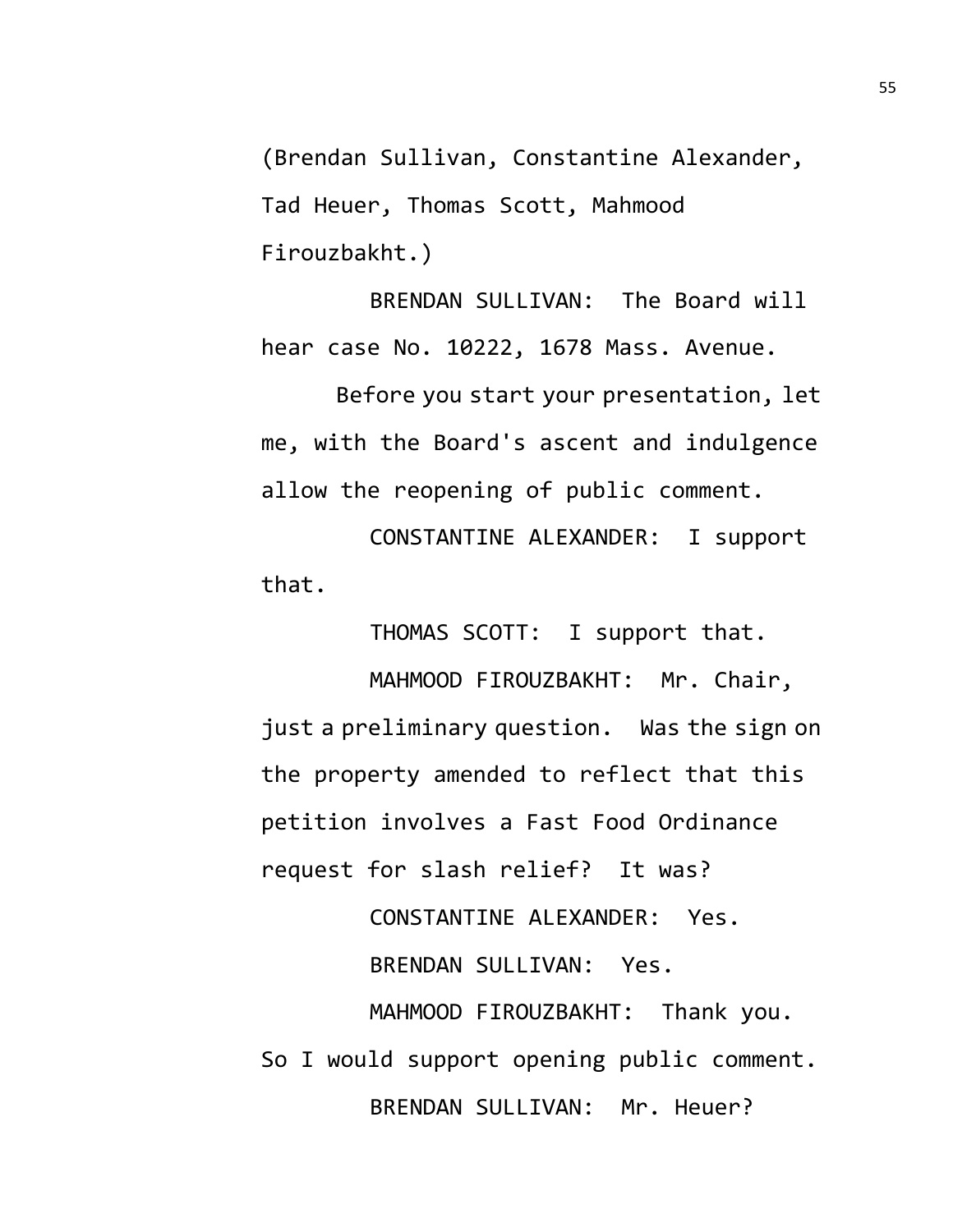TAD HEUER: Similar to Mahmood's question, was mail notice effectuated of the updated sign for the relief being requested to all applicable abutters should have received such mail notice in a timely manner.

BRENDAN SULLIVAN: I requested that the staff send notices to abutters to abutters and to the people speaking at the last meeting.

TAD HEUER: Just as long as it went to the abutters.

ATTORNEY JAMES RAFFERTY: My understanding of the record is that I've seen the notice --

UNIDENTIFIED FEMALE: We can't hear you.

ATTORNEY JAMES RAFFERTY: That I think the notice that was mailed concerning the hearing did identify fast food.

> TAD HEUER: The original notice? ATTORNEY JAMES RAFFERTY: The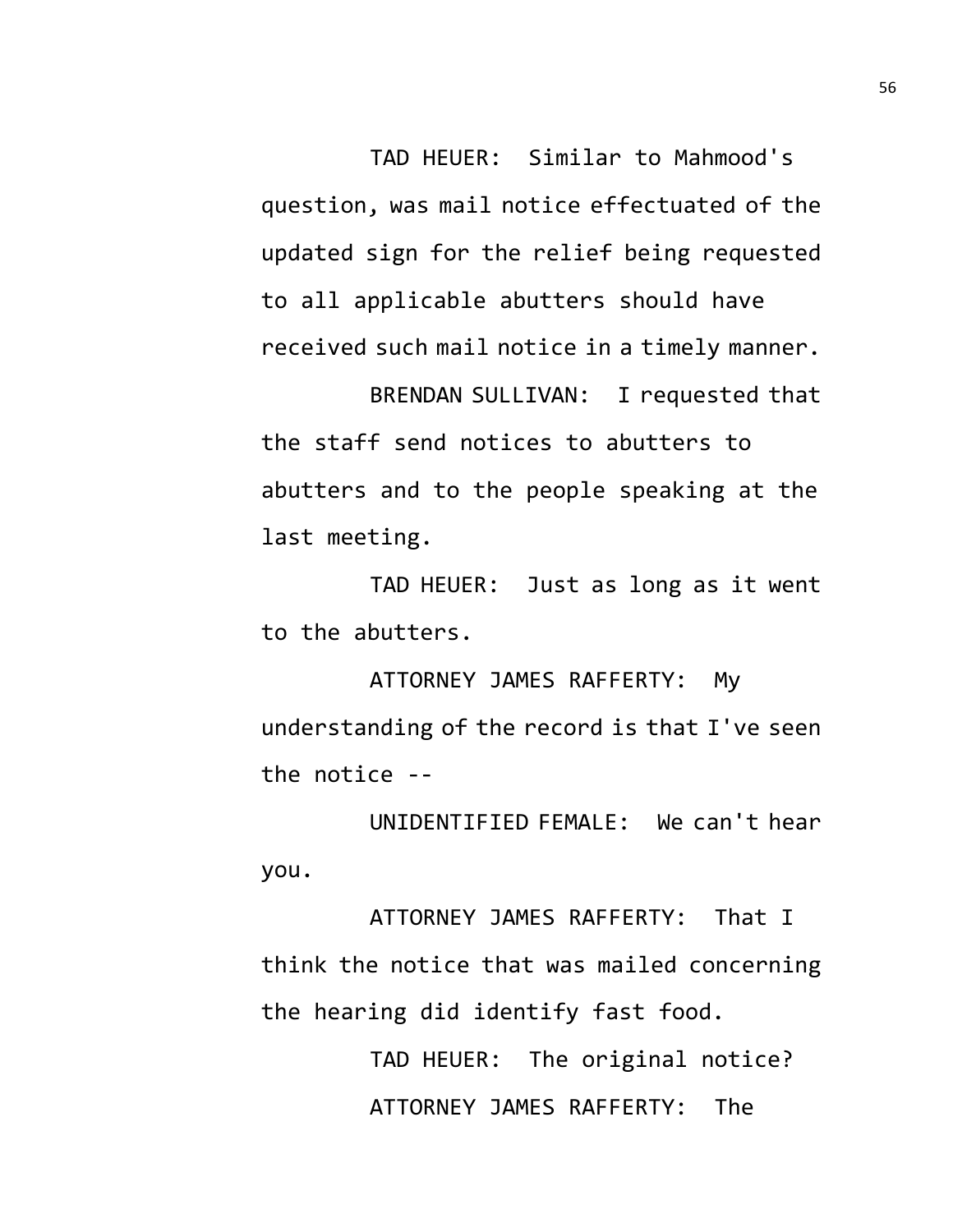notice, the original. My understanding it's only been one notice. The placard on the building for a period of time, I understand, did not contain the words fast food. Maybe just the Article four point -- whatever the Table of Use is. But since the hearing, or maybe even before the hearing, a new placard -- since the hearing? A new placard was generated by ISD, placed at the premises and I advised Mr. Woolkalis to put additional information up with his phone number and the words Dunkin' Donuts, and if you have questions, call me. Because one of the other questions was well, what type of fast food? So the notice placard had fast food on the new notice placard and Dunkin' Donuts is now on an additional notice that the Petitioner posted on the sign.

TAD HEUER: Okay.

BRENDAN SULLIVAN: Okay, so we will reopen public comment.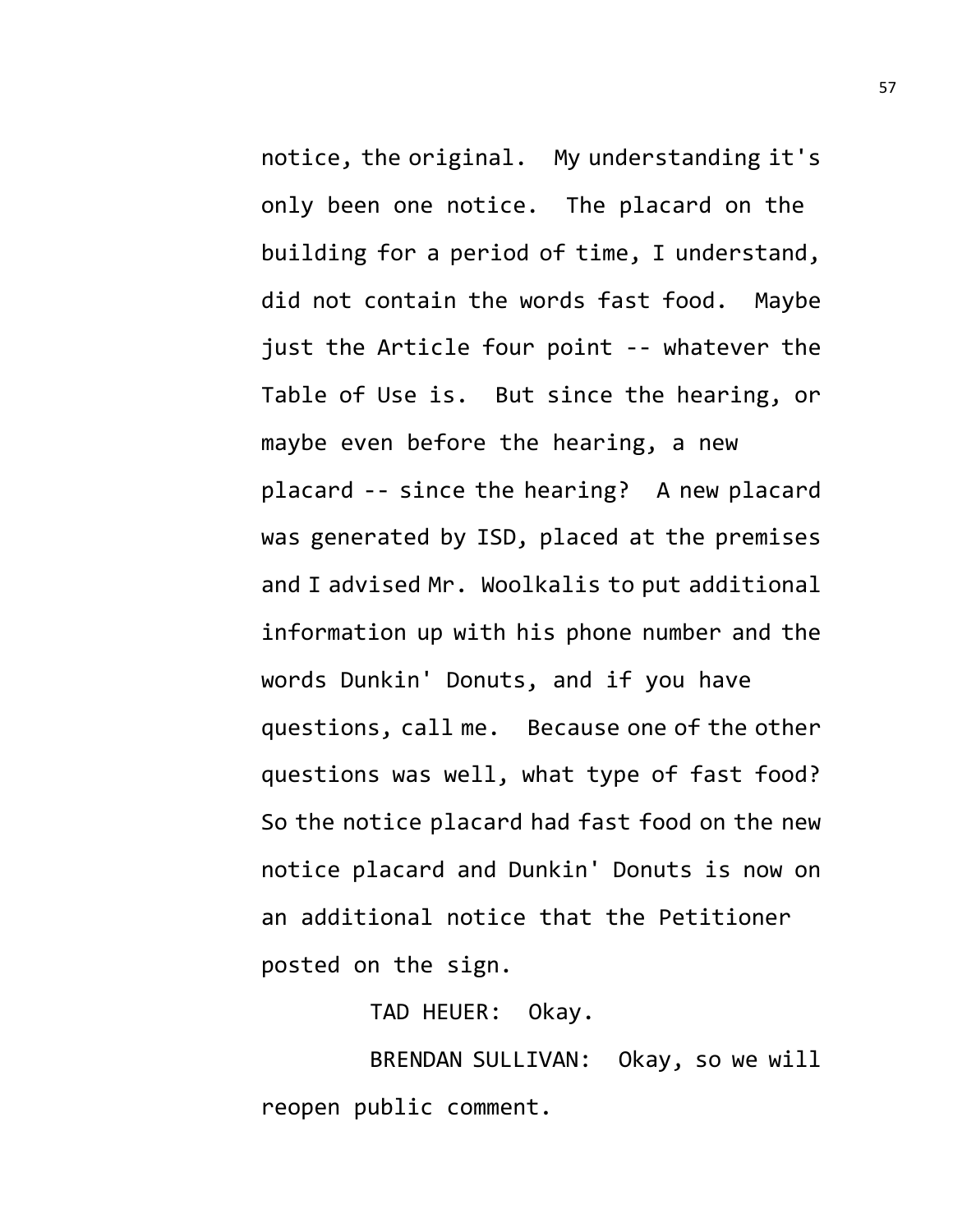Mr. Rafferty.

ATTORNEY JAMES RAFFERTY: Thank you, Mr. Chairman. As you know, this is a continued case, and at the time of the original hearing, there was discussion about this application. It is a Variance seeking relief to allow for a fast food use in the Business A District along this section of Mass. Avenue. The Chair expressed the opinion that a continuance was necessary for elevations and to see how well the storefront could blend into the streetscape. So I know the applicant has submitted three elevations or a Photoshop variety of different elevations.

The case, you'll recall, involves a very narrow space. There had been -- the history of the space in recent time it was a -- most recently served as a bookstore for the Harvard Law School. And prior to that had been a credit union for the Harvard Credit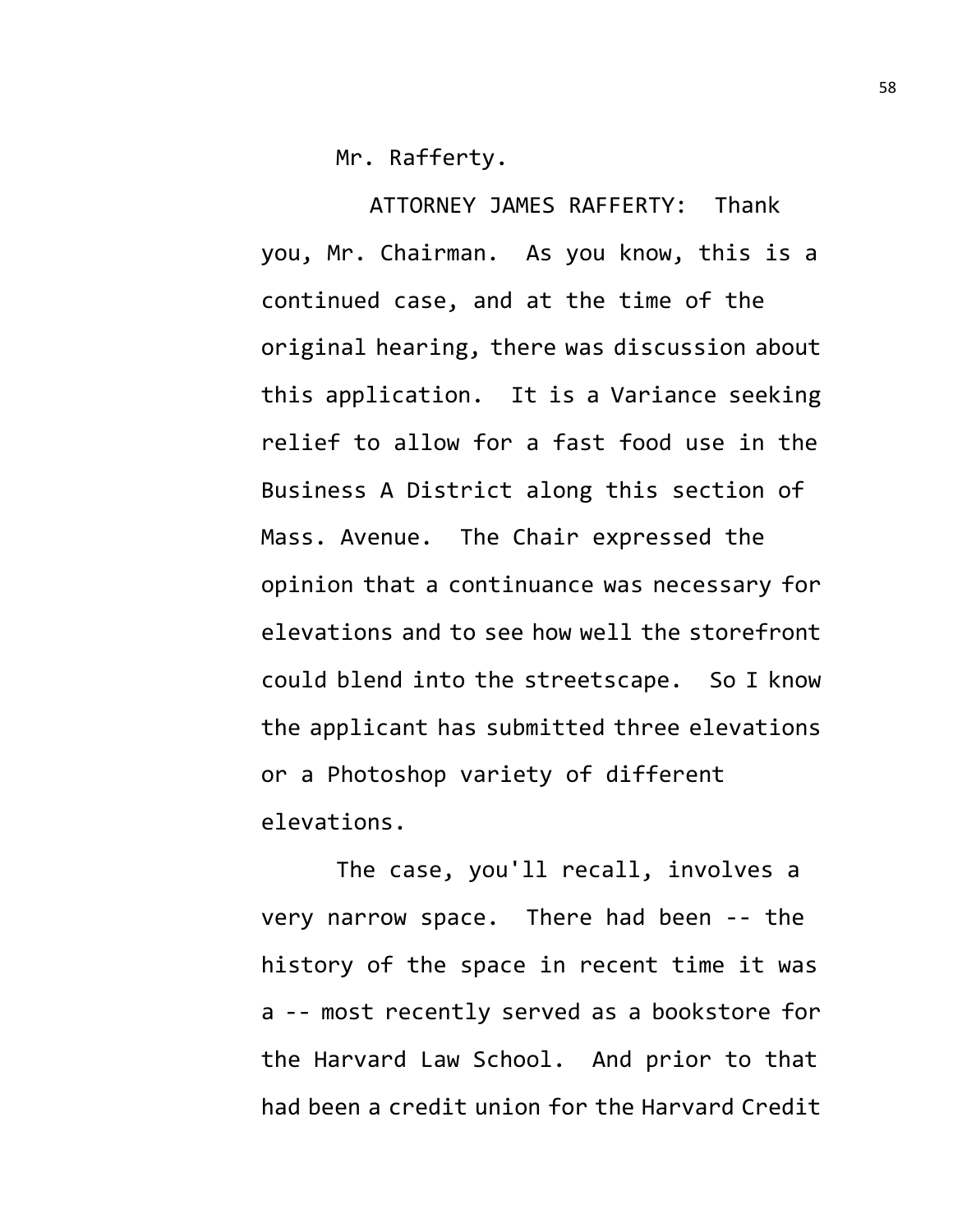Union. The landlord was present at the prior hearing. He's present this evening as well. And he's testified about the difficulty he had in finding a tenant for the size of this space. It's very narrow and it's very deep. Mr. Woolkalis has a proven track record of operating successfully and enjoying harmonious relations with his neighbors. He's got stores both further on Mass. Avenue in North Cambridge and also one on Memorial Drive. Since the hearing Mr. Woolkalis has attended a meeting of the Aggassiz Neighborhood Council where he was able to have a conversation, discussion about his proposed use and some of the impact that might be associated with it. And I also know that Mr. Woolkalis has had conversation with other abutters who were present at the prior hearing on the Bowdoin Street side of the property, so there has been additional conversation. And I suspect that some of the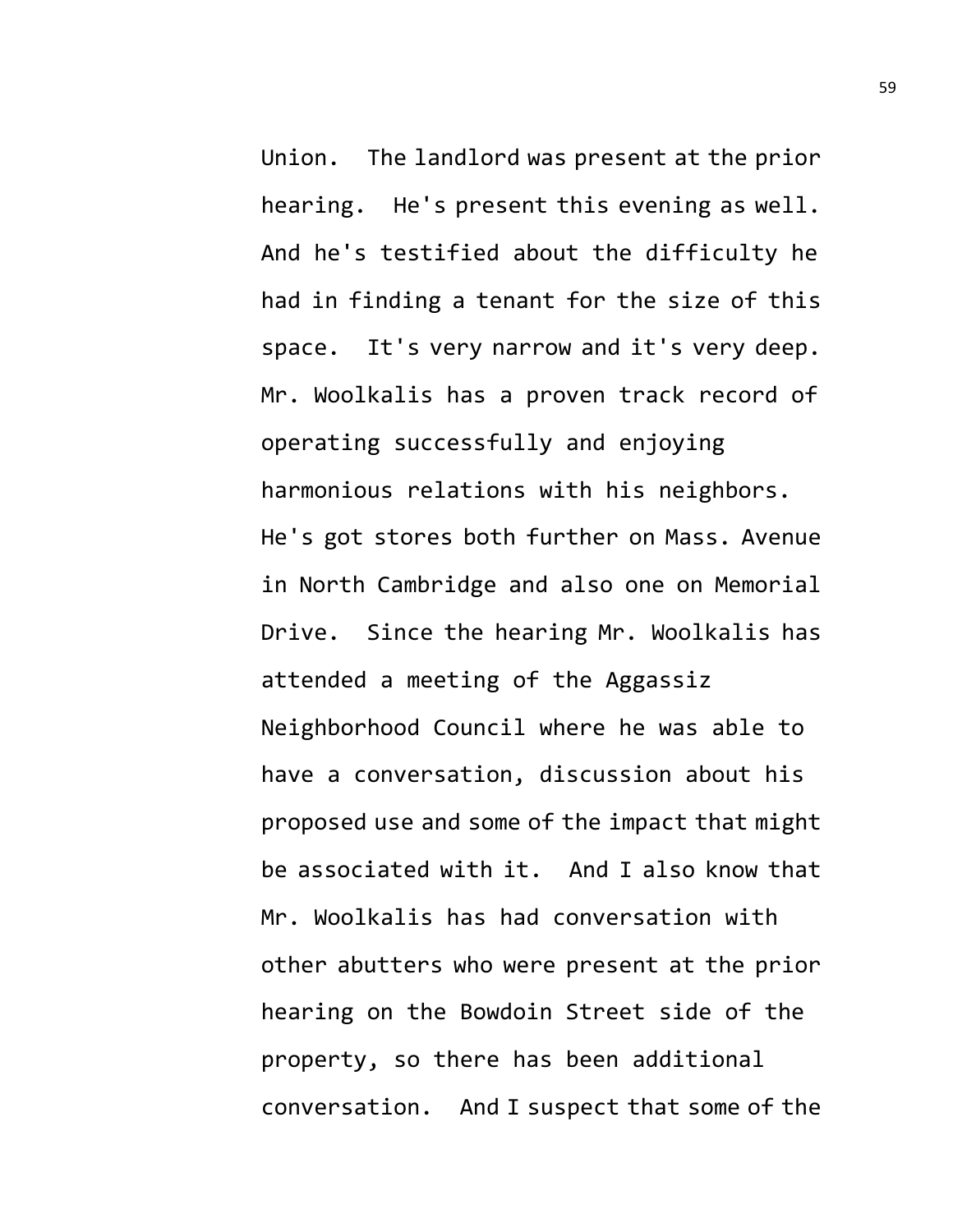issues that were prevalent at the prior hearing about the adequacy of the notice of people not knowing what this is about, I think is very few people now that don't know what this is about. So it has had a widespread level of attention, far more than is typically associated with applications. But it's a, it's an active neighborhood. It's a highly desirable neighborhood. Residential mixes nicely with commercial. Mr. Woolkalis is looking to become a part of the neighborhood and the improving streetscape. He sees this use as being highly compatible with other similar uses in the area. I'm sure most everyone is familiar with Dunkin' Donuts. Mr. Woolkalis has gone out of his way to indicate that he brings a particular level of attention to his operation as an owner, a franchisee, as opposed to a corporate-owned store, and his hope here is that the conclusion of the Board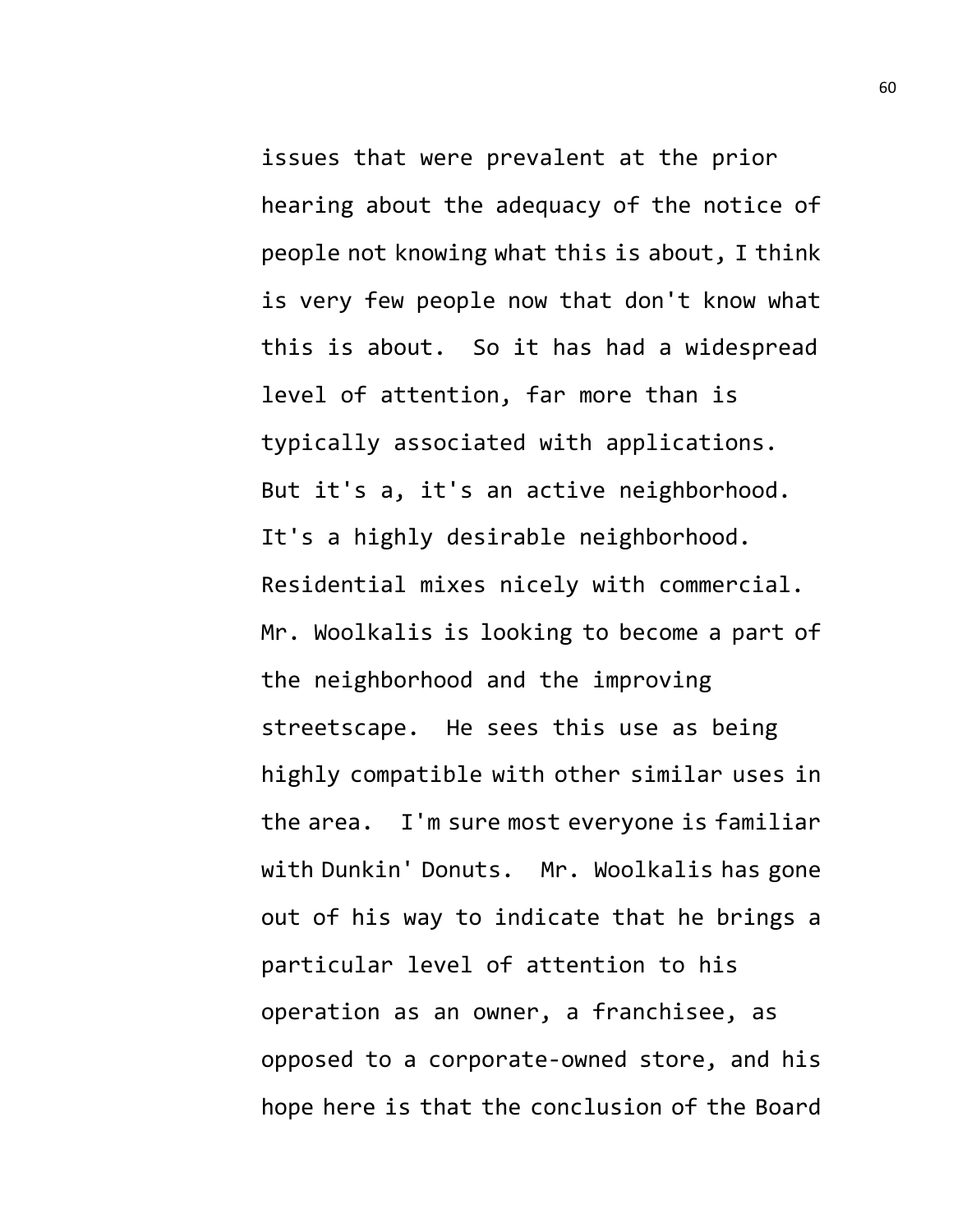will be that there is an adequate hardship to support the granting of the relief.

BRENDAN SULLIVAN: Okay. What I requested at the last hearing was to get a visual as to the front, and what was submitted is what you're proposing.

BRANDON WOOLKALIS: There's a new --

ATTORNEY JAMES RAFFERTY: Use the microphone and identify yourself.

BRANDON WOOLKALIS: I'm sorry. Brandon Woolkalis. Hello. Hi, Brandon Woolkalis. After we met with the Aggassiz Neighborhood Council, a few members of the council had suggested to tone down the building. I think you guys have the original one with the orange and pink on it, and this one here is gold-leaf lettering. So I think --

ATTORNEY JAMES RAFFERTY: Has this been filed?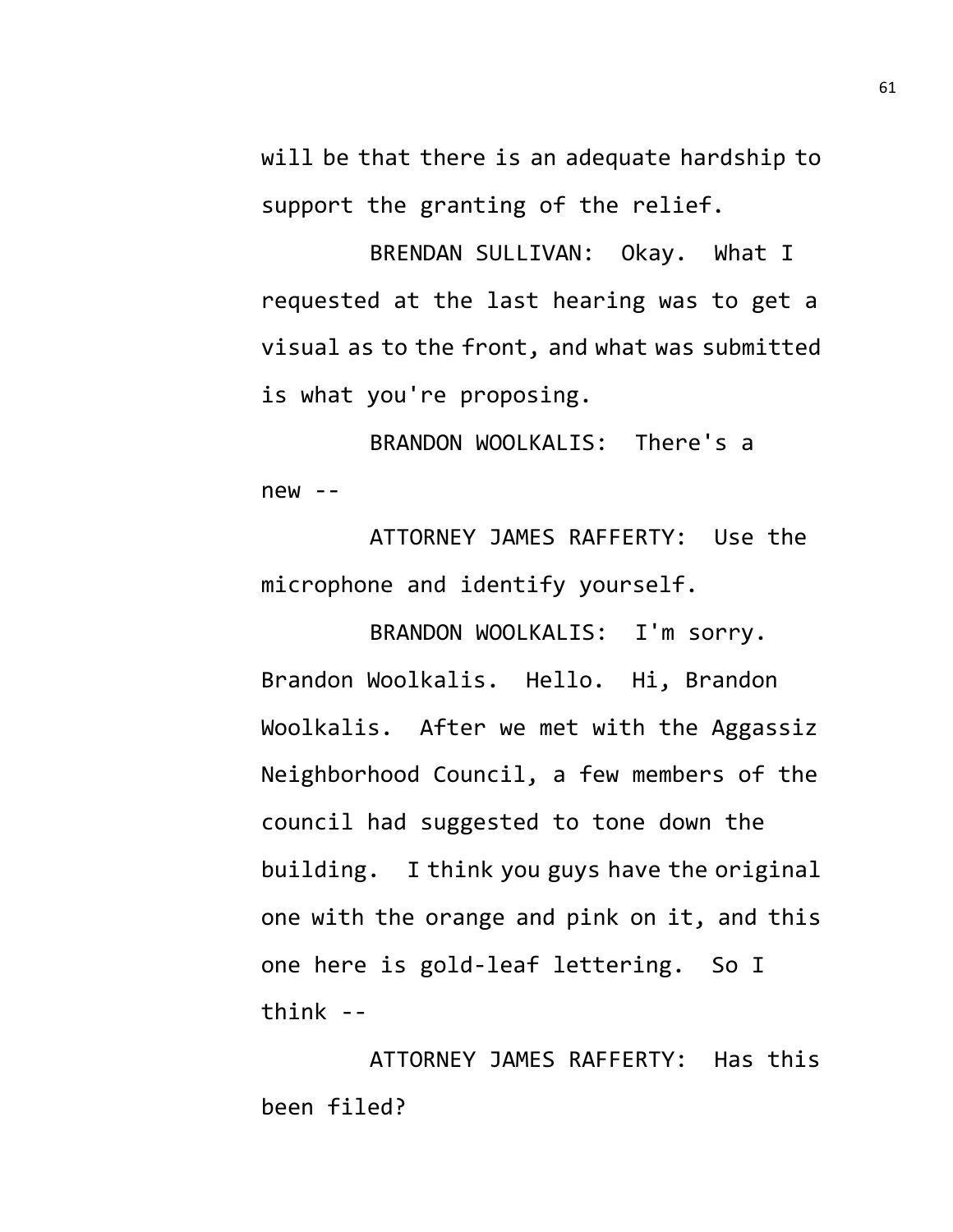BRANDON WOOLKALIS: No, I just got that today. I wanted to get something in because I had the architect working on that. So that's much, you know, a more toned down version.

CONSTANTINE ALEXANDER: Excuse me, sir, that is what you want -- you're putting forth?

BRANDON WOOLKALIS: Yes, sir.

CONSTANTINE ALEXANDER: And it's not in our file the Monday before?

BRANDON WOOLKALIS: Yes, sir. When I was meeting with the neighborhood, you know, they suggested, you know, to get something a little bit more toned down.

MAHMOOD FIROUZBAKHT: When did you meet with the neighborhood?

ATTORNEY JAMES RAFFERTY: Tuesday night.

BRANDON WOOLKALIS: On the 10th, Tuesday night.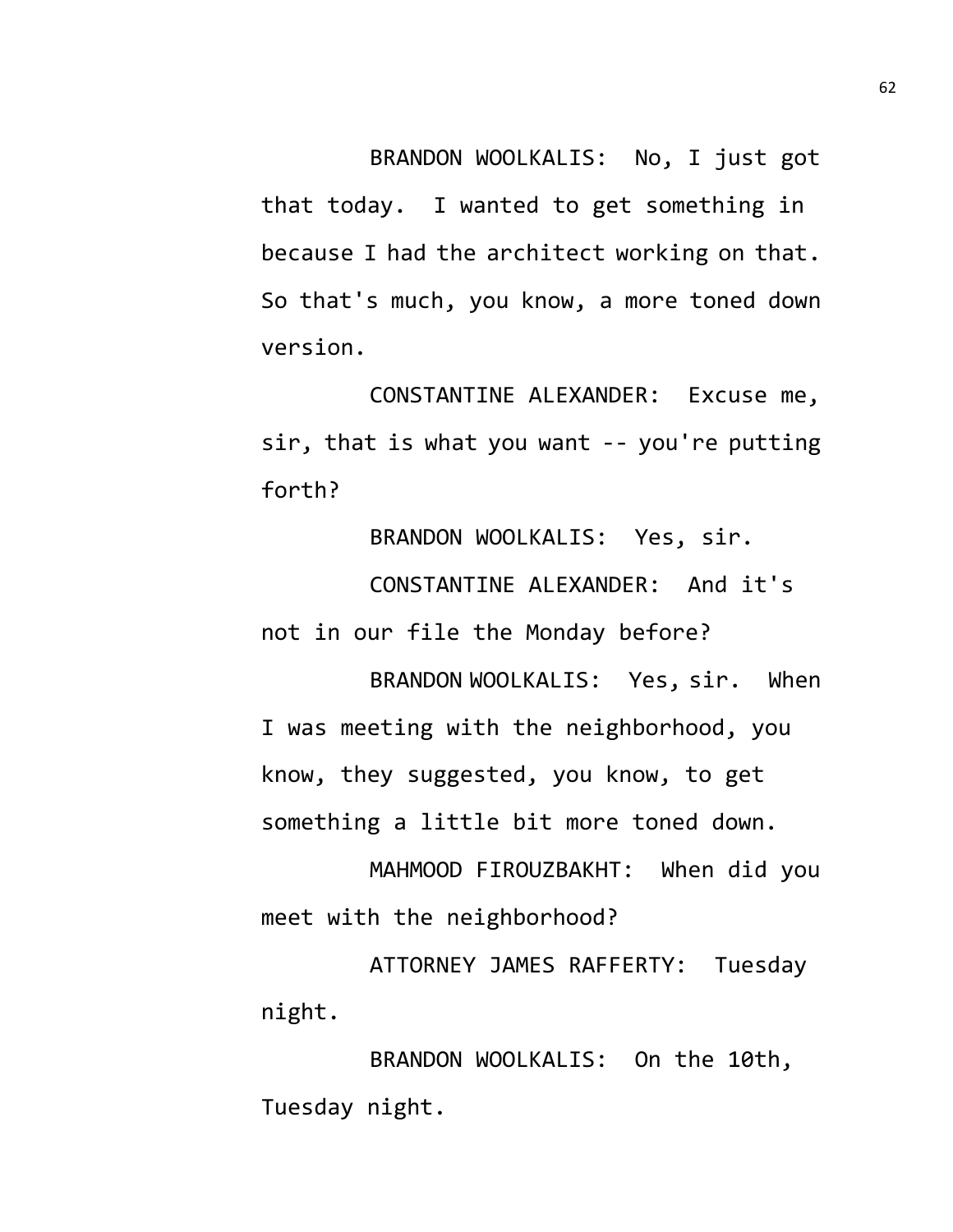ATTORNEY JAMES RAFFERTY: There were elevations put in.

CONSTANTINE ALEXANDER: I understand, but the proposal that you're putting before us tonight, the one you want us to approve as part of -- if we grant you the you Variance, doesn't comply with our rules. Now, we've got so many people here tonight, I would suggest to the Chair that we go ahead anyway, but I'm not pleased.

BRANDON WOOLKALIS: I'm sorry about that, sir. I just, you know, got them as soon as we could.

CONSTANTINE ALEXANDER: We were very clear at the last hearing. I'm sorry. We were very clear about it.

ATTORNEY JAMES RAFFERTY: But Mr. Vice Chair, he did comply and then he got feedback on Tuesday night. So this -- I mean, we don't need to submit -- this is merely an attempt to be responsive to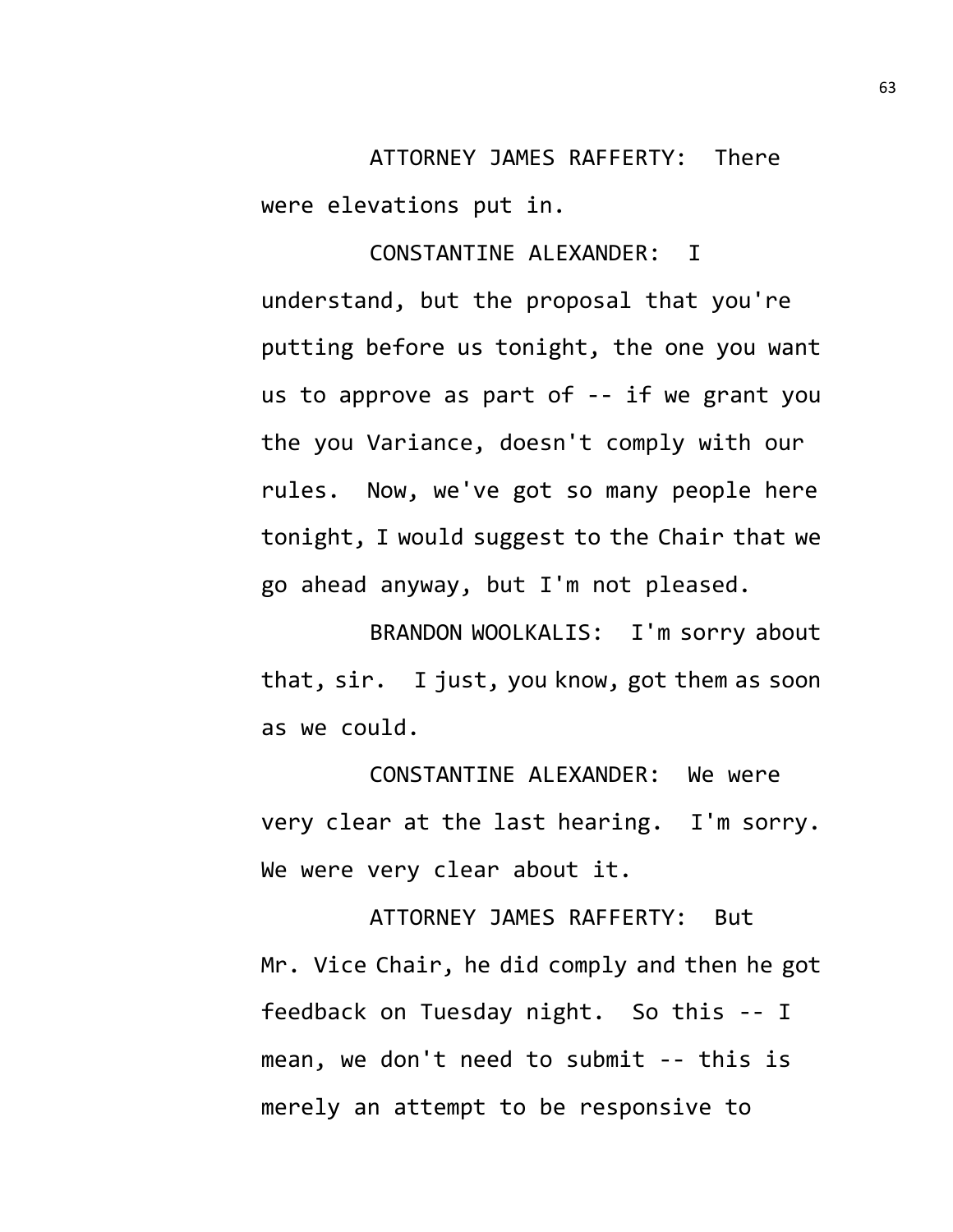comments that were heard on Tuesday night. The Monday filing requirement was met weeks -- in fact, it wasn't even a Monday. It was a week ago Friday. It was there. But you go to a -- this was a regularly scheduled meeting. They were able to accommodate Mr. Woolkalis. This is merely an attempt to say this is an enhancement of something that's already been submitted. No attempt to disregard or disrespect the rules of the Board.

MAHMOOD FIROUZBAKHT: Are there multiple copies of that?

BRANDON WOOLKALIS: That's the only one I have. I just printed that up today. Sorry.

THOMAS SCOTT: There were three schemes in the file. Why does that one only reflect one of the schemes?

BRANDON WOOLKALIS: Because everyone when I met with, people out in the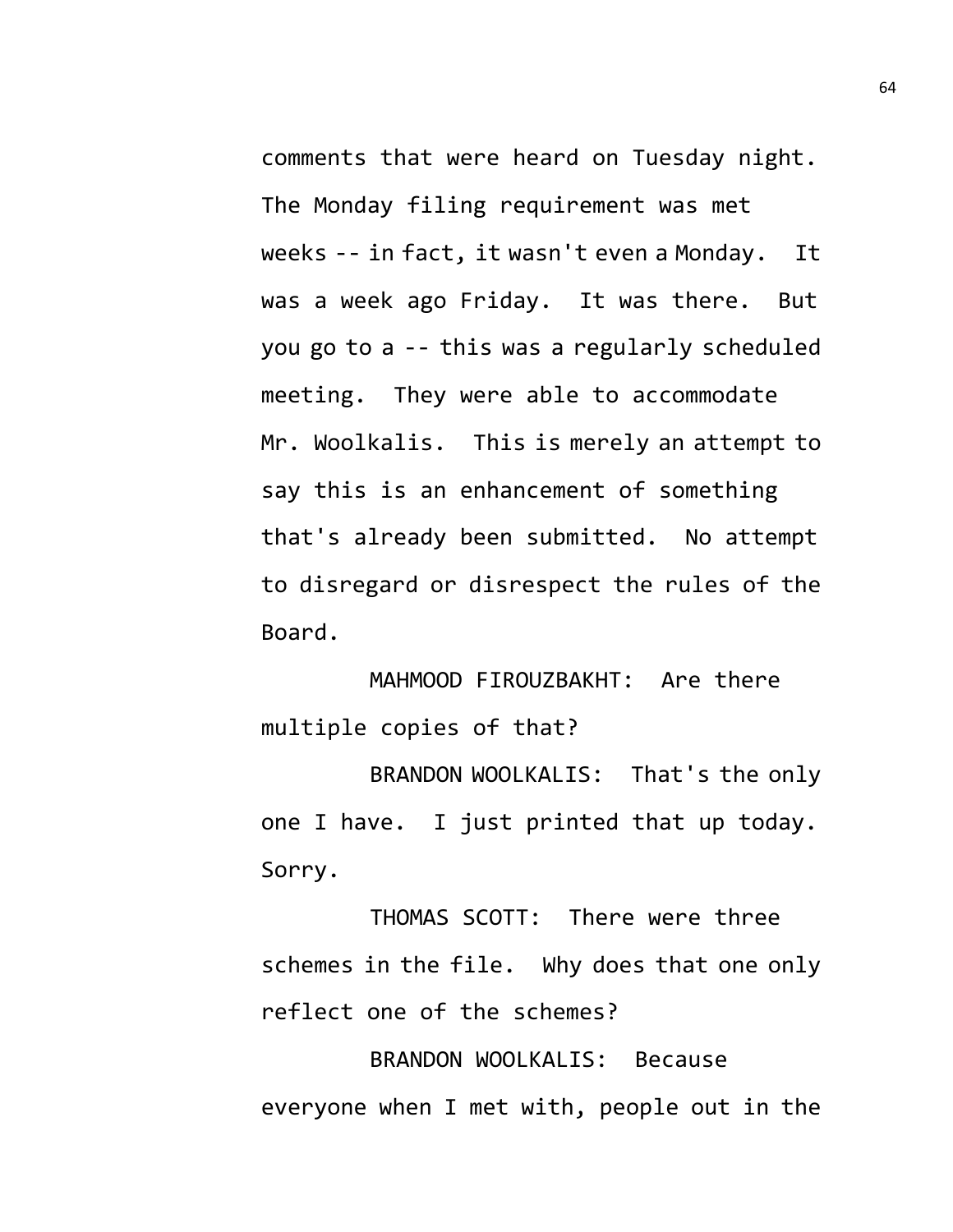street and meetings, everyone focussed on this one the best. They liked the goosenecks. I like it, too. I think it looks a lot prettier than the just the plain sign. The awnings add to it, the goosenecks. So that's what, you know, everyone seemed to like, so that's why I went with that one. And by getting rid of the orange and pink, we did the gold-leaf. It doesn't look too gold because it's a computer

rendering -- rendition of it.

BRENDAN SULLIVAN: Any questions at this time? Gus?

CONSTANTINE ALEXANDER: No questions. Comments but no questions.

BRENDAN SULLIVAN: Tom?

THOMAS SCOTT: I don't know, I like one of the other schemes better than this one. So I don't know -- so since you haven't kind of addressed this solution on that scheme, it's hard for me to comment on it, but I don't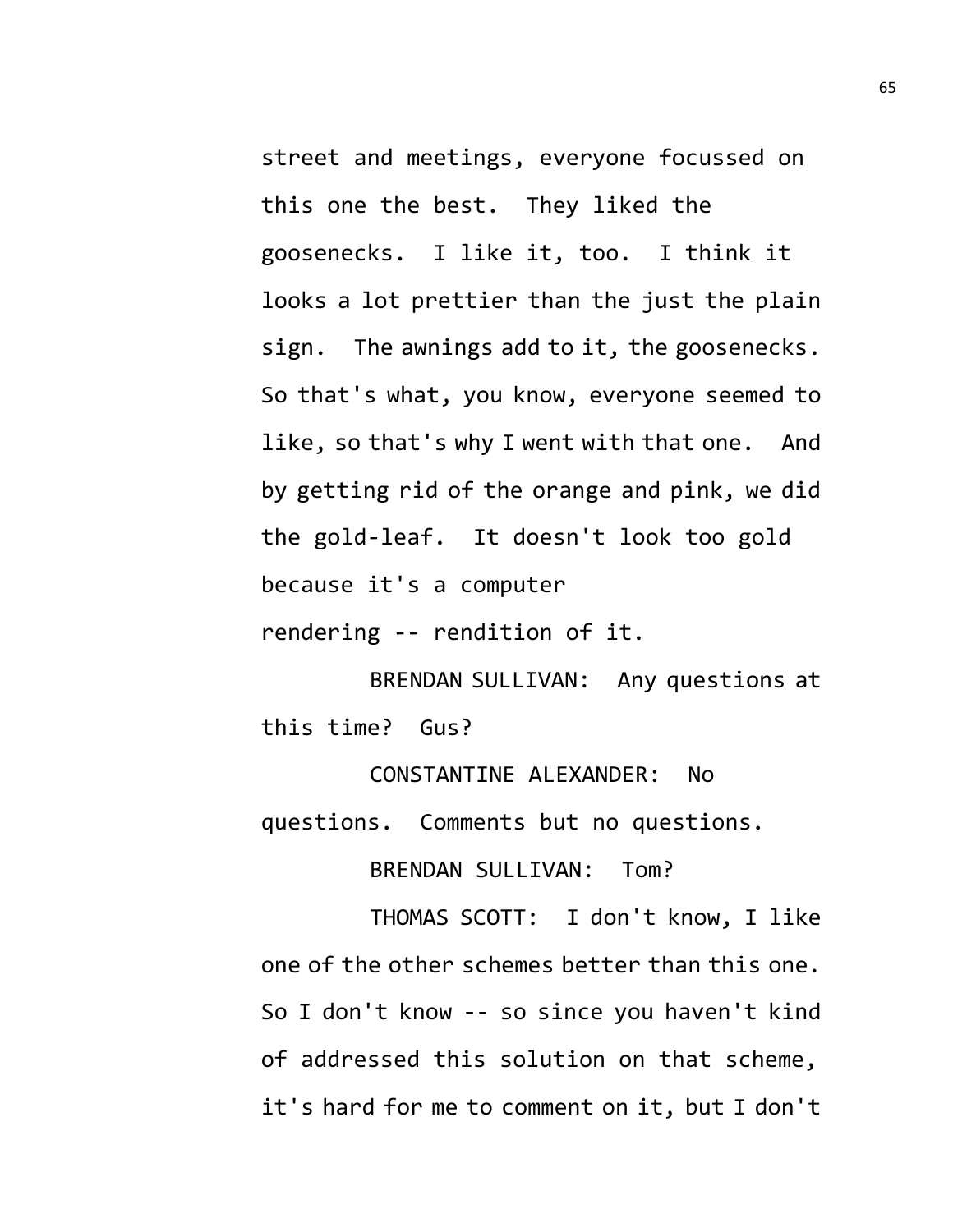like -- I'll tell you what I don't like. I don't like this element right here.

BRANDON WOOLKALIS: The wedge?

THOMAS SCOTT: This wedge, yes. I like this scheme maybe and with the goosenecks added to it, you know, as a solution. And maybe the toned down sign, but this is --

BRANDON WOOLKALIS: The gold.

THOMAS SCOTT: With the gold sign and maybe the goosenecks added. And the sign.

Is the intent that the sign is illuminated or not illuminated?

BRANDON WOOLKALIS: That, the old sign would have been a cloud sign, so it's internally illuminated. The gold is the external with goosenecks. Or you can do that, too, with external.

THOMAS SCOTT: Yes, I would prefer that the externally illuminated rather than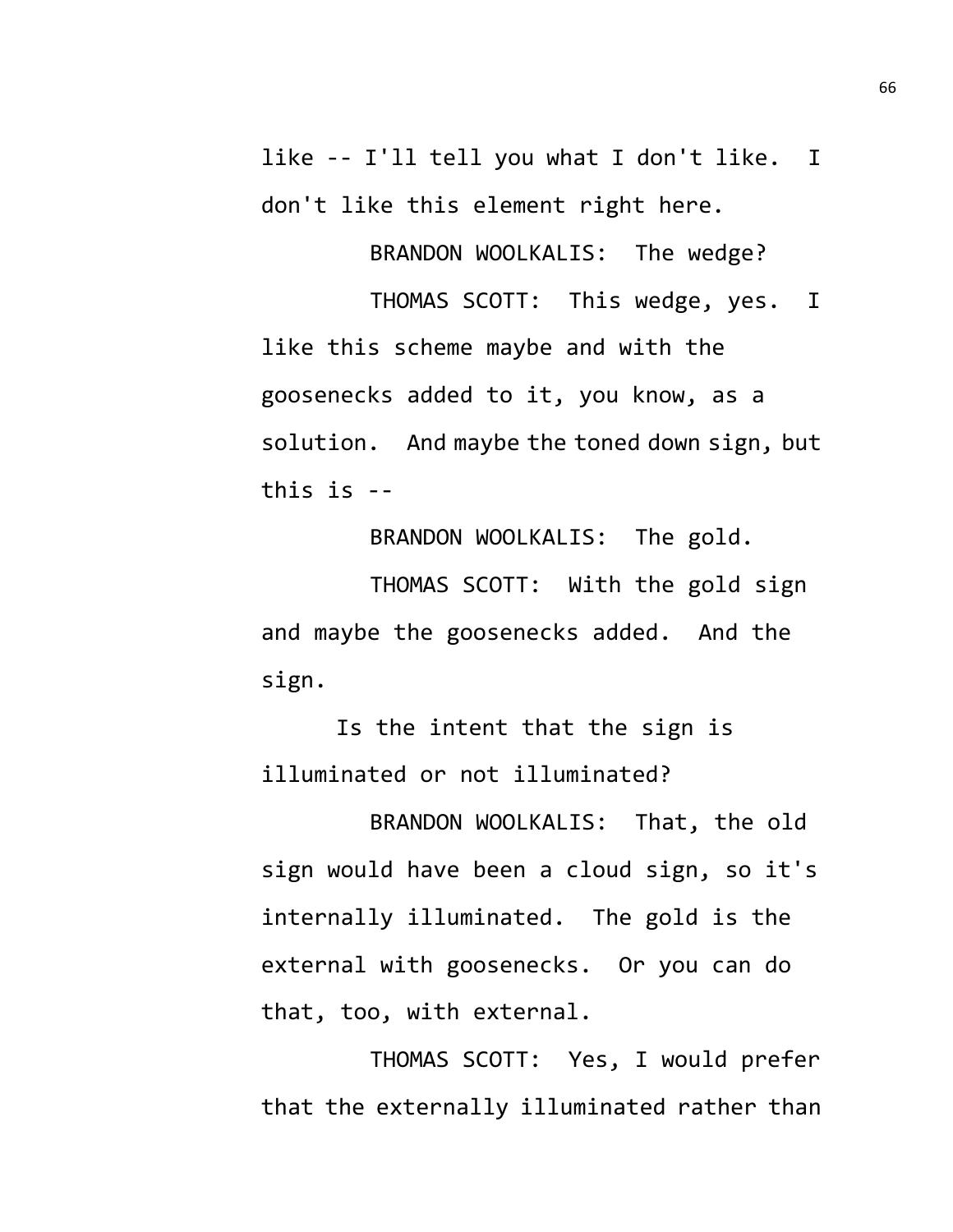internally illuminated.

BRANDON WOOLKALIS: Okay.

BRENDAN SULLIVAN: Mahmood, any questions at this point?

MAHMOOD FIROUZBAKHT: And what was the response that you got from the neighborhood organization that you met with?

BRANDON WOOLKALIS: I don't want to speak for them themselves. I know a lot of people were upset in the beginning. I did meet with a group of people Tuesday night, 20 or so people, explained who I was, you know, that I was born and raised in Cambridge. That my store is the Mass. Ave. store north. It's non-traditional. It's a good community meeting place. I think -- I felt a lot better coming out of the meeting. I think a lot of people there did as well. I know there's still some fears. I'm sure we will address those.

I also met with some immediate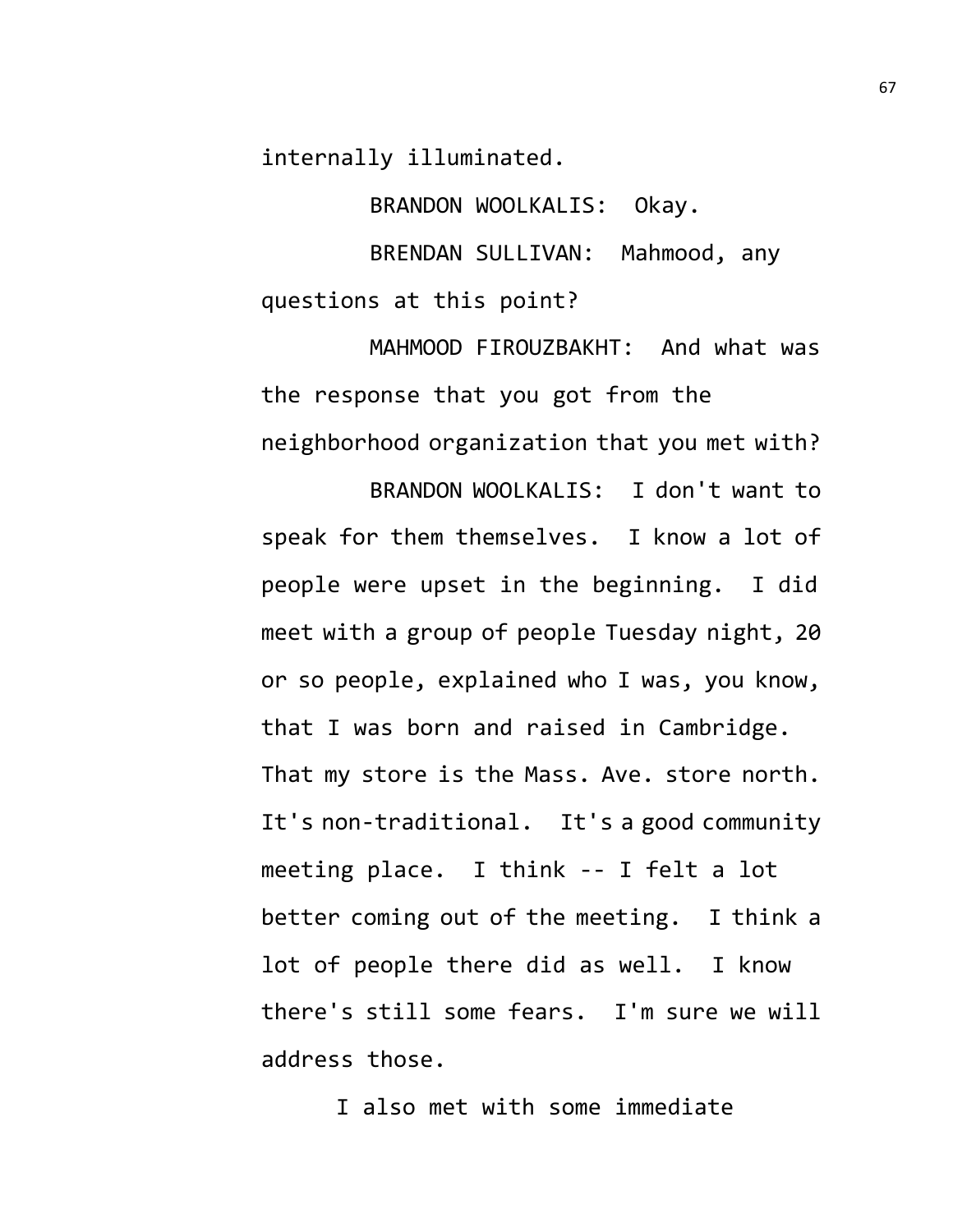neighbors of mine and tried to help them with some of their concerns with trash and truck deliveries, which I promised I would do. And I told them, you know, I would put it in writing to help, you know, some of their fears. So over and all, it went pretty well. Those are the people that I met with in the neighborhood meetings. I also canvassed the neighborhood immediately. The immediate neighbors, I got over 25 signatures from people on Bowdoin Street around the corner that were in support of me. I also got I think 600 signatures from other Cambridge citizens in the area all over Cambridge. I got a lot of support for the store because they know me, you know, from being a good operator. You know, I'm in my stores all the time. I'm part of the community. I sponsor Little League teams. I sponsor, you know, any events at schools. If a school needs coffee and doughnuts and they're having a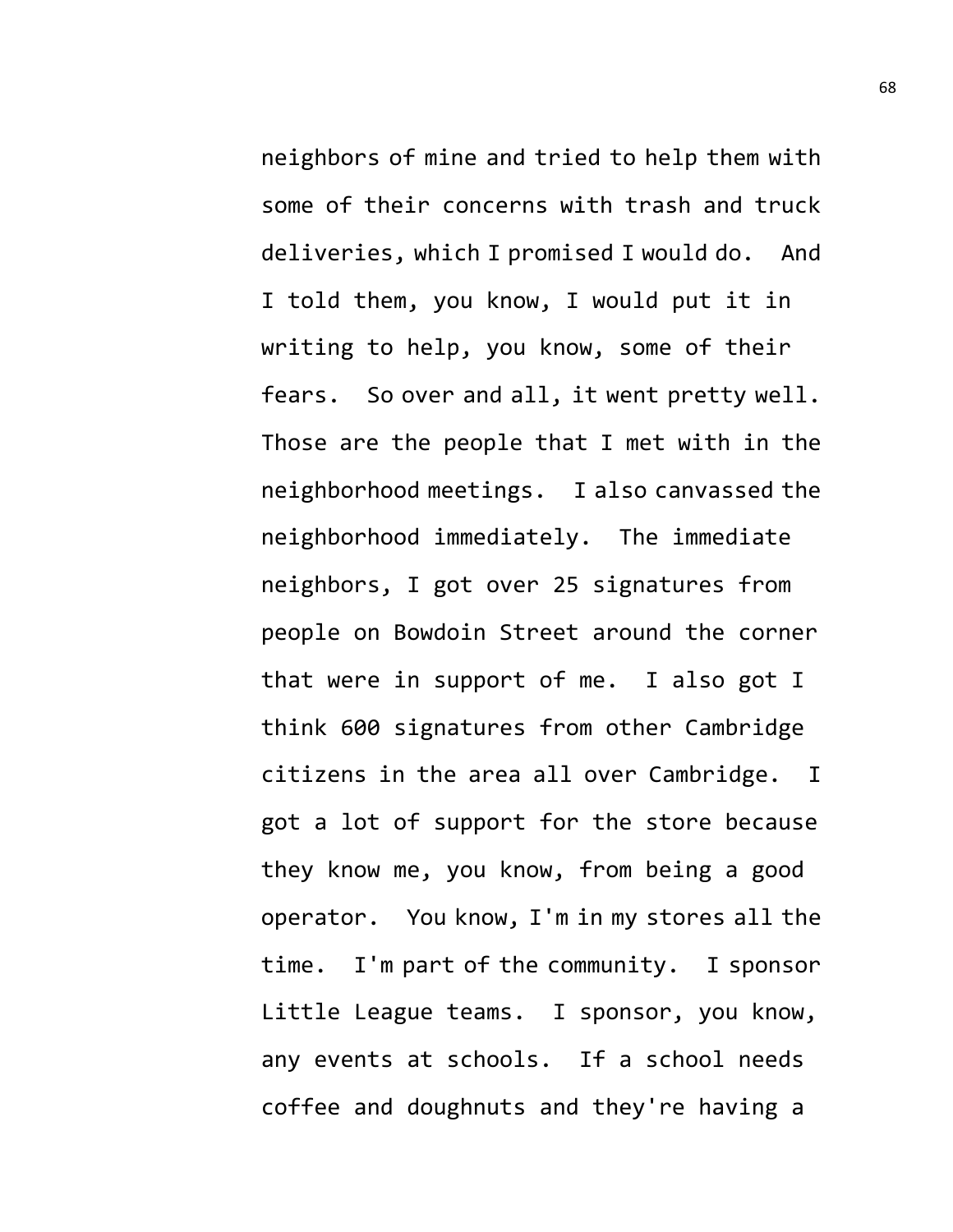function, they always call me. I have no problem with that. When I used to have the ice cream, I did the ice cream socials and stuff like that, but I don't have the ice cream anymore unfortunately.

MAHMOOD FIROUZBAKHT: Thank you. BRENDAN SULLIVAN: Tad, any questions at this point?

TAD HEUER: Not on the issue of the signage, but I may want to say something before we go to public comment as to the larger issues involved, scope of what we can and cannot consider as a Zoning Board.

BRENDAN SULLIVAN: Okay, and I may have some of that, too.

I'm at somewhat of a disadvantage with my allergies here tonight.

I think the issue that I have to -- the hurdle I have to cross is, and last year on the Ash Street case I cited Mendosa versus Licensing Board of Fall River. And the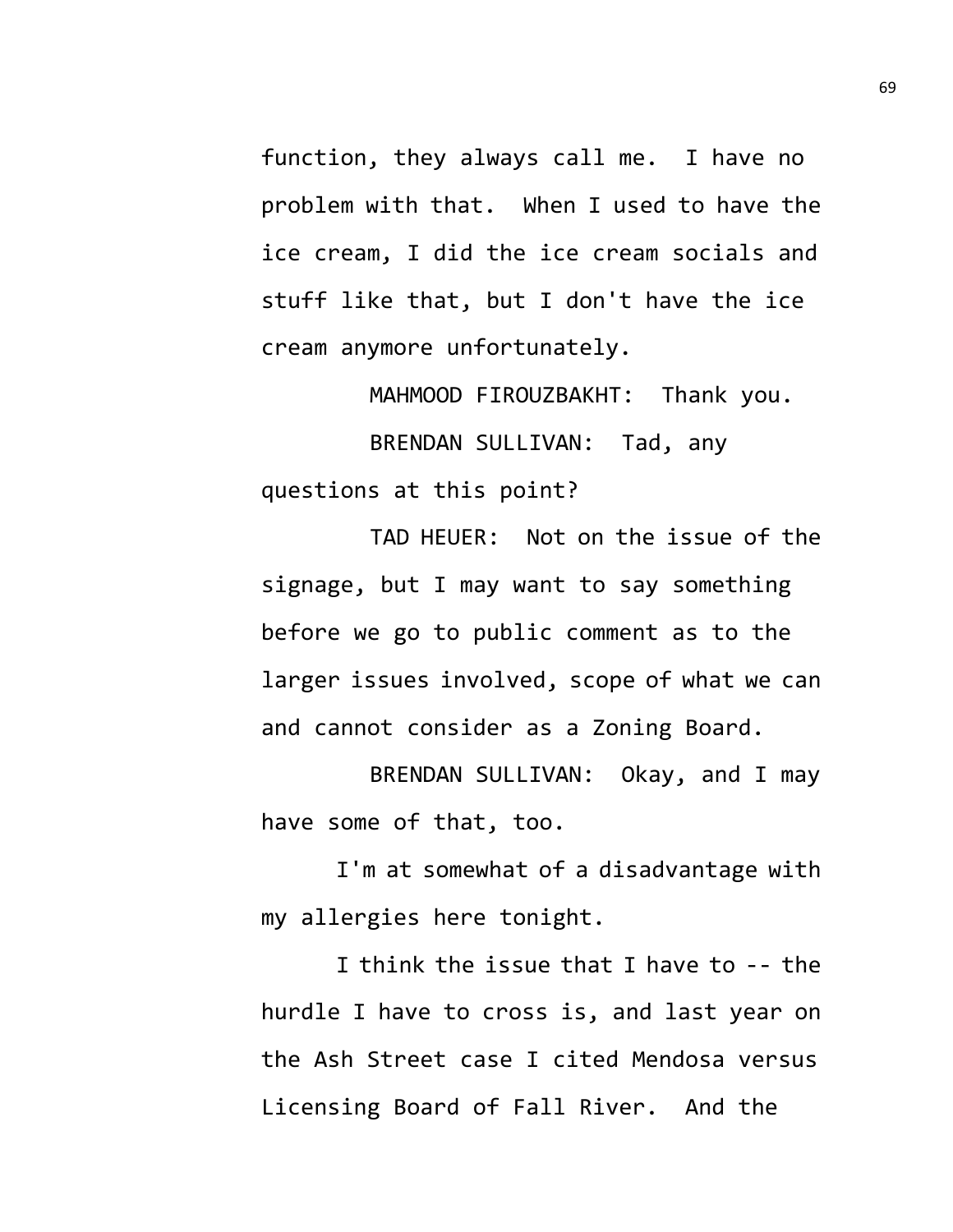Court's specific language in that is although all Variances are unusual forms of relief from Zoning requirements, Use Variances -- and this is what this is -- is a Use Variance, should be particularly extraordinary because they inherently undermine the local Zoning Ordinance division of uses. So that's one hurdle that I really have to get over is how we can insert the Use Variance.

CONSTANTINE ALEXANDER: Can I speak on that now as well?

BRENDAN SULLIVAN: Yes. And also the other issue obviously is the hardship. And I'm having trouble finding an adequate hardship by both parties, applicant and also the present property owner. So those are two things that -- two hurdles that I really have to get over.

Your comment?

CONSTANTINE ALEXANDER: Comments.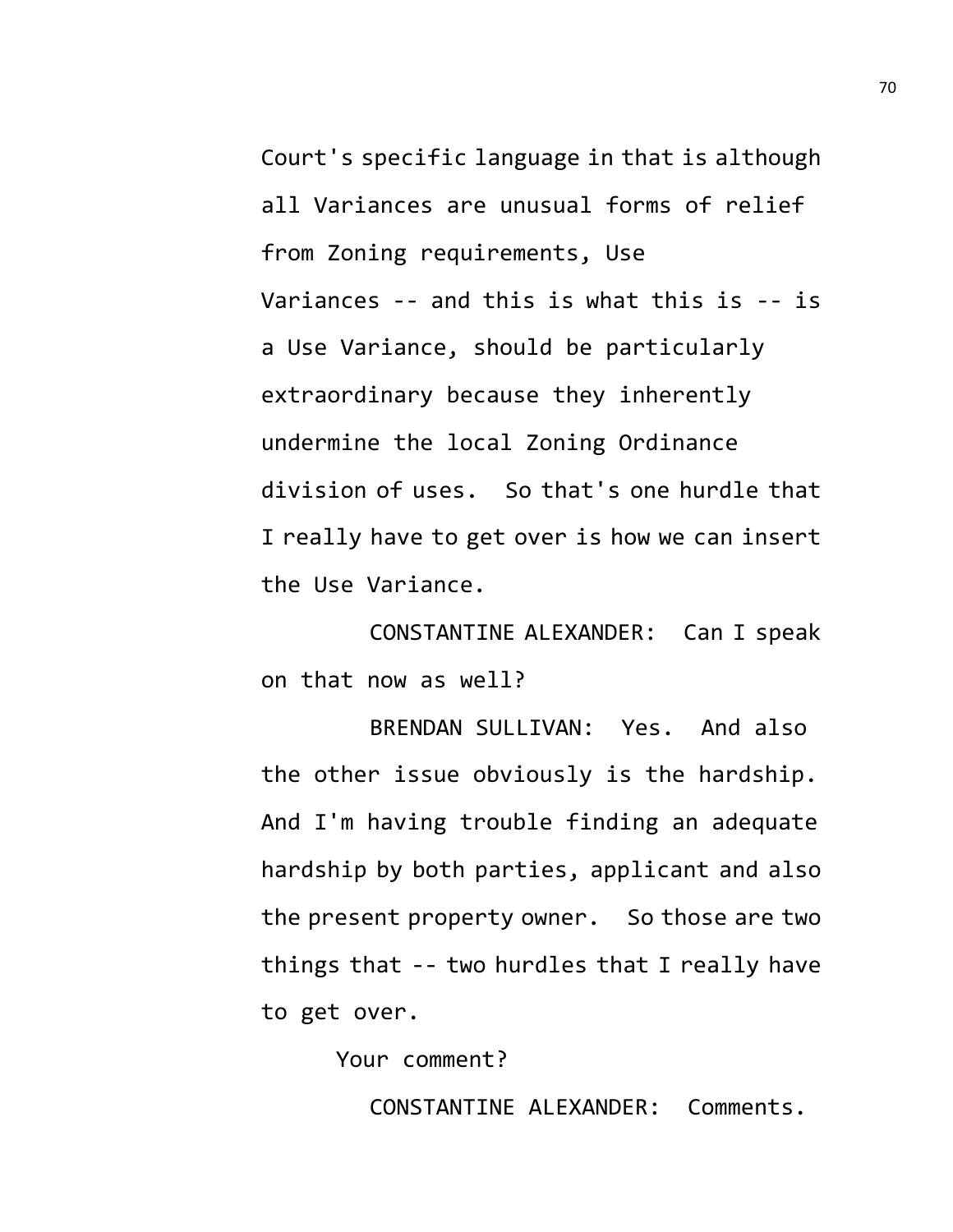Let me make two comments. First, take your comment, your second comment first, there is no hardship here from a Zoning point of view. To have a hardship to justify a Use Variance, you'd have to demonstrate to us that the only likely use of these premises is a fast order food establishment. That, you haven't done that. And, in fact, the history of the property tells us that's not true. The fact of the matter is the hardship here is you see it as a Zoning hardship. You see an attractive retail opportunity. And the landlord sees commercial attractive opportunity, he's going to get more rent than he might get from another tenant. That's not a Zoning hardship. I don't think you in any way get close to meeting a Zoning hardship.

As to the point that Brendan started with this Use Variance, Use Variances are forever. We can't -- you're obviously a remarkable, good operator and you have the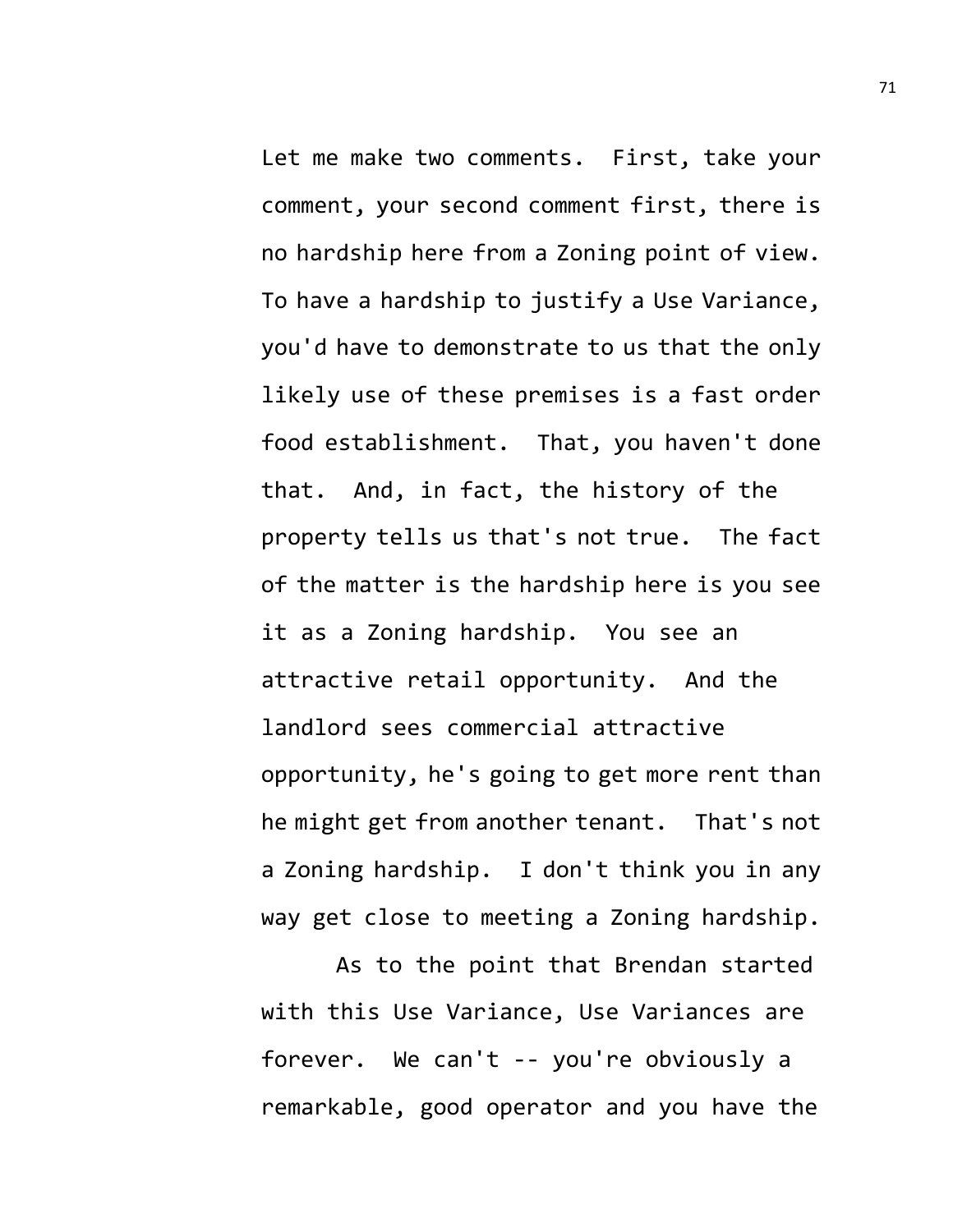respect of the community, but we can't grant a Variance to you. We grant a Variance to the property. And so if we grant the Use Variance, it's forever. Now Mr. Rafferty's going to point out very quickly, if not my fellow board members, we can put a time frame on it, and that's true. But you will now say next, because we've had this before, not you, but with other petitioners, well, I need the time frame to be pretty long because I'm going to be signing a lease and I can't run the risk that I'm going to lose the property in the midst of my lease. So we're going to be asked to grant a Use Variance for three years, maybe five years. During that period of time, be it three or five years, you could sell this property, you are a very good operator, to another Dunkin' Donuts franchisee owner. Maybe apparently towards the dreaded Porter Square franchisee owner. You could do that, you don't have to come back before our Board.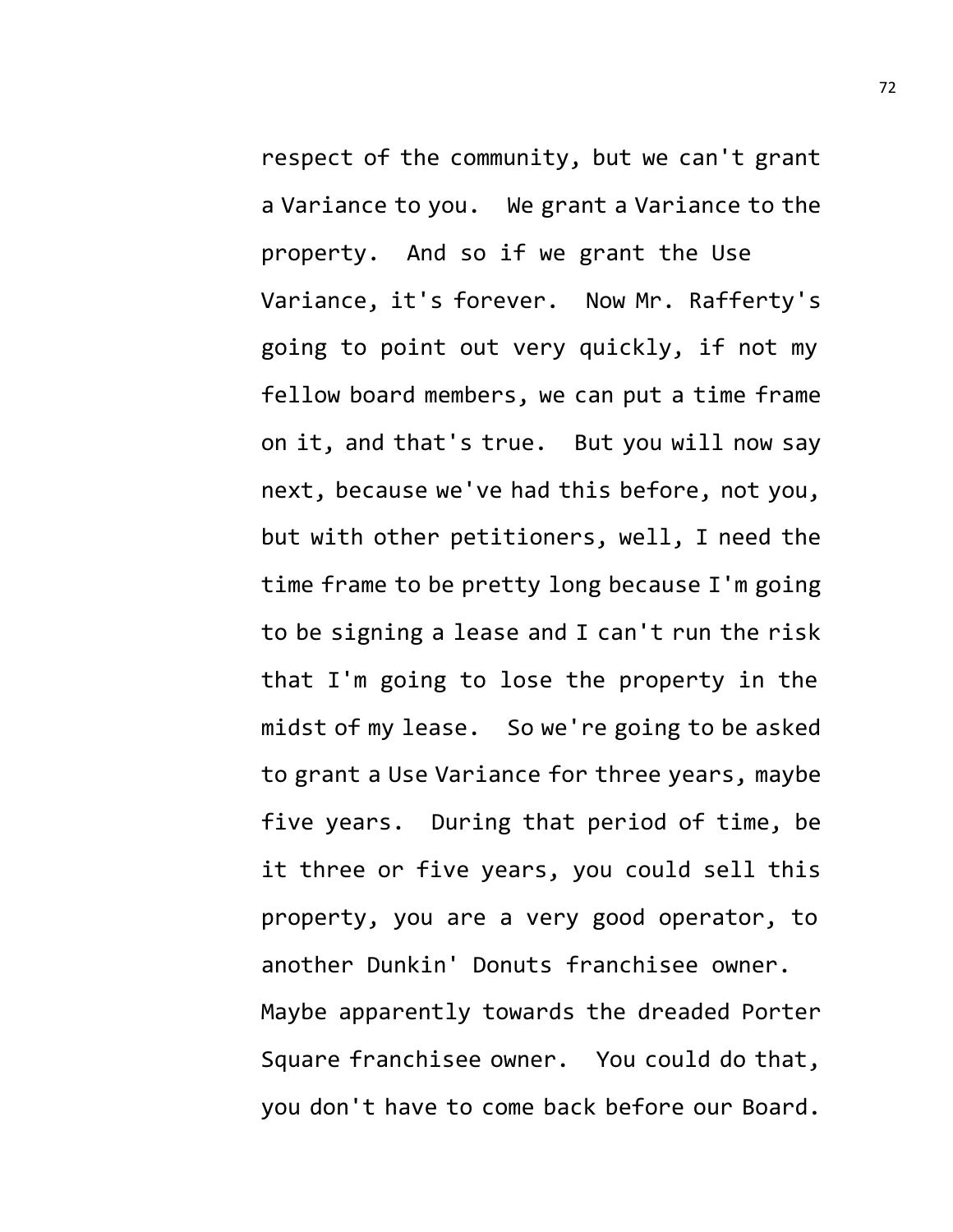You don't have to send notice to the neighborhood. You can do it as a matter of right. And the only recourse we would have would be when the time frame came up is not to renew it for this person.

Along that point about a Use Variance is forever, that's why Use Variances are -- the Court described it there.

And I want to point out one other thing out, too. In this city where we allow fast order food establishments, like in Harvard Square, it's done by Special Permit. A Special Permit is personal to the owner of the property. And every time the property turns over, the new owners have to come back before us. It gives us an element of control. We won't have that element of control here if we were to grant a Use Variance. And I have to ask myself, and I asked myself the last time, I said, again, why did the City Council, when drawing up the Zoning Ordinance, allow fast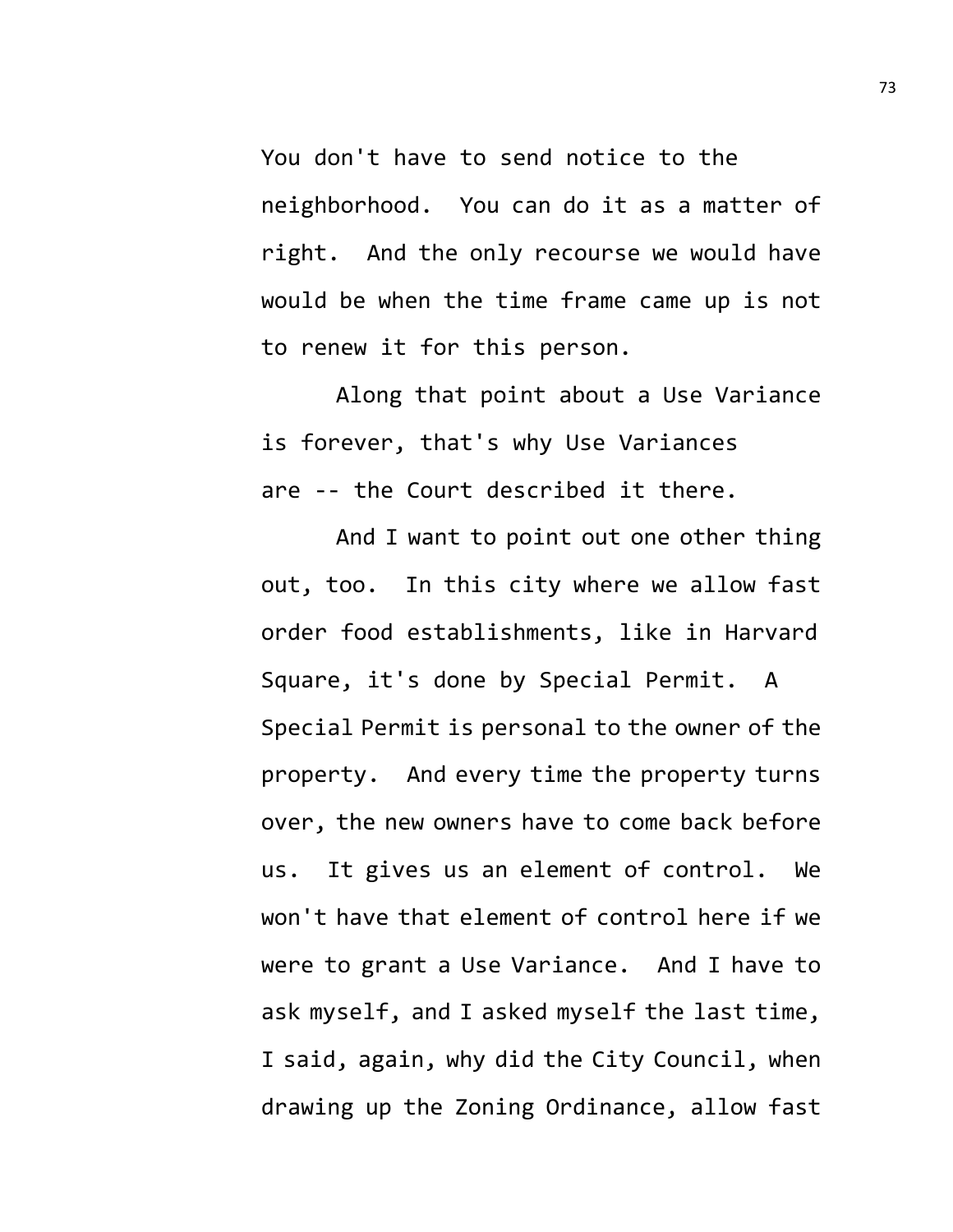order food establishments with Special Permit in other parts of the city and here said no? Not even with a Special Permit can you have one. And it must be a policy behind that. And I think the policy is this area of Mass. Ave. from Harvard Square to Porter Square is a sensitive area, and the City Council has decided there are only certain kind of commercial establishments they want in this property. And the one they don't want there, because they didn't allow it, is a fast order food establishment. I think we have to grant the relief, we have to make a third finding by not derogating from the intent and purpose of our Zoning Ordinance. If we grant a Use Variance here, in a case of no hardship, would be derogating from the intent and purpose of our Ordinance. So you don't satisfy the second requirement for a Variance.

The third requirement is special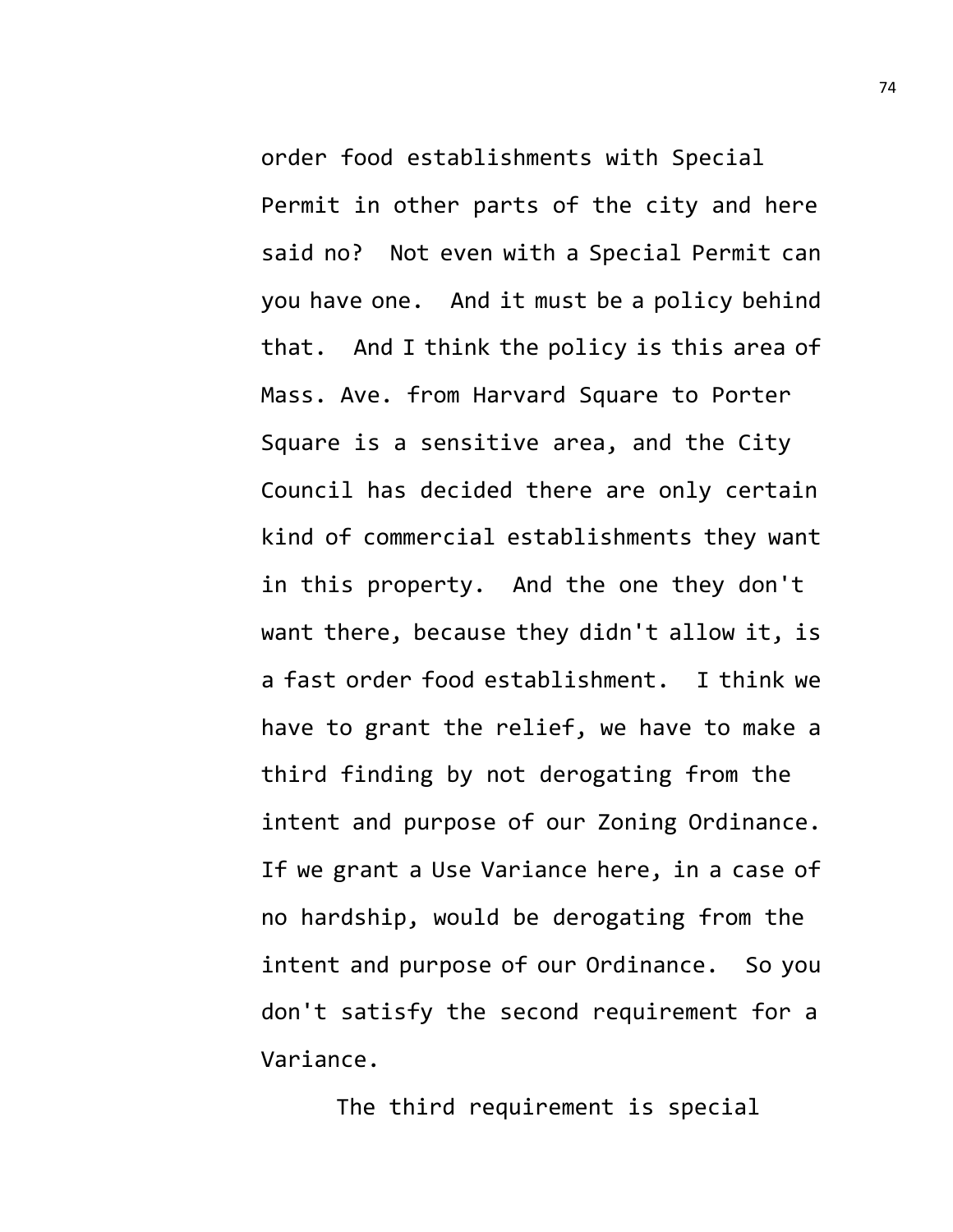characteristics of the property, shape of the structure. And there is, I'll grant you that, but it's not so special that you can't have any retail uses there. Again, this property's been used for retail forever. So I respect what you want to do. I commend you in terms of how you operate your business, but we have to follow the Zoning Ordinance. We have to follow the law. We have to understand and apply the structure of the City Council. And all this says to me, no relief tonight. So I'm not going to be in favor of a Variance for those reasons.

BRENDAN SULLIVAN: For everybody's edification, I have read the file, every single correspondence that's been coming in hourly if not daily, and was there up until five o'clock tonight actually even going through them two or three times. And I've read through all of the correspondence about this master plan for this section of Mass.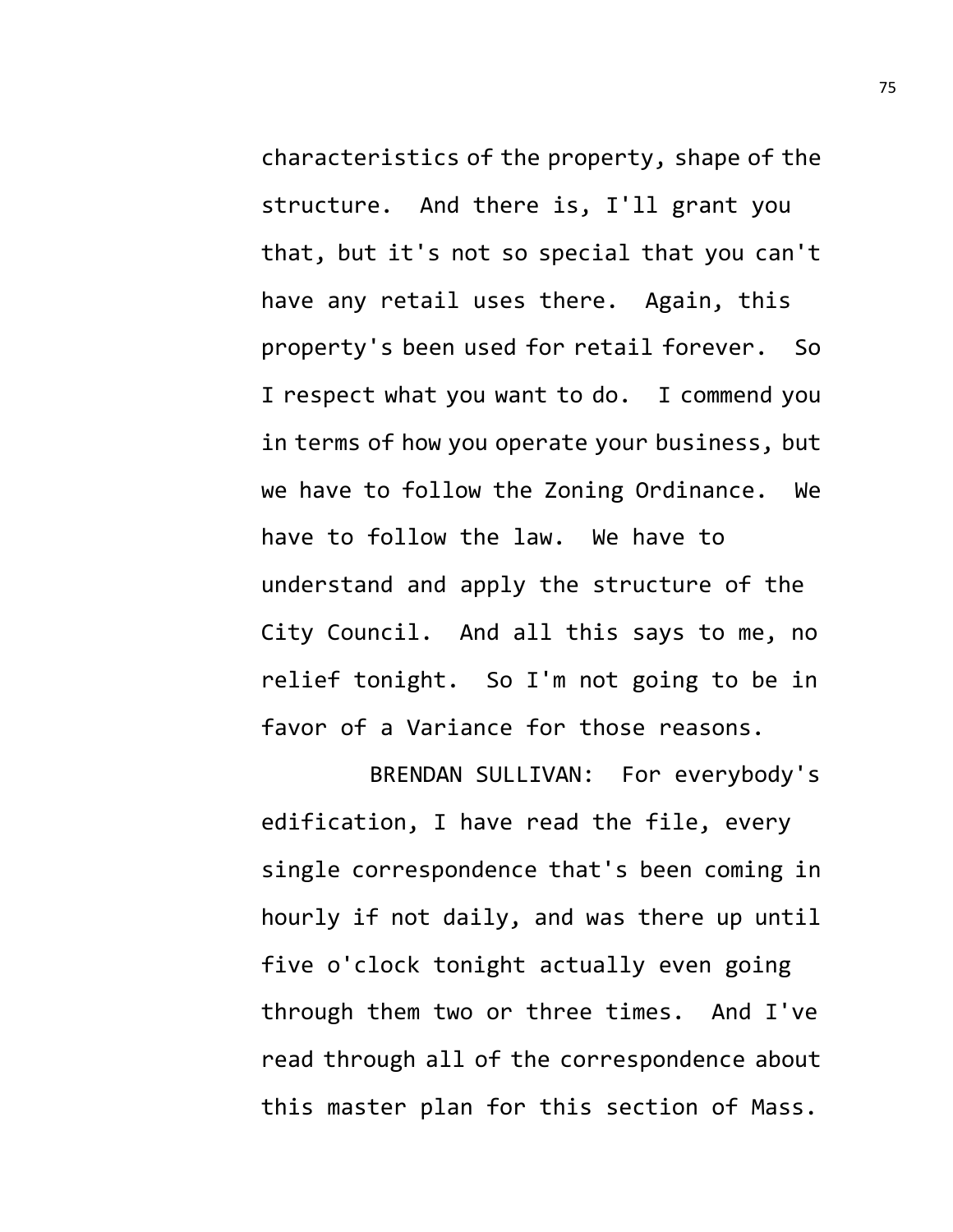Avenue. So I got the Planning Board report, which actually was submitted to the City Council a of couple weeks ago. And, in fact, the proposal is really for the North Massachusetts Ave. Rezoning Petition. And what it does is it basically divides or segregates Mass. Avenue into three areas. And I know this is going to be brought up. It's going to be Overlay District 1, which is the Aggassiz Neighborhood 9 area. And then there was an Overlay Sub-district 2, which goes at Porter Square. And then there was Overlay District 3 at North Cambridge. So -- and it's amazing that in Overlay District 3 they actually even propose a fast food section in there to allow it. But there is nothing in here, other than delineated as Overlay District 1, that touches the present

So what does that say? It says that they had the opportunity to touch it and that

Zoning for this section of Mass. Avenue.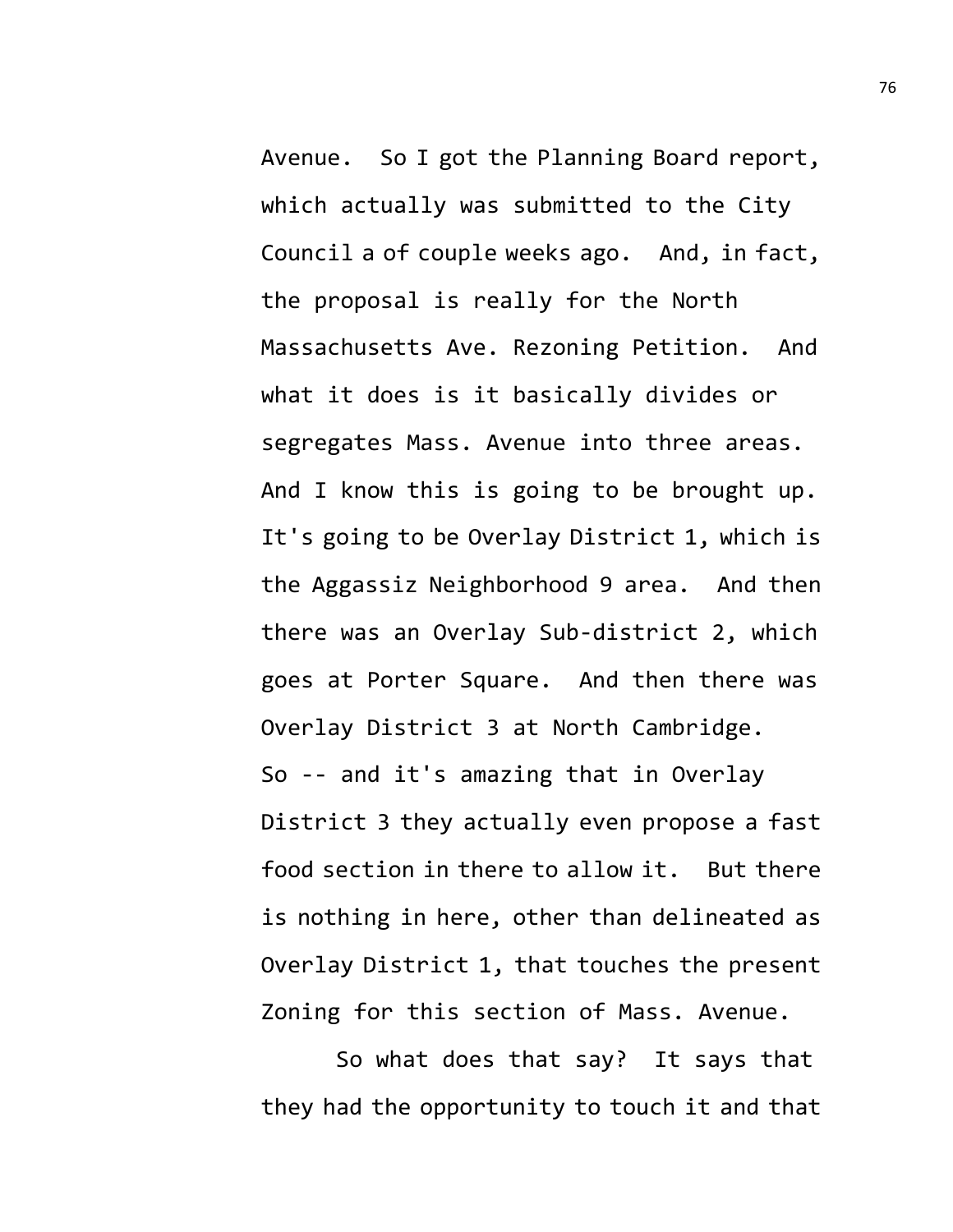they could have inserted or changed that classification, allowed this particular use, but they didn't. And so that I think that also speaks at the intent and purpose of the Ordinance. That they left the present Zoning and the uses, the Table of Uses, for this area from, say, Waterhouse up to Arlington. Actually, I think it's listed as intact. So anyhow.

The other issue that I have is the aesthetics, and there is correspondence that I have in here from the Attorney General's office, actually, to the City Clerk in Chatham where she basically reiterates the fact that aesthetics is a viable part and a viable consideration of any Zoning relief and whether or not it blends in with the neighborhood. So there's a few hurdles that I really have to get across, and I'm not there just yet.

You had thoughts?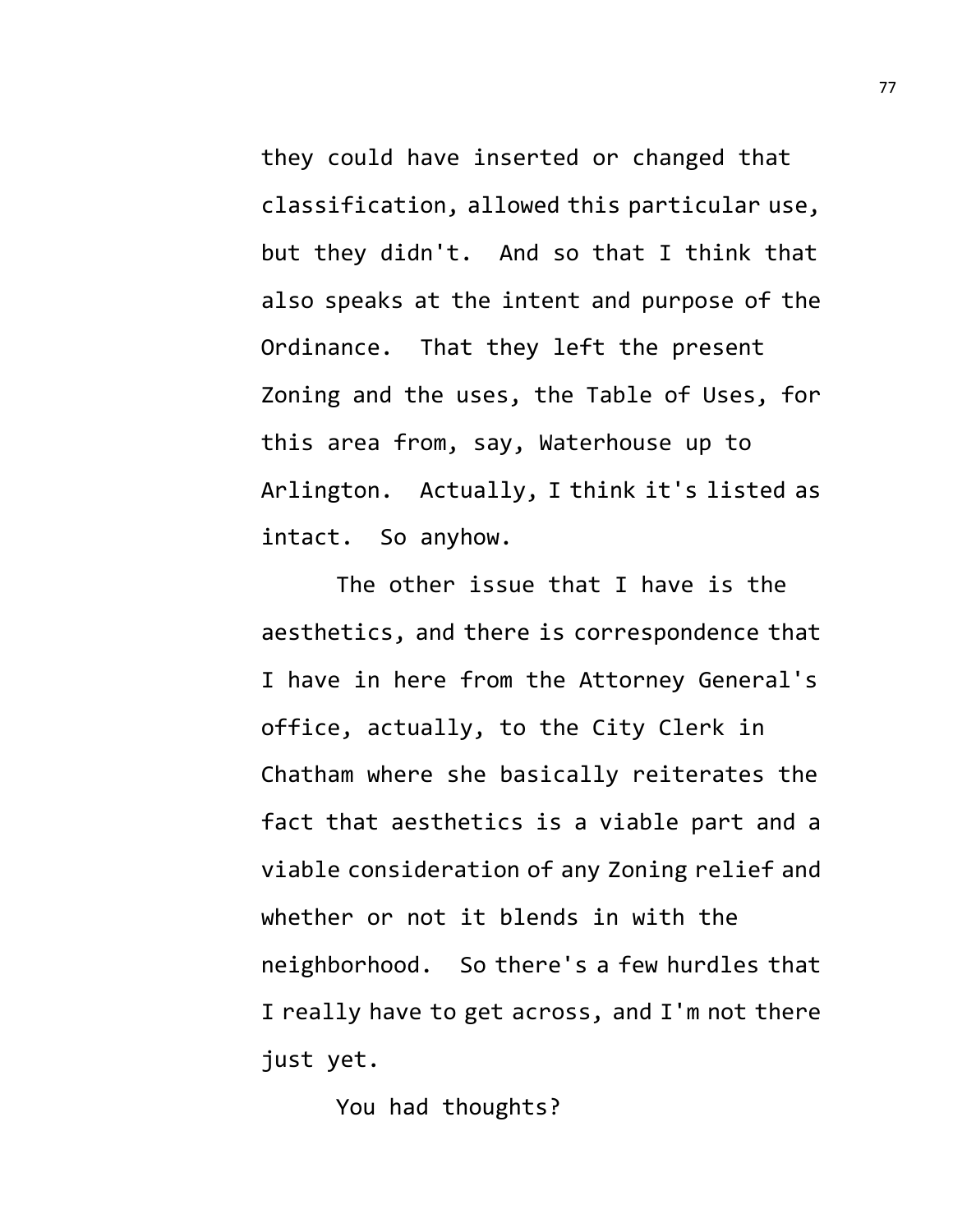TAD HEUER: So I have similar thoughts, and I can cite similar things about the disfavored nature of Use Variances. My thoughts on the other side, however, having read all of the correspondence, is that there are two other things that I think we can't consider:

The first is the impact of this establishment on other neighboring establishments of similar type. The SJC has been very clear that while you can look at aesthetic qualities, it is not a proper object of Zoning to consider the impact of the proposal on surrounding businesses. And that goes back over 50 years. That's an axiomatic proposition in Zoning that simply because it may have an impact on a related business in close proximity, is in no way something that the Zoning Code is intended to address, and it is quite frankly prohibited from considering it in that respect.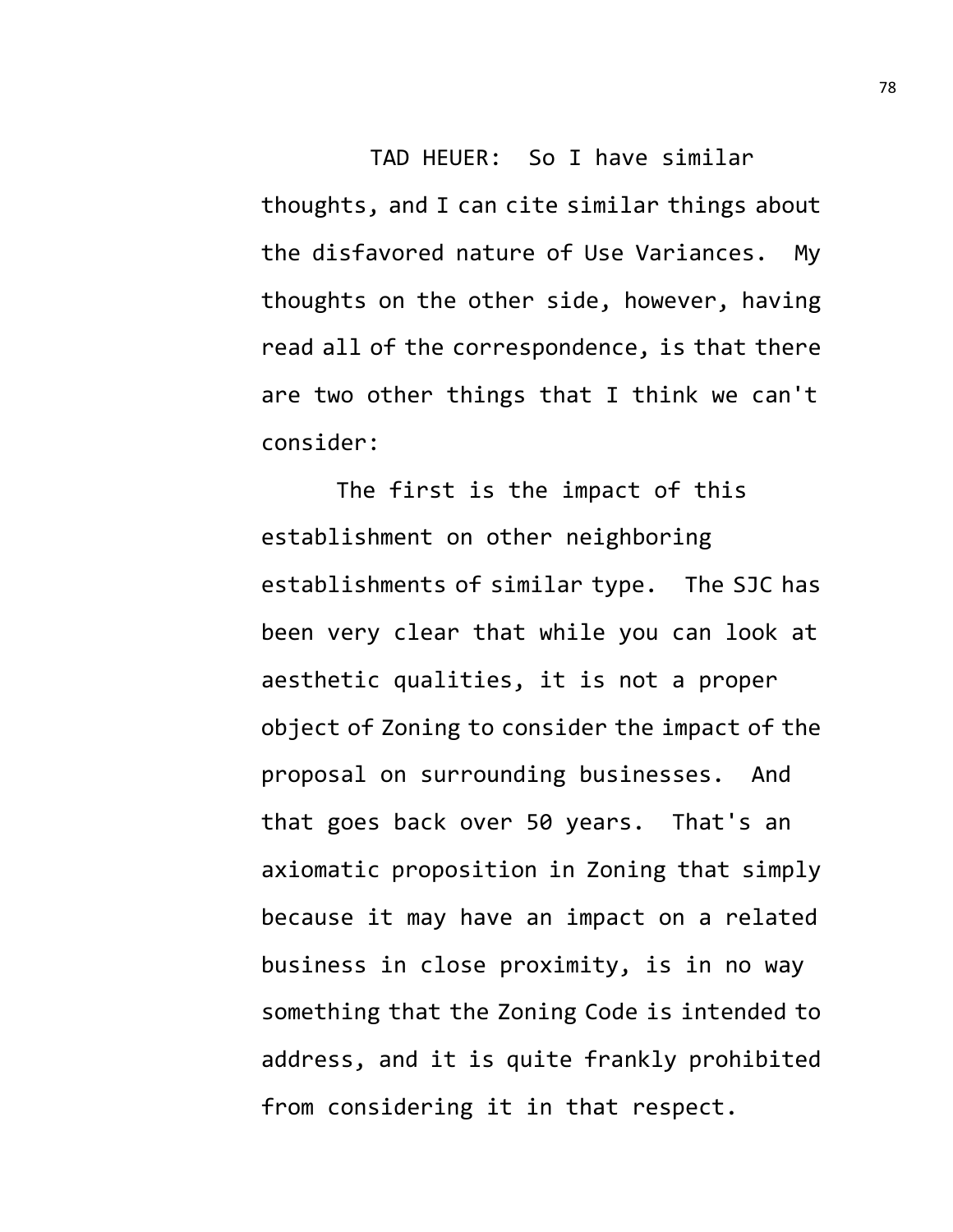I understand that that could be conceived of as going against the need provision of the Special Permit provisions of the Fast Food Ordinance. To the extent that they're contrary, I believe the SJC's interpretation of common law and the state statutes would control and render that provision null. I don't think we need to get to that point here, but I think that the SJC is much more persuasive than that and is much more long established than the code is.

The second provision is that the SJC has held on numerous occasions that Zoning currently may not be used to regulate ownership without regard to differences in the use. Which means in my interpretation, that simply because a property is being used for something that the city or anyone else doesn't like the owner, that's an improper use of Zoning to discriminate against the owner. The cases are traditionally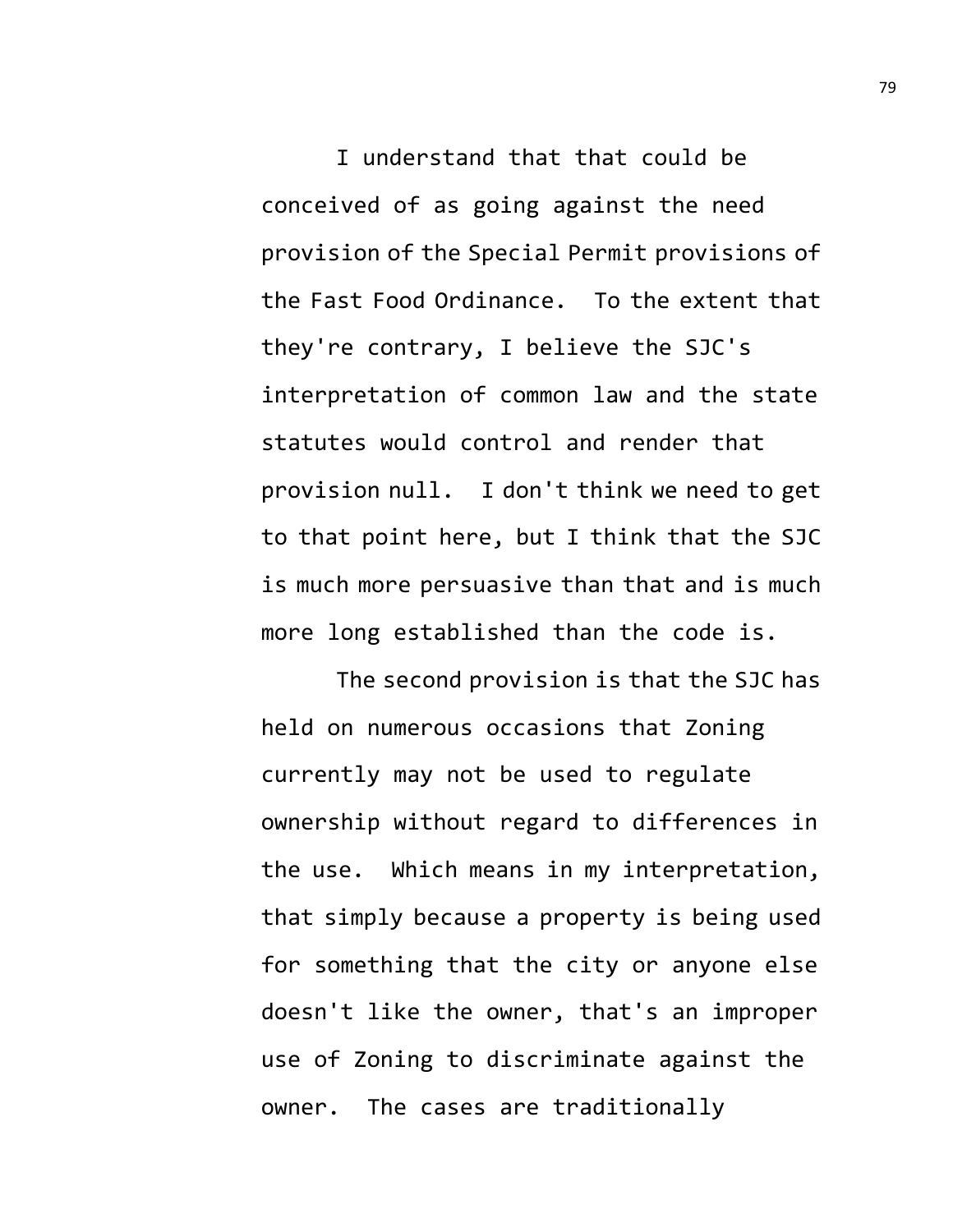about -- the leading case concerns an apartment building that was being converted into condominiums. And the city prohibited condominiums even though the building itself was going to be used for residential and had always been be used for residential. The Supreme Judicial Court said that the building doesn't change, the use of housing doesn't change, therefore, you cannot discriminate against it simply because it's a different type of ownership. And I believe that that rationale applies equally here.

While I certainly concur with the notions of Use Variances being highly disfavored. And certainly just several doors down from this property I voted against a Use Variance about a year ago for exactly those reasons. I would also point out that any discussion that we have needs to be tempered by the fact that we cannot take into account the impact of this fast food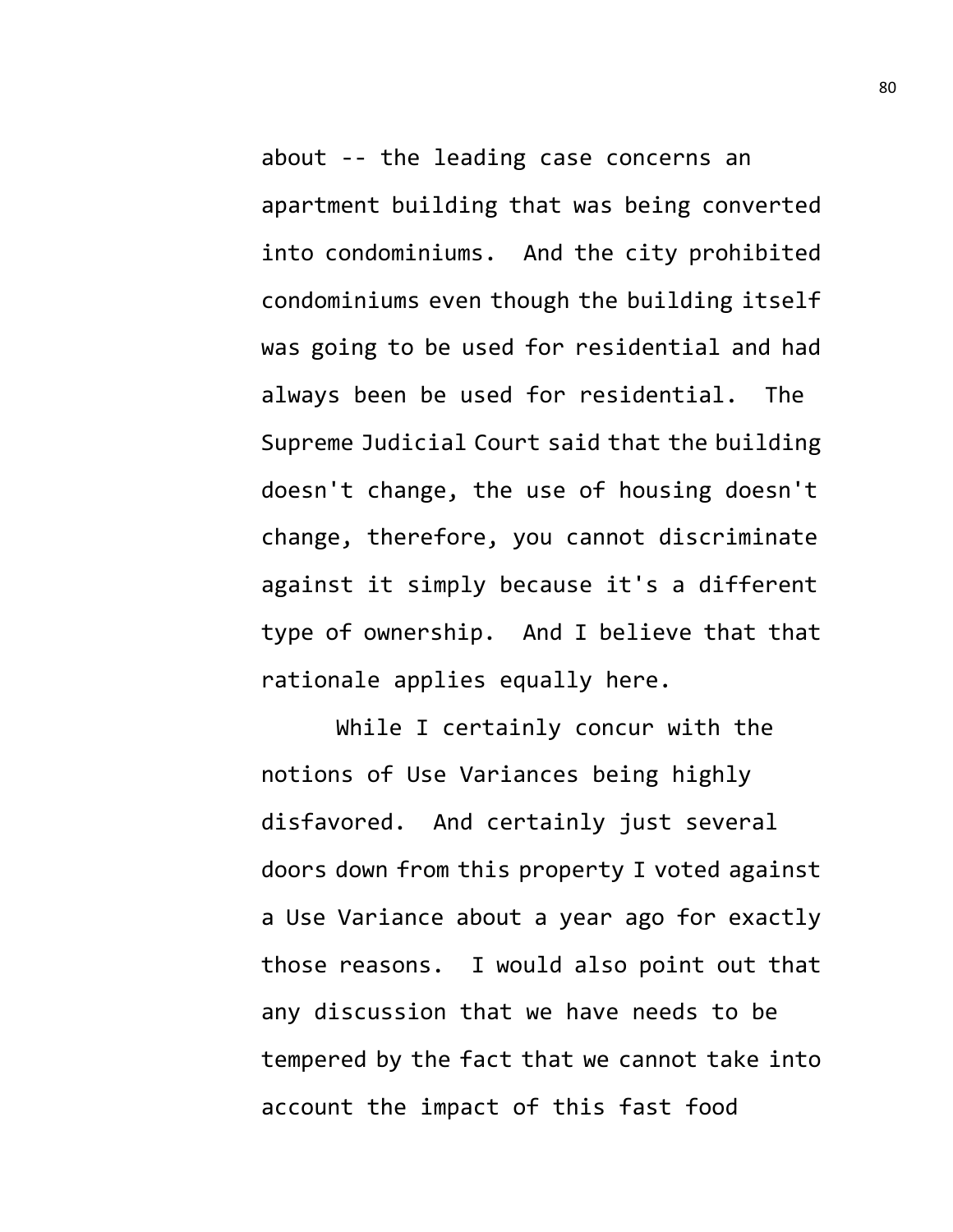establishment on other similar

establishments in the neighborhood, nor can we take into account the fact that it is a Dunkin' Donuts fast food establishment as opposed to any other type of fast food establishment that's being proposed. Those things, while they may have a visceral reaction from people, are simply outside of our jurisdiction, in my opinion, and are not things that I would ever base my opinion on when taking a vote here.

BRENDAN SULLIVAN: Okay.

Let me open it public comments.

Mr. Rafferty, I'll give you a chance to rebut.

Let me preface public comments with just a few brief comments. We all respect your right to speak. All I would ask is that you be kind to us. We're going to be here until after midnight, and we really don't need to hear the same thing over and over and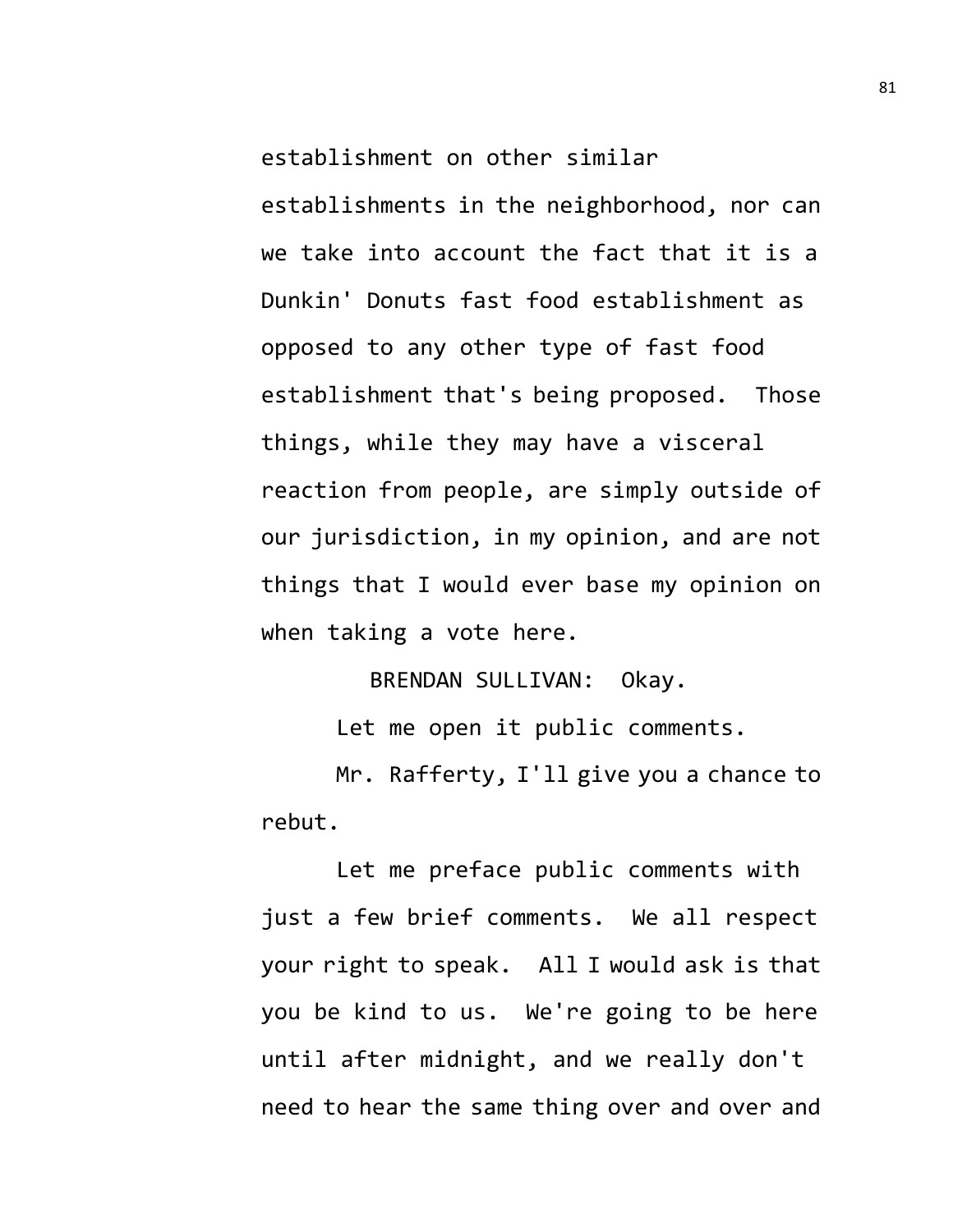over again. Again, if you want to speak, that's fine. A simple "I agree with the previous speaker" or something like that, believe me, we get it and we get it pretty quickly.

Let me go back to -- just so there's no misunderstanding of the rules and procedures of the Board which goes back to February of 1983. There shall be no cross-examination of Petitioner. Any and all questions directed to the Petitioner shall be directed through the Chairperson. Upon completion of all testimony in opposition, the Petitioner shall at the discretion of the Chairperson, be given an opportunity to rebut any testimony given in opposition. After such rebuttal if there are no other persons desiring to be heard, either in favor or in opposition to the Petition, the Chairperson shall declare the hearing closed and the matter taken under advisement.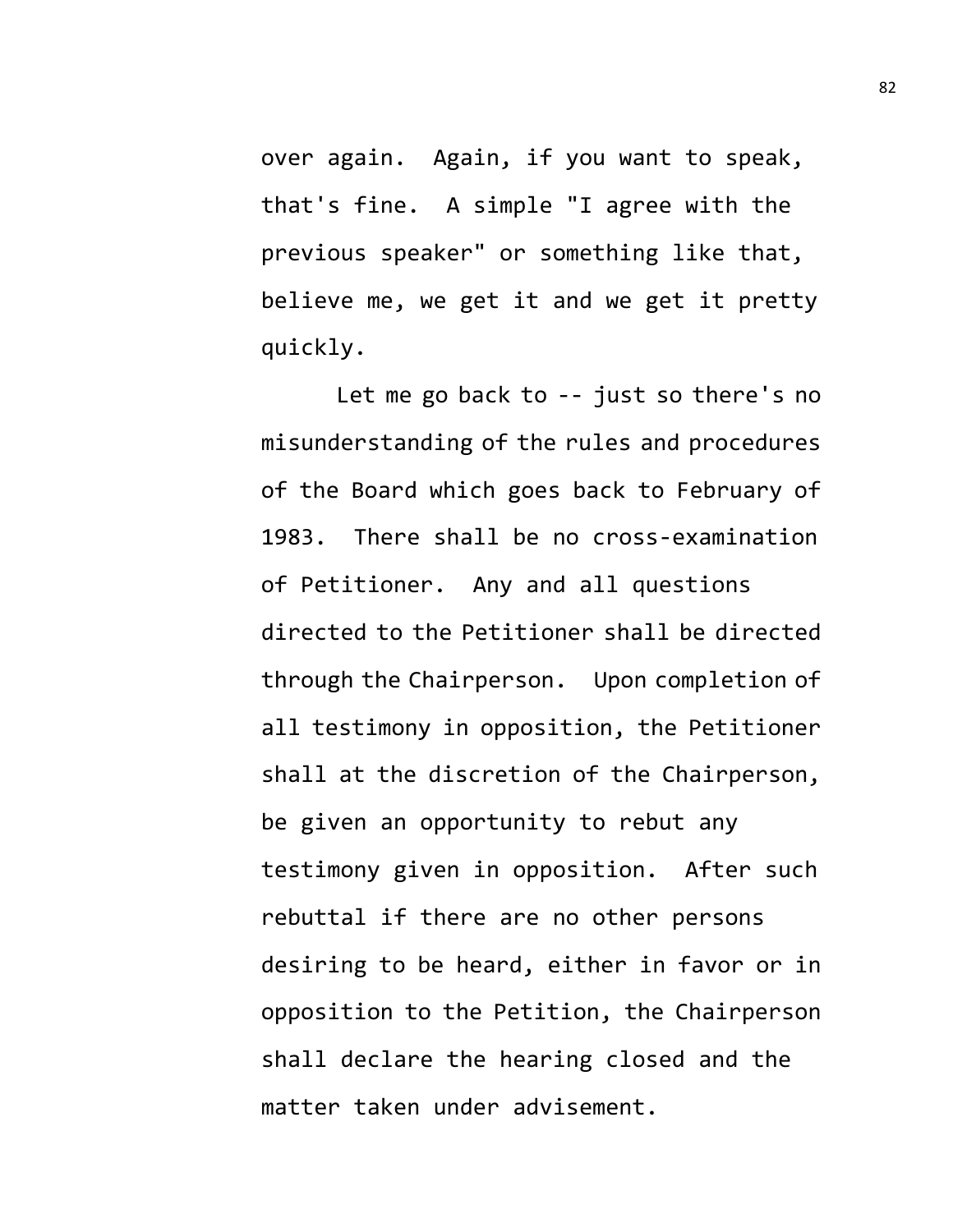The Chairperson shall have the power and discretion to rule any person appearing at the hearing out of order and to exclude or limit any testimony which in his opinion is redundant, repetitive, improper, or immaterial.

So, with that said, who would like to speak first?

MAHMOOD FIROUZBAKHT: Mr. Chair. BRENDAN SULLIVAN: Please, again, just give your name and address.

MAHMOOD FIROUZBAKHT: Mr. Chair, before we start public comment can we sort of set some guidelines as to what we think is, you know, an appropriate duration of people's comments? Are we talking about a minute or so for people to talk?

BRENDAN SULLIVAN: Well, the City Council has a three minute limit. I would just ask people to be kind, please. Okay? I'll be honest with you it gets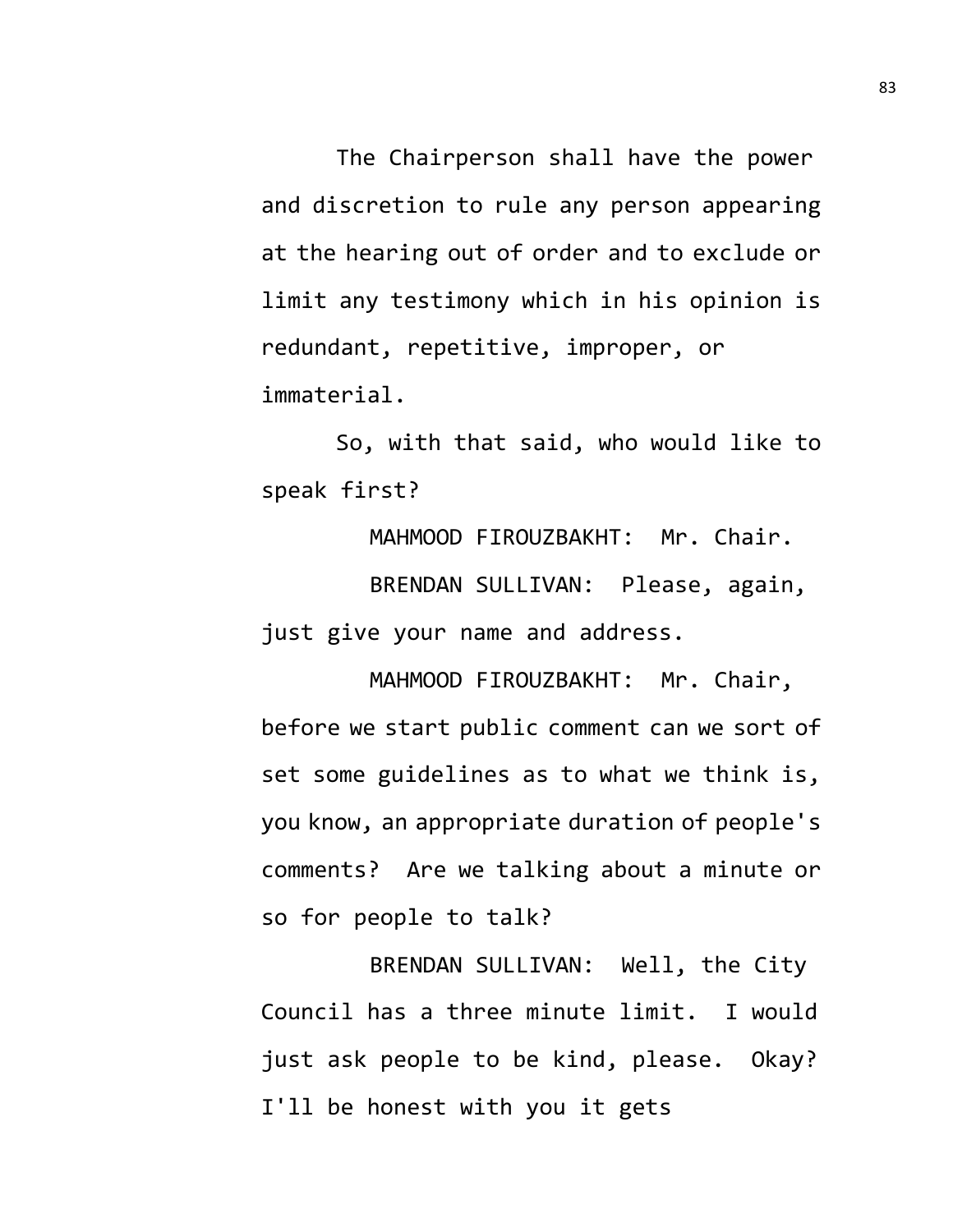counter-productive if it goes on and on and on and we hear the same things. I mean, we're human. I tune out. Anyhow.

ROSEANNE GILMER: God bless you for doing this. My name is Roseanne Gilmer. I live in North Cambridge. I have a business, a barber shop, on Mass. Ave. and Brandon opened the Dunkin' Donuts up a couple doors, a couple blocks from us. Okay.

I have a couple of things to say that he, you know, he is a really wonderful business owner and a charismatic, caring person. He takes care of his neighborhood. The only thing that I haven't heard him discuss here is that this man is a Cambridge policeman. Okay, I haven't heard that discussed yet. Okay? Be that whatever you think, it's bad or good. But I'm sorry, I'm a business owner myself and I think that's a wonderful thing, okay? It's only going to help your neighborhood. All right?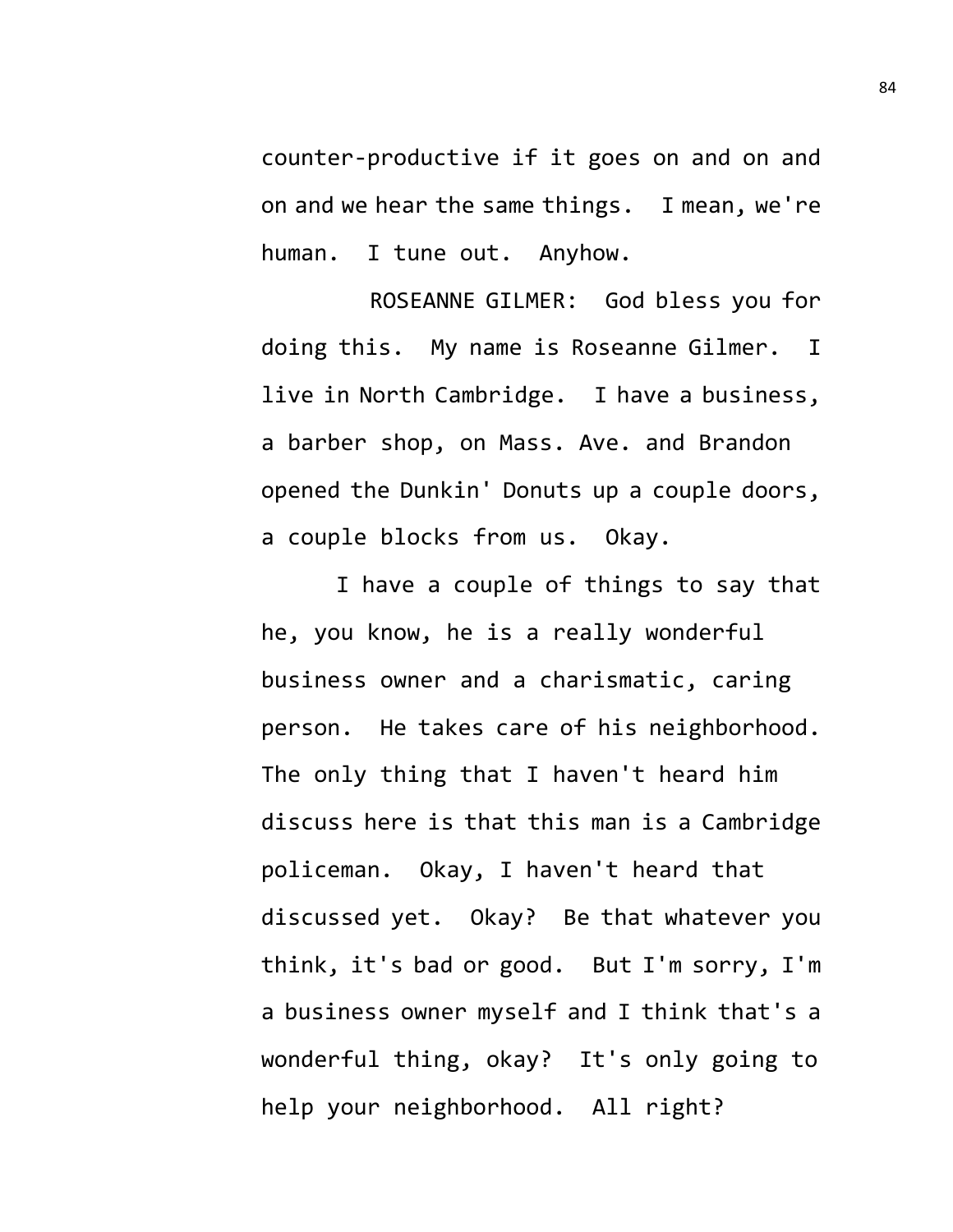The Dunkin' Donuts, I understand about the Zoning and the fast food in that area, but I'd like to discuss your -- okay, I have a barber shop, okay. You can't -- the reason that those rules are there are about you not picking and choosing the businesses that are allowed in there, because you can't do that. Okay? You could have a barber shop -- a hairdressing salon right beside me, five doors down from me. They are -- they're everywhere. You can't do that. That's why there are rules that say that you can't do that. Because for the sake of business and this is America, guess what, you can't do that. So that's why.

But he has always conformed with whatever property restrictions that they have. And if you could give him rights, like this man was talking about earlier, on his personality and his character, he deserves to do whatever he wants because he's only -- not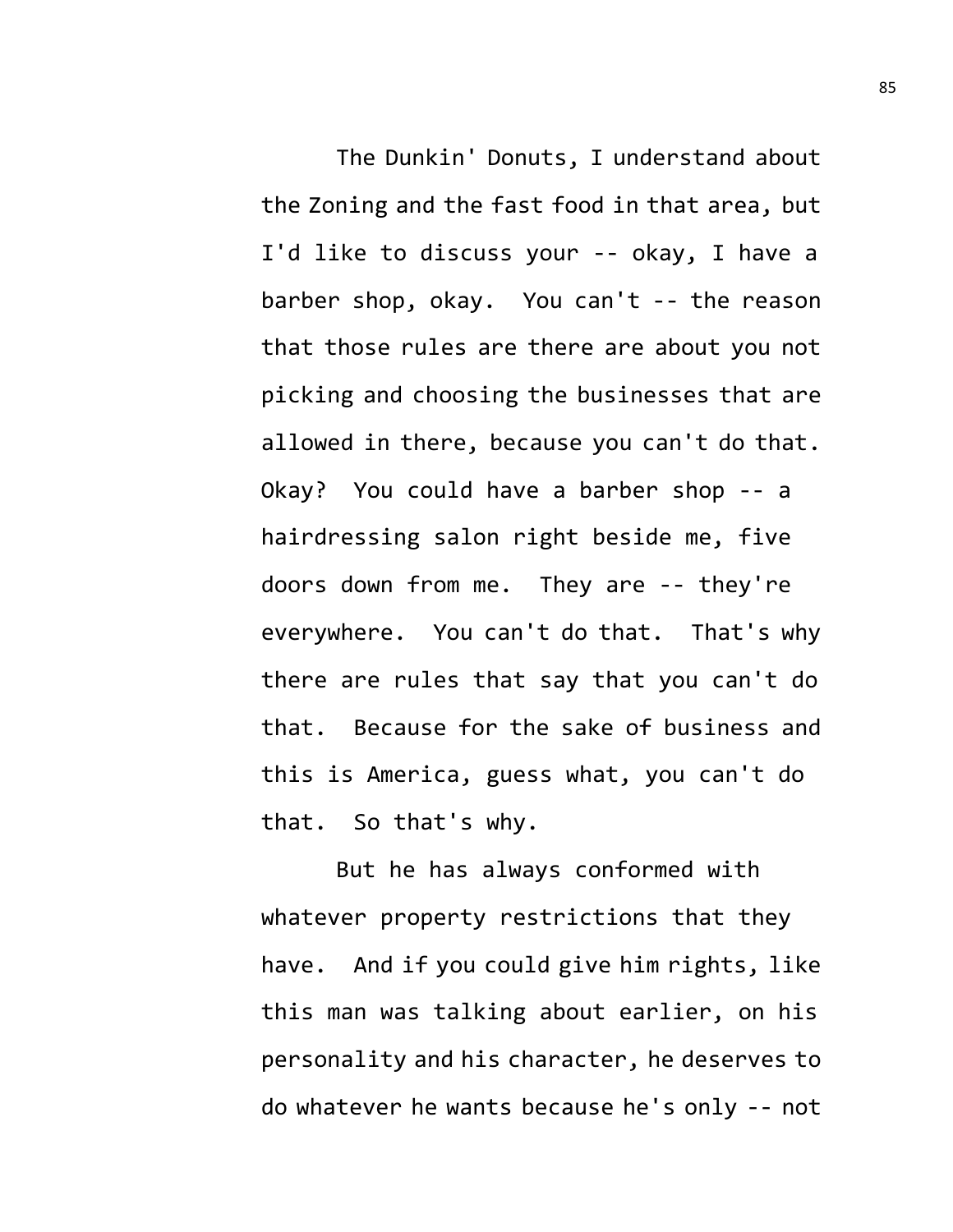only is his business going to help the area, but he takes care of everything. And as a business owner, you don't want an empty spot. Is this spot empty? This spot is empty. Okay, I'm a business owner. It's bad for business when there are empty spots. And you have to understand times are really hard. Okay? People do not have money to just go open shops. I know you know the rate at which they're closing down. Okay? Nobody has money to just open up a shop. Okay, I'm understanding. I just want to talk to the people. Because I know they all know I don't live there. I know you understand these things. Okay?

BRENDAN SULLIVAN: And in conclusion.

ROSEANNE GILMER: And my conclusion I think that you should absolutely bring this -- it's a meeting place. And in our neighborhood that's where everybody goes.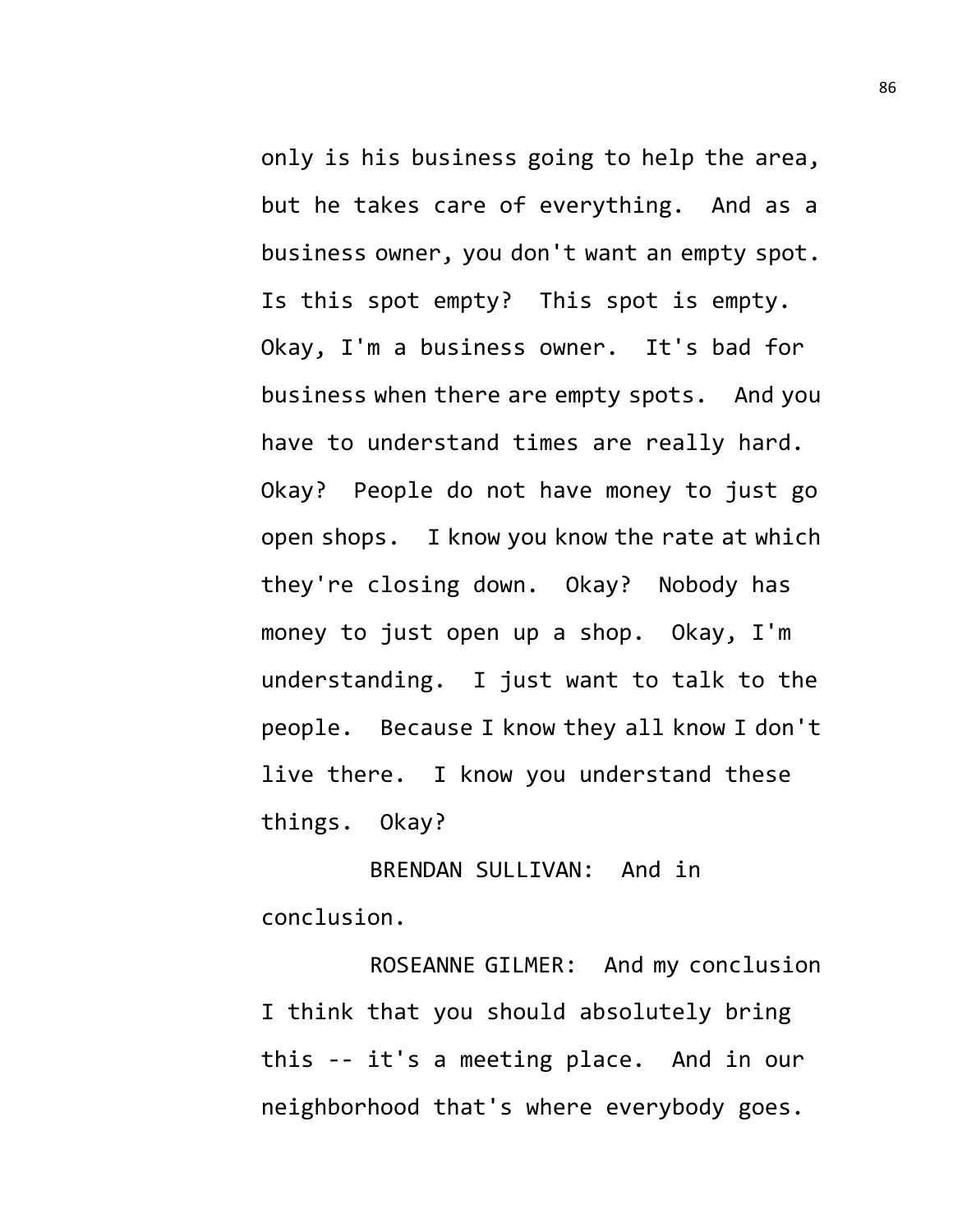Everybody goes, whether -- I also live in the neighborhood, and that's what we do. And it's an area where there are -- I mean, nobody's gonna go to this Dunkin' Donuts to drive down there. Don't think there's going to be extra cars. There aren't. People aren't going to be driving down there. It's gonna be a foot thing, it's gonna be a community thing and it's only going to add to your neighborhood. So I just vote for Mr. Woolkalis to open his business in your neighborhood. It will only do good for you. I can guarantee it.

BRENDAN SULLIVAN: Thank you. Anybody else wishes to speak?

RON AXELROD: Hi, my name is Ron Axelrod. I live at 26 Shepard Street, Cambridge. I'd like to make two quick comments relative to the Variance that mostly focus on traffic and transportation.

First, I'd like to speak to the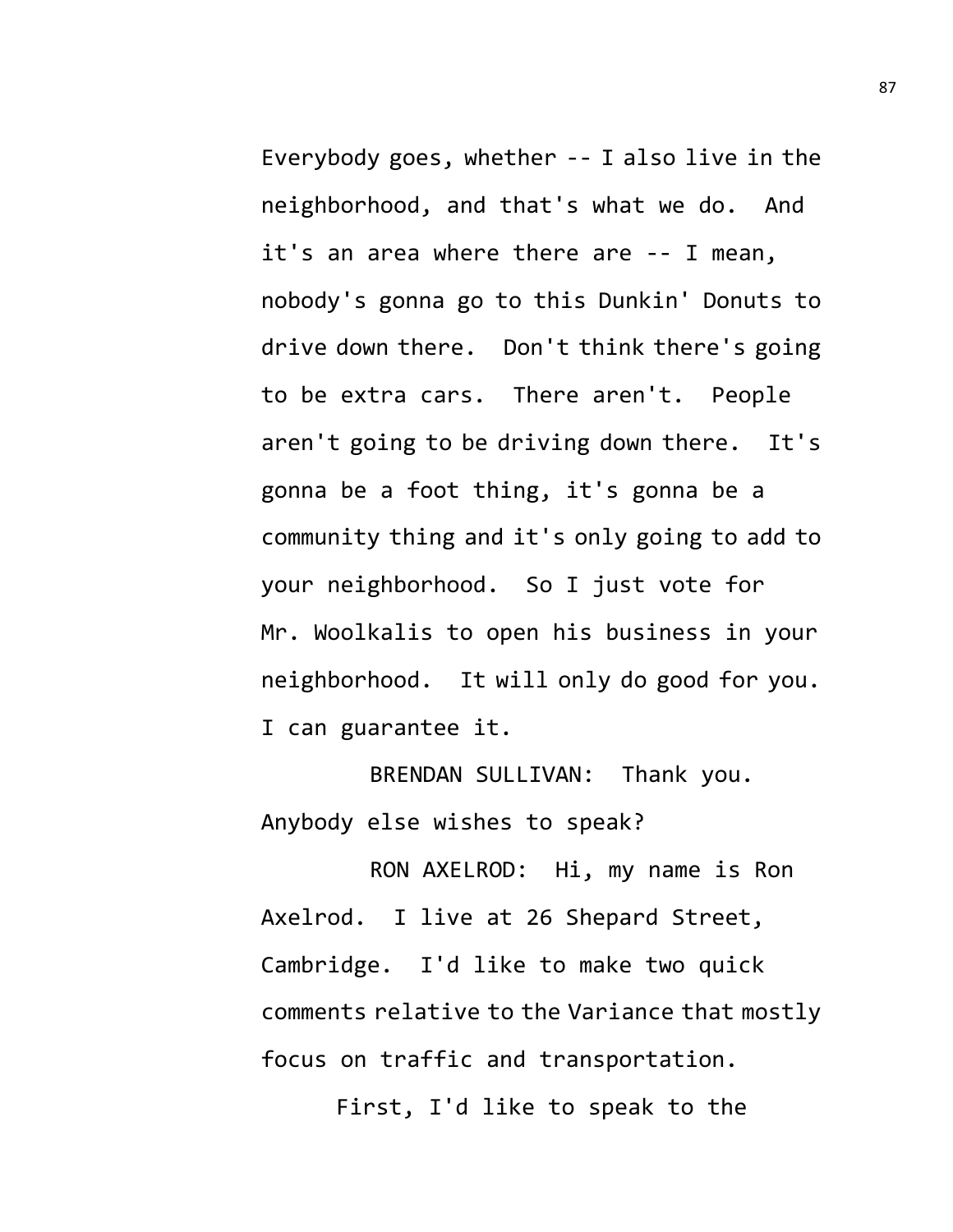requirements in Section 11.31 to the Zoning Ordinance relative to fast food establishments. The Ordinance says, and I quote: That the operation of the establishment shall not create traffic problems;

Two, reduce available parking;

Three, threaten the public safety on the streets or sidewalks or;

Four, encourage or produce double parking on adjacent streets.

I received traffic data from David Black Transportation Engineers from VHB Transportation Engineers who have been consultants to the City of Cambridge and Harvard on this stretch of Mass. Ave. Just to give you an idea of the magnitude of the traffic problem that fast food would create, there are approximately 1200 to 1300 cars going southbound, and 600 cars going northbound in the peak hour in the morning and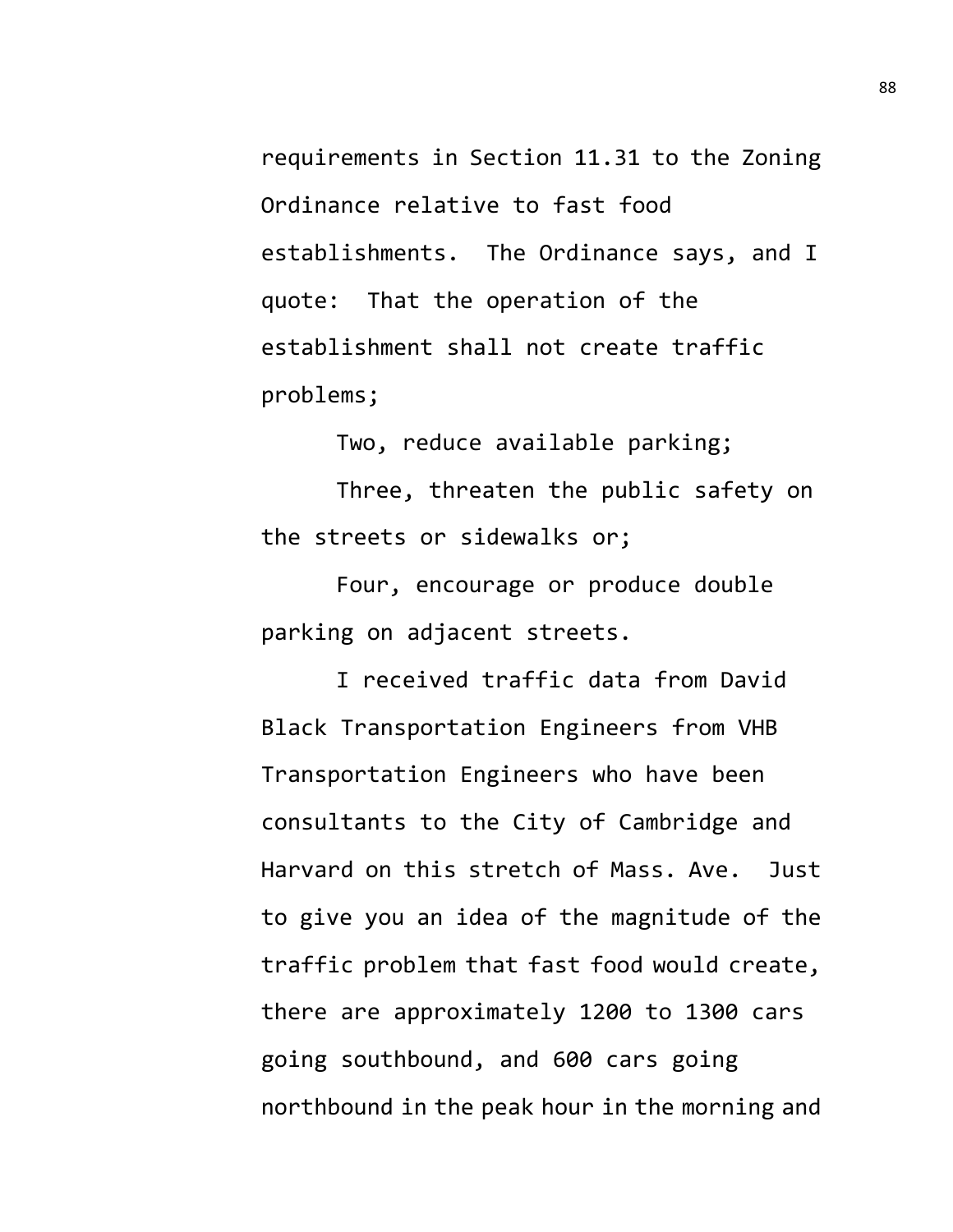Mass. Ave. The institute of transportation engineer's data for a typical Dunkin' Donuts without drive-through generally generates about 100 customers per hour in the morning based on 1500 square feet of store space; 80 percent of these trips are car trips. The result of this flow is impact on traffic safety and flow. Double parking in front and across the street and in a bicycle lane where opening doors into the bicycle lane is a dangerous condition for bicyclists.

Three, double parking on streets, like Bowdoin Street which would be could be most impacted.

Four, no adequate on-street parking is available.

And the fifth, cars would be circling through the neighborhood streets looking for parking.

The second item is the Variance on a fast food restaurant is incompatible with the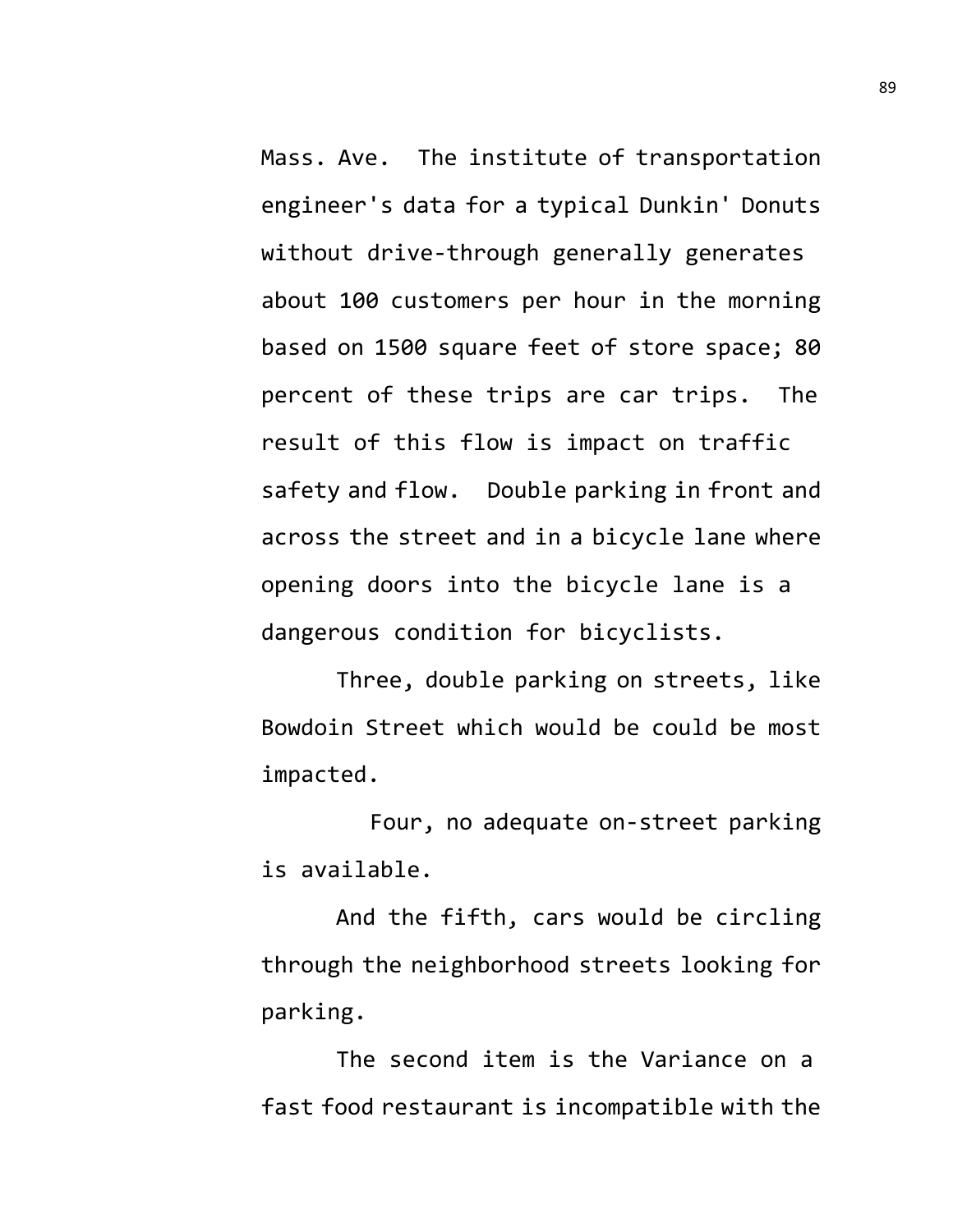sponsored section -- sponsored master plan for this section of Mass. Ave. between Waterhouse Street and Upland Road. The Community Development Department, DPW, and Traffic and Parking are finalizing a streetscape master plan for improvements to Mass. Ave. between Waterhouse Street and Upland Road. And I am the Neighborhood 9 representative on the City Steering Committee that establishes guidelines for the development along the avenue as we call it, based on improving pedestrian safety, improving the local business environment, and three, reinforcing the avenue as a gathering and shopping and focal part of our neighborhoods.

A fast food establishment goes against the effort due to traffic and safety problems that I've just talked about, including double parking and traffic circulation into the neighborhoods. There are too many coffee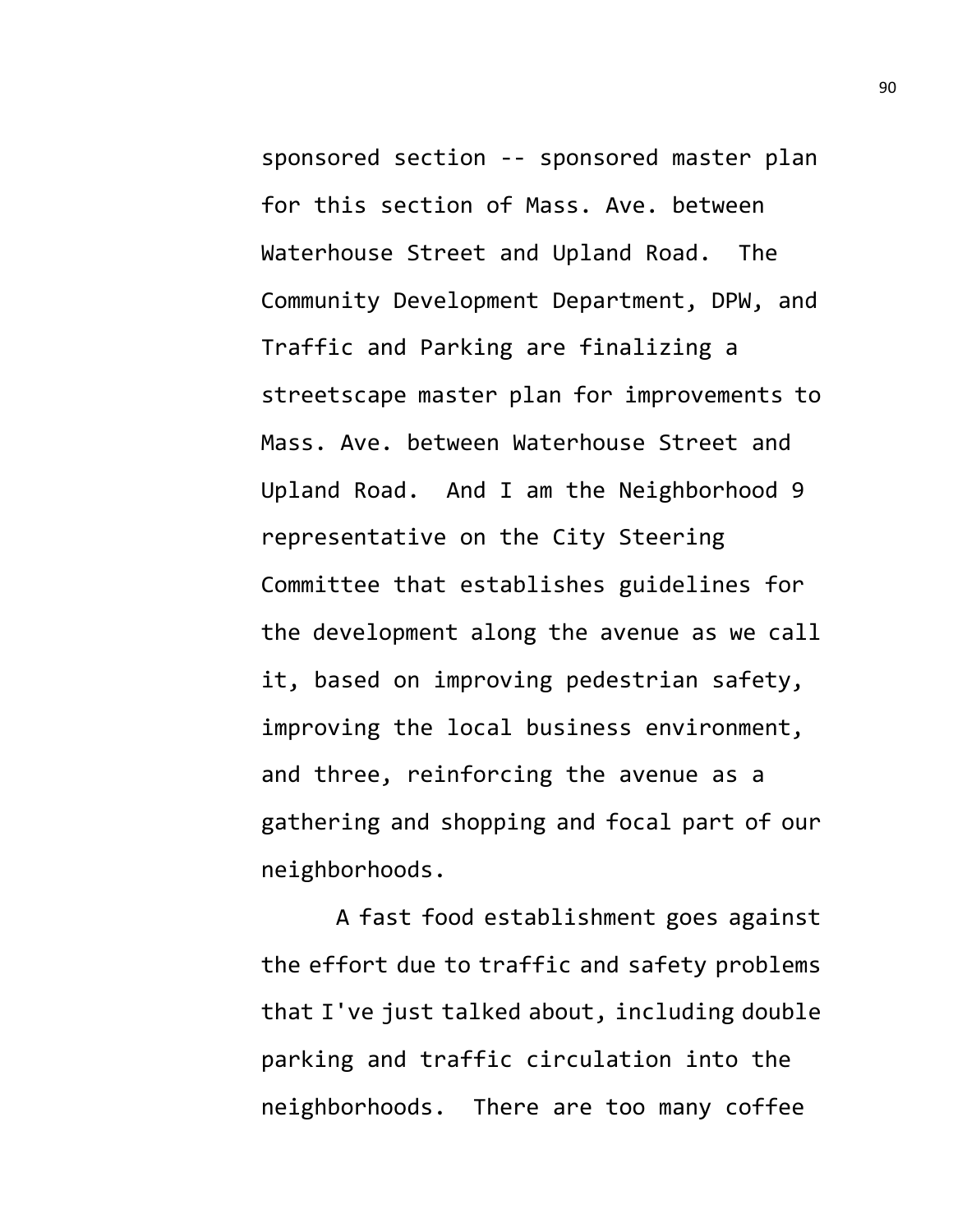houses already, and a national chain like Dunkin' Donuts with its nationwide advertising overwhelms locally owned and operator coffee establishments along our stretch of the avenue. We have 14 places to get coffee on our current count, and we don't seem to need any more. Seven of them sit-down operations.

And lastly, a fast food establishment could push other property owners to held off for larger rents at the expense of the neighborhood as this has happened at other locations and would further erode the work we are doing to improve the avenue for our two neighbors hoods.

Thank you for considering our comments. I ask you to vote against the Variance.

BRENDAN SULLIVAN: Thank you.

Is there anybody who would like to speak?

WILLY BLOOMSTEIN: Hi. I'm Willy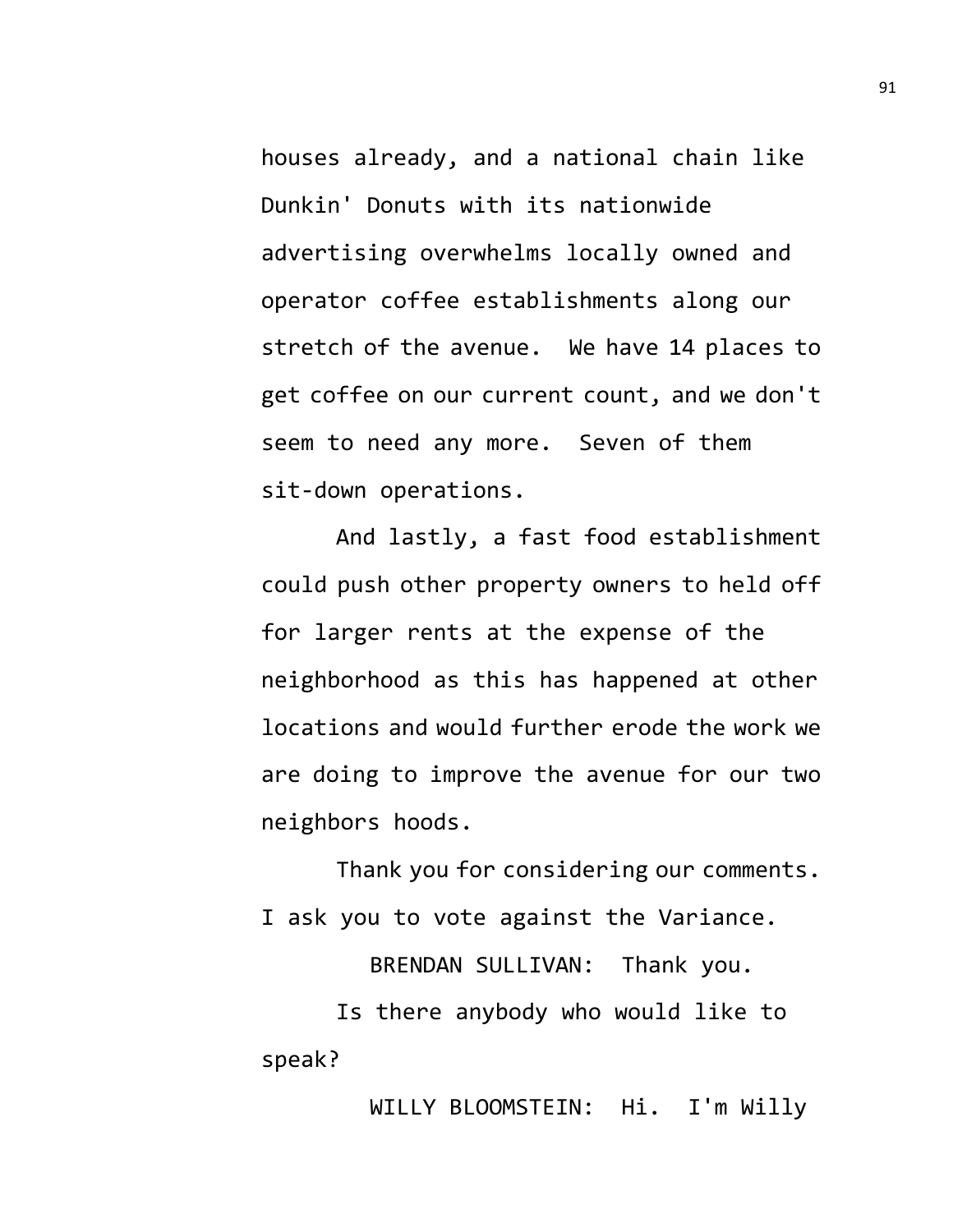Bloomstein. I'm at 16 Crescent Street and I'm part of the Aggassiz Neighborhood Council. I just want to say a couple quick things.

One is it was great that Brandon came by and met with us. We really appreciated the time that he and Mr. Rafferty took. They were very articulate. I think it was a really productive exchange. I think speaking on behalf of the vast majority of people in our neighborhood, I don't think it swayed anyone's opinion. I certainly have not personally heard from anyone in the neighborhood saying that they were now convinced that this was an appropriate thing. I think it's important because just as I think you pointed out, we can't make a call based on the nature of the store, the impact of the -- on other establishments. You also can't make a decision based on the quality of the guy who's gonna run the operation.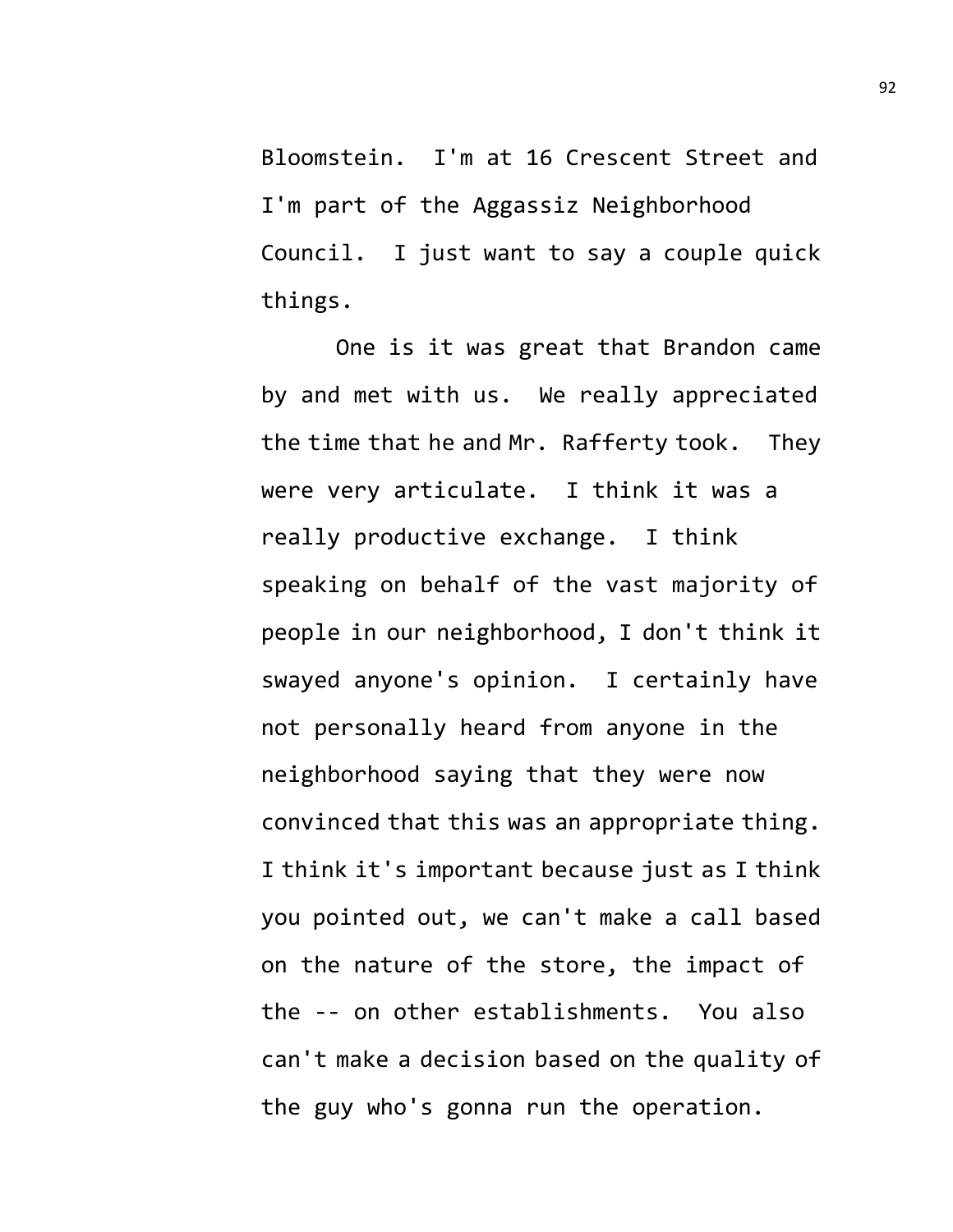Obviously he runs a great business. I don't deny that. As I was telling Brandon, I go up there all the time. I go up to the French Club and listen to music up there in North Cambridge. So I respect him as a businessman. It's not about that. We all know that. He runs a good business, but that's not relevant to this conversation.

I think the only thing that's really relevant besides the traffic and operational issues is the strategic issue which is around hardship. There is no hardship here. You guys know that. We know that. He knows that. Mr. Rafferty knows that. And well, okay, I shouldn't speak for you. I apologize. That's my opinion.

When we were at the meeting with these gentlemen, you know, we talked about that and it was pretty clear there is no hardship, and that's fine. It's not -- he has every right to try this. I totally get that. And you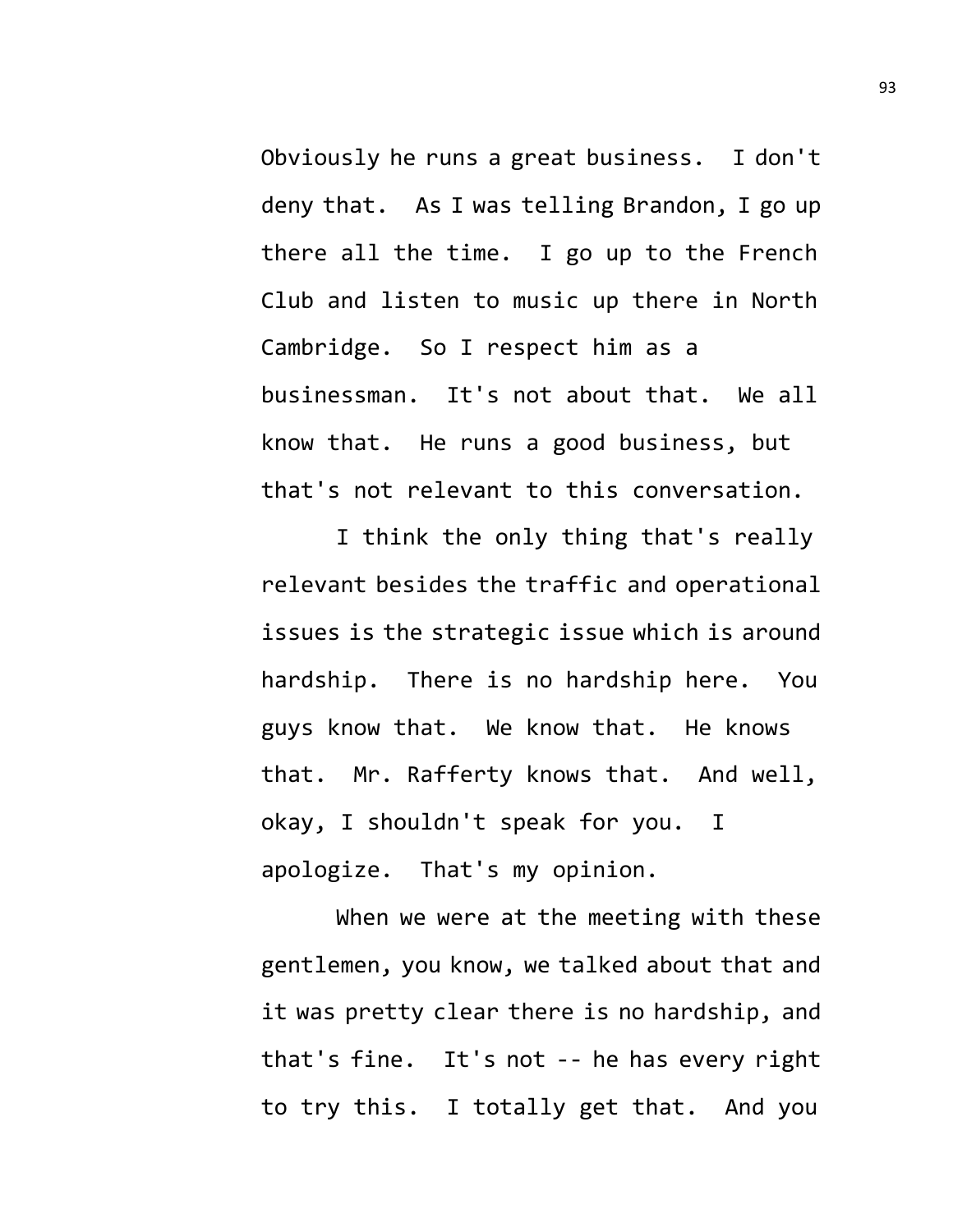guys have every right to take a hard look at it. I just think when you cut away all of the debris, the reality is that there is no hardship. And how can you possibly take a Zoning that everyone in the neighborhood loves, that the master plan is demonstrating to you in hard, quantifiable evidence that we don't want to change it, and if you think the turnout here is large, can you imagine if the City Council and the Planning Board decide that they want to introduce fast food in this stretch of Mass. Ave.? I mean, there's going to be thousands of people up in arms. So I think that's the reality of it.

The last thing I just want to say is that as a representative of the ANC, we did vote to write a letter which you guys got and thank you for reading it which was unanimously on behalf of the neighborhood, you know, just reaffirming that. I just wanted to go on record that, you know, you got that letter.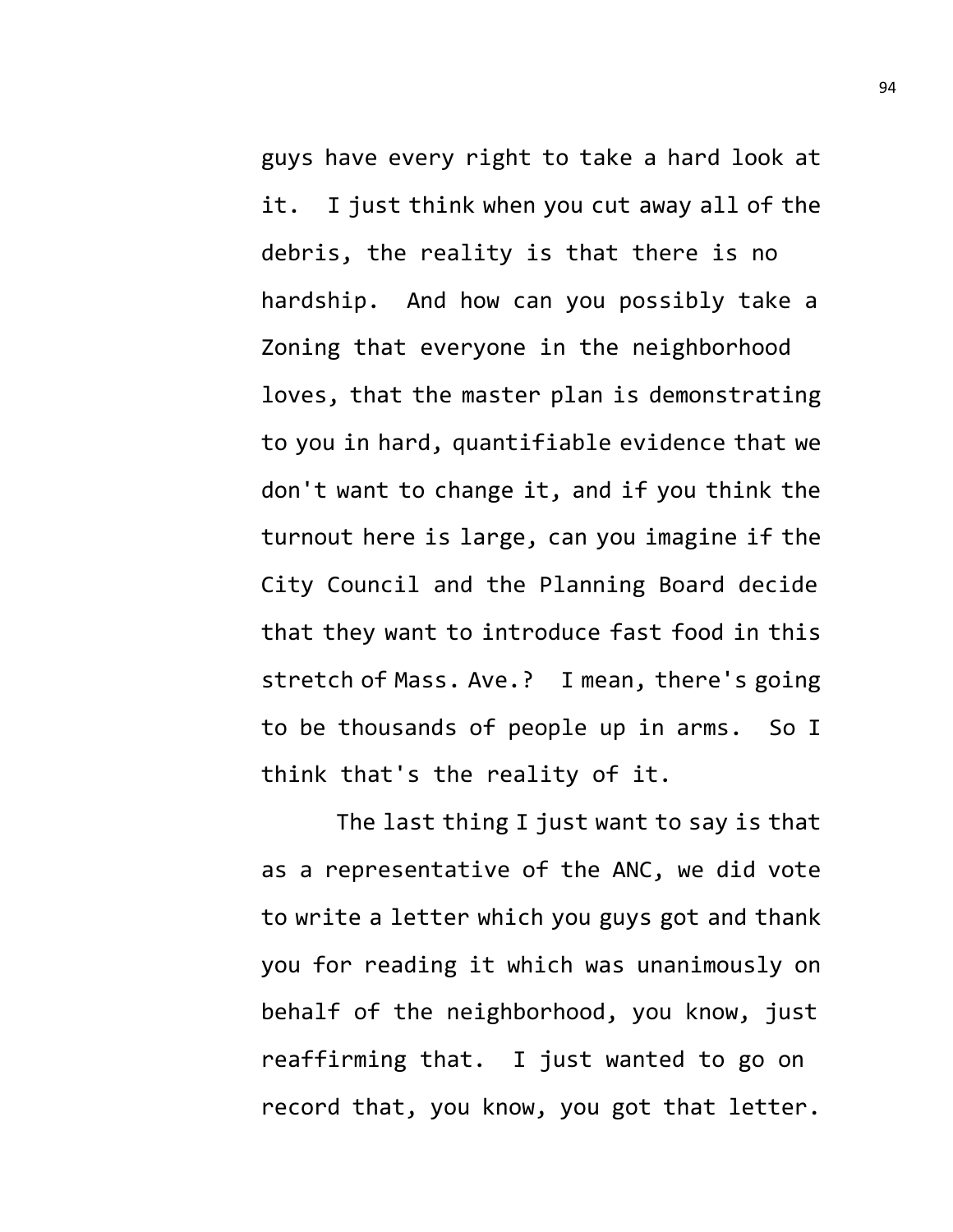There's a lot of people that feel very passionately that were unable to make it tonight for a thousand reasons, and I don't have to tell you that, you know that. There's always like a small slice. It's like the iceberg that hit the Titanic, underneath the surface there's a huge ground swell. If we had to, we could, you know, we could go nuts on this thing, but I don't think that's gonna be necessary.

BRENDAN SULLIVAN: Thank you. Anybody else wishes to speak?

DENNIS CARLONE: Thank you. My name is Dennis Carlone, C-a-r-l-o-n-e. I live at 16 Martin Street which is the same block that the applicant is hoping to get the Variance. I'm an architect urban designer. I was a consultant to the city for 30 years and the Planning Board, and dealt quite a bit with Zoning and Variances. And I agree that there's very little that this Variance can be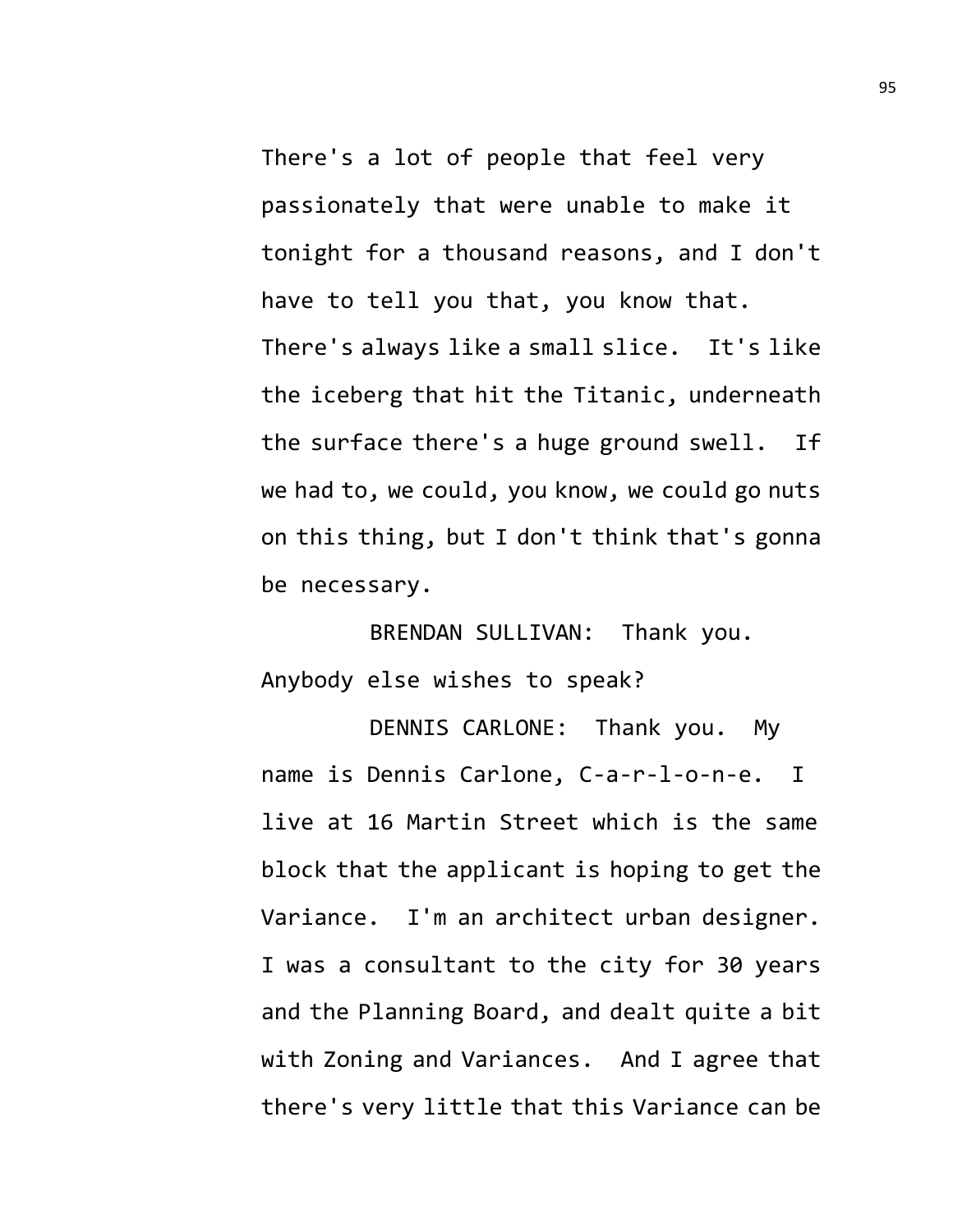based on that's strong. I want to thank you for opening up the discussion again. We would hope that the city would begin to review the placards to make sure that they're consistent with the city's own wording of what should be on the placard. But thank you, again, for reasoning with us on that.

I'm not gonna go over the issues just like you asked us, that have been mentioned, but we are -- I'm part a group, a Mass. Avenue neighborhood committee which struck me as being an acronym for MANIC, but nevertheless we are looking at upgrading Mass. Avenue. And part of my work working with cities, towns, and neighborhoods is looking at making retail districts stronger. And one of the first things we recommend is not to be like any other neighborhood retail district fast foods. But to be much more specific on the kinds of retail that you want; a new store is coming into our neighborhood, Clothware.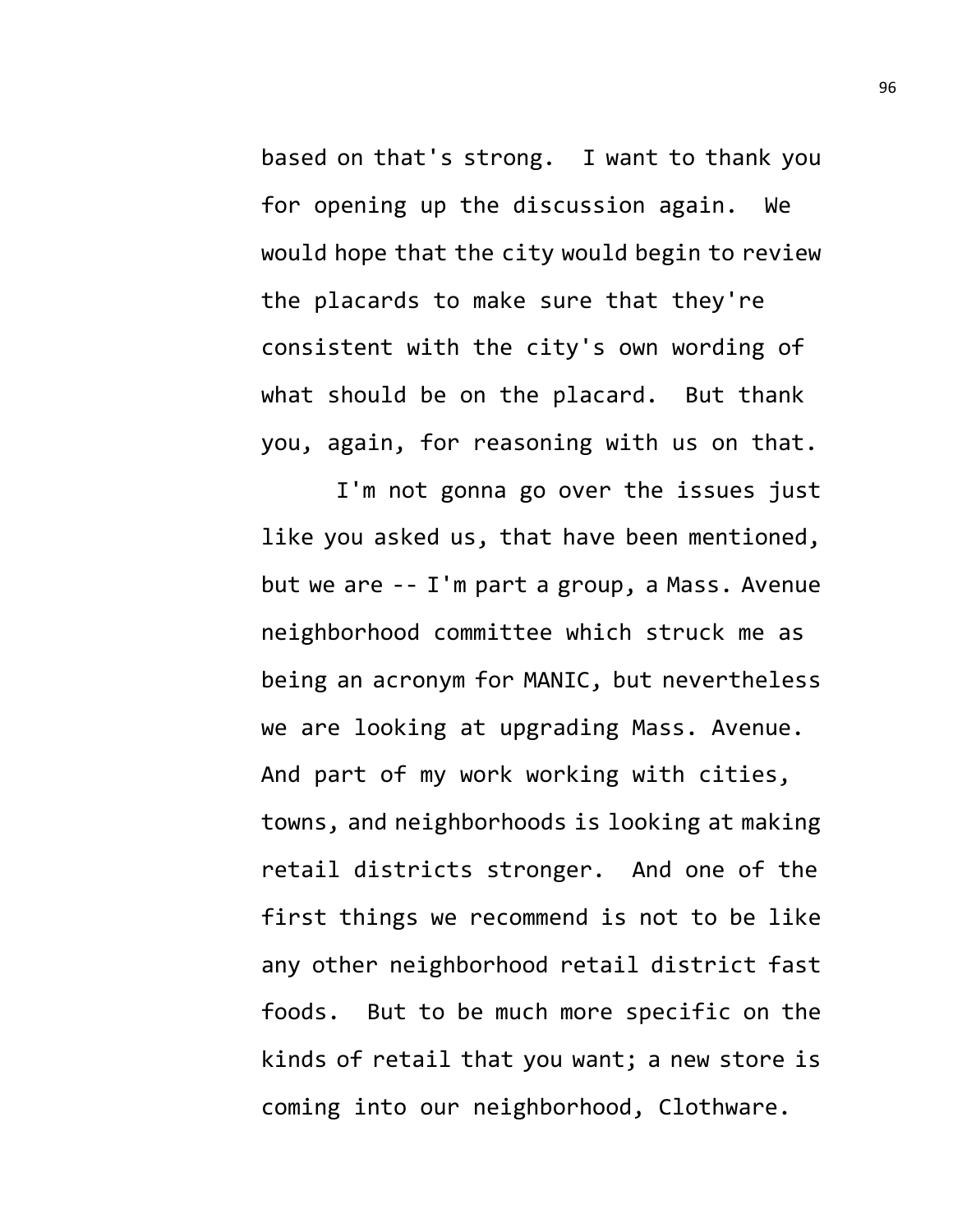They're moving from Harvard Square. That's exactly the kind of retail we want.

The two neighborhoods, three neighborhoods that come together on Mass. Avenue are publicly defined by Mass. Avenue. That is the common ground. This is where we all meet each other and we've all met each other. And the character of that street is absolutely critical to the value and the character of our neighborhood. And the reason I say that is that once you get a certain number, it might only be two of fast food, it becomes that much harder to prevent it from happening again. That's why it's a Variance process for this neighborhood. And I just hope that you agree with that logic and that you will find that many, many people are against any fast food, not just this specific one.

Brandon is a nice person. He's a wonderful person. I'm a wonderful person.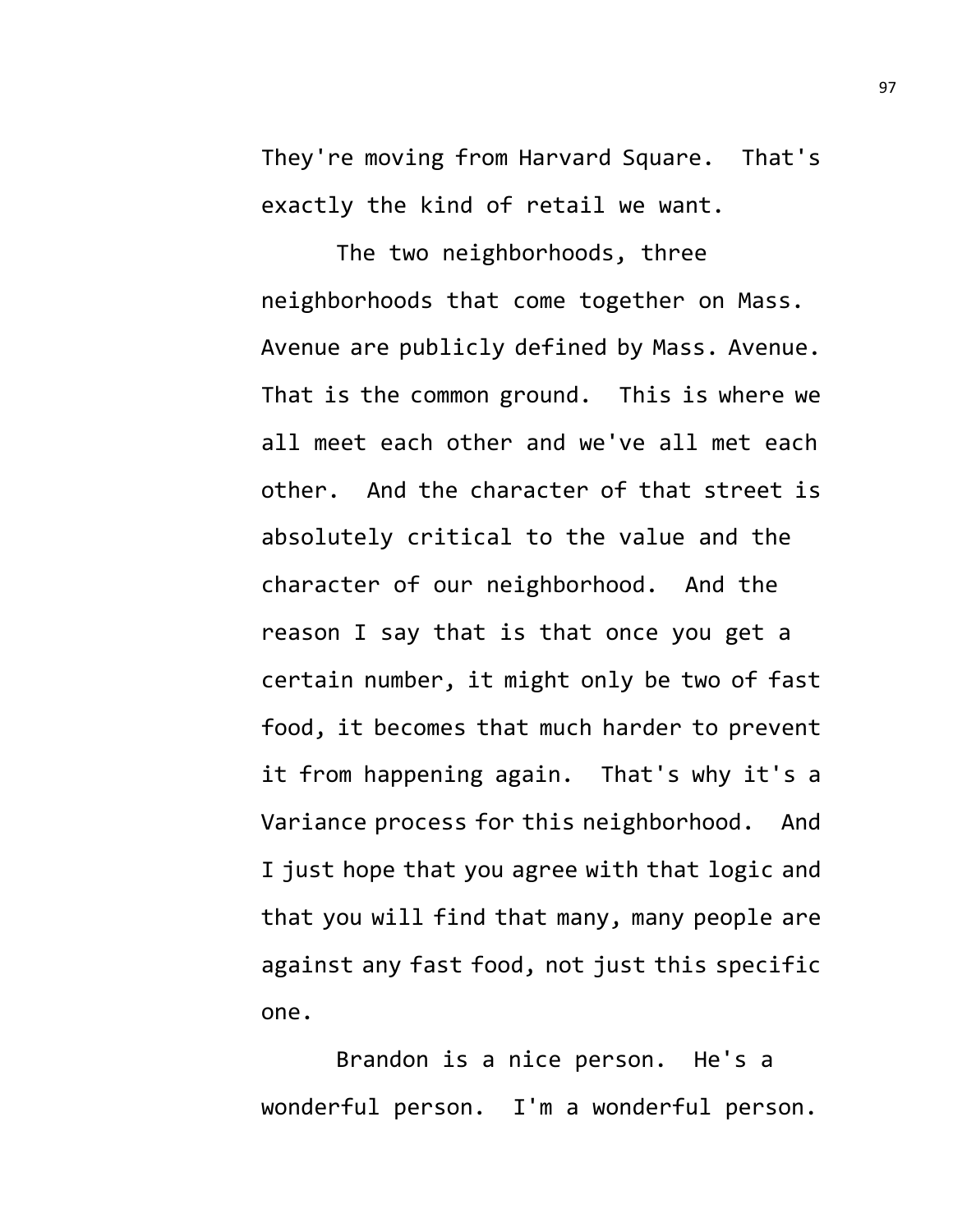If that's all that mattered, I would be a millionaire now. But that isn't the issue as you've all said. And as far as aesthetics go, none of the submission -- we want a group of buildings that work together, not screaming for attention even in a reduced format. I don't -- none of us even think if it became an Eliot Street cafe where Dunkin' Donuts wasn't even mentioned, it still would be right. We just don't want fast food. There's no reason why one -- this neighborhood cannot have fast food, cannot want to have fast food. There's no reason why we have to be the same as every other retail neighborhood. That's why we live where we live and that's why the Variance is required.

BRENDAN SULLIVAN: Thank you. DENNIS CARLONE: Thank you. BRENDAN SULLIVAN: Anybody else wishes to speak?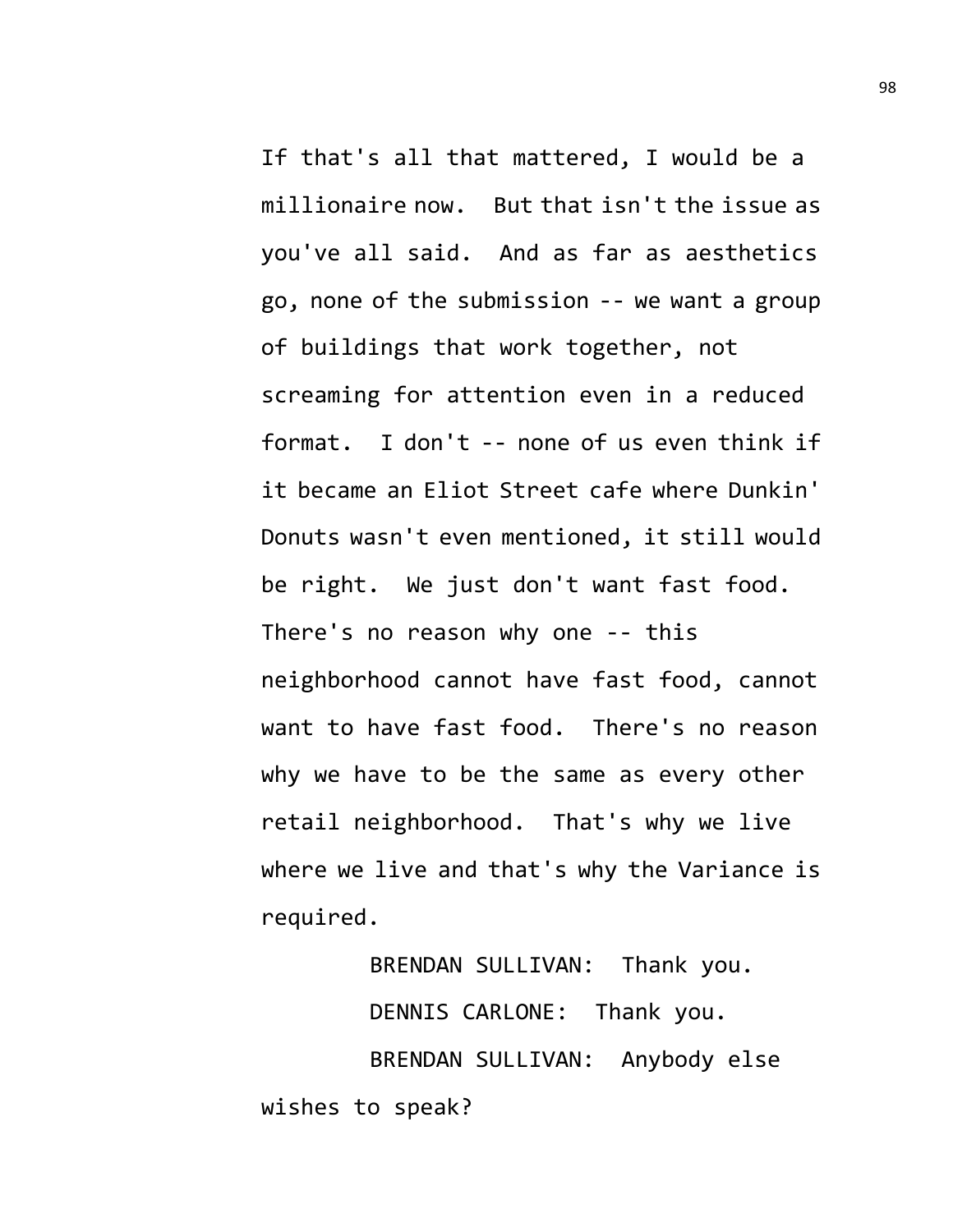Yes.

ELLEN GROSSMAN: My name is Ellen Grossman. My husband and I, for over 42 years, have owned the corner of Mass. Ave. and Linnaean Street which is 1736 to 1740. At one time we had our own business there occupying a great deal of the space, but we've had a number of dear and long running tenants there, including the tiny, tiny space that I think must have less than half the frontage of this property under question. It has never been unleased for a day in 42 years. There have been all kinds of different people, not many, really only three or four tenants over 42 years. But there certainly was to the point of hardship never a minute where we as landlords had any problem renting that space to many other different kinds of retail endeavors. For the last -- I'm sorry, I don't have it exactly, but certainly for the last almost 20 years, it has been a very fine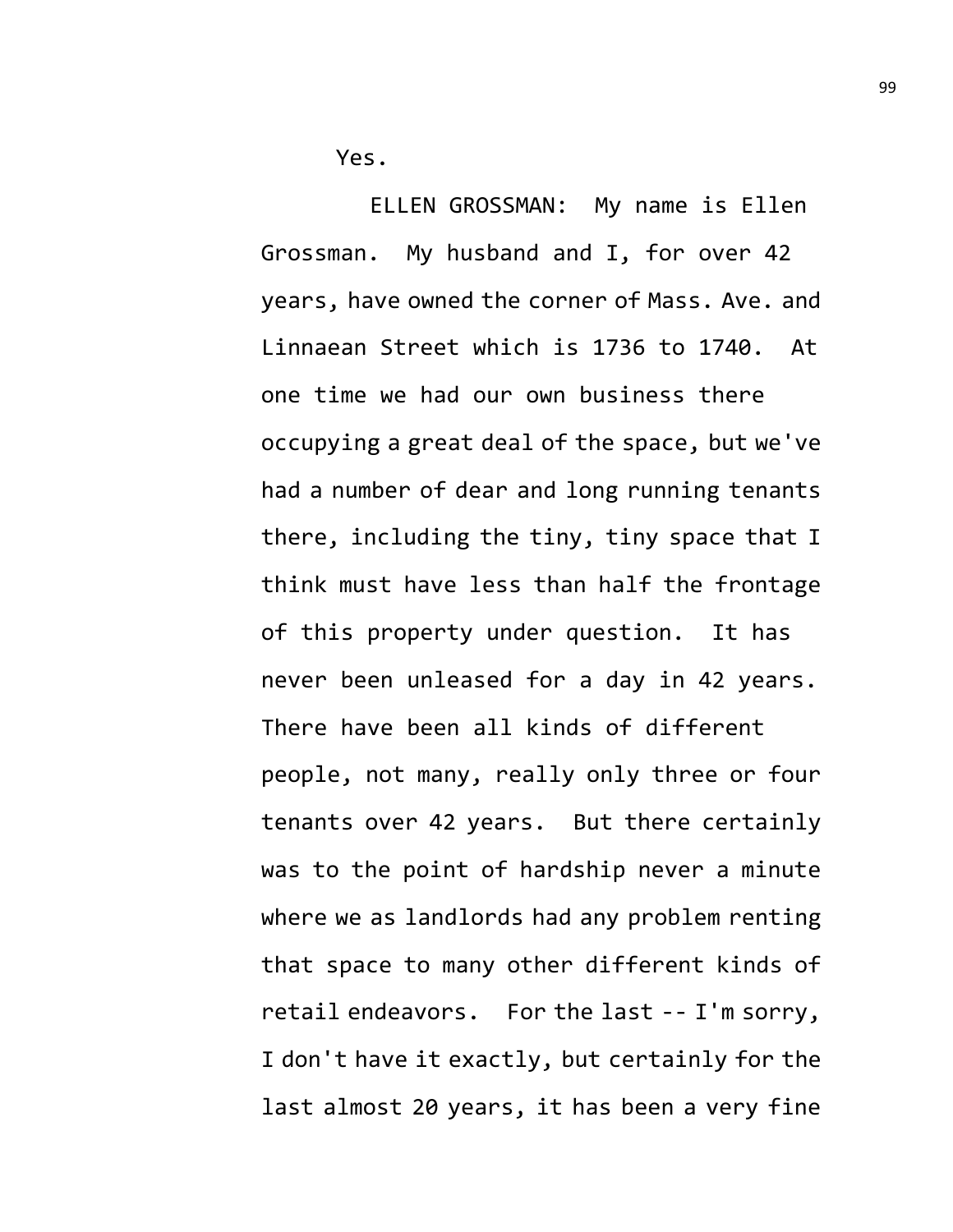coffee house. And for the last eight or ten it has been owned by Simon Hugh, a wonderful young guy who actually was on the front page of the article in The Globe on the precious commodity of hand roasted and hand cared for coffee in this last Sunday's issue. And Simon was thankfully on the very first front piece of one of the old timers who have been championing this kind of thing. So we're not only speaking to you as landlords in our 42-year experience that there's never been a hardship issue for renting the size even half the size of the one that's being discussed. And it's also a long, skinny space. But more like eight feet wide and not 20 feet wide.

And the only other thing is that, I understand that you are not going to -- even if you personally felt, boy, I sure hope a big one wouldn't hurt all these other little guys, but you can't consider that in your decision, that's fine. But I have had many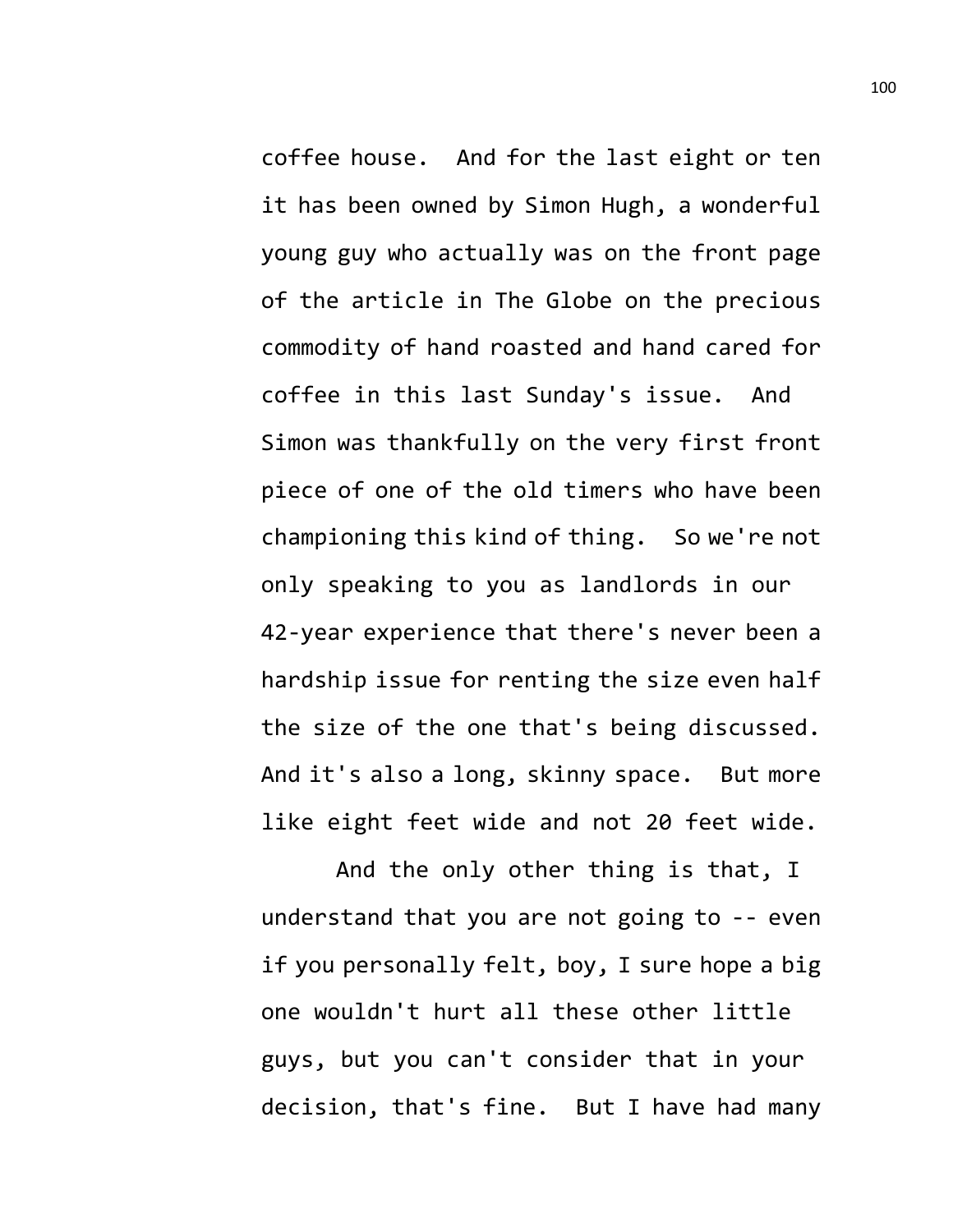people from the neighborhood comment because before it was Simon's Coffee House, it was Hollywood Express because our tenant George Lewis and Hollywood Express downstairs which is the only remaining video rental store in the greater metro area has been our tenant for 25 years. And he's the one who first put the coffee shop upstairs in the small space and ultimately sold it to Simon who very happily tried to grow it for the last eight or ten years.

So many, many people have commented that they are so incredibly thankful when they know we're the landlords that we have been able to maintain the solely owned individual -- they're not even multiple units, much less owner owned and operated, they are single units that each of these fellows have put their life into. And, again, I don't know this gentleman, and I believe everything that's been said about him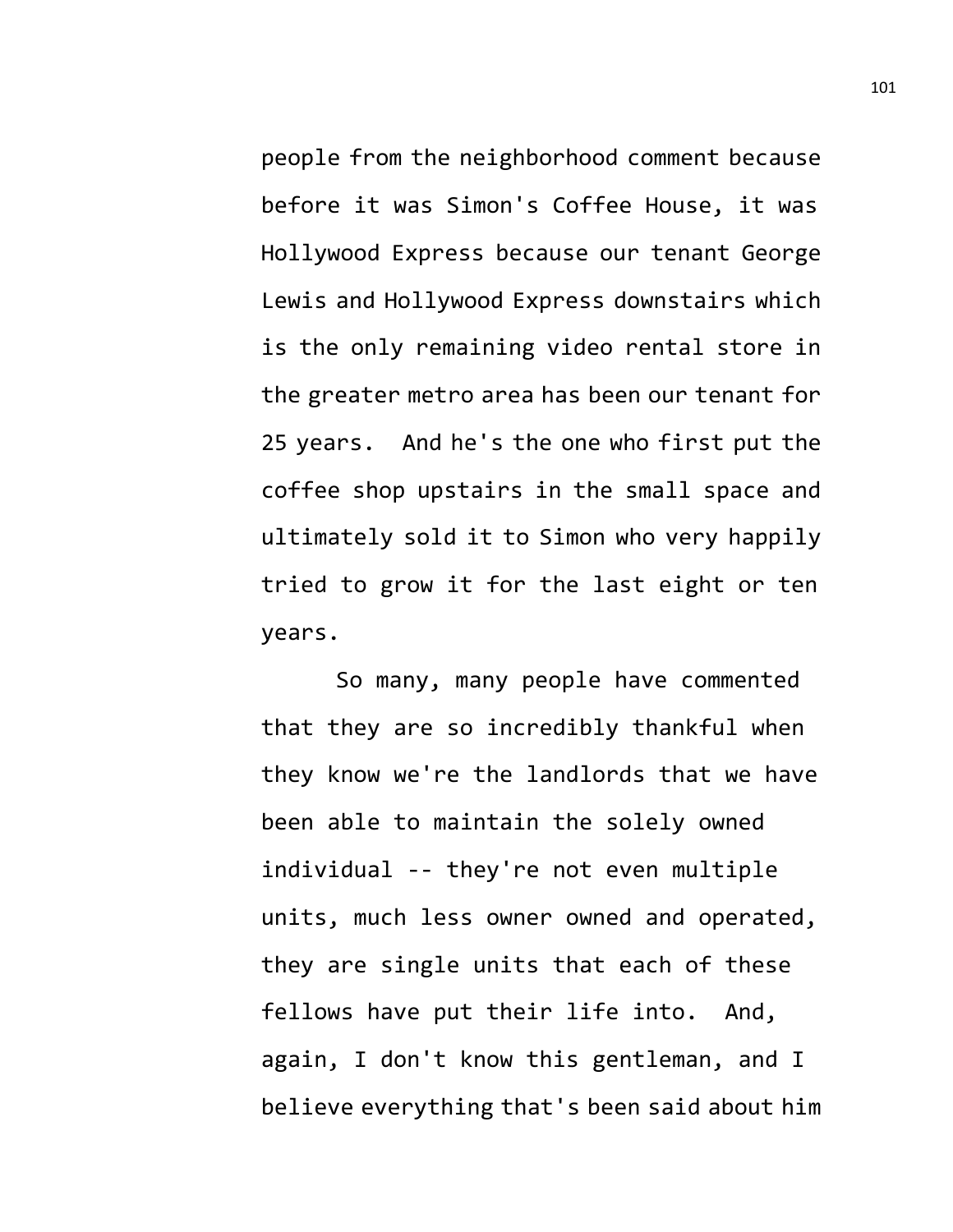being a fine businessman, but if one of the main issues has to do with hardship for the landlord, I felt it was relevant for you to hear.

BRENDAN SULLIVAN: Okay, thank you. Anybody else wishes to speak?

Yes.

JOHN SERWECINSKI: Good evening. Can you hear me fine? My name is John Serwecinski, S-e-r-w-e-c-i-n-s-k-i, and I live at 175 Harvey Street in North Cambridge. I wanted to say that about seven years ago when Mr. Woolkalis was planning the Dunkin' Donuts up in North Cambridge, I had the opportunity, I took an interest in it. At that time it was a rundown gas station, but -- and so we went around the neighborhood and knocked on doors. And on the second day I said, I said to myself, not saying anything to Mr. Woolkalis, I said, I want this guy in the neighborhood. And everything about him,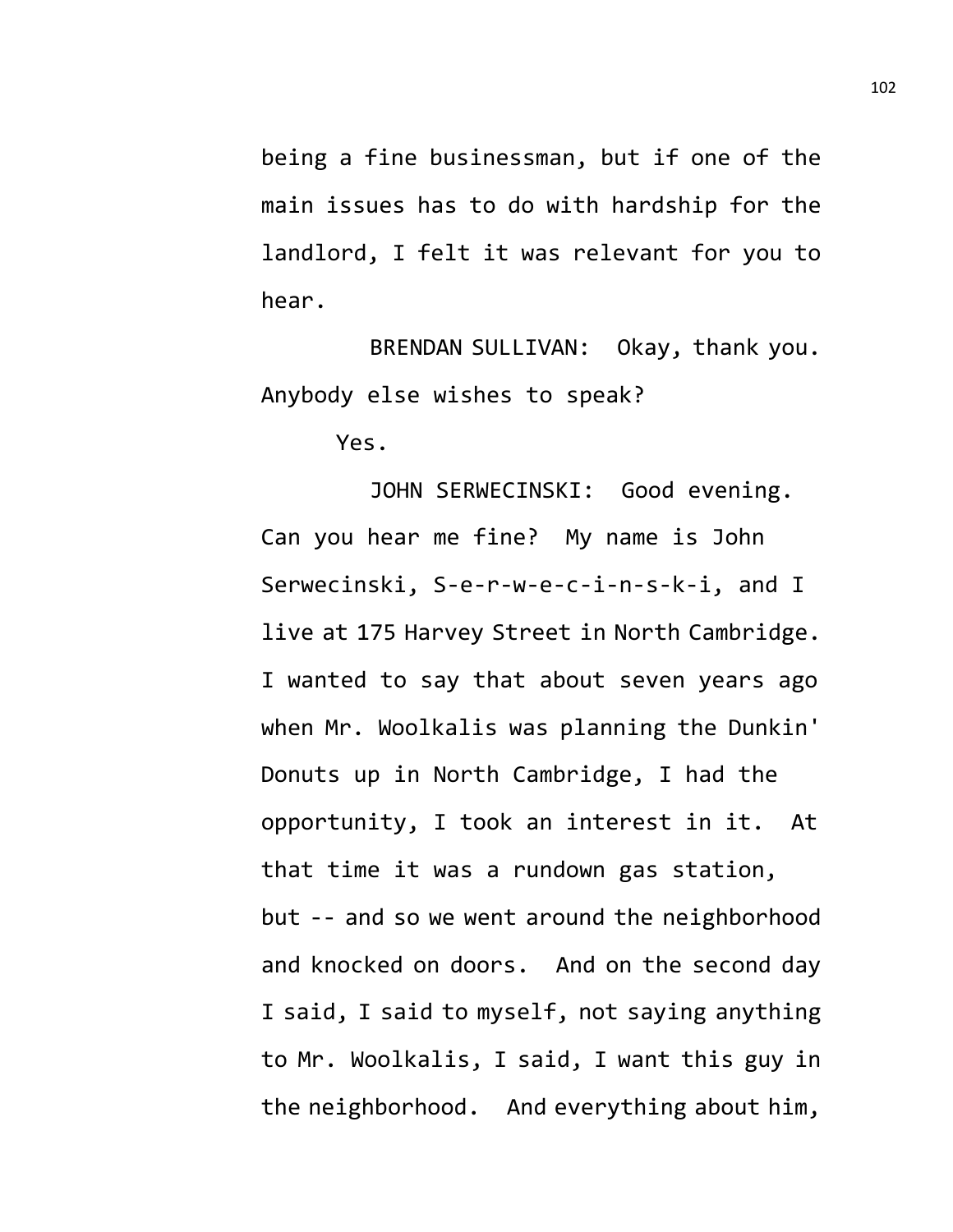I liked. And this is the sort of thing you build a neighborhood on. His manner, his grooming, the way he dealt with objections, polite, and he's listed a number of things that he intended to do up in North Cambridge. Has come through on each and every one of them. The place today is a great meeting place for the neighborhood. Huge improvement obviously over what it was. Cost him a lot of money to remediate the land, I know up there was an enormous undertaking actually, but it's been proven successful. So I'm here in very stride and support of Mr. Woolkalis. The decor is nice. It's clean. Again, he did what he said he would. And as far as I'm concerned, he is the business. He's there often on-site. Very receptive to constructive criticism. It's a huge, huge asset to North Cambridge. So I just feel that it's not just -- it's not the business, it's the person behind the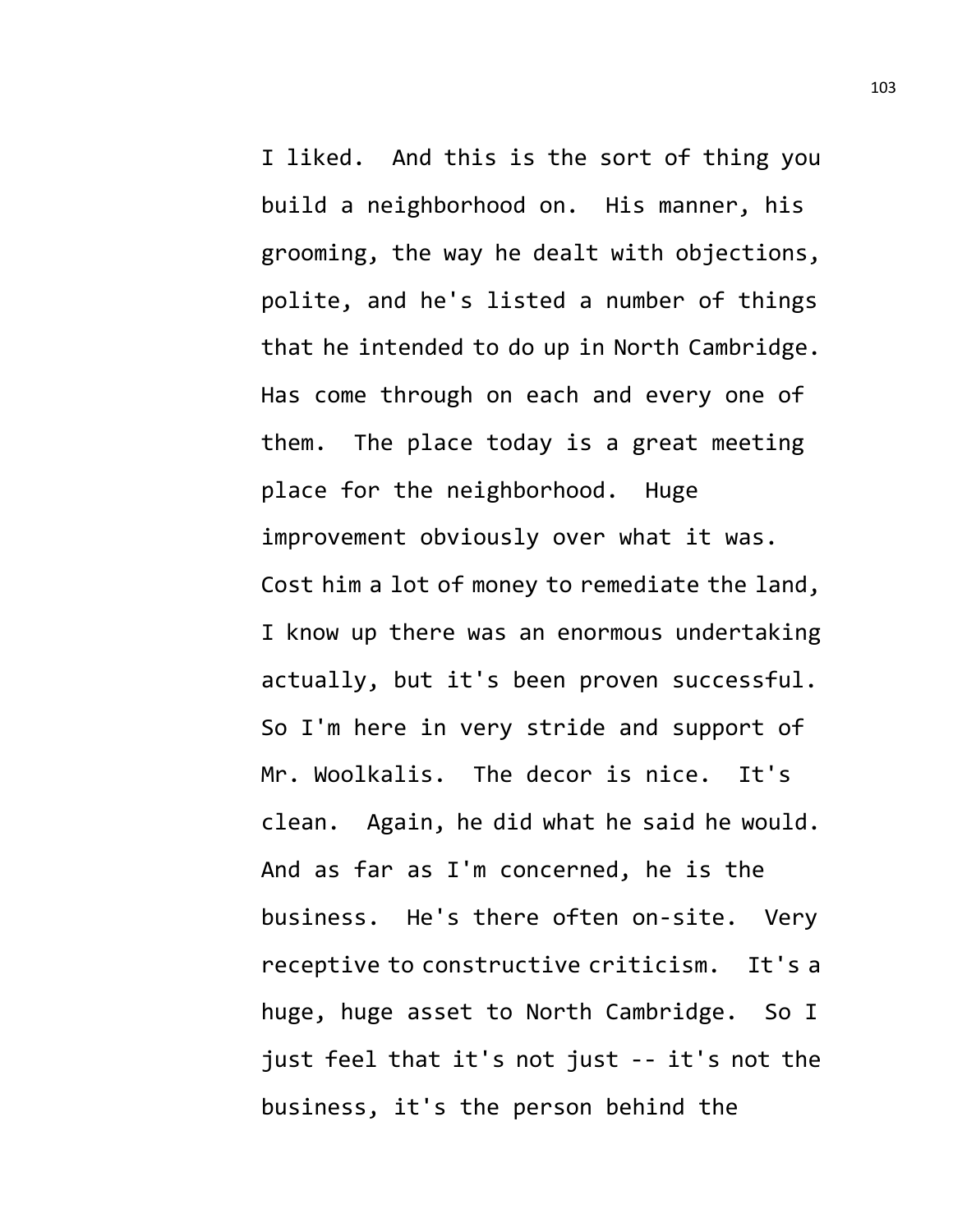business, that the business reflects that person. And I just wanted to speak loudly and clearly about Mr. Woolkalis's honesty, integrity and forthrightness. There was no baiting and switching, no breaking of promises I couldn't do this or something. Just outstanding individual.

> BRENDAN SULLIVAN: Thank you. JOHN SERWECINSKI: You're welcome. BRENDAN SULLIVAN: Anybody else? MARNEY CLIPPINGER: My name is

Marney Clippinger and I live at No. 9 Avon Street which is right around the corner from the location that we're discussing, and I have to say if we ever did have a Dunkin' Donuts in our neighborhood, I hope it would be yours. Because you sound like a wonderful man, but I am strongly opposed to having a Dunkin' Donuts in our neighborhood. The stretch of Mass. Ave. where I understand your other -- the North Cambridge location, there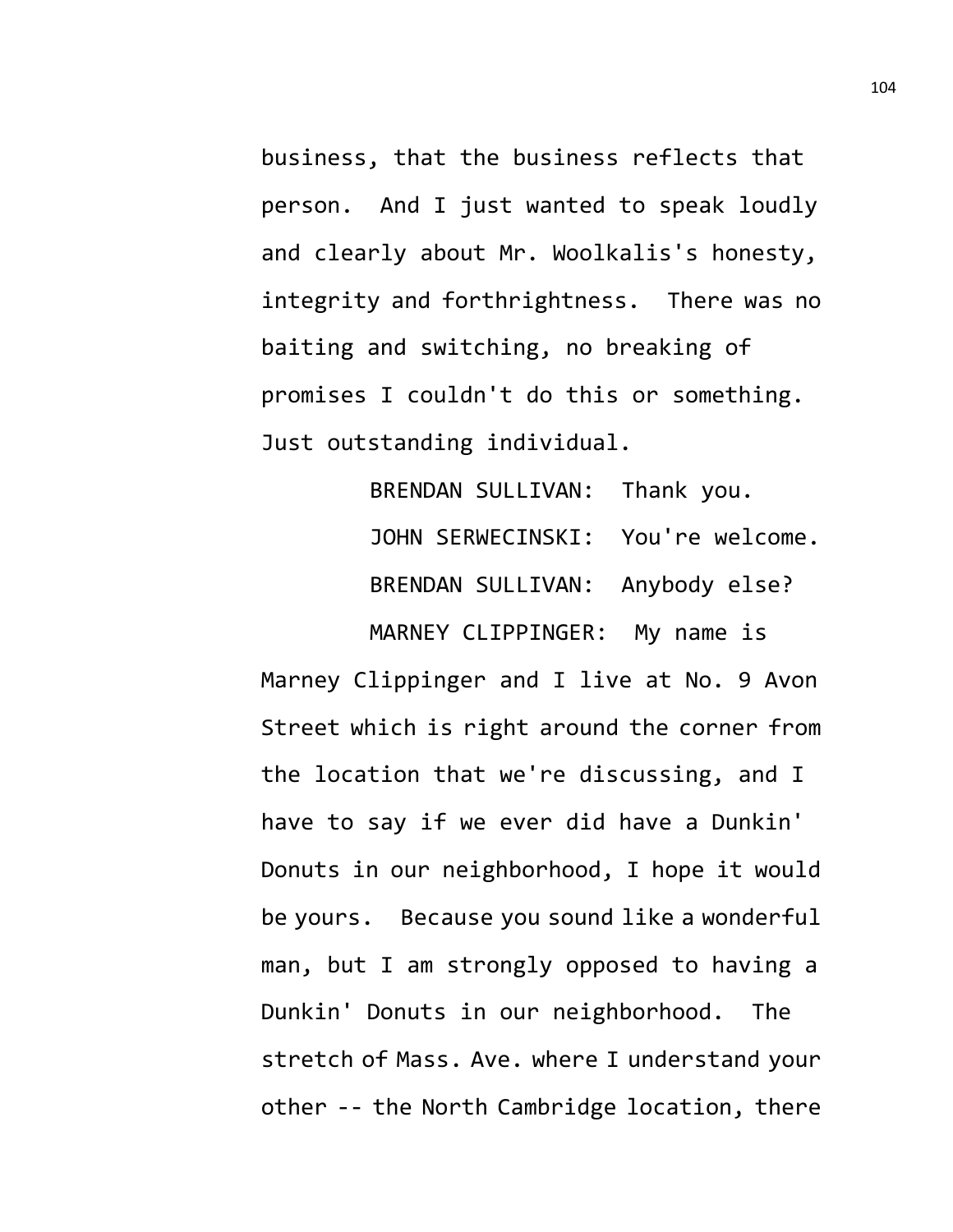aren't any other coffee shops. We have more coffee shops than we know what to do with. We have lots of coffee, and we really just simply don't need any more. We also have laws. We have Ordinances in the city, and I'm really pleased that they exist. I wasn't aware of them until this came up. And by the way, I didn't know about any of this. I don't know what mechanisms you've used to inform the neighbors about this. The only reason I heard about it is because of the ground swell of neighborhood opposition which I'm delighted has happened. We don't need coffee shops. There clearly is no hardship from what any of you are saying. There's no justification for this, and there are lots of reasons why it shouldn't happen in the neighborhood. And I really hope that you all choose to uphold the law. I also hate to think that the group that has been doing a very wonderful job with on a master plan for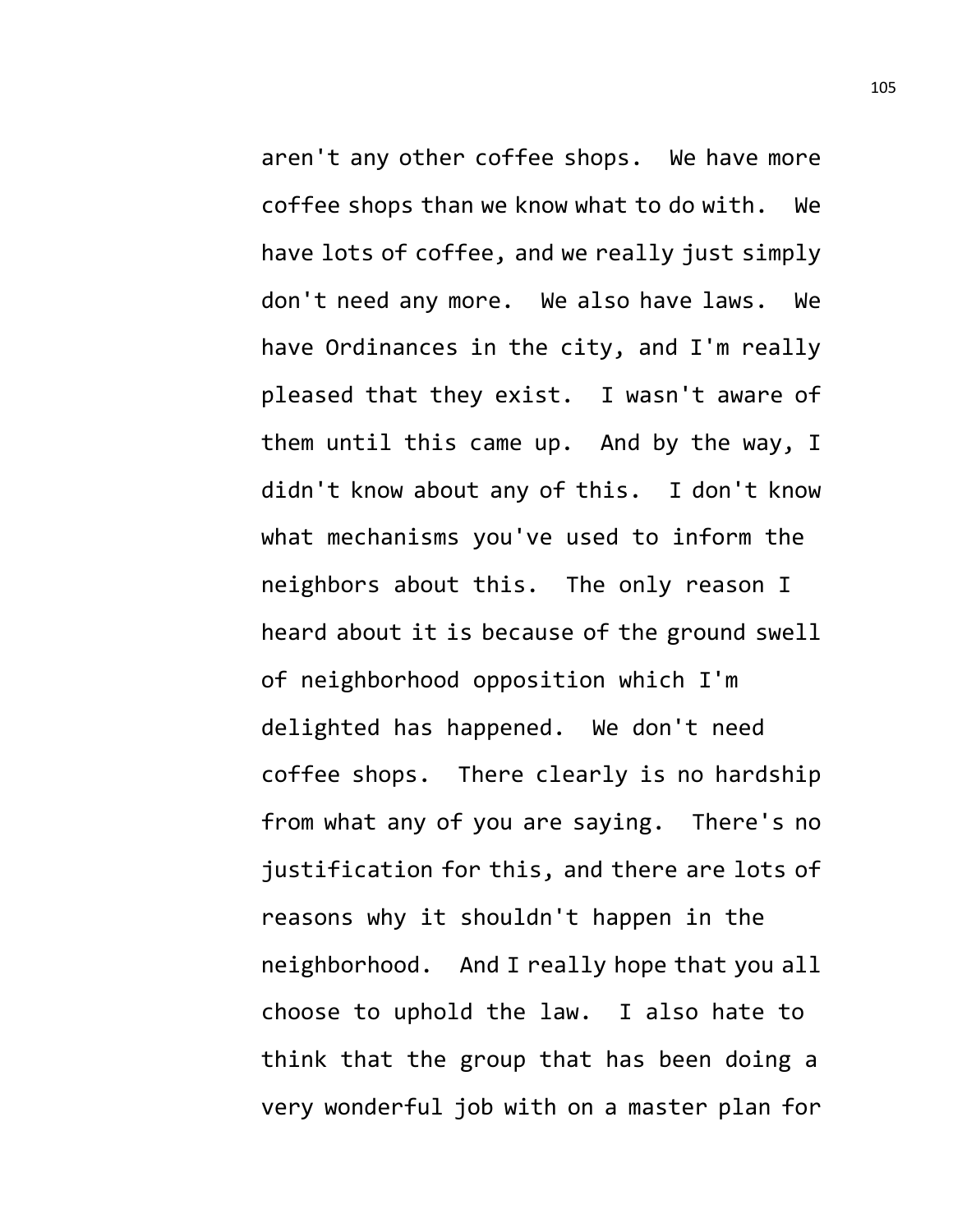our neighborhood is not -- it sounds like there's a possibility that their work could be in vain. From what I understand, the neighbors have made it very -- the residents have made it very clear that we don't want task food establishments. Nothing has changed, and it would be too bad if all of that went right out the window. So I -- I am imploring you to uphold the laws as they have been written.

Thank you.

BRENDAN SULLIVAN: Thank you.

FRANK REESE: Hello, my name is Frank Reese. I live at 45 Garden Street. My wife and I have been Cantabrigians for about 45 years, and I'm the first person to drive miles and miles for a chocolate honey dipped cruller. And I have a great admiration for the Cambridge police. So you, sir, must be a good guy.

On the other hand I would like to clear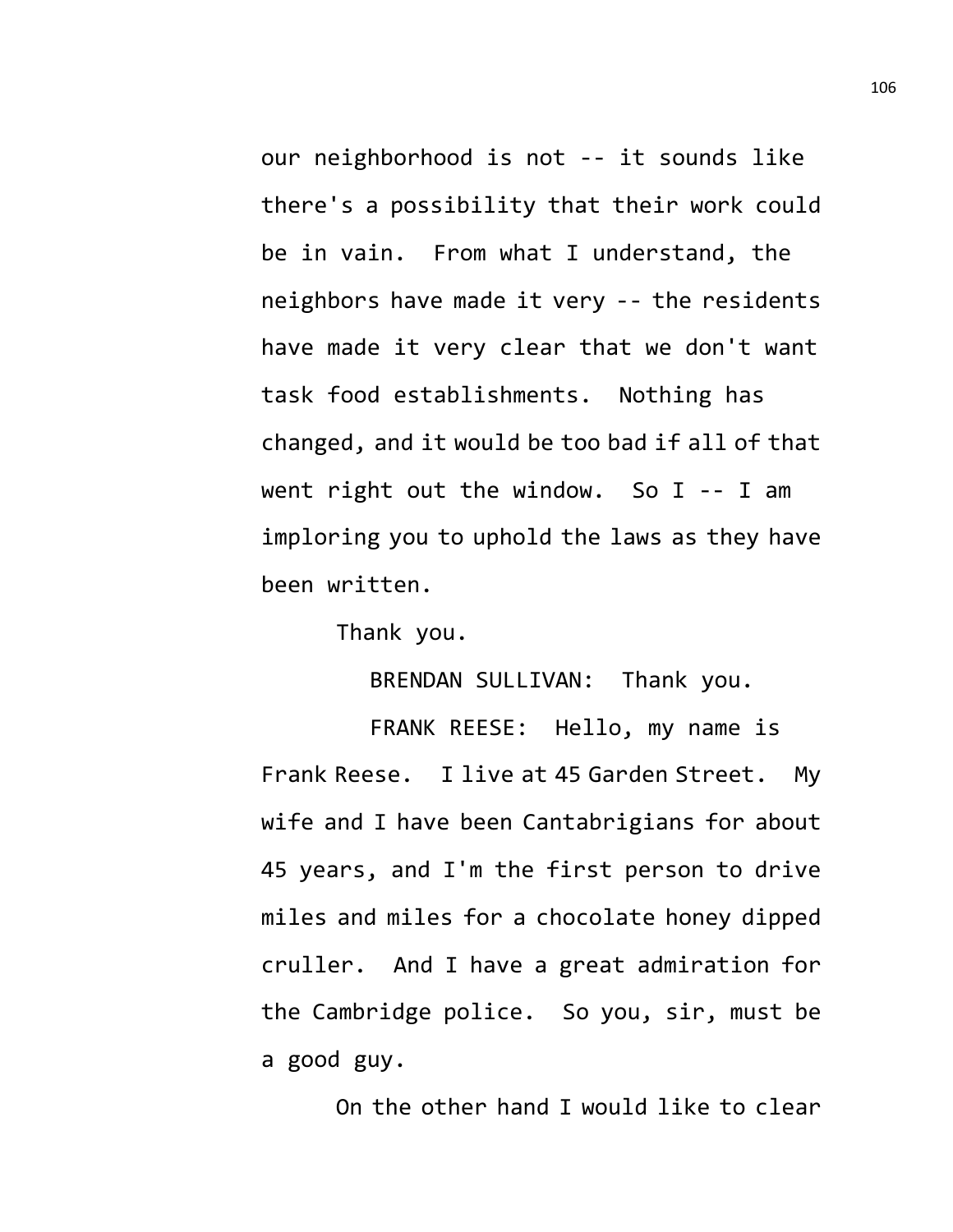up a couple facts that are in the record tonight, and that was the over 600 names in favor on the petition. I did an audit earlier this morning, and in fact, I just like to read off a few numbers from my notes.

There are actually 15 people or two percent who were on the petition in favor who are from our neighborhood. There were nine people who were from Harvard Law School and Lesley University. There were 34 signatures from Harvard Square. That was the address given. There were 253 names from the Memorial Drive location of Dunkin' Donuts, and there are 202 from the North Mass. Ave. location. There are 130 signatures from outside of Cambridge: Maine, Rhode Island, Abington, Peabody, Somerville. So in fact there are 95 percent of the signatures were not from the neighborhood on the petition. And I have a colleague who would like to address the Board and speak toward the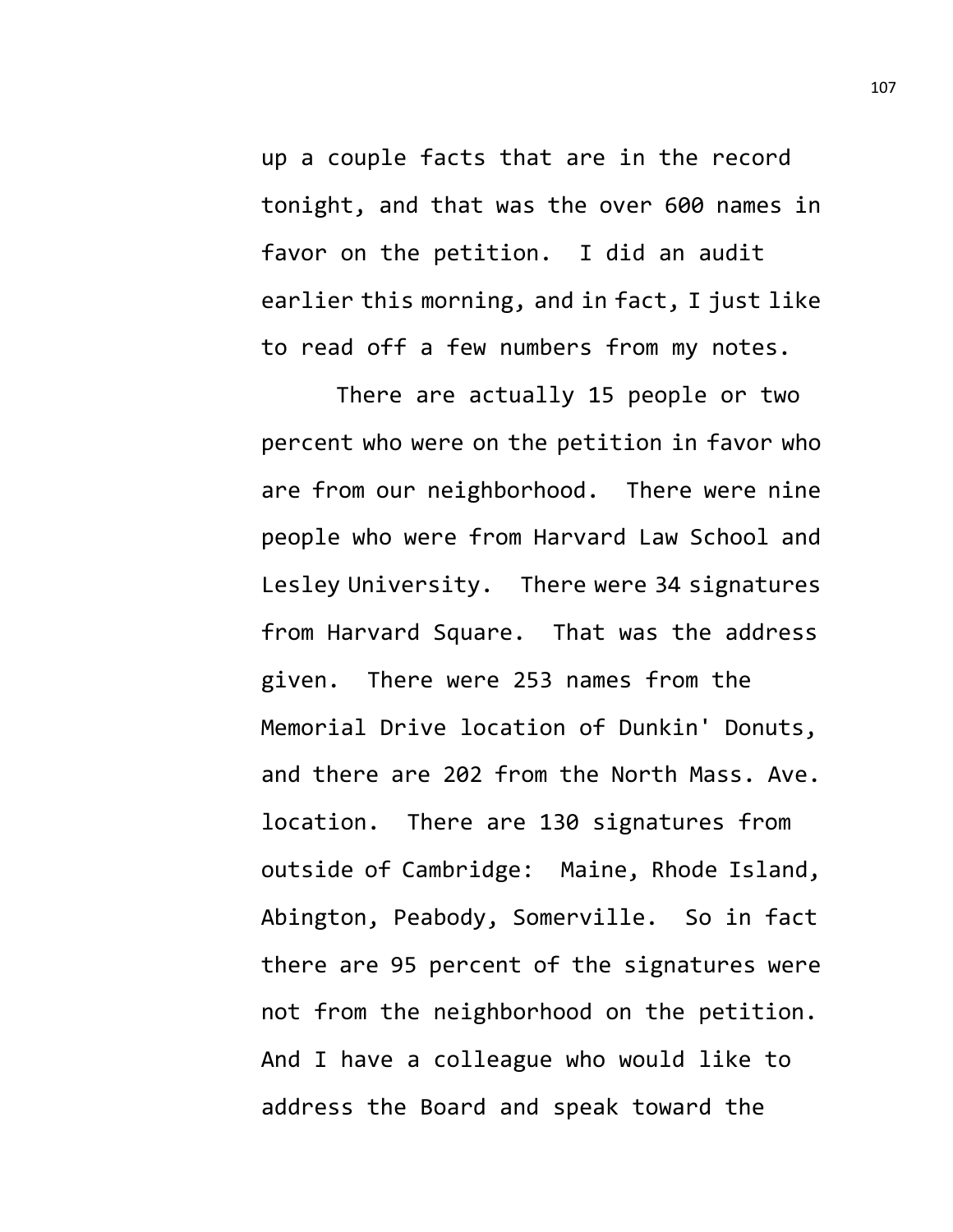letters that you've received in opposition from the neighborhood.

BRENDAN SULLIVAN: Okay. If that's going to add something new. Again, we're trying to get it down to a precious few here, but, come forward.

RUTH RYALS: My name is Ruth Ryals, R-y-a-l-s and I live at 115 Upland Road. And I'm also a member of the Mass. Avenue Committee. We don't have a legitimate name.

BRENDAN SULLIVAN: What was the acronym again?

RUTH RYALS: MANIC.

BRENDAN SULLIVAN: MANIC. The word that came to my mind was hysteria, but that's all right.

RUTH RYALS: Not quite. Not by a long shot.

I also am a member of the Porter Square -- Vice President of the Porter Square Neighborhood Association and I tend and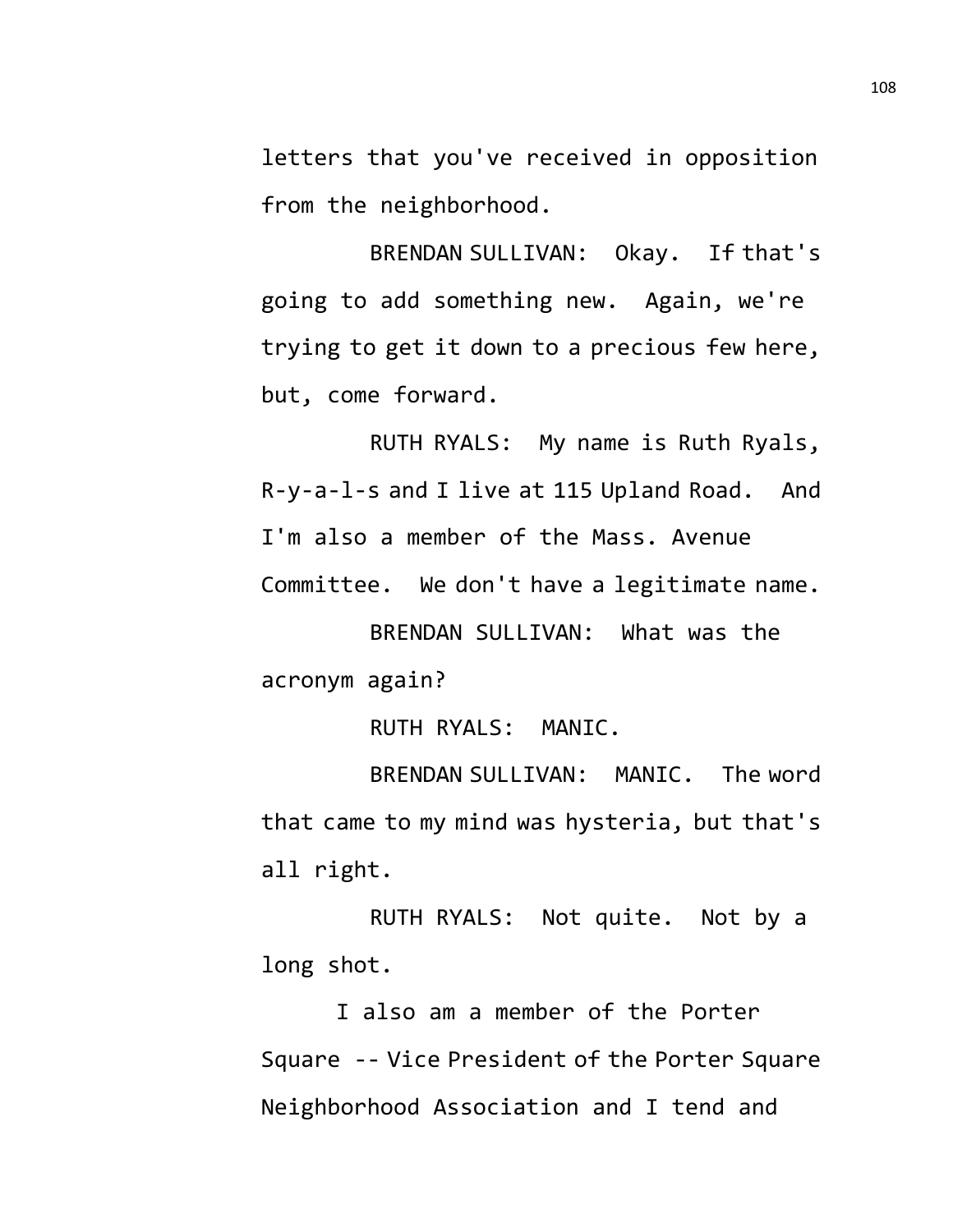frequently work with the Aggassiz Neighborhood. I know you met with the Aggassiz neighborhood, but you never met with anybody from Neighborhood 9 because that's what I represent, and none of us have really had an opportunity to talk with you. But let me go back and say that I am here to say that we don't want fast food in the neighborhood. We're in favor of and want to keep our precious Zoning Laws the way they are, and we love having our neighborhood the way it is. We love being able to walk into Abodeon and we know the owners. We can walk into Simons and we know the owner. We can walk into High Rise and we know the owner. And they're all wonderful people, and I'm sure he is, too, as we've heard a lot about, but my real purpose for being here is to present to you 210 signatures from neighbors, real neighbors in our neighborhood all signing to this petition. The petition of Aggassiz and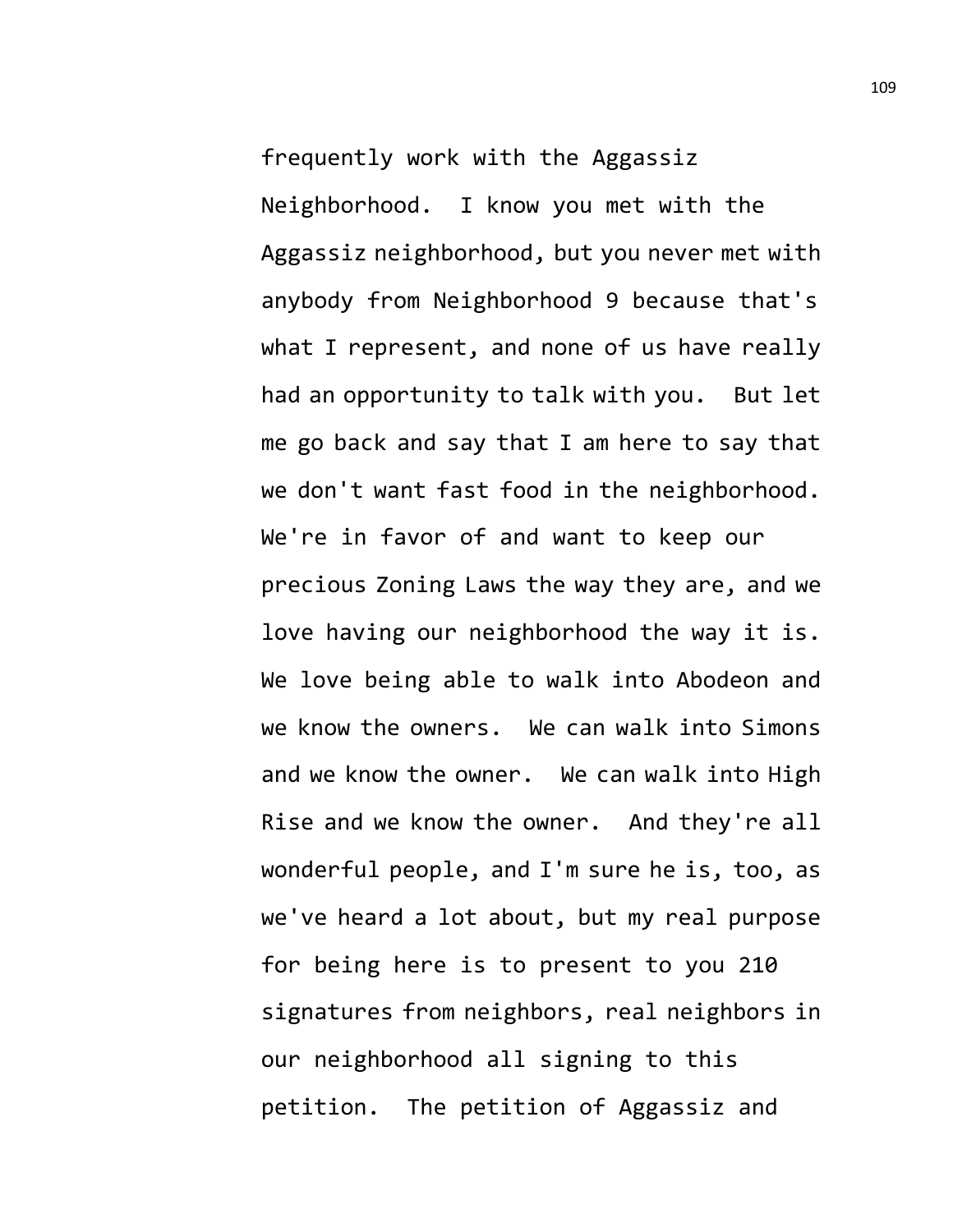Neighborhood 9 residents. (Reading) We, the residents of Aggassiz and Neighborhood 9 request that the Board of Zoning Appeals of the City of Cambridge honor the Zoning which prohibits fast food restaurants on our portion of Massachusetts Avenue. Specifically we request that the BZA does not approve the Variance request for Dunkin' Donuts to operate a fast food franchise at 1678 Mass. Avenue. We the neighbors of this part of the avenue believe that the volume of traffic and the potential for double and illegal parking will be a nuisance and a hazard to our community. We do not need another coffee vendor in the neighborhood. We have quite a few already. Please uphold the current Zoning and deny this Variance.

And I have all the e-mails to back them up should you want them.

BRENDAN SULLIVAN: Great. Thank you.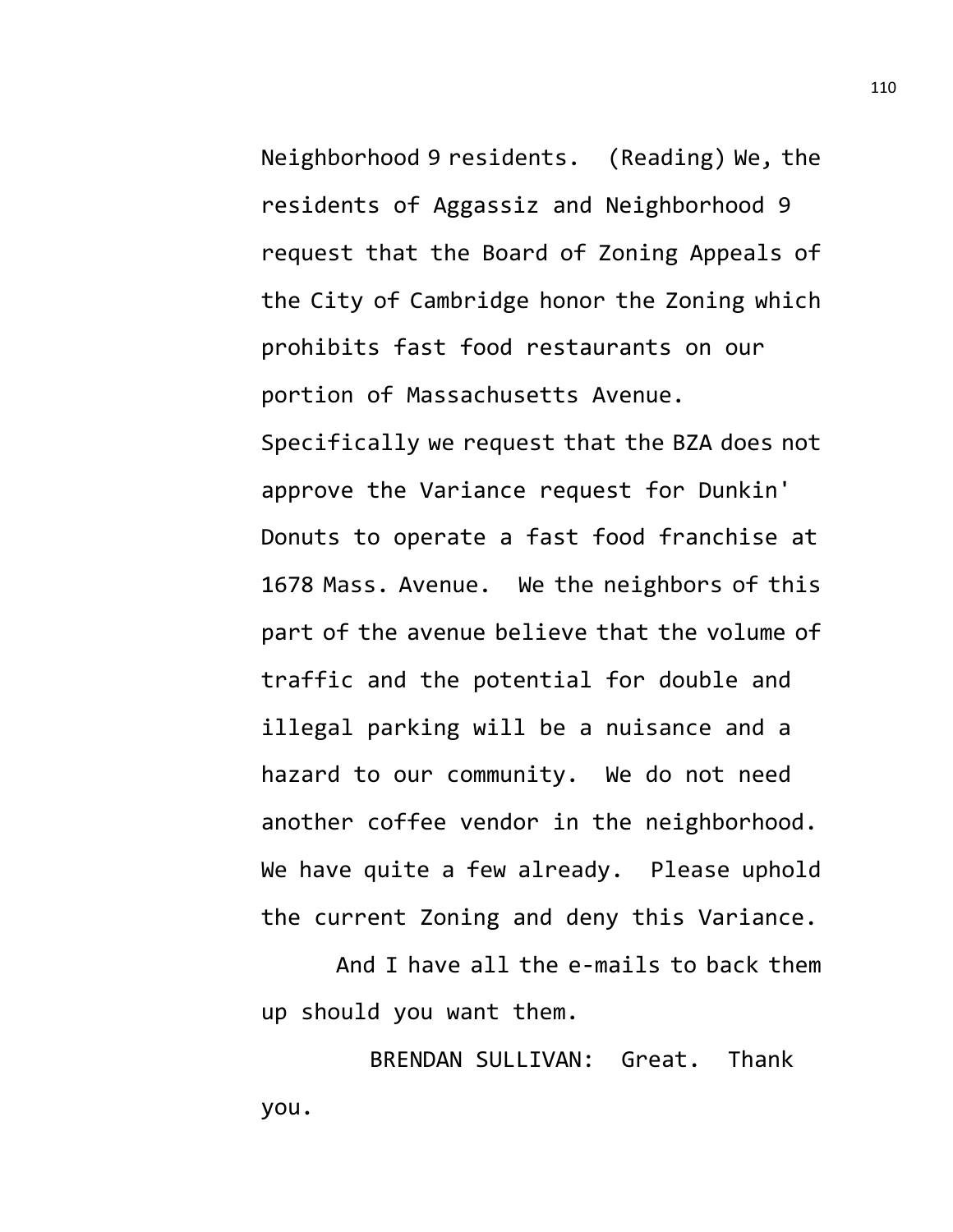CONSTANTINE ALEXANDER: Thank you. BRENDAN SULLIVAN: Anybody else? Down to -- a simple show of hands will maybe do, too, but go ahead.

CHARLOTTE MOORE: My name is Charlotte Moore and I live at 9 Rutland Street, and 18 years ago I actually asked that a Variance be granted to the Starbucks on the corner of Mass. Ave. and Shepard. And at that time we were concerned there was we needed an anchor for the neighborhood. There was a new subway station. We were concerned that the foot traffic would be compromised because people would get off at either Porter Square or Harvard Square and not shop along the neighborhood. I was actually then horrified to find out that Starbucks was going to put in six or wanted to put in six coffee shops in Harvard Square. And clearly the need here has been fulfilled. I'm not going to talk about everything I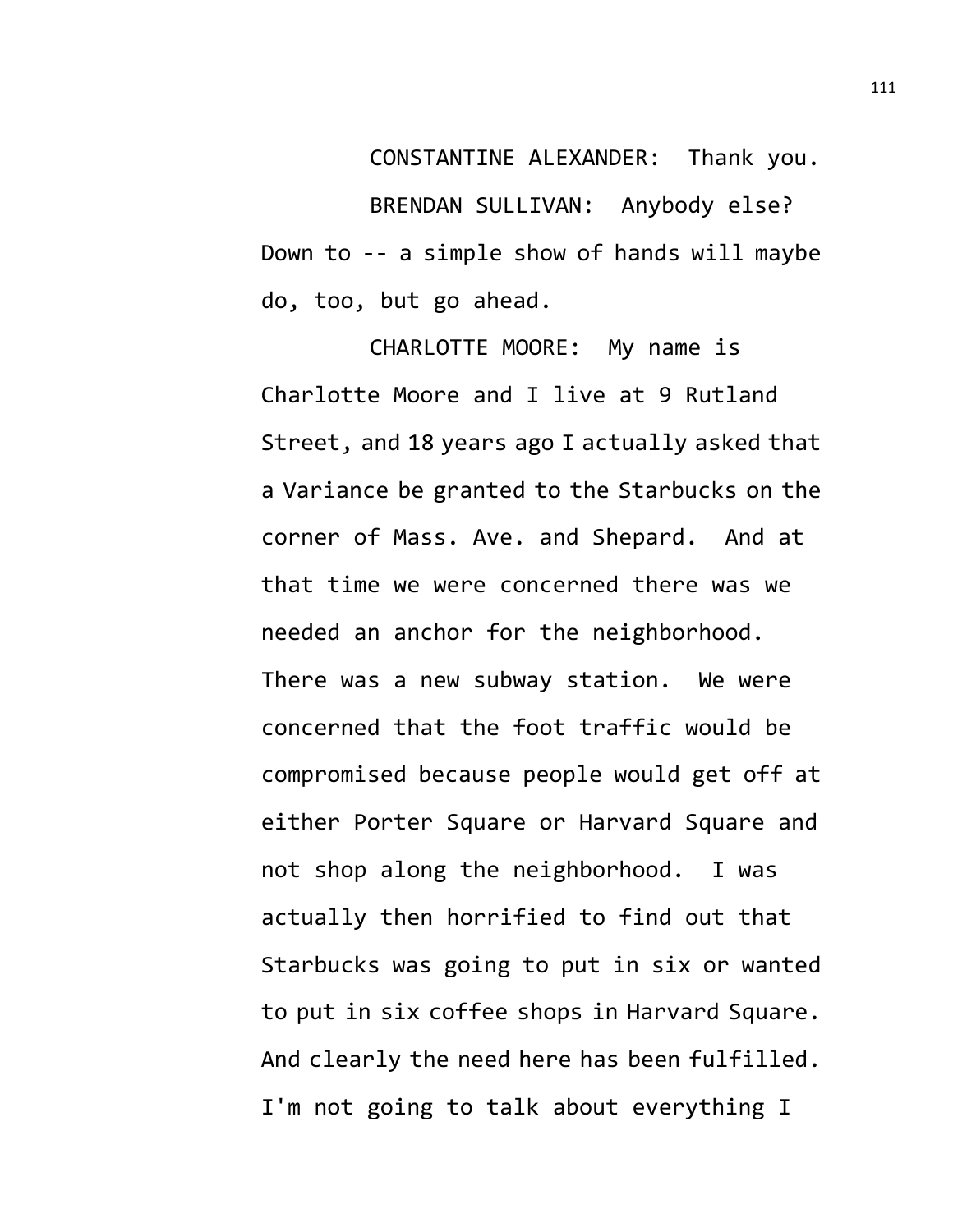wanted to other than to point out this, which was handed to me yesterday by somebody. This is a documentary about what happens -- what happens to a community. It's Twilight Becomes Night is part of a quotation where there is no defined cut off point where twilight and suddenly night happens. And what I'm seeing here is a sort of a gradual, a gradual compromise or derogation of the Ordinance. So more and more of the same come into our neighborhood and we're losing -- we haven't yet lost, but we stand to lose if we -- the small businesses and the small amenities that I, for example, as an older person, chose to stay in our house simply because we could in old age hobble around the corner and do our errands just as the younger people who want to be more efficient, the ones who have children -- one woman said to me, we don't need another coffee house, but boy would I love a place where I could buy socks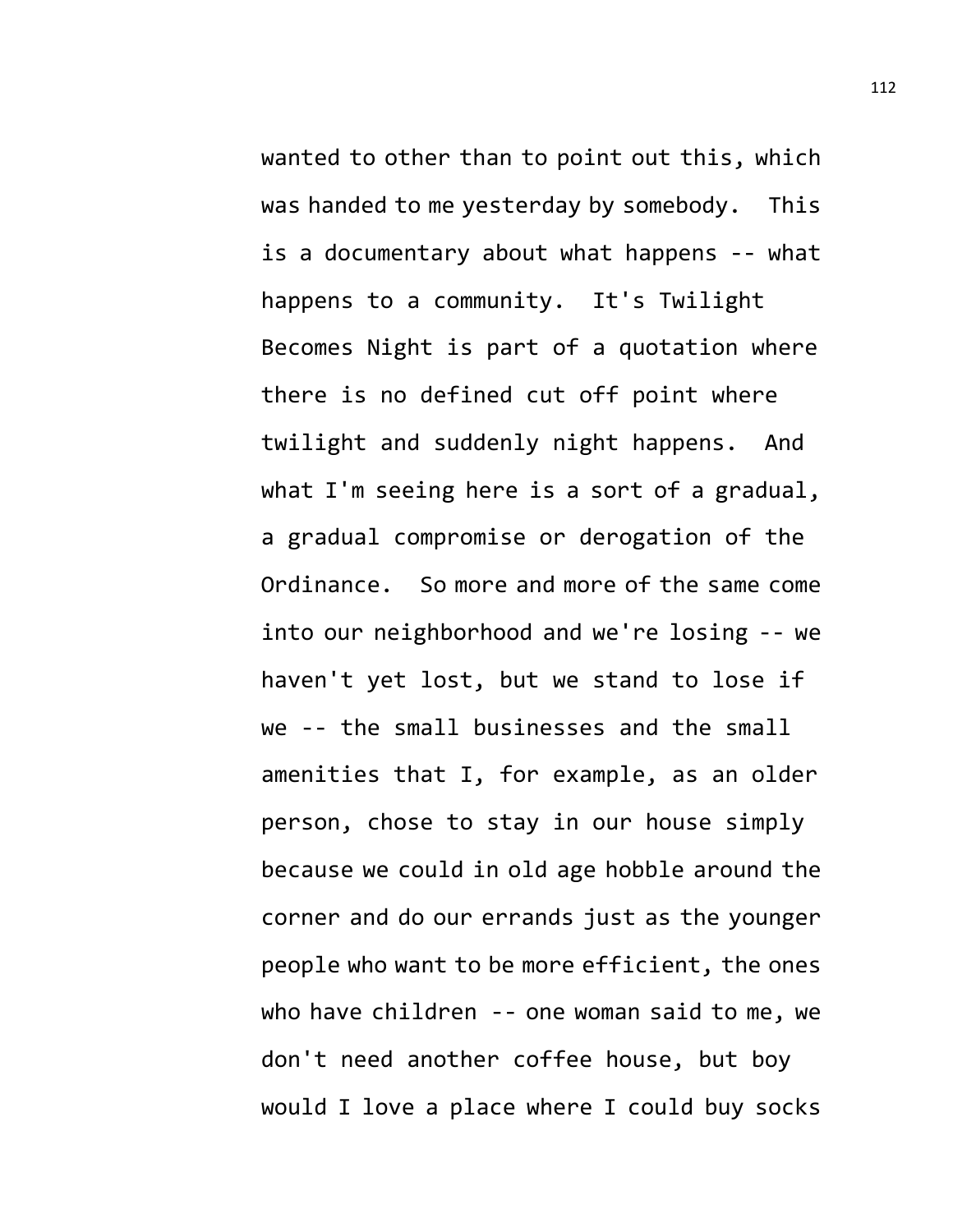and underwear for my kids so I wouldn't have to go to Target all the time.

I just want to conclude with this, the proposal as it stands will derogate the intent of the Ordinance at a time when there is a city funded study of Massachusetts Avenue, and Mass. Ave. Zoning is going to be undertaken by the City Council. And I ask you not to interrupt this process. And each time one allows a Variance of this sort, each time you allow a Special Permit having to do with use or with need, each time the cafe is embedded in a larger project like High Rise, and it is -- I'm not saying anything against High Rise, but it kind of slipped in. It didn't need the Variance because of the Lesley dorm, the negotiations that took place. We further destroyed the intent of the Ordinance to keep the neighborhood viable for its residents now and for the residents in the future, and I ask you please do not vote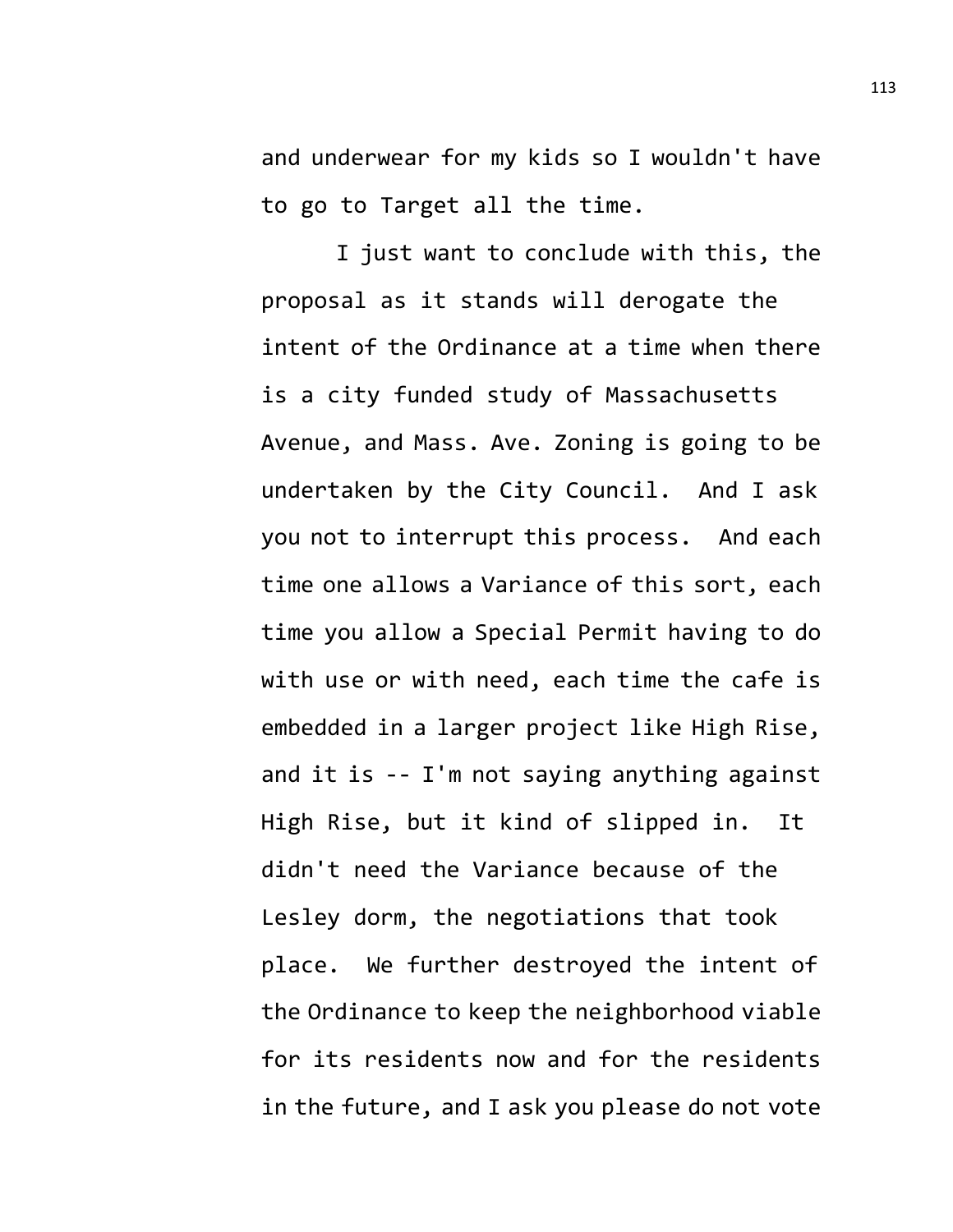in favor of this proposal.

Thank you.

BRENDAN SULLIVAN: Thank you.

CONSTANTINE ALEXANDER: Thank you.

JOEL BARD: Thank you. My name is Joel Bard. I live at 51 Wendell Street. Mr. Chairman, I won't repeat what other folks in the audience have said for better or for worse, and I'm not going to repeat what a couple of members have said because my main reason for being here tonight was to specifically talk about Use Variances. Like several of you, I practice land use law. I happen to practice it all over the Commonwealth, and as you probably know, most Zoning Ordinances and by-laws do not even allow for Use Variances. Cambridge, like more cities, does allow for it, but nonetheless it's a very, very high standard. Variances have high standards across the board. But it's a very big deal when you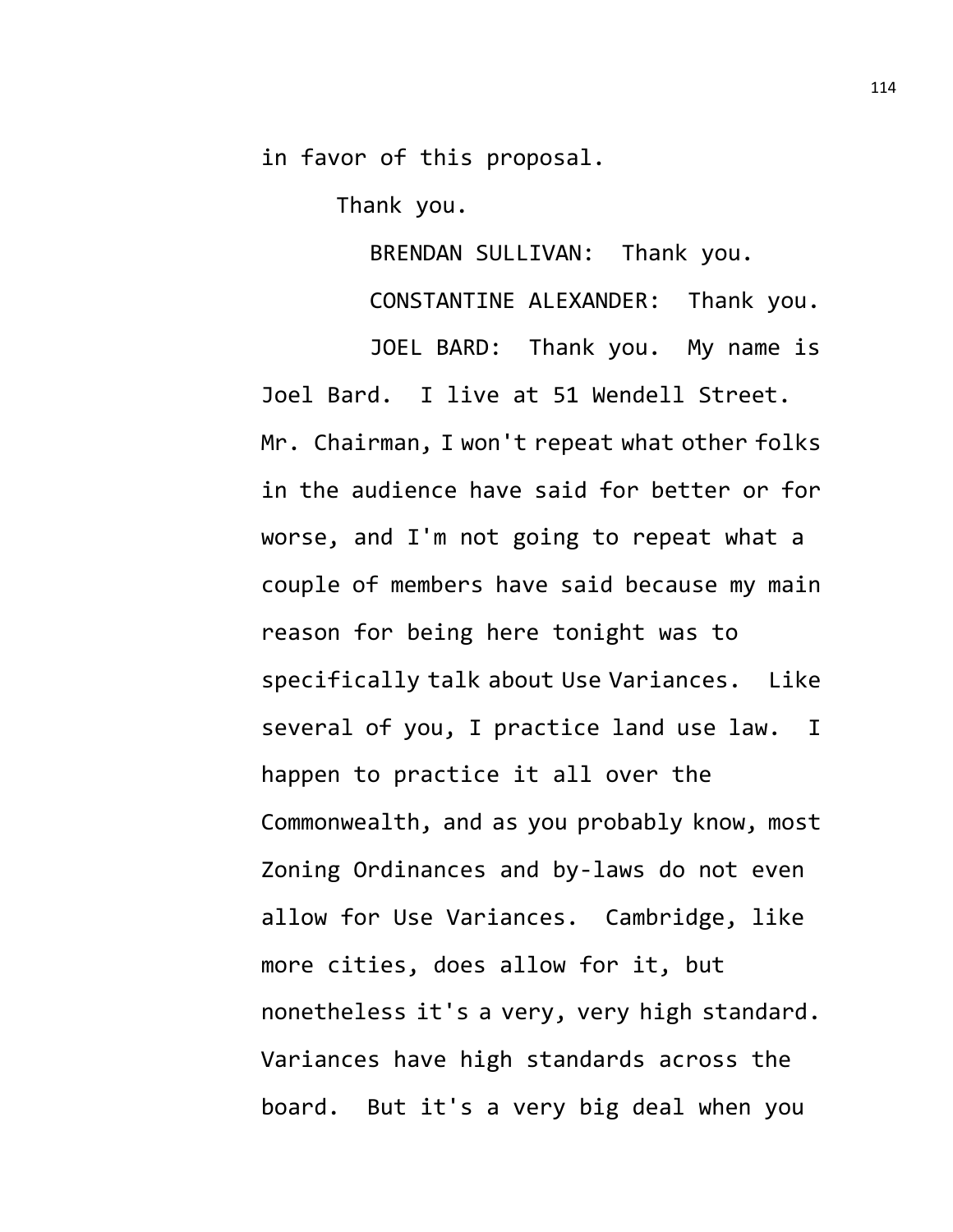grant a Use Variance. And it particularly interferes in the area of policy more than a Dimensional Variance. And as you've heard discussed tonight, there is a process underway looking at that very issue. But we've been looking at Mass. Ave. Zoning intensively really since the early eighties. And we had a major down zoning of Mass. Ave. in the early eighties, dimensional as well as use. And of course coincidentally the fast food ordinance came in around that time, and it was a conscious policy decision not to allow fast food in this particular stretch as well as many other areas of the city. And the kinds of concerns you're hearing about tonight and some of the issues that were raised earlier about competing businesses, those are policy concerns really more than distinctions you can make in Zoning. Now if you have a Special Permit before you, you can get into some of those kinds of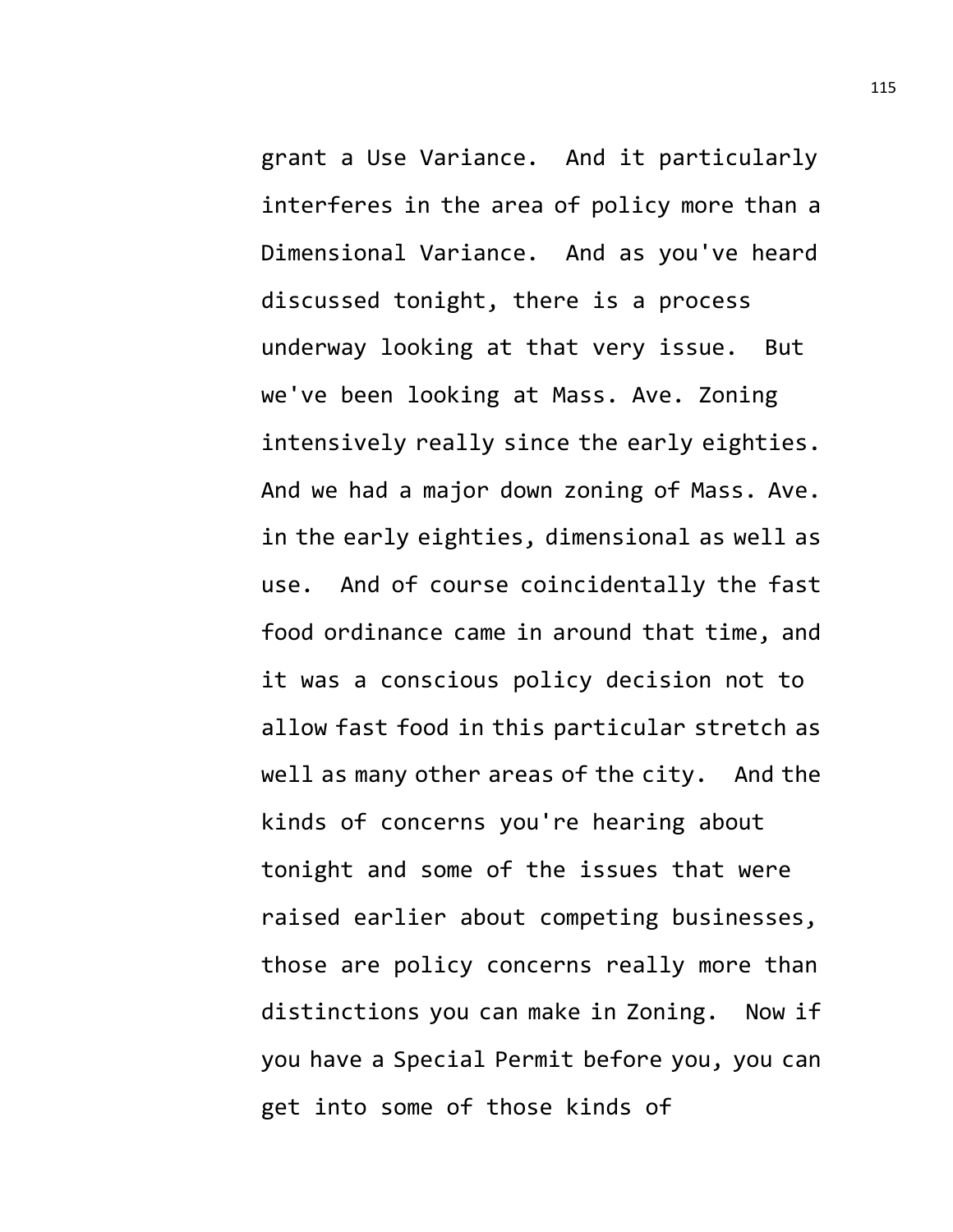considerations. But really when a Use Variance is being considered, it's obviously -- and I certainly heard it in the comments made earlier by members of the board that it's something taken very seriously. You're hearing a lot of very serious reasons why this particular stretch really should not have a fast food business there.

Now, I was very pleased that -- to meet Brandon, and Jim is a frequent flyer in our neighborhood meetings, but was very kind to talk to us and we were all extremely impressed with the kind of business that Mr. Woolkalis seems to run. But it's obviously got nothing to do with the individuals here. It has everything to do with the kind of business that's being proposed here. And it would be a significant, a major derogation and a huge policy breach to grant a Use Variance in this location.

Thank you very much.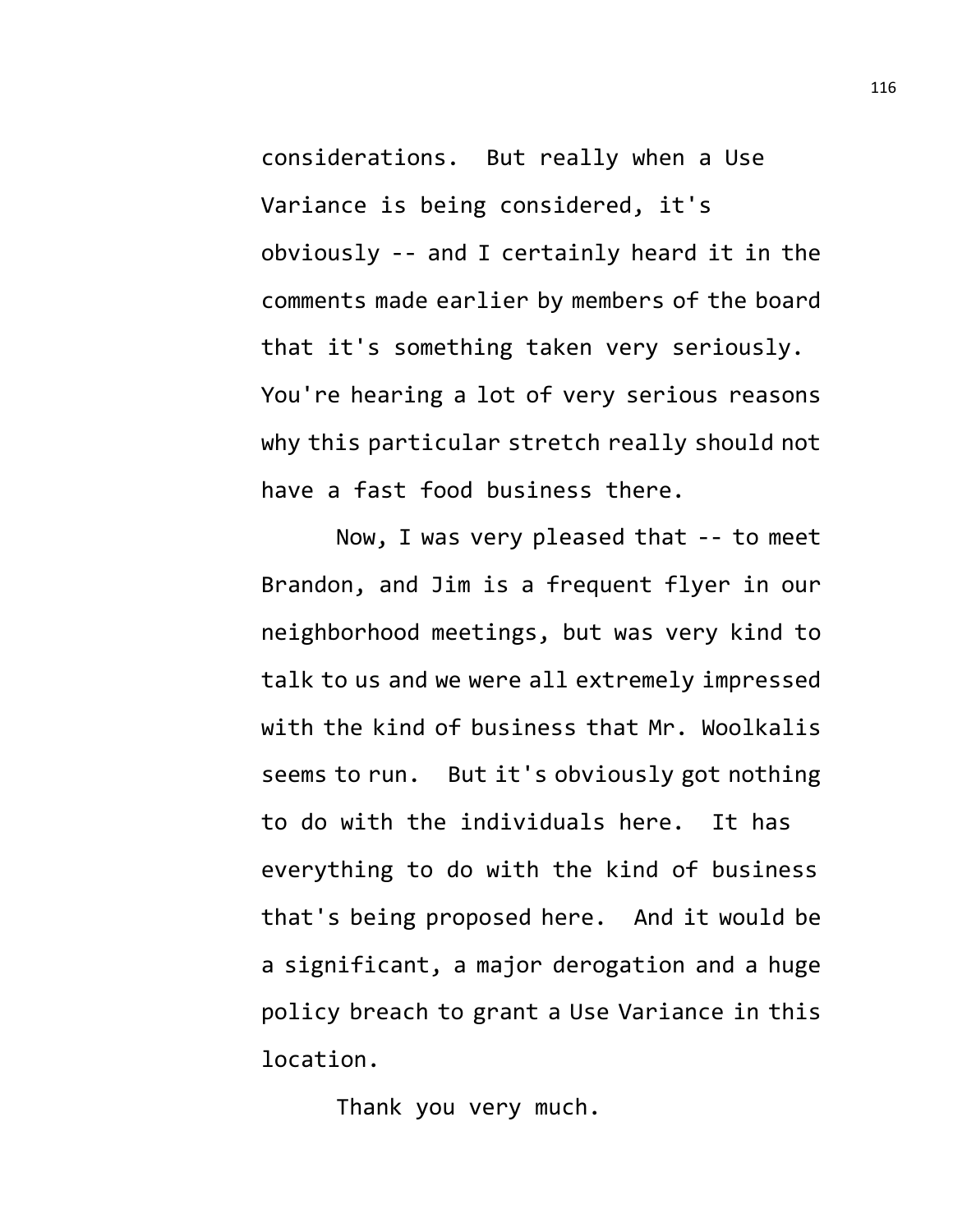BRENDAN SULLIVAN: Thank you.

TOM REESE: My name is Tom Reese. I've lived in Cambridge all of my 30 years. I wanted to speak against everything granting the Variance, particularly the words of Mr. Alexander. I didn't want to take up anyone's times.

BRENDAN SULLIVAN: I appreciate your succinctness.

Is there anybody else who needs to speak on the matter? One, two, three. If we can limit it to maybe three? All right.

FRANK KRAMER: My name is Frank Kramer and I live at Seven Avon Street which is right around the corner of the proposed location. I agree with everything that's been said about traffic and double parking and all of the issues that are -- that will be caused by this use. But I wanted to just make one comment about the hardship issue, and that is that the landlord says that it's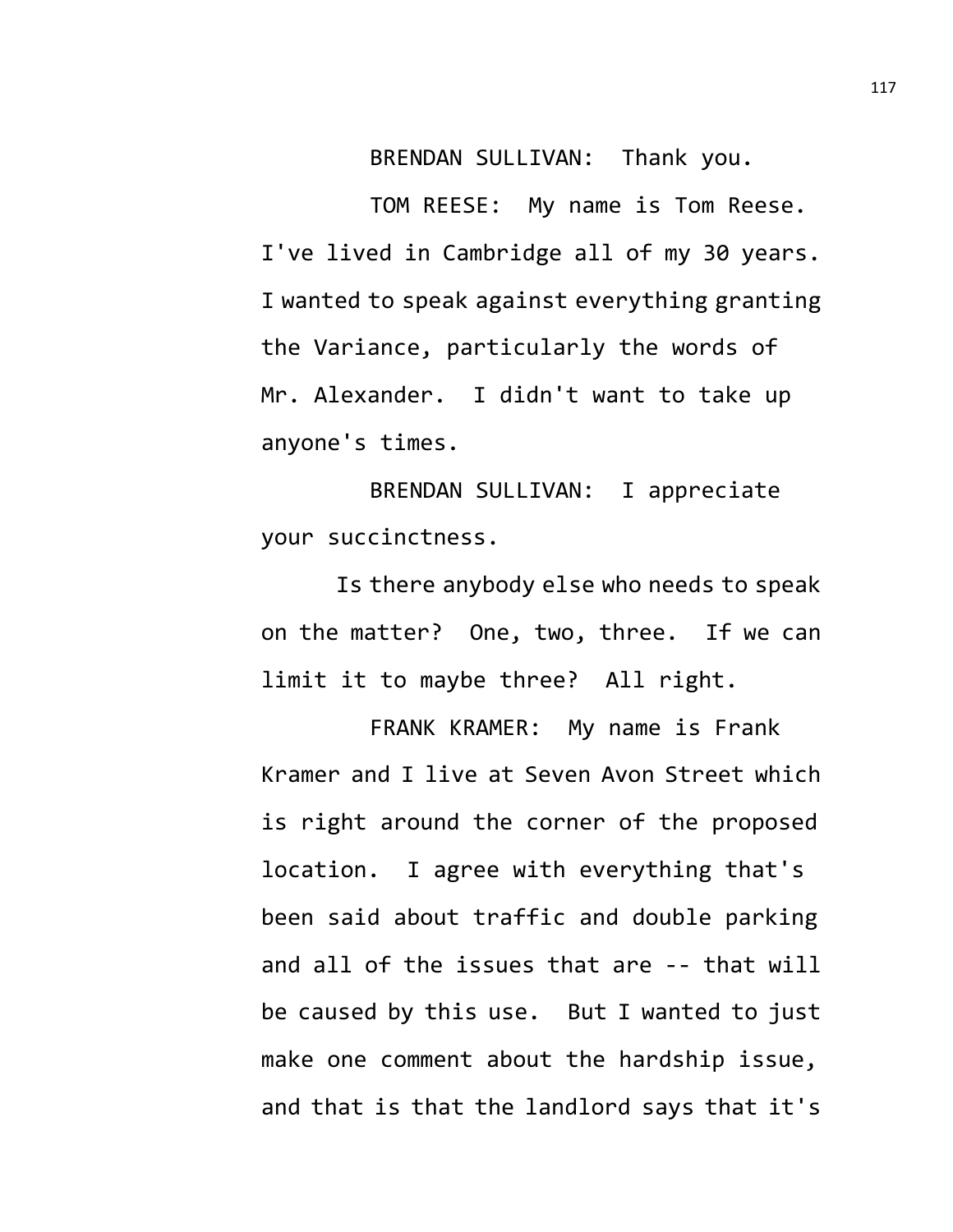been difficult to rent the space. Now, Mrs. Grossman spoke to the issue about it being -- having a bunch more narrow space that is very easy to rent. I've spoken with several people who have been interested in the space, but they found that the rent was extremely high. And my point about this use is that the reason that they need to violate the Zoning is because this is such a high use an inappropriate use by Zoning Ordinance to this space. If a Dunkin' Donuts or a very high volume tenant like this comes in where there's a lot of people coming by who are not from the neighborhood necessarily, who are double parking, then you can do a lot more volume. You can get a lot more rents. And I believe that the very reason that the landlord wants this tenant is because he will be able to pay a much higher rent than the landlord wants for the neighborhood. So the issue is we enforce the Ordinance, the rent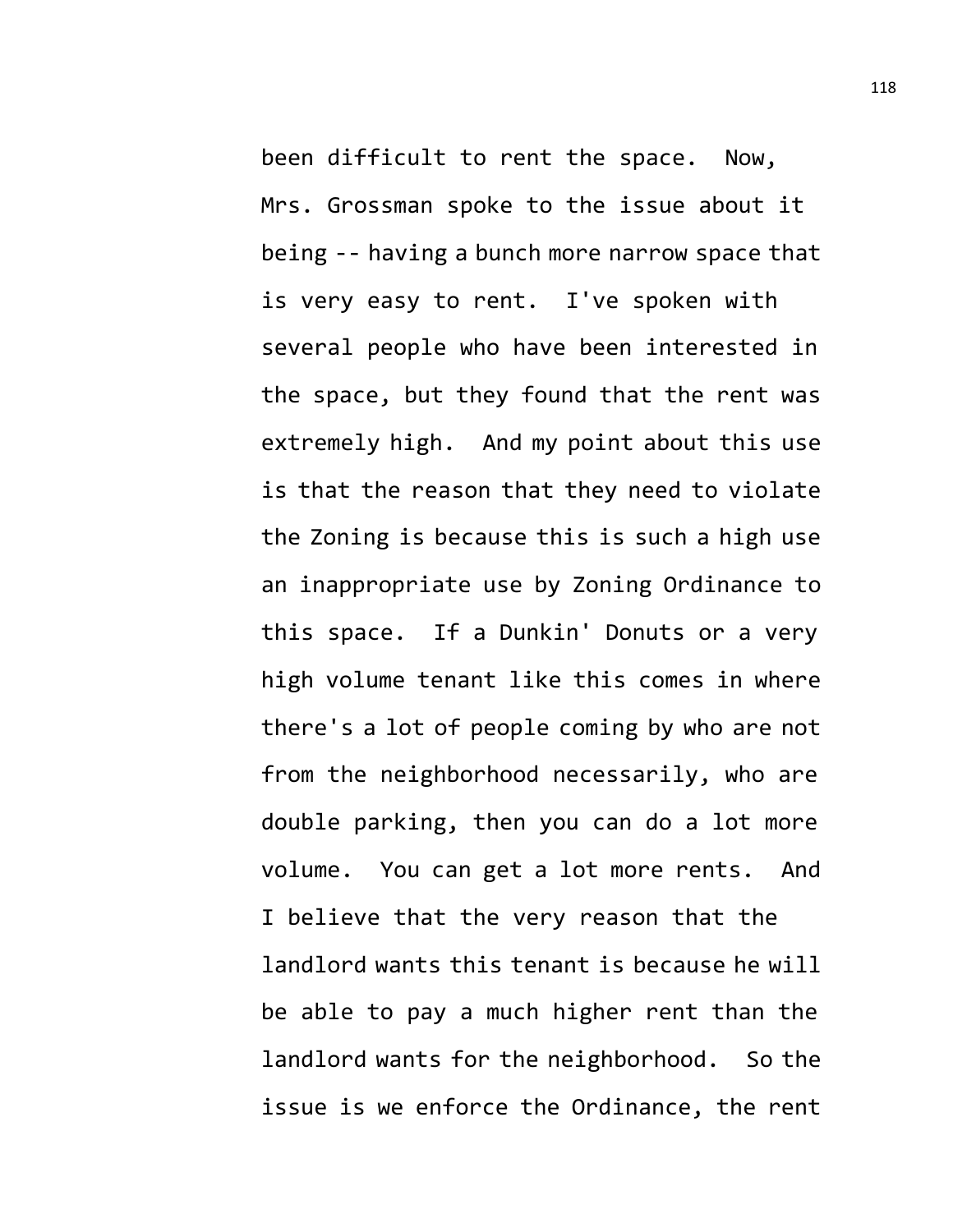won't be so high because you can't get this kind of high volume, high traffic tenant in there, but that's what the Ordinance says. It doesn't belong there. And that's the issue. I'm sure you're a wonderful man. I have no doubt that he is. And the fact that he's a Cambridge police officer, I highly respect that.

BRENDAN SULLIVAN: Thank you.

BHUPESH PATEL: My name is Bhupesh Patel, B-h-u-p-e-s-h P-a-t-e-l. I live at Three Bowdoin Street and basically we just wanted to -- I wanted to present a graphic that clarifies the letter that was already submitted. Basically three things.

One is that we all obviously agree that there is no hardship relative to the space and to graphically represent it. We wanted to clarify that that 22-feet wide space as being proposed is the same width as the space where Westside Lounge and Rafiki is. It's a very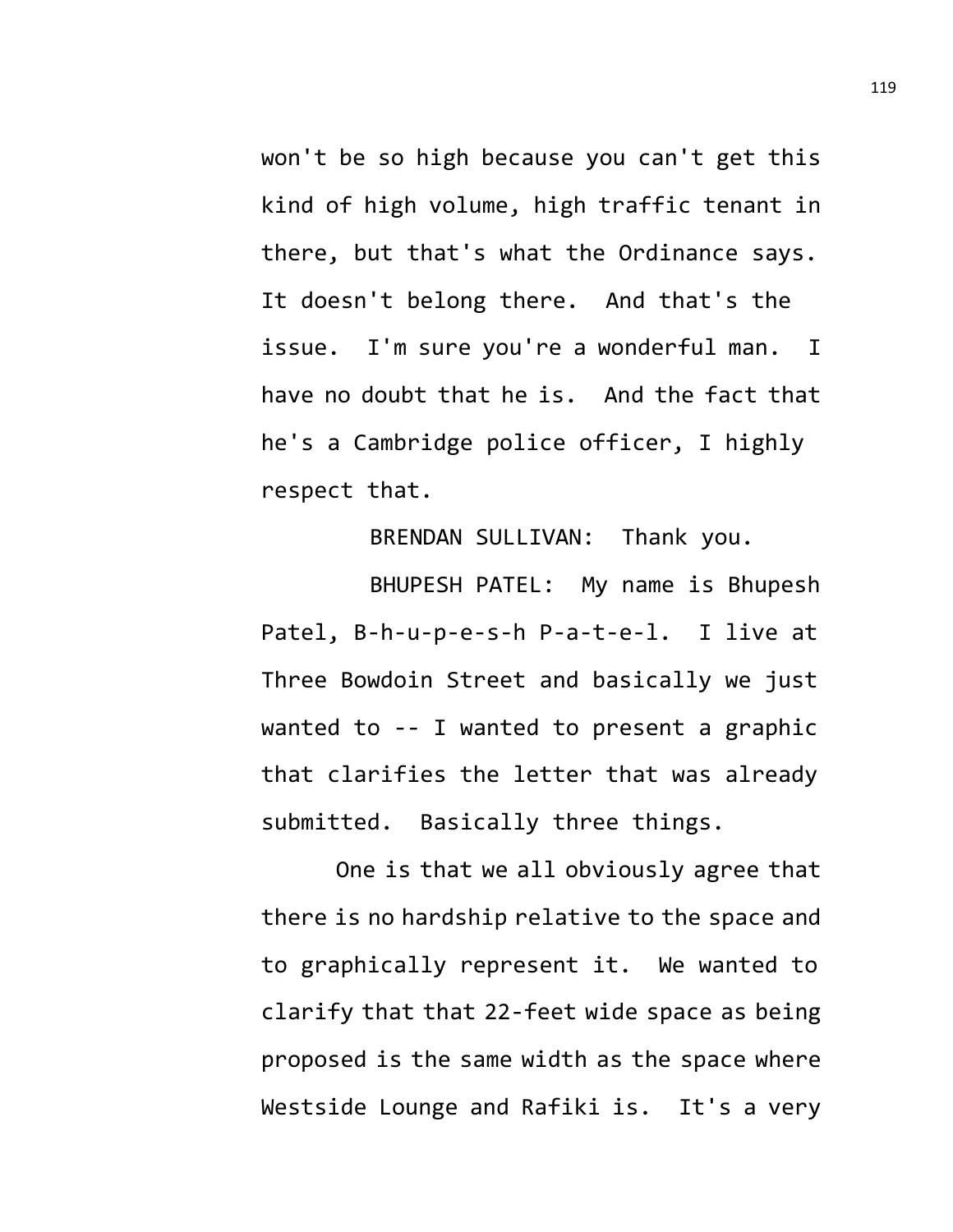common dimension for the retail on that street.

There was one of the comments that the neighbors made, if the ATM was maintained there, it would be narrower. That would basically make the space around 16 feet and the entire retail group, we would have the Stonehearth Italian Restaurant plus the Titray T-Shop (phonetic), and a couple other vendors are all 16 feet wide. That was the other clarification that we wanted to make.

The second thing was the issue of the loading zones and the parking. Basically we have Evergood here that has over 30 deliveries a week from silly things like one simple biscuit vendor to fish vendors to meat vendors to soda vendors to general grocery vendors and so forth, that deliver and try to use this loading zone while we have one, two, three restaurants, plus Temple Bar sometimes that have over 20 deliveries a week but that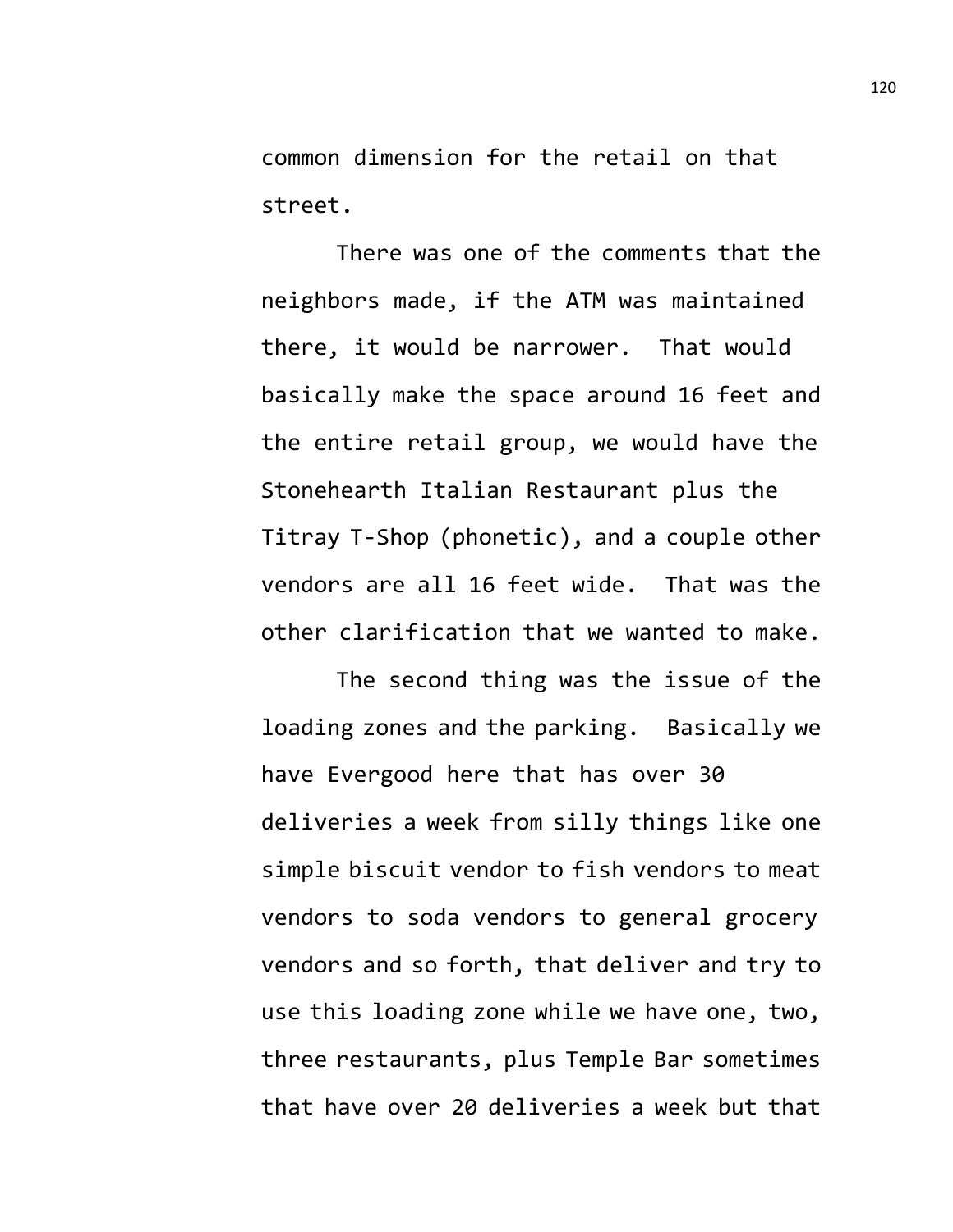also use these loading zones. Out of these two loading zones, this is the loading zone that's very hard to use because basically a lot of these loading zones are used by people visiting Starbucks. So during that peak time when the loading zone wants to be used, a lot of the trucks are using what is basically Bowdoin Street.

What we feel is this is going to exacerbate the one loading zone that we've been able to lobby a lot of the trucks to basically convince them to go back and use that loading zone rather than coming back on the back street. And having another business that's directly in front of that loading zone, it will have customers that would use the loading zone similar to having the customers use this loading zone for Starbucks. But basically it means we have very little to bank on when we talk to the truck drivers to get them to use the loading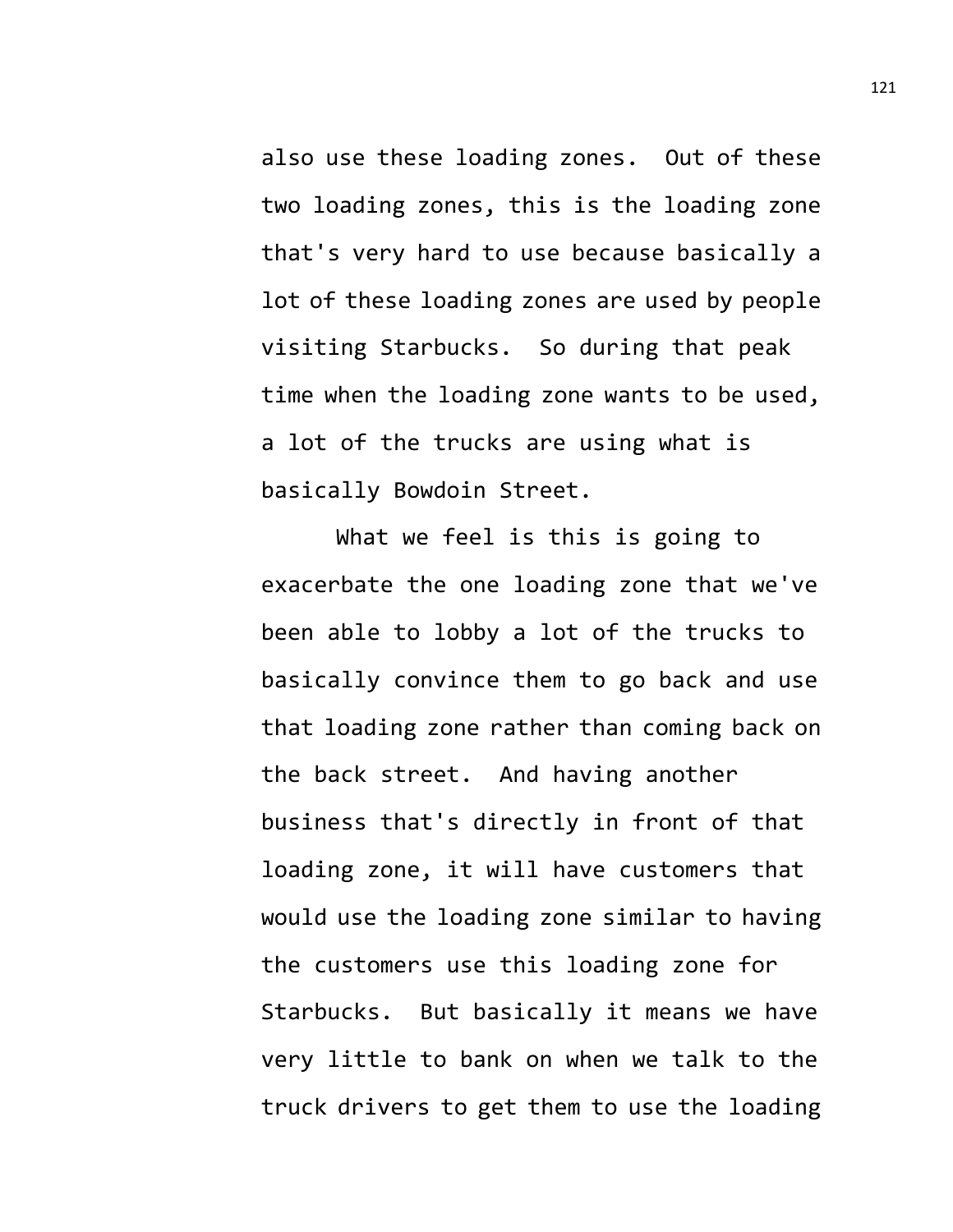zone on the back street.

Our issue back here is generally we already have five trash trucks a day that pick up back here for the three businesses that are here. And then we have another vendor, Rat Brother picks up here has different trash trucks. This guy is going to change over his leasing to correspond with this leasing so we'll have less trash trucks, but not for another two years. Now, that's a constant battle we deal with the retailers, making sure that they actually coordinate who the trash is getting picked up by and coordinate the pick ups so the pick up is the same day for everybody. The bottle pick up is the same day for everybody. But even with those five trash pick ups, they have to play musical chairs between basically trucks trying to come back here and not use the loading zone because it's easier and residents who are basically trying to beat the light at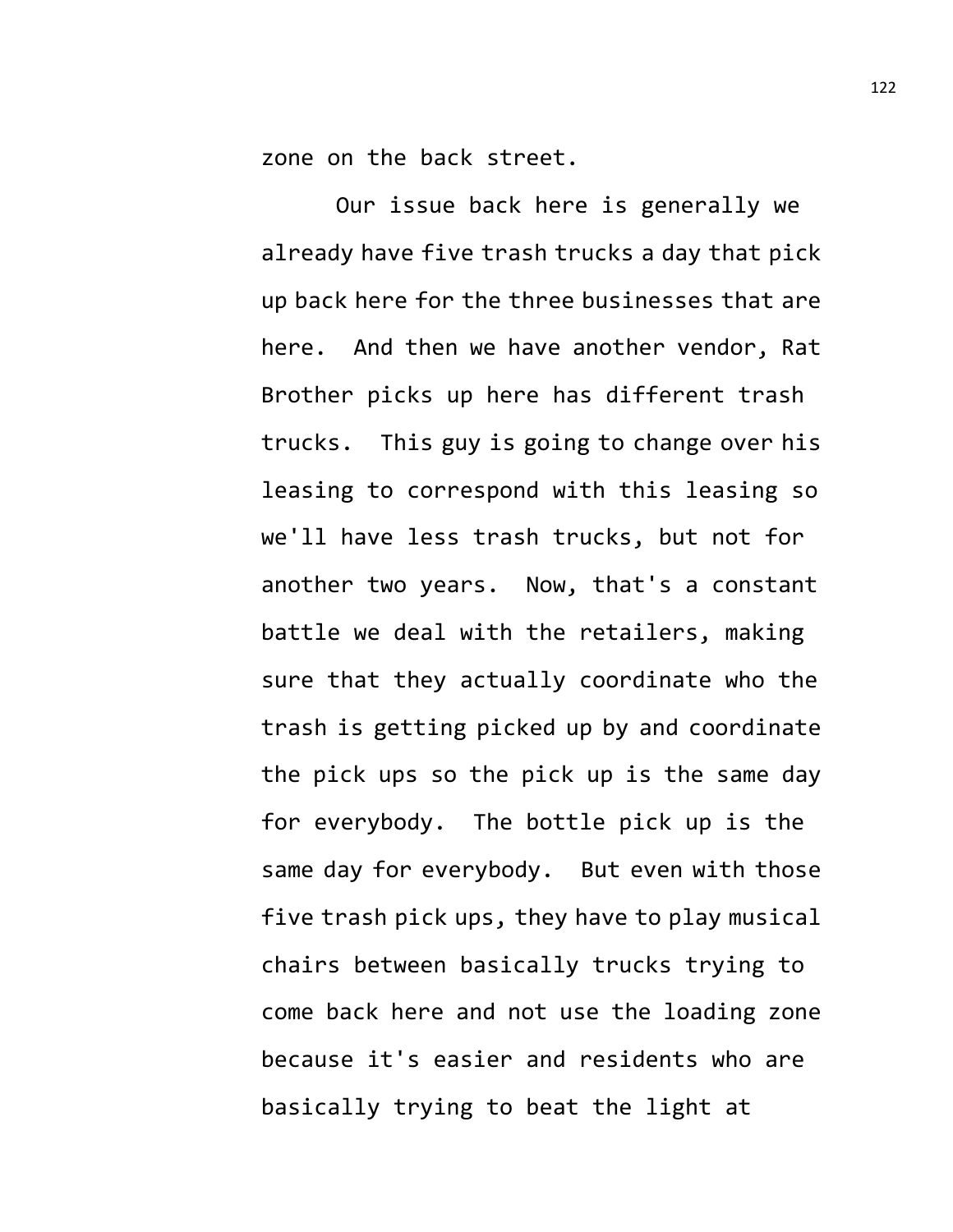Linnaean Street. So you can come up Linnaean Street and get on Mass. Ave. and come down this way, but a lot of the people will actually go down Bowdoin Street to beat that light at Linnaean to get to Harvard Square.

So there's three obvious traffic issues in the back of this street which constantly create what we basically have been dealing with. One is the water caps and the gas caps constantly get break. Over the last four years we've had both the utility departments come and replace them. They're all broken again. So in another year we'll have to do did again. The city would like to redo the sidewalk, but it's been ripped up twice. They've replaced these corners for us twice, but they're ripped up again.

They've replaced -- generally we plow this side of the street. It's all curb and we put them in piles between each property, but every year we get a round of tickets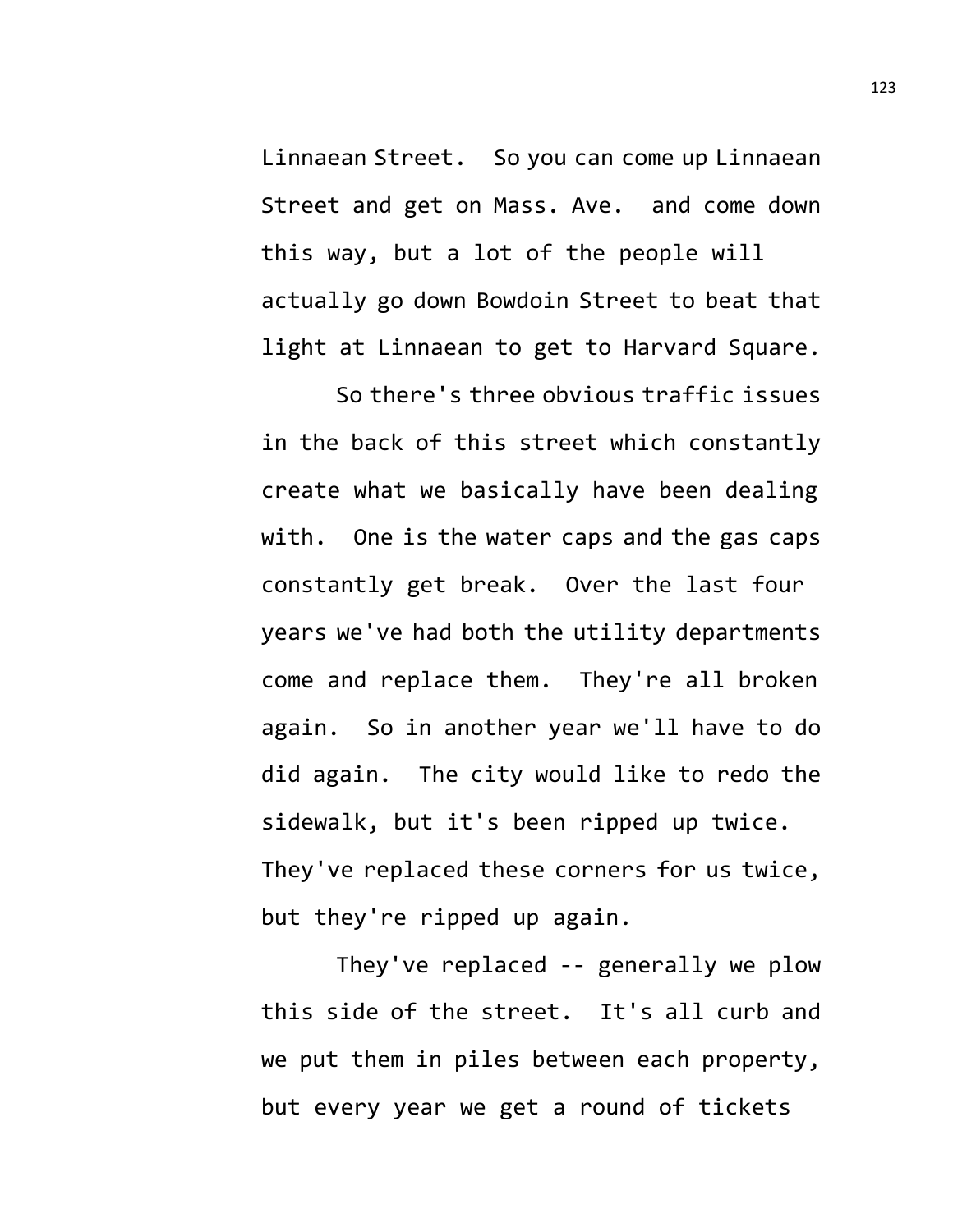because generally the trucks that come back here don't park in front of the restaurants because they don't plow. They park on our side basically and pretty much take out the piles that are made by the residents. We come in late at night, pick the ice and make those piles again. But generally we'll get a ticket because it will happen during the daytime. So we go two rounds of that every winter where something like will happen. So generally we have a pretty big nuisance that's already existing that we pretty much lobby for on a daily basis. So we feel like exacerbating this loading zone is a clear indication of what would happen if you had another business like Dunkin' Donuts in fast food in that location.

TAD HEUER: Is retail allowed in that district?

BHUPESH PATEL: Yes, retail is allowed in that district.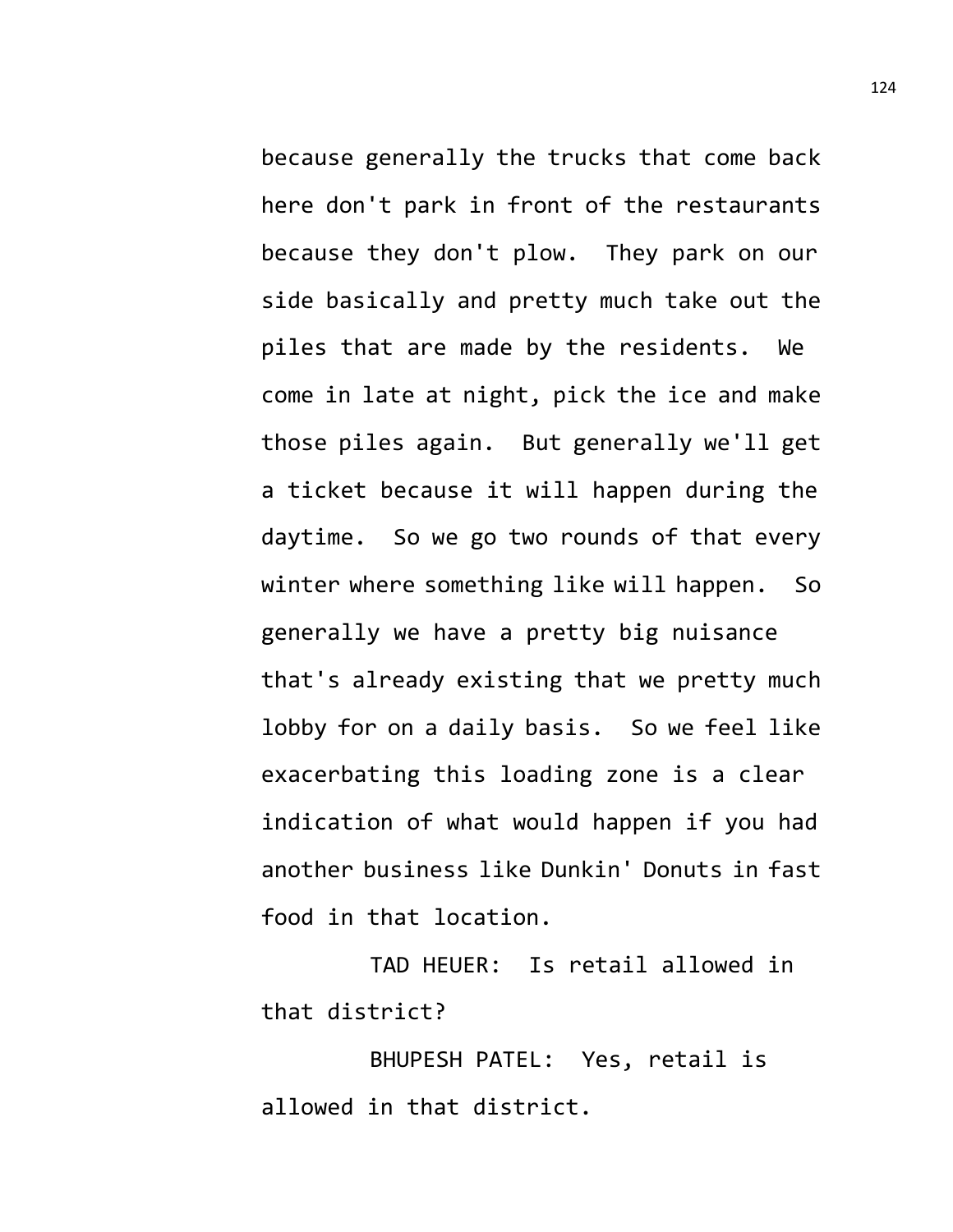TAD HEUER: Has it been allowed since the introduction of Zoning?

BHUPESH PATEL: Yes.

TAD HEUER: So if you -- somewhat sympathetic, but you're saying you moved into a district that's residential that abuts a retail zoned district on a major thoroughfare?

BHUPESH PATEL: Yeah.

TAD HEUER: You did know what you were getting into; right?

BHUPESH PATEL: But the comment isn't about retail. The comment is about the fact that we're living on an arterial road that has loading zones, and if you have a business that comes in and predominant traffic is going to be like taking business to go. Then they have a good chance of abusing the loading zone. Meaning that there will be patrons using the loading zone not trucks using the loading zone.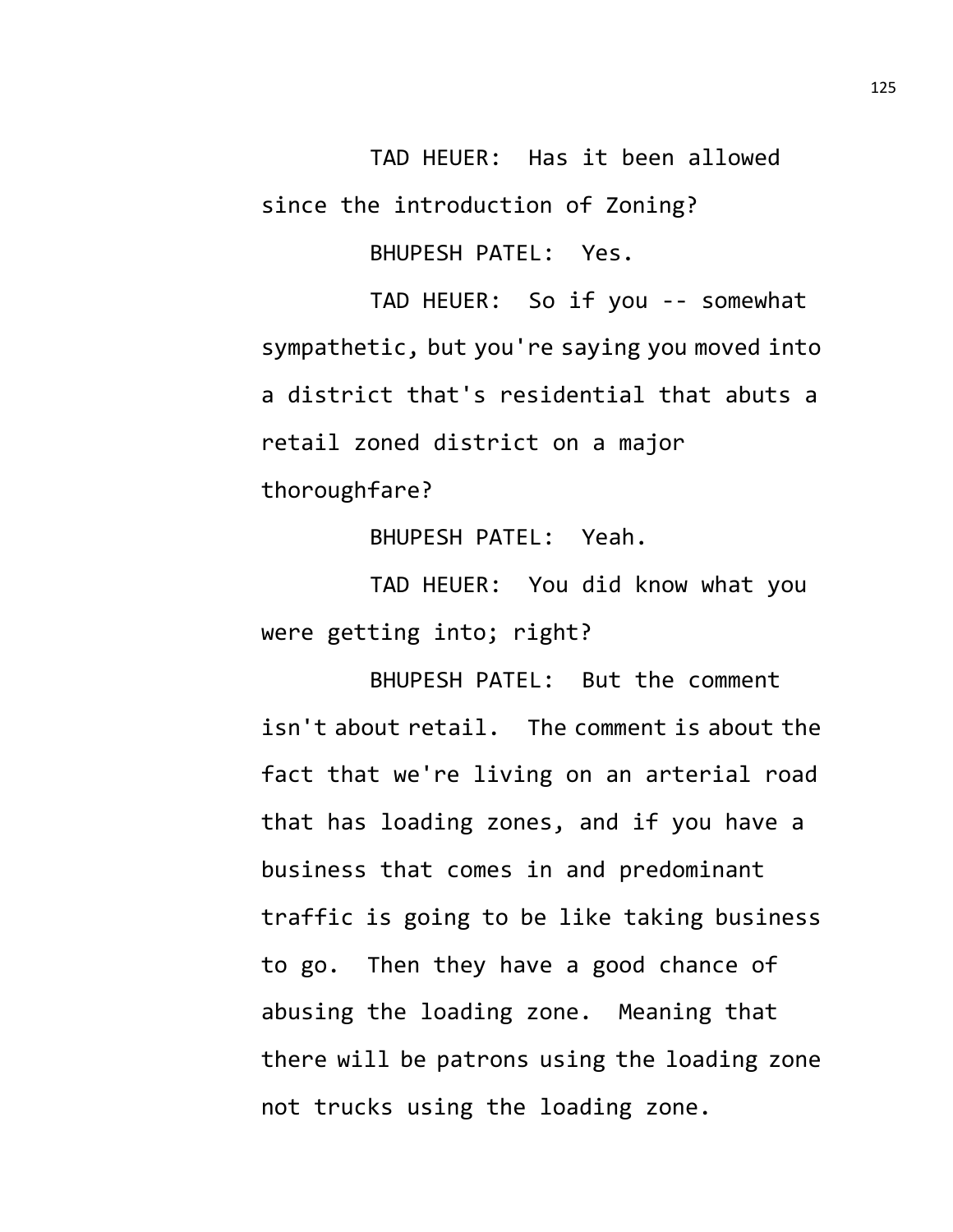Now we've already determined with the city that the loading zones don't suffice for what is basically nine restaurants in this corridor here.

TAD HEUER: Could another restaurant go in there by right?

BHUPESH PATEL: Another restaurant could go in there by right, that's correct. TAD HEUER: Okay.

BHUPESH PATEL: The issue is more of the fact that we already know that 80 percent of the traffic that would be attributed to a Dunkin' Donuts on an arterial road which like the one on Union Square is contributed by people coming in cars. Now, you can say that there is a percentage of people that love Dunkin' Donuts coffee and they'll always go to Dunkin' Donuts rather than Starbucks. A portion of those people are going to walk, a portion of those people are going to drive. The portion of the people who are gonna drive,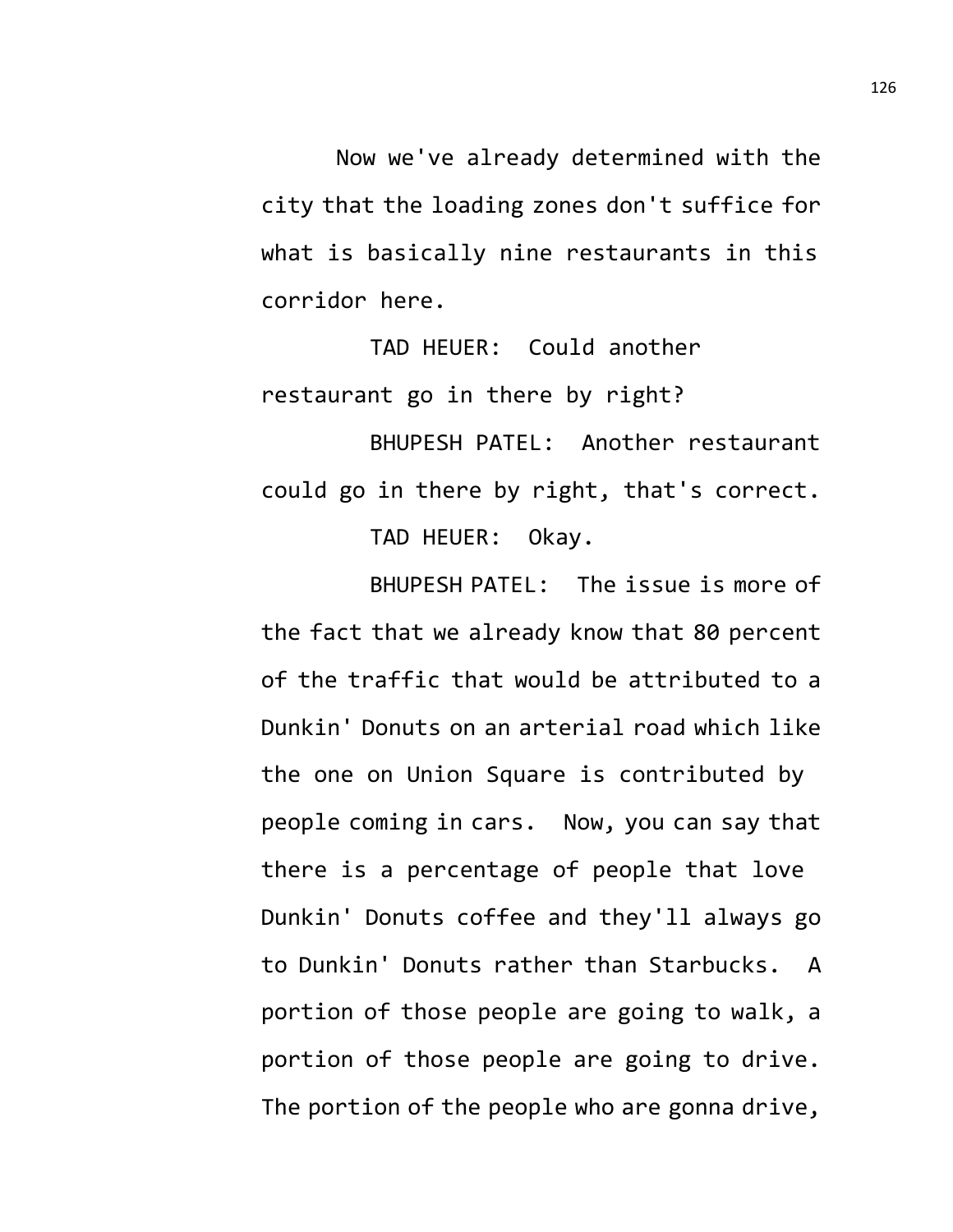I'm not gonna contest what the percentage is, but they're gonna drive. And that percentage of people exist on arterial roads. So they're going to visit this coffee shop because this is the road they use to get through town. If that's a given, we know that this loading zone will be abused by them.

Now if you're saying that this nuisance is something that we were born with and we have to deal with it, legally they're not even supposed to be back here. They're supposed to be using the loading zone, but it's very hard to enforce that. It's also very hard to enforce not having the patrons use these loading zones rather than trucks. So it's something the city's tried to address. We've tried to extend these loading zones, but we have restaurants that want two hour parking to remain because they need the two hour parking. So it's basically a give and take between what's there.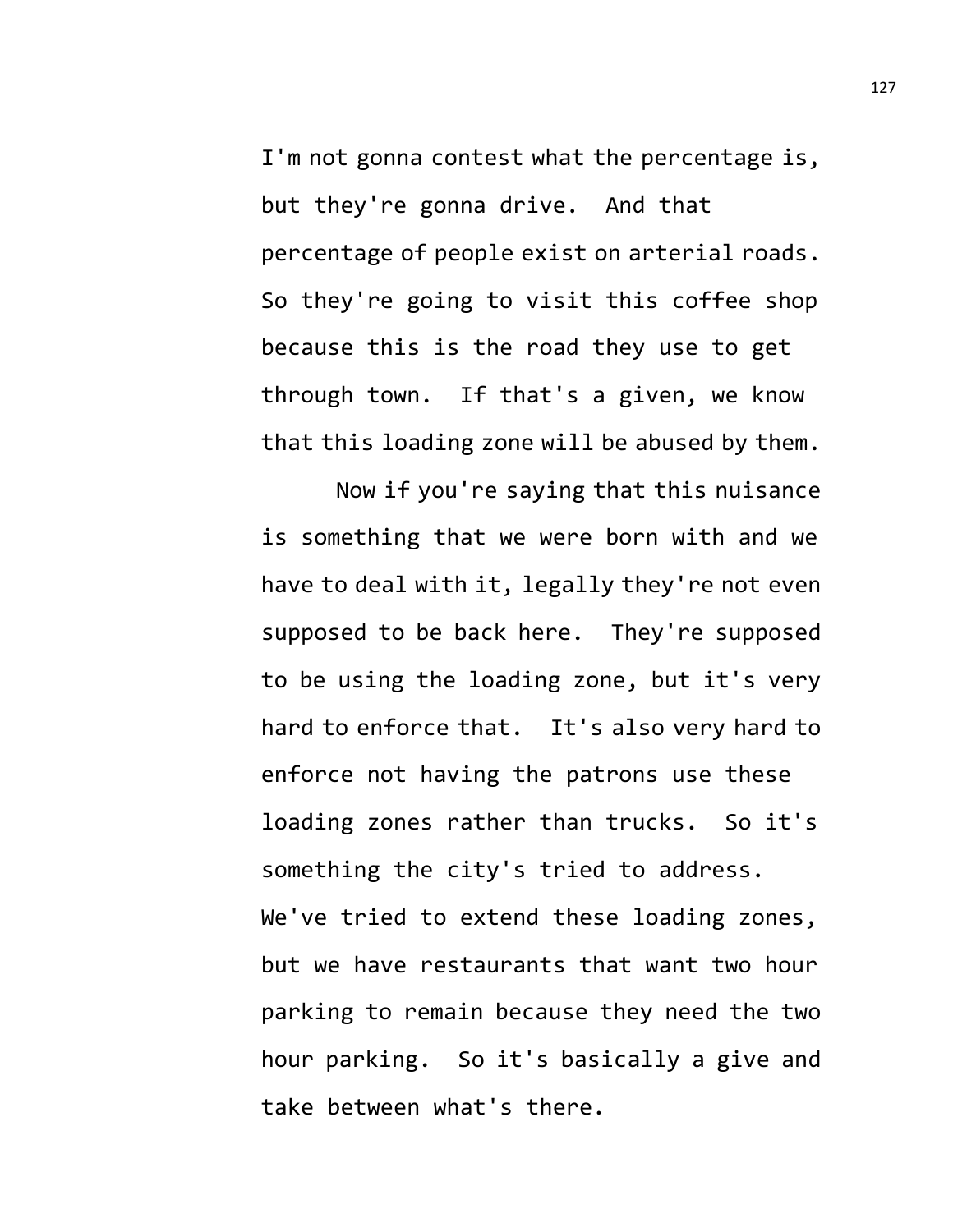It's an ecosystem that we're dealing with. It's not something that we moved in and the system was there. I'm saying we are part of the ecosystem. So generally you could claim, okay, this is your problem as residents back here, but it's not -- legally they're not supposed to be back there. Legally they're supposed to be using the loading zone.

ATTORNEY JAMES RAFFERTY: Not true. I represent people that own private property there and the trucks can go on their private property and unload. I apologize for interrupting, but we heard this last time and highly irrelevant and simply inaccurate.

CONSTANTINE ALEXANDER: I conquer as to the relevance.

BHUPESH PATEL: Yeah, the ones that park on the street is the ones we're concerned with, not the ones that pull into this driveway. Generally it's the ones that park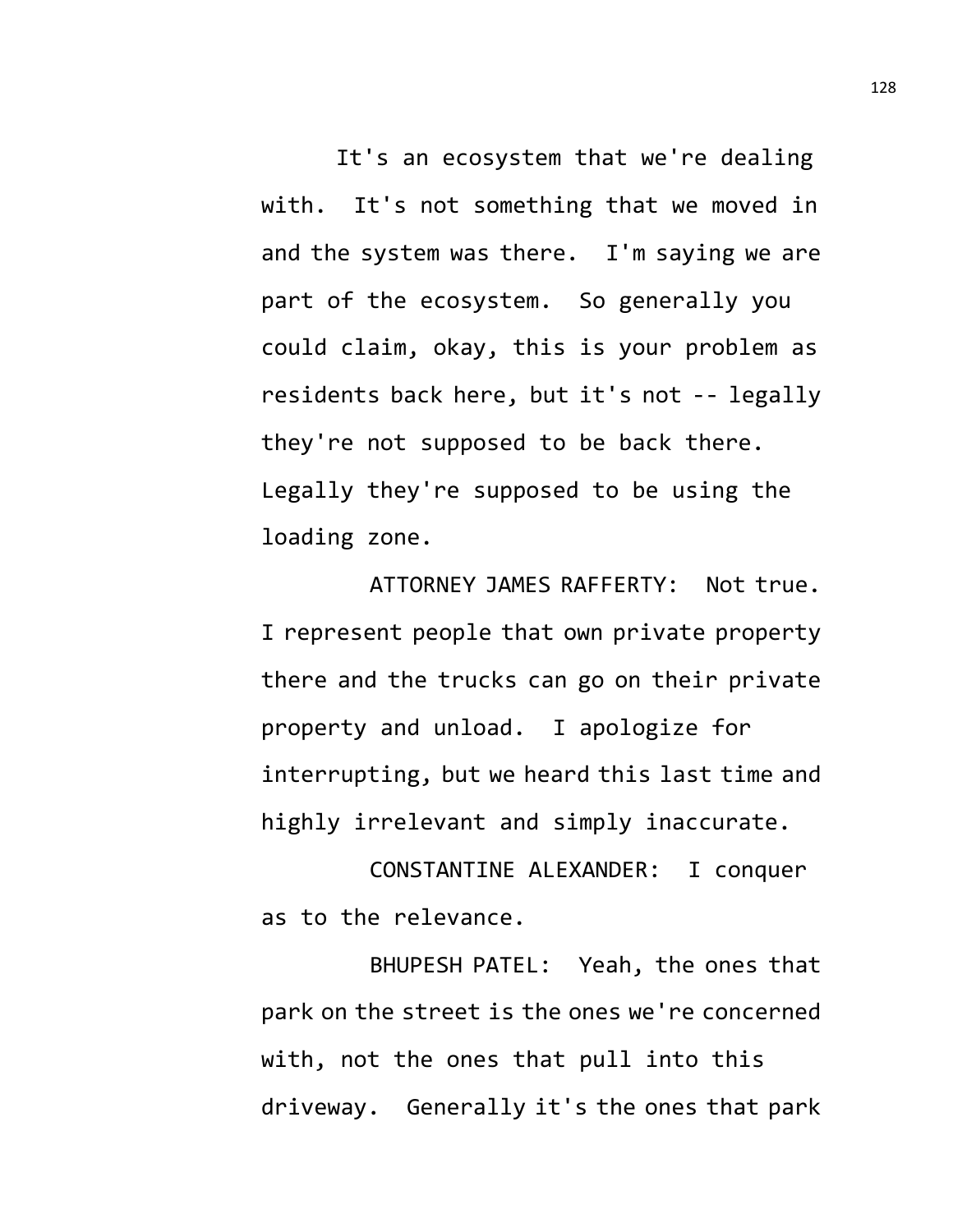on the street because they're the ones who are ripping up the sidewalk. We've actually established a pretty good relationship with about 30 percent of them. They either go around the front or they have smaller trucks that deliver, and they pull right in here. They don't rip up anything. They don't rip up the corners because they're in smaller trucks.

> BRENDAN SULLIVAN: Okay. Get it. BHUPESH PATEL: And that's it.

BRENDAN SULLIVAN: That's it, good. You wanted to speak, did you? Something that hasn't been said.

SHEFFIELD VAN BUREN: Yes, Sheffield van Buren. I was brought up in Cambridge, born in Cambridge. I have a studio at the corner of Bowdoin and Hudson. I would just add that there is a fair amount of improper truck usage in the back and if it can be diminished that would be great.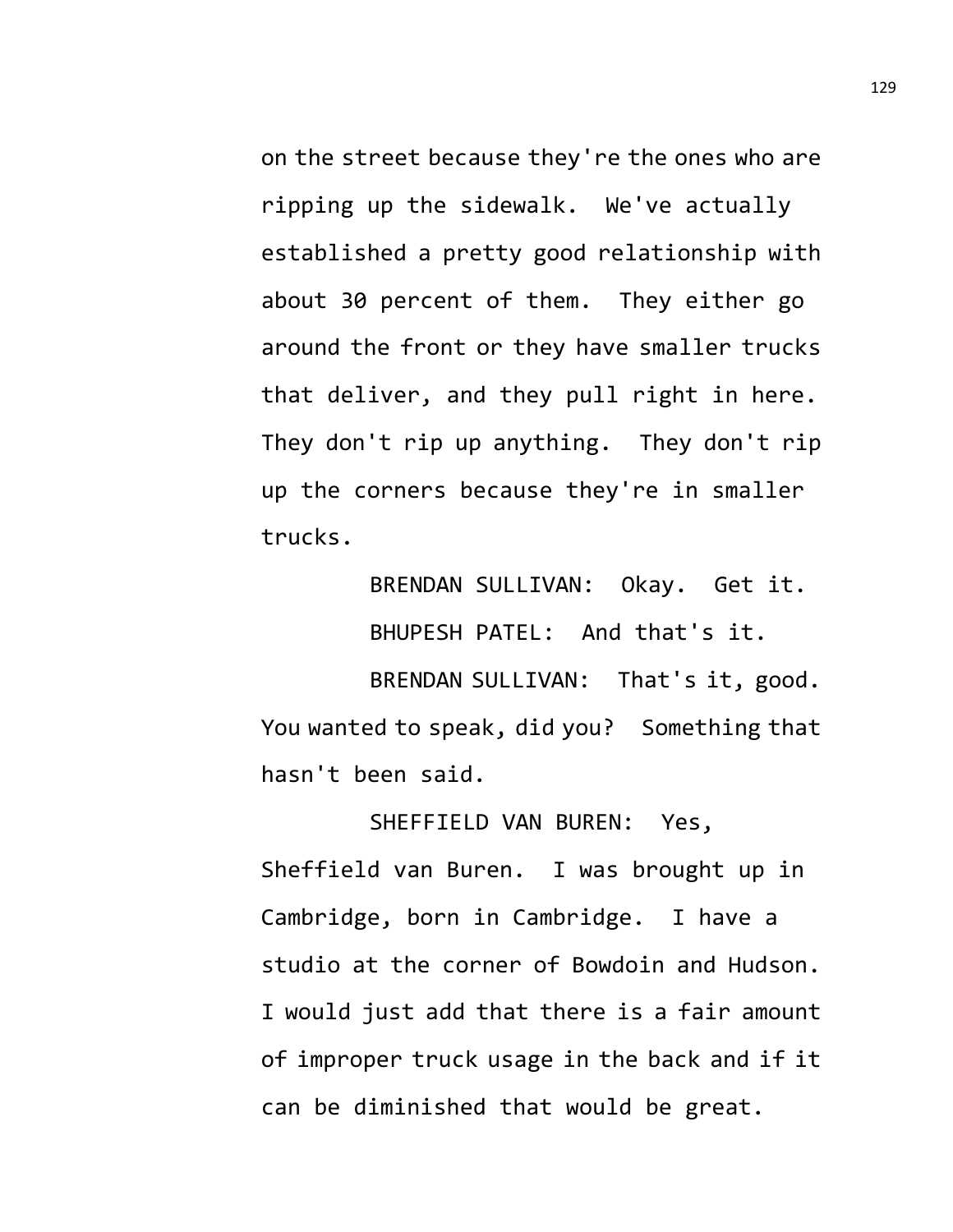BRENDAN SULLIVAN: Great, thank you.

ANNA MARIA CARDENAS: Anna Maria Cardenas, C-a-r-d-e-n-a-s. Ten Bowdoin Street. Unit two. On behalf of myself, Lynn Meyer Gaye (phonetic), Carol Pilgrim (phonetic), John Paxman (phonetic), Kirsten Davenport Gaye (phonetic), all resident owners of the building, the property that is behind on the back side of Mass. Ave., we're neighbors to 1678 separated by the driveway with the two restaurants that separate our properties. We oppose -- nothing against Mr. Woolkalis, but we oppose it on the issue -- on the grounds that we don't believe in another coffee shop is adding a service to the neighborhood. For the record.

BRENDAN SULLIVAN: Thank you.

CONSTANTINE ALEXANDER:

Mr. Brandon, you're only going to say something that hasn't been said before?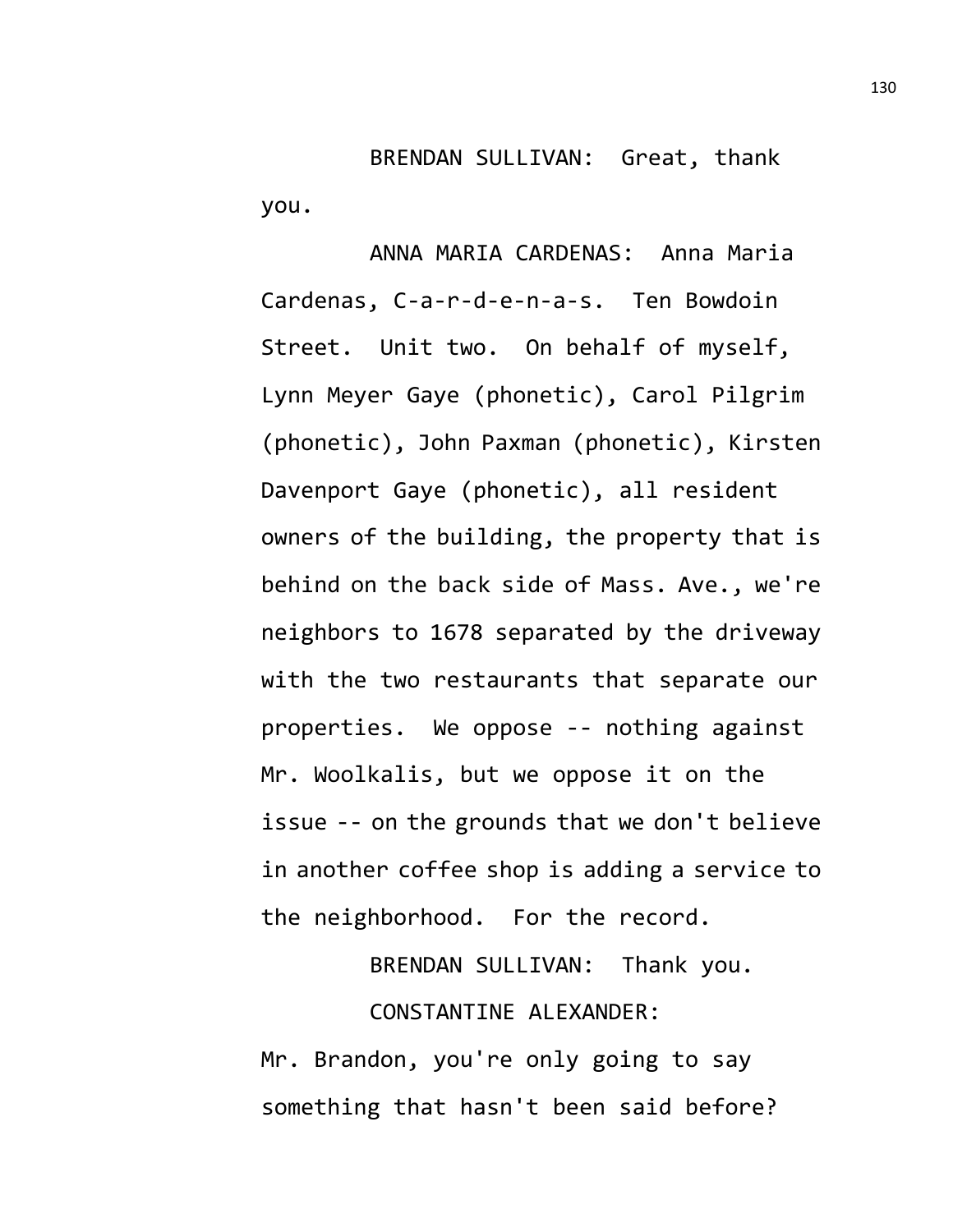MICHAEL BRANDON: I'll try my best, Mr. Alexander. Michael Brandon, 27 Seven Pines Avenue in North Cambridge. I think I would agree with you, sir, that a lot of what's been said tonight at the previous hearing which I had a chance to scan the transcript of, is irrelevant to the decisions and the criteria that this Board needs to apply. Urban planning and aesthetic issues, land use policy, all of those matters are -- lie within the Planning Board. Questions of public need. Are there too many restaurants there? Perhaps that's the License Commission. And even the Petitioner, you know, whether there's a need or not. Show of hands. So it's really not what you folks need to get into, especially since this isn't a zone where you're examining a Special Permit. The use is not allowed even by Special Permit. So a lot of these operational issues, traffic, and so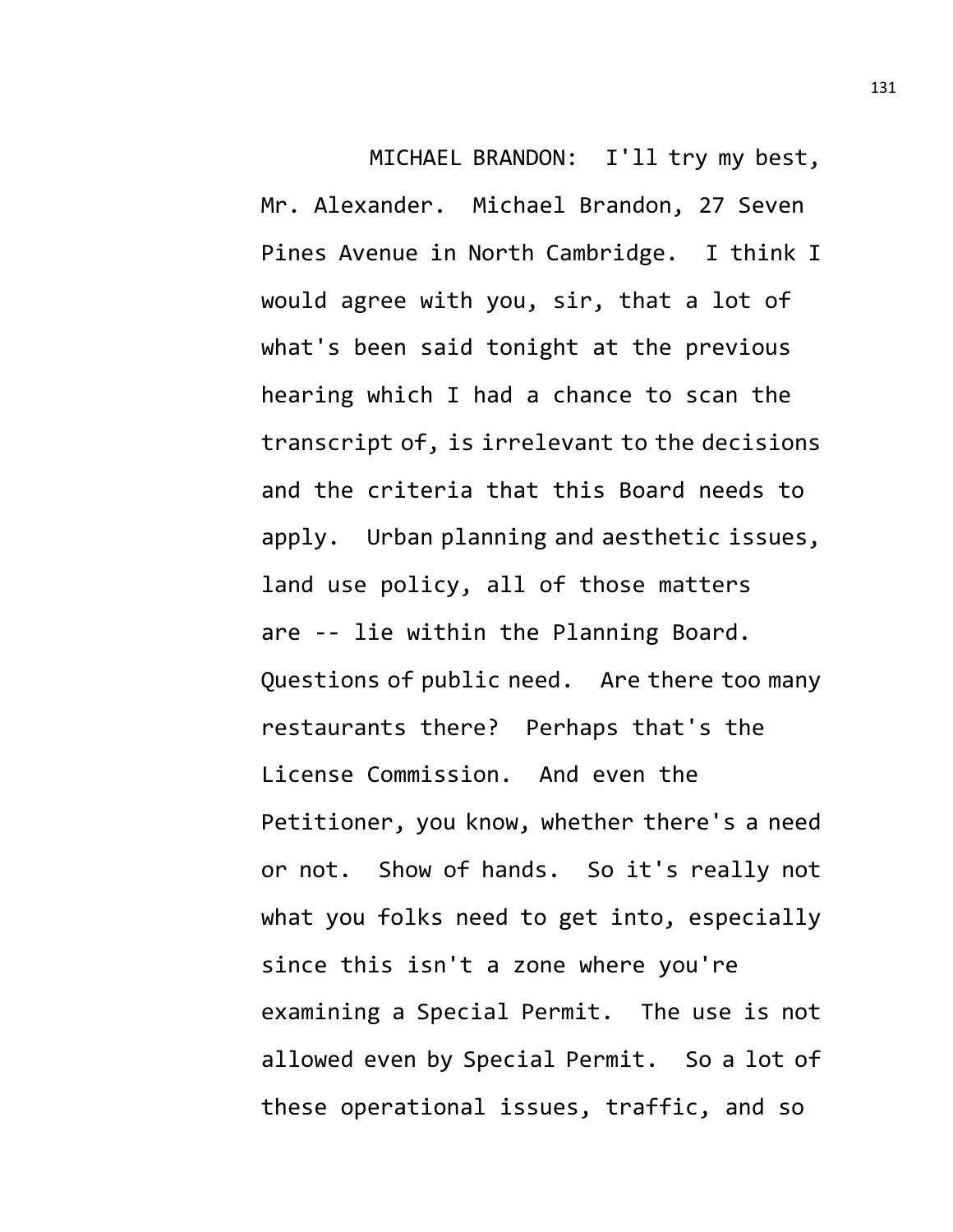forth, perfectly legitimate, a great concern, they're really not before you. The question are -- is there a substantial hardship that is -- makes this property, this and that doesn't create negative impacts, severe on the neighborhood and doesn't derogate or nullify the Ordinance? And as others have eloquently spoken about Use Variances, that's exactly what this would done -- would do. I know some city councillors have contacted you on this issue, and I know the Board in previous cases when excessive requests to waive the Zoning have been before you, you said no, that's not our job, that's the City Council's job to -- it's their prerogative to establish districts where various uses and various dimensions are required. So I would just urge you to apply those. And I think most of the Board members that will ultimately determine your decision, in the transcript that I read there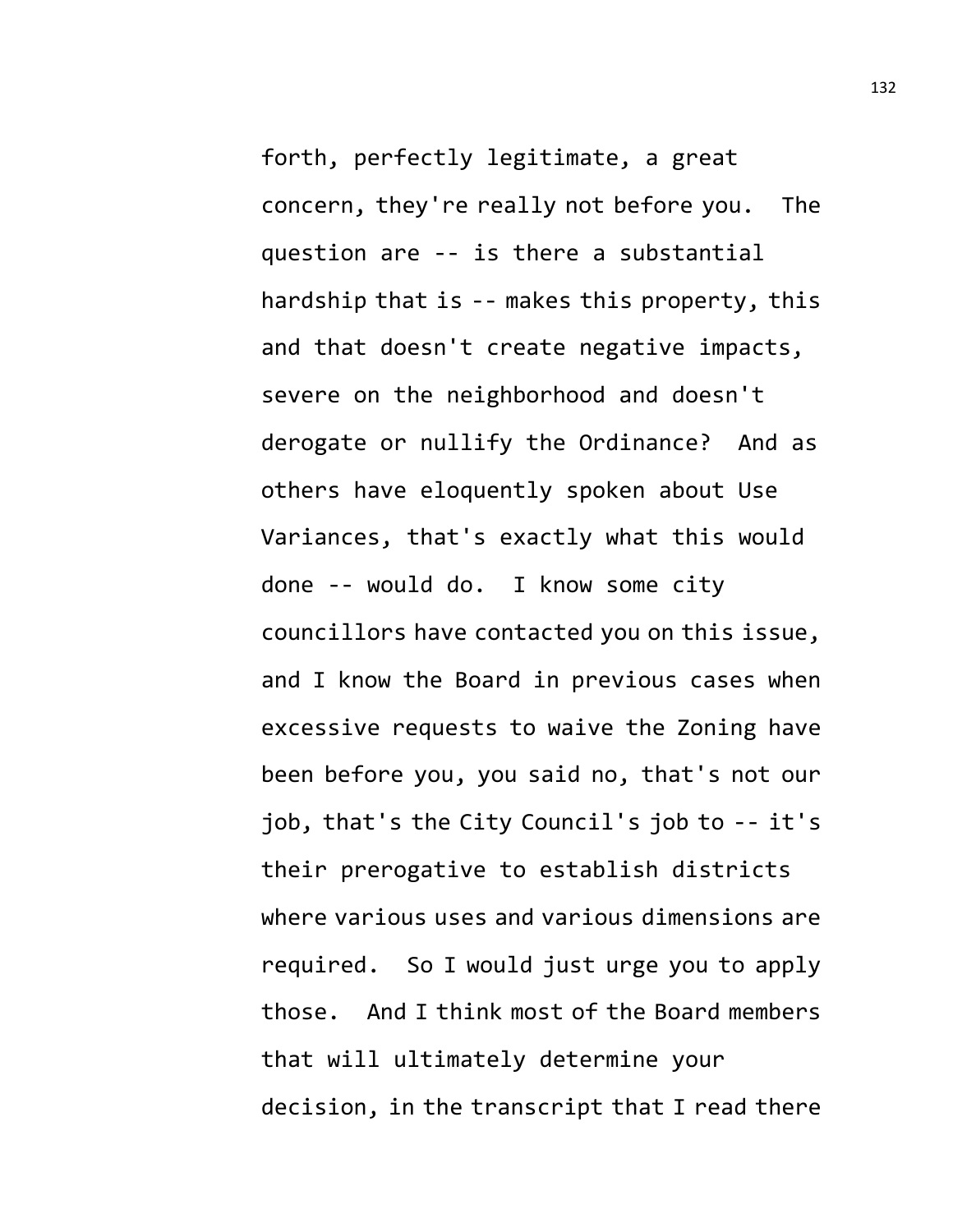were some of the Board members did say because Mr. Woolkalis is homegrown and he's a good guy and he, you know, operates a clean operation, you know, we're leaning towards trying to find a hardship that quite frankly the evidence before you, there's nothing that I've seen so far. And Mr. Rafferty will probably elaborate, but, you know, the narrowness of a storefront is not it.

On the issue of the sign since, Mr. Chairman, I know you raised them last time, I think the Board needs to understand that in the North Cambridge location there was a lot of interaction with the community. I'm clerk of the North Cambridge Stabilization Committee, and we've locked horns, Brandon, and I over some of these issues in the past. I would absolutely say he's run a very clean operation. The concerns that folks had about double parking and so forth, did not develop because it's a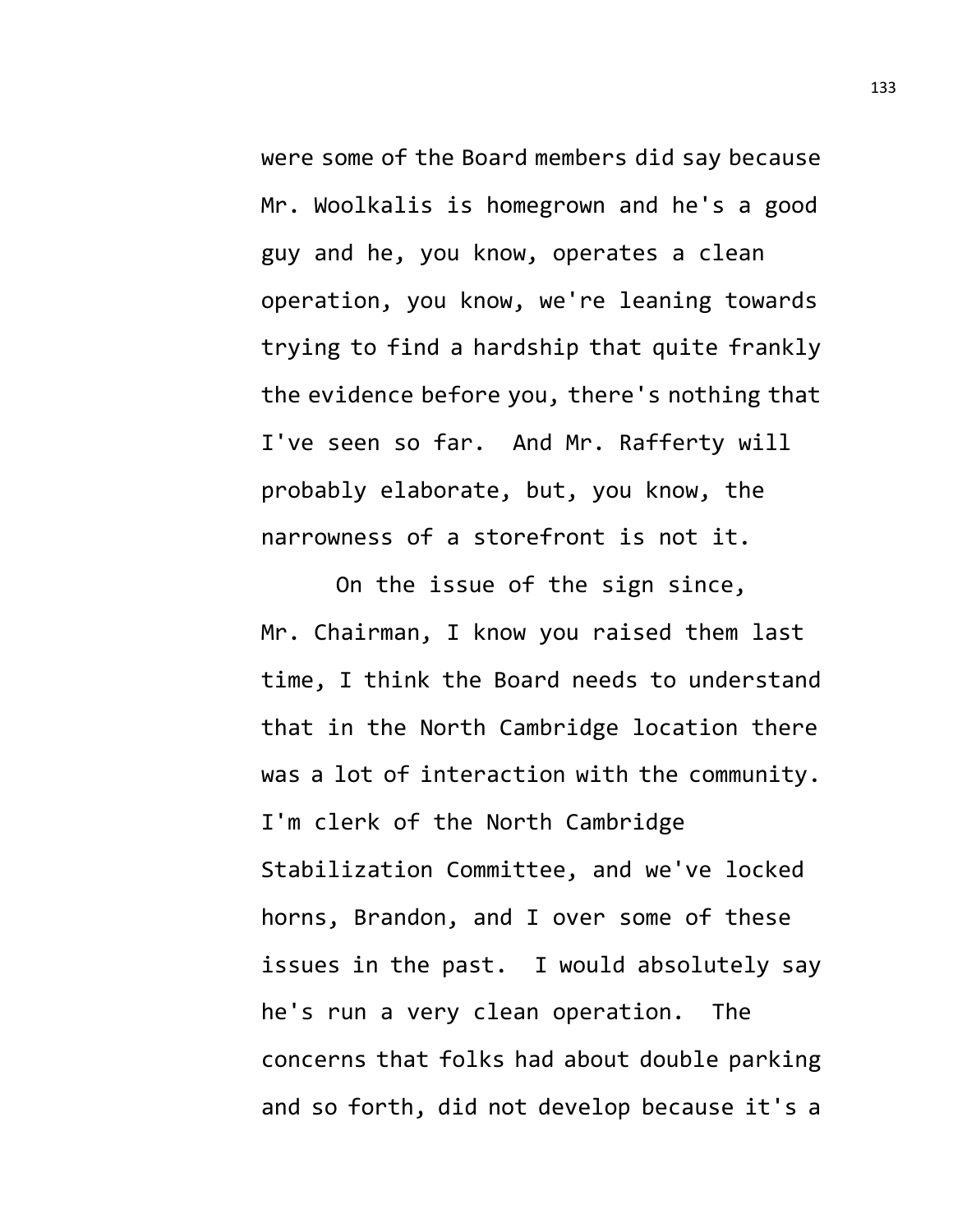very different section of the avenue than one where this one is proposed.

What the Board did do -- there was also negotiations with the immediate abutters there. And so some Board members at the last meeting suggested that well, perhaps, you know, the conditions that we would impose, you know, would satisfy. In my view, and I think based on what I've heard tonight, be impossible to mitigate this, and certainly if that were the thought it should be done in conjunction with the close abutters and the neighborhood organization to try to address these issues, I don't think it can be done, but that would be there.

On the signs, that was a specific concern that we had about that in North Cambridge location. And this Board actually imposed conditions regarding the signs. And I know Mr. Sullivan raised the question of -- on the side of the building advertising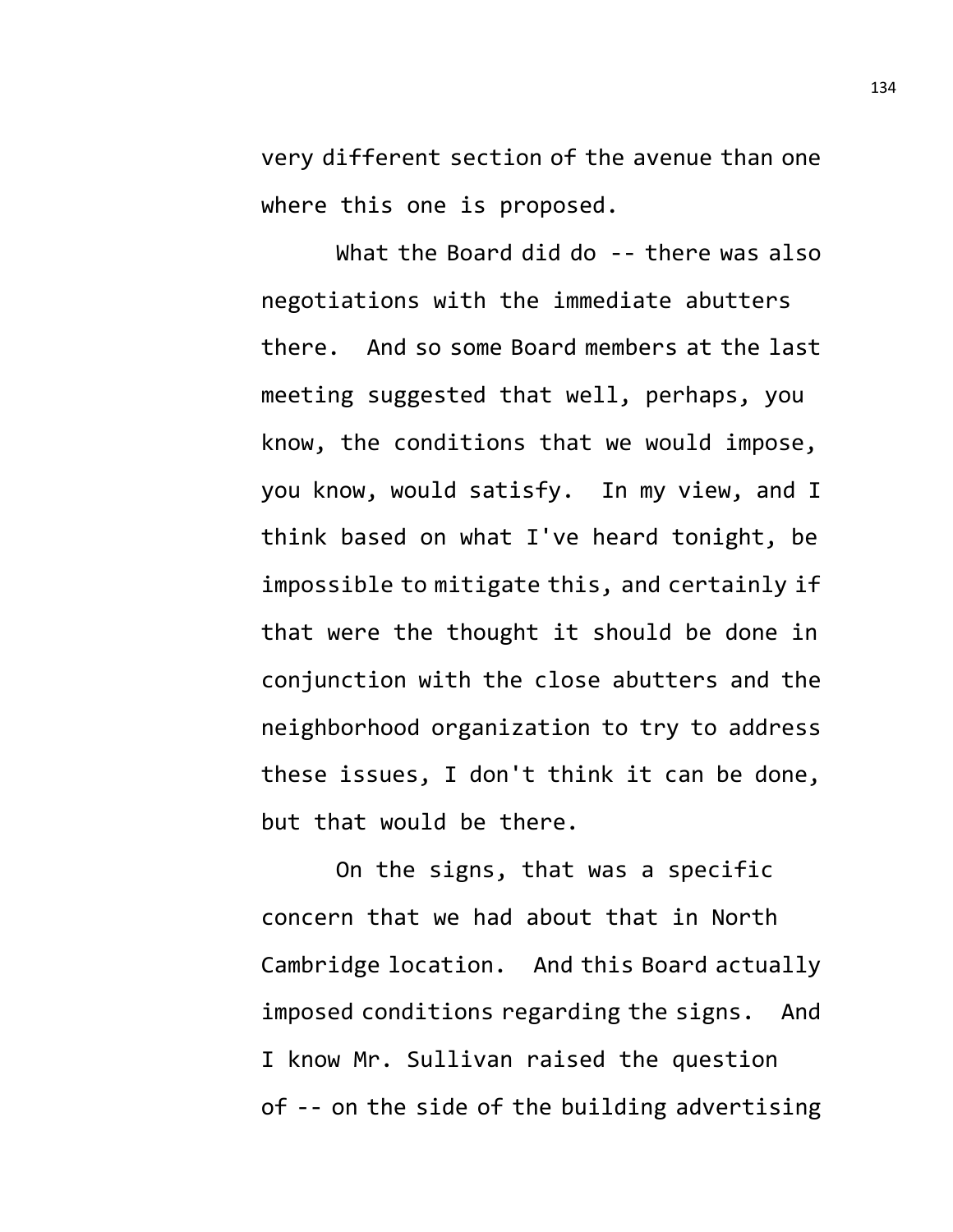pounds of coffee and now you're hearing about a gold-leaf sign. Well, the same promise was made to us, to the neighborhood, it was part of the plans, specifically attached as a condition. And what has happened now, business has changed. The ice cream has gone away, ATM has come in, and the gold-leaf signs which were handsome compared to the standard corporate logo --

CONSTANTINE ALEXANDER: Excuse me, Mr. Brandon, this case is not about the North Cambridge location --

MICHAEL BRANDON: Well --

CONSTANTINE ALEXANDER: And it's not about the Petitioner's personal qualities or non-qualities. It's about a Use Variance.

MICHAEL BRANDON: Okay.

CONSTANTINE ALEXANDER: So

let's -- we have a long evening before us. Let's not go there.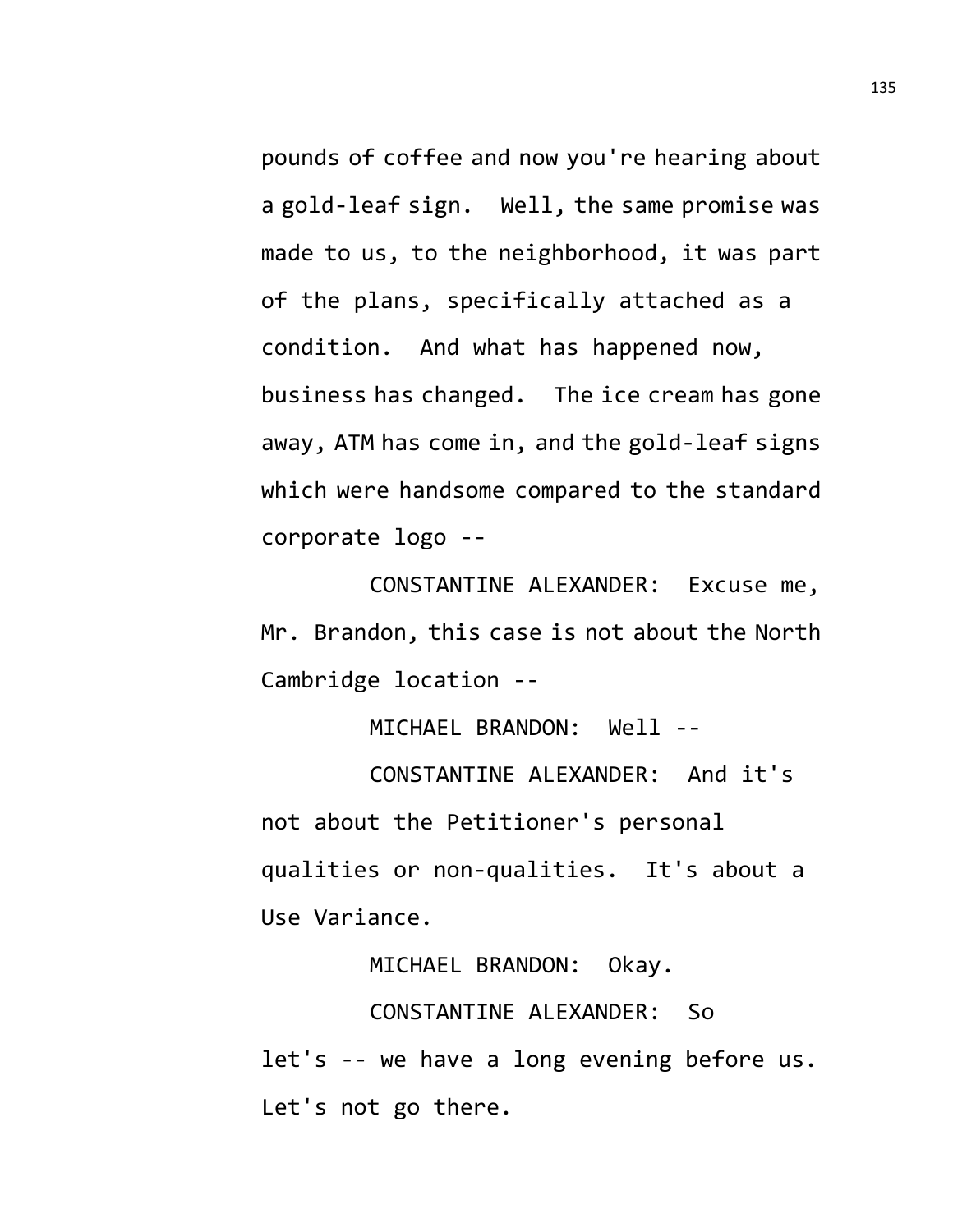MICHAEL BRANDON: Okay. I only raise it because it was stated that the track record and it was argued by the proponent --

CONSTANTINE ALEXANDER: I made it clear that the track record is not relevant to us tonight.

MICHAEL BRANDON: Okay. I would agree except to say that on the issue of the sign, which is why this was continued, the mention of the gold-leaf sign, that's a real sticking point, and I'll wind up because the gold-leaf sign that's supposed to be there, which is there as a condition and it's now covered up and there's more of a traditional orange colored sign.

BRENDAN SULLIVAN: All right.

MICHAEL BRANDON: I will end it

there. Thank you very much for listening. BRENDAN SULLIVAN: Thank you. Last guy. Last guy.

ALLEN SAYEGH: My name is Allen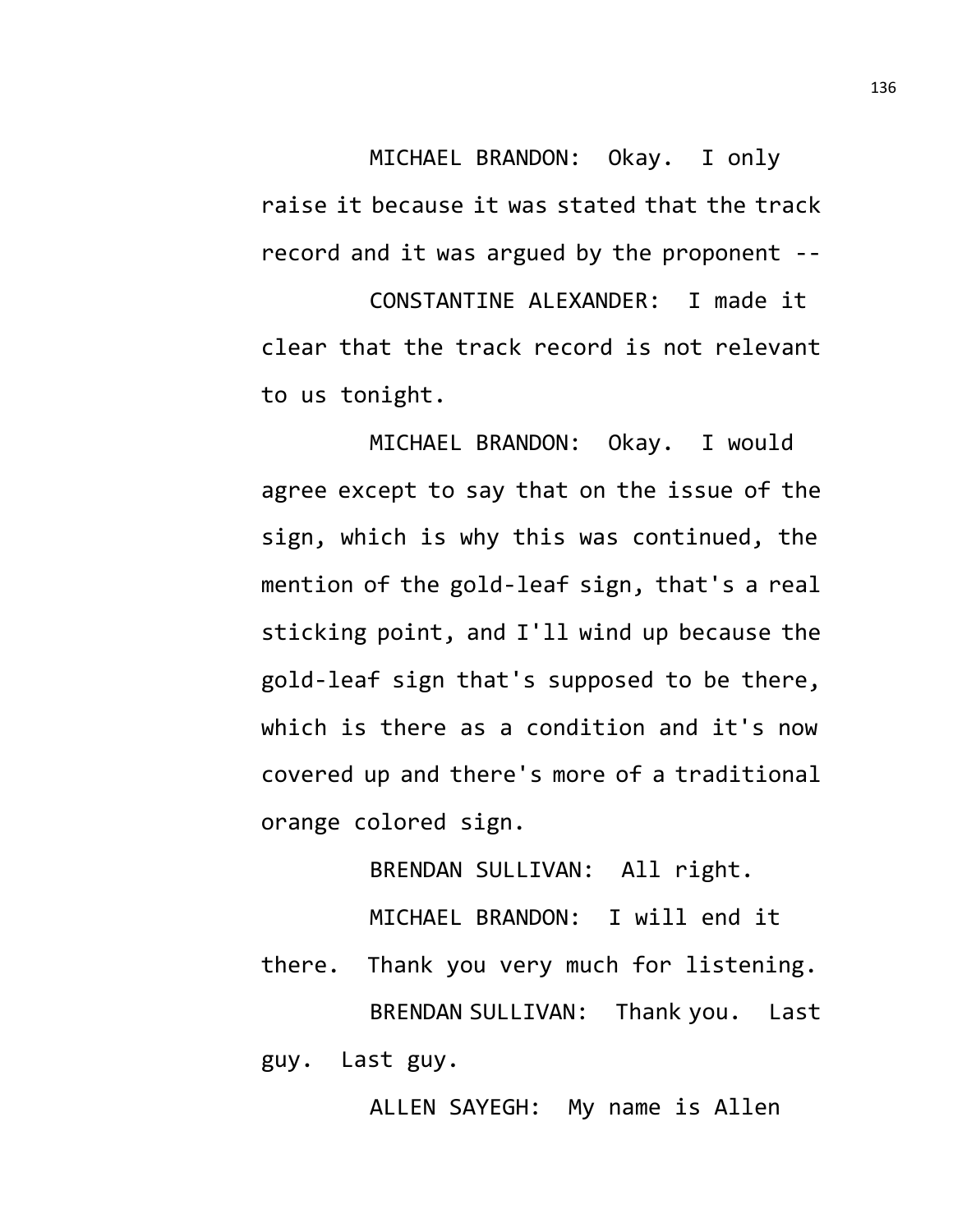Sayegh, S-a-y-e-g-h. I'm not going to add anything to what's been said. The only difference is I'm a business owner on Mass. Ave. and I, I oppose this. I don't like the idea of the fast food establishment.

BRENDAN SULLIVAN: Right.

ALLEN SAYEGH: And I don't see the hardship because I have a same width space that's been empty for a while and I always get requests for rental. So that's it.

BRENDAN SULLIVAN: Thank you. Last speaker if you will.

THOMAS FLYNN: My name is Thomas Flynn, lifetime resident of Cambridge. I'm here in support of this Dunkin' Donuts.

One, that I supported the Petitioner back when he went for the one in North Cambridge. He did everything he said he was going to do and he followed through and the store is as you heard tonight, it's fantastically run. He supports local sports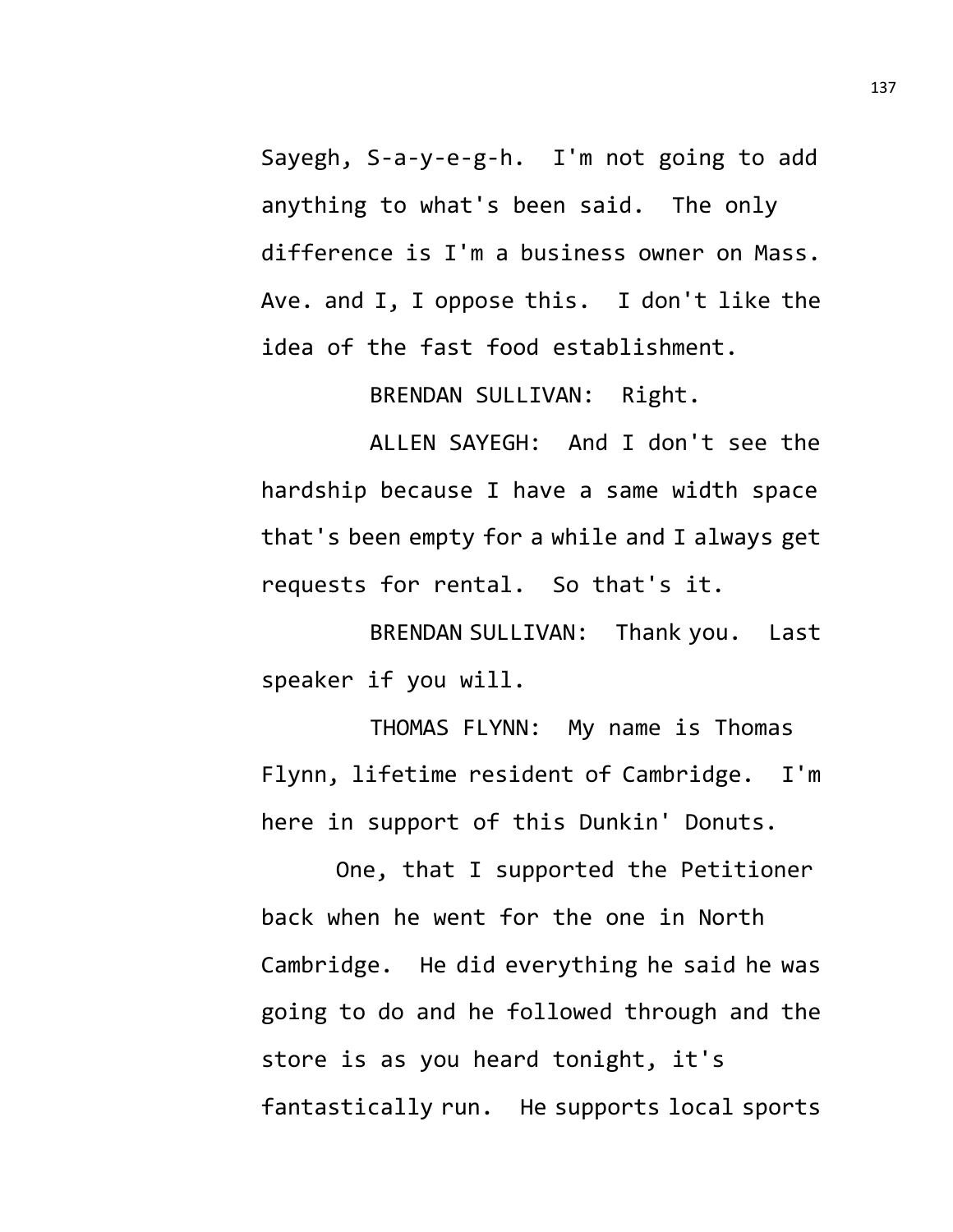in the city. He supports the elderly. And really when you come down to it, the money from Dunkin' Donuts is a Massachusetts corporation, the money is still coming back to Massachusetts. The question I ask is, you talk about hardship and use. Can you explain to me the hardship and the use that was allowed Starbucks?

BRENDAN SULLIVAN: That was a case many, many years ago and --

THOMAS FLYNN: Well, this is like locking the door after the cow got out. It's already allowed there. That's all I have to say.

BRENDAN SULLIVAN: Thank you. Okay.

Have we concluded public comment? (No Response.) BRENDAN SULLIVAN: Thank you. Let me call public comment closed and -- BRANDON WOOLKALIS: I just wanted to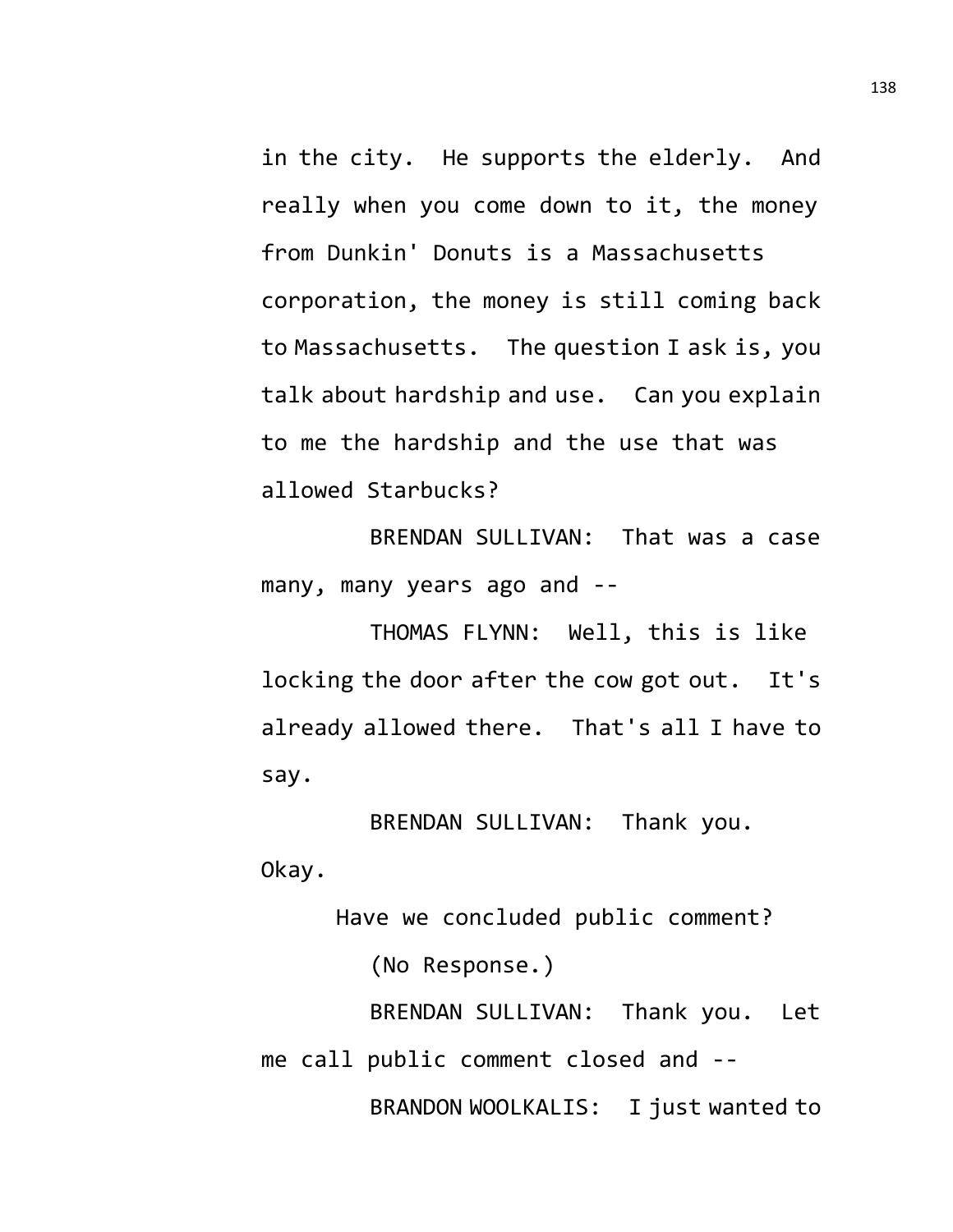address most importantly was the concerns that some had, especially for my immediate neighbors who will be looking at the back of my property. I met with some of those neighbors even today, and one concern was truck deliveries, and that was a board put out by Mr. Bhupesh. And I can tell you that my business has a tractor trailer truck that delivers all my goods. It generally comes once a week and it would be early in the morning, probably five a.m., in front of the store on Mass. Ave. There's is plenty of parking at that time for deliveries. And also every individual day I have one van that comes with the doughnuts because we want to cook them off site, so there's no smells going in the neighborhood. I know speaking with the neighbors, a lot of them weren't happy with the smells in the neighborhood, the trash in the back, and then certainly the truck deliveries. Well, with this business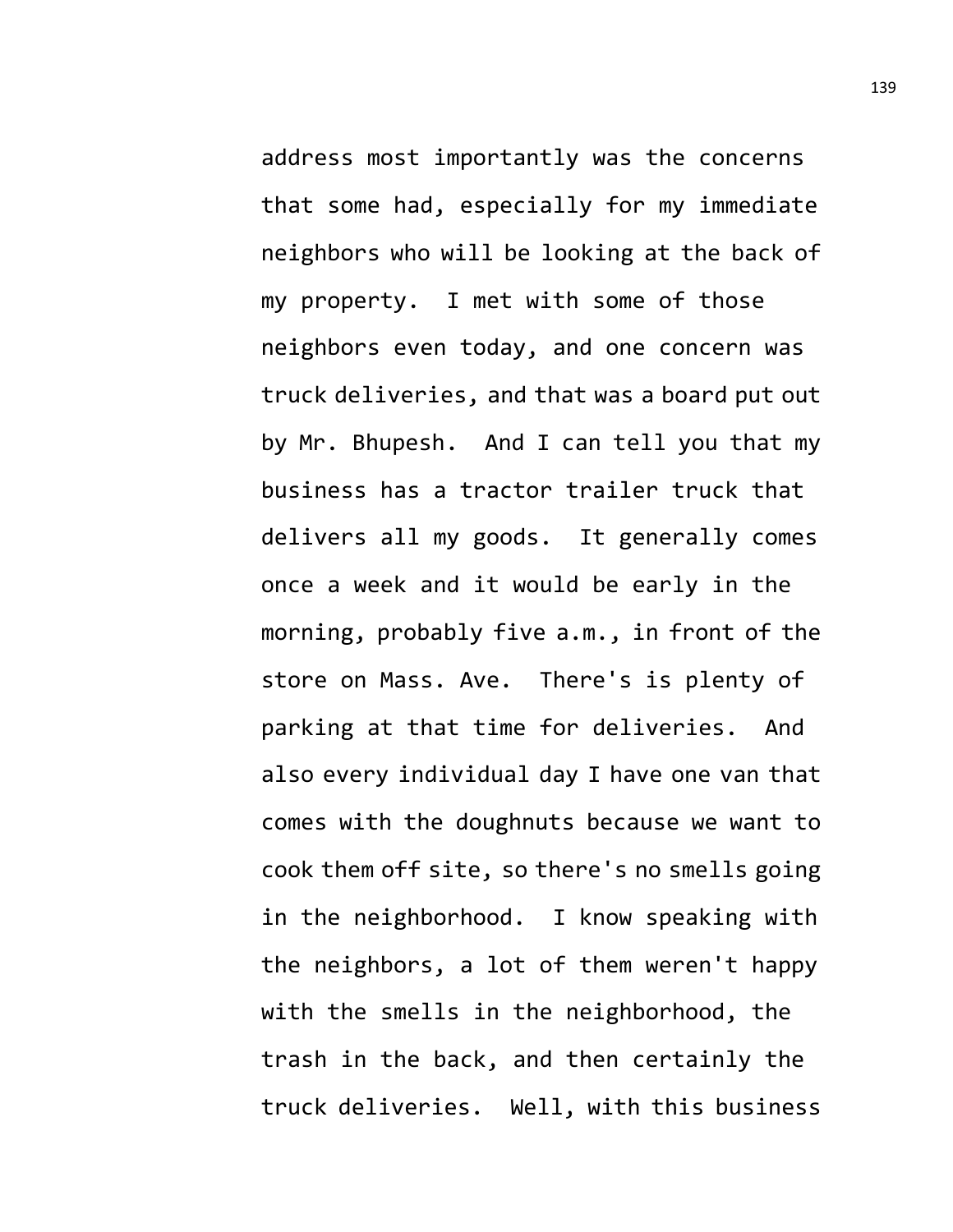I'm not going to -- you're not going to have the problems with deliveries that you would have with a restaurant going in here that has multiple deliveries. Sometimes 20, 30 deliveries. A friend of mine owns, you know, a burger restaurant, he has deliveries -- he has stacks of deliveries. I have one. It comes once a week. And I have the doughnuts that come in the morning. They wouldn't bother anyone. They're no problem by Mass. Ave. So that was a big concern, was deliveries. I only have that one.

Trash. I had agreed to go through the front door with the trash or maybe possibly make an arrangement with the Evergood Market if they're amenable to that. I said, I'd leave that up to talking with the residents on Bowdoin Street to see what best fit their needs. When I addressed -- and so that would end the problem with the loading zone.

When I addressed the problem of double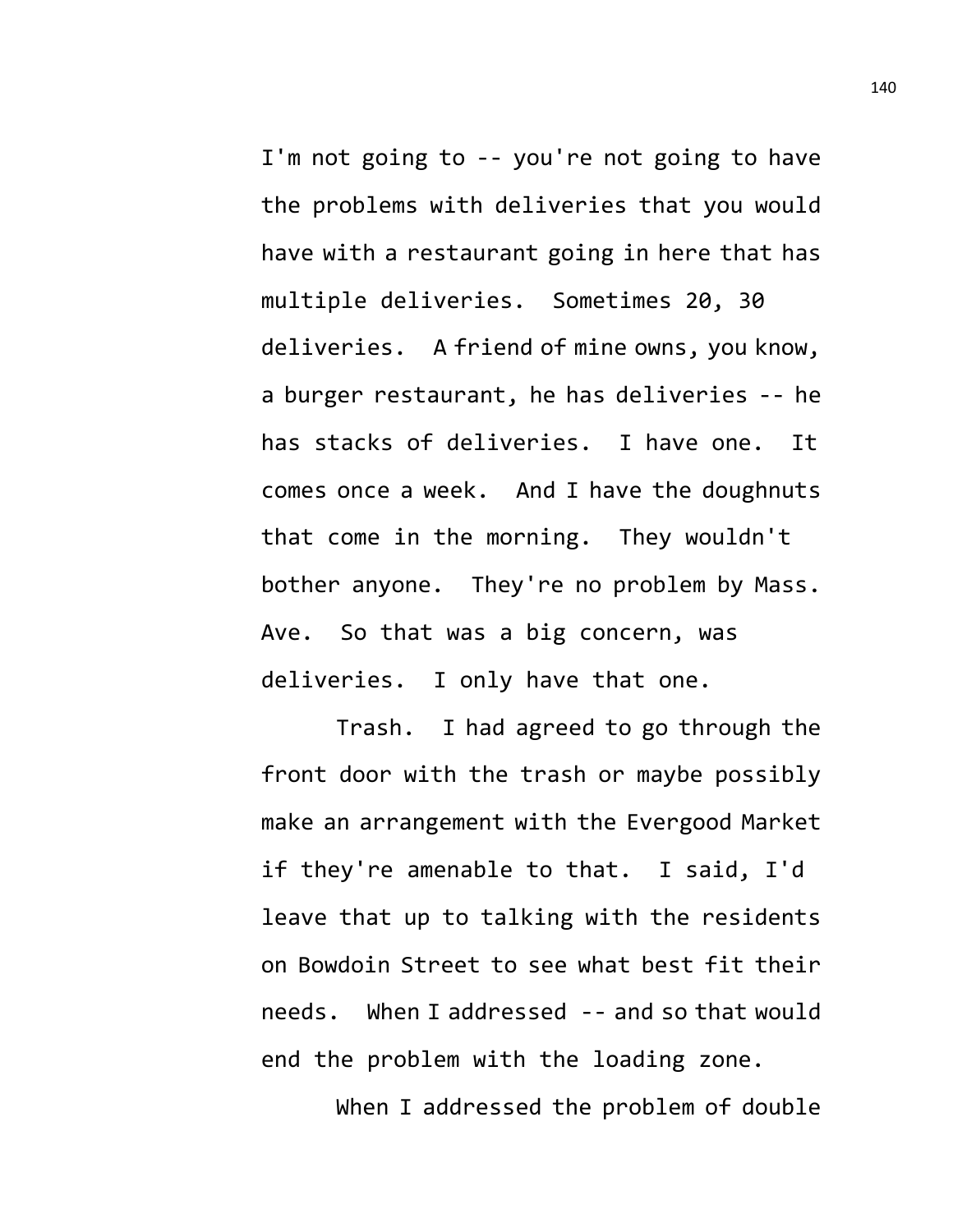parking, that was a big concern with North Cambridge. It never came to fruition. And I say it's not going to here either because the Starbucks doesn't have anyone double parking there. And there's the Eliot Street Dunkin' Donuts, which is an extremely busy intersection, no one double parks there. And Bow Street there's another Dunkin' Donuts that has a Baskin Robbins as well and I've never seen double parkers there as well. It's just, the roadways are too busy, people would be honking at you. I don't see it happening. If it does, I'll address it. I'll make sure my employees will not serve someone who is double parked. So hopefully that clears up a lot of the problems, you know, in the back with trucks and the etcetera and traffic and deliveries. Certainly if a restaurant went here, there would be a lot more problems in the back.

Another thing was raised at one of the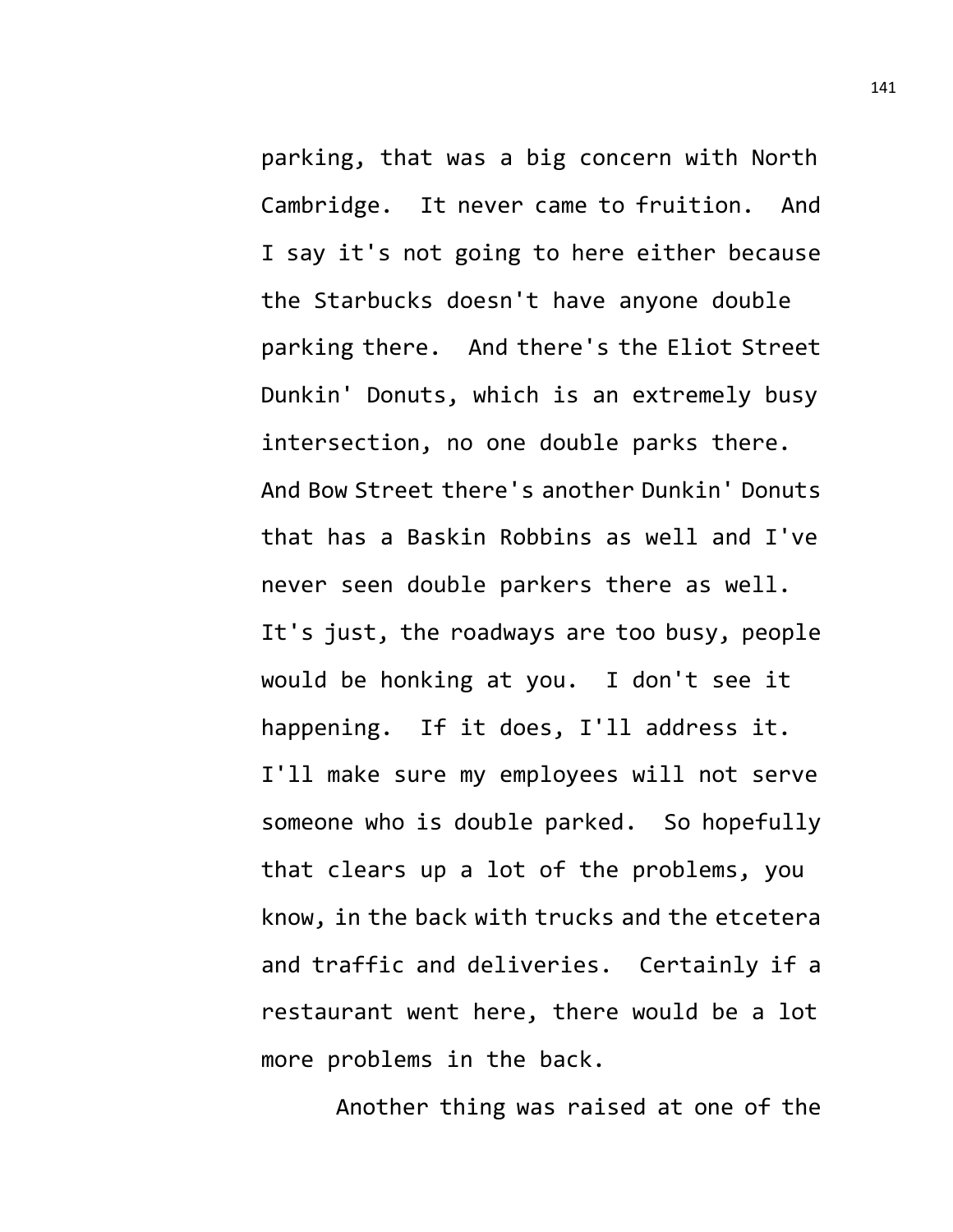meetings was neighborhood people didn't want my employees outside in the back smoking. And, you know, outside hanging out. And at first I thought well, that shouldn't be a big issue. And I was walking the neighborhood, and sure enough I saw a bunch of employees, it was two o'clock, maybe three o'clock on a Saturday and they're outside smoking cigarettes and throwing their butts on the sidewalk, and, you know, making noise on the cellphones up on the fire escapes and stuff. And I said gees, I see their point now, you know. So I promised that I would use that as an emergency exit only, and no employees would come or leave by that. I don't like my employees smoking anyway. But that would be another concern that was met. And I'm always open to speaking with the neighbors.

My neighbors in North Cambridge know they can come and talk to me any time if they want if they have any problems. Usually it's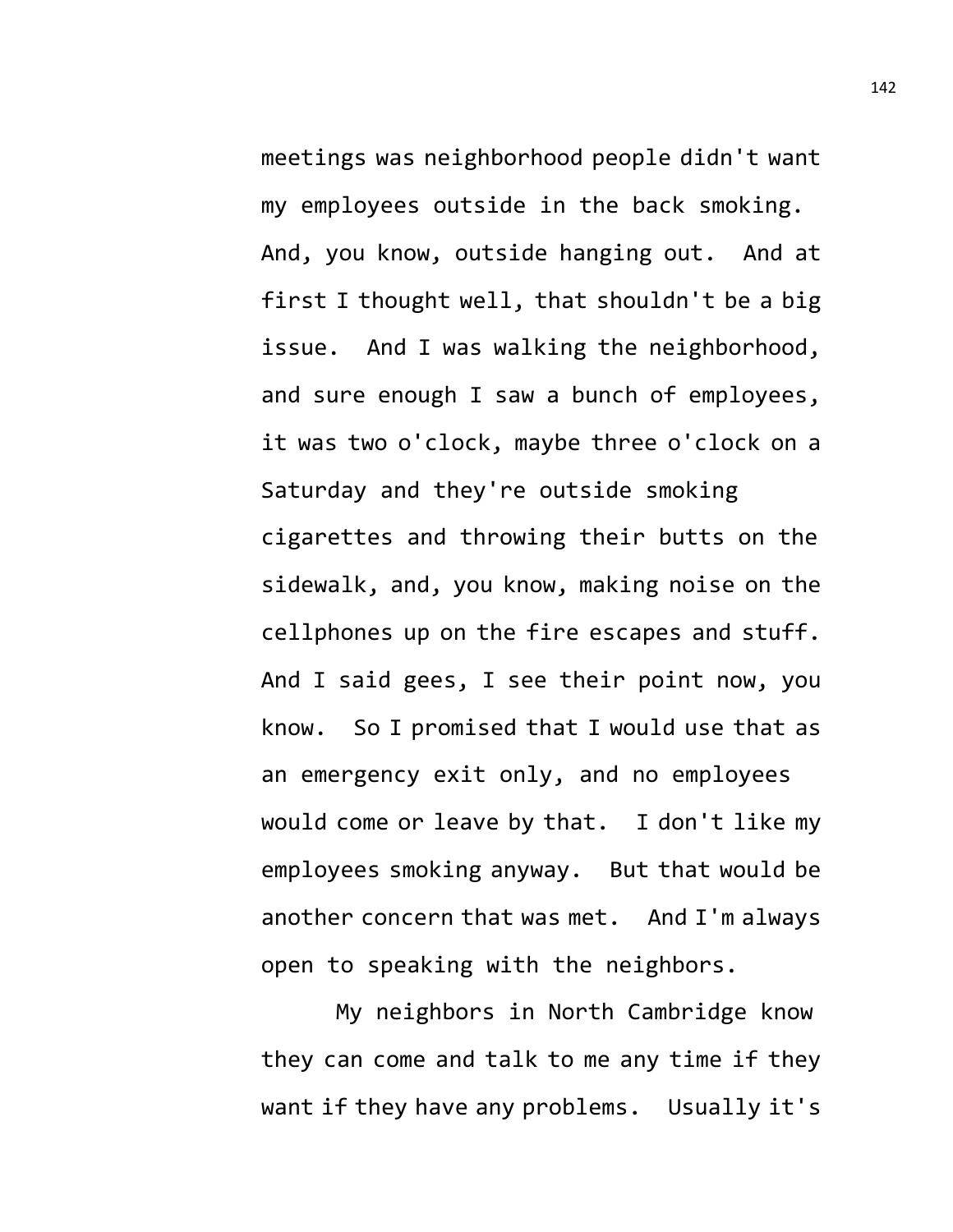only good things. Sometimes, you know, they got the wrong sugar or the wrong cream and they weren't happy about that, that does happen.

I just wanted to address the traffic and the double parking. It's just not going to happen, and if it does, I will address it. And I'm always open for anyone to call me if they have any problems.

BRENDAN SULLIVAN: Okay.

CONSTANTINE ALEXANDER: Thank you. BRENDAN SULLIVAN: Mr. Rafferty, anything?

ATTORNEY JAMES RAFFERTY: Well, I'd only conclude by acknowledging the challenge for the Applicant is certainly related to the hardship as been noted by many members of the Board and speakers. I do think, however, that hardship can be related to the shape or topography of a structure. And in this case it is a doglegged lot containing a structure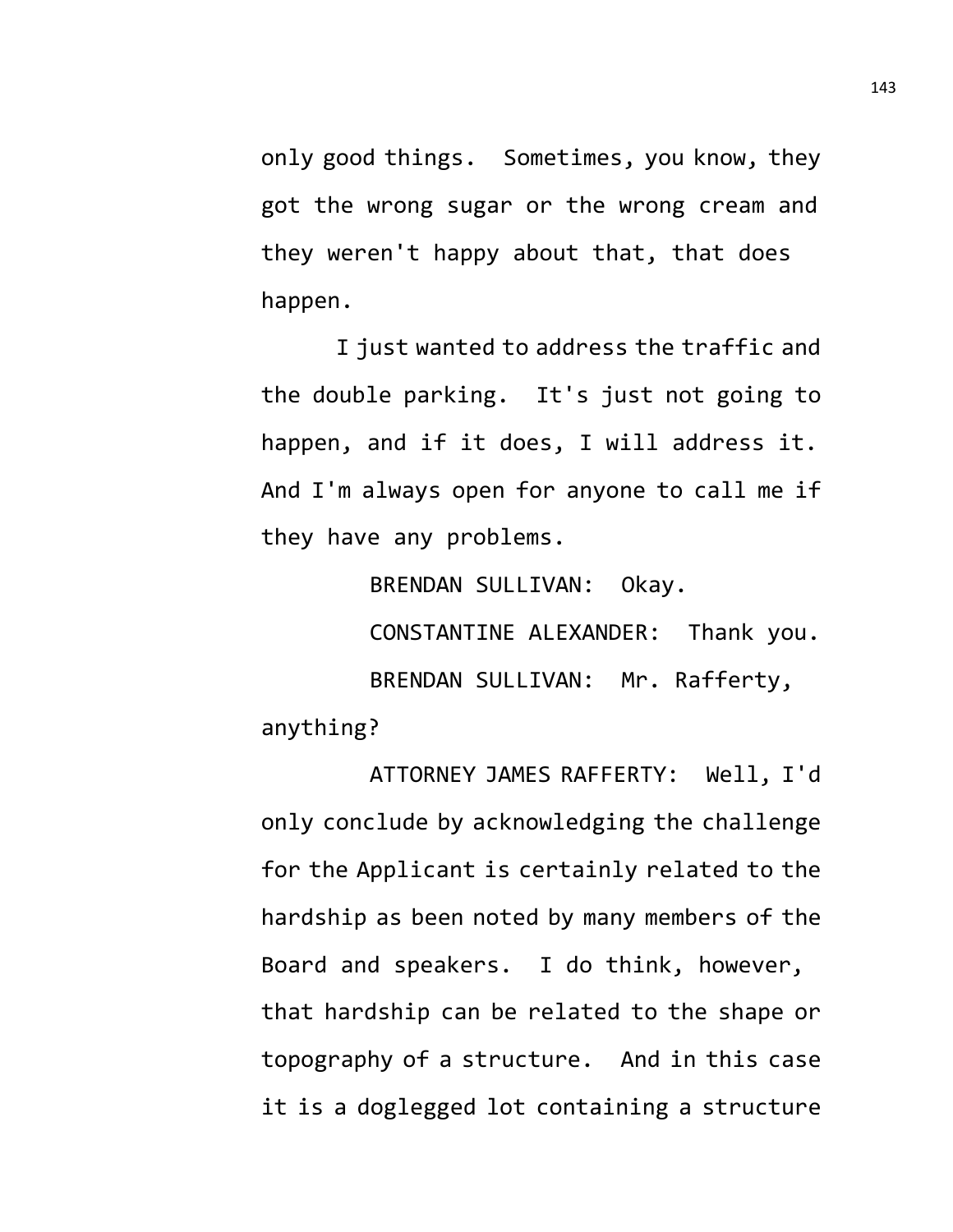built to the lot lines with only a 20-foot -- 22-foot frontage on the avenue, which is exceptionally deep. So it's challenging. I don't think the standard is that it has to be fast food, but I think the standard is of the permitted uses here, could any of them go here. And admittedly I suppose there would be a case that there have been uses here, but at the end of the day, the hardship merely needs to be related to the structure. And I think for the Board to conclude here that the depth and narrowness of this structure is sufficiently unique, then I think you can make a conclusion that a hardship is present and grant the relief.

The other issues I think can be dealt with by way of conditions. Limitations upon the use of the back door is a pretty straight forward and simple one. Limitations upon deliveries occurring on Massachusetts Avenue can be there.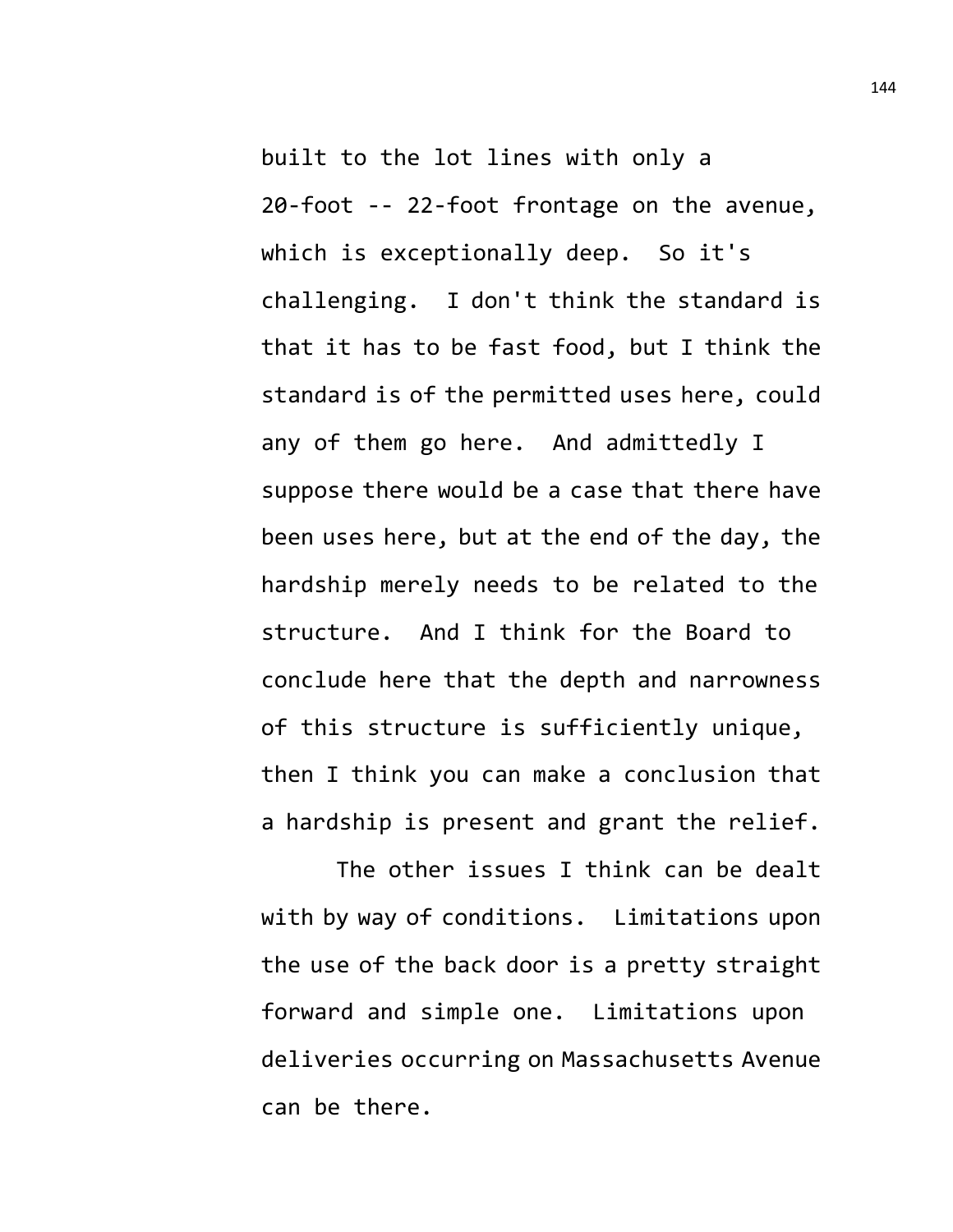And I would say is this a derogation or an intent from the Ordinance? I think a narrow view would suggest perhaps fast food is, but I think the broader appeal of these establishments -- I just was on Broadway the other day across from the Longfellow School and a new coffee shop has opened. It's called Dwell Time. There were people of every demographic sitting in there, and they are community-based and they create an active street front. So, I respect the work of Mr. Axelrod and Carlone and the time they put in into making Mass. Ave. a better place, and I would suggest that this use, a coffee shop, a cafe, a place where people can gather isn't at all inconsistent with what they're trying to achieve. So I don't think it's necessarily the case where this derogates from that. So I know it's a challenging case for the Board, but I think there is an adequate basis given the size, and the shape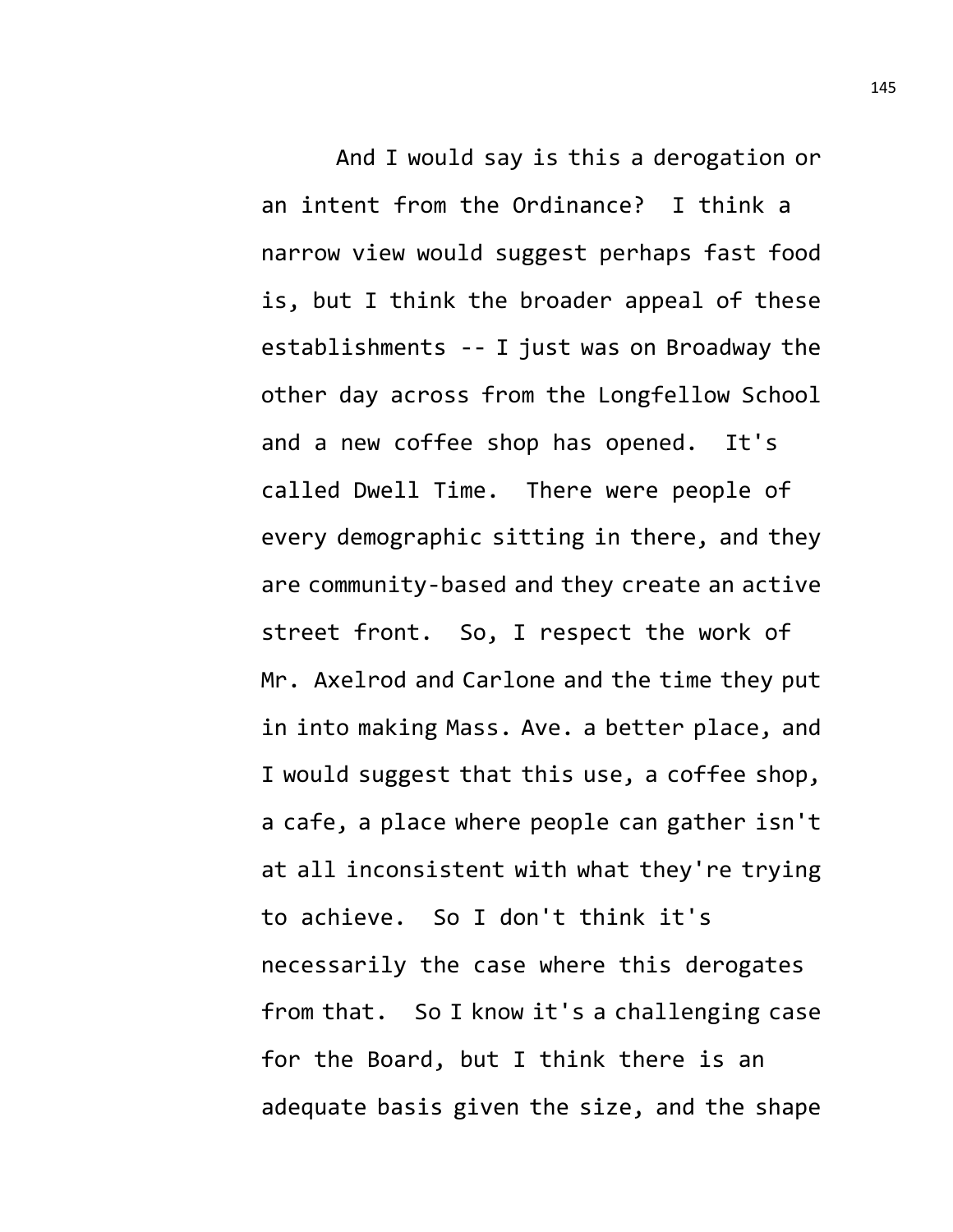of the building for the Board to reach the conclusion that a hardship exists.

Thank you.

BRENDAN SULLIVAN: Thank you. Let me conclude the testimony part and let the Board discuss among themselves.

Mahmood?

MAHMOOD FIROUZBAKHT: I haven't been brushing up on my SJC cases because I'm merely a transactional real estate attorney. So what's the legal limitation in restricting a Use Variance to a particular operator? CONSTANTINE ALEXANDER: Can't do

it.

MAHMOOD FIROUZBAKHT: And what's the basis in that? Because I know there's ownership. We can't limit a Variance to ownership. So what's restricting the condition on the operator?

CONSTANTINE ALEXANDER: Well, I think short answer -- but Tad will give you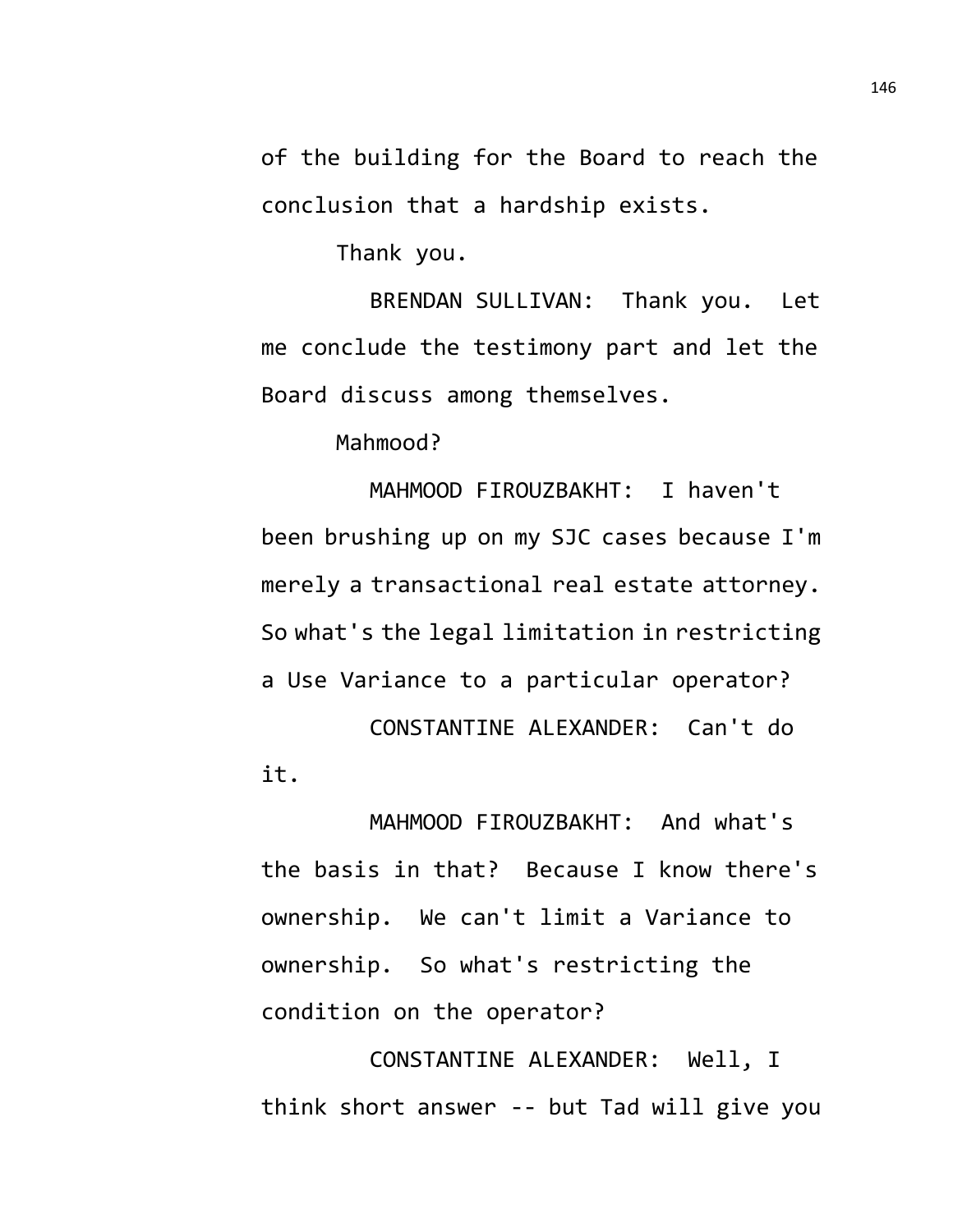a more learned answer, is that the Variances run with the land and not with the person. And that's why you can't tie it to an individual. I think that's --

BRENDAN SULLIVAN: And a Special Permit we can. This is a Variance.

CONSTANTINE ALEXANDER: Yes.

Particularly fast food establishment, Special Permit.

BRENDAN SULLIVAN: Right.

CONSTANTINE ALEXANDER: It's right in the statute. It's personal to the people we grant the Special Permit to, and to the extent that person is not there any longer, than the new owner has got to come back before us. But you can't do that for a Variance as a matter of law. I don't think so.

TAD HEUER: So we're discussing Section 10.34. For the benefit of those who don't have their pocket ordinances with them, I'll read it for you.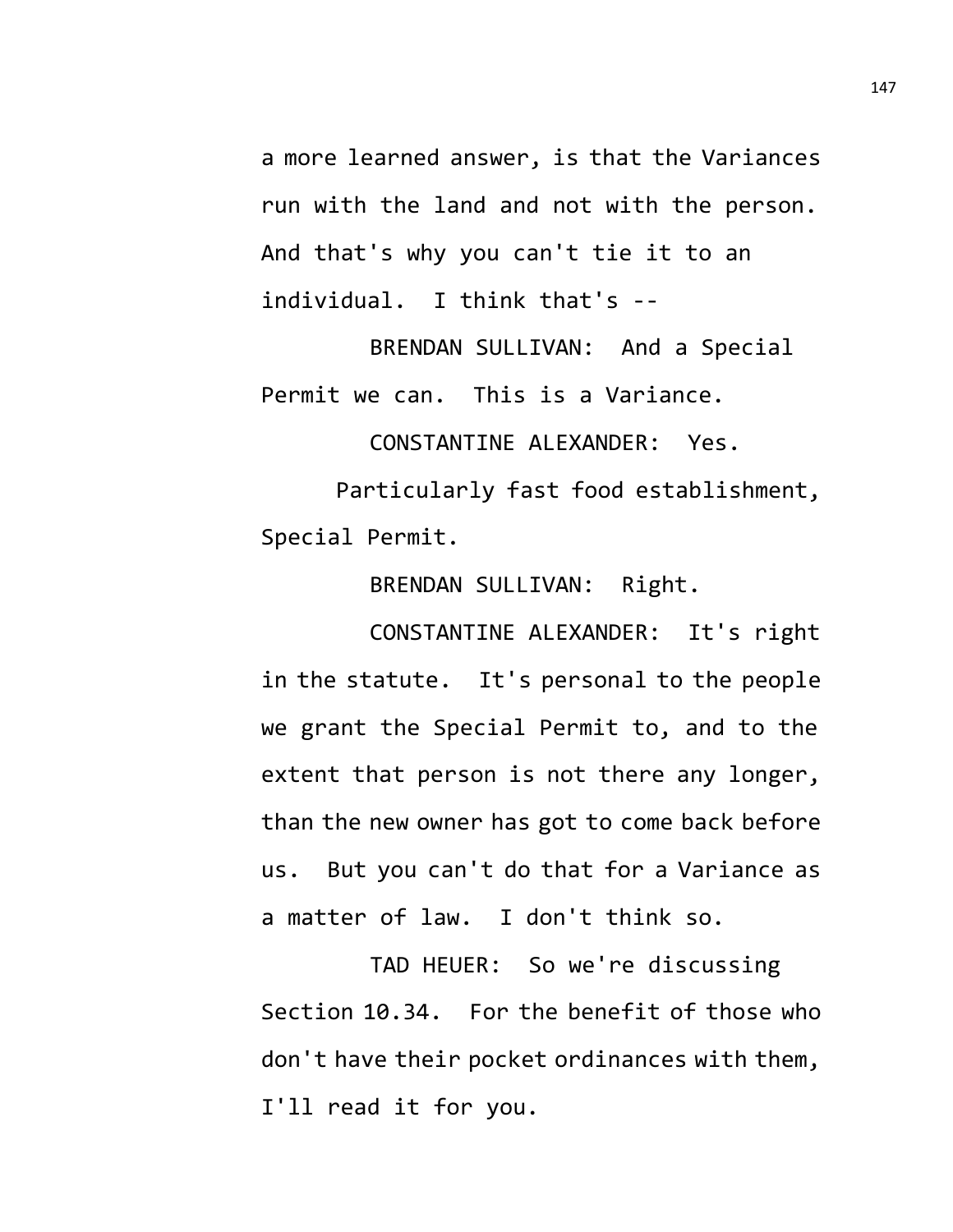(Reading) In granting a Variance, the Board may attach such conditions, safeguards, and limitations of time, use, and other development features such as those listed in 10.44, as are determined necessary to protect the surrounding neighborhood, including the continued existence of any particular structure but excluding any conditions, safeguards or limitations based upon the continued ownership of the land or structures to which the Variance pertains by the Applicant, Petitioner, or any owner.

And I read that to exclude a condition related to an applicant or owner, but allowing one pertaining to time. So to the extent that I would slightly disagree with -- qualify, in my opinion, what Mr. Alexander suggested is that the Variance can be time limited. I think his larger point is well taken, that the time limited variance exists for the full duration of it's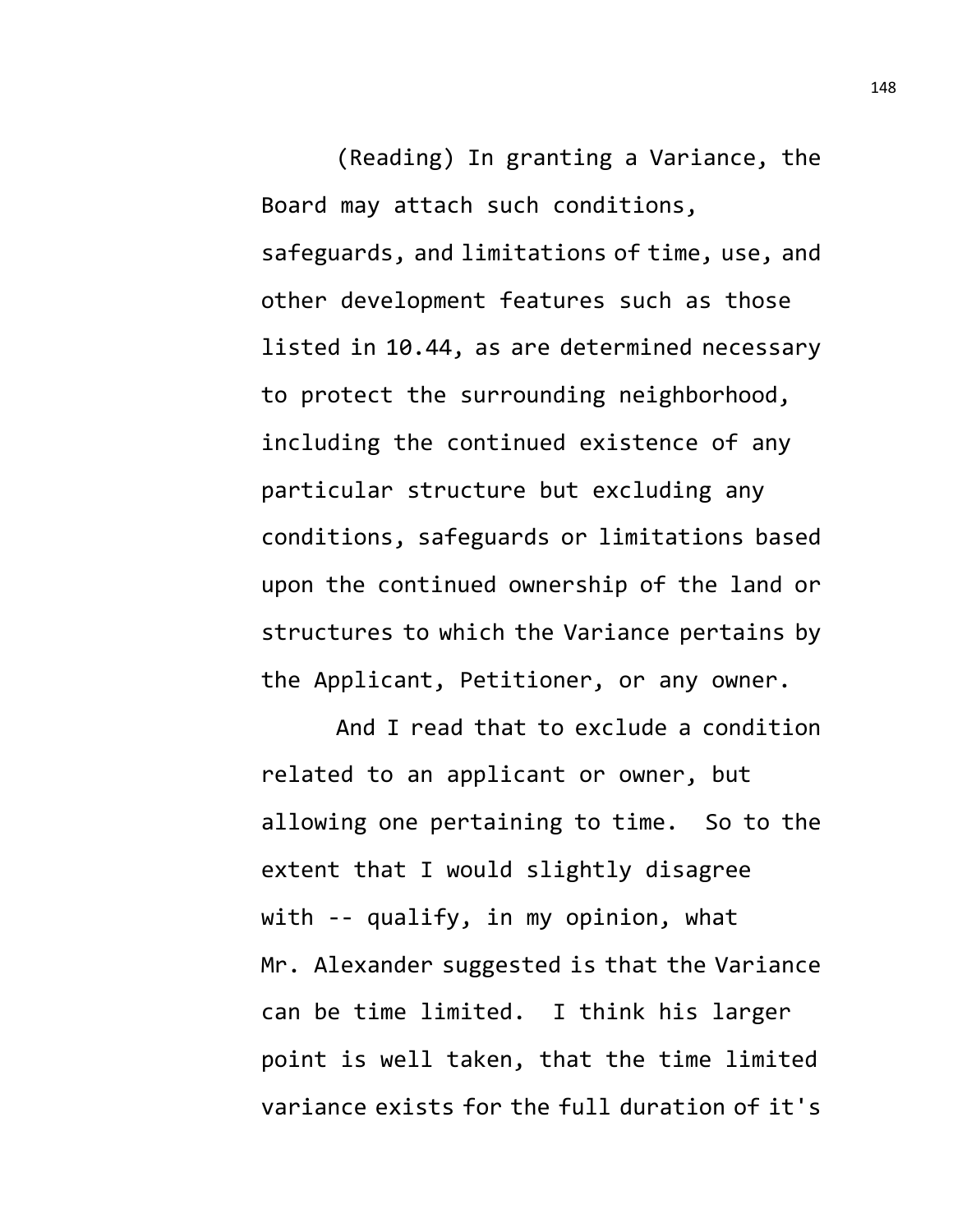as time granted and can be passed from owner to owner within a permitted use classification.

MAHMOOD FIROUZBAKHT: Thank you. Yes, I mean that's a little troubling to me because I think, I was supportive, you know. I think the record will indicate that, and this is a very tough, very tough case for me to decide on because I see the merits, you know, in this proposal. And I think what's challenging particularly is that if this were a Simon's or if this were Grass Roots Cafe, I don't think this amount of opposition would be had. And I don't think that's fair because -- and I don't think we're supposed to consider the fact that this is a Dunkin' Donuts. So I don't think it's fair to the Applicant, and I think that's why my initial reaction was to be supportive of this application because I can see the merits of a nice cafe in this space, and I think there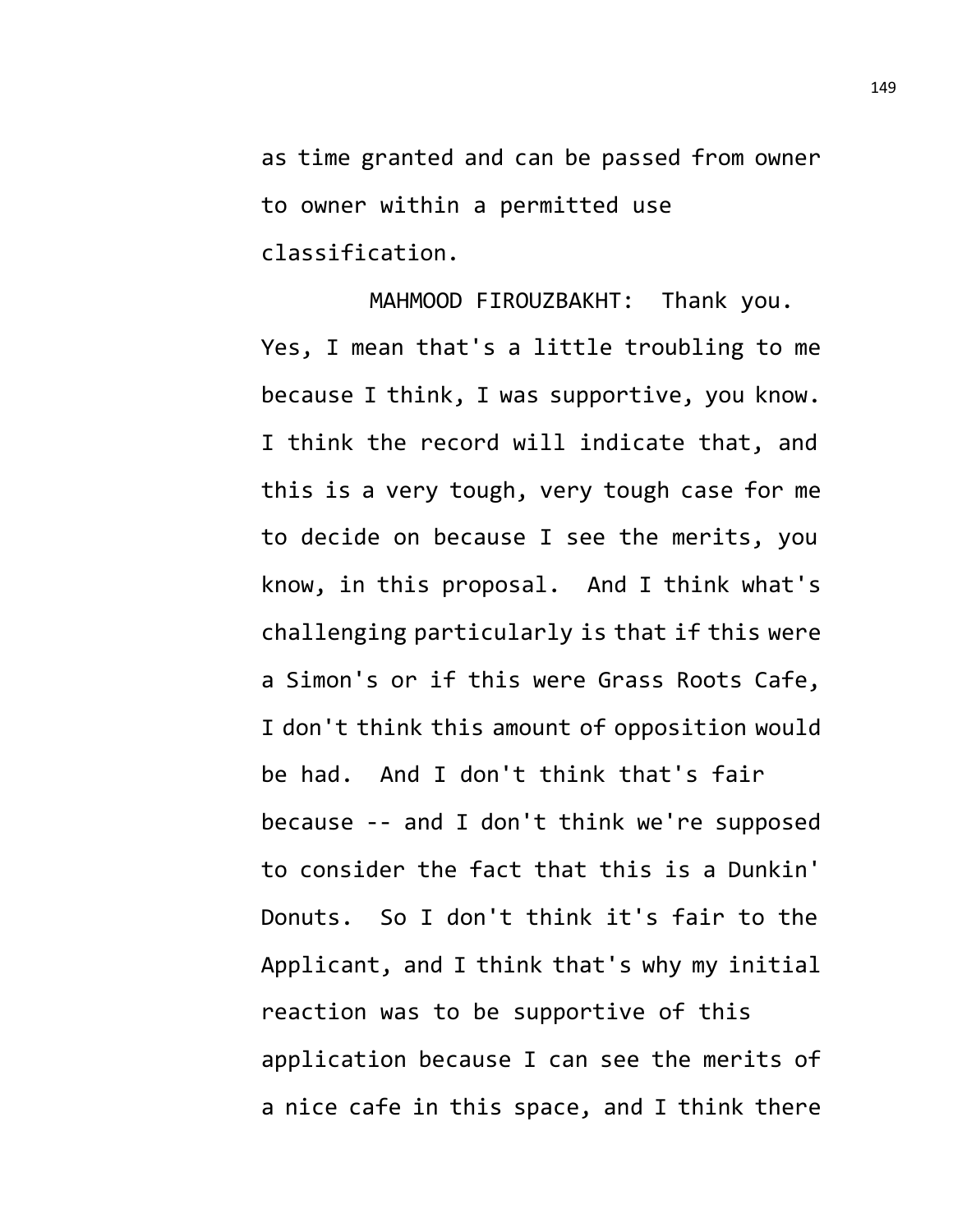can be benefits to it. But I think the down sides, and there are down sides, and I'm glad that the Chair raised the issue of signage, because that's a critical factor in some of the traffic issues that can be generated by, you know, this kind of use, this kind of fast food use. And frankly I think that the later proposal -- I understand the timing of the meeting with the neighborhood, but I don't think we can consider that. Our rules are the rules. What's in the file, I think that's not appropriate for this neighborhood. I think the signage that you propose just doesn't work. And I think that's unfortunate because perhaps, you know, if you had proposed the gold-leaf signage, something much more understated, and I think that's what, that's what I would have expected given some of the advice that you got from the Board the first time you were here, and that's not what's in the file. And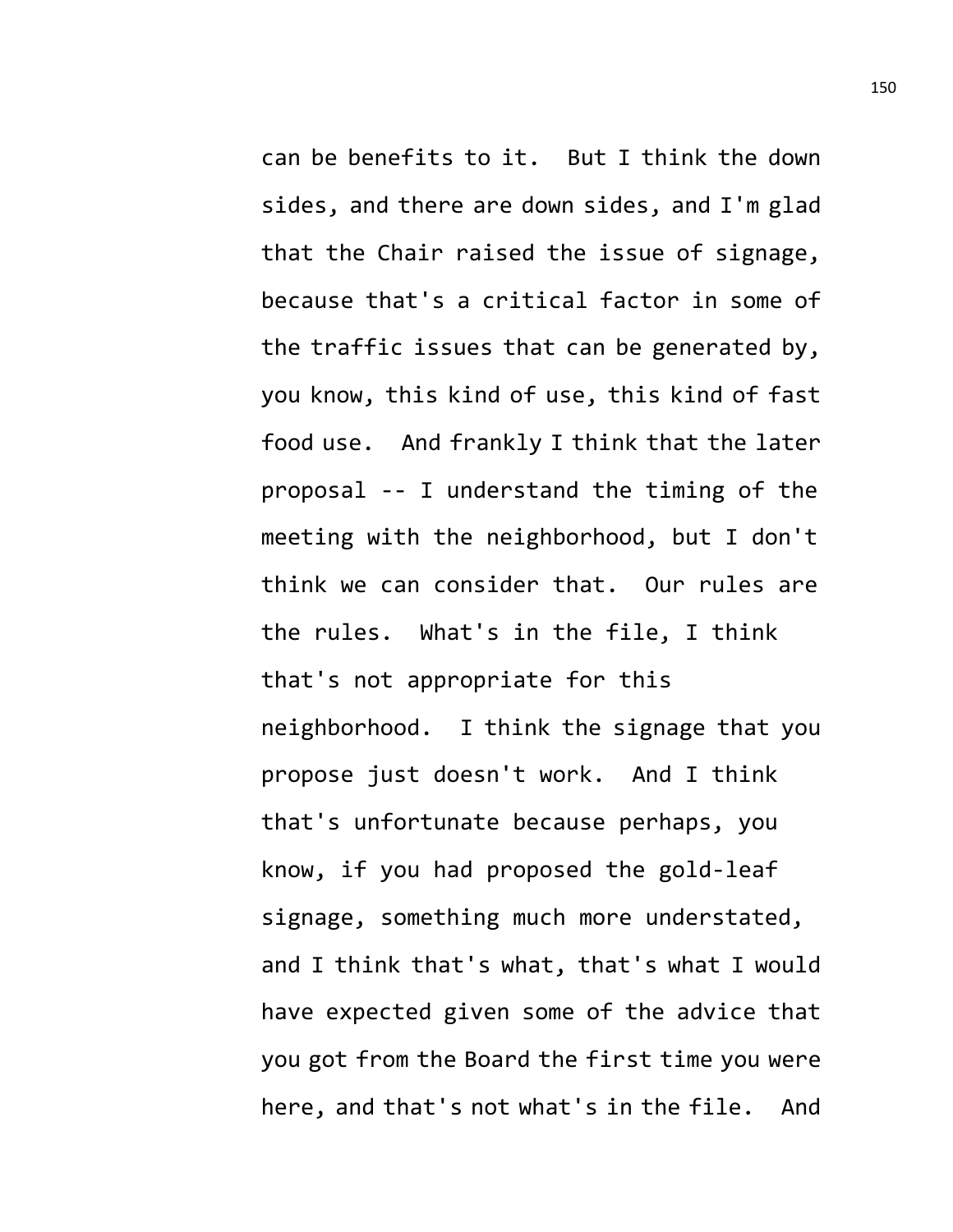so for me that actually makes it easier for me to rule on this because that signage, I think, would generate traffic and some of the concerns that, you know, we've heard from the neighborhood. And I live in that neighborhood. So it's not -- and I would be -- and, you know, I have my son in that neighborhood as well. And, you know, the idea of the increased traffic, I think is a valid concern. And I think that kind of signage would be a traffic -- and I understand what you're saying about trying to mitigate that, but I don't think you can. I don't think as an owner, as an operator, you can mitigate my behavior and the behavior of other people who want to go to the Dunkin' Donuts and get their coffee and get it quick. And that signage is going to invite people who are driving up and down Mass. Ave. to double park. That's my take on it. And that's what we're ruling on. That's the signage that's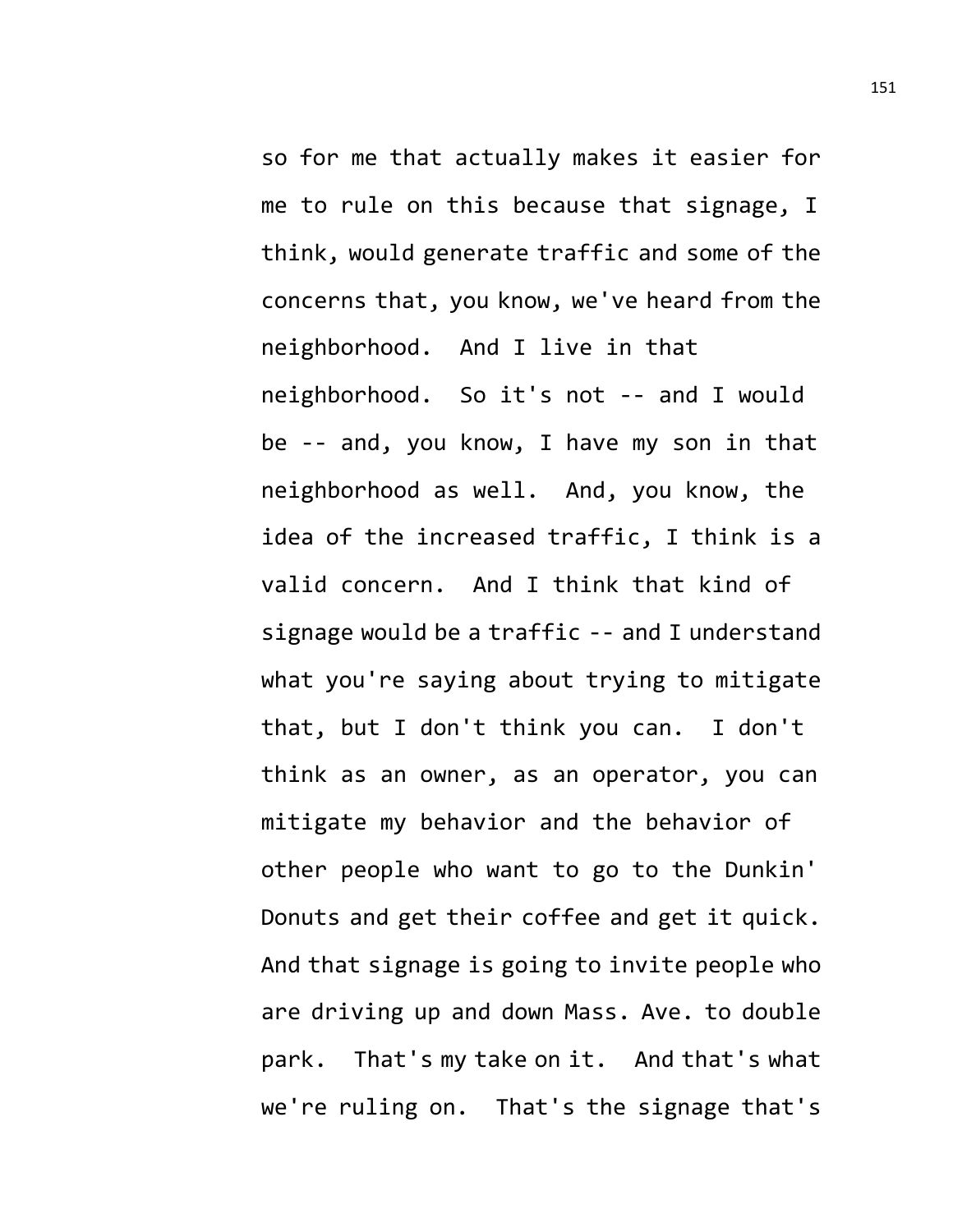in the file, and so this is a difficult one for me and I hope you understand that, but that's sort of my take on it at this point.

BRENDAN SULLIVAN: Okay.

Tom, what is your feeling?

THOMAS SCOTT: Well, I think I'm struggling with the Use Variance. I'm not seeing the hardship in this case. I'm looking at the fast order use. I'm looking at the definition for fast order food establishment, you know, to provide non-disposable plates, cups, and utensils, menus, printed menus. Provision that 75 percent of the seating on the premises have freestanding tables rather than at counters. And the last one is that at least 80 percent of the revenues from food sales is attributed to food consumed on the premises, which I don't think we can say you can meet that. I think your business is defined by volume, and I think that's what really makes your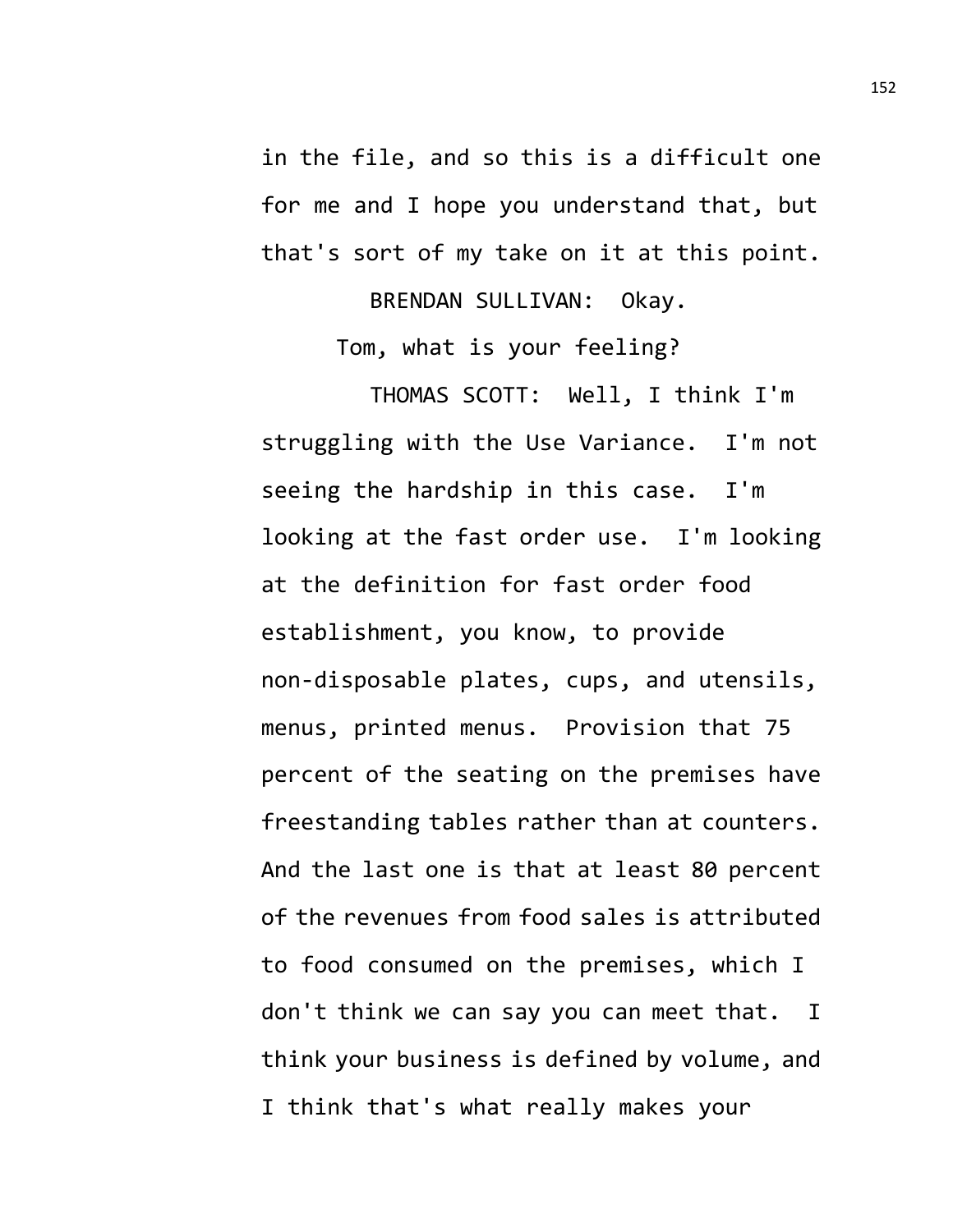business different from some of the other coffee shops in the neighborhood. So I'm struggling with the whole Use Variance issue, the hardship, and just kind of the definition of the fast order food establishment and the fact that you kind of really fall into that category and that it's not allowed. So that's my take on it.

BRENDAN SULLIVAN: Okay. Mr. Heuer.

TAD HEUER: So I'll make two preliminary comments while we've still got everyone here. The first one is on notice and what constitutes notice. This is more informational than anything else, but I think it's important.

A lot of people were concerned that they might not have had notice of what was going on. I certainly think that the signage could -- this is my opinion, the signage could have been better and could have included the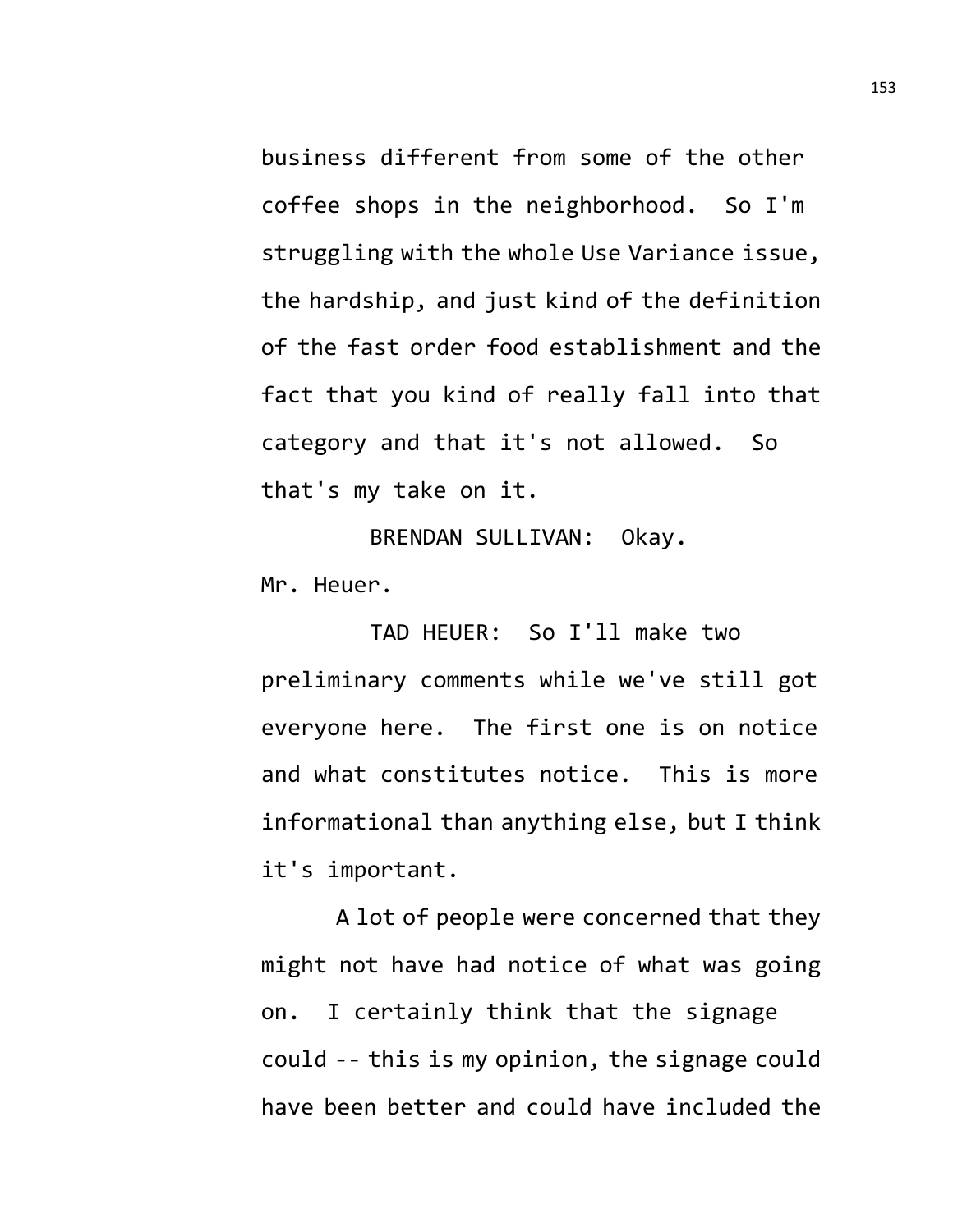words fast food. I don't personally think that identifying the name of the establishment is necessary. You know, there's a balance that we need to strike between going down and, you know, having the staff in Inspectional Services put everything anyone might want to know on the sign. And the basic service that that sign provides which is putting people on notice. That if you walk by and say, as I do all the time, I walk by and read signs. I read building permits that are posted in windows. I'm kind of weird that way but I do it. Because I'm a litigating land use attorney and I like to know what's going on. It's mostly to put you on notice so you can go look at the file, go and see things. So to the extent that it does that and it accurately identifies generally what's going on, I think it's sufficient. I think that additionally the words fast food make it easier to do, but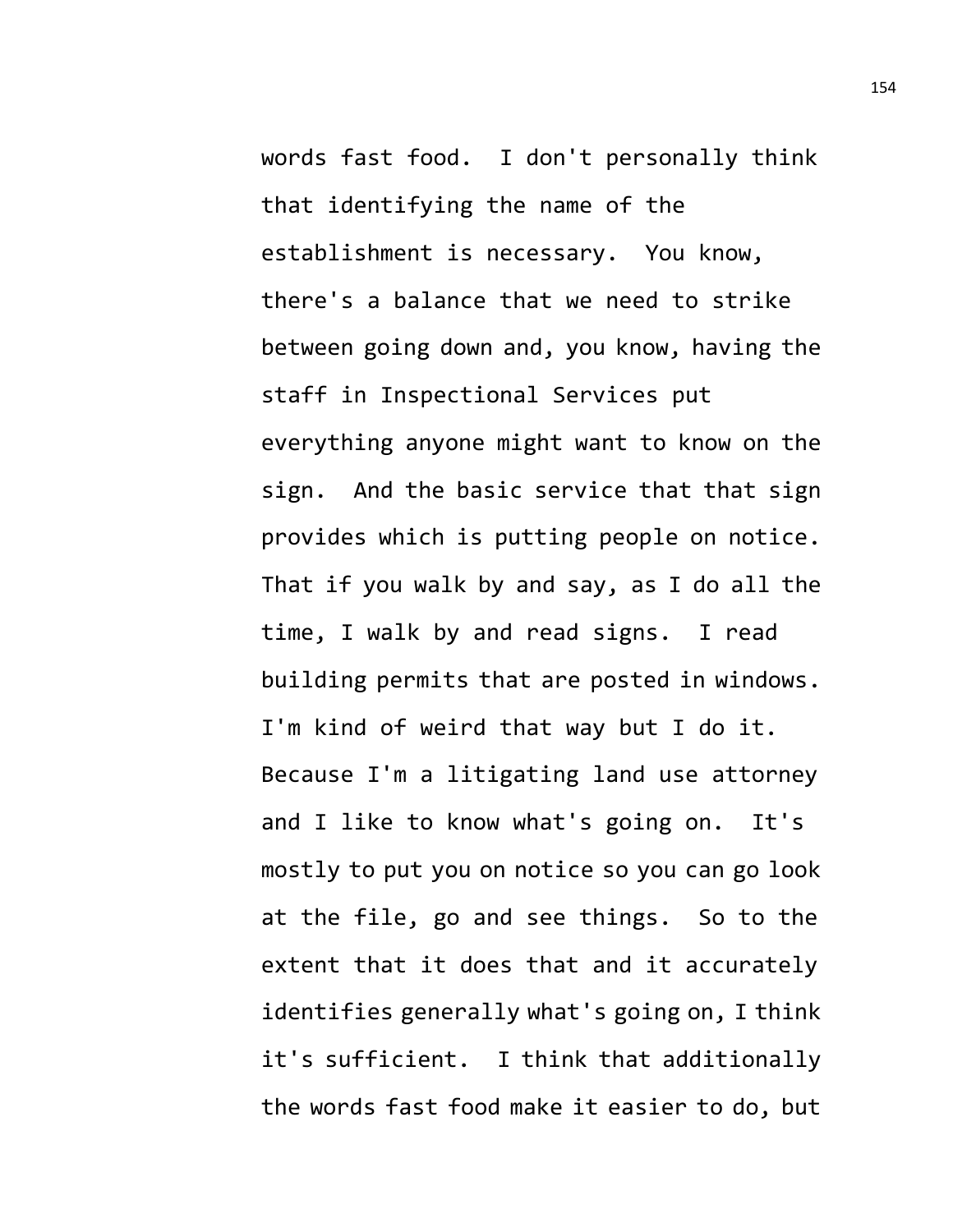I wouldn't necessarily go further than that.

The other element is the mail notice, and this what I think many people were concerned about that they said I feel like I live in the neighborhood and I didn't know this was going on. And I can certainly understand. I live in Neighborhood 9. The statute, the state statute sets out provisions as to who gets notice, and the city has adopted those requirements. The legal requirement is abutters to abutters within 300 feet of the locus. If you're not an abutter to an abutter within 300 feet of the property, you won't get a letter from the city letting you know. Certainly in situations like this there are many people who want to know, but it will be difficult for the city to have to guess as to how popular something's going to be, and that's the reason a sign is there, to let people who aren't an immediate abutter who don't get a letter who are walking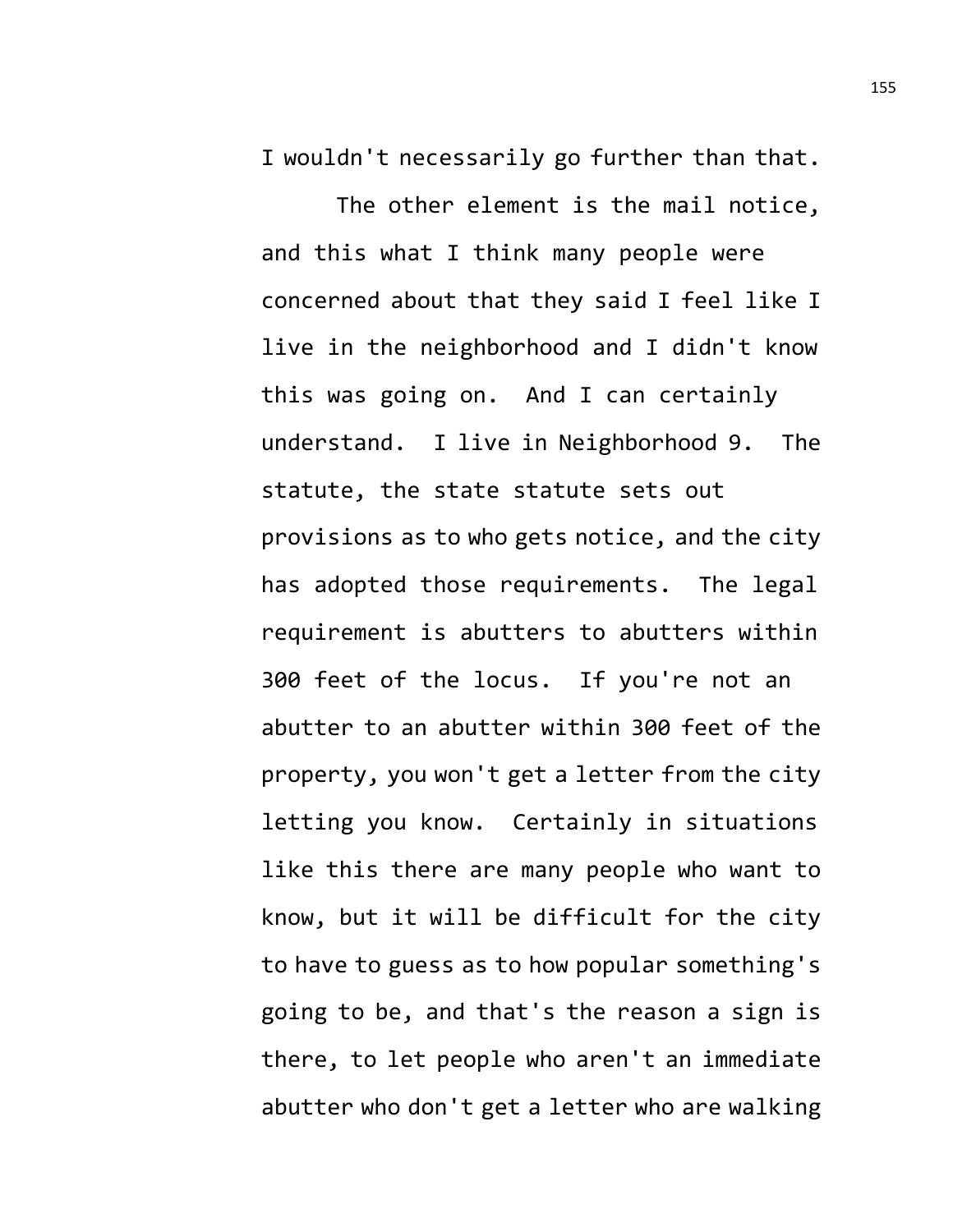by to know. So, you know yes, there may be issues about maybe more people should get notice, maybe the city should provide a larger wave for mailings, but to those who were concerned that they didn't get a letter, I just wanted to let you know why that would be the case. And, you know, to the extent you think it should be more, across the street on Monday evenings is a great place to go.

The second issue is as to what the Board can and can't do. I think someone had mentioned, you know, several people are saying uphold the Zoning Ordinance. Certainly we're here to uphold the Zoning Ordinance, but by definition being a Board of Zoning Appeals granting Variances, everything that comes to us as someone who says if you upheld the Zoning Ordinance, I couldn't do what I'm looking to do and I have a really good reason to do what I'd like to do. If not, if we're really just here to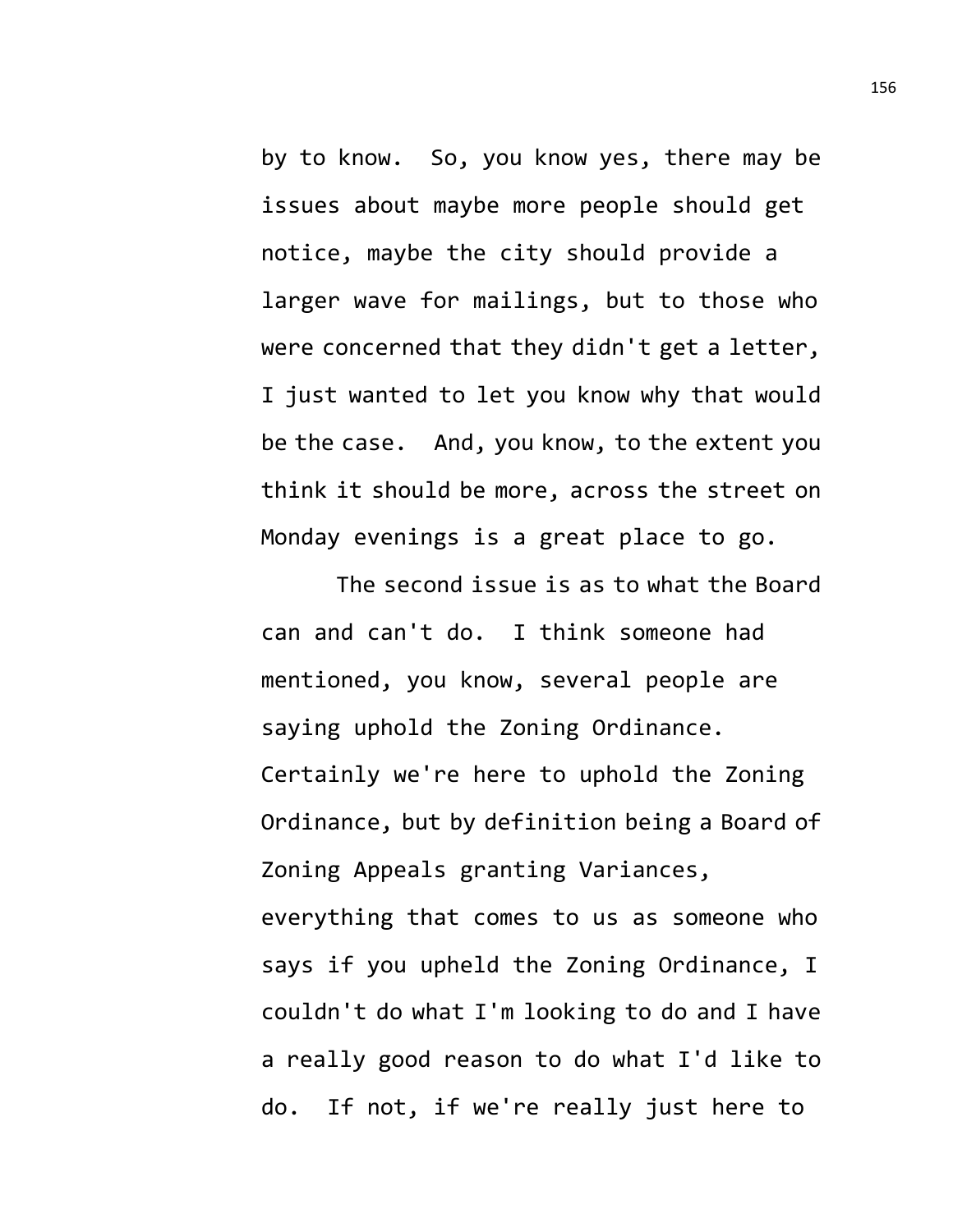uphold the Ordinance in all situations, we wouldn't need to be here. You can just read the Ordinance and say at this point there's no need for a Variance because Variances don't exist. We have a Variance procedure that says even though the Ordinance says X, there may be a good reason to do Y and let's have that discussion and conversation. So, really what we're here to determine is whether a Variance from the Ordinance is reasonable under the circumstances and according to the law that's been set out by the statute and by the SJC and the appellate courts. So that's the scope.

As to the merits, I think this is a Use Variance case. And if this were a restaurant, many people have suggested, you know, traffic and other types of issues, first if this were a restaurant, it would be allowed by right. I know people in the immediate neighborhood don't like the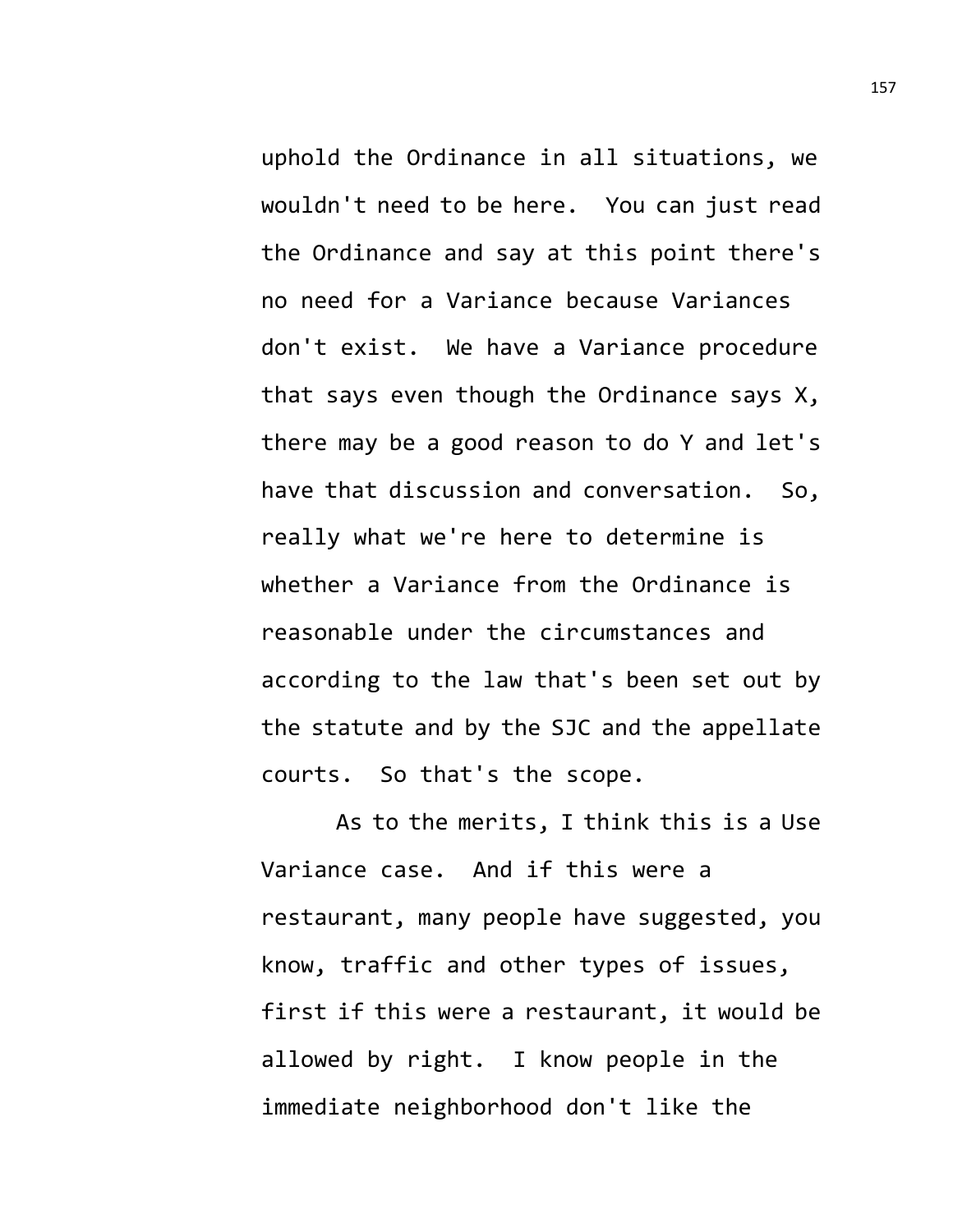restaurants and have difficulties with them, I sympathize with that, I really do. I know you're calling Inspectional Services and other people to get the trucks off the street and get the trash trucks doing from what they're doing and waking you up at all hours. I get it. That being said, a restaurant is allowed by right, a cafe is allowed by right. Just not a fast order food establishment.

Second, if this were a Special Permit case, I would vote for the Special Permit. I don't give credence or significant credence to the concerns about traffic for deliveries. And given what the Petitioner has said about the infrequency of deliveries compared to the other establishments on the street, in my opinion, having seen many cases like this in the past, this is one of the least frequent delivery schedules of any retail establishment food or non-food that I've seen. I think that many of the conditions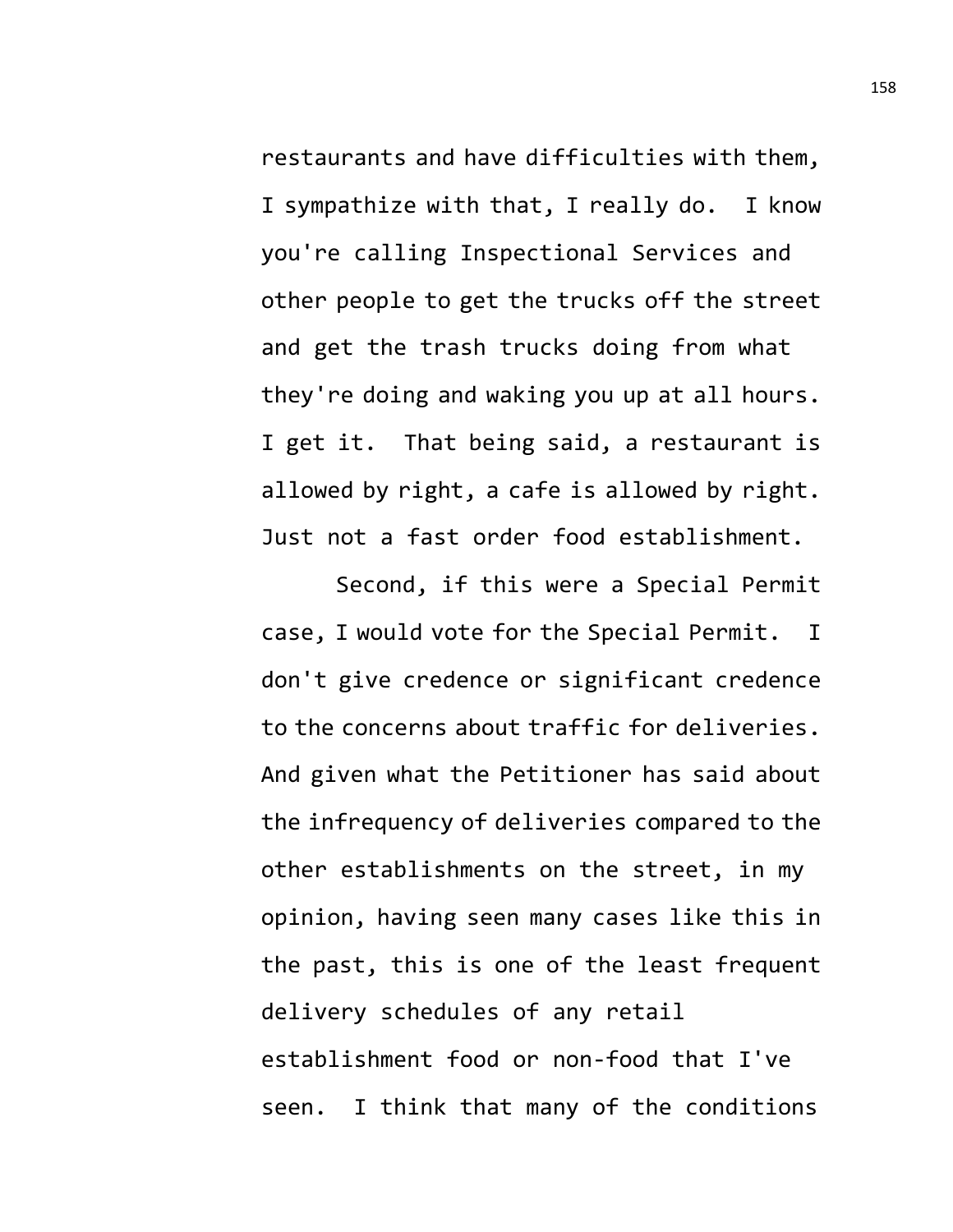that were proposed by Bone Street neighbors are ones that Mr. Woolkalis will agree to impose upon himself, and I think those would go a long way towards mitigating a lot of the concerns, a lot of problems that arisen with some of the other restaurants on that stretch. So if this were a Special Permit, I think I would be in favor of granting it.

That being said, this is a Use Variance. And the definition in the statute is hardship is really in two parts. The first thing you need is, you know, soil, shape, or topography of the lot of the structures. I think the hardship is met in terms of the structure. It's an unusually shaped structure on an unusually narrow lot. That the size of that lot is not common to the Zoning District. There are formally there are legitimately sized lots in this Zoning District. Not just on this block, but in this Zoning District, the BA District, BA-2. And I think that the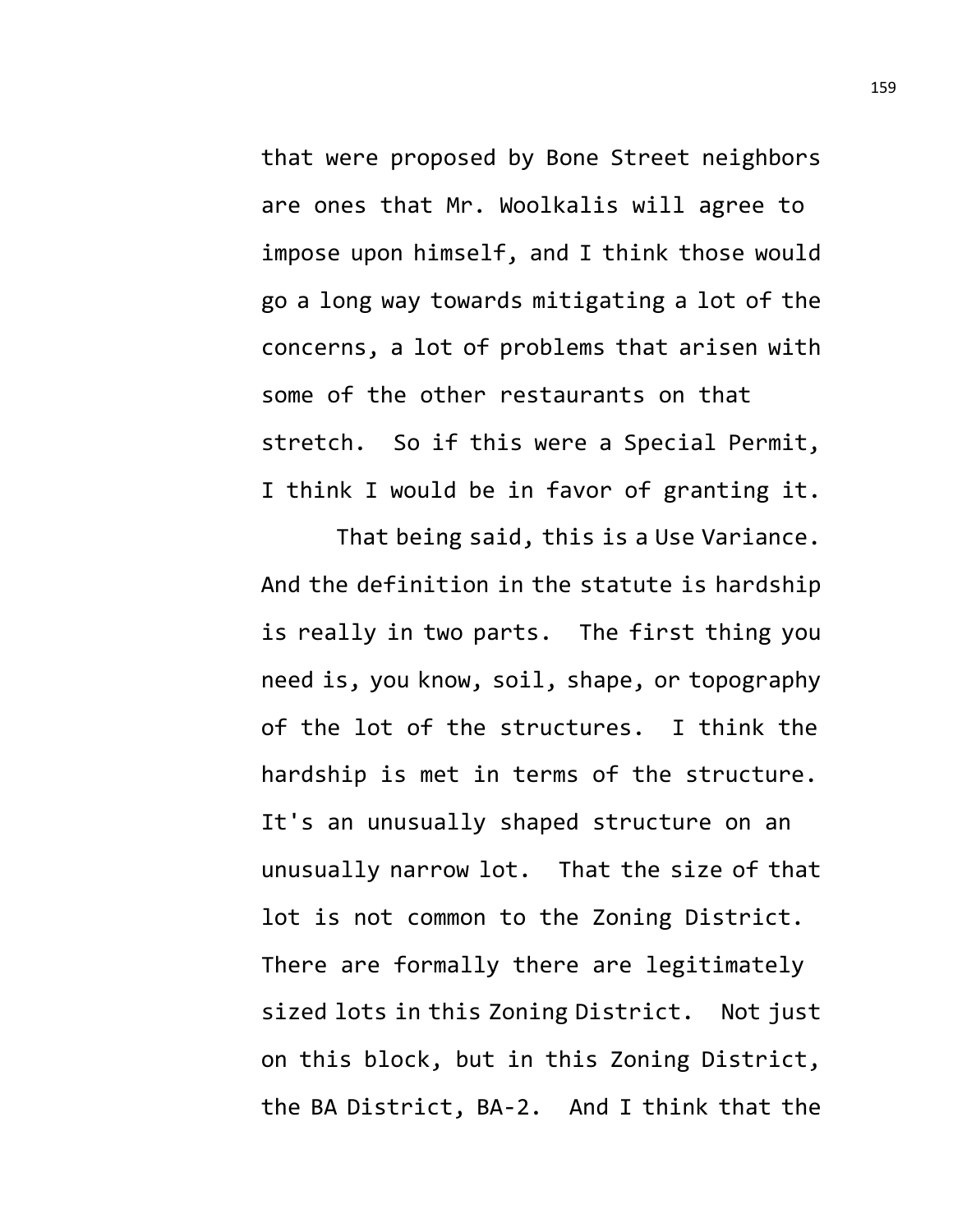fact that it sits half in the business zone and half in a residential zone is a further hardship. That someone who wants to buy or use this property, has to take as part the deal the fact that the back end of it is in a residential district that may create further complications.

The other element -- so once you've gotten that far -- once you say I've got one of those things, then your next step is, you know, what is the hardship? So you've started with is it unique shaped, soil, topography of the lot or structure? And then you go to the hardship. Here I think the argument is financial. It's difficult to lease out. I'm not quite as certain that I can go there. I think, you know, certainly it's a difficult parcel to lease, but I'm not sure it's an impossible parcel to lease. I'm not sure it's not just merely a difficult parcel to lease I think is my point.

160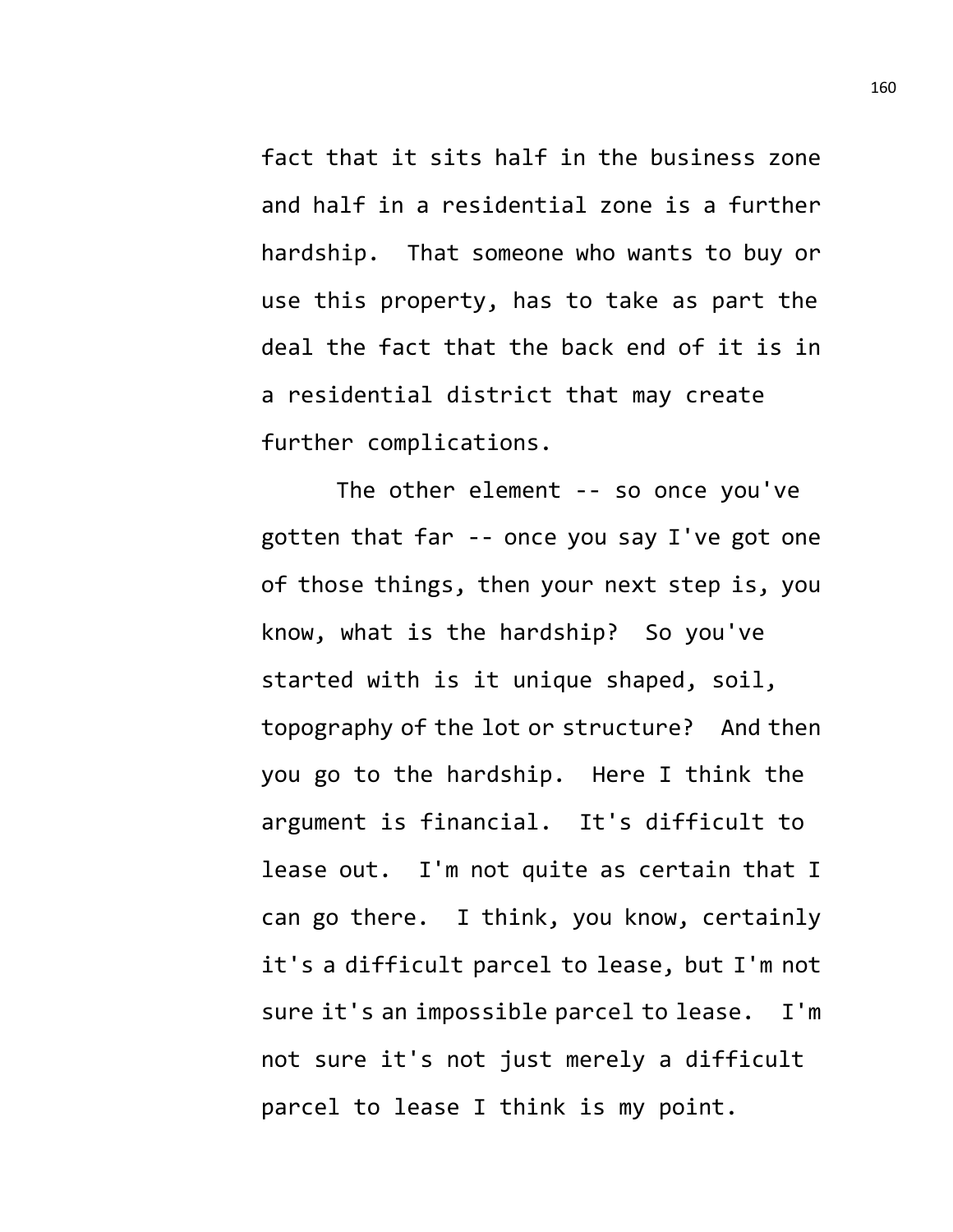And on the point of a Use Variance as been said before, they're highly disfavored. And I would agree with the Chairman's notion that the master plan that's been submitted, and I presume that this is now an Ordinance form so it creates a Zoning freeze as to things that were proposed underneath it?

BRENDAN SULLIVAN: Before the City Council for their consideration.

TAD HEUER: Right. So under the state statutes it's been submitted and the zoning freeze would apply to anything underneath it. Am I saying that correctly?

ATTORNEY JAMES RAFFERTY: I haven't seen it. Is it in the form of an amendment to the Ordinance?

TAD HEUER: Yes.

ATTORNEY JAMES RAFFERTY: Yes. Well, then, I would say that, yes, once the notice of the public hearing of the Ordinance Committee, I don't know if that notice has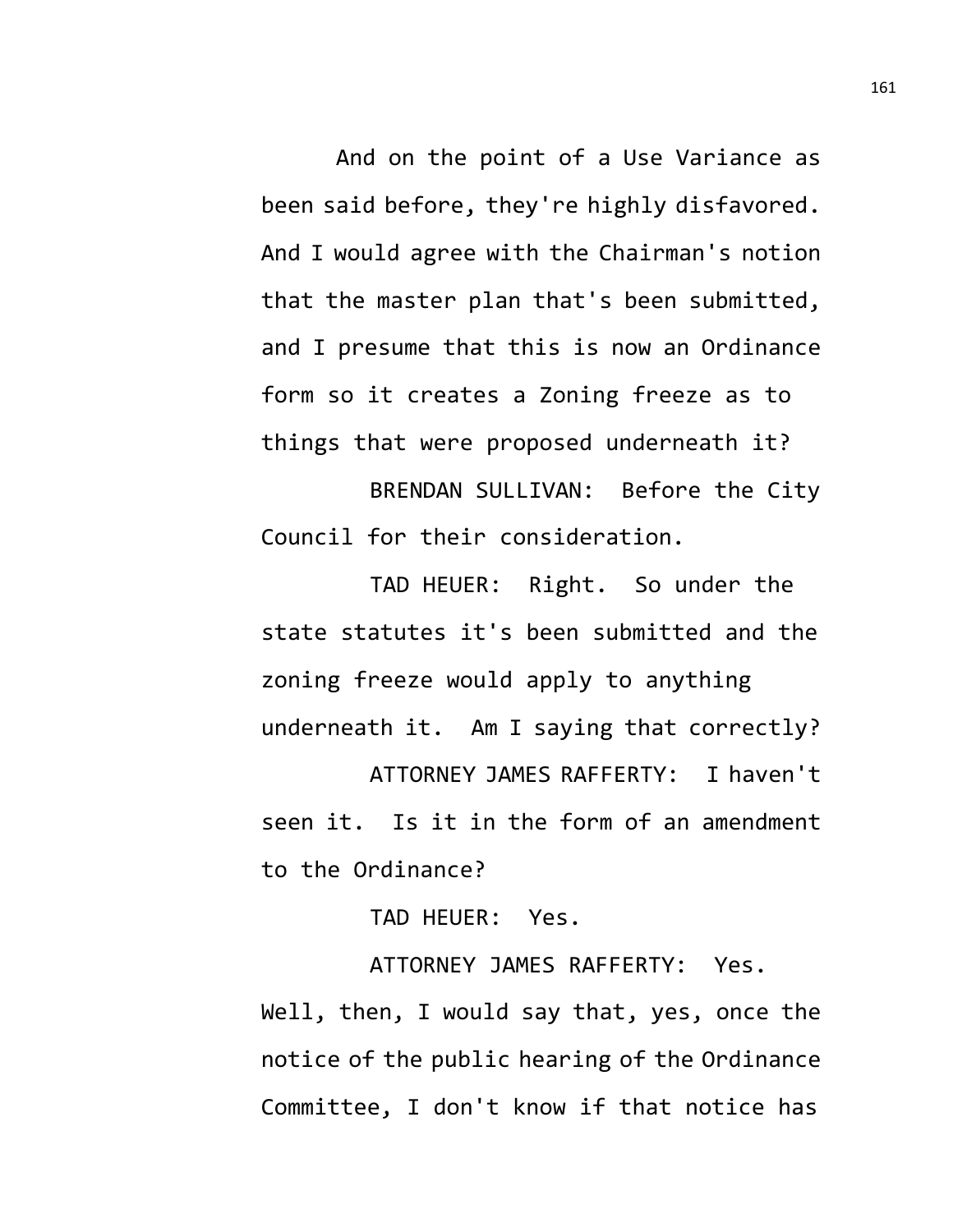occurred yet.

TAD HEUER: Right.

Yes, so I mean to the extent that the public notice has been given for the Ordinance Committee to consider it, I think the Zoning freeze by law does apply under the statute. Even without that I think the point that the existing Ordinance, as it is, unchanged as it would be by the Zoning petitioner has had a chance to consider it, does create a situation in which there could be a presumption that the city looked at this and presumed that the existing Ordinance should remain as to fast food. And because of that, I do think that it would derogate from the intent and purpose of the Ordinance. And that's the last step.

So I wouldn't go as far to say there's no hardship based on the size of the structure. I wouldn't necessarily go as far as to say there's no hardship based on the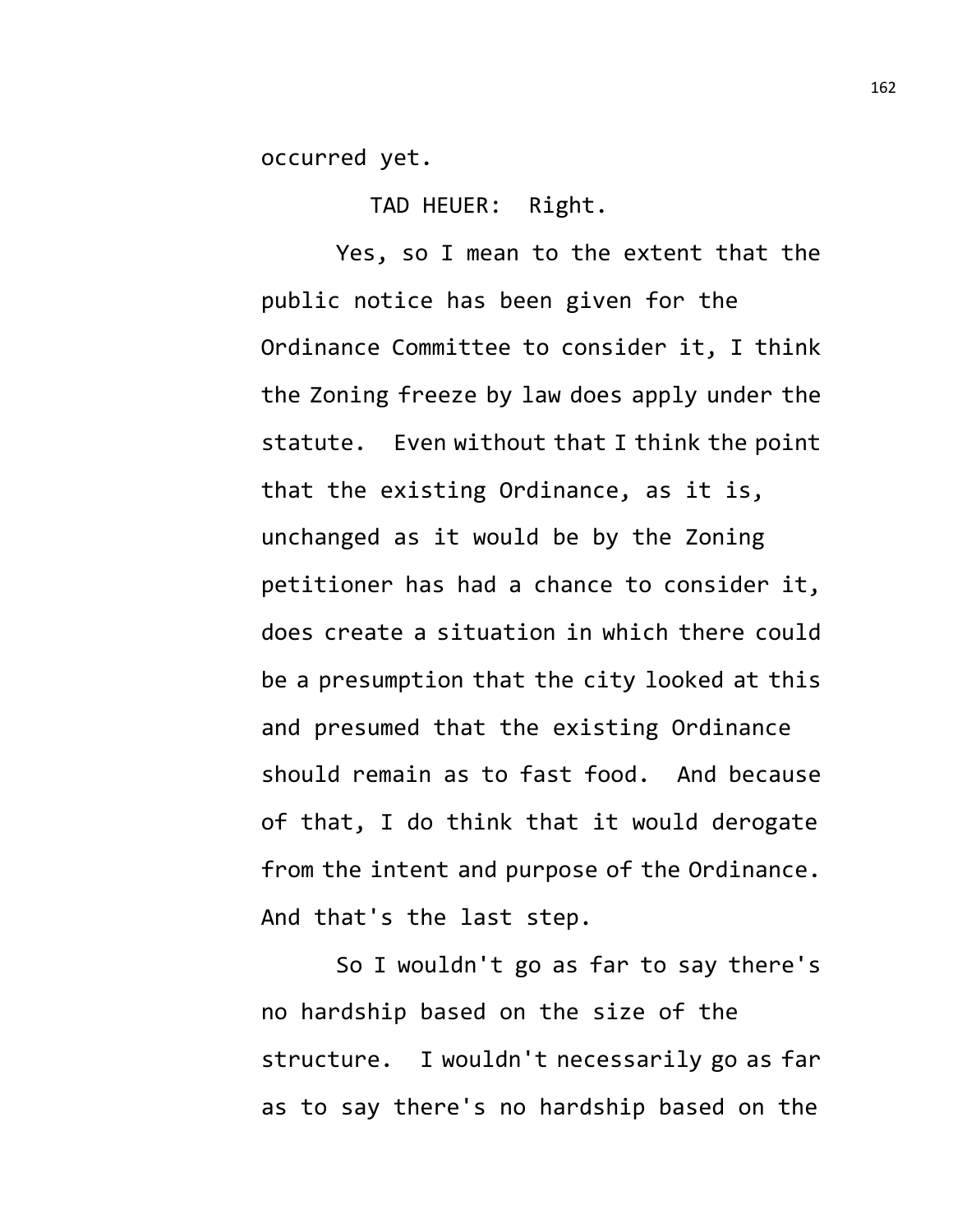rentability, although I think it's a closer call, but I do think that given that this is a Use Variance being requested and not a Dimensional Variance, that it would substantial derogate from the intent and purpose of the Ordinance given the nature of the Ordinance as it stands and as being proposed and revised by the Planning Board. So for those reasons, I think would vote against granting the Use Variance here and I think that's my piece.

BRENDAN SULLIVAN: Okay. And you've spoken?

CONSTANTINE ALEXANDER: I've spoken.

BRENDAN SULLIVAN: Okay. Let me make a motion --

ATTORNEY JAMES RAFFERTY:

Mr. Chairman, before -- the Petitioner had a request of the Board.

BRANDON WOOLKALIS: I just thought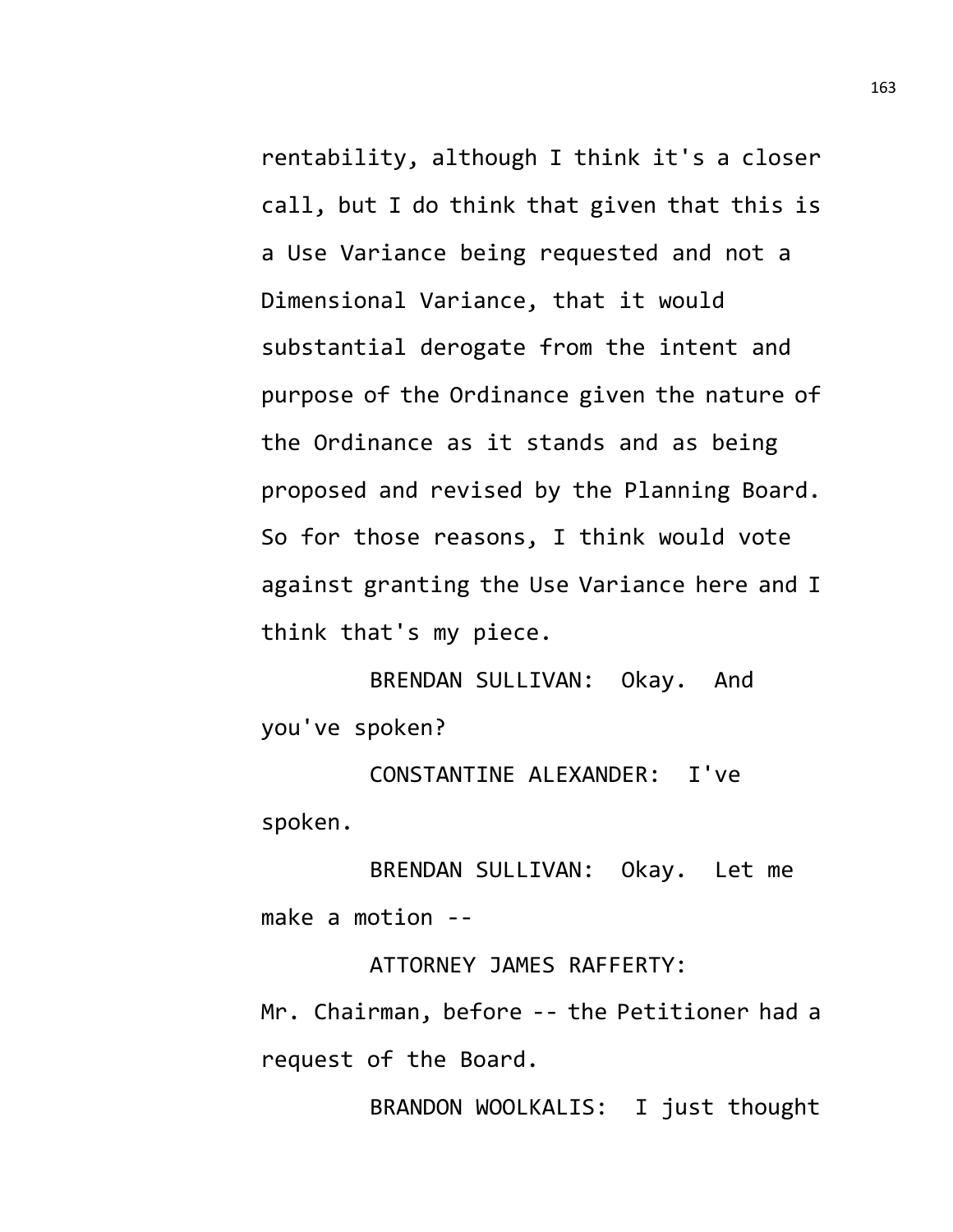maybe if I continued it at that new elevation with the gold leaf on there that would be --

BRENDAN SULLIVAN: We're down the road. We're at the end of the road.

BRANDON WOOLKALIS: Oh, okay. How about applying any of those limitations --

BRENDAN SULLIVAN: That's why I had asked that it get in, and I believe it was sufficient time to get it in. And when I reviewed the other ones, it was totally contrary to what I thought I had indicated, what I had said at the first meeting.

CONSTANTINE ALEXANDER: Plus, Mr. Woolkalis, I'll point out to you that at least two members of the Board are opposed to this for reasons unrelated to the signage. So any sign you put up is not going to make us happy. And two is all it needs to defeat the motion. Save you time and money.

BRENDAN SULLIVAN: Let me make a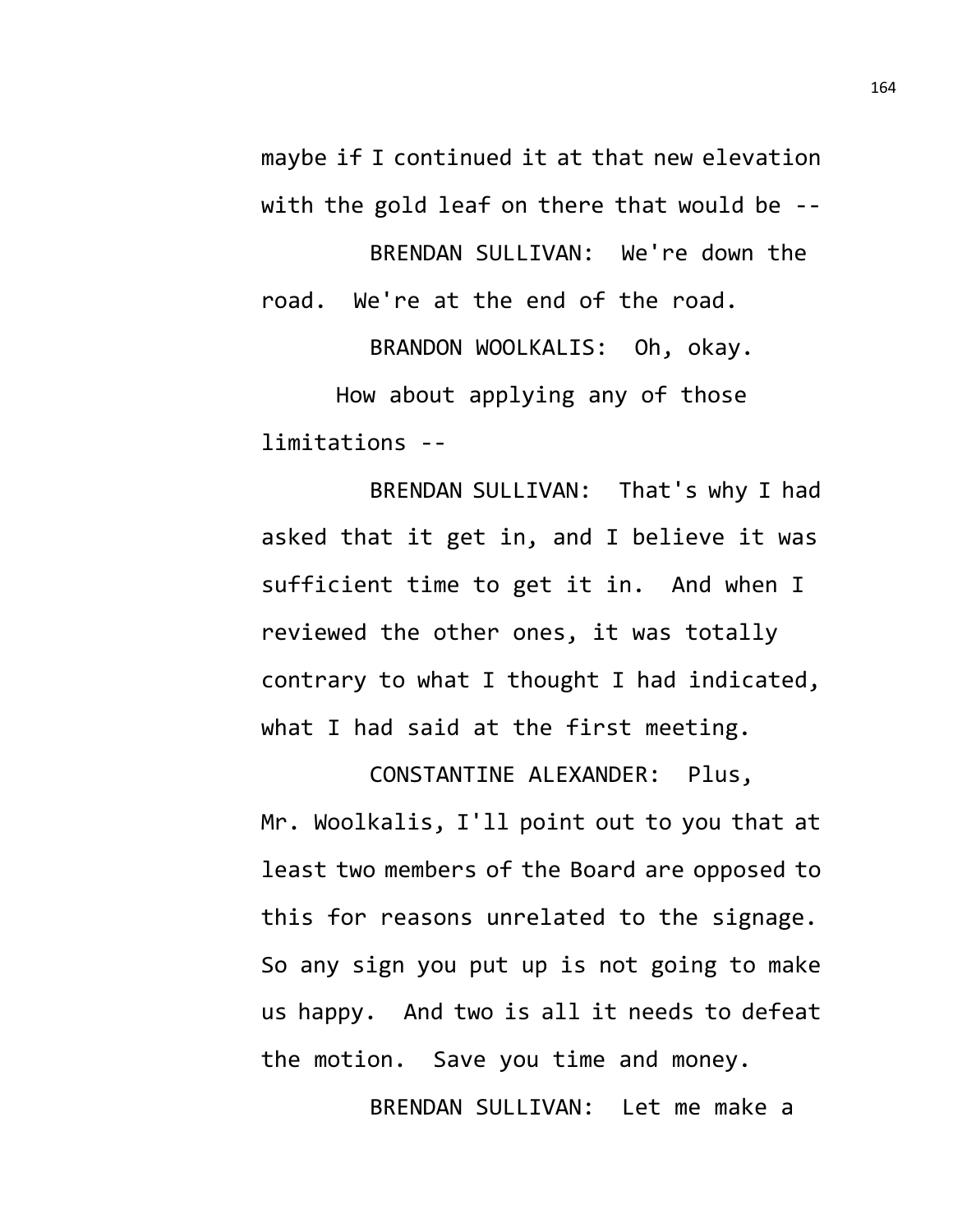motion to grant the Variance 1678 Mass. Avenue to convert the existing store into a cafe/coffee shop fast food establishment as per the application contained therein.

The Board finds that a literal enforcement of the provisions of the Ordinance would involve a substantial hardship to the Petitioner.

The Board finds that the hardship is owing to the circumstances relating to the shape of the structure, and especially affects this particular structure and the land, but does not generally affect the Zoning District in which it's located.

The Board finds that desirable relief may be granted without substantial detriment to the public good, and would not nullify or substantially derogate from the intent and purpose of the Ordinance.

> Anything else to add to the motion? TAD HEUER: No.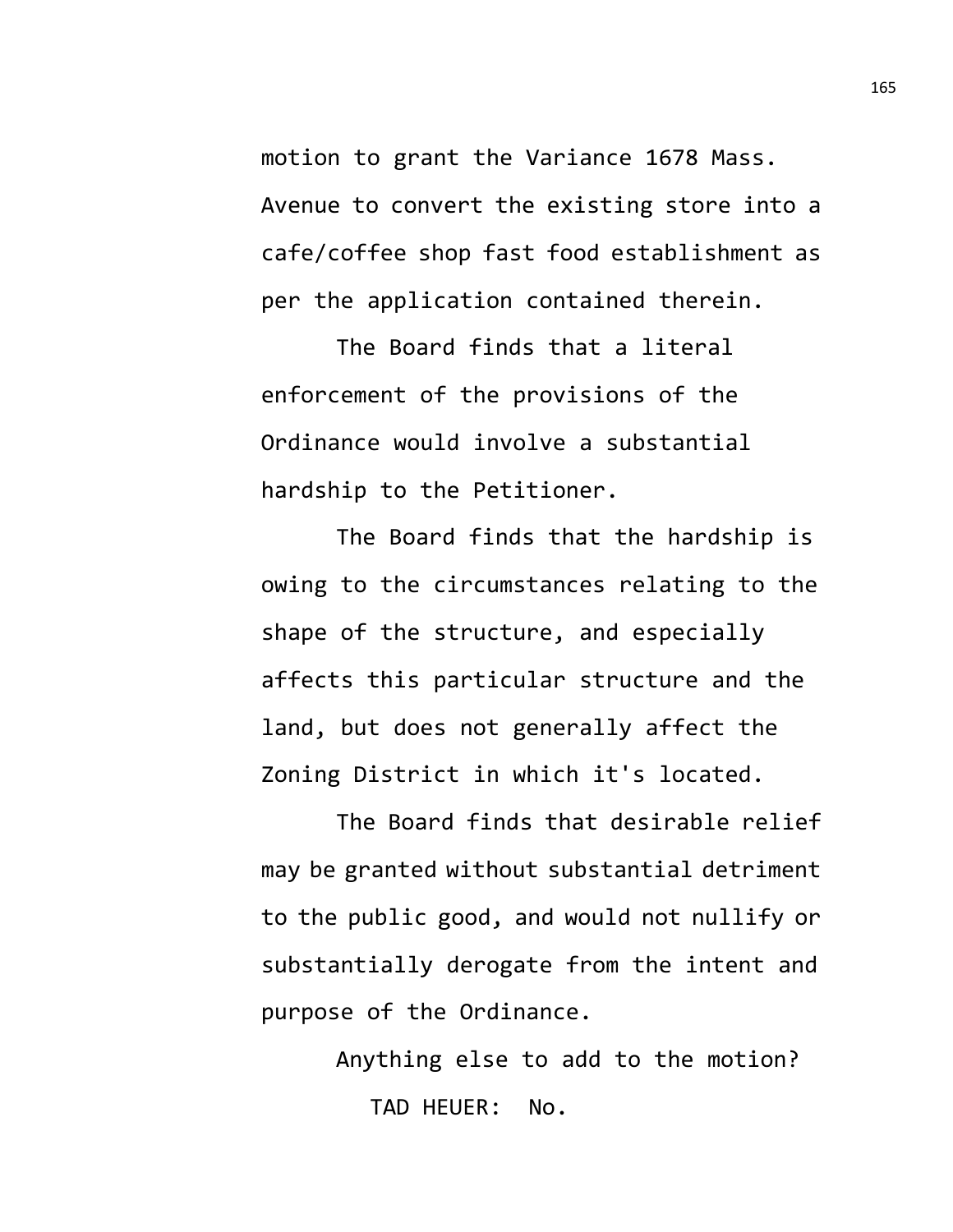BRENDAN SULLIVAN: All those in favor of granting the Variance as per the application?

(No Response.)

BRENDAN SULLIVAN: All those opposed?

(Show of hands.)

BRENDAN SULLIVAN: The Board finds that a literal enforcement of the provisions of the Ordinance would not involve a substantial hardship or has been established by the Petitioner.

The Board finds that there cannot be any hardship owing to the particular shape of this lot. And that it's uniqueness that would only allow this particular use.

And the Board finds that desirable relief could not be granted without substantial detriment to the public good or nullify or substantially derogate from the intent and purpose of the Ordinance.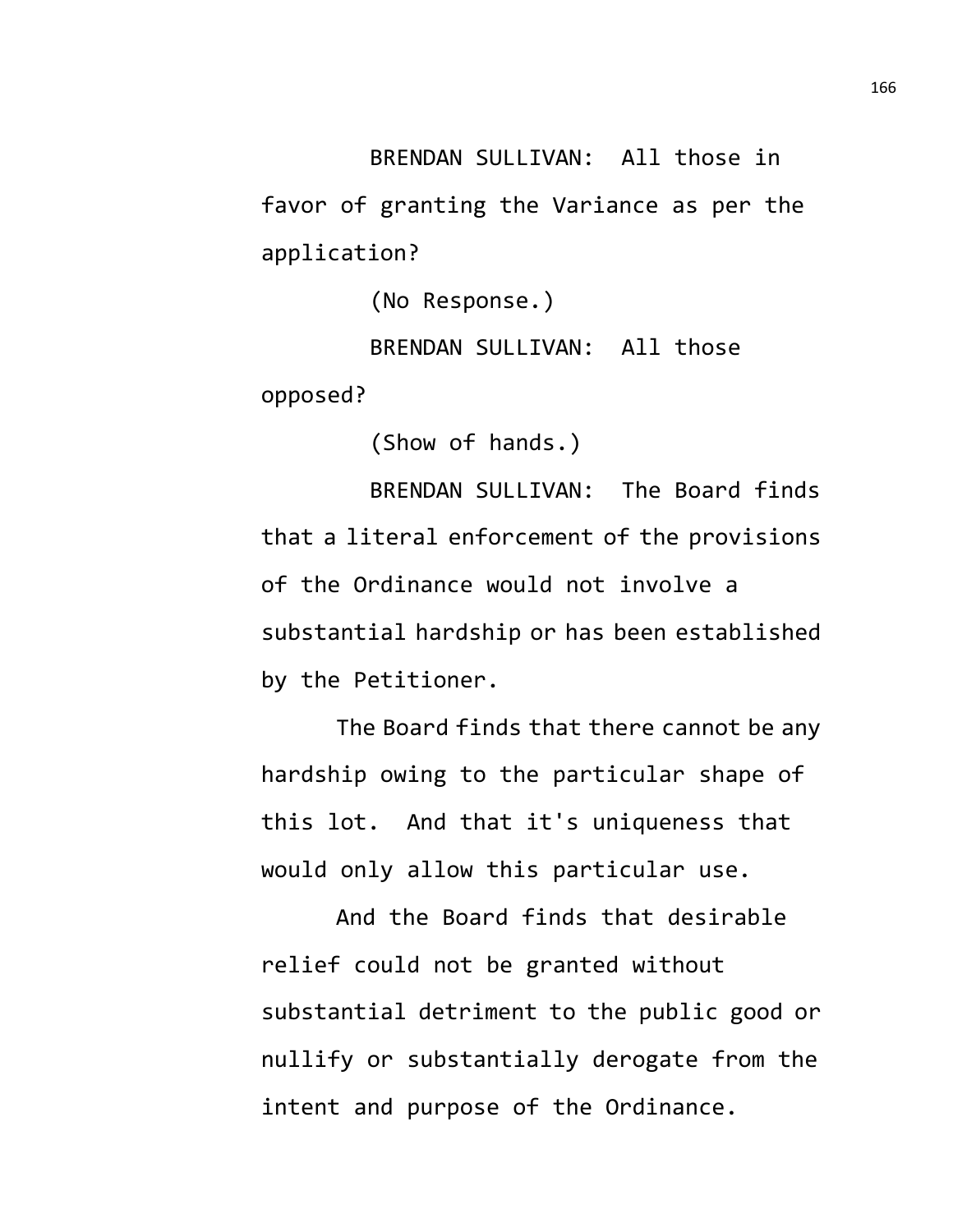[Anything] else to add?

(No Response.)

BRENDAN SULLIVAN: Okay, motion is denied.

I would just -- everybody else has had something to say. I would just like to say that I really did not appreciate the comments that I have heard about, and also the way that the Inspectional Services -- the staff has been taken over with calls, and also a very bad way that the Board has been besmerged (sic) by this entire process. That I will rise to the defense of the staff of Inspectional Services, and also to the integrity of the other members of this Board. And that's my last word. And the motion is denied.

ATTORNEY JAMES RAFFERTY: Thank you.

BRANDON WOOLKALIS: Thank you for your time, board members, I appreciate it.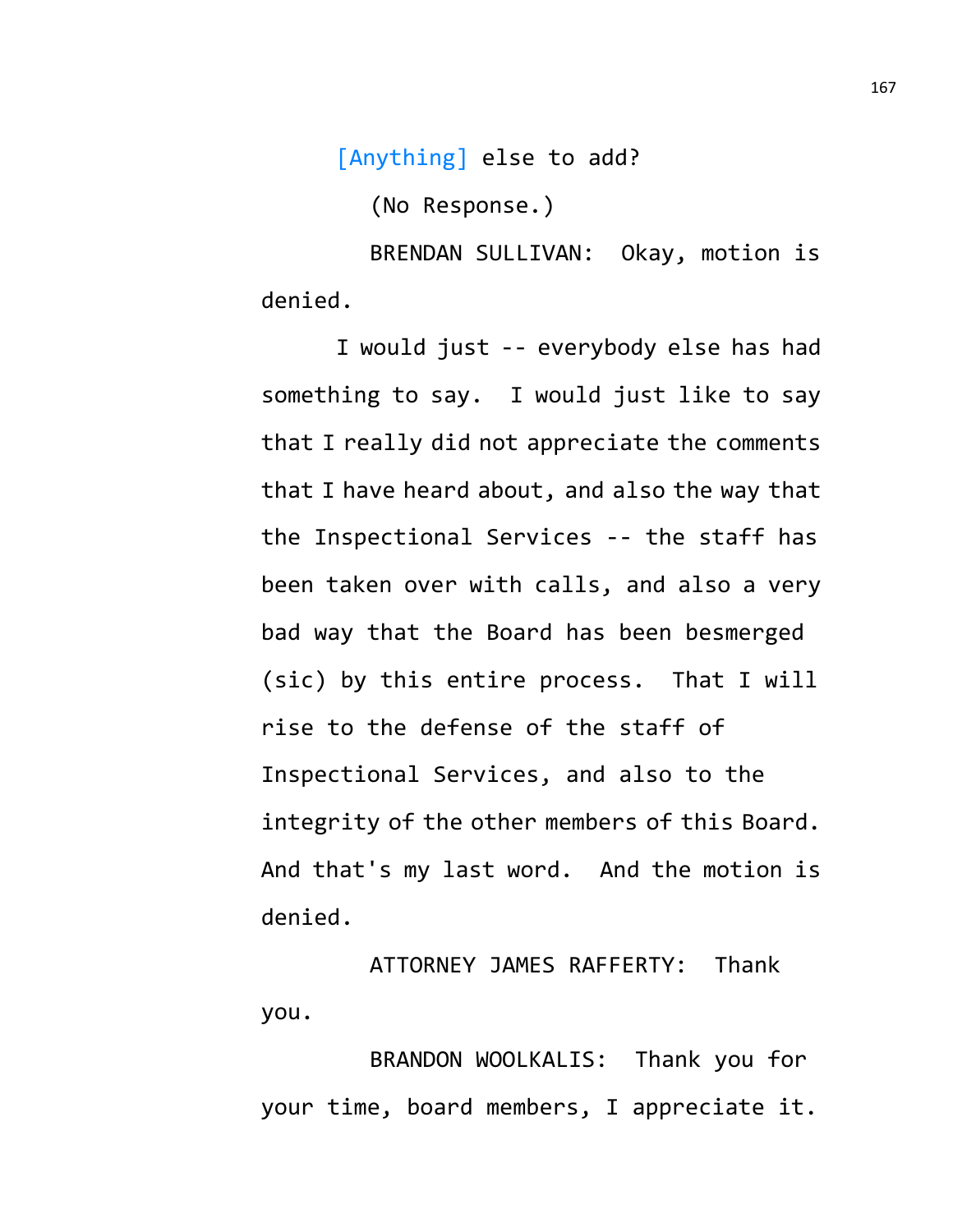TAD HEUER: Good luck.

(All members voting in opposition.)

(9:30 p.m.) (Sitting Members: Brendan Sullivan,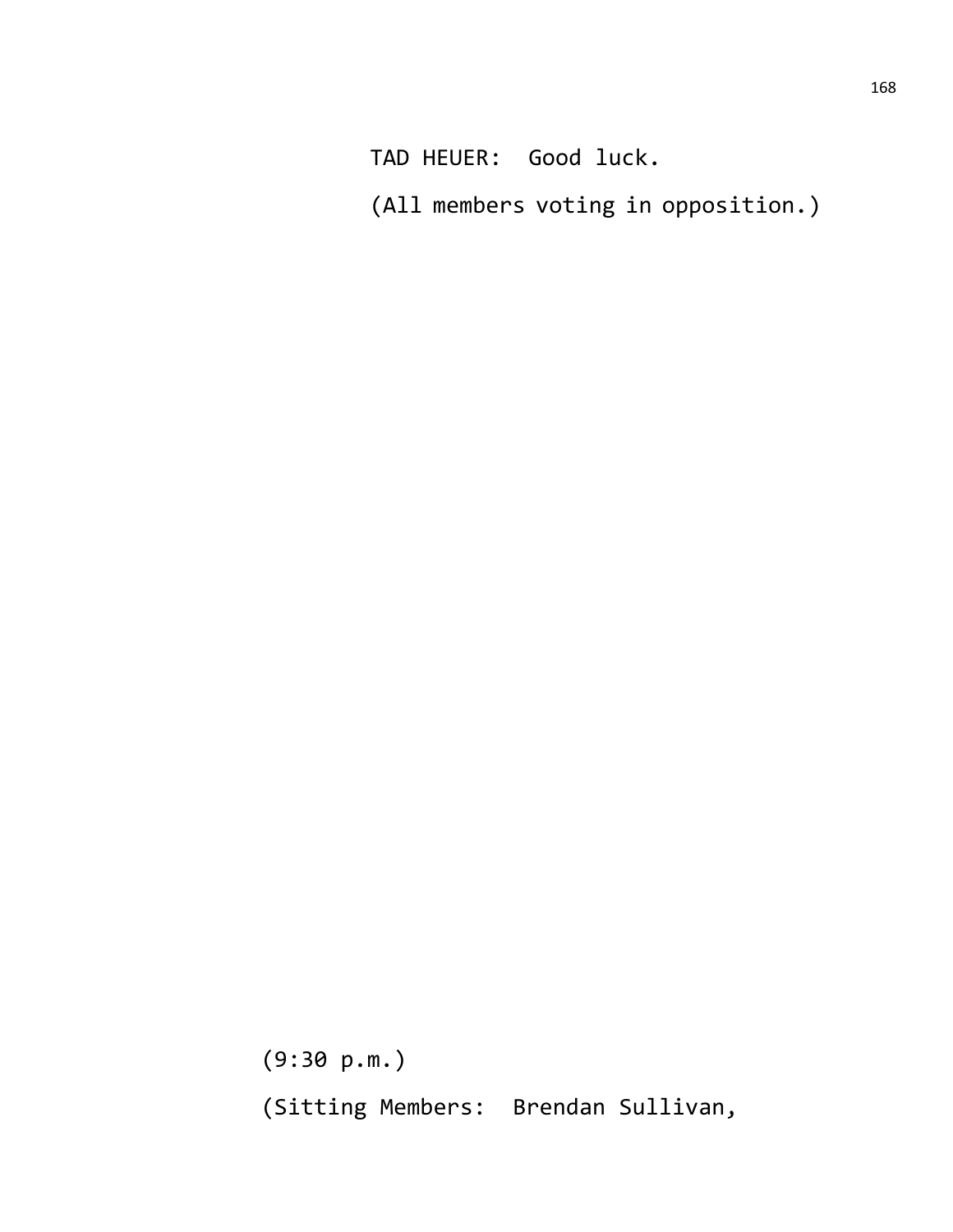Constantine Alexander, Tad Heuer, Thomas Scott, Douglas Myers.)

BRENDAN SULLIVAN: The Board will hear case No. 10232 which is One Matignon Road.

> Is there anybody here on that matter? (No Response.)

BRENDAN SULLIVAN: The Board is in receipt of correspondence dated April 11th. (Reading) As a follow-up to our recent conversation, I'm writing to request a continuance of the hearing on the captioned matter until mid-September. For your information, my client has sent letters to its neighbors informing them of its plans to request such continuance. So very truly yours, Ryan D. Pace, P-a-c-e. On the letterhead of Anderson and Kreiger, K-r-e-i-g-e-r, LLP.

On the motion to continue this matter until September 13, 2012, on the condition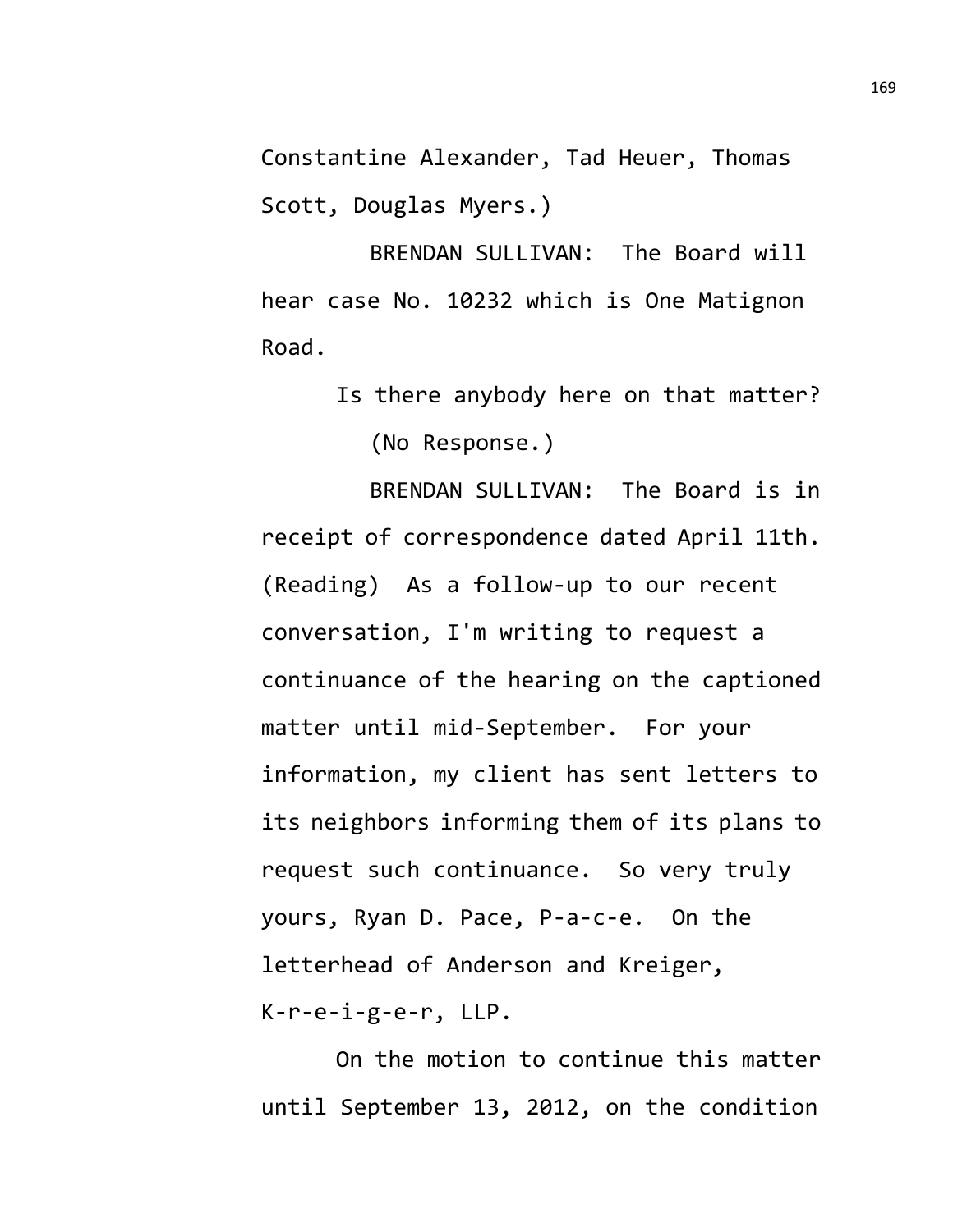that the Petitioner change the posting signs -- are there more than one? Should be.

SEAN O'GRADY: Yes.

BRENDAN SULLIVAN: To reflect the new date of September 13, 2012, and the time of seven p.m. And that any new submissions different from what's in the file, be in the file by five p.m. of the Monday prior to the September 13th hearing.

All those in favor of the continuance.

(Show of hands.)

BRENDAN SULLIVAN: Five in favor of this continuance.

(Sullivan, Alexander, Heuer, Scott, Myers.)

(9:35 p.m.) (Sitting Members: Brendan Sullivan,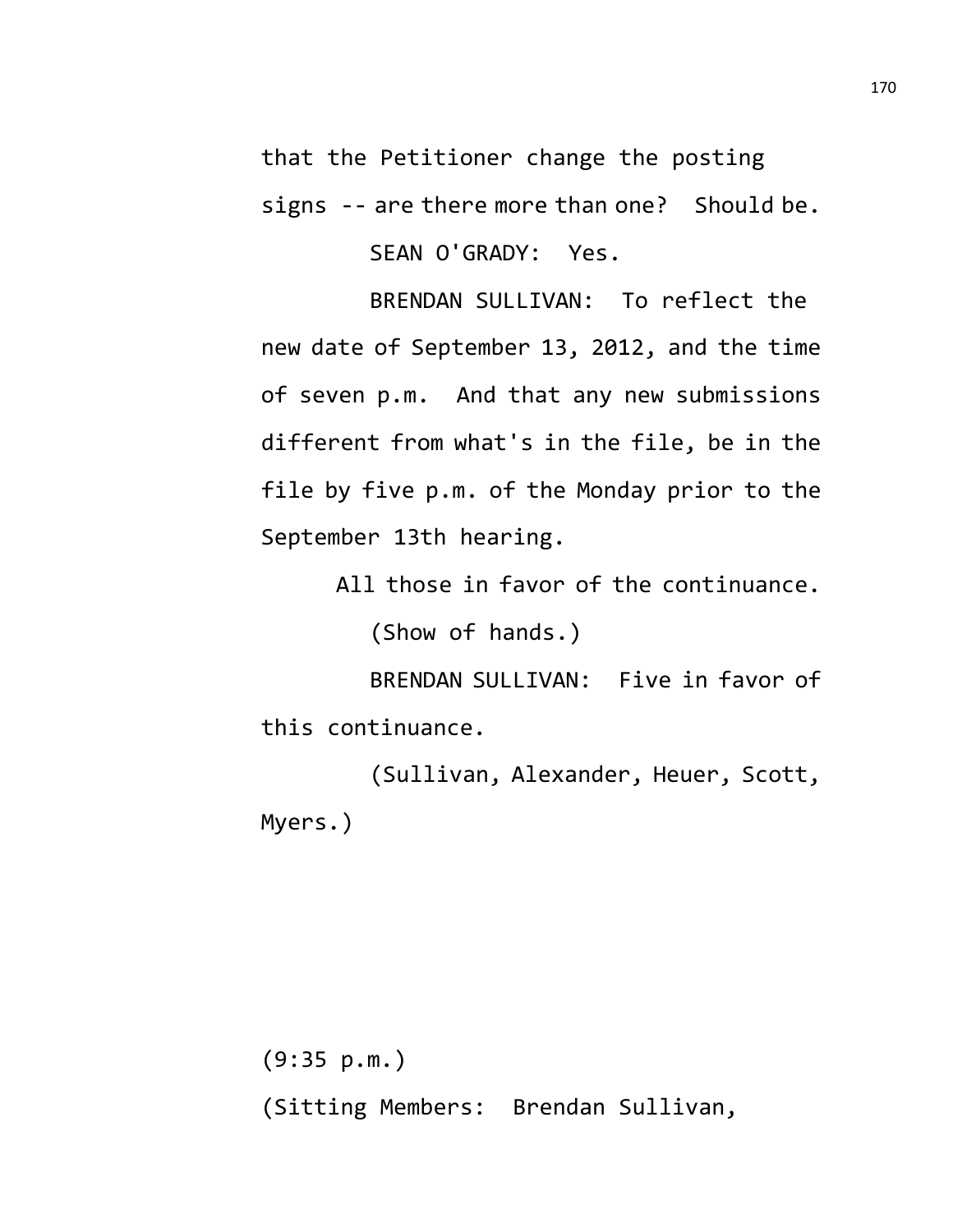Constantine Alexander, Tad Heuer, Thomas Scott, Douglas Myers.)

BRENDAN SULLIVAN: The Board will hear case No. 10235, 498 Franklin Street.

Is there anybody here on that matter? MAGGIE BOOZ: I'm here Franklin Street.

BRENDAN SULLIVAN: You're here for Franklin Street? Oh.

MAGGIE BOOZ: I'm here on Franklin Street, Maggie Booz, B-o-o-z. I'm the architect for the case. My clients got a telephone call from the Zoning Specialist today, and they -- sorry. This isn't even working, is it? And they -- sorry, it's a long day. They got a call from the Zoning Specialist today informing them that they had not put up their sign on the exterior of the building. They misunderstood the instructions in the letter that they were given and thought they had to post the letter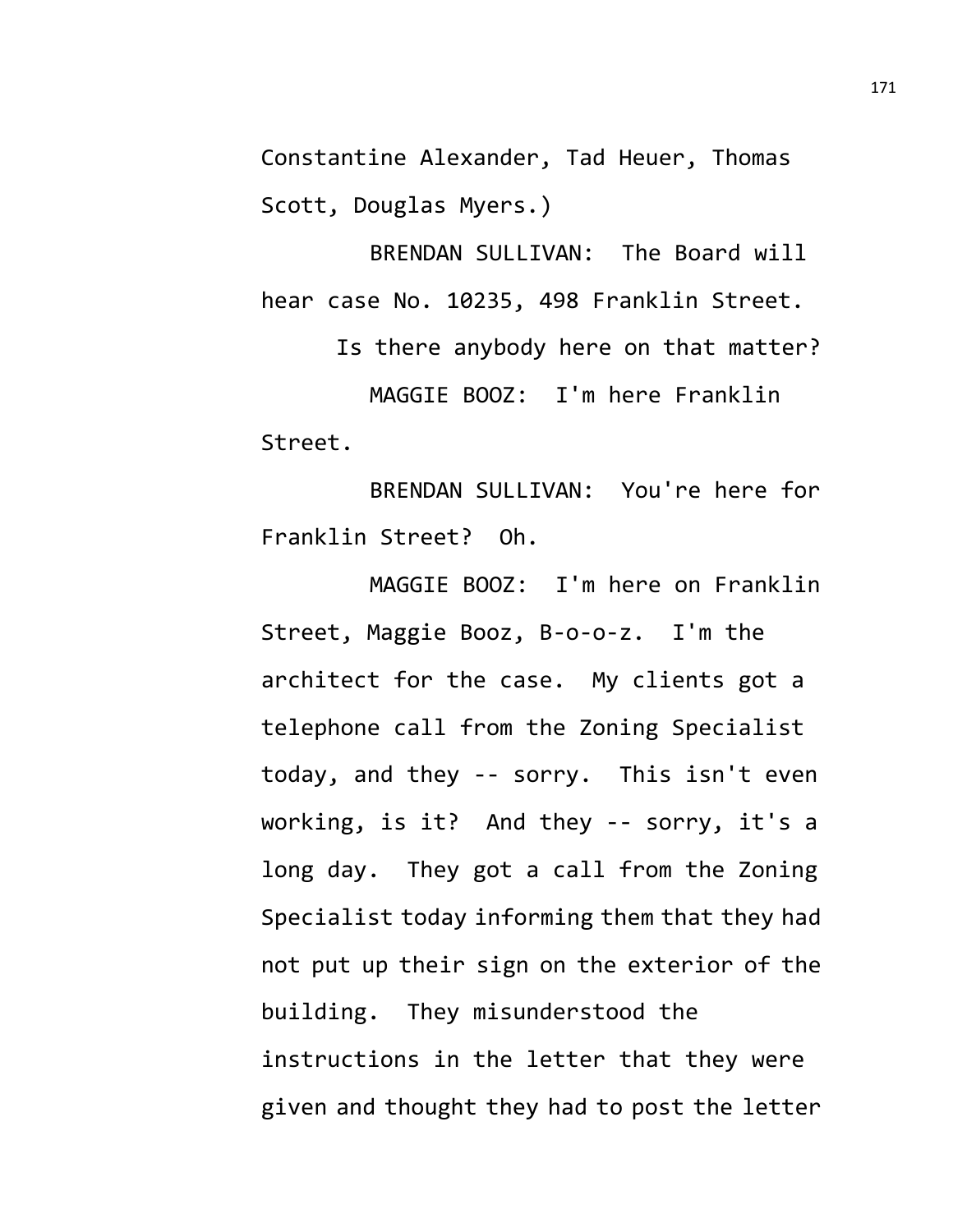in the window of the building and so we need to continue the case.

BRENDAN SULLIVAN: Okay. So a continuance is in order. And we can continue this until May 10th or 24th.

SEAN O'GRADY: 24th.

BRENDAN SULLIVAN: May 24th.

On a motion to continue this matter until May 24, 2012, at seven p.m. on the condition that the Petitioner, first of all, obtain the sign, then maintain it as per the Ordinance. Change the date to reflect the new date and time of May 24th at seven p.m. And that any changes from the submission be in the file by five p.m. on the Monday prior to the May hearing.

CONSTANTINE ALEXANDER: Brendan, do we have a waiver for a time for decision?

BRENDAN SULLIVAN: We do not. But maybe Maggie can represent the owner.

SEAN O'GRADY: Yes.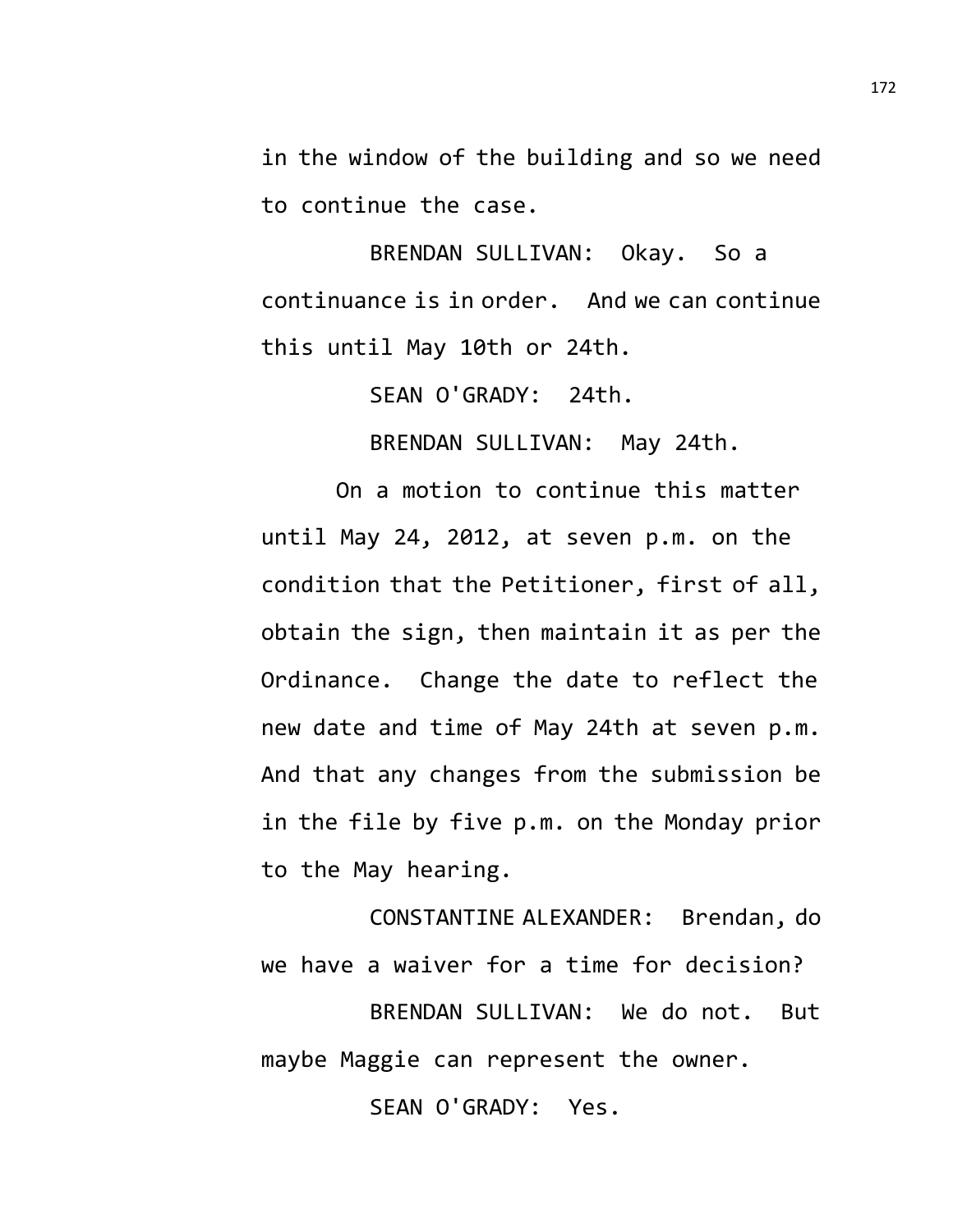BRENDAN SULLIVAN: And that the waiver be signed and in the file.

All those in favor of continuing the matter.

(Show of hands.)

BRENDAN SULLIVAN: Five in favor.

Thank you.

(Sullivan, Alexander, Heuer, Scott, Myers.)

(9:35 p.m.) (Sitting Members: Brendan Sullivan,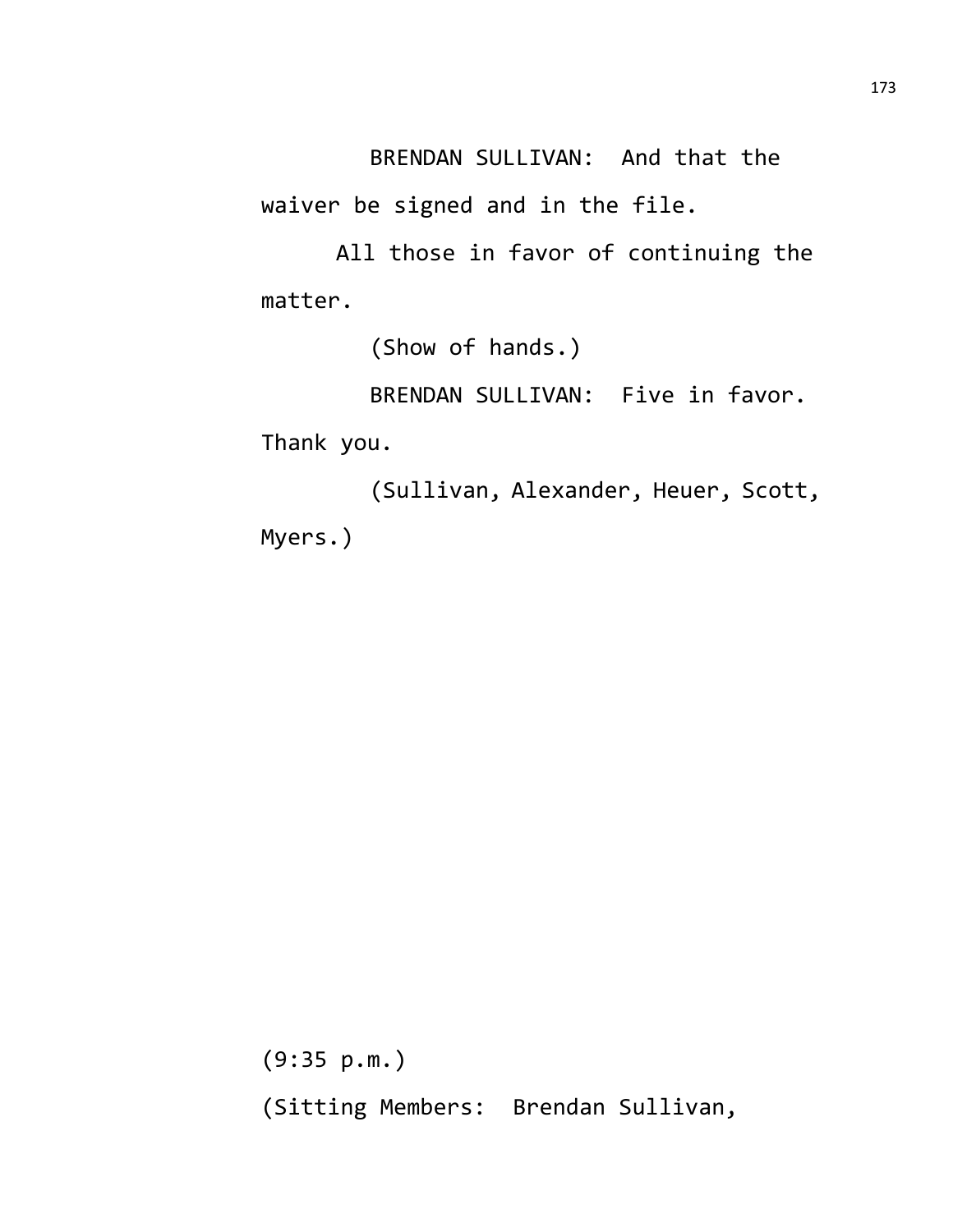Constantine Alexander, Tad Heuer, Thomas Scott, Douglas Myers.)

BRENDAN SULLIVAN: The Board will hear 10238, 69 Thorndike Street.

> Is there anybody here on that matter? (No Response.)

BRENDAN SULLIVAN: The Board is in receipt of correspondence from Paul Kroner, K-r-o-n-e-r. (Reading) To Whom It May Concern: It has come to my attention that the sign we posted was displayed improperly. It was an honest mistake. We thought it was that this was a better place for passersby to read and it was within 20 feet of the house. It has since been moved to an acceptable location. We would like to request a continuation to the first available date.

And we have the 24th also?

SEAN O'GRADY: Yes.

BRENDAN SULLIVAN: On the motion that we continue this matter until May 24th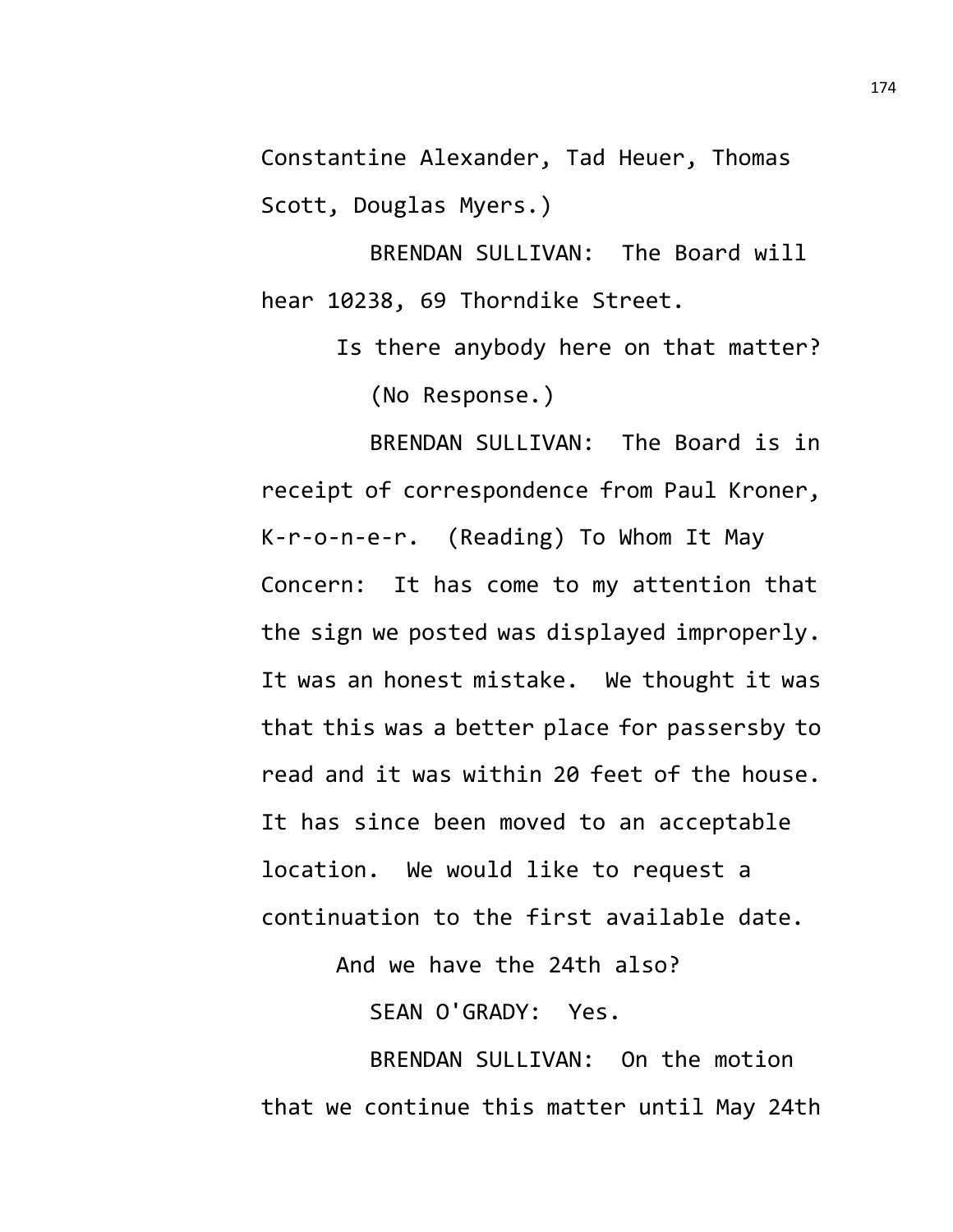at seven p.m. on the condition that the Petitioner change the posting sign to reflect the new date, May 24th, and the time of seven p.m. And that it be posted as per the requirements of the Ordinance. And that any submissions different from what's in the file be in the file by the five p.m. on the Monday prior to the May 24th hearing.

All those in favor --

CONSTANTINE ALEXANDER: The waiver time for a decision.

BRENDAN SULLIVAN: And that the Petitioner sign a waiver to the statutory requirement for a hearing and the decision to be rendered thereof in order to continue this matter.

> TAD HEUER: The 24th? BRENDAN SULLIVAN: Yes. All those in favor of continuing. (Show of hands.) BRENDAN SULLIVAN: Five in favor.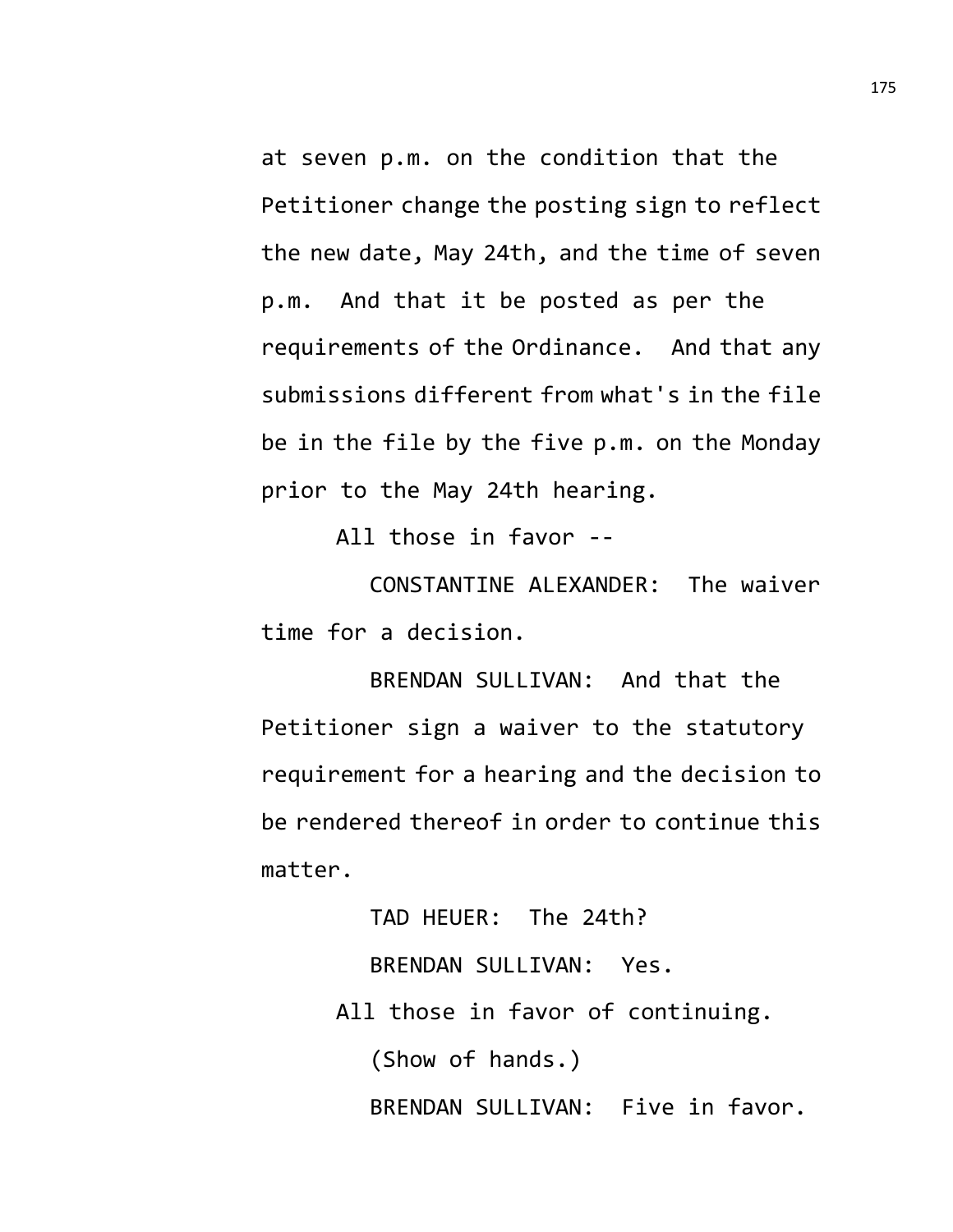(Sullivan, Alexander, Heuer, Scott,

Myers.)

(9:40 p.m.) (Sitting Members: Brendan Sullivan,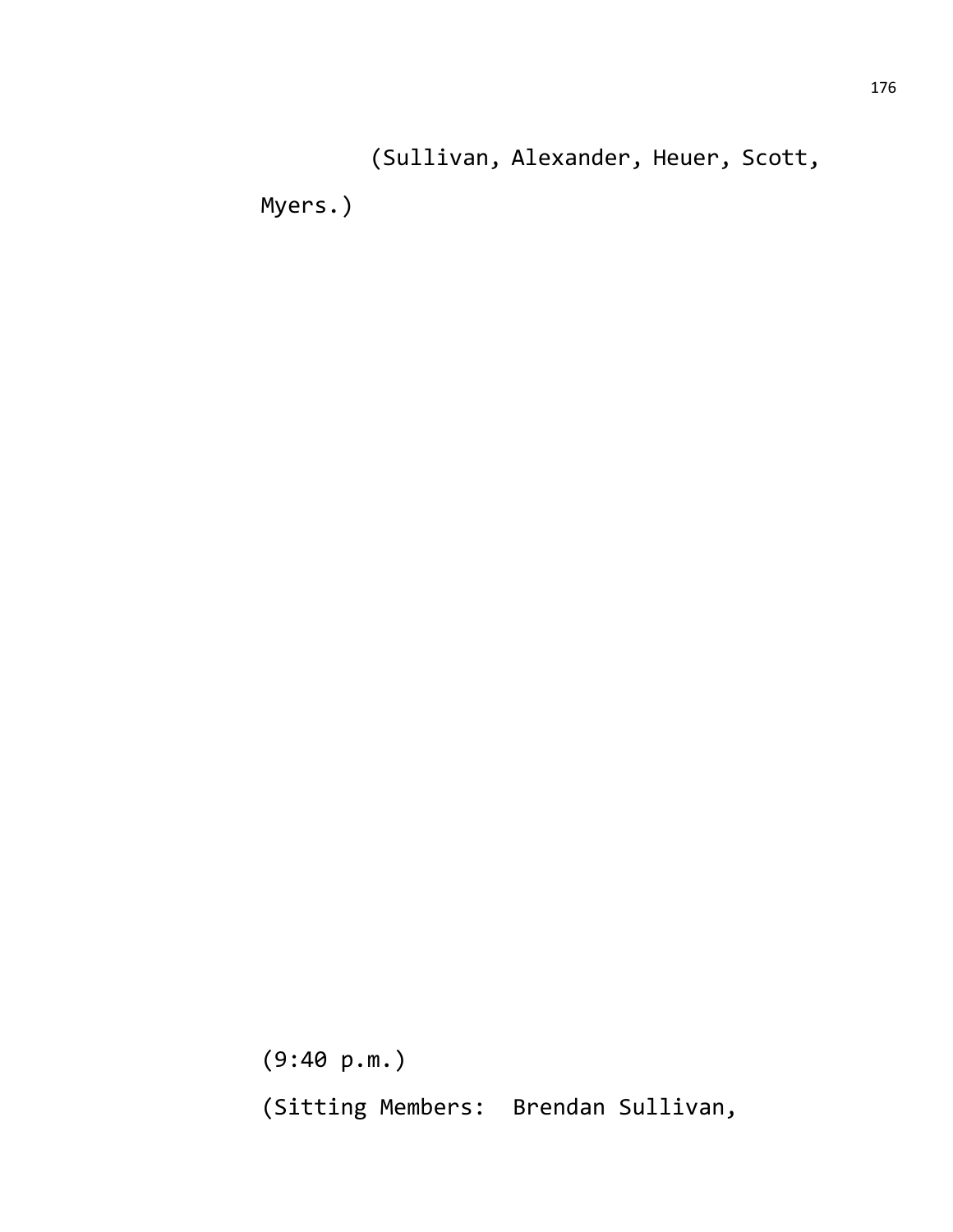Constantine Alexander, Tad Heuer, Thomas Scott, Douglas Myers.)

BRENDAN SULLIVAN: The Board will now hear case No. 10233, 14 Hurlbut Street. Introduce yourself.

CAMPBELL ELLSWORTH: Good evening. My name is Campbell Ellsworth. I'm an architect. My address is 267 Norfolk Street in Cambridge. I'm here with my client Sandra Best owner of the single-family home at 14 Hurlbut Street in Cambridge. We are here --

BRENDAN SULLIVAN: Before you start there are just two issues that I have.

One is that the dimensional form was not on the form that we have.

CAMPBELL ELLSWORTH: Yes, I was informed of that. That copy is for you.

BRENDAN SULLIVAN: And, okay, so this one here reflects the certified plot plan.

CAMPBELL ELLSWORTH: Yes, it does.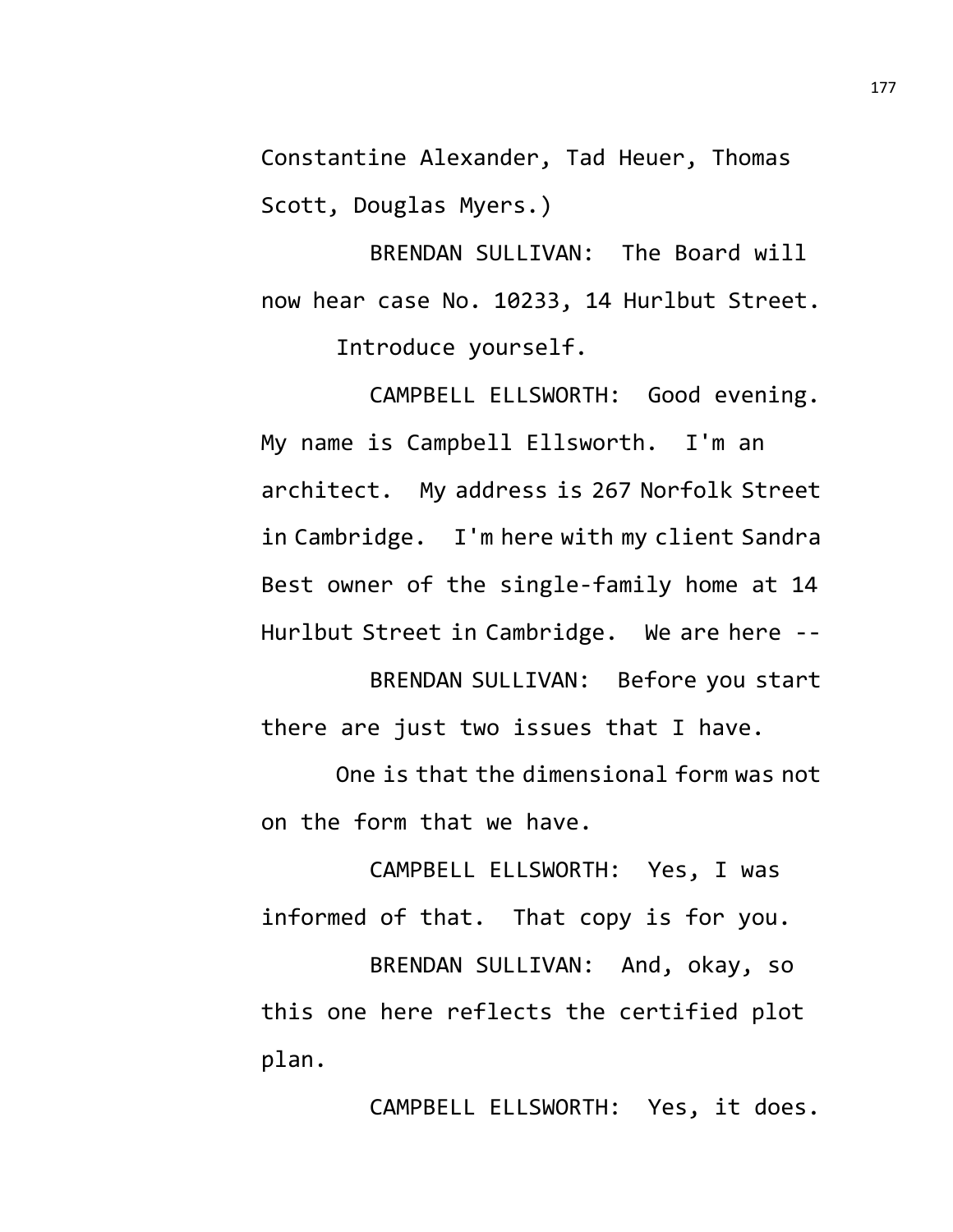BRENDAN SULLIVAN: Okay. Because the original one did not.

CAMPBELL ELLSWORTH: Yes, sir.

BRENDAN SULLIVAN: Okay.

CAMPBELL ELLSWORTH: Was there another?

BRENDAN SULLIVAN: On a motion to accept the revised.

CONSTANTINE ALEXANDER: I'd be happy to.

BRENDAN SULLIVAN: Okay. TAD HEUER: Can I see it? THOMAS SCOTT: Copies? BRENDAN SULLIVAN: Proceed. Go ahead.

CAMPBELL ELLSWORTH: Very good. Sandy Best has lived in on Hurlbut Street, 14 Hurlbut for about 25 years. She has developed a great number of friends and acquaintances in the neighborhood. Some of whom will speak on her behalf also tonight as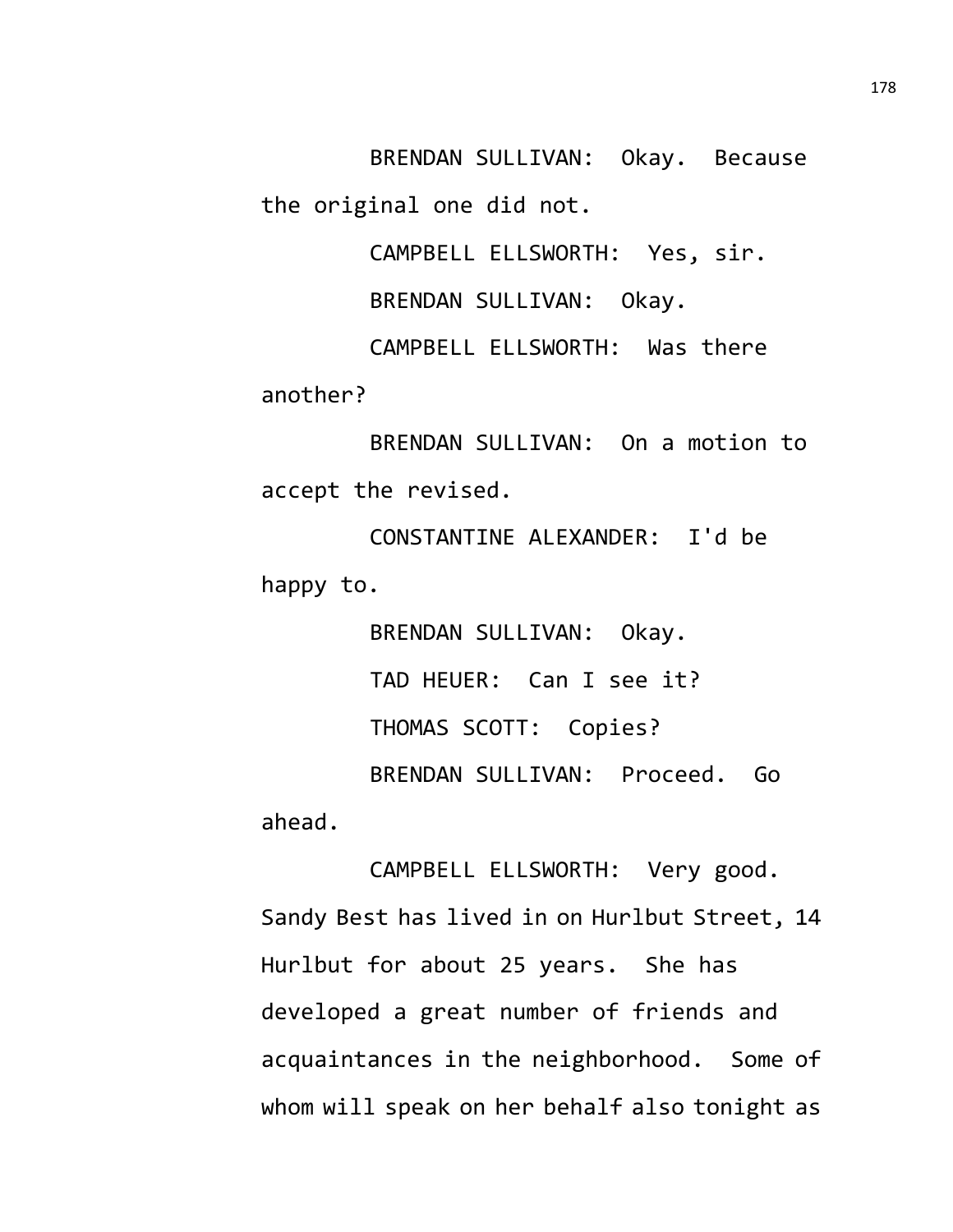well. I hope that you've got at least a few letters of support from them as well -- for her as well.

We're here to request a Variance, side yard setback and rear yard setback, for an addition, a small addition to Sandy's home. Let me just point out, her home is the smallest home on Hurlbut Street. It's also on the smallest lot on Hurlbut Street at 3,000 and -- the city says 58 square feet. The surveyor says 3,052 square feet.

The configuration of the existing home, it's a lovely little two-story Cape, and there is approximately a 70-year-old, kind of pre-fab metal garage that's been on the back of the lot for a long time.

SANDY BEST: 100 years.

CAMPBELL ELLSWORTH: 100 years. Someone said 70 years, but who's counting. And it's -- and Sandy came to me to design an addition to her home so that she could have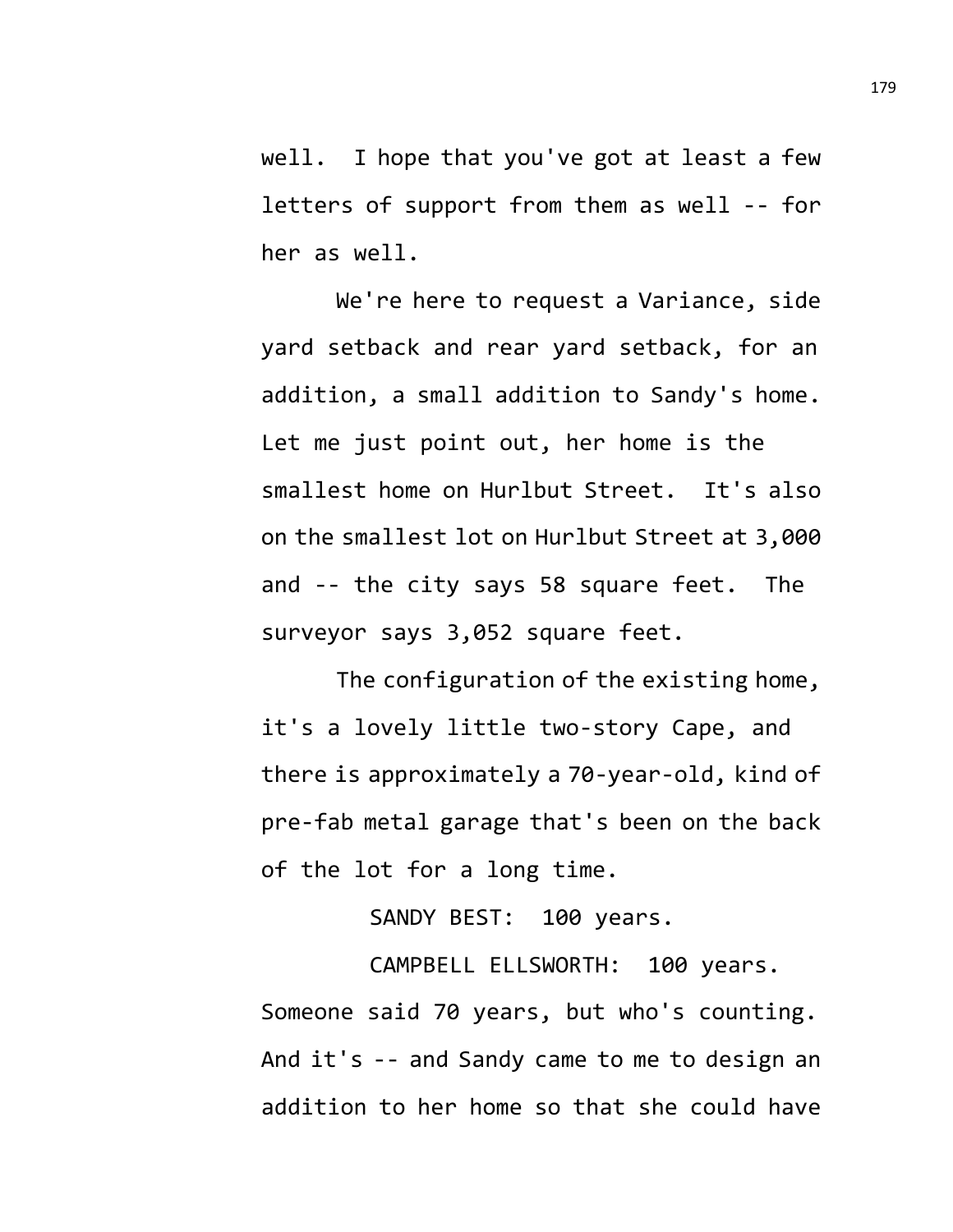a sort of a unified first floor living experience, living space. This is an extremely modest home. There's a kitchen, small dining room, and a small living room. Her bedrooms, two bedrooms, small bedrooms, are up on the second floor. And the last couple of years Sandy has developed some health issues that require her, as she's planning ahead, to really have a single-story living experience.

This Cape is also very interesting and unique I find for Cambridge. The level of the first floor is only about eight inches higher than grade outside. Very, very unusual and unique anywhere in Cambridge I think. Most people are building quite a bit further out of the ground. Which interestingly in the future if she were to need it, would allow some sort of easy modification for wheelchair accessibility. So you can see that what we have proposed is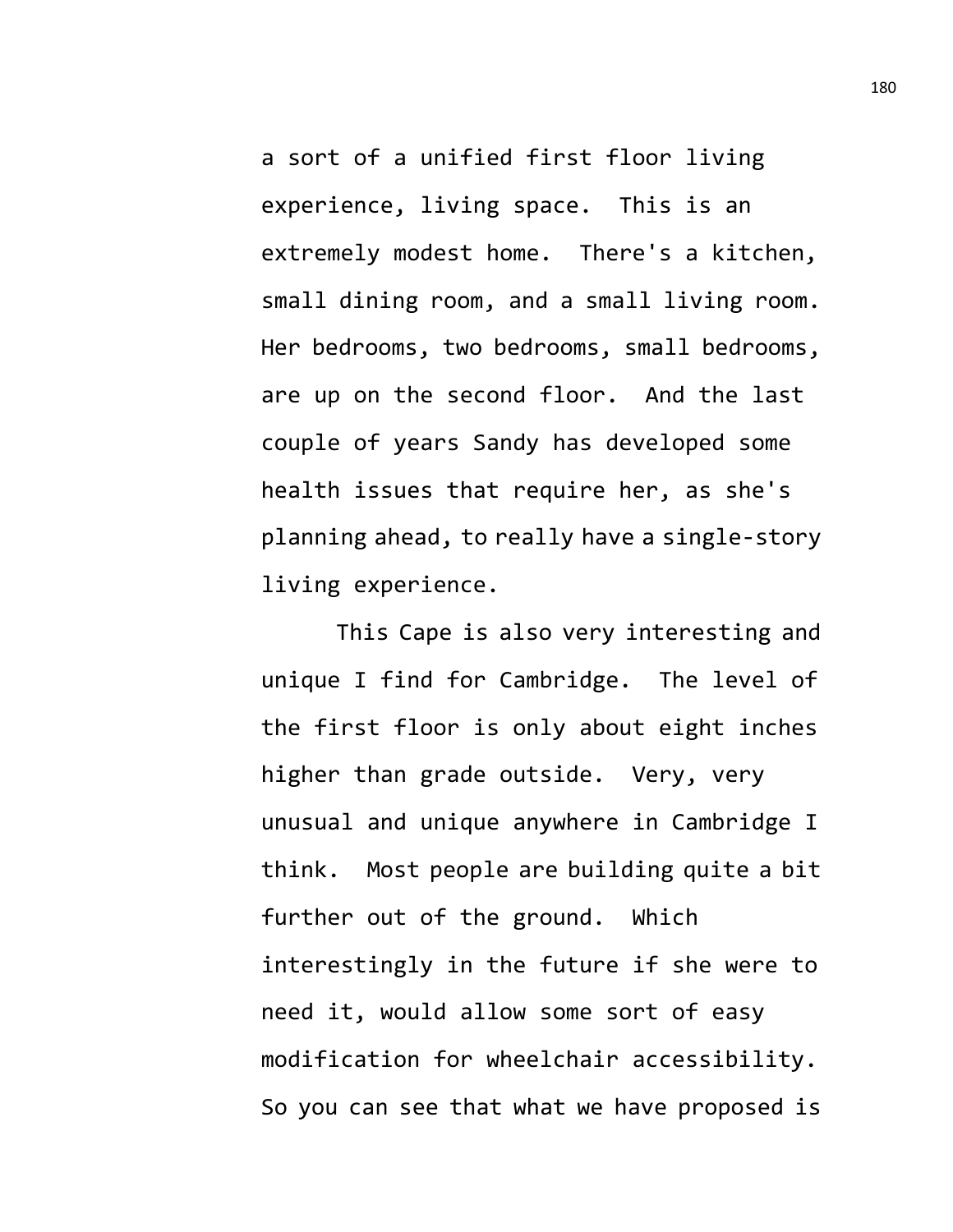that this addition to the back of the house would in fact replace the footprint of the existing garage.

So what we've done is we've sort of locked into that back corner as the sort of the starting point, and built a room and a space that is appropriate for her. It -- we would break through with a little, a little passageway. I should say that this is a one-story -- proposed one-story structure. It is approximately the same length as the existing garage. The existing garage comes out 17 feet, two inches. This structure is 17 feet, nine. So almost the same footprint of the garage, and then it extends into her garden area to allow --

BRENDAN SULLIVAN: Well, I would agree it's in the same location but it's not the same footprint.

CAMPBELL ELLSWORTH: Well, it takes over the same footprint and then it moves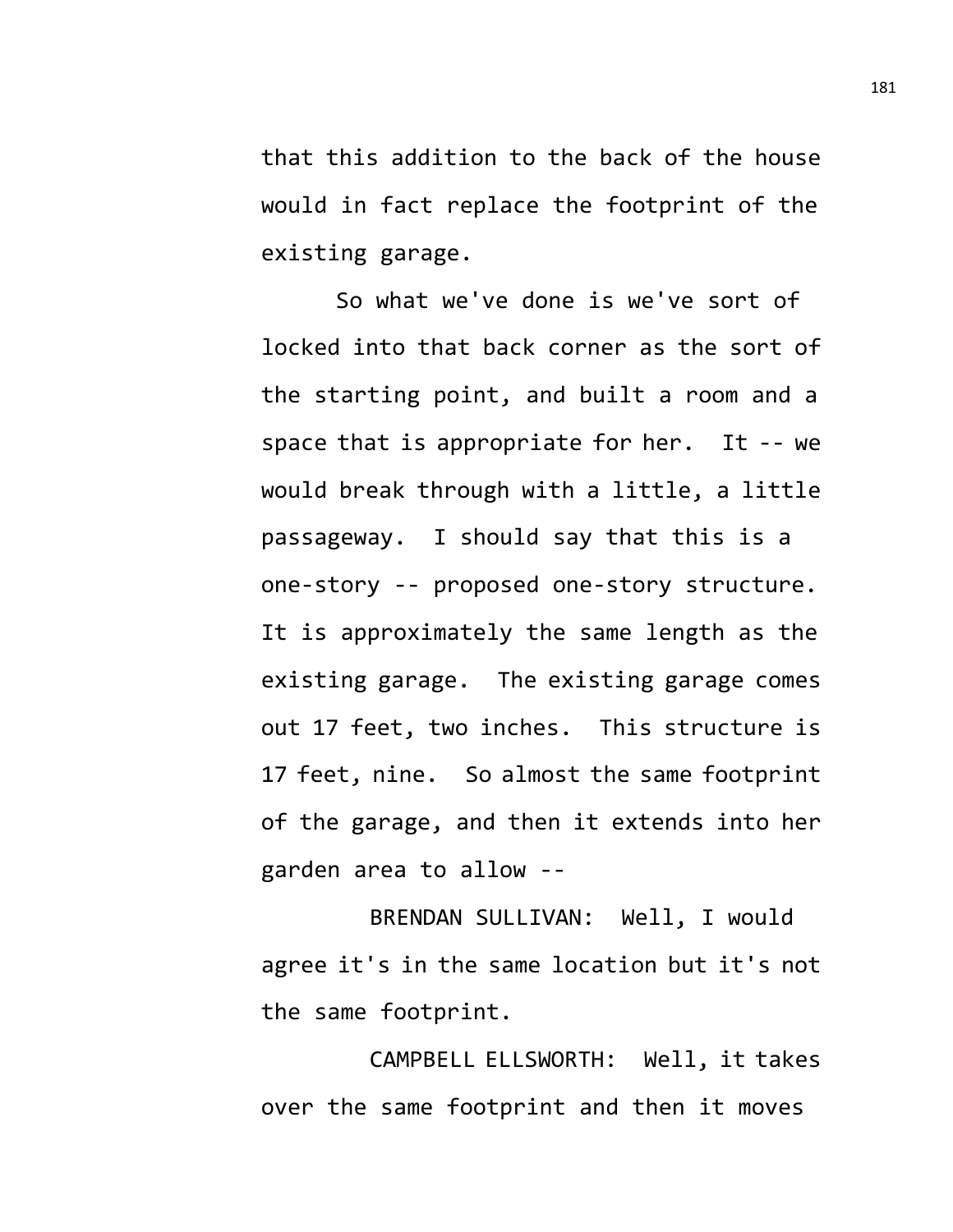further into the backyard, right.

BRENDAN SULLIVAN: So it's a much bigger foot?

CAMPBELL ELLSWORTH: It is a bigger footprint, yes. It is a bigger footprint, absolutely.

BRENDAN SULLIVAN: Okay.

CAMPBELL ELLSWORTH: We, you know, that's basically the project. I mean, we feel that the hardship is due to the small size of the lot. As Mr. Heuer said in the last big case, that this lot size is not common for this Zoning District. There are other small lots, but predominantly of course the required lot size is 5,000 square feet, and this is considerably under that. And also the configuration, because it's this kind of pentagonal shape, were we to try to build a conforming structure, it would sort of push, push it into and sort of eat up a considerable amount of the garden space. It

182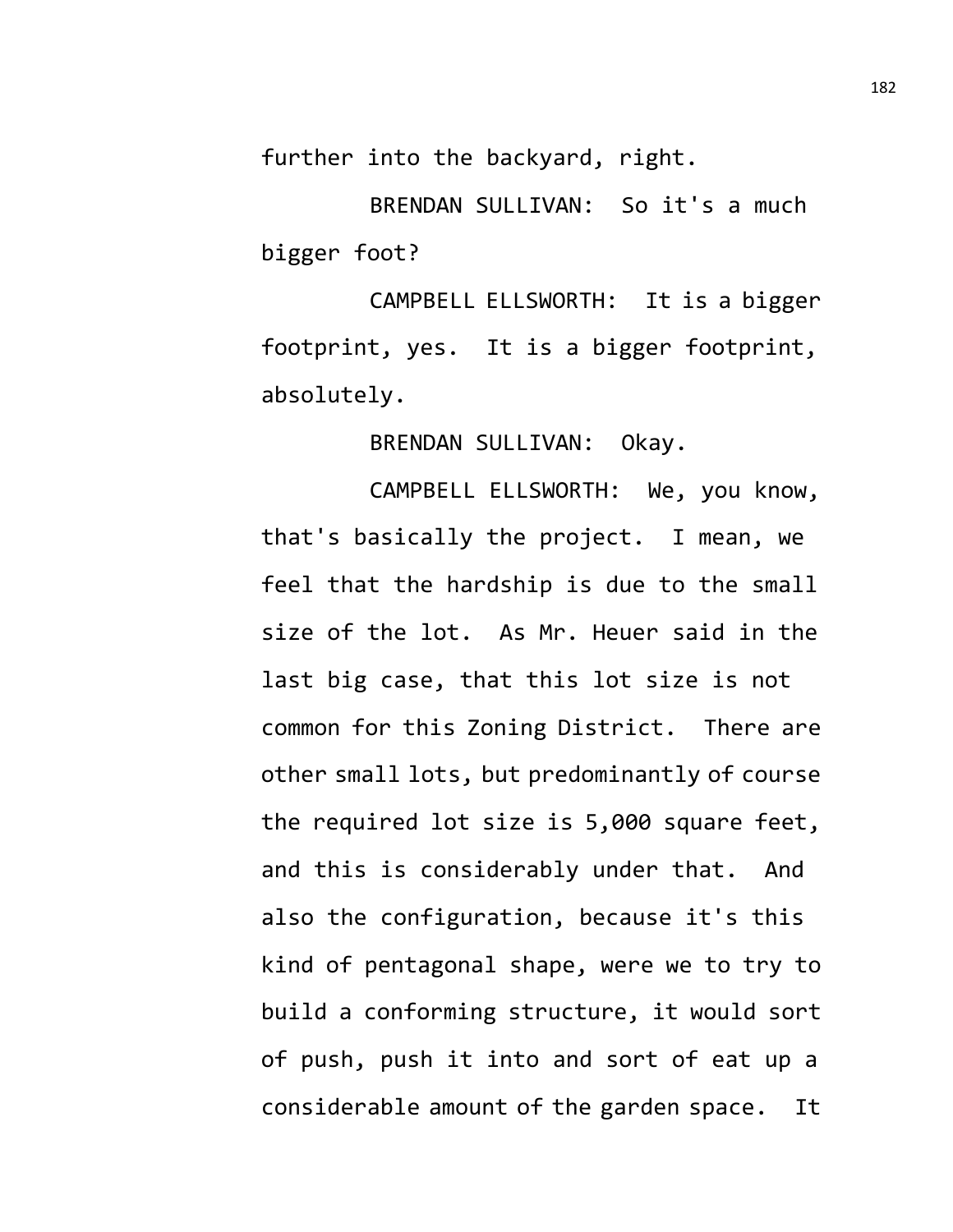would create that, you know, minimum seven-and-a-half foot setback on the right-hand side that effectively becomes a dead zone. The adjacent property, and the owners of that property are here today, and have also sent in a letter of support. They have a driveway just over that property line, and they're not in opposition to it.

BRENDAN SULLIVAN: But couldn't that be said of any setback, that the requirement could be at that Zone. I mean, what is the purpose of setbacks?

CAMPBELL ELLSWORTH: Well, it's to give -- it's to give space between neighbors. BRENDAN SULLIVAN: Right.

CAMPBELL ELLSWORTH: In this case, that's already an existing driveway. And the, you know, there's a question as to sort of what the merit that is. There has been a structure there with approximately the same wall height. You can see on our proposed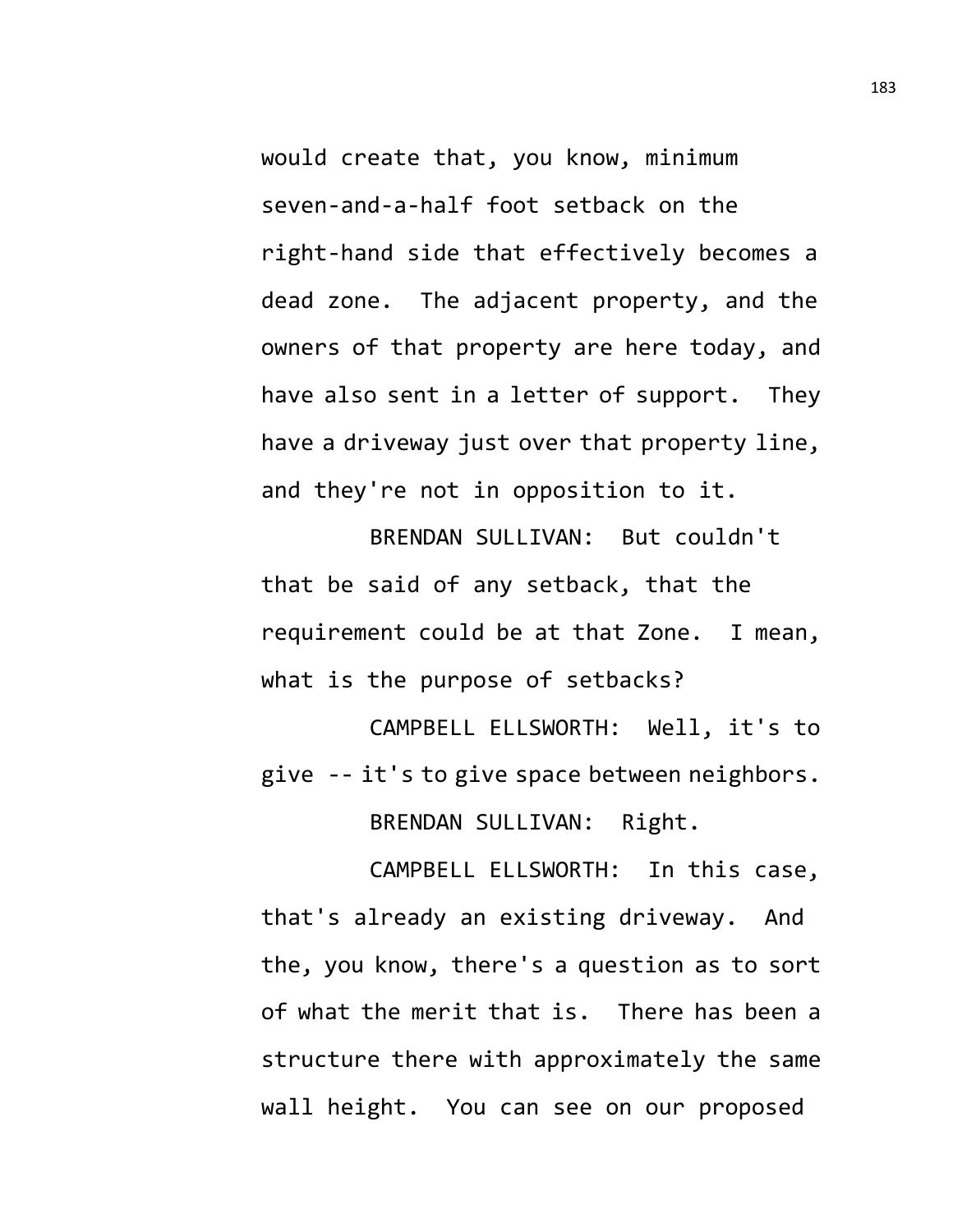drawings in the package, there's an elevation showing from -- shown from the front, it's this elevation on A3.1 that the -- you can -- what I've done is dotted in the size of the garage behind. And granted this is a slightly taller building, but where the eave comes down is only modestly taller. Maybe a foot.

CONSTANTINE ALEXANDER: Well, the addition, if you will, the same plane as the existing part of the house or is it going to be where the garage is which is closer to the street?

CAMPBELL ELLSWORTH: It's way back. CONSTANTINE ALEXANDER: It's back? CAMPBELL ELLSWORTH: It's way back, yeah, absolutely. Let me just show you.

Here's the -- that's just the existing conditions. This is, this is -- that's the existing house. This is Hurlbut Street here. This is the existing garage -- the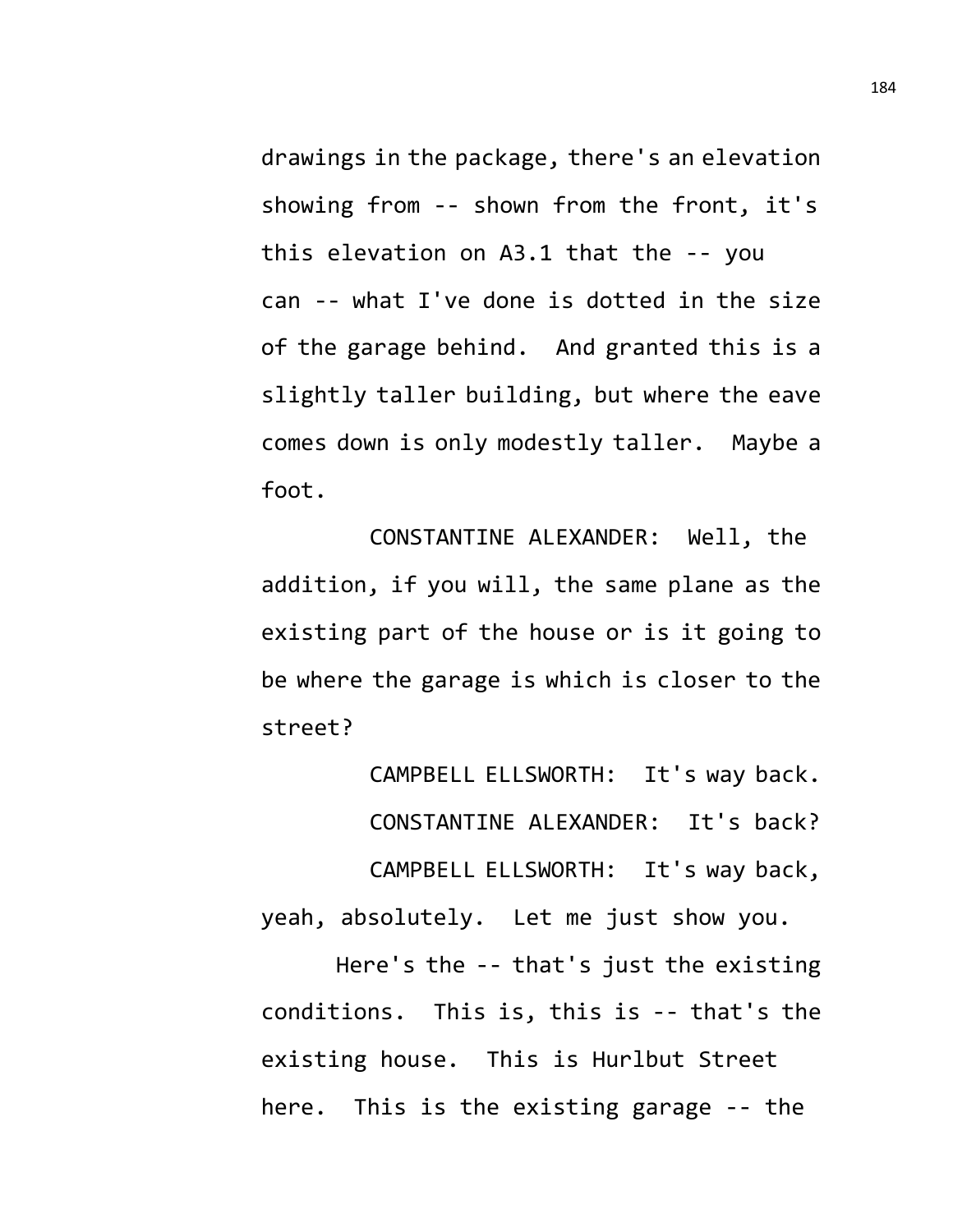existing driveway. And the garage basically occupies a little more than half of what we're proposing. So we are holding that back corner there where the existing garage is, and then moving out just nine inches more than that one does this way, but then obviously going far enough so that we can break through from the house and have a reasonable access way through.

CONSTANTINE ALEXANDER: And Hurlbut Street again is on the bottom here?

CAMPBELL ELLSWORTH: Hurlbut Street is on the bottom, yes.

BRENDAN SULLIVAN: I mean have you done an as-of-right scheme and sort of say to us this is the as of right, but it just doesn't work?

CAMPBELL ELLSWORTH: Well --

BRENDAN SULLIVAN: Because it would appear to me that there is an as-of-right solution. It may not be the most desirable.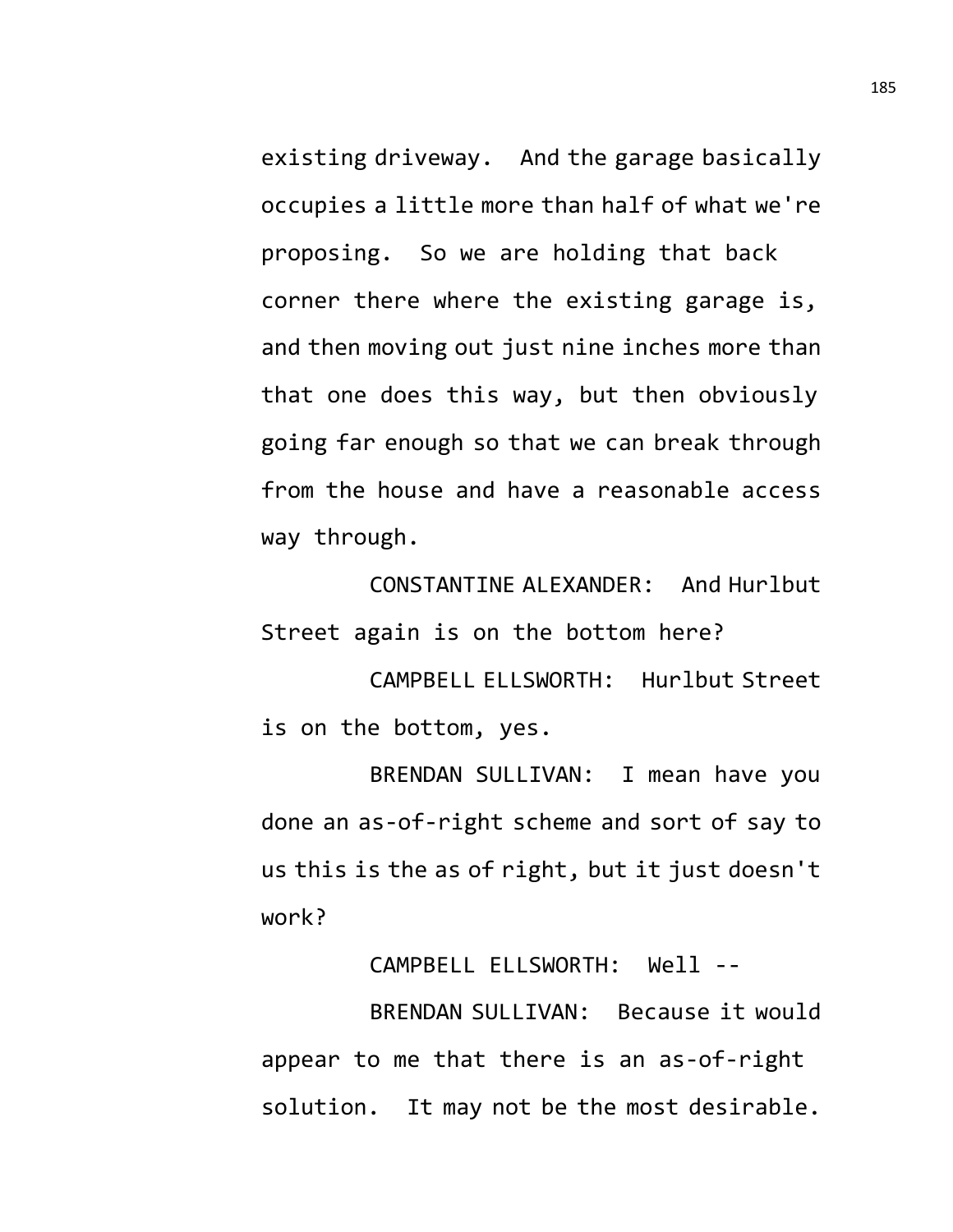You know, there is an existing window in the living room that could be the breakthrough point. I don't buy the argument that that setback becomes dead space. I mean, that's true of any setback. Setbacks are the size and especially in the back.

CAMPBELL ELLSWORTH: Well, the -- I mean if you can imagine what we are proposing is holding that -- the survey and my dimensional form calls out the requested new side yard setback here, which is the same as the existing garage at the 2.8 feet. So if you can imagine that's this whole thing moving in approximately five feet, that would then really start to destroy the light. This is -- that large window that's shown here in the living room is a very large kind of big window with all sorts of shelves and things. It's a big view out to the garden, and that would be -- start to really be compromised. I think that light and the view from that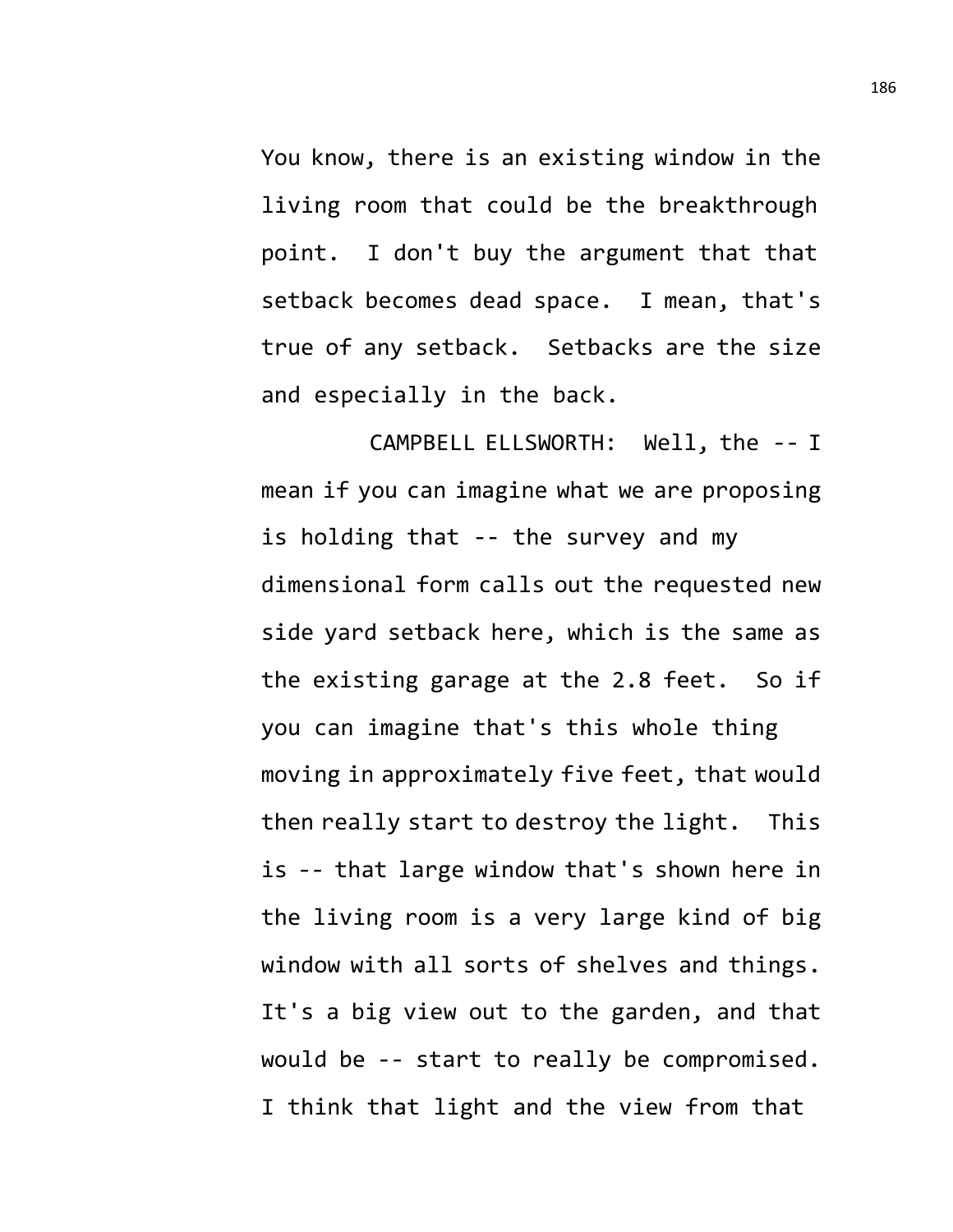living space into that garden would be seriously compromised.

TAD HEUER: Is the current garage the same far corner setback?

CAMPBELL ELLSWORTH: Yes. That's exactly right. What we did was hold that.

TAD HEUER: So I guess one question is if you wanted to do this scheme -- I don't know how Inspectional would view this, but if you wanted to do this scheme, would it possibly keep the garage where it is, break through the side of the garage, build out the side of the garage in towards that buildable portion of your lot, build your passageway back down, and you could be fine, it's just that that would be kind of excessive to get the same result.

CAMPBELL ELLSWORTH: Yeah, that's -- I've seen it happen. I mean, they used to call them facadectomies, right, where you hold them and move it -- and I've seen it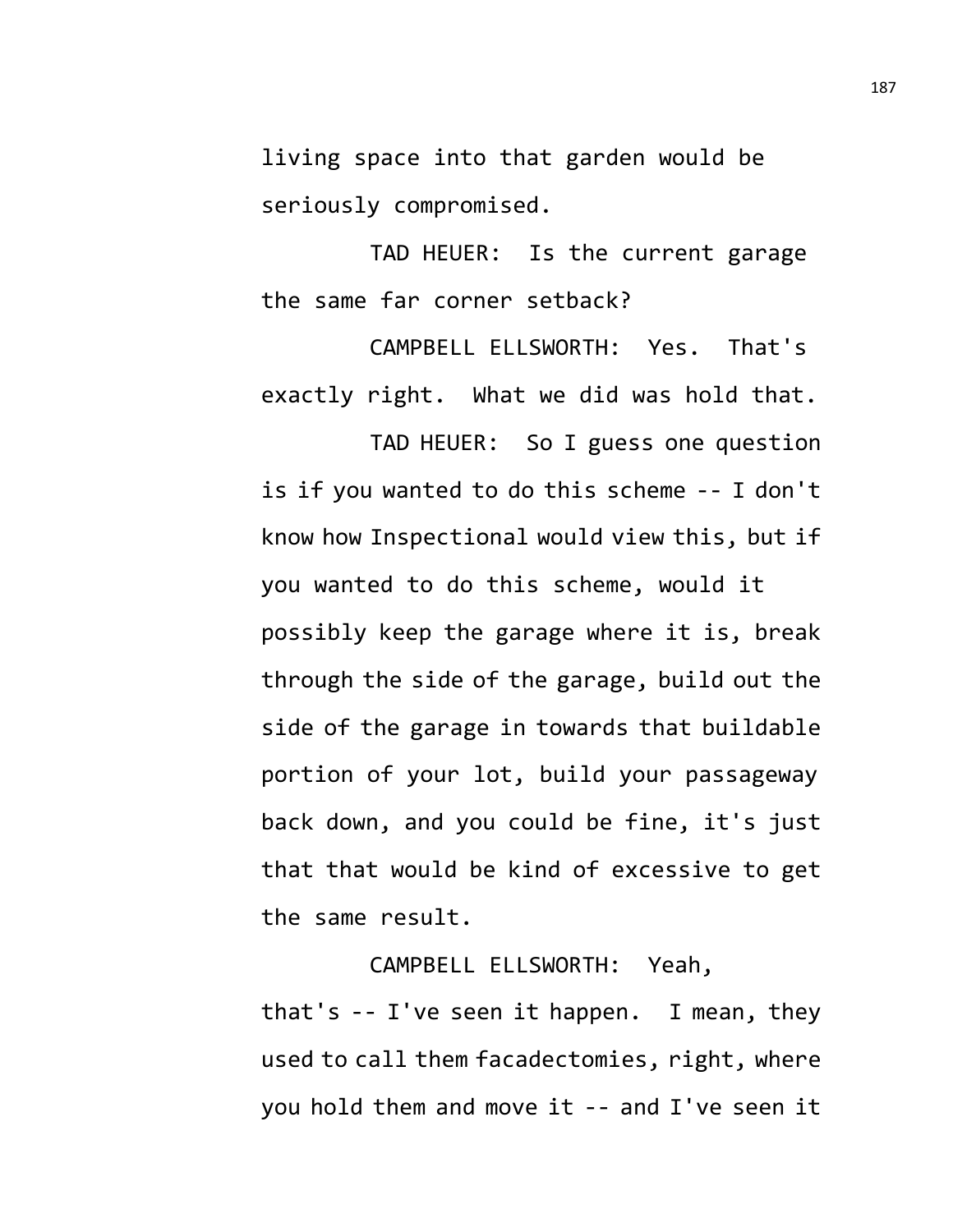happen a lot in the suburbs where you keep one wall, and you haven't, quote, demolished the building.

TAD HEUER: Right.

CAMPBELL ELLSWORTH: We would run into -- so, you know, as a strategic matter, you might -- it's really a long shot. I mean, I work with Inspectional and the inspectors all the time. The problem -- one of the issues is that no real foundation under that garage. It's a slab of some sort.

TAD HEUER: Right.

CAMPBELL ELLSWORTH: The wall itself is literally, it's pressed metal. It was some sort of Sears Roebuck kit. It's a beautiful little structure, but it's not -- it has absolutely no depth. I'm not, you know, I don't play that way. And but just also to point out, that that garage really, as I said, takes up a little bit more than half of what we're proposing. I would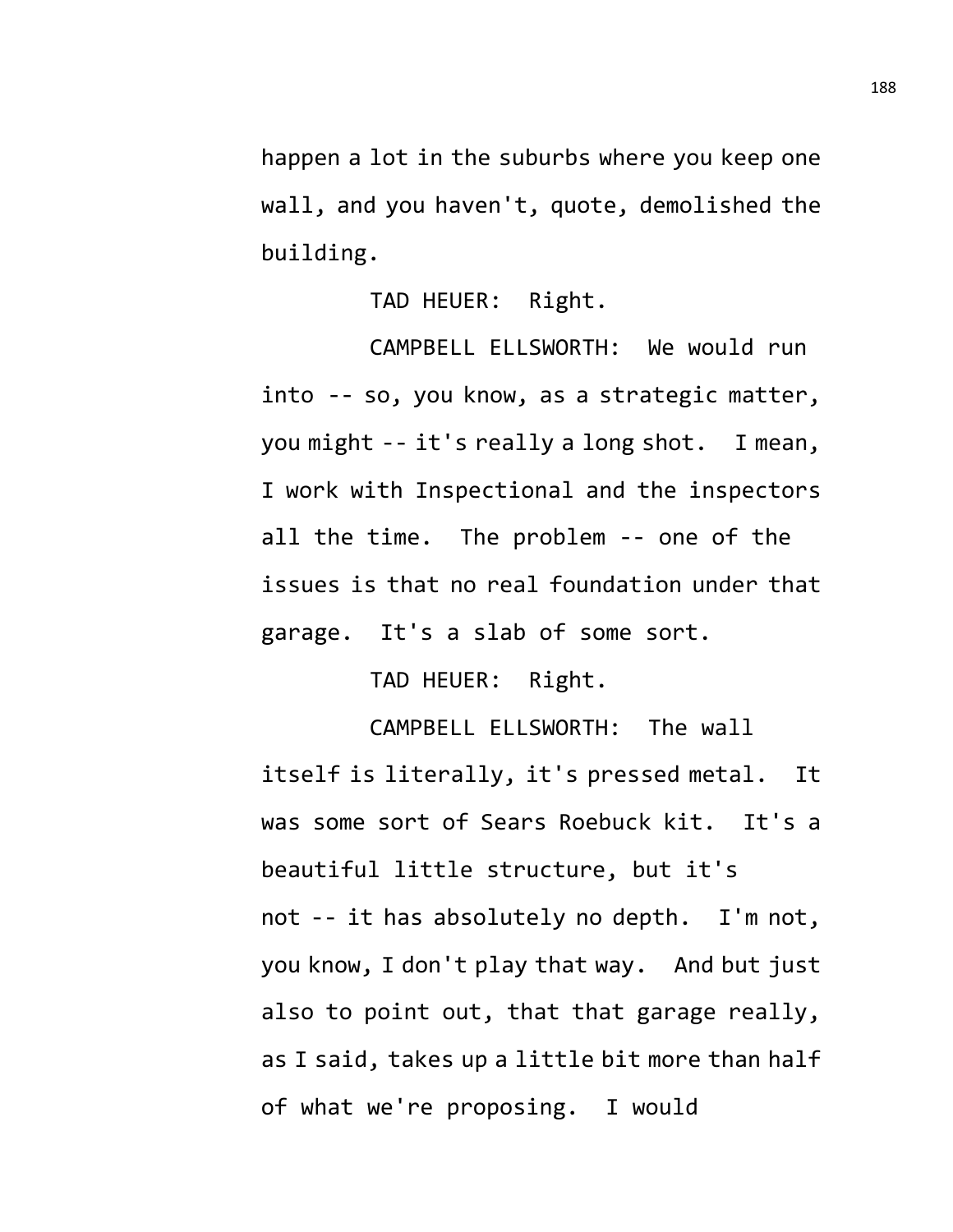immediately run into rear yard setback issues. And there's a 25-foot rear yard setback.

TAD HEUER: Oh, okay.

CAMPBELL ELLSWORTH: Which is just about -- you can look on the site plan from the existing house, if you take the back point of the existing house and take it perpendicular to that line, that's a little bit more than I think I have it -- it's 26.2.

TAD HEUER: So if you were to -- so when we -- when the Chairman was discussing an as-of-right solution in that back window, you would still run into a rear yard setback problem after a foot and a half.

CAMPBELL ELLSWORTH: Yes, I missed pointing that out. Yes, I could make it -- I could satisfy seven-and-a-half foot setback on the side, but I would never satisfy 25-foot setback in the B Zone.

TAD HEUER: Right.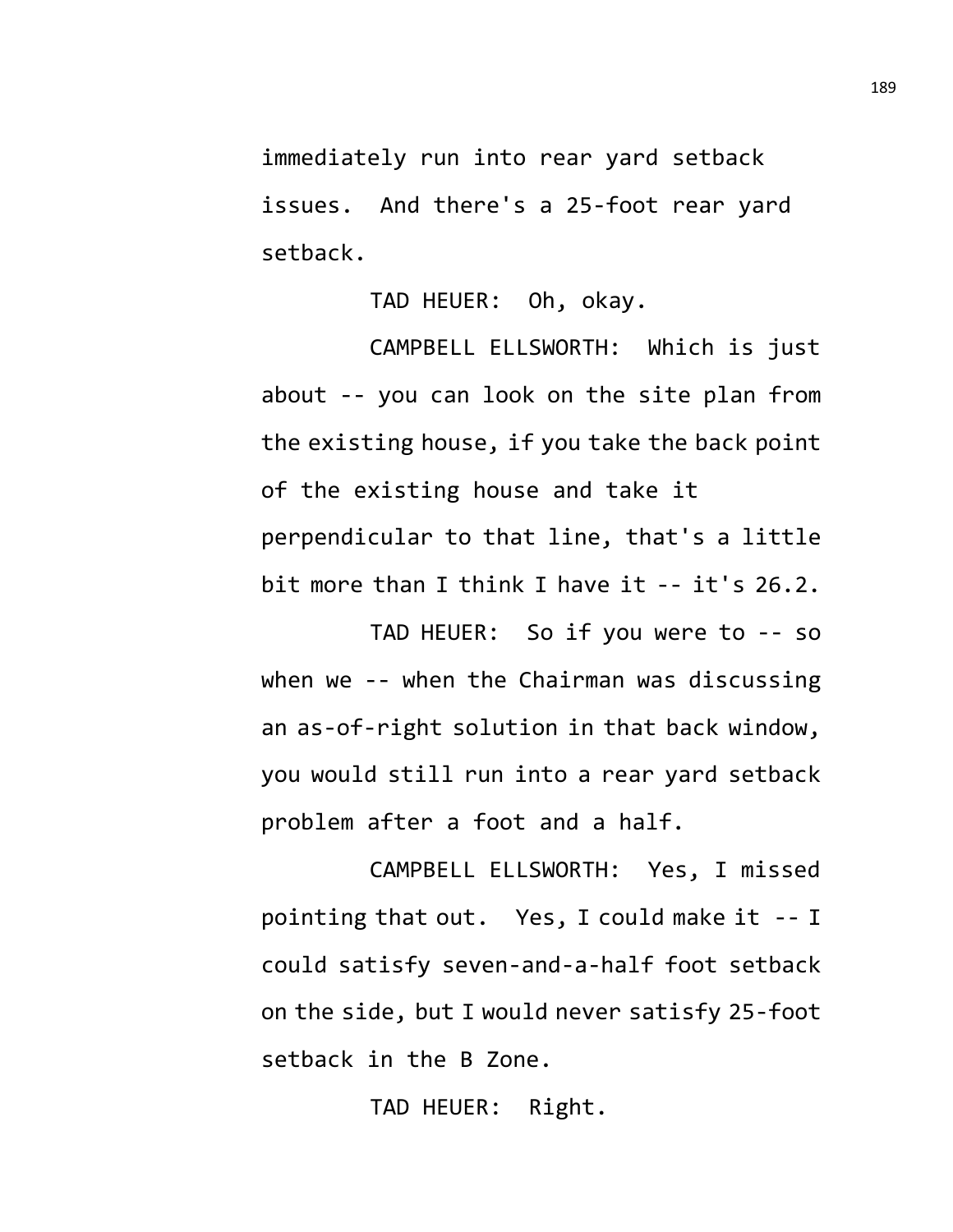CAMPBELL ELLSWORTH: Sandy, do you wants to say anything?

SANDY BEST: No, not unless there are any questions for me.

My reason for doing this is I have a beautiful Cape and I want to keep the integrity of it because it's a very unusual house. But my stairs go straight up like a ship's because they were built like ships in the early hundreds. The classic Cape, you know it has the bow structure and everything. And I intend to live there until I go out in a pine box as Sierra King would say. My problem has been that I have developed cancer in the last two years, so I'm feeling the need to be on the first floor for whatever might be eventual. I don't know if it's going to be my illness or old age. I hope its's the latter, but I'm more comfortable on the first floor. I'm finding the stairs harder and harder. Even though I had them carpeted, I'm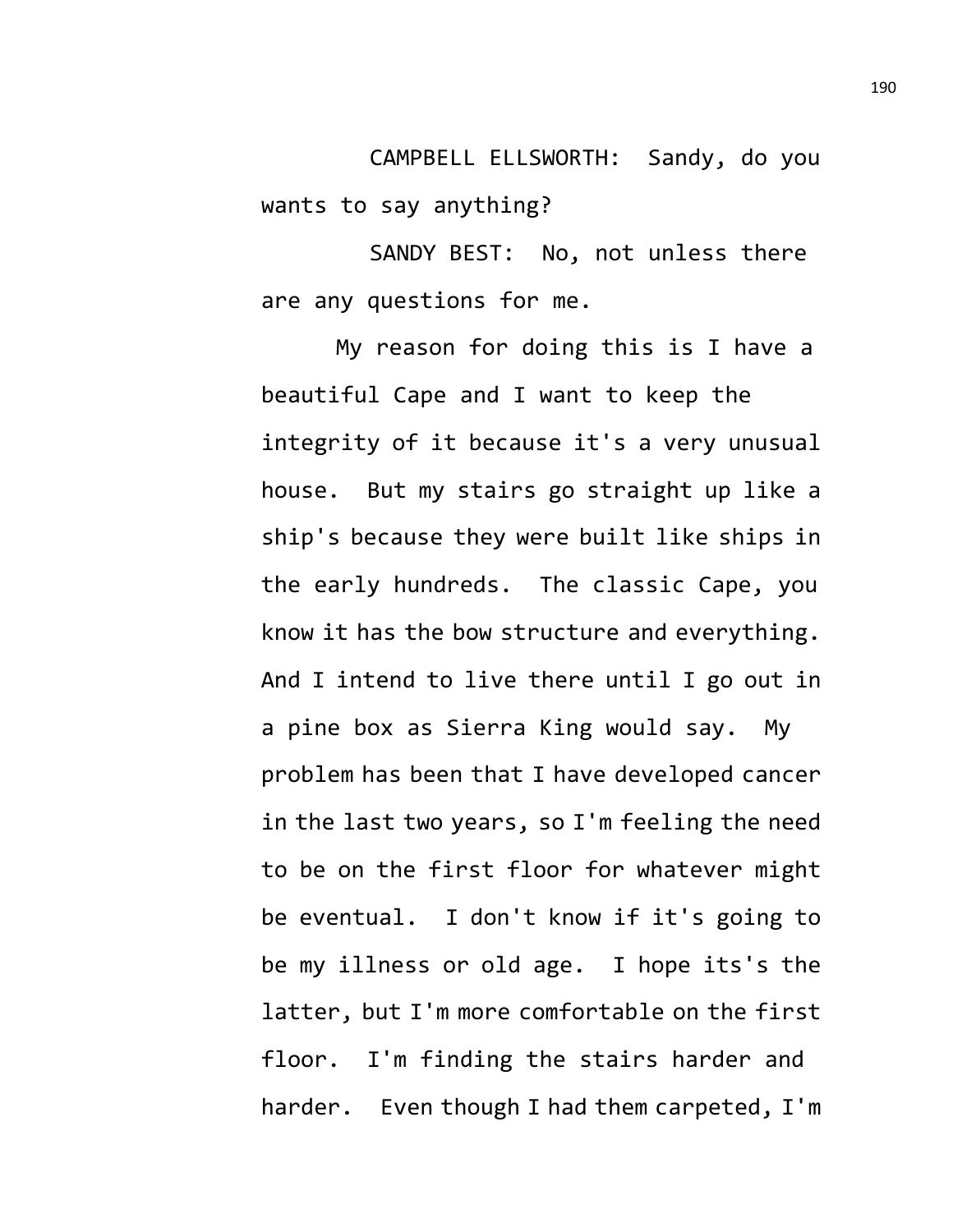having it harder and harder to maneuver. And I really need a walk-in shower and I don't have that. My plumbing is from the 1920's, very classic, but not very functional for today and for my situation. So, that's why I wish to do this.

TAD HEUER: The passageway between them, is that clapboard or how is that --

CAMPBELL ELLSWORTH: It would be clapboard, you know, this is -- I think I've got -- looking at it from the garden elevation, that's that, you know, it's not like a glass bridge or anything like that.

TAD HEUER: Right.

CAMPBELL ELLSWORTH: This is, this is -- there's no more dander in this.

TAD HEUER: That's unusual for you, Campbell.

CAMPBELL ELLSWORTH: Well, you know, we do this too. Thank you.

No. So this is really -- it's trying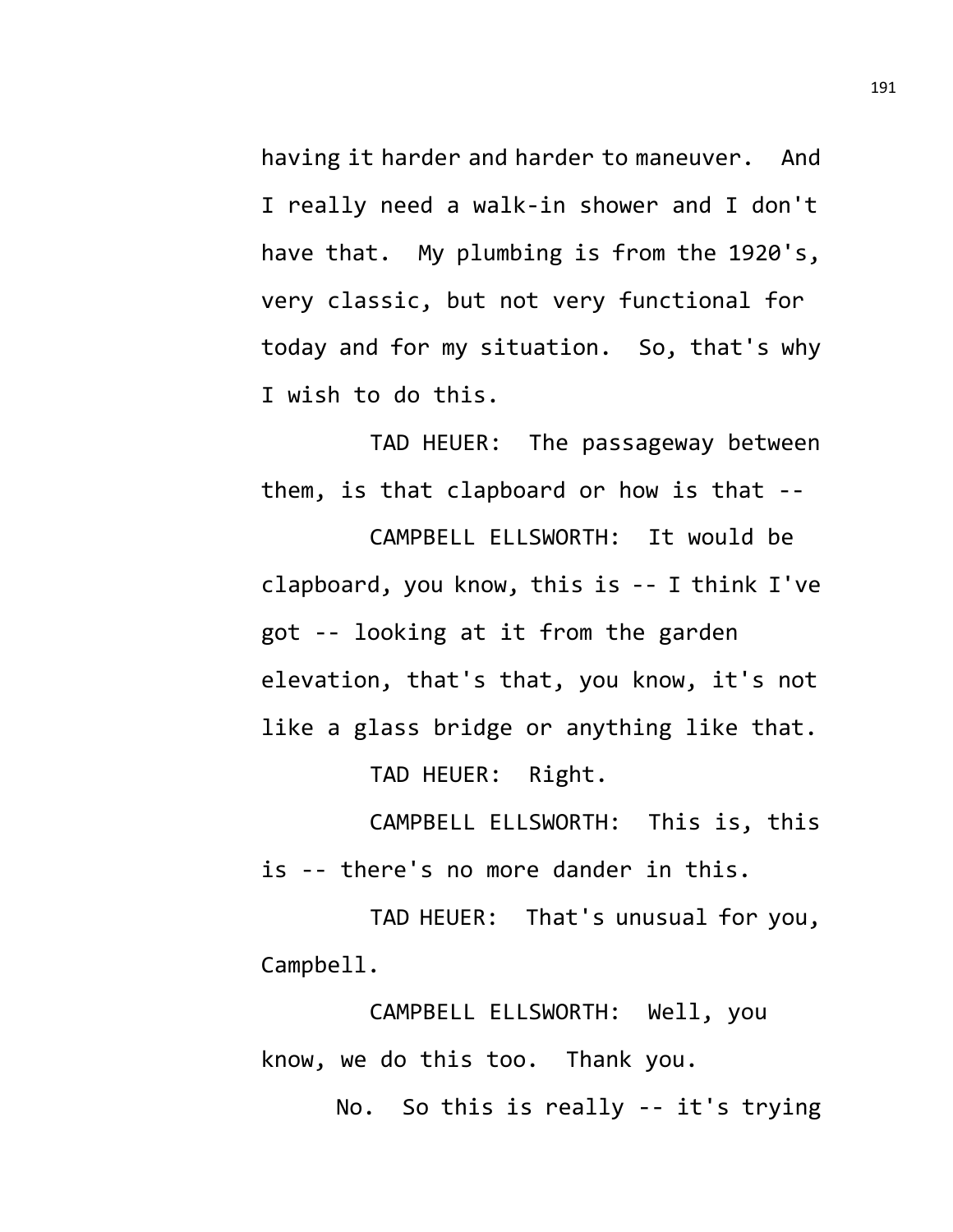to work with this. This is actually an extraordinary house. It's an extraordinary house. Just the scale of it. The compact -- what I do like to do, I do like -- I try to design -- I call them compact sort of urban town homes. And this is just, you know, an exemplum of efficiency, this Cape. So we're really trying to stay with it and respect it.

TAD HEUER: And essentially we're trying to -- if I'm looking at this correctly, is that you're essentially creating a modern version of an L that's just kind of offset because you're taking advantage of where the existing structure is on the lot.

CAMPBELL ELLSWORTH: That's what we're requesting. And I would, you know, the garden back here, again, the dimensions are snug. There are a lot of several large trees here. There's some large trees beyond. And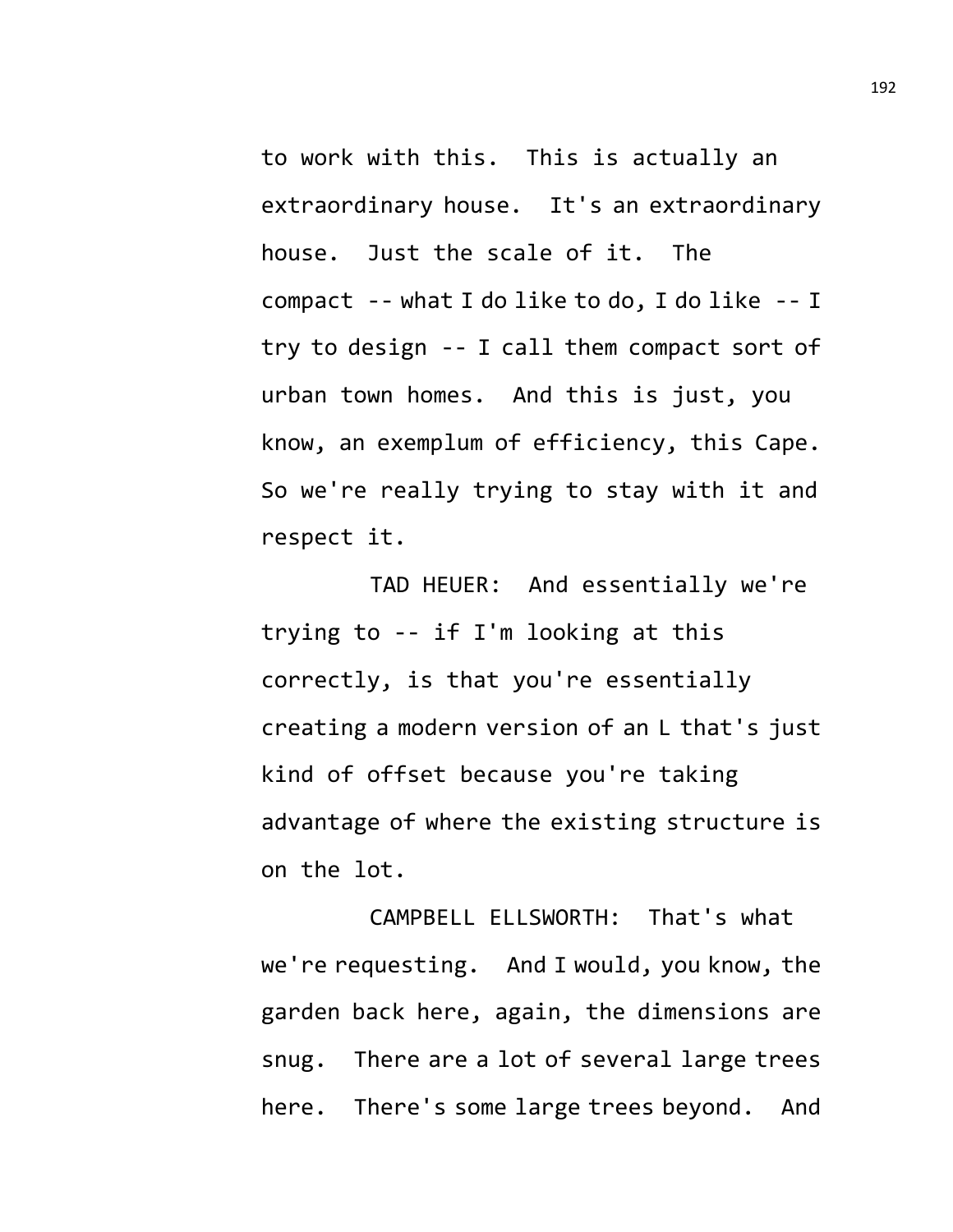this actually little sort of whatever they call that, sort of stone pattern, that's actually there. Sandy's got that in place. We're trying to maintain that as a real sort of little haven. And this design seems to work with that.

TAD HEUER: All right.

BRENDAN SULLIVAN: Doug, any questions?

DOUGLAS MYERS: Well, just -- not a question, just a comment. There's one factor that seems significant to me, when I took a look at the property, the rear line and the rear setback abuts almost entirely a property, commercial property, on Massachusetts Avenue; is that correct? Aren't they the abutter that would primarily be affected in the rear?

CAMPBELL ELLSWORTH: You know, I don't -- Sandy, you would know better. SANDY BEST: There are this Colossa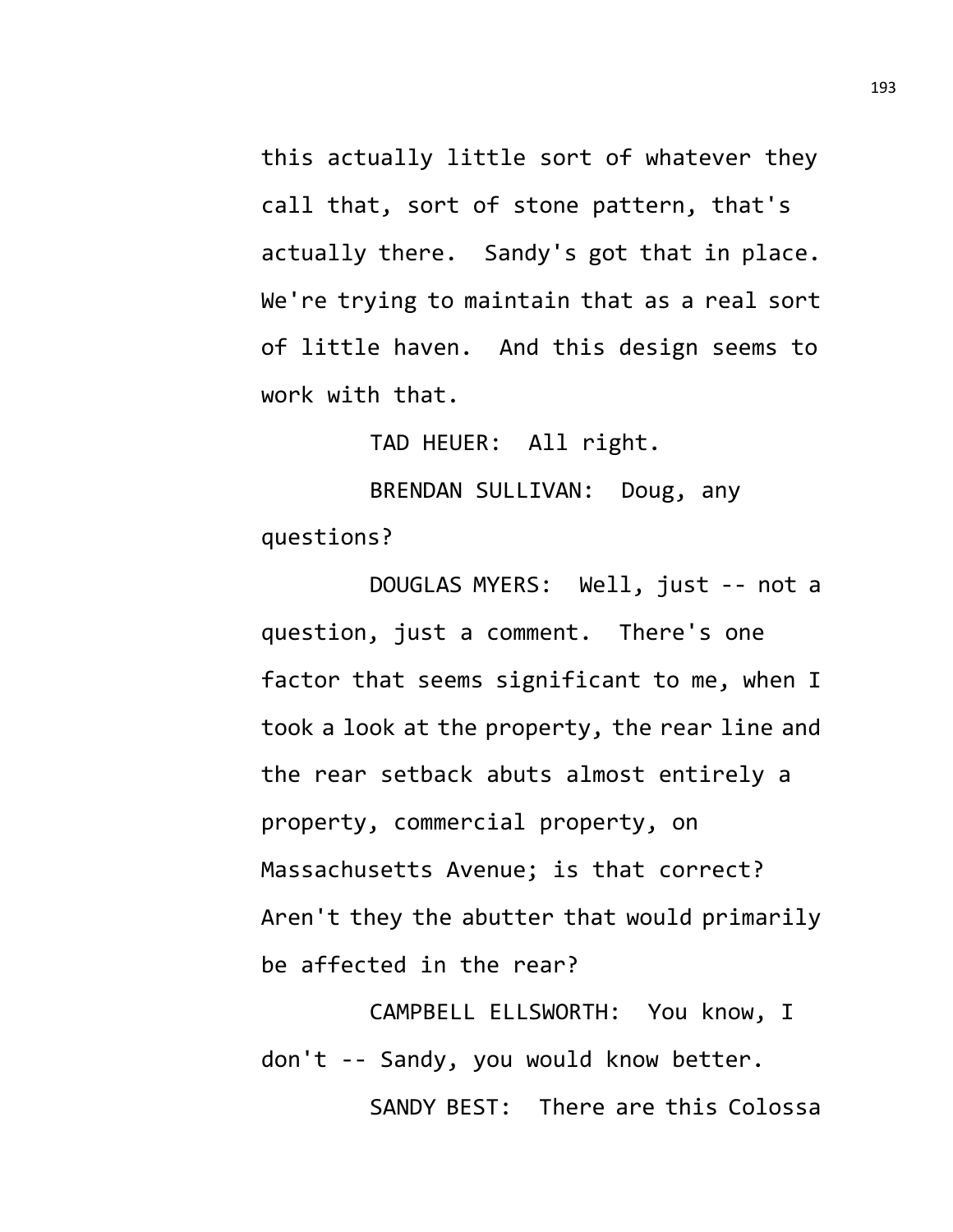(phonetic).

DOUGLAS MYERS: The chiropractor.

SANDY BEST: The chiropractor. And there's a house on Potter Park. They would be -- they look down on my house. But they haven't objected. I've told them what I was doing, and they didn't even know I had a garage.

DOUGLAS MYERS: My point was that in fact the chiropractic clinic seems to be the predominant rear abutter, your predominant rear abutter.

SANDY BEST: There are a lot of trees.

DOUGLAS MYERS: It's a commercial property?

SANDY BEST: Yes.

DOUGLAS MYERS: Seems to have a 20-by-40 backyard of its own.

SANDY BEST: Right.

DOUGLAS MYERS: It's entirely open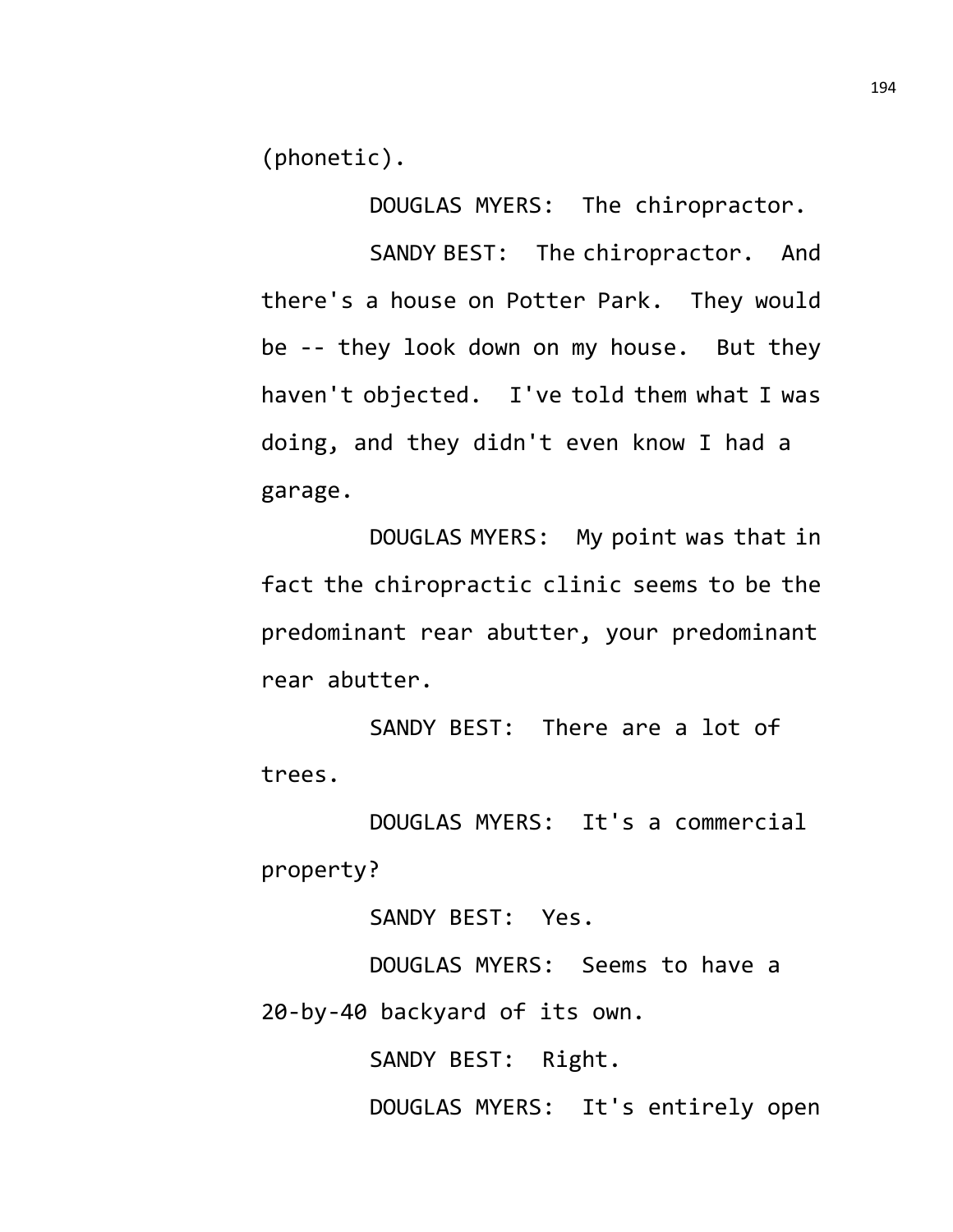space.

SANDY BEST: Yes.

DOUGLAS MYERS: And, therefore, it just seems -- I want to see what you thought. But it seems to me that this -- any tendency toward infringement, crowding, loss of privacy, would seem to me to be much reduced by the nature of your rear abutter. It is commercial property it fronts on and it's oriented towards Massachusetts Avenue, and also has its own very considerable backyard with some trees to some respect.

CAMPBELL ELLSWORTH: Uh-huh. Well, it's also interesting, because of, I think it's Massachusetts State Building Code, we would not be building any -- putting any windows. I mean, you can't put any windows within three feet of the property line. And this -- we would also hold off from putting any windows on this as well. So, you know, to try to, you know, try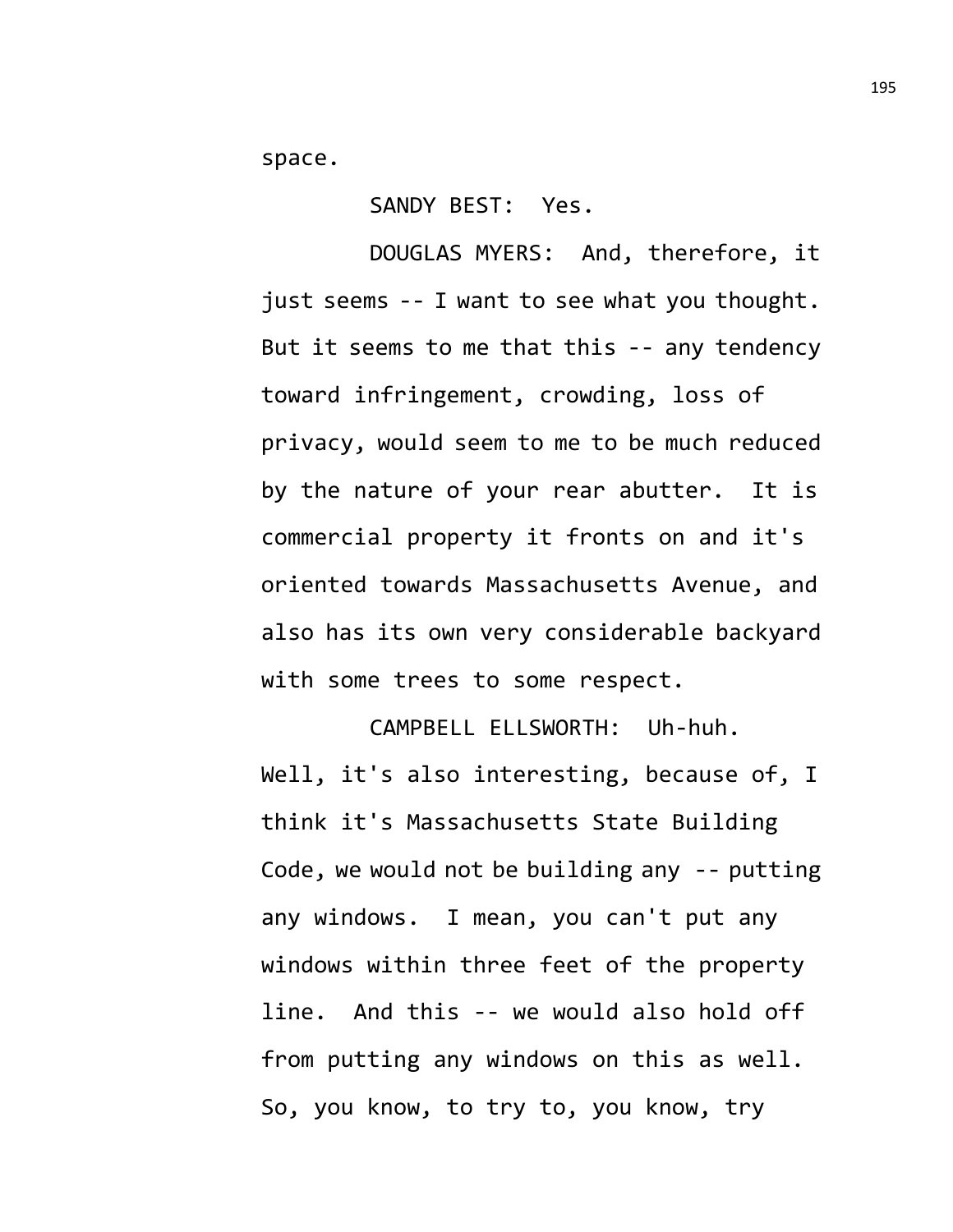to -- well, one, we would not be allowed to or would need a Special Permit at some point to put windows in here, but also sort of to keep any sort of privacy issues, you know. Really sort of envelop this backyard area as not to infringe on.

BRENDAN SULLIVAN: Gus, any questions at this point?

CONSTANTINE ALEXANDER: Just one. Is Winnie-the-Pooh across the street in favor of this?

SANDY BEST: Yes, still there.

BRENDAN SULLIVAN: Tom?

THOMAS SCOTT: The abutter who is closest to this setback, is there any issue to that abutter?

CAMPBELL ELLSWORTH: Those two abutters are here tonight and they may be able to speak to that.

> THOMAS SCOTT: Oh, okay. BRENDAN SULLIVAN: All right. Let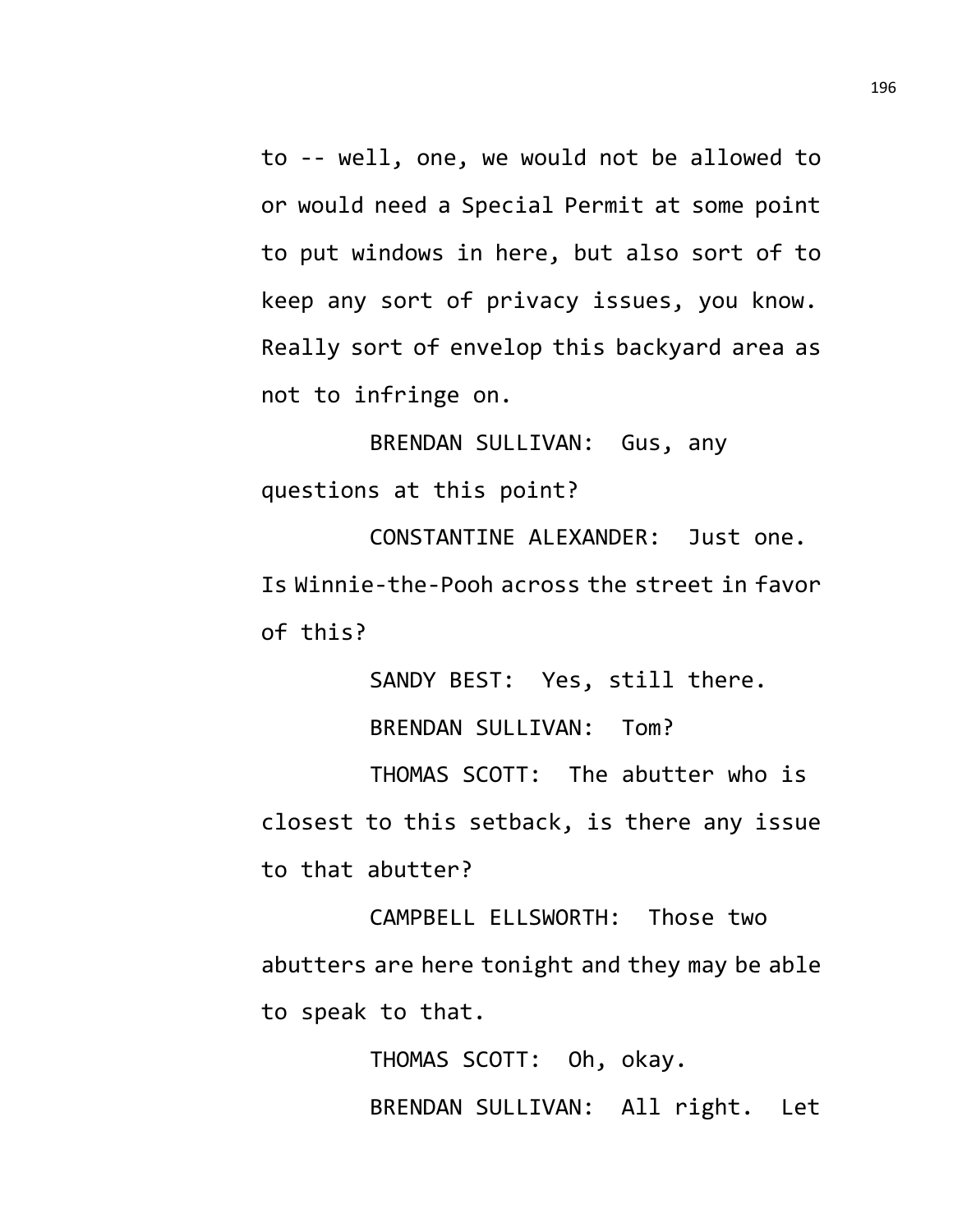me open it to public comment.

Is there anybody here who would like to speak on the petition at 14 Hurlbut Street.

If you would give your name and your address, please.

DOMINICK JONES: My name is Dominick Jones and I live at No. 6 and 8 Hurlbut street which I own with Rosalyn McHalis (phonetic). And Sandy's been in close contact with us about this project.

CAMPBELL ELLSWORTH: He's the guy.

DOMINICK JONES: We have no objection. There will be no windows on our side. As far as I can see from the elevations, although the proposed unit would be a little higher than the garage, it's roof peak will be set back. So that if you stand in our driveway, I think our horizon would be much the same elevation as it is at the moment. The present structure, the garage, is not attractive and I feel sure it's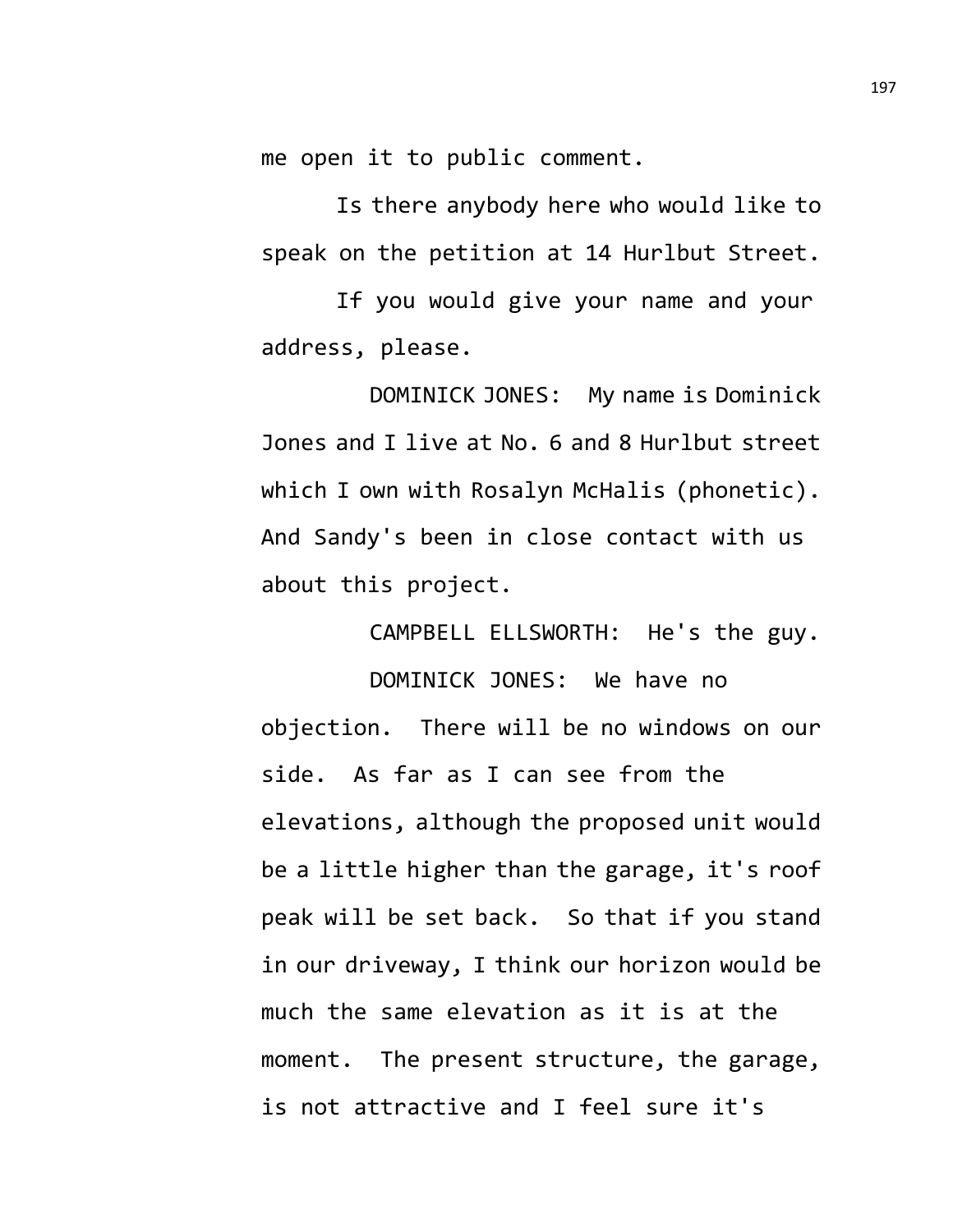something you build with clapboard will be considerably more attractive.

There's not very much more I can say about this. We have no objections. I think a balance we will benefit from it and that's about it.

BRENDAN SULLIVAN: Great, thank you.

Is there anybody else who wishes to speak on the matter?

(No Response.)

BRENDAN SULLIVAN: There is correspondence in the file from Richard and Susan Winickoff, W-i-n-i-c-k-o-f-f, Nine Hurlbut Street who write regarding the addition at 14 Hurlbut. (Reading) To Whom It May Concern: We have reviewed the plans for the addition at 14 Hurlbut Street. We have no objection to the proposed changes to the property. We believe it is an improvement to the property and the neighborhood.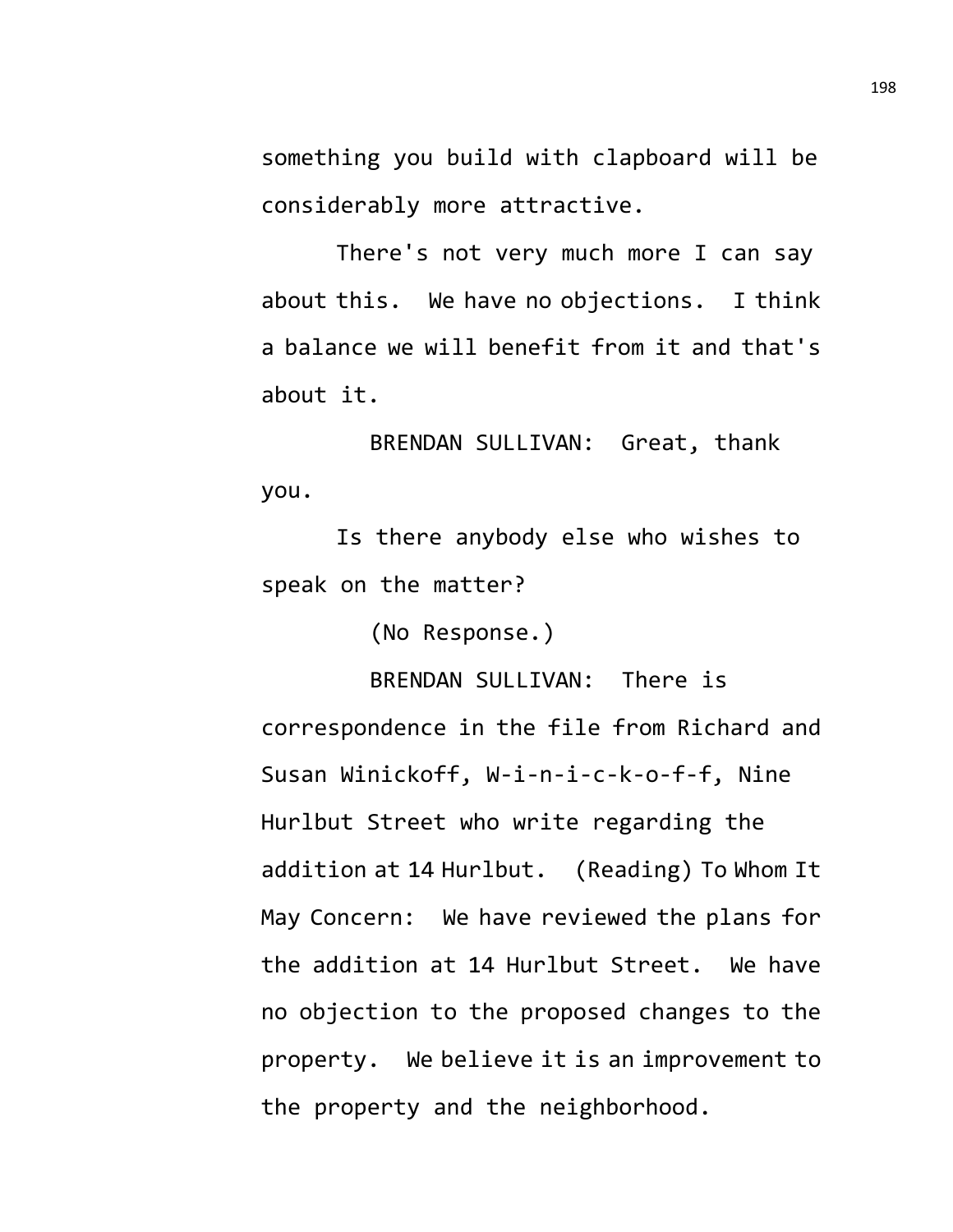Sincerely, Richard and Susan. And they live at No. 9.

The Board is in receipt of correspondence from William King. (Reading) Dear members of the Board: As across the street neighbors, we enthusiastically support the application for Sandra Best for a Variance by allowing her to replace an existing garage with a single-story addition containing a ground floor bedroom and bath at her house at 14 Hurlbut. Her house is the smallest house and occupies the smallest lot on this residential street, and like most, if not all, other buildings on the street fails more than one dimensional requirements of the Zoning Ordinance. The proposed replacement on substantially the same footprint and with almost the same setback from the street as the existing garage has a simple design that will compliment the design of the simple Cape Cod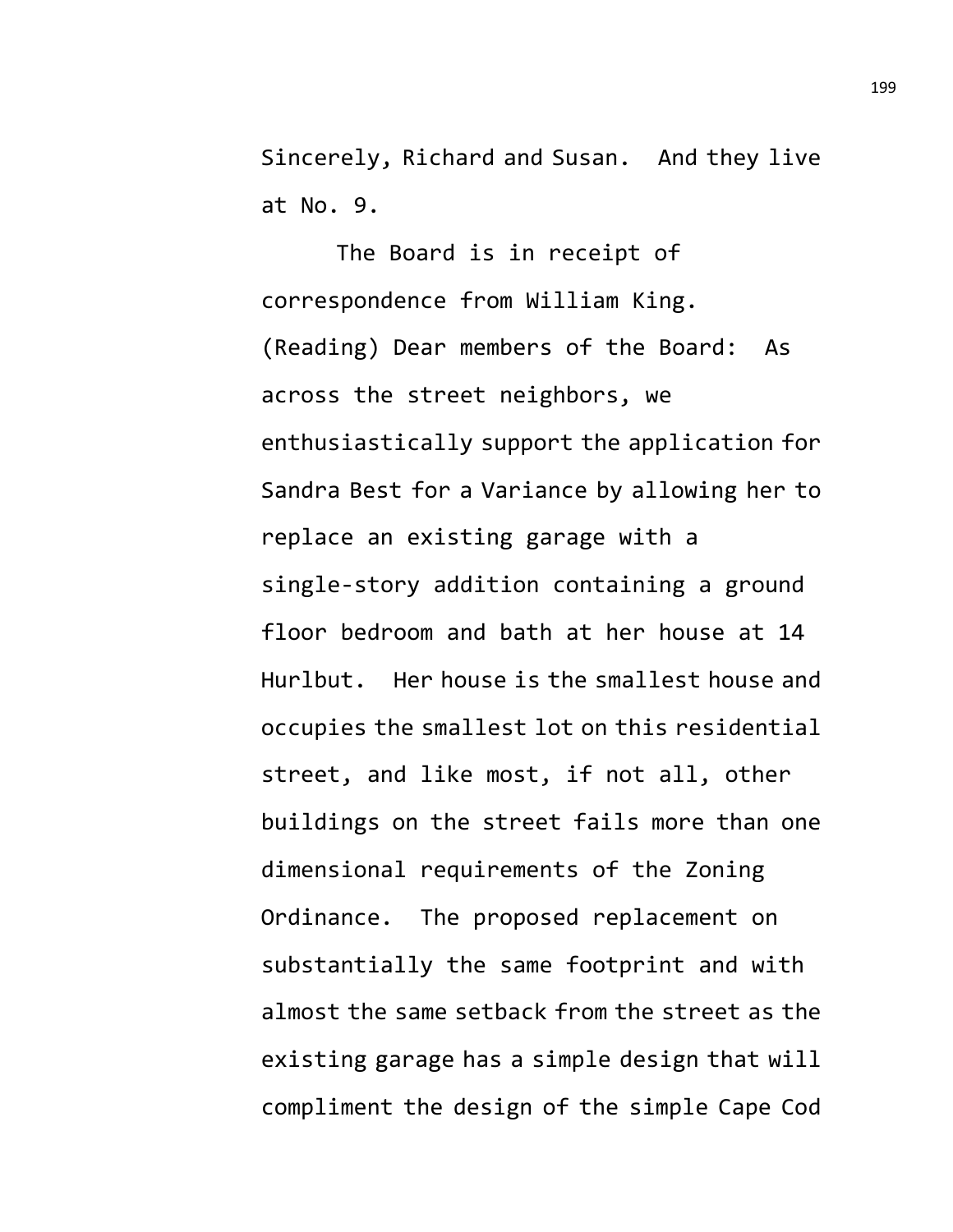style house. The increase in liveable floor area will not increase the number of dwelling units, and the loss of garage space will not reduce the effective off street parking space on Hurlbut Street.

Basically they are in full support of the proposal.

The Board is in receipt of another letter from Mr. King. He speaks twice. That's the sum and substance of the correspondence.

Anybody else? Yes.

DENNIS CARLONE: Very quickly. My name is Dennis Carlone. I live at 16 Martin Street. Martin's -- Hurlbut Street ends on Martin Street, and my house overlooks Hurlbut Street. I'm an architect urban designer and as was said by others, this is the tiniest house probably in the neighborhood, but definitely on Hurlbut and Martin Street. And the addition as proposed, frankly makes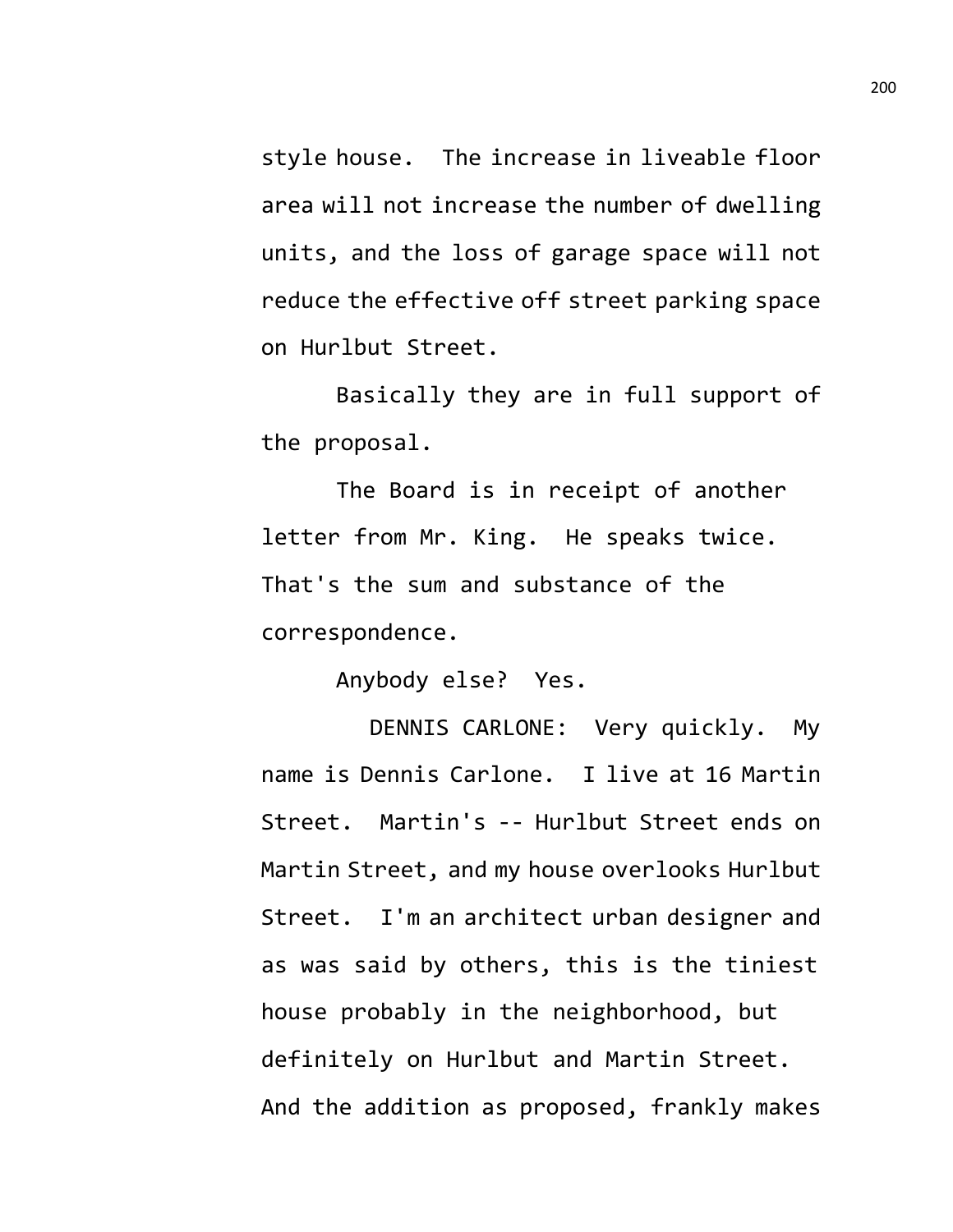it still a tiny house, and the houses next-door -- Dominick's house is three stories high. And then on the other side, as you noted, is an apartment building that's now condominiums. It's a brick building that's three stories plus. Three and a half stories. So this addition will not change that balance at all. And I support it. My wife supports it 100 percent.

BRENDAN SULLIVAN: Thank you. Anybody else wishes to speak on the matter?

(No Response.)

BRENDAN SULLIVAN: I see none. I will close public comment.

Mr. Ellsworth, anything else to add? CAMPBELL ELLSWORTH: Nothing more. BRENDAN SULLIVAN: I'll close the presentation part and let the Board discuss it among themselves.

CONSTANTINE ALEXANDER: I have no problems with the project.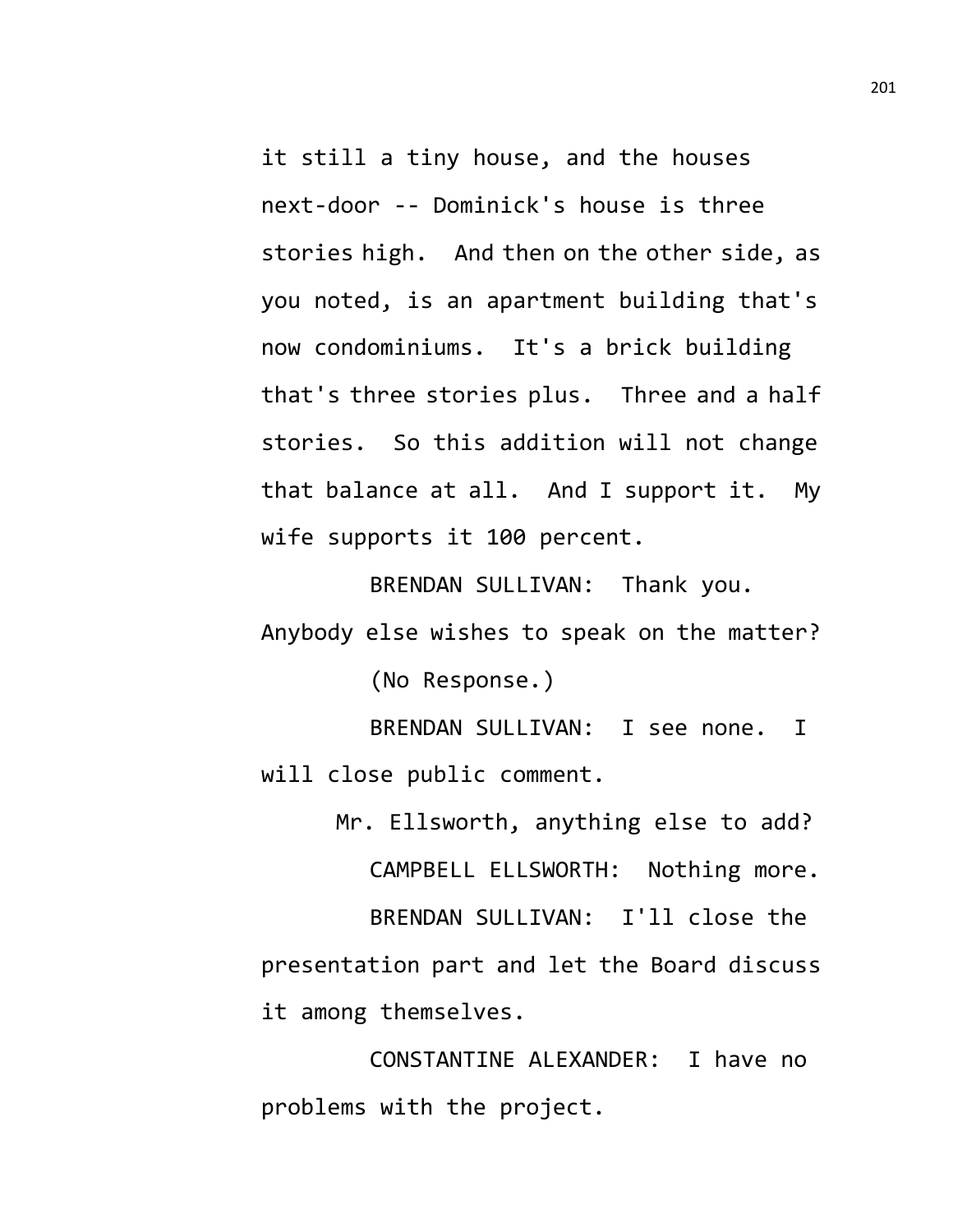## BRENDAN SULLIVAN: Tom?

THOMAS SCOTT: I have no problems with it either. Since the neighbors are in support, it's a very modest addition. It doesn't exceed the FAR. So I think I'm in favor of it.

BRENDAN SULLIVAN: Okay. Doug? DOUGLAS MYERS: I concur with what Tom said.

BRENDAN SULLIVAN: Mr. Heuer.

TAD HEUER: I agree. I think it's a classic shape of the lot situation where the hardship is created by the shape of the lot. I think it's important for me, even though this is an undersized lot, they're not asking to go over the FAR. That's usually what we see in a situation like this. Someone says I have a small lot and I need more FAR because my square footage is -- I have the need, not necessarily the percentage. And here they've stayed a 0.5 in a 0.5 district which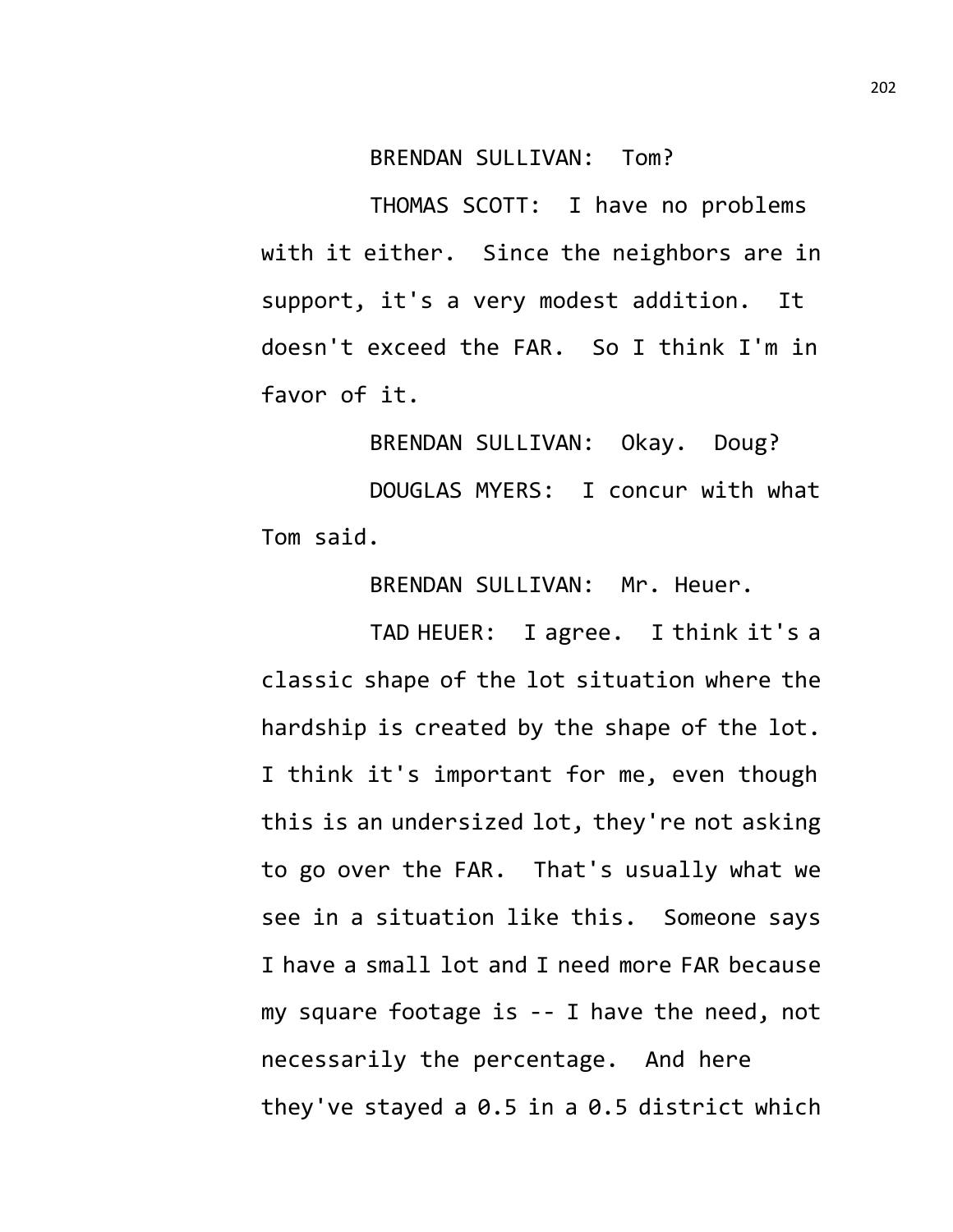at least for things that come before this Board is unusual and admirable.

My only comment is that we did have a case about six months ago where we had a demolition of a garage that we denied. I think the distinction there is that that was a larger space, it was not going to be attached to the main structure, but it was going to be essentially an accessory office structure. Here I think the distinction is that it's being created as an addition. It's going to be used by the Petitioner as an integral part of the home. And I think in that way it's distinguishable in terms of the replacement of the ugly corrugated metal garage classification of cases that we hear. Because it is going to be an accessory use, it's going to be a primary use for the residence that exists so I would be in support.

BRENDAN SULLIVAN: Let me make a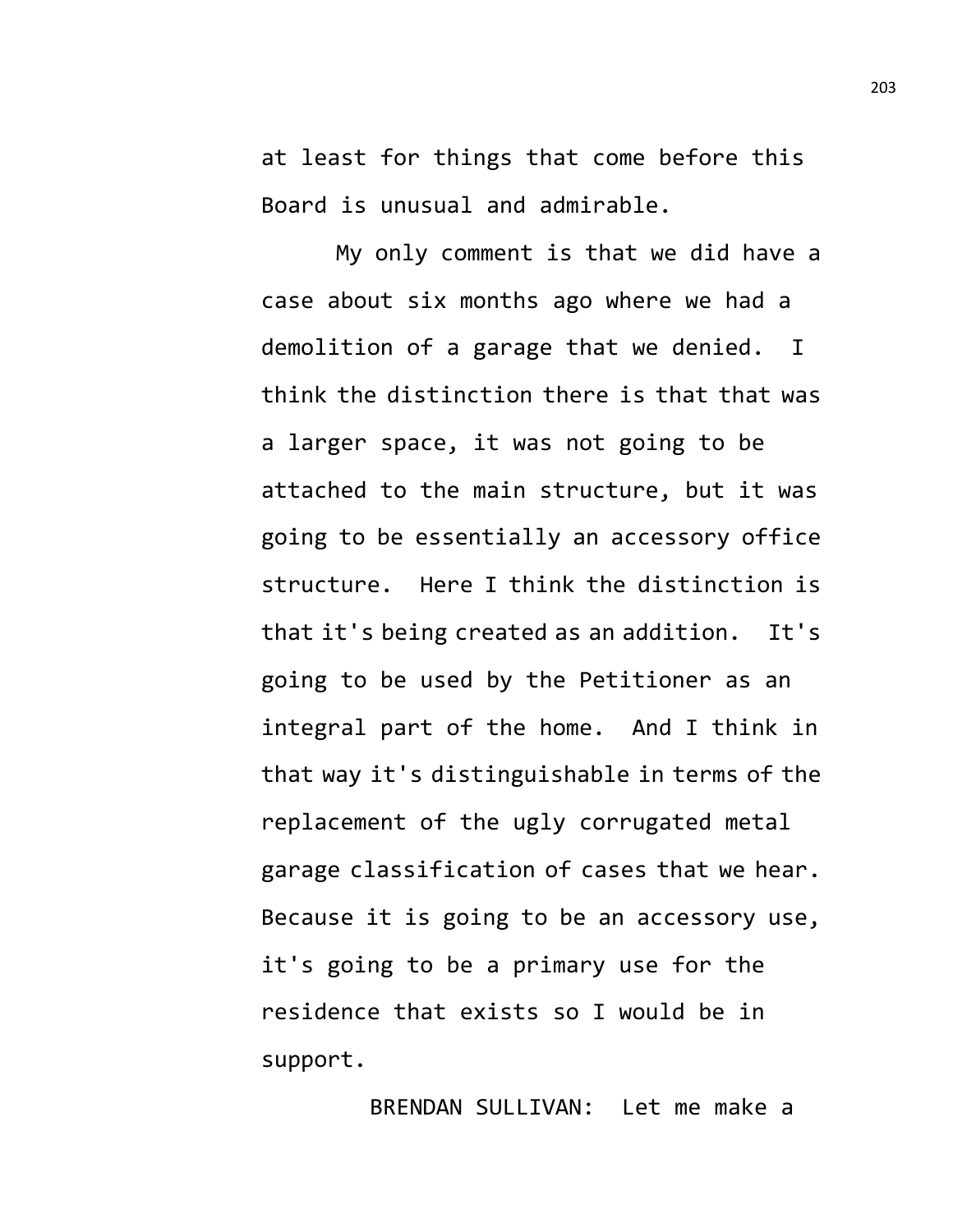motion to grant the relief requested as per the application and the drawings submitted to add the addition to the house in approximate location of an existing garage.

The Board finds that a literal enforcement of the provisions of the Ordinance would involve a substantial hardship to the Petitioner because it would preclude Petitioner from replacing a very old, delipidated, unusable garage with a more aesthetically pleasing structure and far more usable for this particular Petitioner.

And one that is in keeping with the design of the house.

The Board finds that the hardship is owing to the unusual odd shape of this particular lot, the reduced size of the lot, and that it has inherent requirements which are hard to meet in order for a code compliant structure of any use to homeowner.

The Board finds that substantial relief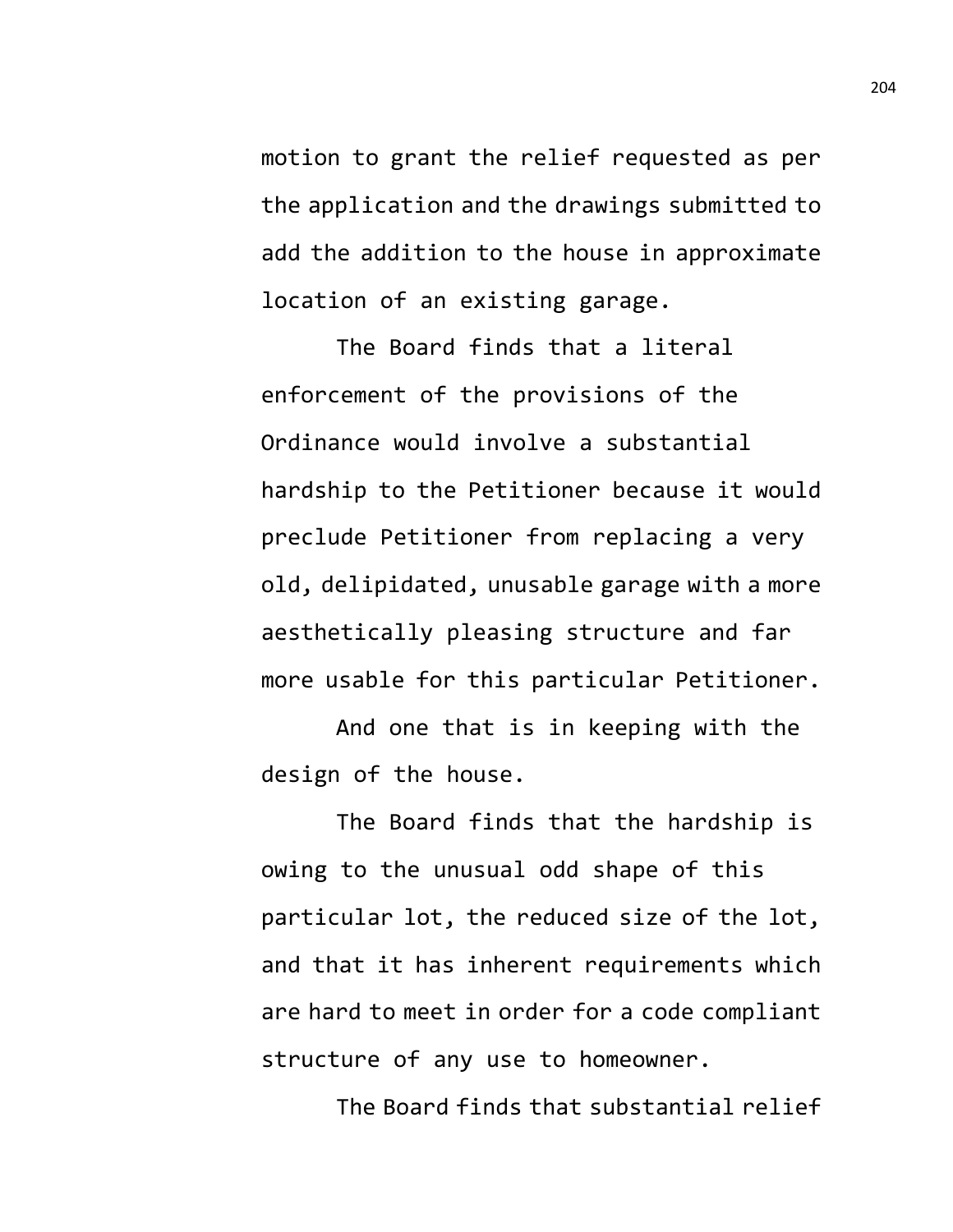may be granted without substantial detriment to the public good .

The Board notes the letters of support and the abutting neighbor coming in support.

And relief may be granted without nullifying or substantially derogating from the intent and purpose of the Ordinance.

Further, the Ordinance by replacing a delipidated structure with a far more aesthetically pleasing one, and allows the Petitioner to remain in her home, which the Board finds is a fair and reasonable request.

Anything else to add?

CONSTANTINE ALEXANDER: No. You have to tie it to the plans.

BRENDAN SULLIVAN: And that the work be in conformance with the plans and the dimensional form as submitted and initialed by the Chair.

Anything else?

SANDY BEST: He won't be serving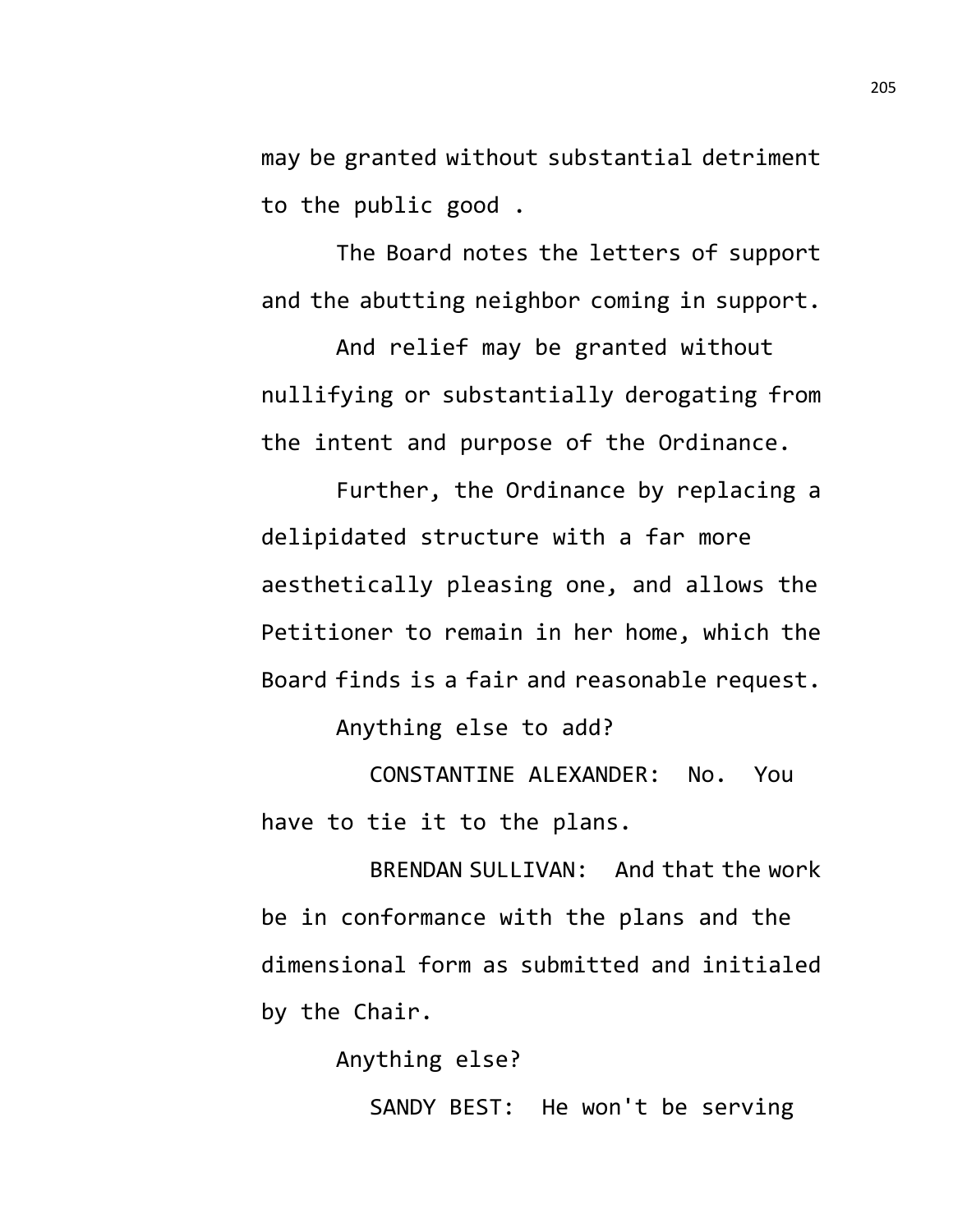coffee.

BRENDAN SULLIVAN: It's not the coffee. It's the doughnuts I think.

All those in favor of granting the relief.

(Show of hands.)

BRENDAN SULLIVAN: Five in favor. Good luck.

(Sullivan, Alexander, Heuer, Scott, Myers.)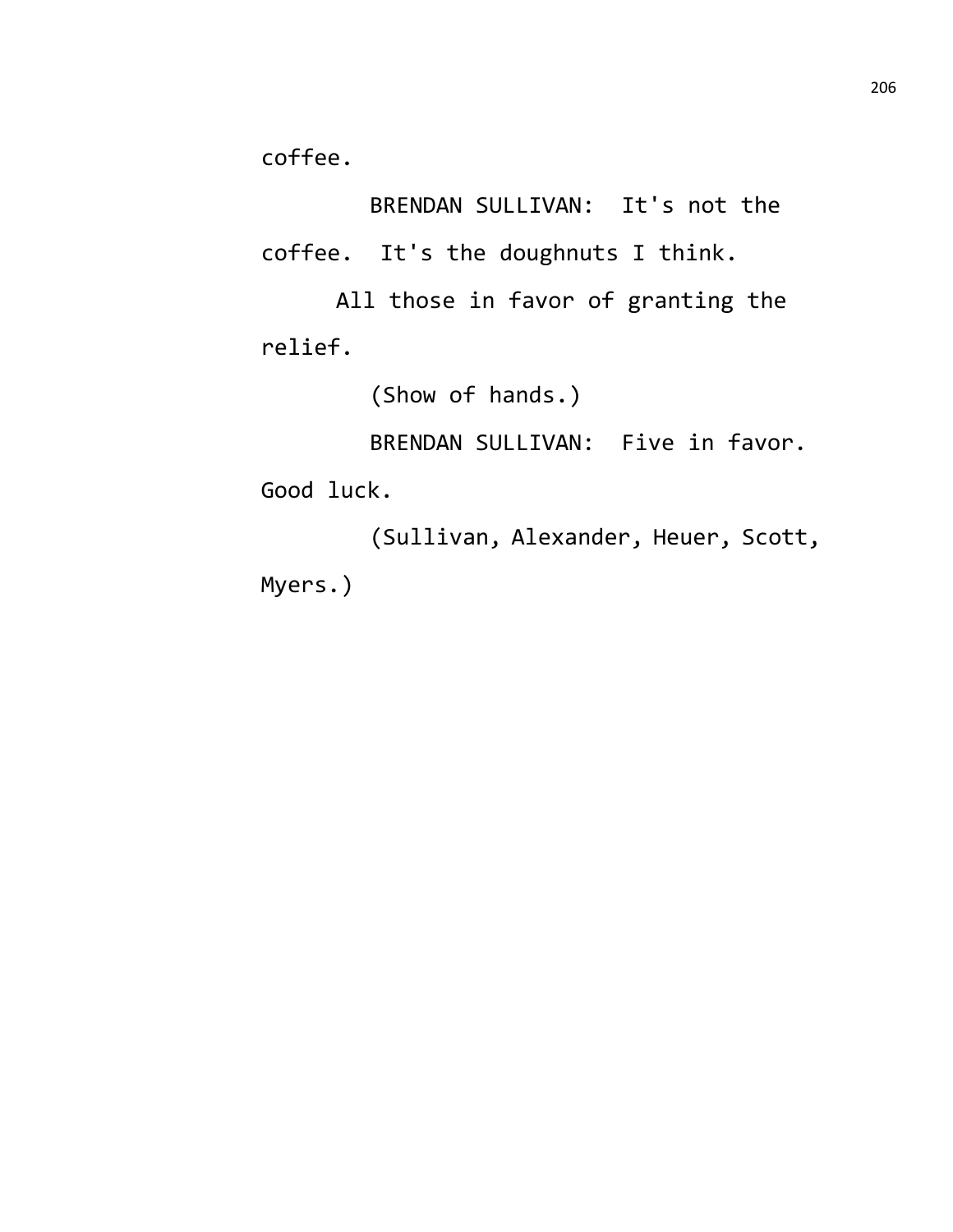$(10:10 p.m.)$ 

(Sitting Members: Brendan Sullivan, Constantine Alexander, Tad Heuer, Thomas Scott, Douglas Myers.)

BRENDAN SULLIVAN: The Board will hear case No. 10231, 98 Columbia Street, apartment 3.

CAMPBELL ELLSWORTH: Good evening. My name is Campbell Ellsworth. I'm an architect and I live at -- my office is at 267 Norfolk Street in Cambridge. I'm here with my clients Alice and Philippe Luedi Gugelmann.

Let's see, just a little background. Alice and Philippe have lived on Columbia Street for -- since the end of 2006. Alice works for a non-profit that teaches gardening in public schools and Philippe works with the MIT startup. They moved into this house at 98 Columbia first as renters, and then it's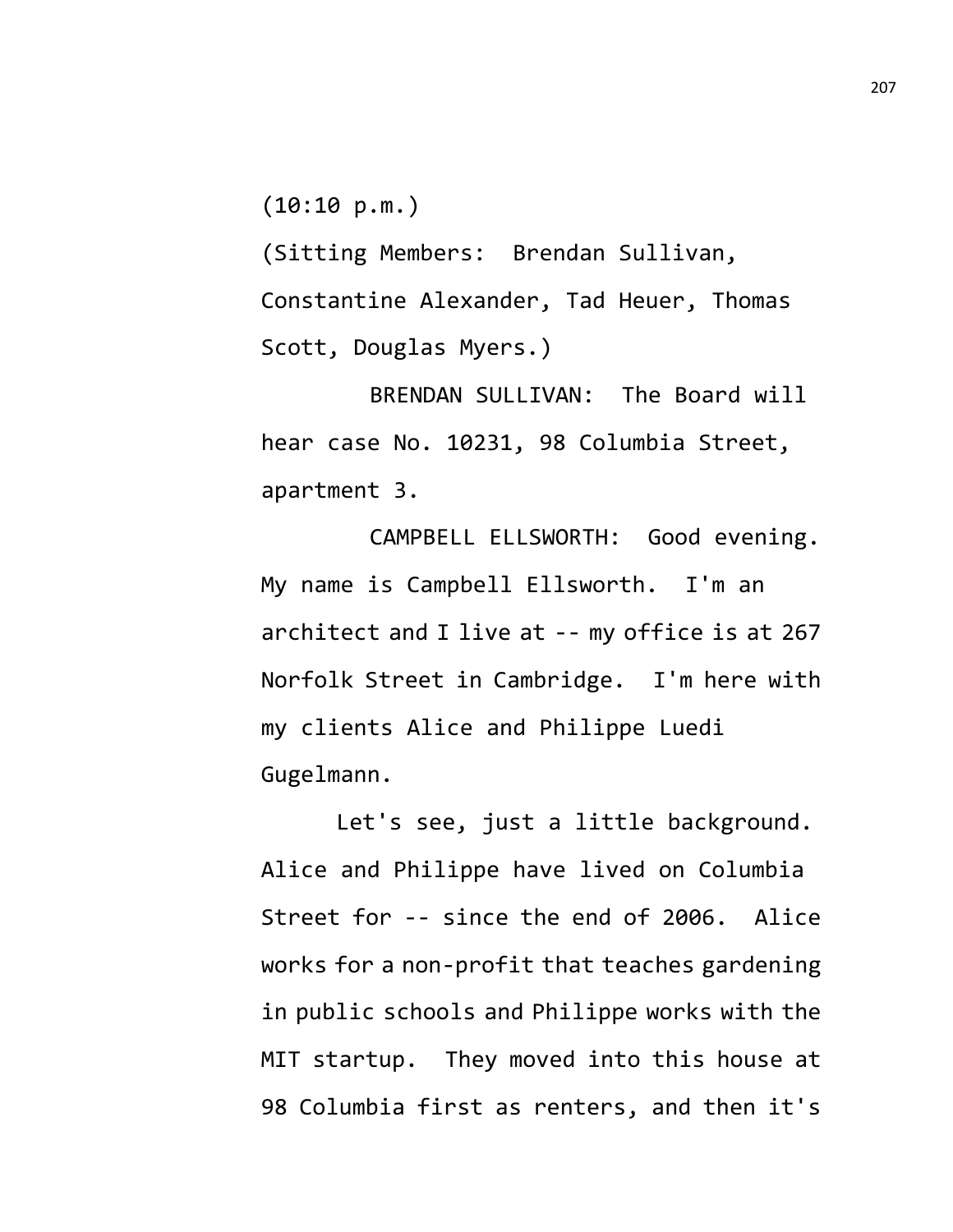a three-unit building, and then they were able to purchase one of the three units. The unit that they bought was completely rundown. They've invested a lot of time, money, and also sweat equity to fix it up. And let me just show you sort of the photograph of that. So this is a shot from Columbia Street. It is Columbia between Broadway and --

ALICE GUGELMANN: Harvard.

CAMPBELL ELLSWORTH: Just south of Harvard. It's a wonderfully majestic Greek revival structure. Quite a presence on the street. There is one unit that occupies the whole first floor, and Alice and Philippe own and occupy the second and third floor but on one side. Just so you know sort of the configuration.

What we're here tonight to discuss is that their request for a side yard setback Variance for a dormer that they want to put at the very back of this house, in the back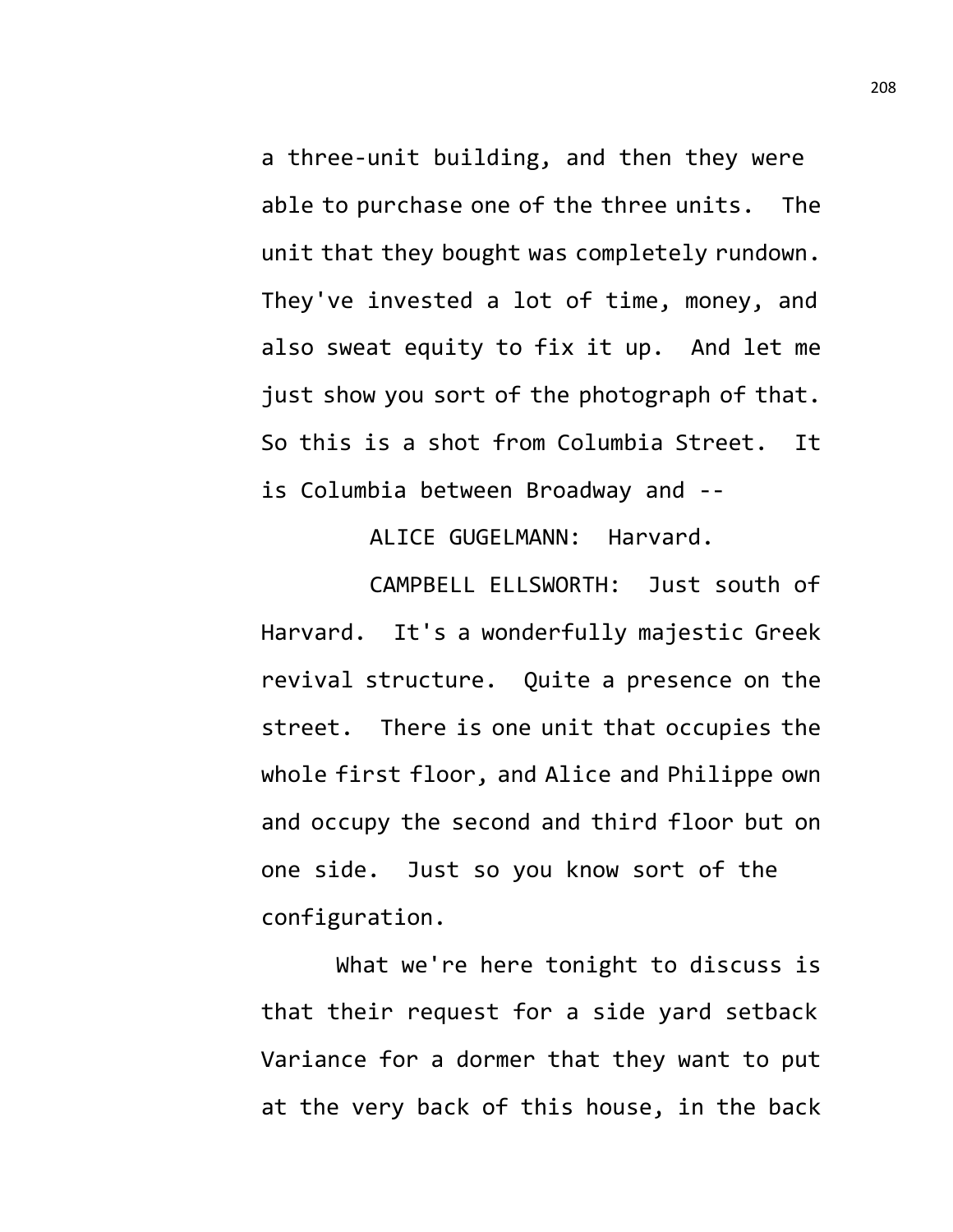to increase what is currently their bedroom. There are two bedrooms up on that, up on that third floor. One in the front where their son sleeps, young son. And they're on the same floor in the back. They have -- this is the configuration in that room. They're down under the eaves, and they could really use that extra space.

DOUGLAS MYERS: I take it the person on the picture on the upper right is standing on the floor and not on the bed?

ALICE GUGELMANN: I was standing on the floor. And we couldn't get him in the picture.

PHILIPPE LUEDI: I have to walk, stand like this.

CAMPBELL ELLSWORTH: Their son is going to be a big guy eventually. They may be back here in 12 years for another dormer.

So, that's the configuration. I would like to -- you've got the drawings. This is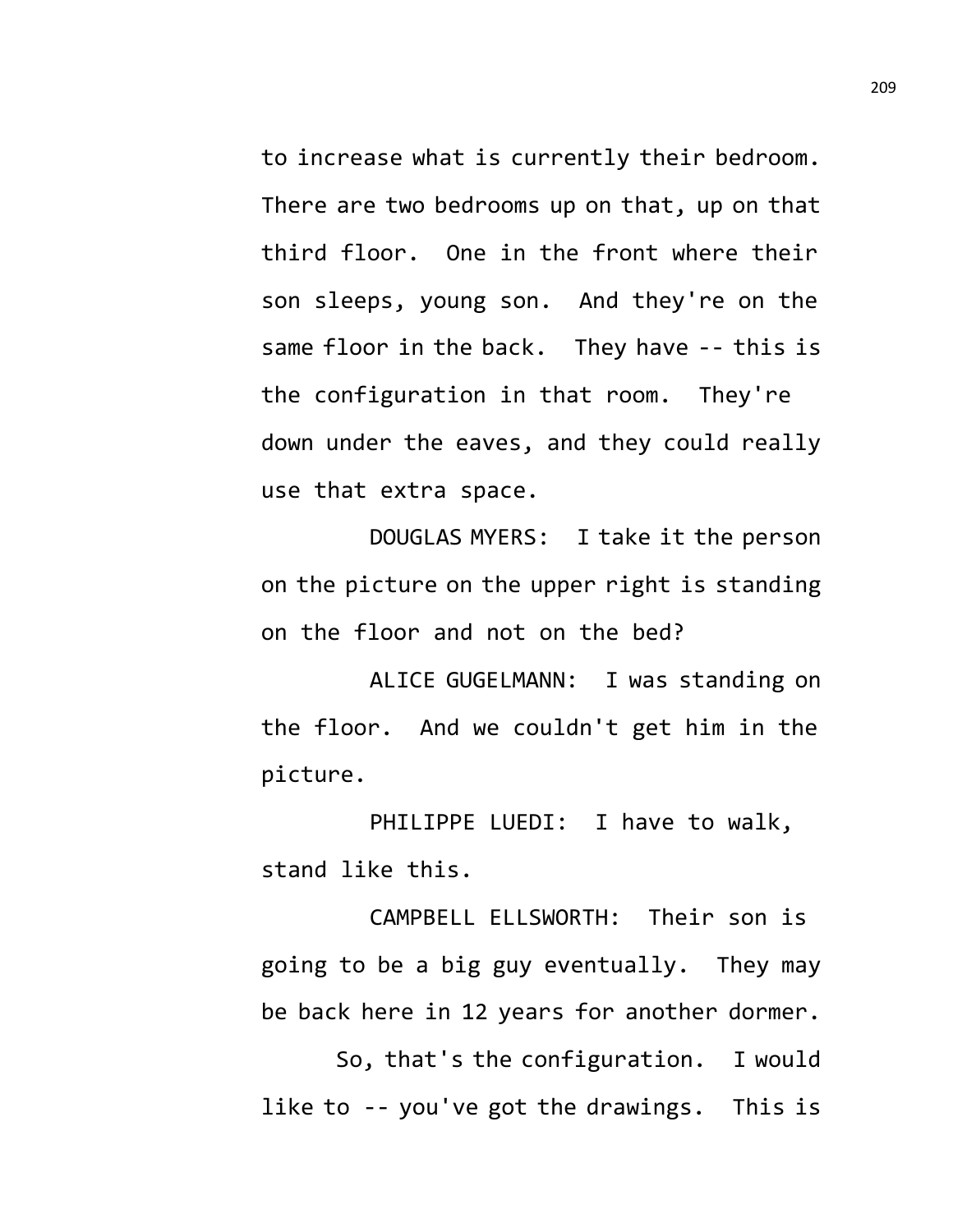a -- really we're here because the hardship we find, we see is that this sort of majestic, very large house is, as you can see in the photograph, sort of jammed up against a left-side setback. You can see that there's a convenience store right on the lot line, and so what they're looking to do, they've worked with Ranjit, and then we've gone over those calculations if you were to do an average height, single plain setback there would be a requirement 12 feet on any set, you know, the thing is non-conforming and it would be a 12-foot setback. What they're requesting is to be able to come to the 10-foot mark. The house, I should point out, that the dormer that they are proposing is actually still built completely within the Cambridge dormer guidelines, meaning it is setback in -- the front face of the dormer is setback from the main plane of the house and it does not go to the ridge.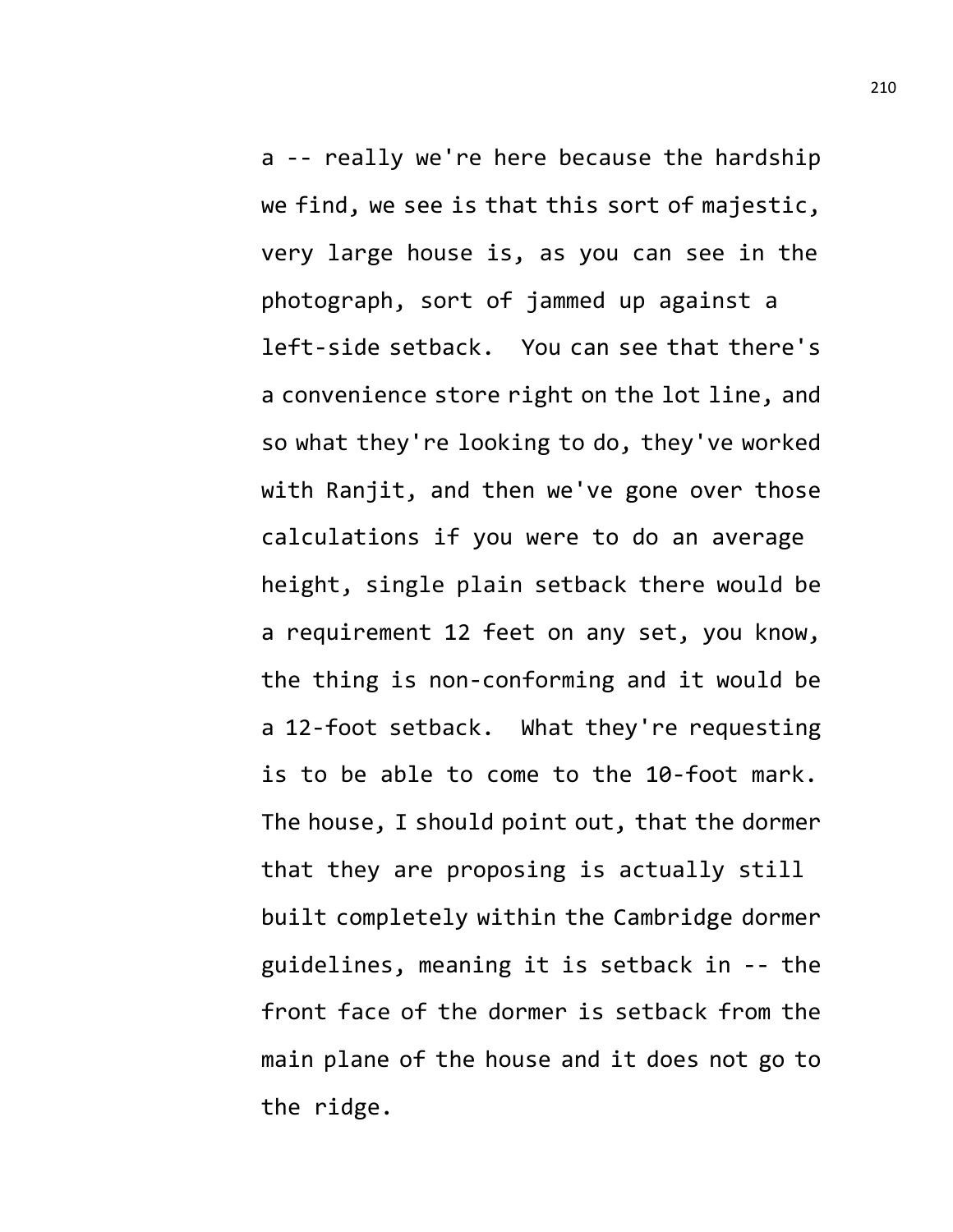DOUGLAS MYERS: What about the rear wall of the house? The dimension is going to be put towards the back part of the house, is the dormer compliant with respect to the rear side wall of the house?

CAMPBELL ELLSWORTH: Right. The guidelines, I don't think so. I'm sorry, yes.

DOUGLAS MYERS: 3.6 feet from the rear.

CAMPBELL ELLSWORTH: Yeah, absolutely not. The -- my apologies for missing that point, but thank you. No, it's close. It will be set probably within six or eight inches of that back wall. That's because their -- that's where their bedroom is. If you look at the plans, the dormer really is -- opens, opens that room. And it's only, the dormer is slightly less than 15 feet. I believe it's 14 feet, nine inches. And that is the depth -- that is the 211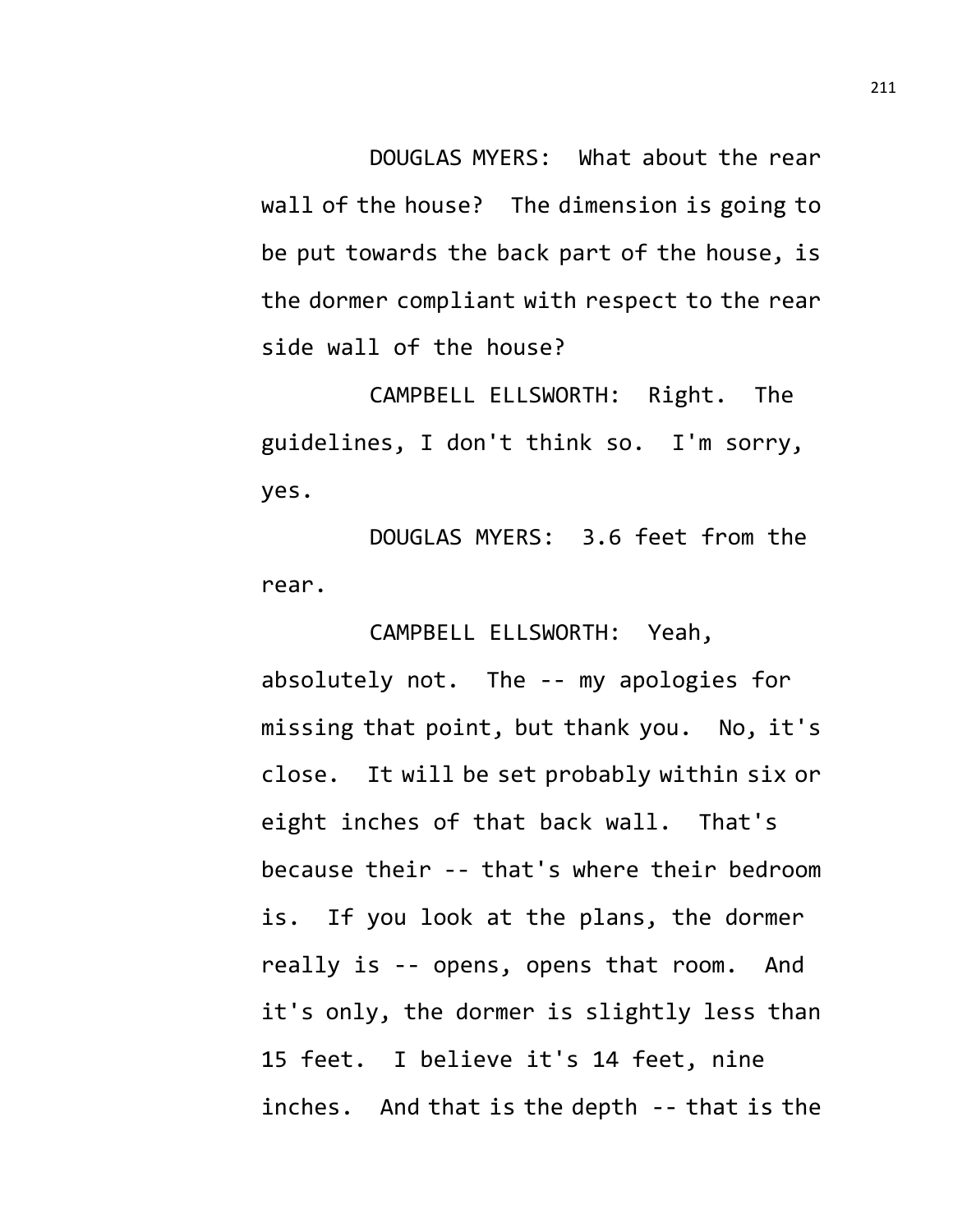overall length of their room. So that it would not -- it is not set back according to those the three-foot, six inches, no.

THOMAS SCOTT: Could it be? CAMPBELL ELLSWORTH: Well, that would, that would again compromise a bunch of space in that room. I mean, it would still -- if their bed is in the current configuration where the head of the bed is here and the foot of the bed is there, getting out of the that right-hand side of the bed would still knock into that. I believe --

BRENDAN SULLIVAN: The existing room here, if this is to be believed from the outside wall of the house to the stairwell wall is 13-foot, eight. And the dormer proposed is 14-foot, nine.

CAMPBELL ELLSWORTH: Maybe you guys can address this.

> ALICE GUGELMANN: What did you do? CAMPBELL ELLSWORTH: Well, it's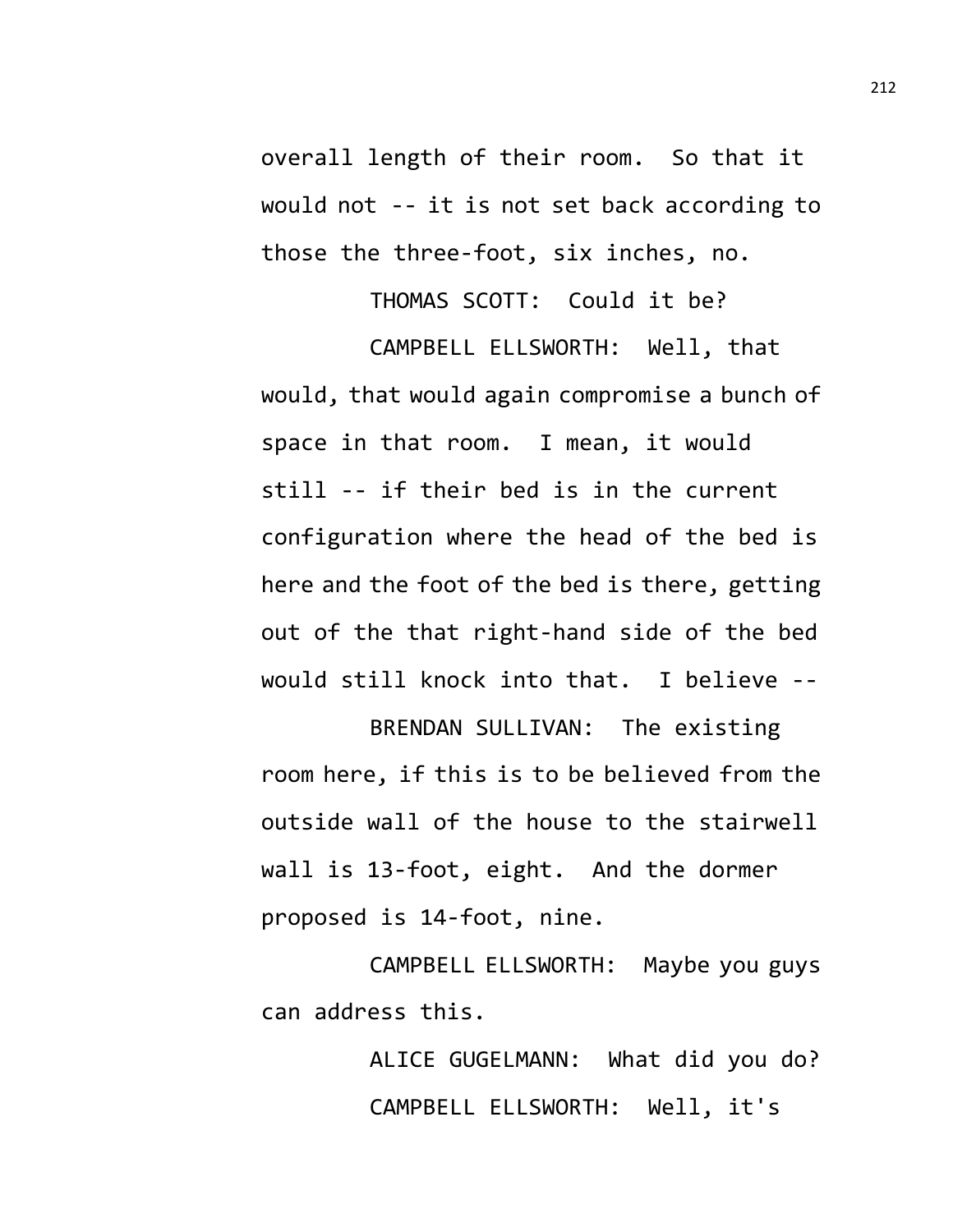going to the outside of that interior wall here, and it would be stepped in, I guess, just minimally from the back -- the back face.

ALICE GUGELMANN: I think it's actually on this face, I think it's right on the wall.

CAMPBELL ELLSWORTH: It's flush.

ALICE GUGELMANN: It's flush as I understand.

CAMPBELL ELLSWORTH: But there would be -- there's still an overhang -- there's an over hang of the eaves forward. So there would still be a triangular articulation.

THOMAS SCOTT: That's stair's an existing stair?

CAMPBELL ELLSWORTH: That is.

THOMAS SCOTT: That's kind of an immovable object, right?

> CAMPBELL ELLSWORTH: That's right. BRENDAN SULLIVAN: What is this?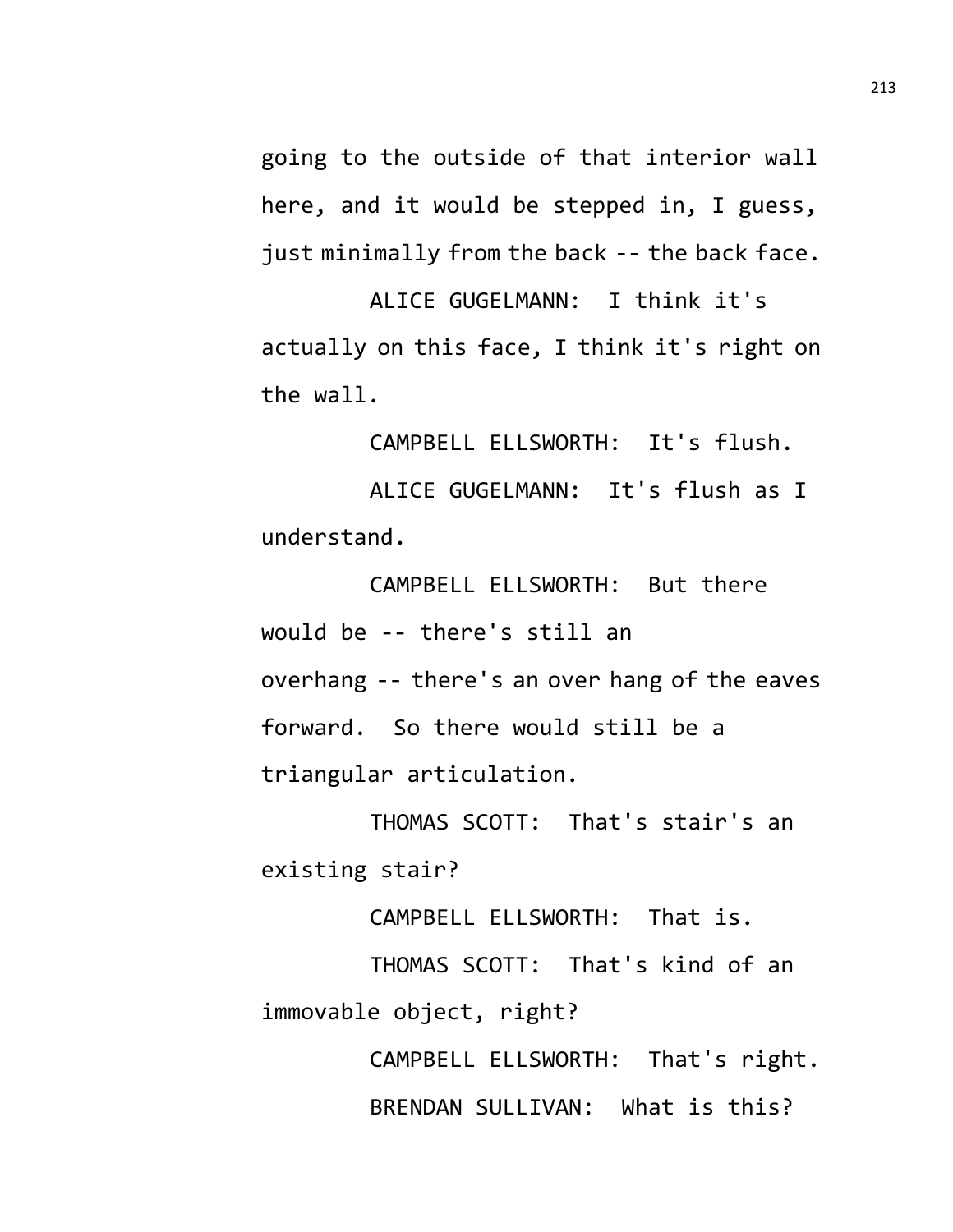CAMPBELL ELLSWORTH: That's actually -- right now because all of the roof line comes down and there are knee walls as you can see, I mean, effectively that's the knee wall, there's a knee wall. That's, accessible storage space that's very low down in the eave.

ALICE GUGELMANN: That is proposed. It's an open space over the stairs right now that we would just close off that section.

CAMPBELL ELLSWORTH: Right now the stair hole actually cuts open all the way, but they see an option to actually grab a few more square feet and still have the required head height coming up the stair. This doesn't -- so the dormer ends there, but there's simply accessible sort of bound in that crawl space.

BRENDAN SULLIVAN: Okay, but going back to your statement saying that it's the same dimension as the room. The room is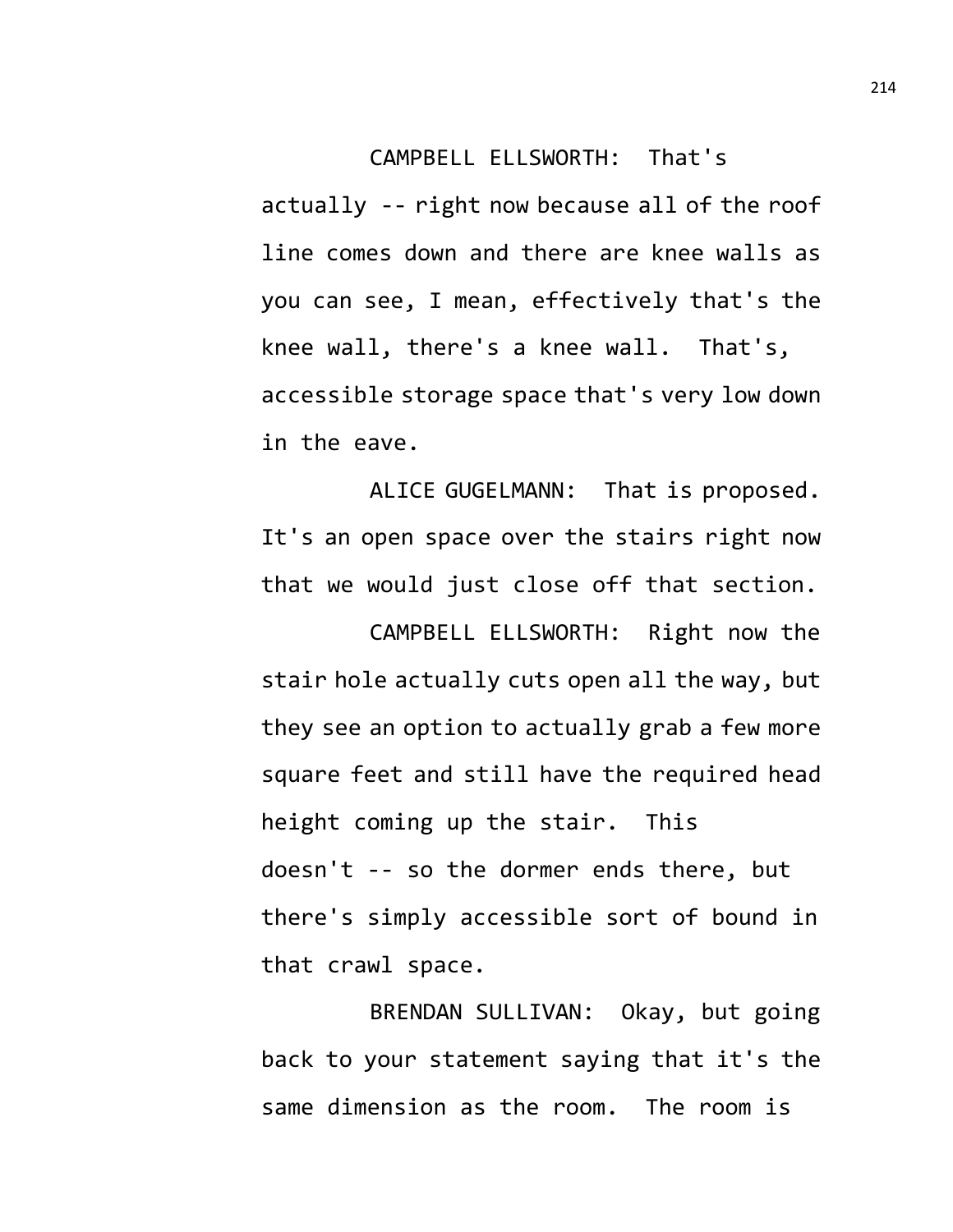13-foot, eight, and the dormer's 14-foot, nine.

CAMPBELL ELLSWORTH: Well, the interior of the room is 13, eight and the exterior of the dormer would be 14, nine.

BRENDAN SULLIVAN: Is 14, nine.

CAMPBELL ELLSWORTH: That would add this wall and add that wall, that exterior wall is much thicker. It certainly doesn't go -- the outside plane of the dormer certainly does not go beyond the plane of the  $-$ 

THOMAS SCOTT: This is another tenant here?

CAMPBELL ELLSWORTH: That is correct.

BRENDAN SULLIVAN: So -- TAD HEUER: What's that? CAMPBELL ELLSWORTH: Chimney. BRENDAN SULLIVAN: You live on the second floor or part of the second floor?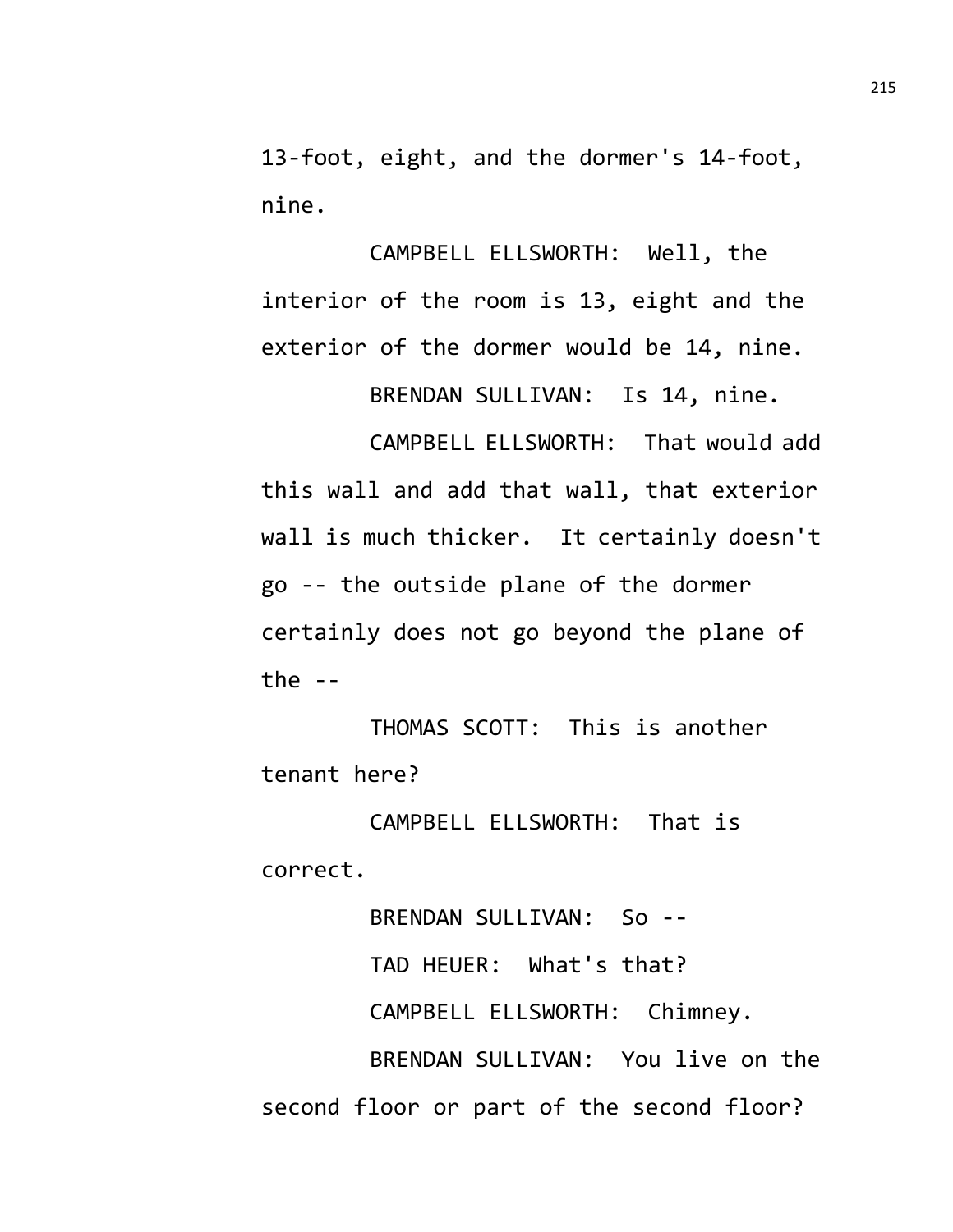CAMPBELL ELLSWORTH: Part of the second and part of the third. So it's this and this.

BRENDAN SULLIVAN: So one person lives on the entire first floor?

CAMPBELL ELLSWORTH: That is correct.

BRENDAN SULLIVAN: And then we have a split second floor and it's split third floor.

CAMPBELL ELLSWORTH: Correct. And a party wall right up the middle.

BRENDAN SULLIVAN: Okay.

And the proposal that is before us is minimal I would assume in size and scope and all of that?

CAMPBELL ELLSWORTH: Yes.

ALICE GUGELMANN: Yes.

CAMPBELL ELLSWORTH: Yes, yes, yes.

BRENDAN SULLIVAN: Any questions by the Board?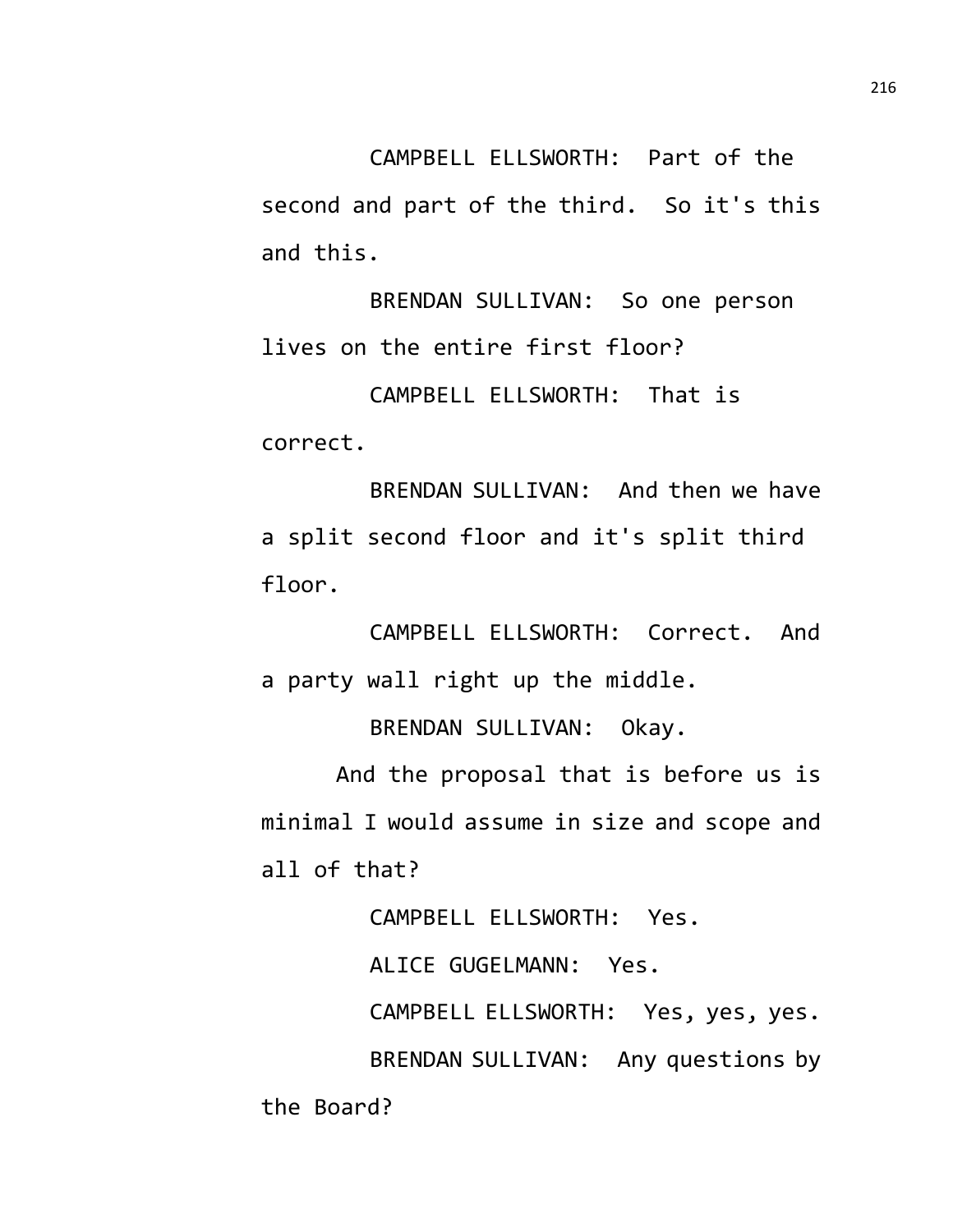questions.

BRENDAN SULLIVAN: Tom, do you have any?

THOMAS SCOTT: No. I mean it's unfortunate that it has to extend, but I understand why it does. You know, to make that a really truly usable room, you know, it needs to go to that wall. It just -- it makes the exterior elevation a little funny looking. You know, this requirement in the dormer guideline just gives some breathing room to either end, and I think that was the intent to kind of make this thing float on the roof and not go to the edge of the roof. So....

TAD HEUER: So this is a closet? Sorry.

CAMPBELL ELLSWORTH: Yes.

TAD HEUER: I mean, is there not a reason that that closet goes here or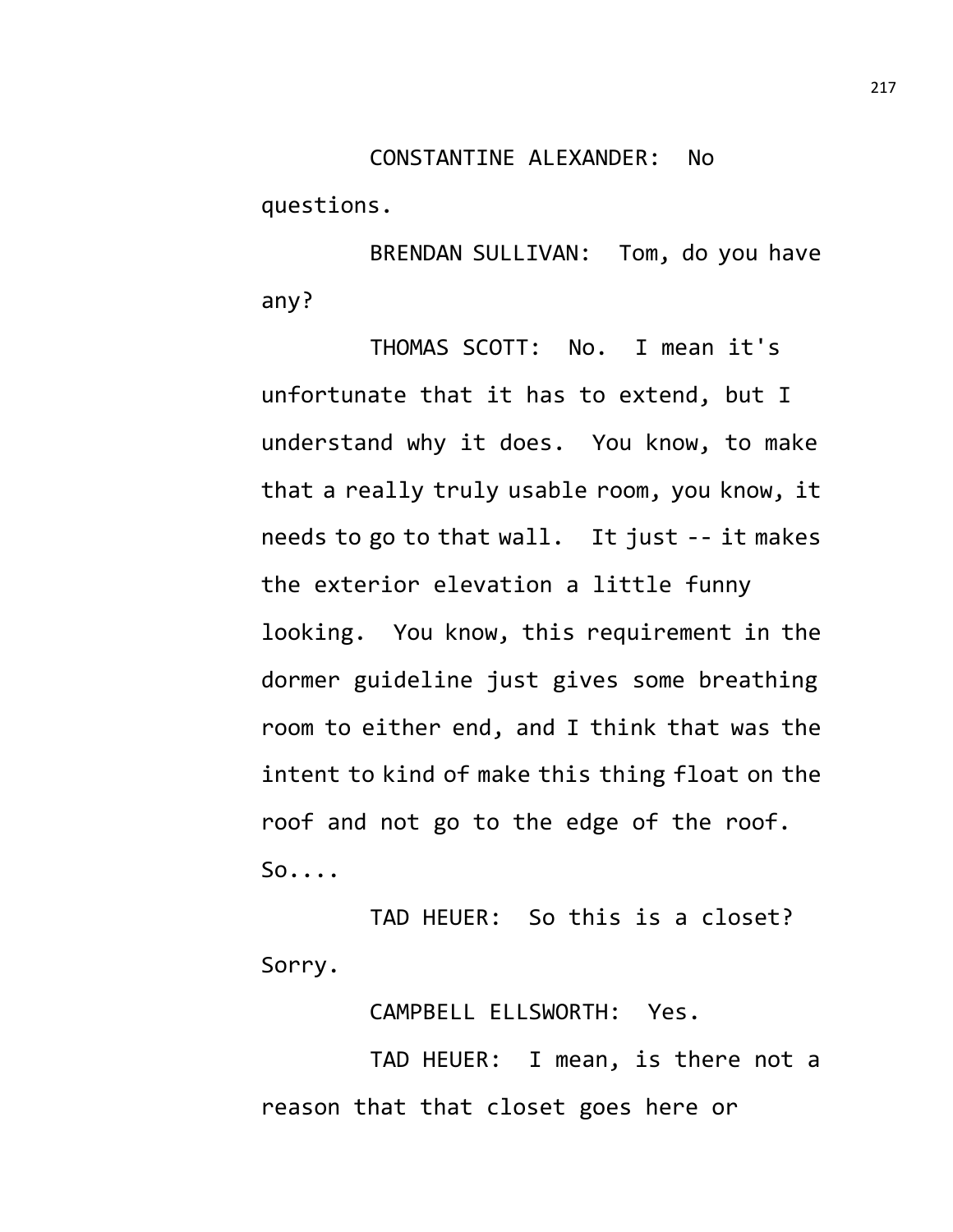somewhere, and the bed gets flipped around this way and this space that you're gaining becomes usable space, this goes, you know, this three feet whatever it is, stays at knee wall height, so be it, and there's a small cubby or a vanity table or a nightstand or something there, and then you have the space you need. Right now you're bed is being pushing in here because you're insisting the closet be there. I mean, is it not possible, for instance, for the bed to be there and the closet to be there in that corner? That gives you this space, this corner here on the far back is a lost corner from the interior space but allows the dormer to be placed there. You get headroom there by moving around. I guess my question is is the placement of the exterior dormer being driven by movable interior features as to this room? Because if that's true, I'm less thrilled about making it convenient to put the dormer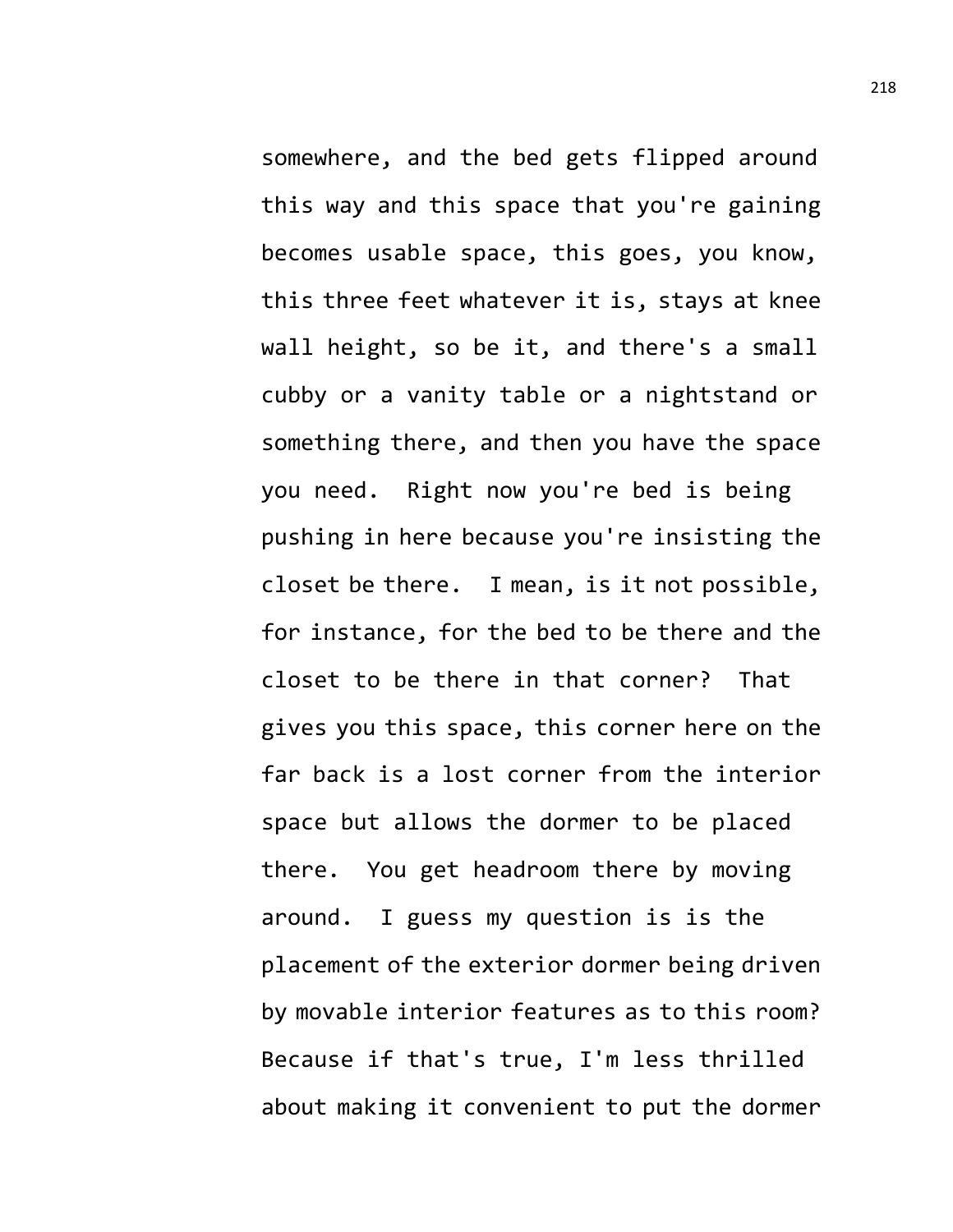where it is because then that makes the interior fine. I prefer to see a bit of tweak on the interior to make the dormer look -- I don't know. I mean, or I could be entirely wrong.

ALICE GUGELMANN: I think we were just trying to maximize space and be able to walk around.

PHILIPPE LUEDI: One reason we're trying to maximize space is we do have a young child. We're expecting a second child. We would like to live there as a family and make Cambridge our home rather than move the suburbs.

TAD HEUER: You don't know this, but that argument never works with me. Works with other people on the Board, but not with me.

ALICE GUGELMANN: Well, so I mean, no, if we were to decrease the size of the dormer, we would have less space around in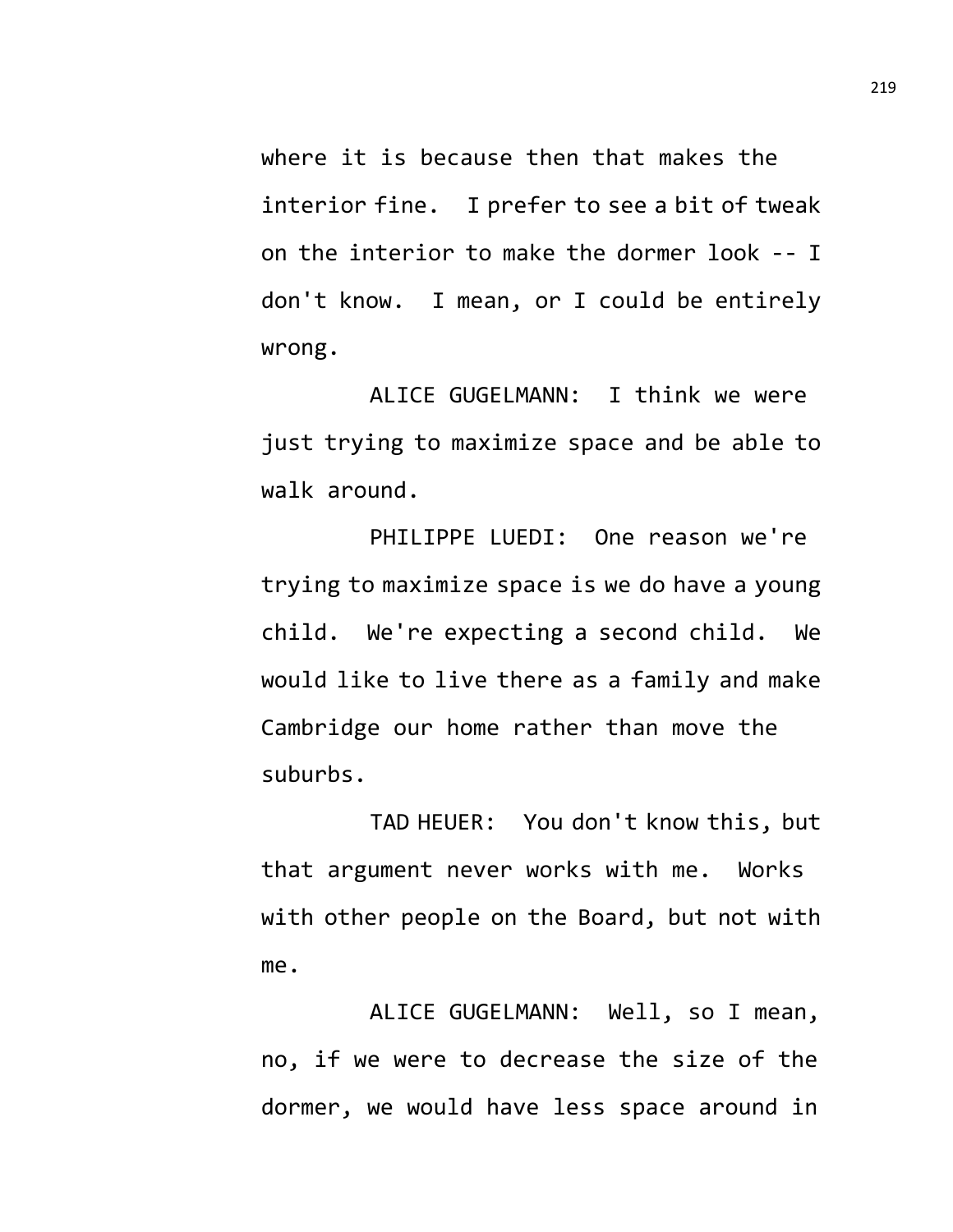there to move around. So I think that's  $-$ 

BRENDAN SULLIVAN: I think what you're saying --

ALICE GUGELMANN: The location of the  $--$ 

BRENDAN SULLIVAN: -- it doesn't work. I think that the bed here, the closet's here. This here is very constrictive for any usable, and then it comes into the room as you're going to put a closet there. Obviously you've got the swing of the door here. And in order to get some usable light and fenestration, obviously the windows along here and there's a window here, but I think that the placement of the bed probably works there. Other than that to move it around to move this around --

TAD HEUER: So you couldn't put a closet in that corner, you'd lose the bottom of it and that's where you hang your shoe tree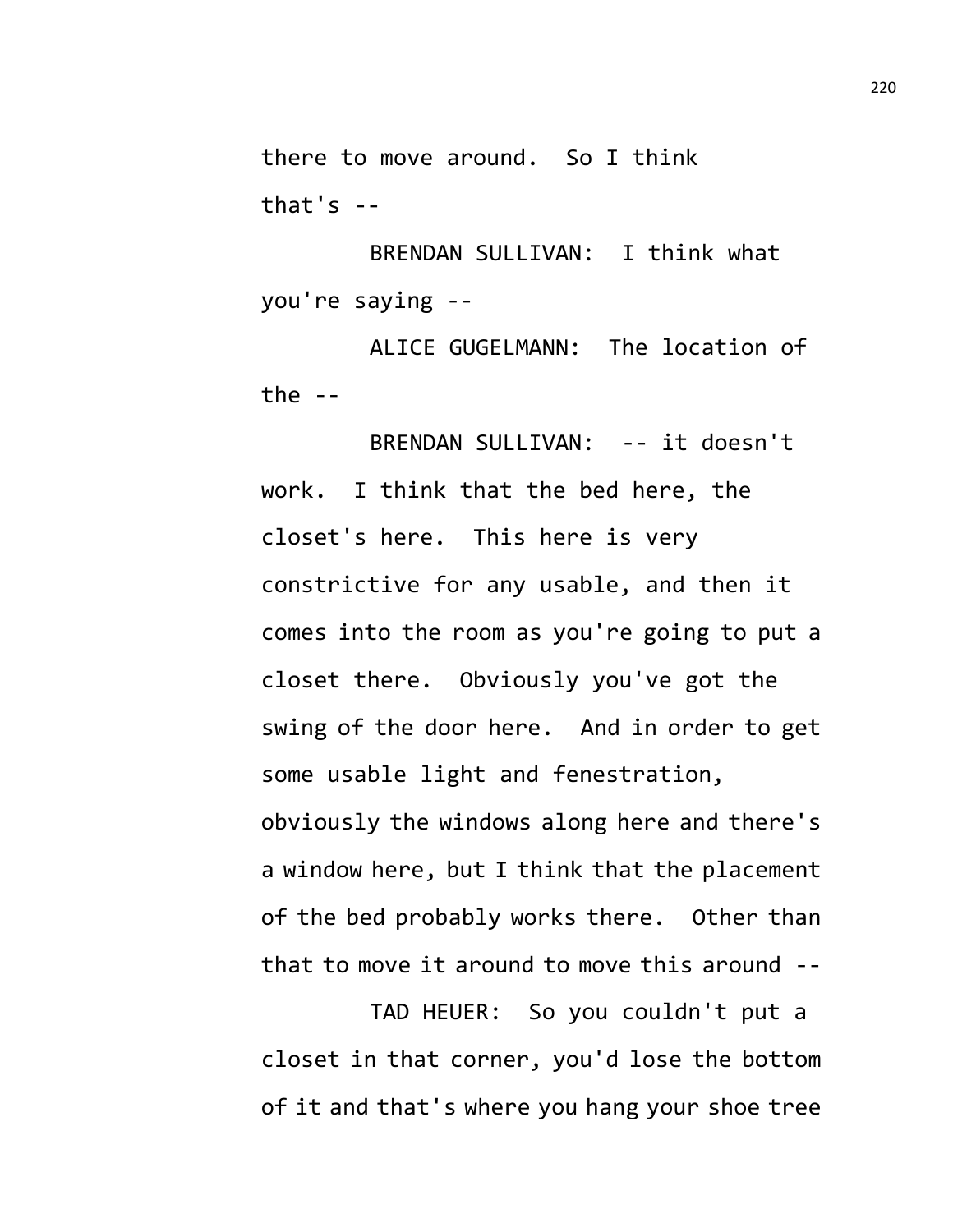in the corner? You don't need six feet -- eight feet of space to put your shoes. Put it there, the closet's there, the bed's spun this way into where your closet is now. The room works. The dormer is placed where it is, and you get all your light. I mean, again, I'm not an architect. I'm not a designer. Just an attorney. But, you know. I move things around in my daily life.

BRENDAN SULLIVAN: Conceptually.

TAD HEUER: Conceptually.

PHILIPPE LUEDI: Sir, one reason to have the closet there we would he like to use the crawl space for storage.

ALICE GUGELMANN: That's storage.

PHILIPPE LUEDI: And the house is extremely short on closets.

BRENDAN SULLIVAN: And this is the other bedroom here.

CAMPBELL ELLSWORTH: That's the child's bedroom.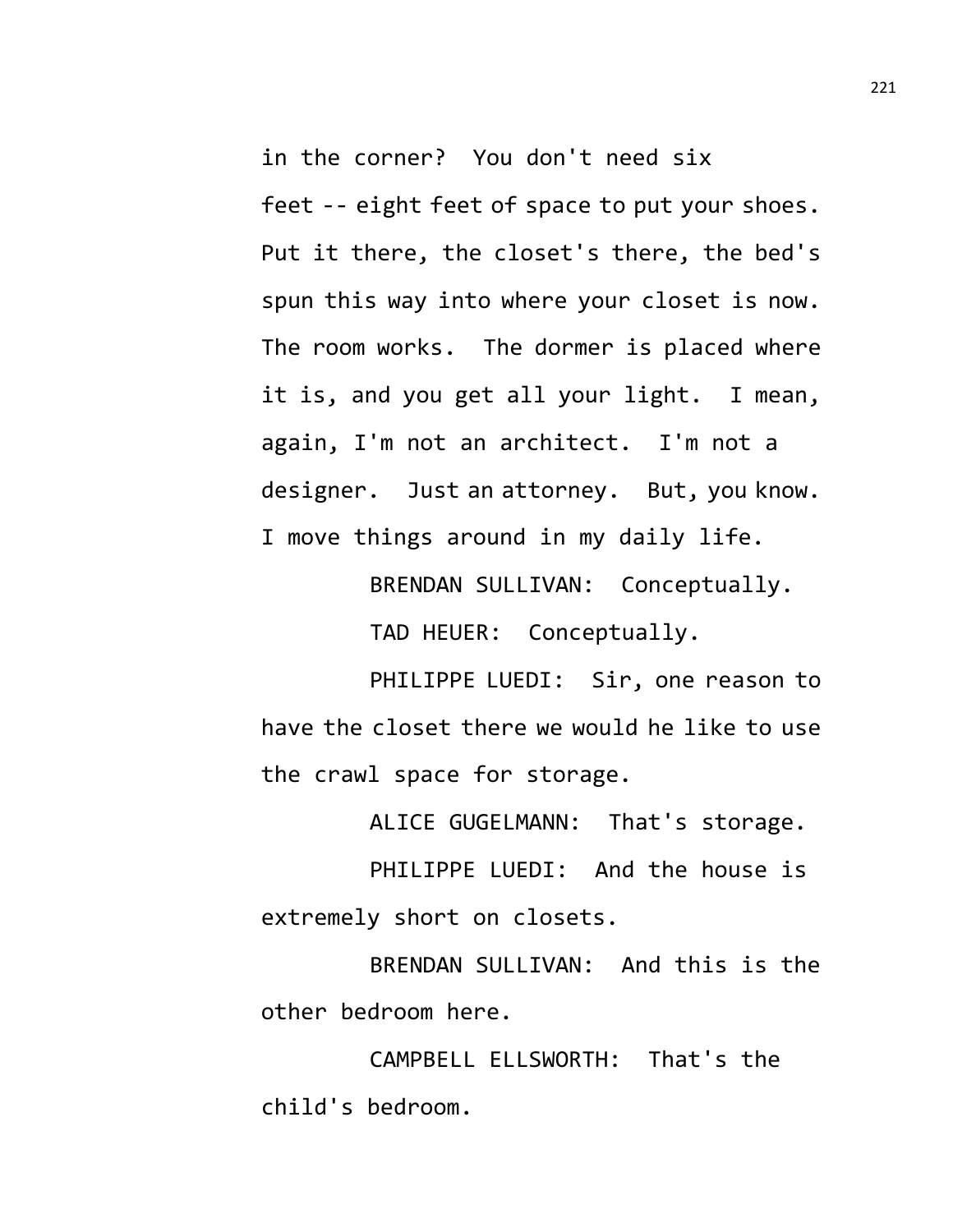BRENDAN SULLIVAN: Child's bedroom.

THOMAS SCOTT: From this closet you were going to leave this open and have access to this space?

ALICE GUGELMANN: Yeah.

THOMAS SCOTT: So to like throw winter boots and things like that.

BRENDAN SULLIVAN: Shoes.

TAD HEUER: It can be done in my scenario and in that one.

ALICE GUGELMANN: And because it's -- the dormer is at the very back of the house, it's very -- I mean, this is the view from the street. And from down the street you have about maybe a 20-foot section of the street where you would see the full dorm. So we're not -- we're thinking aesthetically from the outside that we're minimizing the effect on the neighborhood, what it's gonna look like, how it's gonna affect the house. BRENDAN SULLIVAN: I'm not thrilled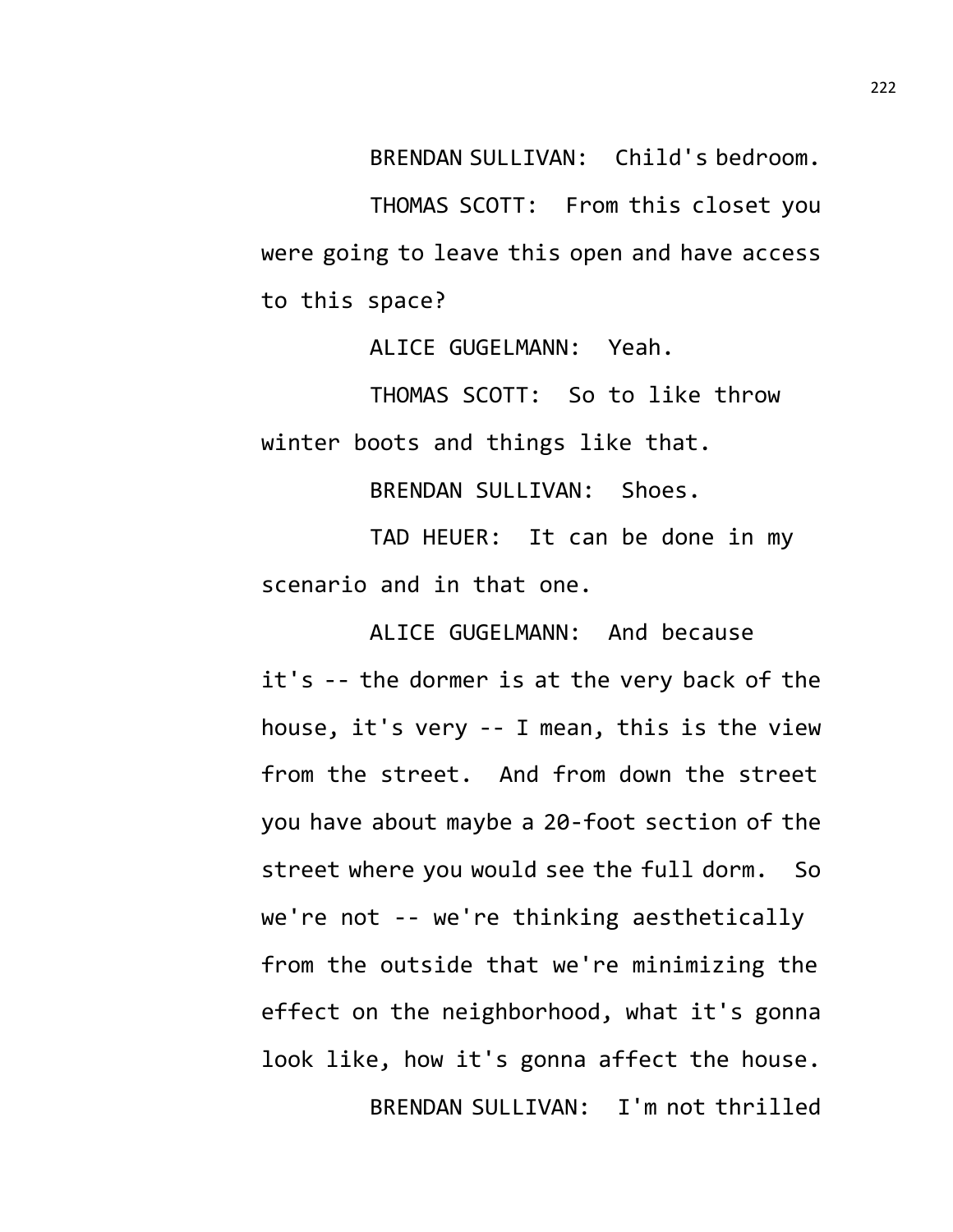with locating the dormer right on the outside wall there.

TAD HEUER: Right.

BRENDAN SULLIVAN: What creates somewhat of an awkward situation is the existing bathroom and the stairway, which is the stairway that's very difficult to work around. And to come in with a dormer guideline, three-foot, six and what have you, then you really -- it doesn't work at all. So  $I$  --

TAD HEUER: Three-foot, six what? In from the --

BRENDAN SULLIVAN: From the outside wall is what the dormer guidelines called for.

TAD HEUER: Right.

BRENDAN SULLIVAN: I think that's a perfect world where you don't have the staircase and you don't have that. You know, if the staircase came up in the front or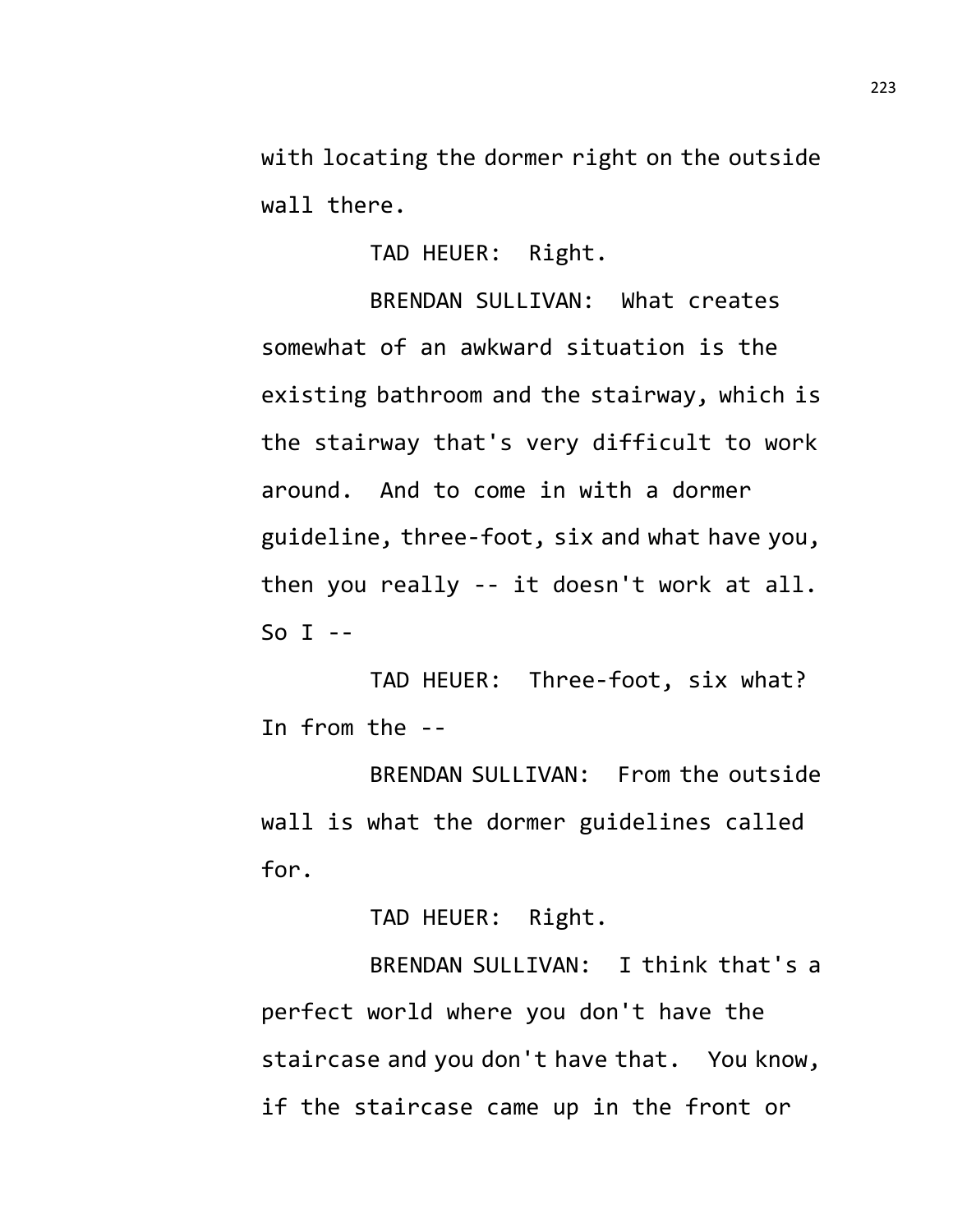something like that, then, you know, you can push it this way.

TAD HEUER: What if the closet were already there, would we be having this discussion?

BRENDAN SULLIVAN: Not as involved.

TAD HEUER: Because there wouldn't be an issue at all?

BRENDAN SULLIVAN: Well....

TAD HEUER: All right. I'll let it go. I'm just not thrilled. I'll let it go but not happy.

DOUGLAS MYERS: I would prefer to see a dormer that's guideline compliant, but I think, I think the case is strong enough to warrant your doing it, and you are compliant in other respects. And I -- I am confident based on the plans that it would be artistically done and will enhance the house and will certainly be a favorable contrast to the rather unprepossessing commercial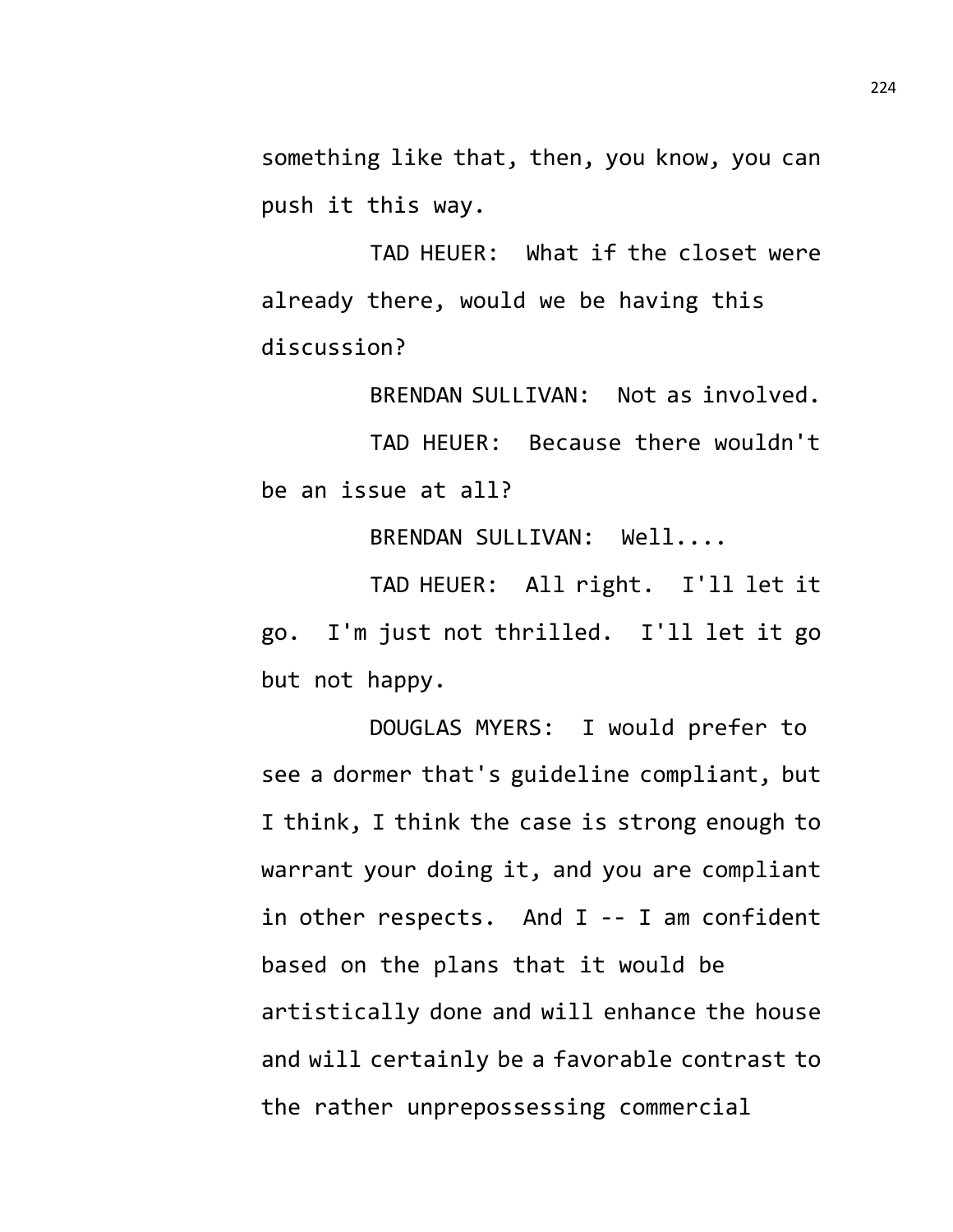establishment that is your rear neighbor.

CAMPBELL ELLSWORTH: I'll just point out there are a number of signatures of support from neighbors, abutters, abutters of abutters, and sort of in that general vicinity.

ALICE GUGELMANN: Ten.

CAMPBELL ELLSWORTH: Ten.

BRENDAN SULLIVAN: And also in the file there's a memorandum of understanding with the other two condo owners?

ALICE GUGELMANN: Uh-huh.

BRENDAN SULLIVAN: Is that correct? To basically they're assenting to -- agreeing to the plans that were in the file before us.

DOUGLAS MYERS: May I say one other thing, Mr. Chairman?

BRENDAN SULLIVAN: Sure.

DOUGLAS MYERS: Very briefly. I mean, I brought up the subject because it was of concern to me. But if you have to have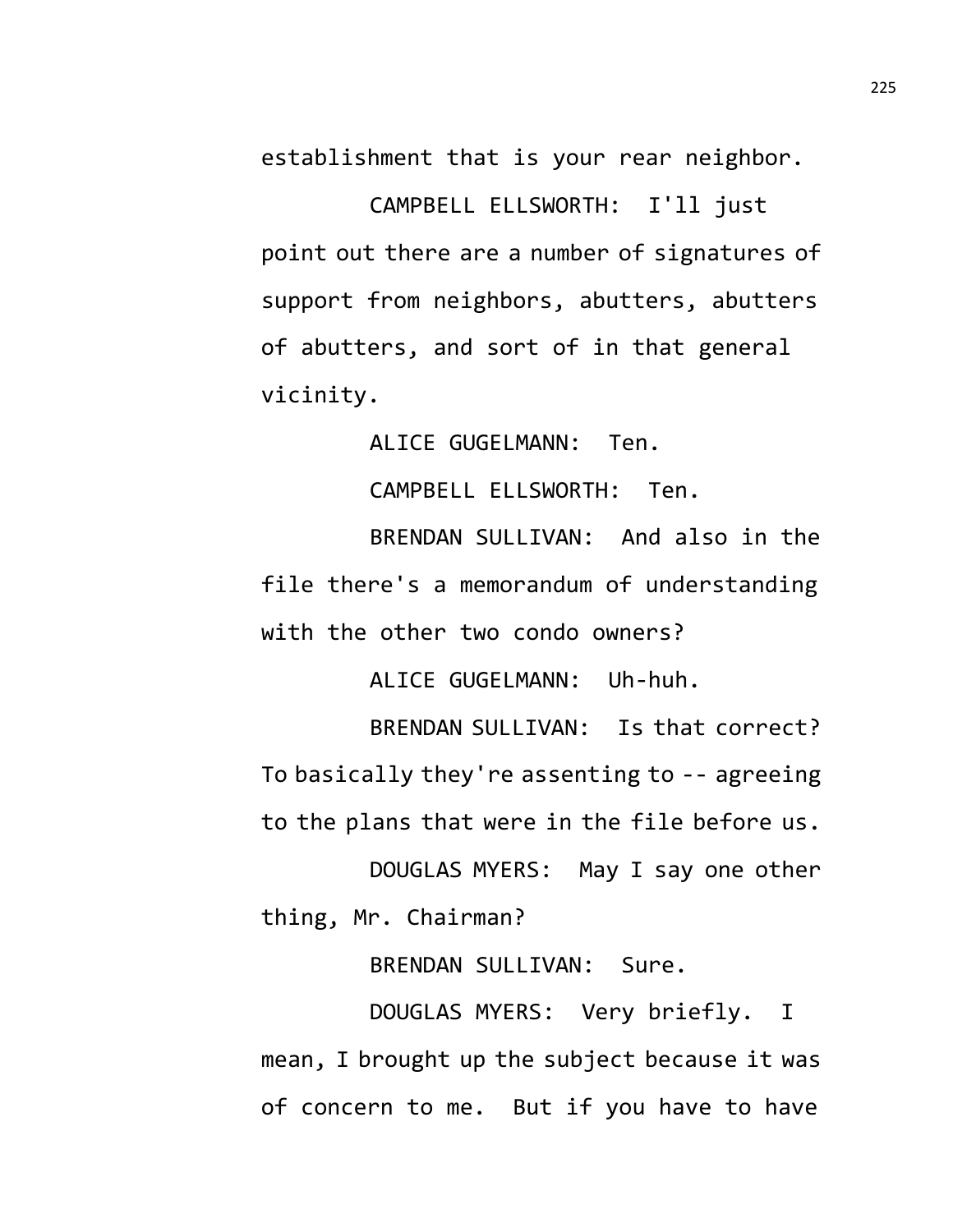non-compliance in terms of the front wall, the ridge pole, a dormer that's too close to the street or one is too close to the back, you certainly have the least objectionable type of non-compliance.

CAMPBELL ELLSWORTH: Right.

BRENDAN SULLIVAN: Okay. Anything to add?

CONSTANTINE ALEXANDER: No, not much more to add. I think with the relief being sought is modest and certainly necessary to the occupation of the premises. I'm not one for trying to redesign, second guess you as the architect to how to reconfigure the interior of the space. Like everyone else, I'm troubled by non-compliance of the dormer guidelines, but there's good reason for it. And as Doug pointed out, this is the best way of non-complying near the back not as visible. So all in all I have no problem.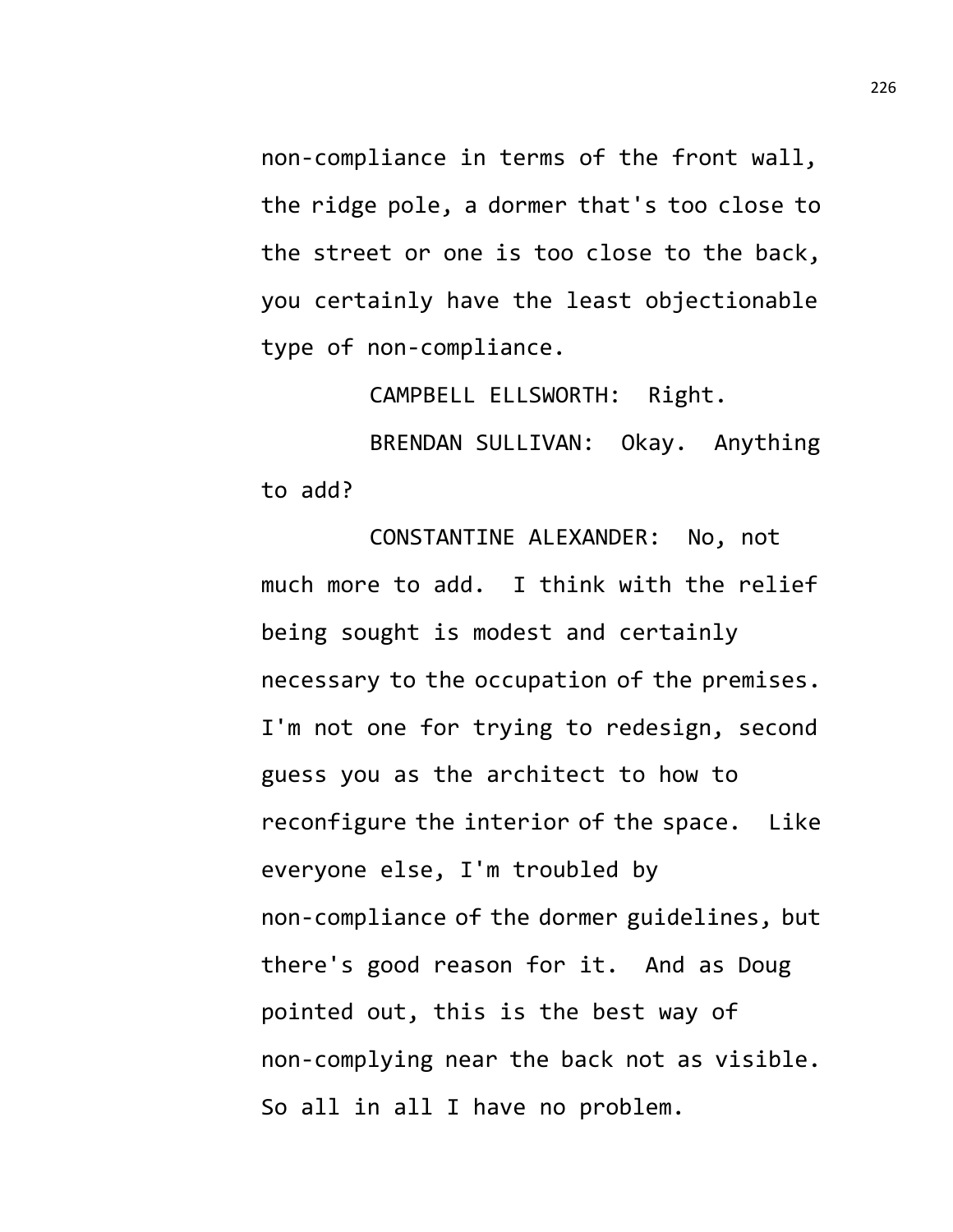BRENDAN SULLIVAN: Let me open it to public comment.

Is there anybody here to wishes to speak on the matter, 98 Columbia Street?

(No Response.)

BRENDAN SULLIVAN: I see nobody in attendance.

The Board is in receipt of correspondence in the form of a petition. (Reading) Dear Cambridge Zoning Board: We have no objection to the Luedi/Gugelmann dormer addition and support the construction of the attached plans. And it is signed by nine people.

ALICE GUGELMANN: Ten. One more downstairs neighbor.

BRENDAN SULLIVAN: Okay.

We also note in the file the other two owners of the structure, building who have assented to the plan as presented and their memorandum of understanding is in the folder.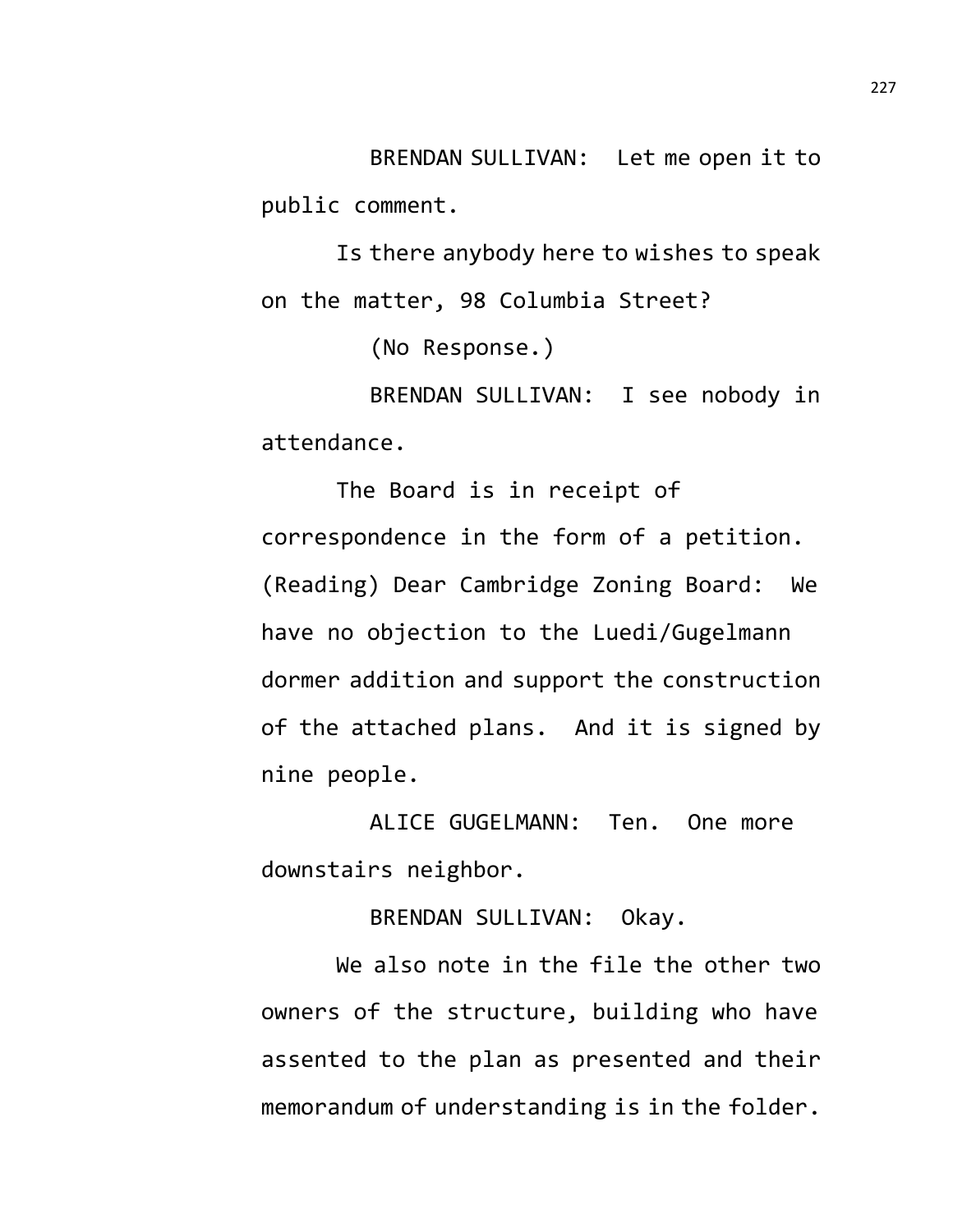Okay, anything else to add or delete? Let me make the motion to grant the relief necessary to build, add a dormer, and to increase the usable space in the master bedroom as per the plans submitted in the dimensional plan contained therein.

The Board finds that a literal enforcement of the provisions of the Ordinance would involve a substantial hardship to the Petitioner as it would severely limit the amount of usable space in this third floor attic area which would render an as-of-right solution not of any benefit to the homeowner.

The Board finds that the hardship is owing to the size and shape of the structure on this particular lot dating back to 1840 which was built prior to the enactment of the Zoning Ordinance. And any work of this nature would require some relief from the Ordinance.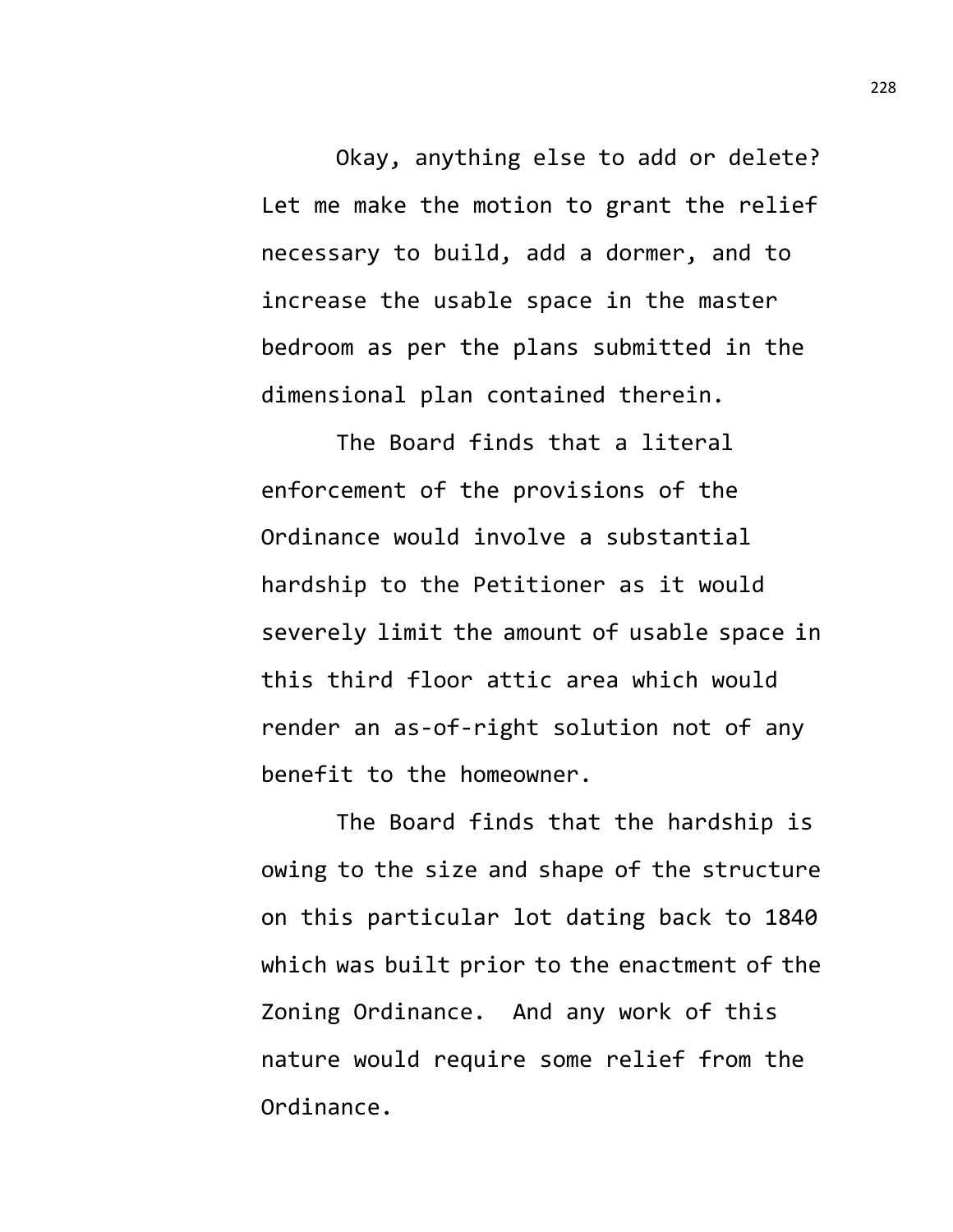The Board finds that the amount that they request is a fair and reasonable one.

The Board finds that desirable relief may be granted without substantial detriment to the public good.

The Board notes the letters of support from the neighbors, and also from the other condo owners.

This Board finds that relief may be granted without nullifying or substantially derogating from the intent and purpose of the Ordinance as it would allow the homeowner a functional and usable space for the benefit of their family.

Anything else to add?

CONSTANTINE ALEXANDER: Tie it to the plans.

BRENDAN SULLIVAN: And that the work conform to the drawings as initialed by the Chair and containing the dimensional form also.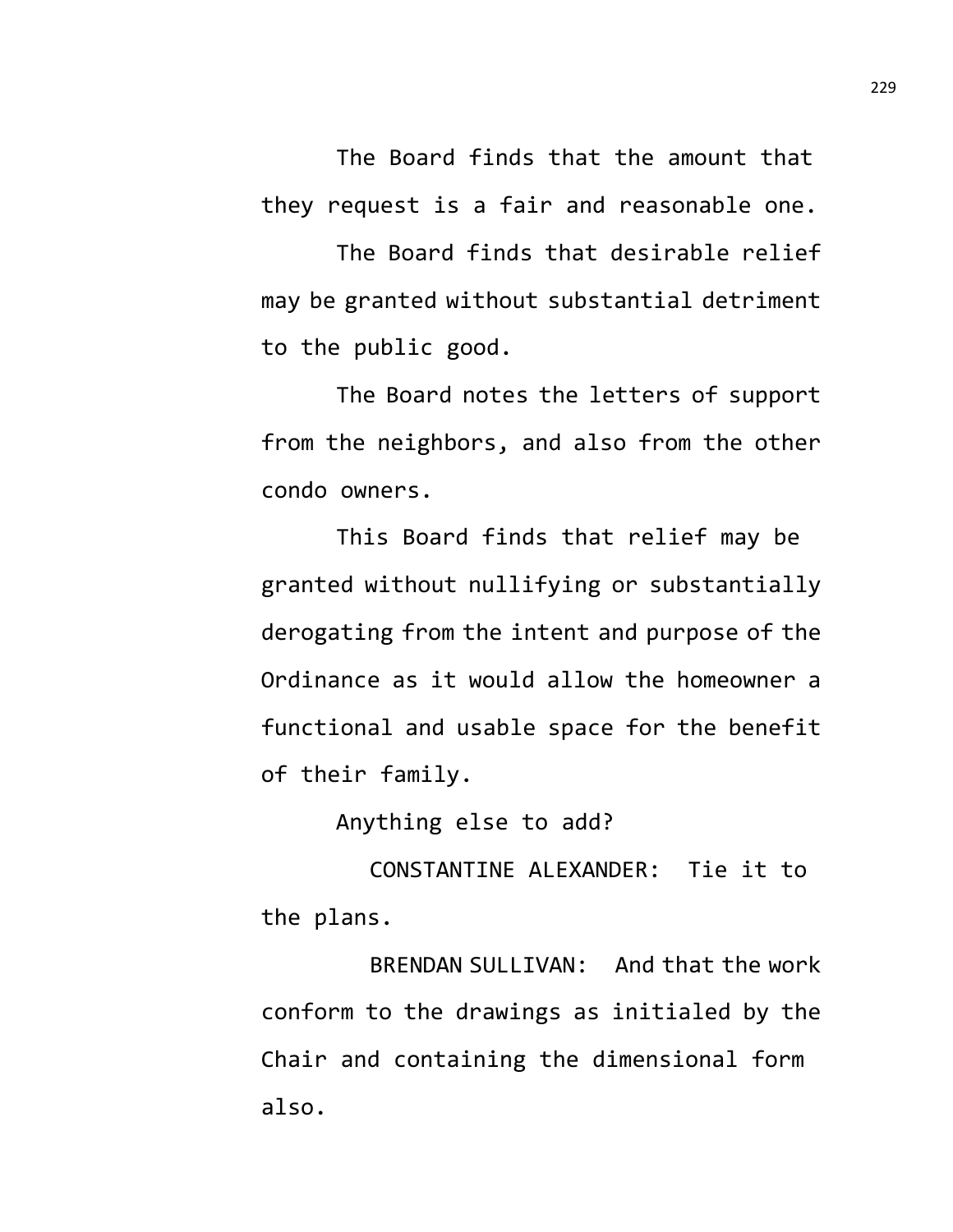Anything else to add?

All those in favor of granting the relief.

> (Show of hands.) BRENDAN SULLIVAN: Four in favor. (Sullivan, Alexander, Scott,

Myers.)

BRENDAN SULLIVAN: And opposed. (Heuer.)

BRENDAN SULLIVAN: Any dissenting?

TAD HEUER: No. Reiterating that I believe that not opposed to the relief being sought per se, but that I believe that a dormer compliant -- a dormer guideline compliant solution was available and could have been achieved.

BRENDAN SULLIVAN: Okay.

TAD HEUER: While still providing the relief provided by the Petitioner.

> BRENDAN SULLIVAN: It's granted. CAMPBELL ELLSWORTH: Thank you very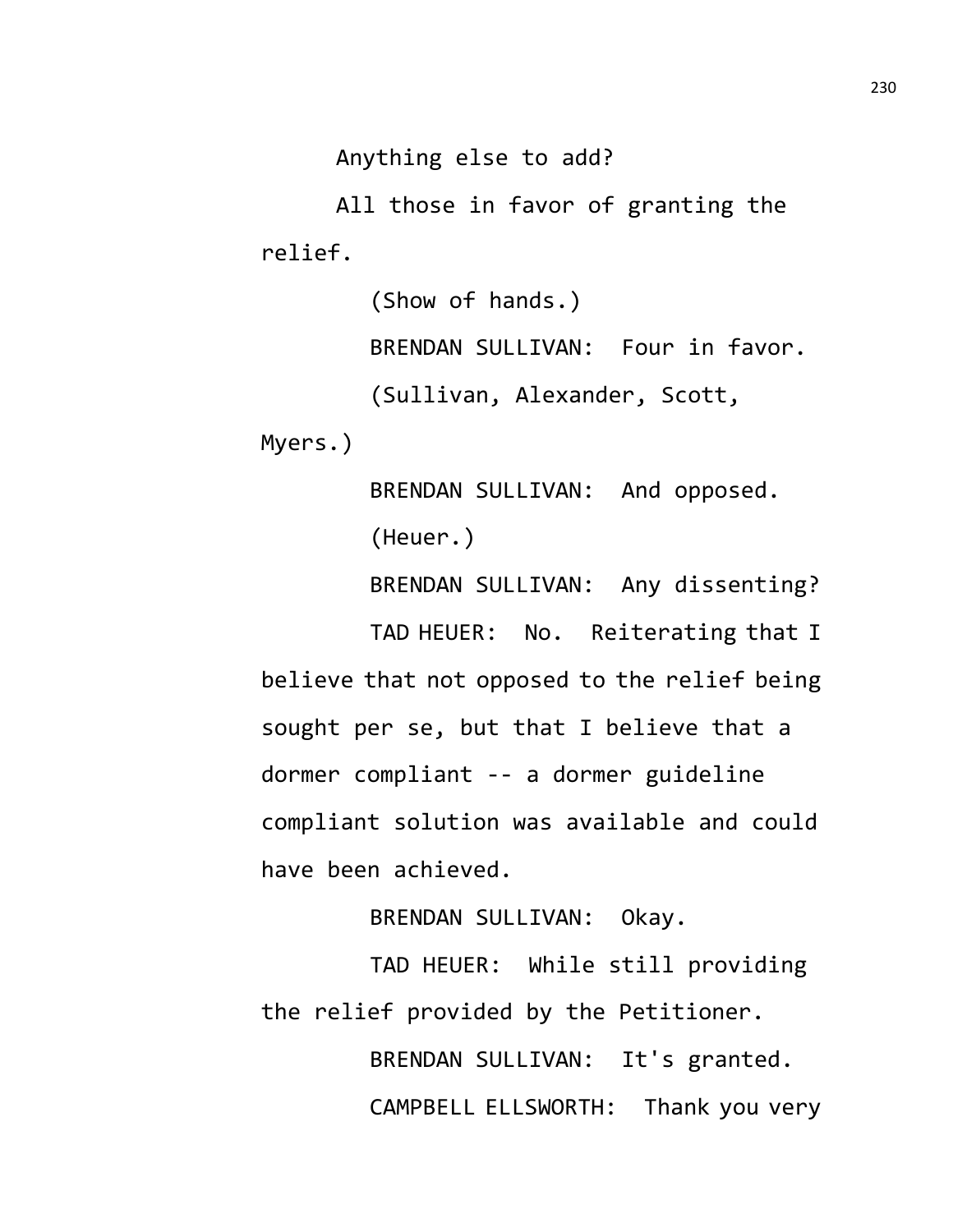much.

(10:35 p.m.)

(Sitting Members: Brendan Sullivan, Constantine Alexander, Tad Heuer, Thomas Scott, Douglas Myers.)

BRENDAN SULLIVAN: The Board will hear case No. 10234, 43 Gibson Street.

KYLE SHEFFIELD: Good evening. My name is Kyle Sheffield, and I'm an architect with LDR Architects on Third Street in Cambridge. I'm also a resident at 13 Ellsworth Avenue in Cambridge. Thanks very much for taking the time. I know it's late. We're here for a Special Permit to modify an existing window locations on the south elevation, the first floor that's currently within the side yard setback. And we're also here for a Variance to create a new second floor addition over an existing one-story structure. And this addition would conform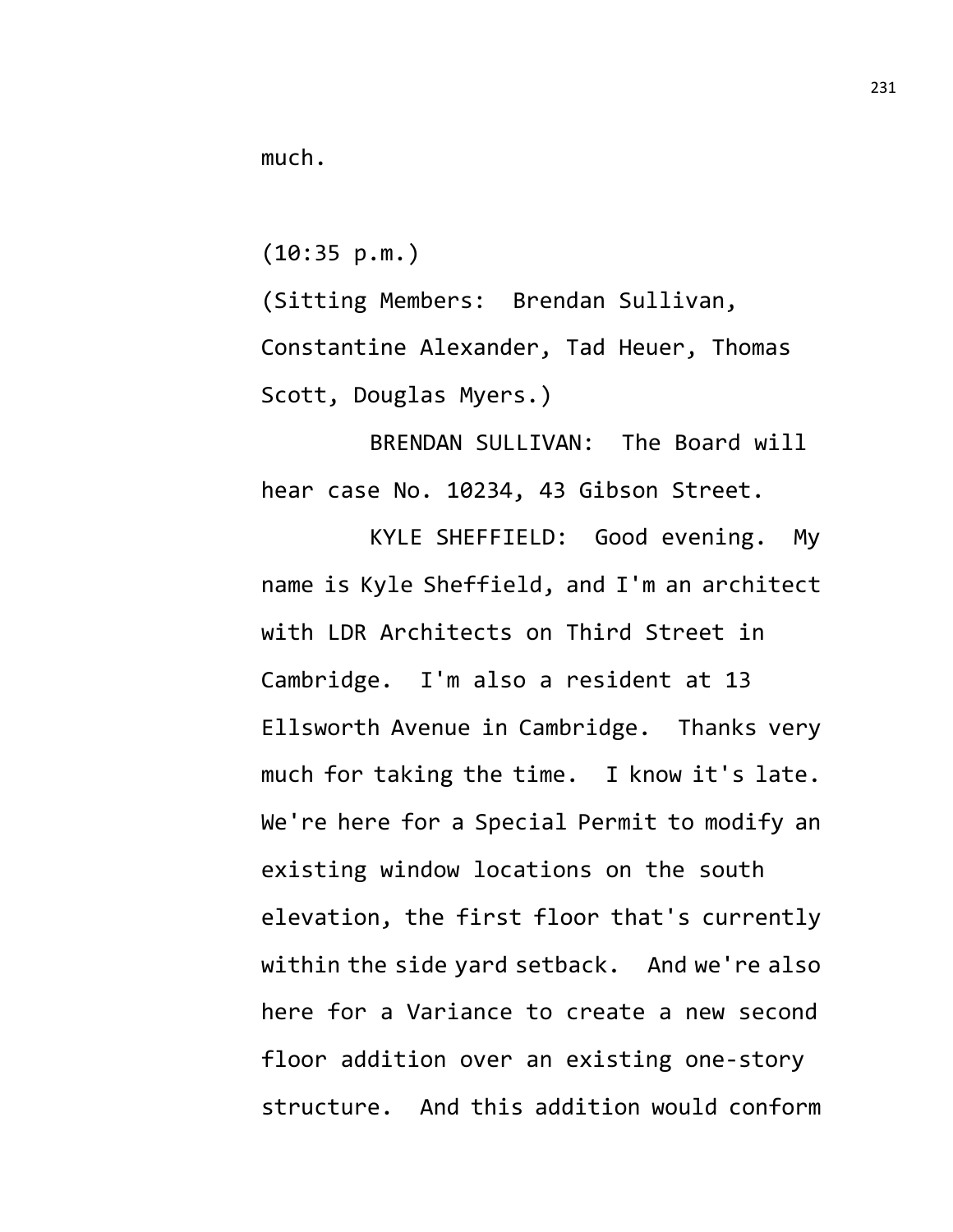to current setback requirements.

TAD HEUER: Is that a deck now? KYLE SHEFFIELD: It's a parapet. It's a non-occupiable deck. They're just windows and it was built actually in 1954 by the architect's collaborative, which if you ever heard of them, it's Walter Gropious (phonetic) an architect that's modern --

TAD HEUER: It's more thematic than practical.

KYLE SHEFFIELD: Yes, it's practical.

BRENDAN SULLIVAN: Underneath the cover, though, there was a deck there; is that correct?

KYLE SHEFFIELD: Underneath the -- I'm sorry?

BRENDAN SULLIVAN: There's a tarp there now. Underneath that there is --

KYLE SHEFFIELD: There is the deck that's existing.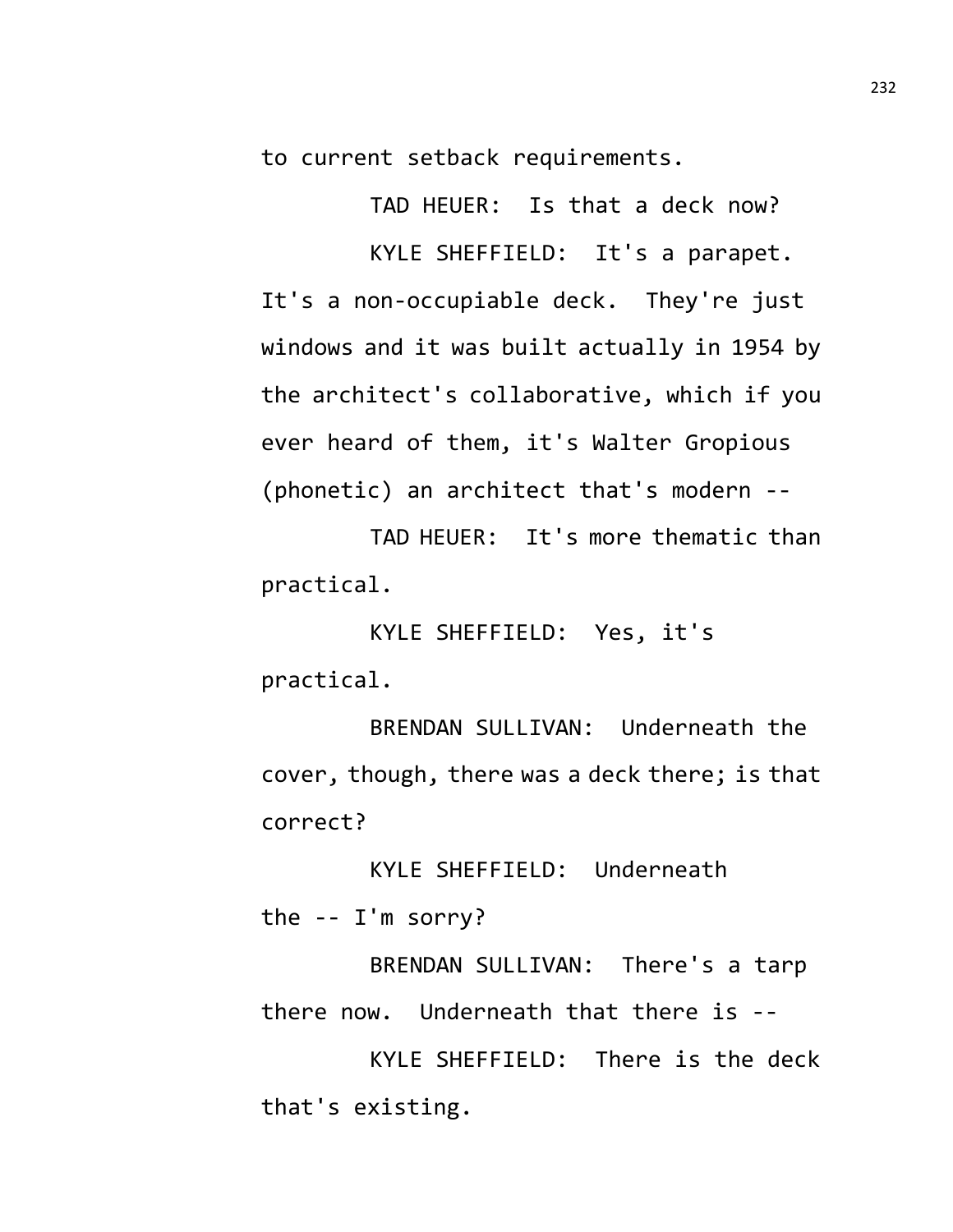BRENDAN SULLIVAN: Yes.

DOUGLAS MYERS: While we're discussing decks, the second floor deck, the five-by-thirteen-and-a-half deck is referred to as a new deck. Is that, that's actually presently existing now?

KYLE SHEFFIELD: The five-by-thirteen is located -- it's existing. It was built in 1969. It's at the back of the house.

DOUGLAS MYERS: Okay. It's referred to as new but, you must be replacing. KYLE SHEFFIELD: I apologize. DOUGLAS MYERS: No, no.

KYLE SHEFFIELD: We're leaving it as is. What we're doing there's a rubber roof. There are no finished deck boards. So we're merely putting in a finished surface for them to be able to put patio furniture.

I guess to speak to the Special Permit first if --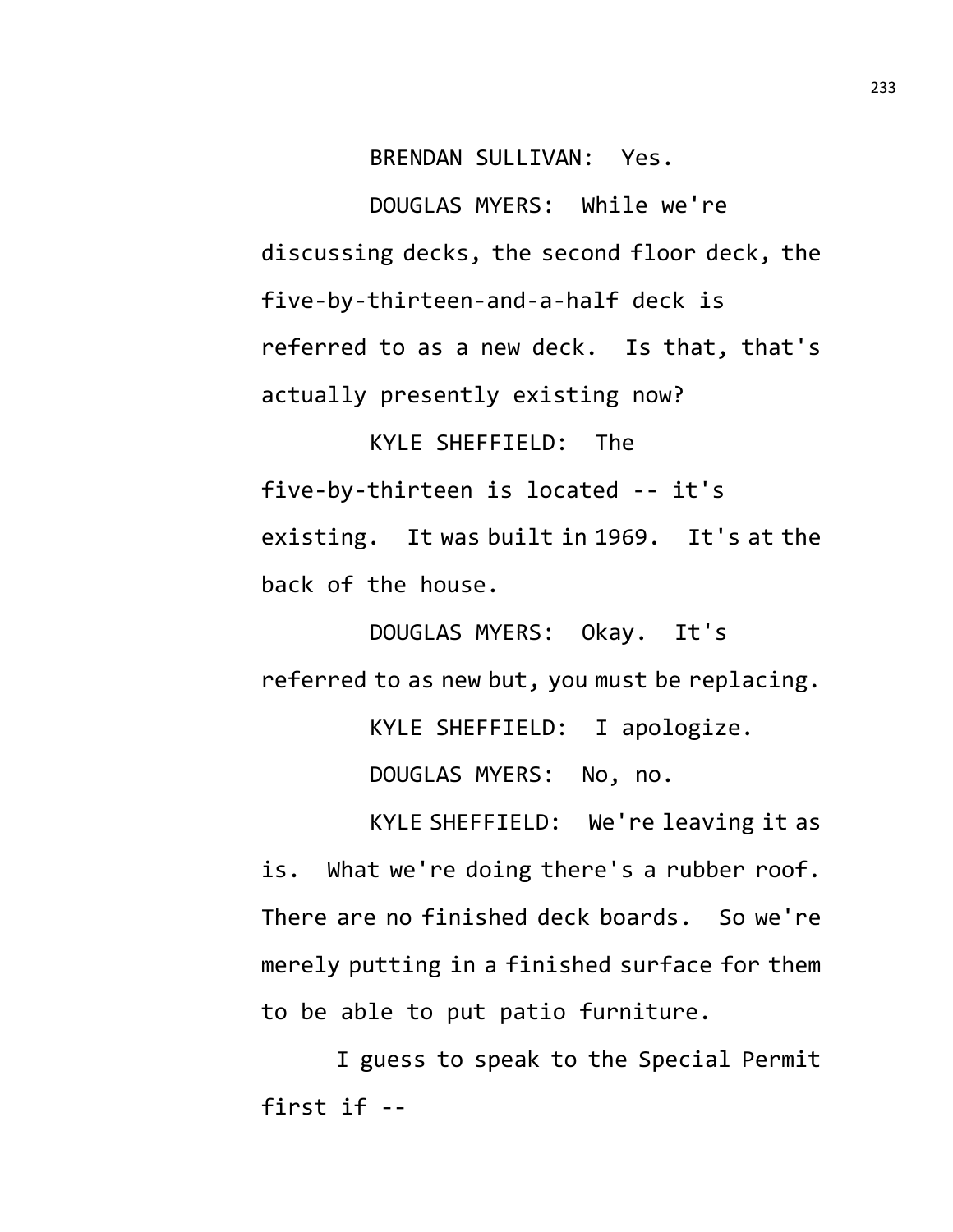BRENDAN SULLIVAN: Speak to the Variance.

KYLE SHEFFIELD: Absolutely.

We've already received in terms of the Variance approval from the Half Crown Marsh Neighborhood Conservation District Commission, and I also have a letter that most recently came in from the next-door neighbor, the abutter Barbara Ackerman, who lives at 41 Gibson Street. She just submitted this two days ago, so I apologize since it wasn't in the document, but I'd love to hand it to you if you're willing to accept it.

CONSTANTINE ALEXANDER: Yes.

BRENDAN SULLIVAN: Yes.

KYLE SHEFFIELD: Here you are.

The Variance that we're seeking is a 100 percentage point of relief for FAR. Currently our lot size is 4500 square feet, and in Residence B the minimum lot size is 5,000. Our current FAR is 0.51. And our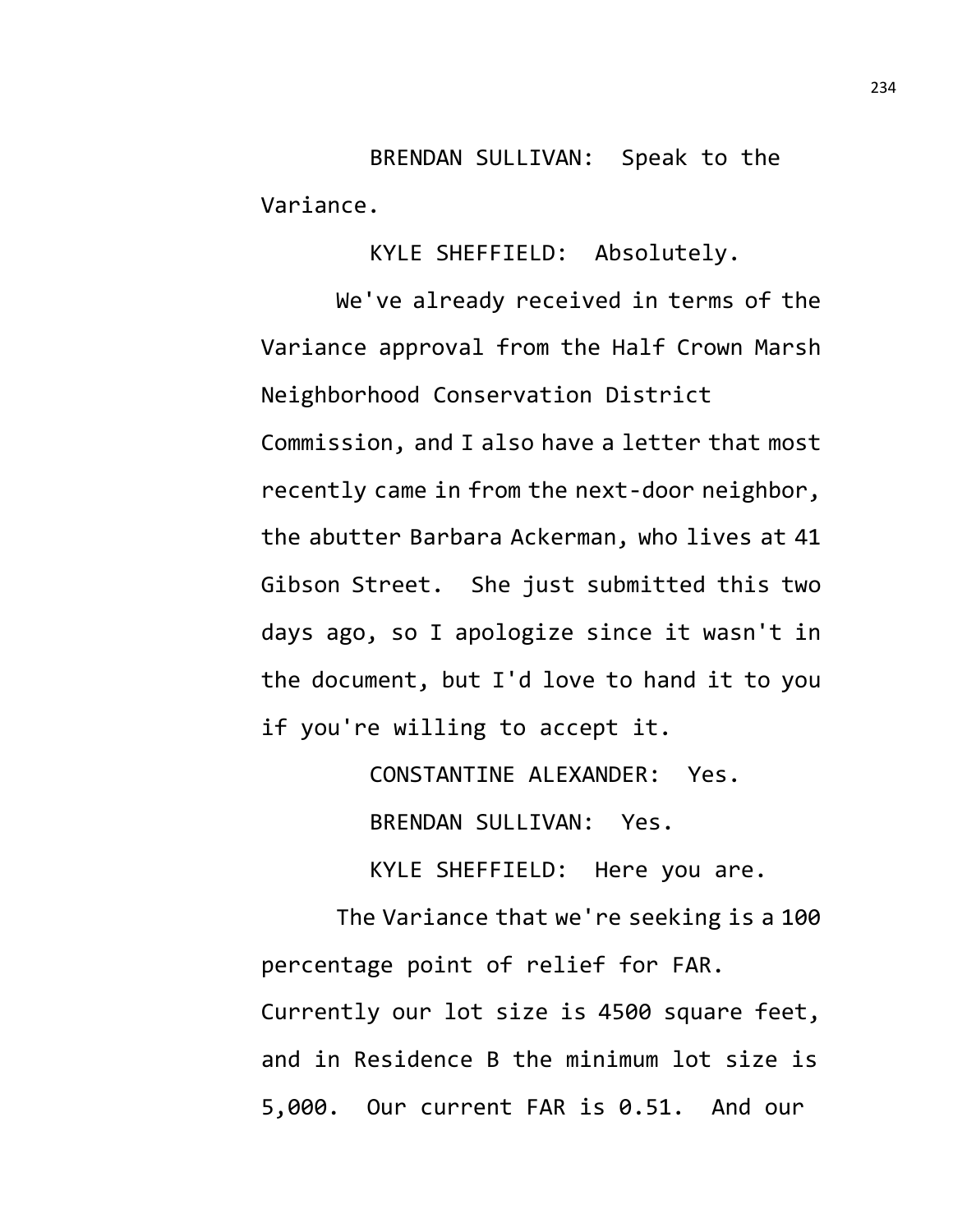proposed FAR will yield us with a 0.52 in terms of an FAR.

There are a couple of hardships. One actually, I've actually noted on drawings here today. One, as you can see on the existing second floor, we actually have a code hardship. And it actually -- currently we have a two-foot, nine width corridor as you get to the top of the main stair. And also to access the landing which is where some closet storage is currently located, there's only one-foot, nine inches of space to be able to get by. So the lack of adequate closet space on top of that we would actually be renovating this area which would further exacerbate the lack of closet space that we have. What we are -- the new proposed addition is also encompassing is programatic reasons which is part of the reason why we're, excuse me, seeking a hardship. What it does is it creates more adequate closet storage,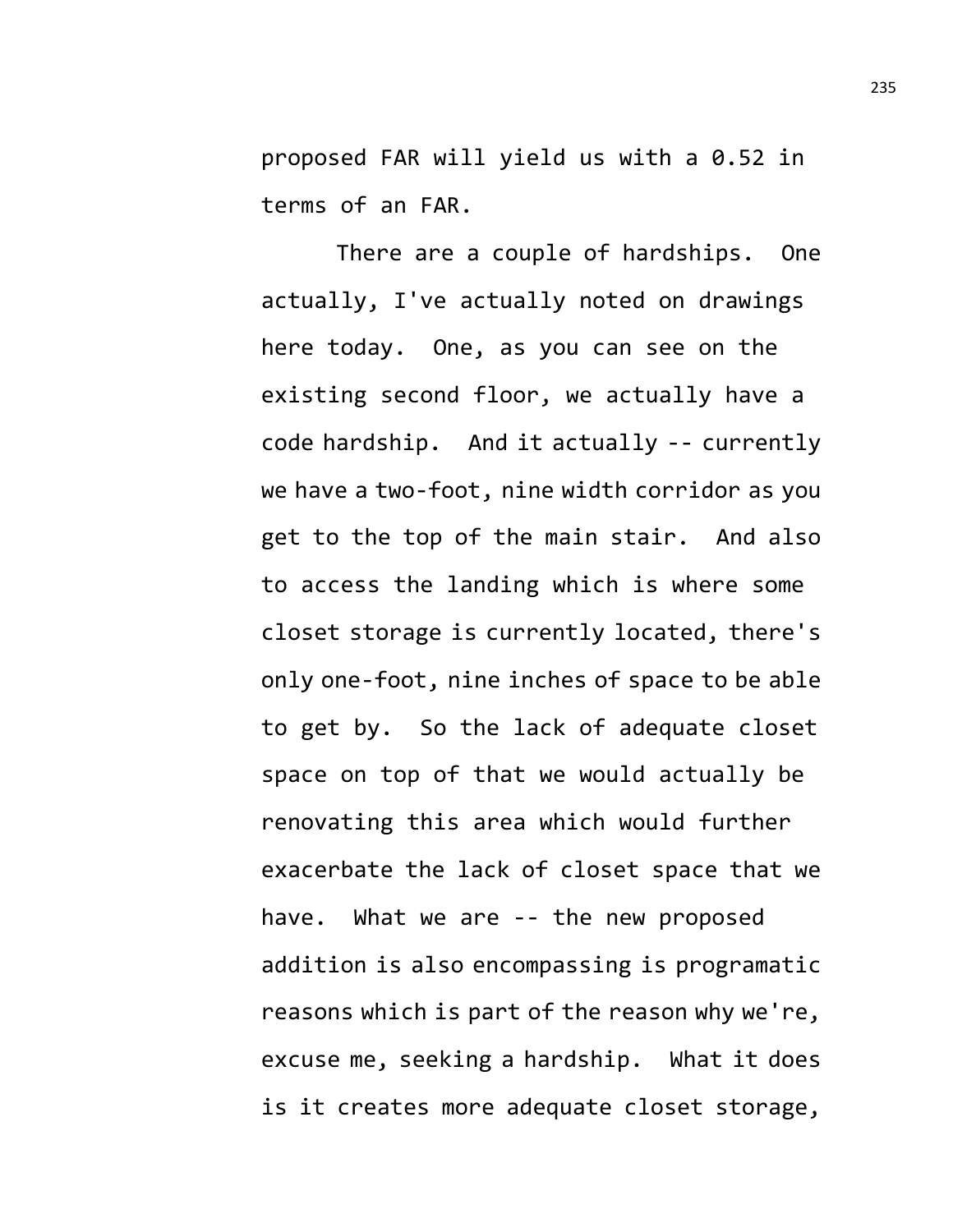and it also moves a laundry that is currently in the basement which we are dealing with water penetration issues through the foundation, and have some fair amounts of mold which we're doing our best to remediate.

And the posed stackable laundry on the second floor actually takes into some of the account some of the bedroom space.

The net result of that is that the bedrooms that are existing are 169 square feet and 158 square feet. The new bedrooms with the addition would yield the same totals. So, in order to gain a code compliant hallway as you get to the top with the landing, which we've done to modify in this proposed scheme as well as regain some adequate storage for closet space, and to move the laundry to the second floor, the goal this couple just recently purchased the house, and their hope is to create a family that they will be able to stay and live in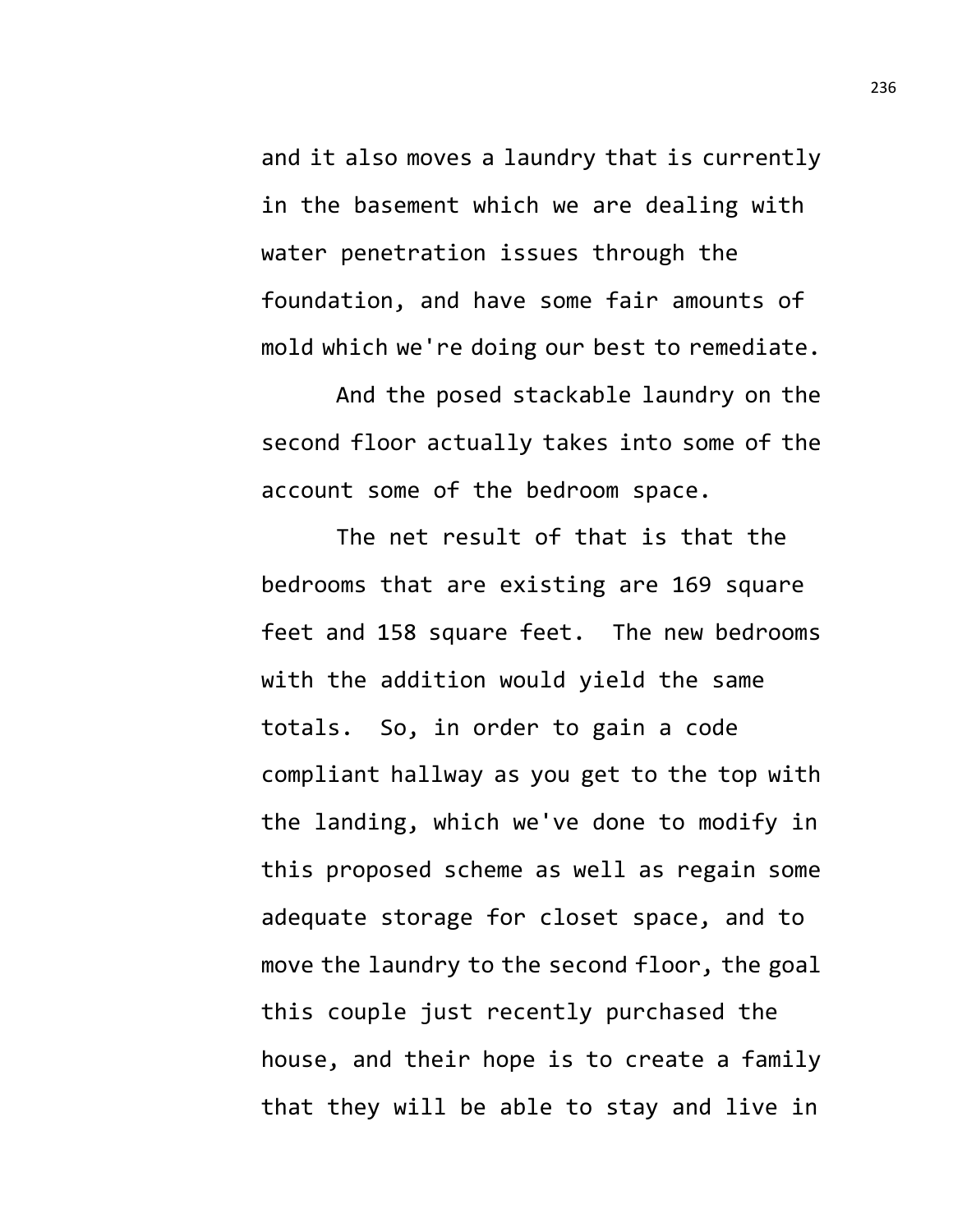Cambridge for the foreseeable future. And right now the bedrooms as designed will be able to accommodate bunk beds in each of the bedrooms.

Apparently the husband's sister has three kids and he wants to beat that. So the goal is for a larger family, but still have the wonderful benefits of living in Cambridge and close to the city.

As I said, the result with the bedrooms will still be the same size. There is no precedent really for this condition primarily because we're dealing with a code hardship, and we're doing our best to reconfigure that, but a lot of that has affect on the closet space. So we're trying to reallocate that closet space on the second floor and keep the bedrooms the same size which is why the addition that's proposed is only 80 square feet, relatively modest.

TAD HEUER: Where are your closets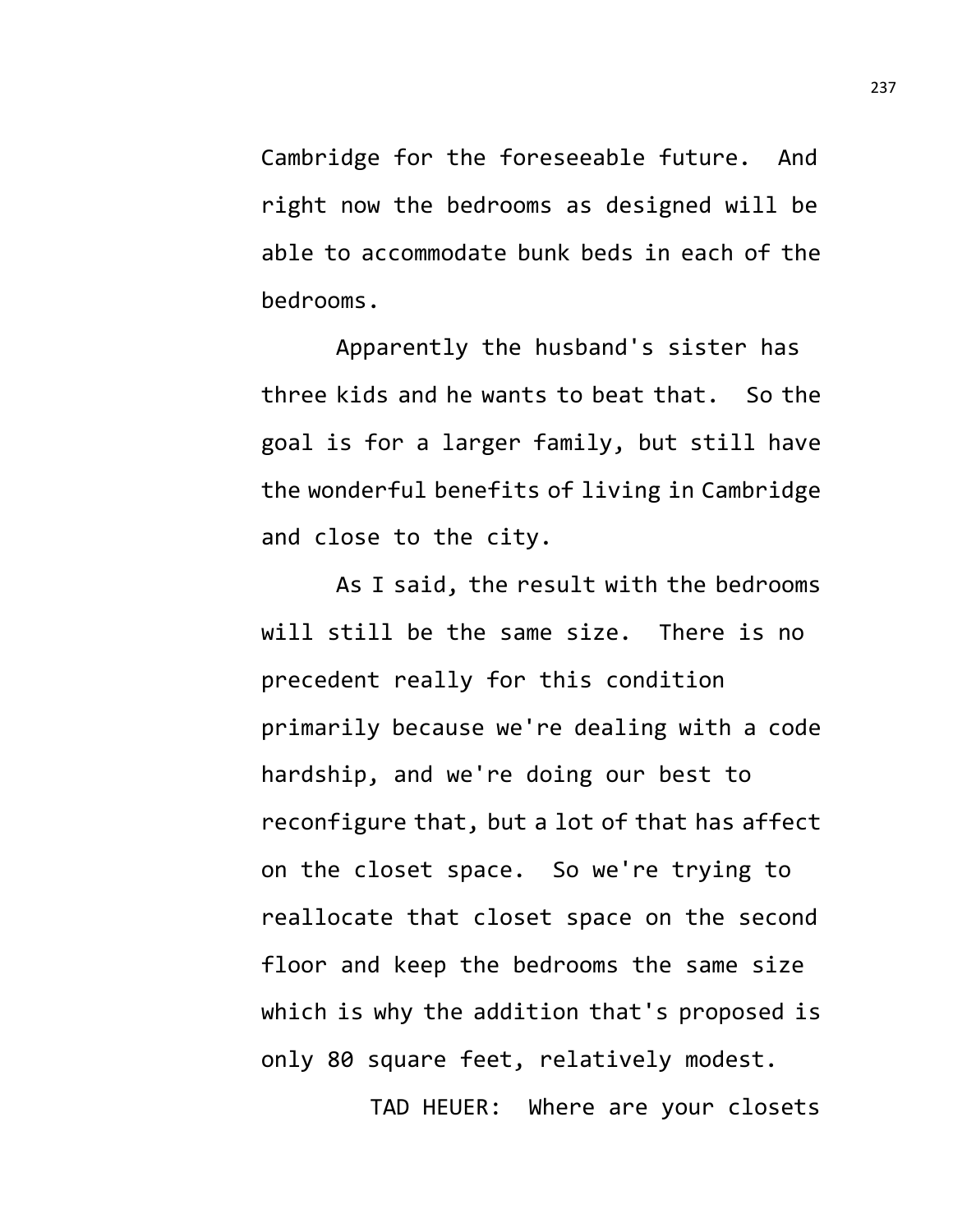going to go in the new?

KYLE SHEFFIELD: In the new essentially the closets are here and here.

TAD HEUER: Okay.

KYLE SHEFFIELD: The stackable laundry goes right into a closet that overlooks onto the hall. And a lot of that closet space is really sort of captured in the new addition as well as some additional bedroom space that's being taken up by reconfiguring the landing area here and reallocating some of the square footage that was taken up by closet space into the addition.

TAD HEUER: And what's the lost -- is that lost space?

KYLE SHEFFIELD: Here?

TAD HEUER: Yes.

KYLE SHEFFIELD: It's desk space for homework.

THOMAS SCOTT: So the addition is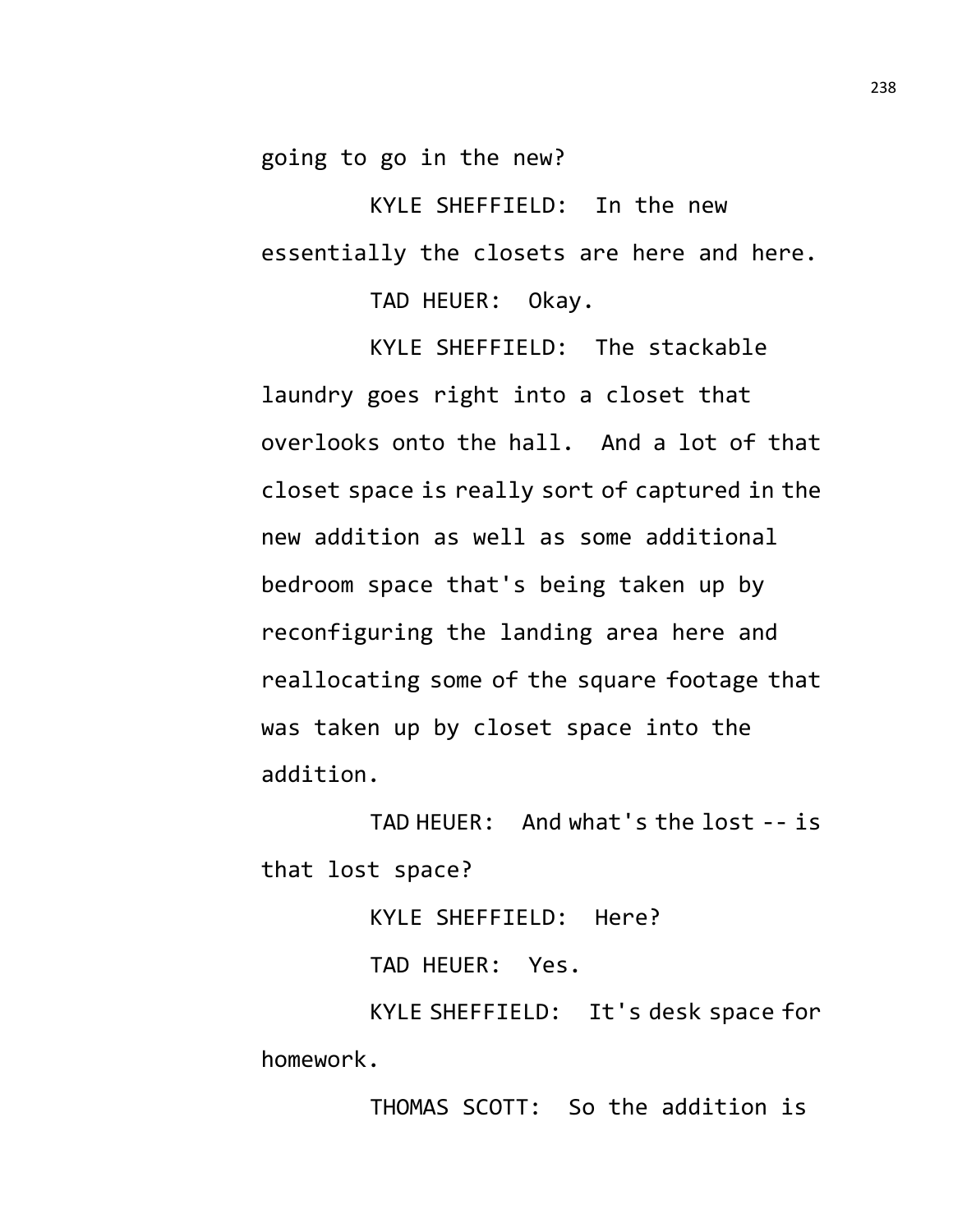just that four feet?

KYLE SHEFFIELD: Just this, yeah. It's four feet by seven, nine and a half, eleven, ten and a half. It's essentially by 20 feet.

THOMAS SCOTT: 20.

KYLE SHEFFIELD: Uh-huh.

We as you would notice on the certified survey, we conform to the existing front yard setback which is the one that's most urgent to us. The side yard setback we don't have any requirements well within the -- well out of that. The design was approved by the Historic Commission because in part the parapet as you spoke of, was really something that some of the neighbors thought was a relative eyesore. The proposed elevations, I believe you have seen.

DOUGLAS MYERS: Do I understand you correctly that there's no change in the setback on the north side of the house?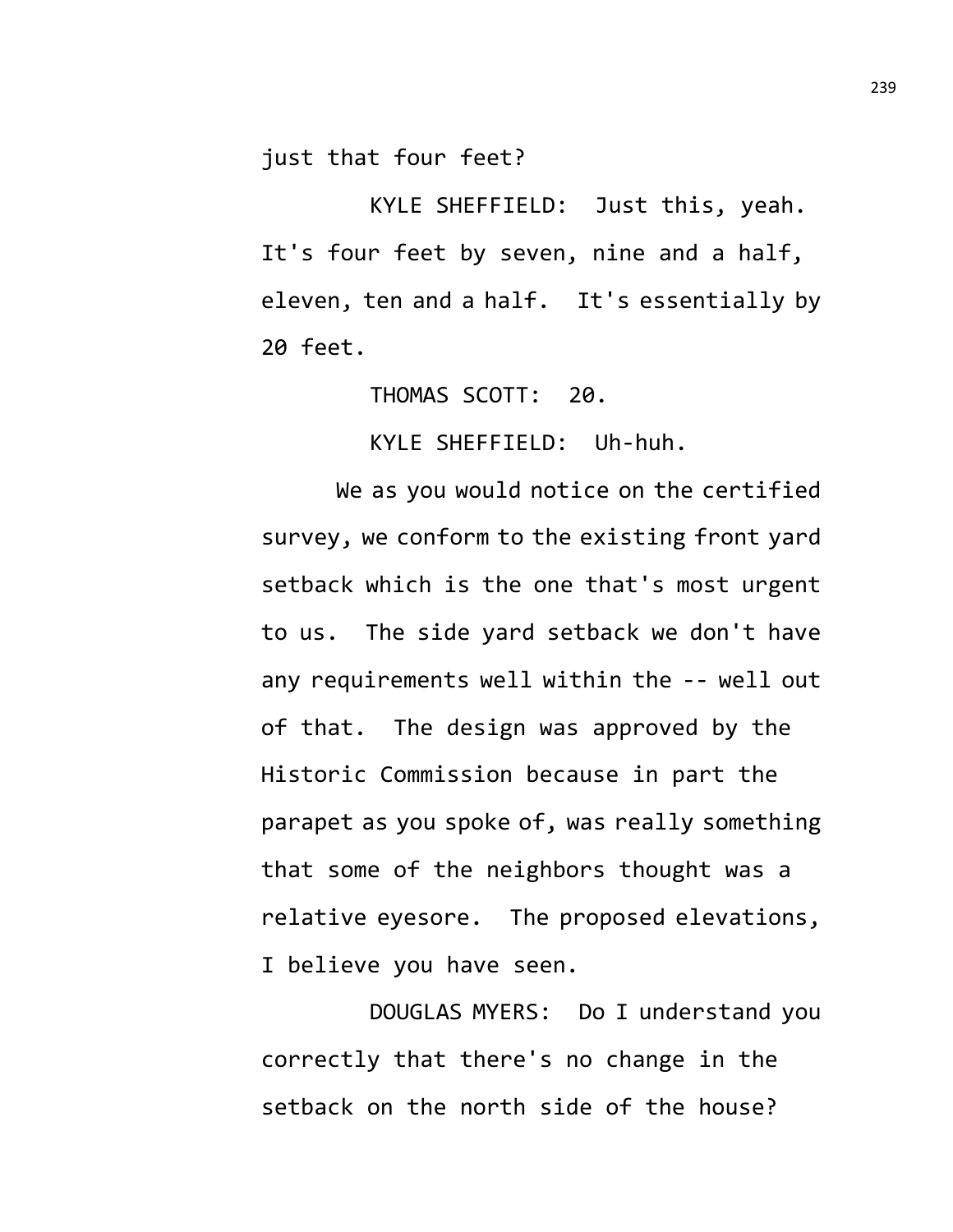KYLE SHEFFIELD: Correct. There's no change. The existing house is pre-existing non-conforming within the front yard setback. However, the distance from our second floor addition to the front yard setback is, I believe, on the survey that we submitted and it's 15.3 feet. In fact, so as shown here, we have 15.3 feet from the front yard setback to the second floor addition.

BRENDAN SULLIVAN: Any other questions at this time? Tom?

> THOMAS SCOTT: No. DOUGLAS MYERS: No. BRENDAN SULLIVAN: Questions, Tad? TAD HEUER: No.

BRENDAN SULLIVAN: Let me open it to public comment.

Is there anybody here who could like to speak on the matter of at 43 Gibson Street? (No Response.) BRENDAN SULLIVAN: I see nobody in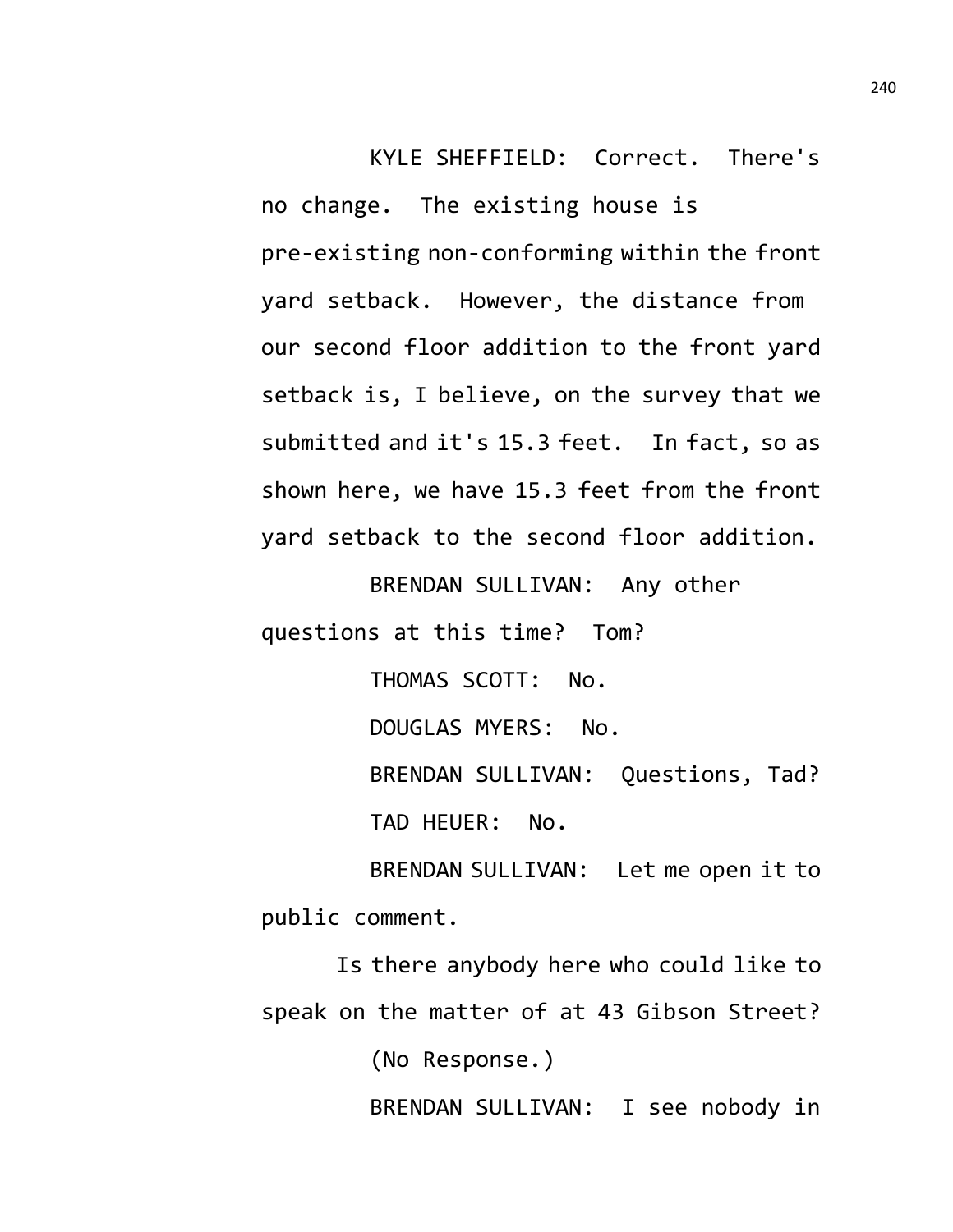attendance.

The Board is in receipt from Barbara Ackerman who lives at 41 Gibson Street. (Reading) To the Board of Zoning Appeal: Regarding my opinion of the changes proposed for 43 Gibson Street, my name is Barbara Ackerman. I'm the owner of 41 Gibson Street which is right next-door to 43. I have seen the plans and discussed them with the new owners, and I have no problem at all with the plans. They will in all likelihood improve the looks of the place. So please learn that I accept these proposed plans. Signed Barbara Ackerman.

The Board is in receipt of correspondence from the Cambridge Historical Committee regarding case No. 10234, 43 Gibson. (Reading) The property is located in the Half Crown Marsh Conservation District where exterior alterations are subject to review and approval. After a public hearing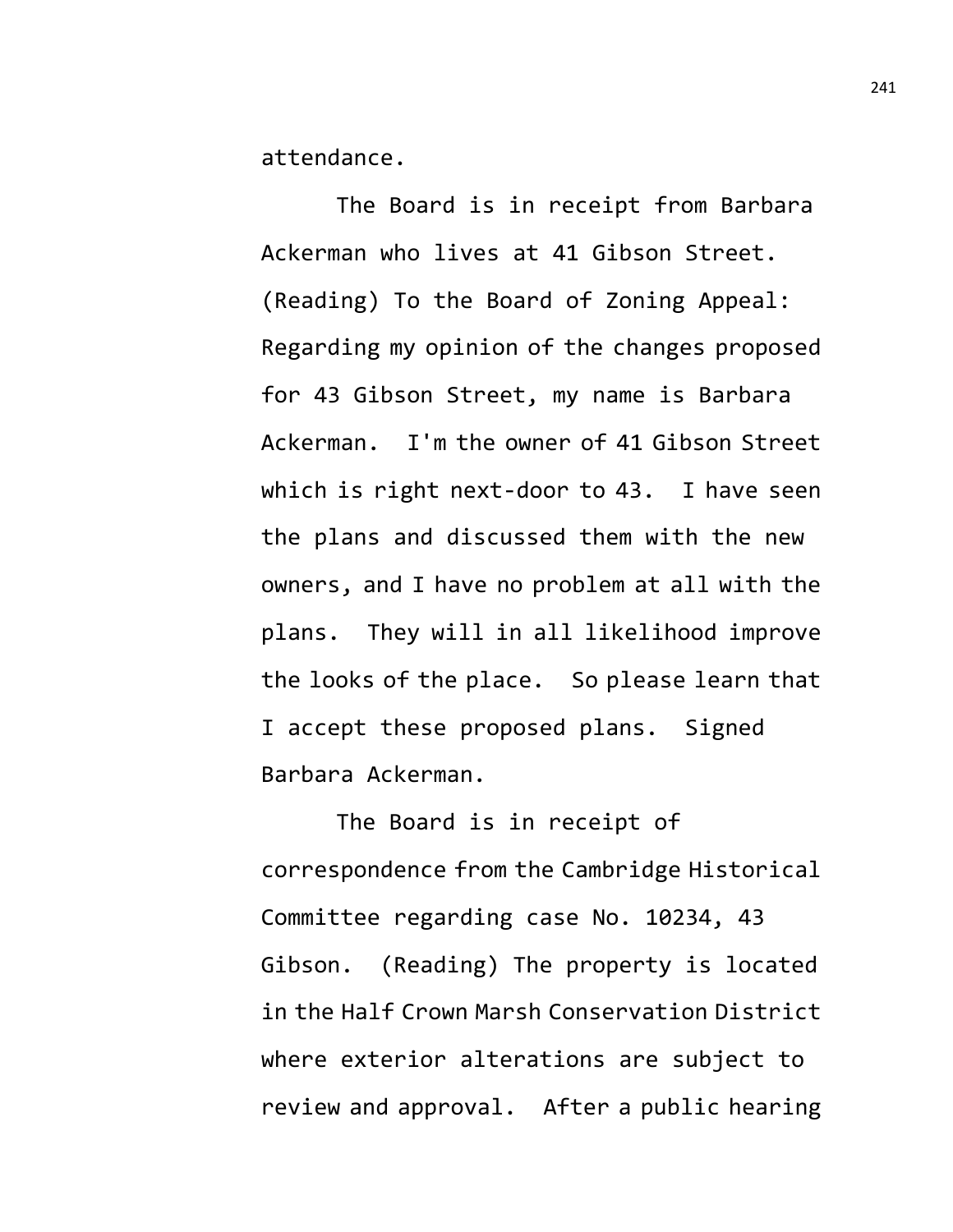by the Commission, a Certificate of Appropriateness was issued for the project.

And the Certificate of Appropriateness second floor addition and alterations to select doors and windows per the plans. All work is to be carried out in accordance with the application materials submitted from you dated -- received January 4, 2012. Final selection of door and window models and placement of exterior mechanicals are to be submitted for approval by the staff.

And we incorporate their Certificate of Appropriateness as any condition for relief.

Okay. Anything else to add at all?

KYLE SHEFFIELD: Not on the Variance, no sir.

BRENDAN SULLIVAN: You want to just go over now -- should we handle that part of it or do you want to go --

> CONSTANTINE ALEXANDER: Either way. TAD HEUER: Tell us about the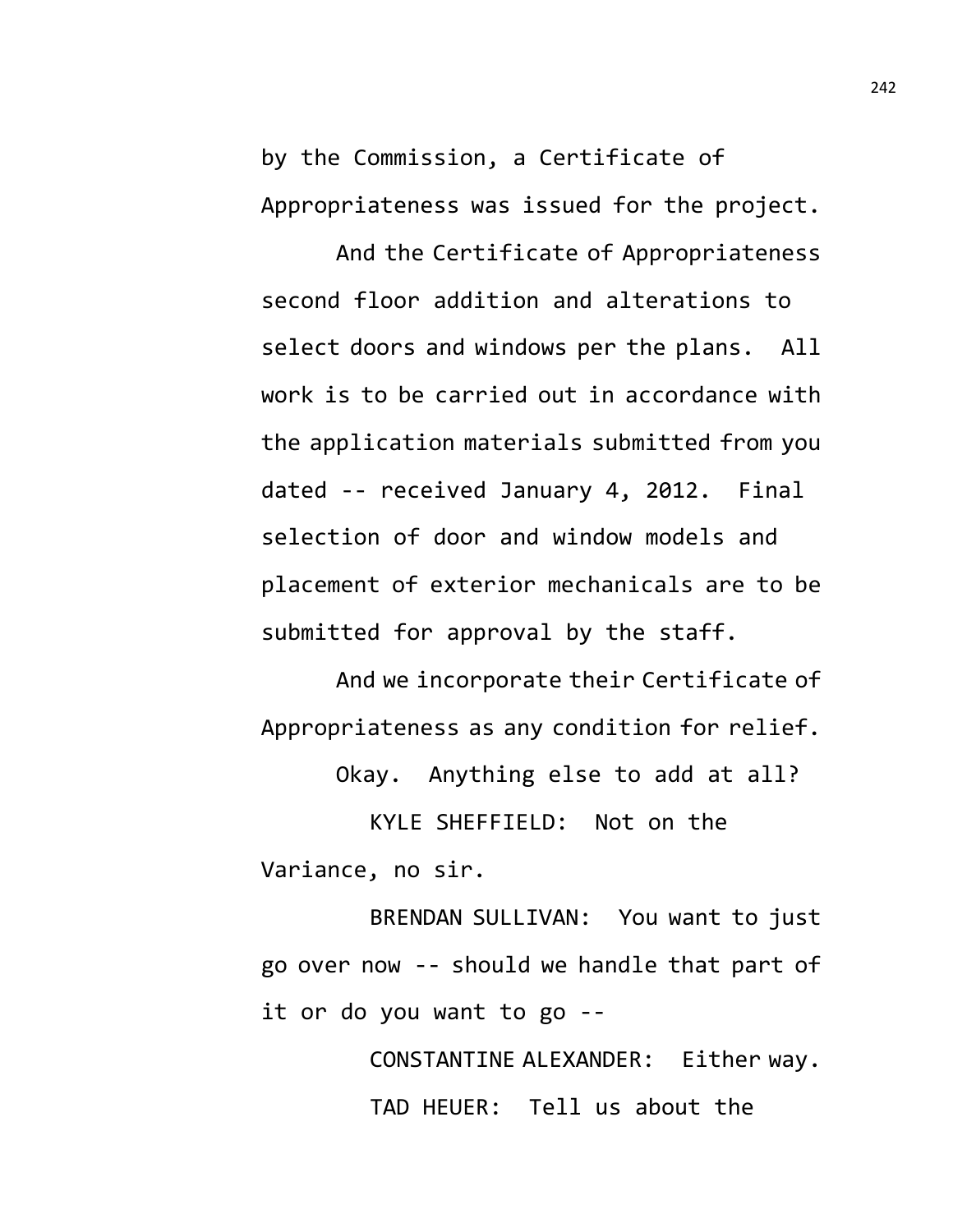windows.

KYLE SHEFFIELD: All right.

The Special Permit that we're seeking is basically to modify the window locations in the kitchen. Currently the window locations that we have that are in question are in -- outline dotted in red are the existing door, the existing kitchen window, and existing powder room window. The proposed is to eliminate the door, this additional window, and the window in the powder room. All of this space is to become part of the kitchen and we're replacing it with three windows.

BRENDAN SULLIVAN: And that basically is up against Ackerman's house?

KYLE SHEFFIELD: It is up against Barbara Ackerman's place.

The issue here is we're actually reducing the amount of apperature's (sic) square footage by 18 square feet. We're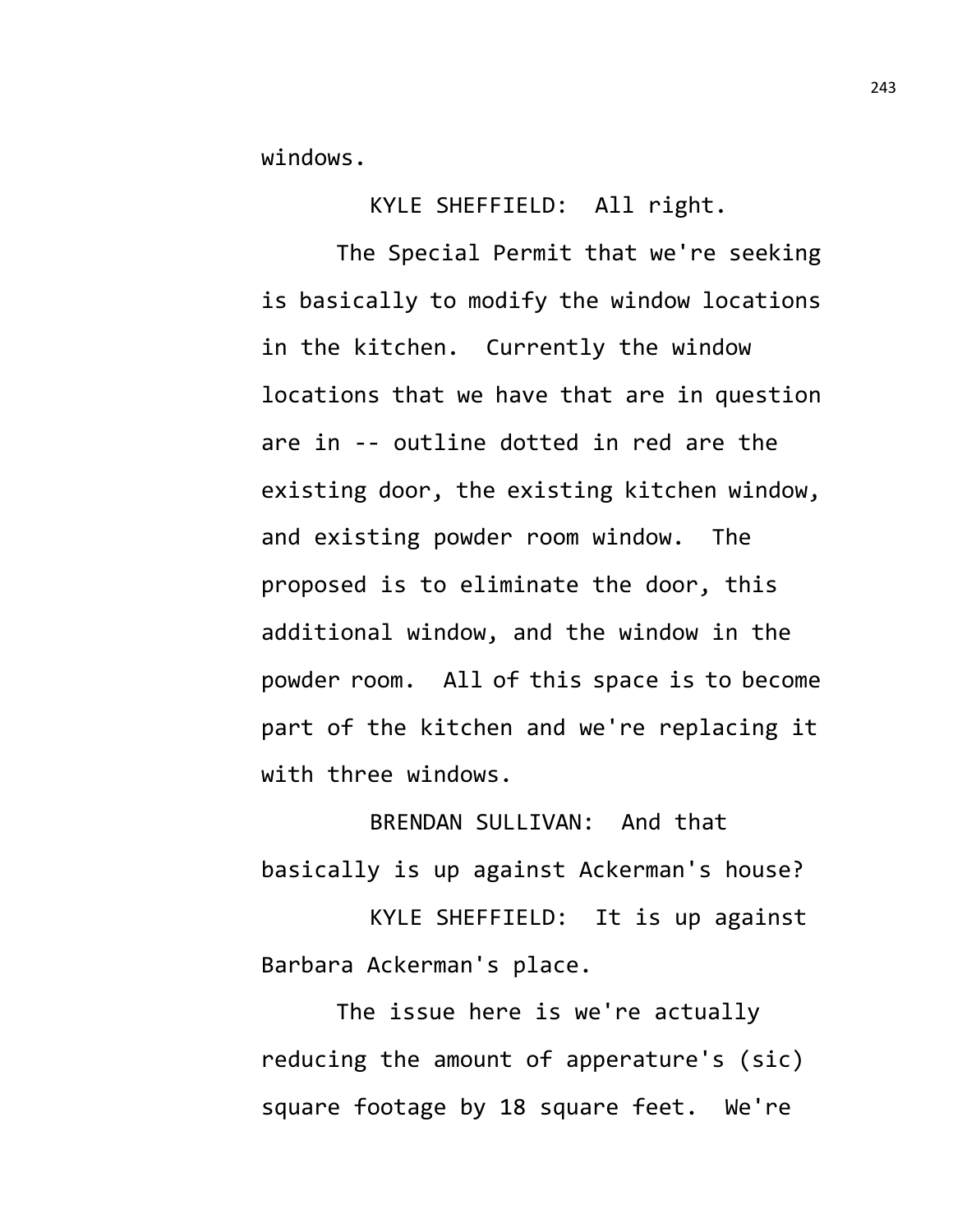going from 45 square feet, which is currently existing, down to 27.

In addition what we're doing is, we're removing -- there's an existing set of stairs that is within the setback, and we're currently removing those stairs to provide better fire safety access and overall access to the side yard and the rear yard if possible.

TAD HEUER: Are those stairs built the same time as the parapet?

KYLE SHEFFIELD: Possibly. The current framing on the interior shows that the windows were pretty relatively new. We have the existing drawings and they were done -- this kitchen addition was started in the fifties, and has since gone through. So the parapet is going, the door is going, and in addition what we thought would be a concern for Barbara was this exterior light that was over the door. So that we're eliminating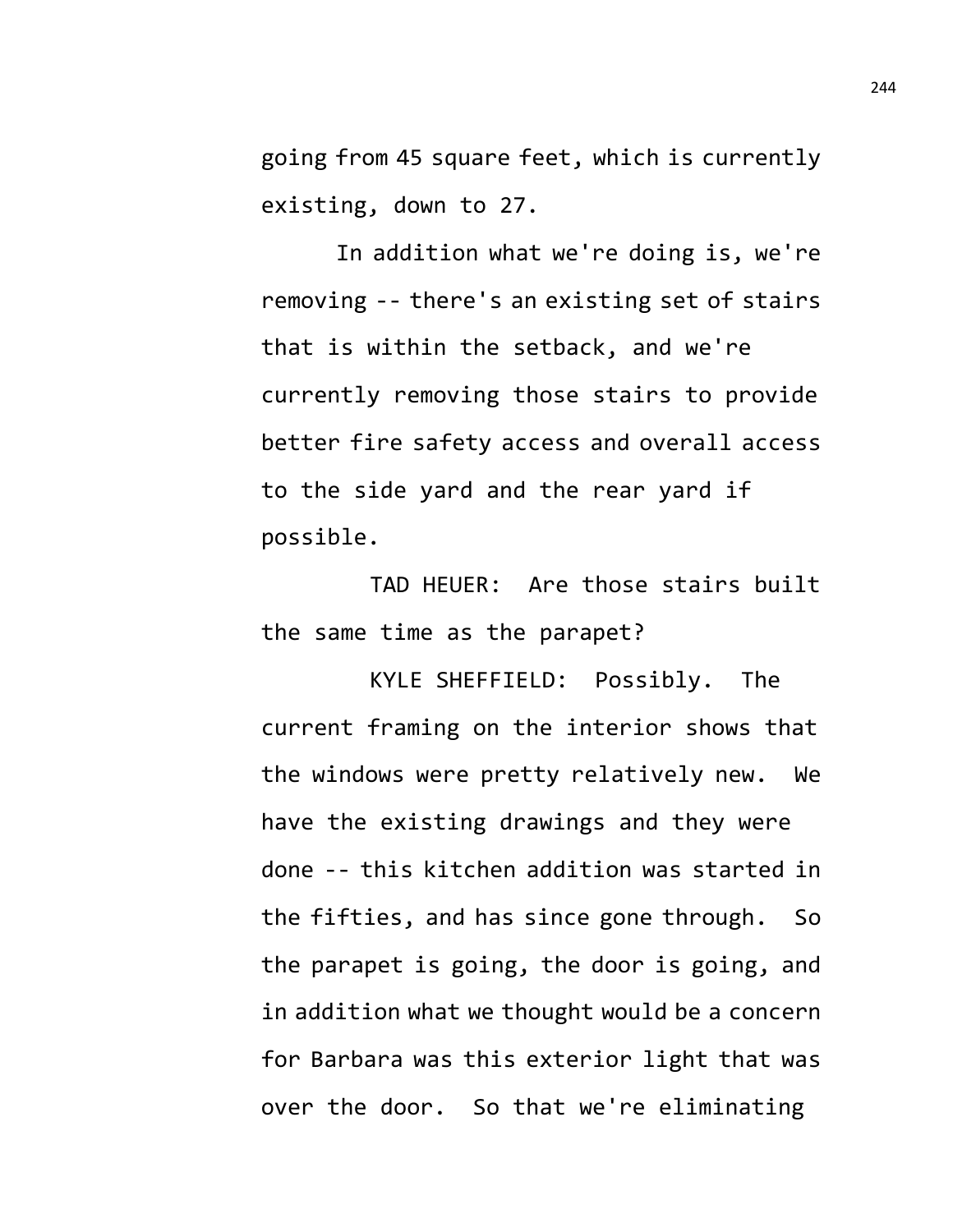more light that casts onto her property. And we've also gotten her approval as well as the Historic Commission approval.

BRENDAN SULLIVAN: Okay. Anything else to add, Doug?

DOUGLAS MYERS: No.

BRENDAN SULLIVAN: Questions? CONSTANTINE ALEXANDER: I'm good. BRENDAN SULLIVAN: Let me make a motion to grant the relief. This is for the Variance to allow the 80 square foot

addition?

KYLE SHEFFIELD: Yes.

BRENDAN SULLIVAN: At the second floor level over the existing one-story structure.

The Board finds that a literal enforcement of the provisions of the Ordinance would involve a substantial hardship to the Petitioner because it would preclude them from adding some much needed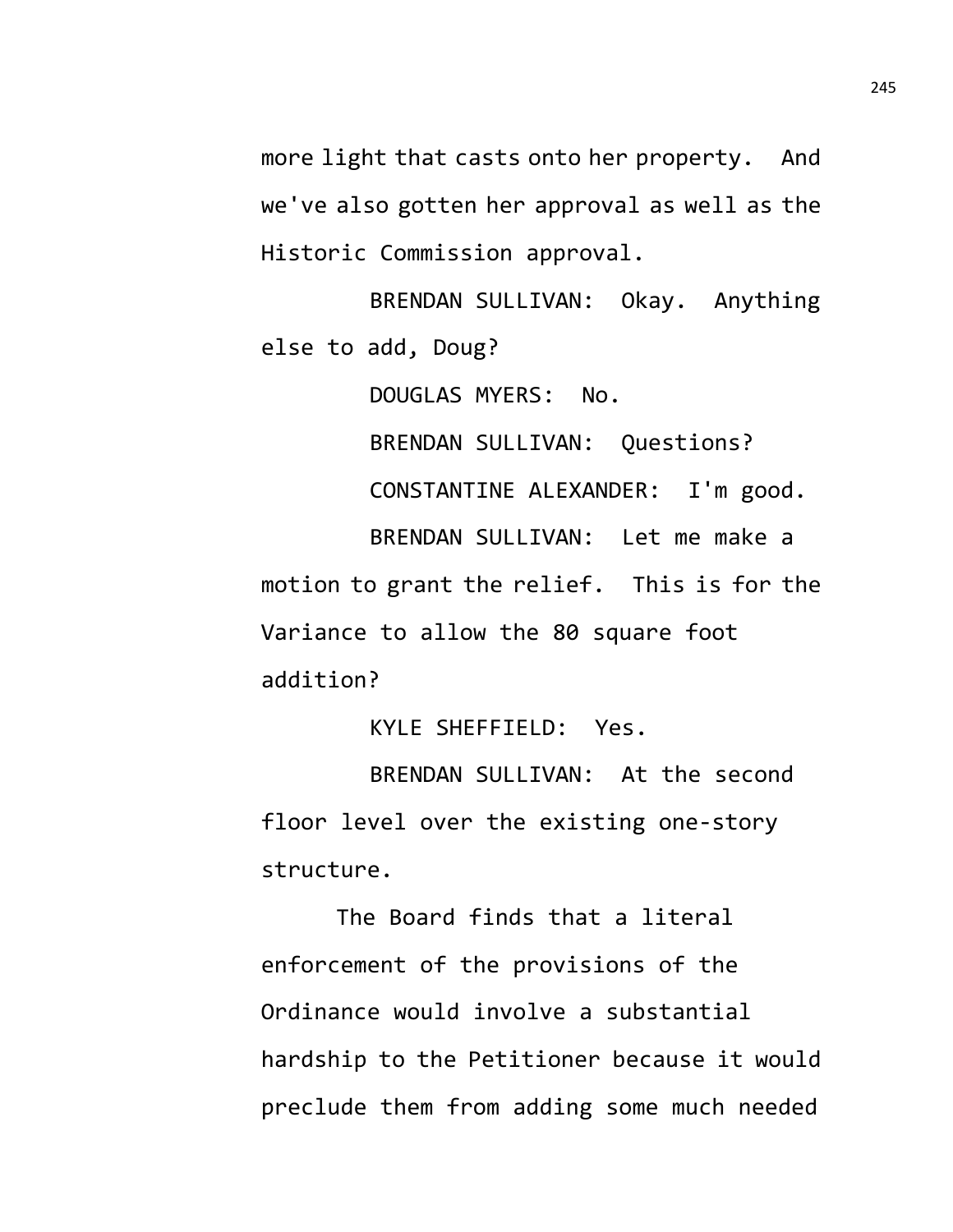bedroom and closet space to the interior of the house, and that this particular location which conforms to the setback requirements is the most logical.

The Board finds that the hardship is owing to the non-conforming nature of the house which -- and the siting of the -- well, the undersized lot and the siting of the house on the lot. And that any slight addition of this nature would require some relief from the Board.

The Board finds that the desirable relief may be granted without substantial detriment to the public good.

The Board notes the letter of support from the most effected neighbor, and also a letter of appropriateness from the Cambridge Historical Commission.

Relief may be granted without nullifying or substantially derogating from the intent and purpose of the Ordinance.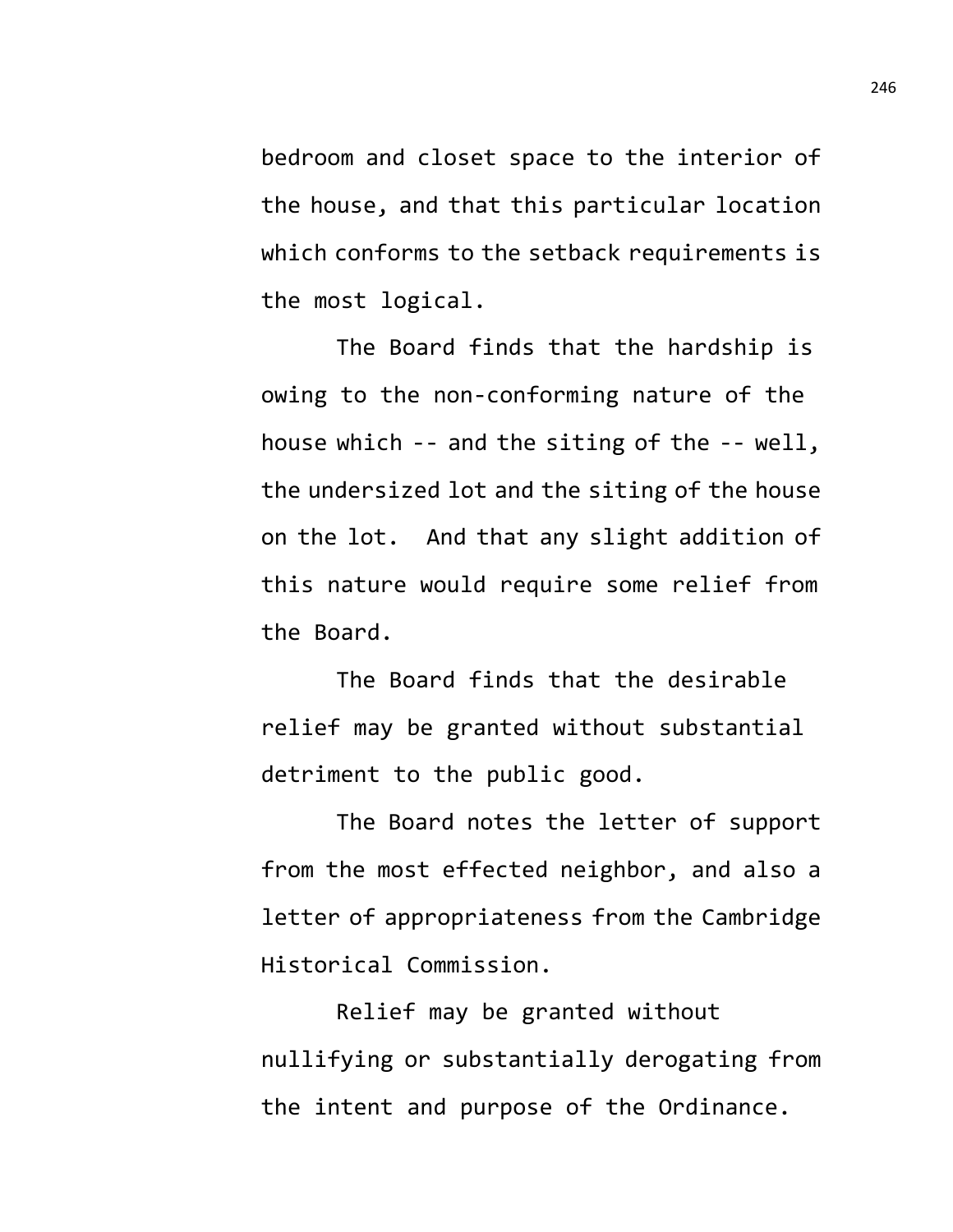All those in favor of granting the relief on the basis that the work conform in accordance to the drawings submitted.

All those in favor.

(Show of hands.)

BRENDAN SULLIVAN: Five in favor of the Variance.

(Sullivan, Alexander, Heuer, Scott, Myers.)

BRENDAN SULLIVAN: And now for the Special Permit of windows on sheet A --

KYLE SHEFFIELD: 2.04.

BRENDAN SULLIVAN: -- 2.04.

The Board finds that the requirements of the Ordinance can be met.

The Board finds that traffic generated or patterns of access or egress would not cause congestion, hazard, or substantial change in the established neighborhood character.

The Board finds that continued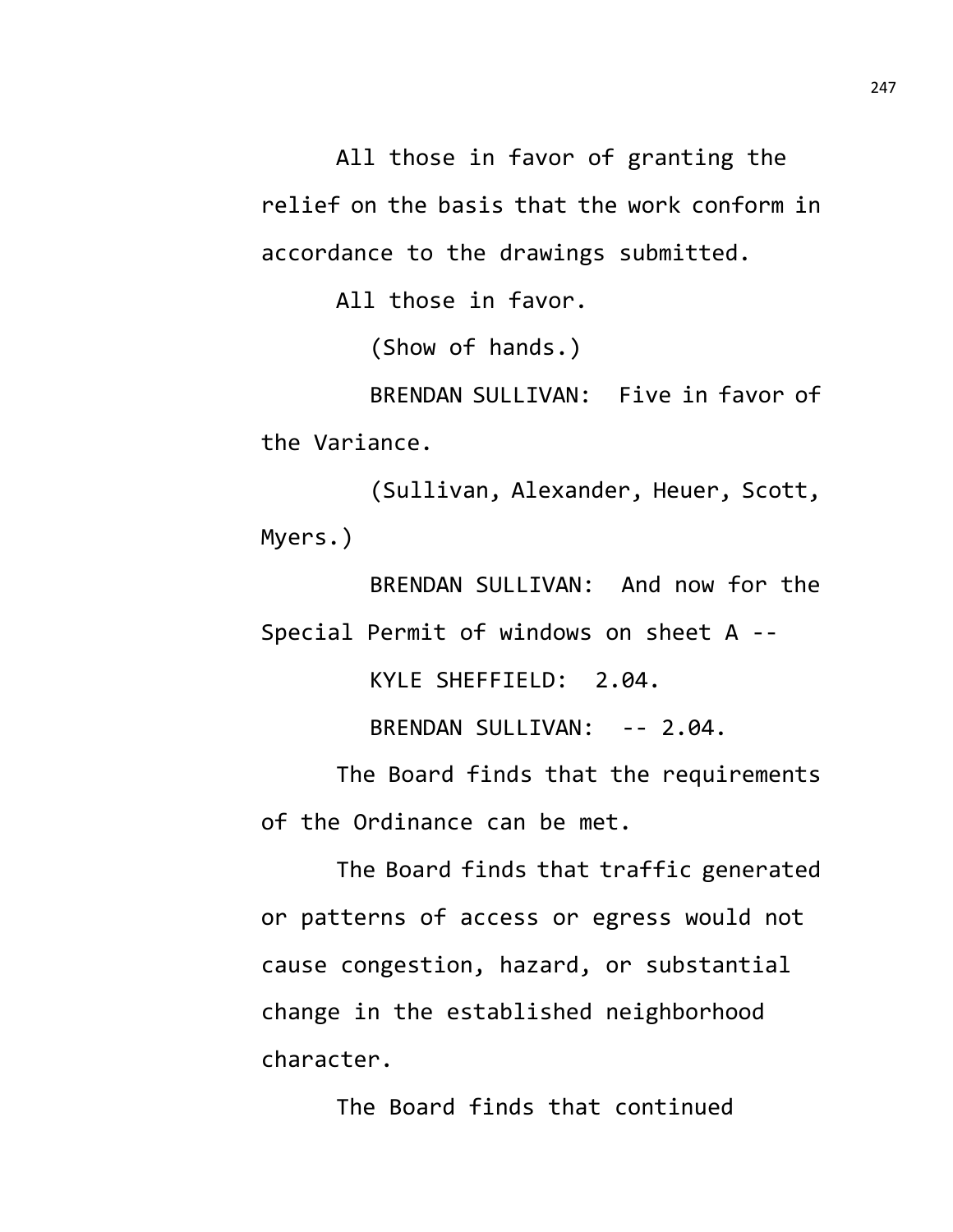operation of and development an adjacent uses as permitted in the Zoning Ordinance would not be adversely affected by the nature of the proposed use.

The Board notes the letter from the immediate abutter in support of the changes, and there would not be any nuisance or hazard created to the detriment of the health, safety, and the welfare of the occupant of the proposed use or to the citizens of the city.

And that the proposed use would not impair the integrity of the district or adjoining districts otherwise derogate from the intent and purpose of the Ordinance.

And the Board notes the letter of appropriateness from the Cambridge Historic Commission specifically the Half Crown.

CONSTANTINE ALEXANDER: Brandon, we have to make one other finding, too. Under 8.22.2 we have to make a specific finding, and that should be added to your motion. That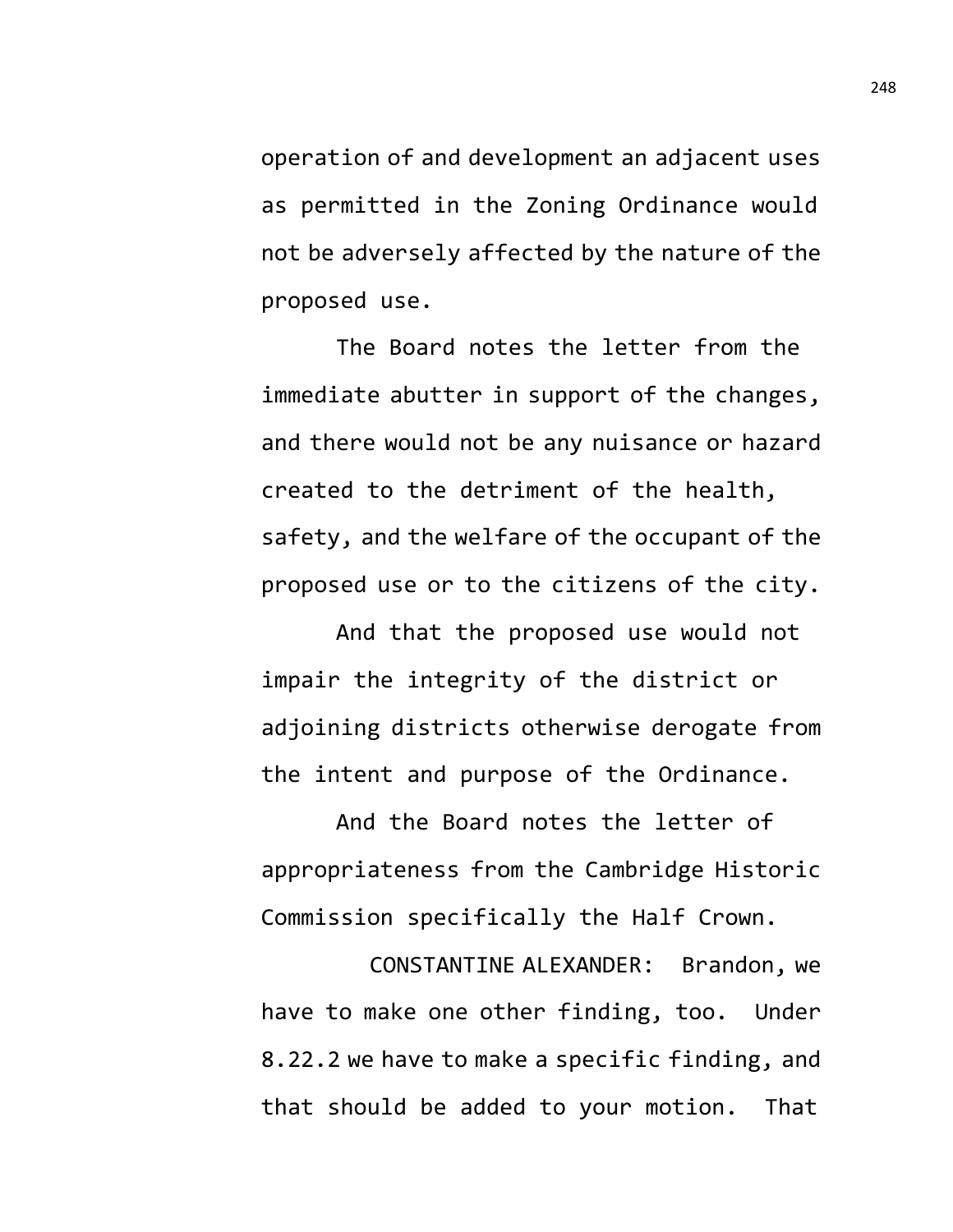what is being proposed with regard to the changing of windows and the like, will not be substantially more detrimental to the neighborhood than the existing non-conforming use.

BRENDAN SULLIVAN: So said.

All those in favor of granting the Special Permit.

> (Show of hands.) BRENDAN SULLIVAN: Five in favor. (Sullivan, Alexander, Heuer, Scott,

Myers.)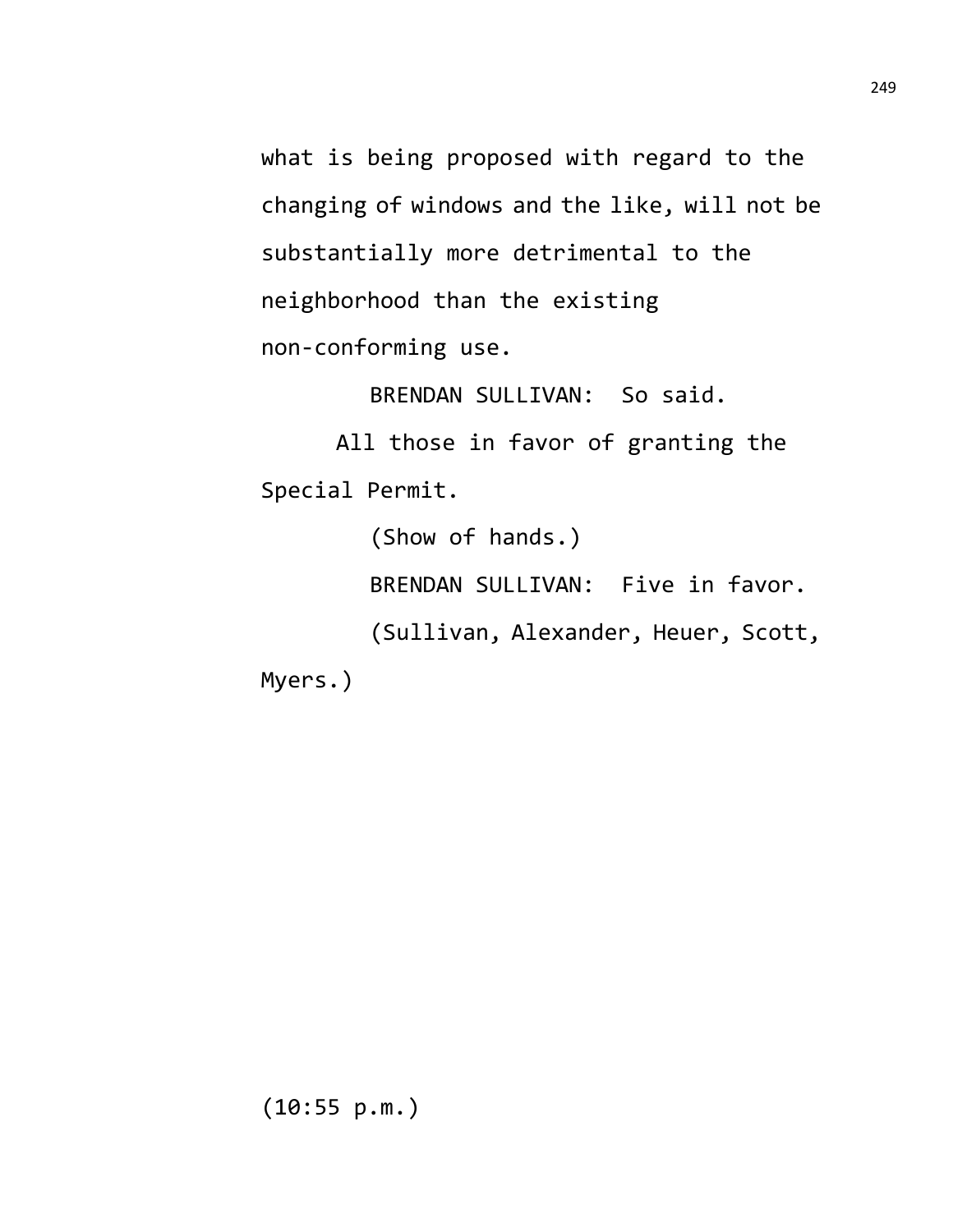(Sitting Members: Brendan Sullivan, Constantine Alexander, Tad Heuer, Thomas Scott, Douglas Myers.)

BRENDAN SULLIVAN: The Board will hear case No. 10236, 90 Aberdeen Avenue.

MAGGIE BOOZ: I'm Maggie Booz, B-o-o-z. I'm the architect for Edward and Lisa Kuh who live at 90 Aberdeen Avenue. We've designed a third floor renovation at the house. And Ed and Lisa and their two children live on the second floor and have bedrooms on the third floor.

The front of the house is sort of the primary bedroom that we're leaving intact in our proposal, and on the -- at the rear of the house there's another bedroom and a bathroom and a laundry. You have to walk through the rear bedroom to get to the laundry. And that laundry, the bathroom on that floor and that bedroom all have what I would describe as inadequate headroom. And so our proposal is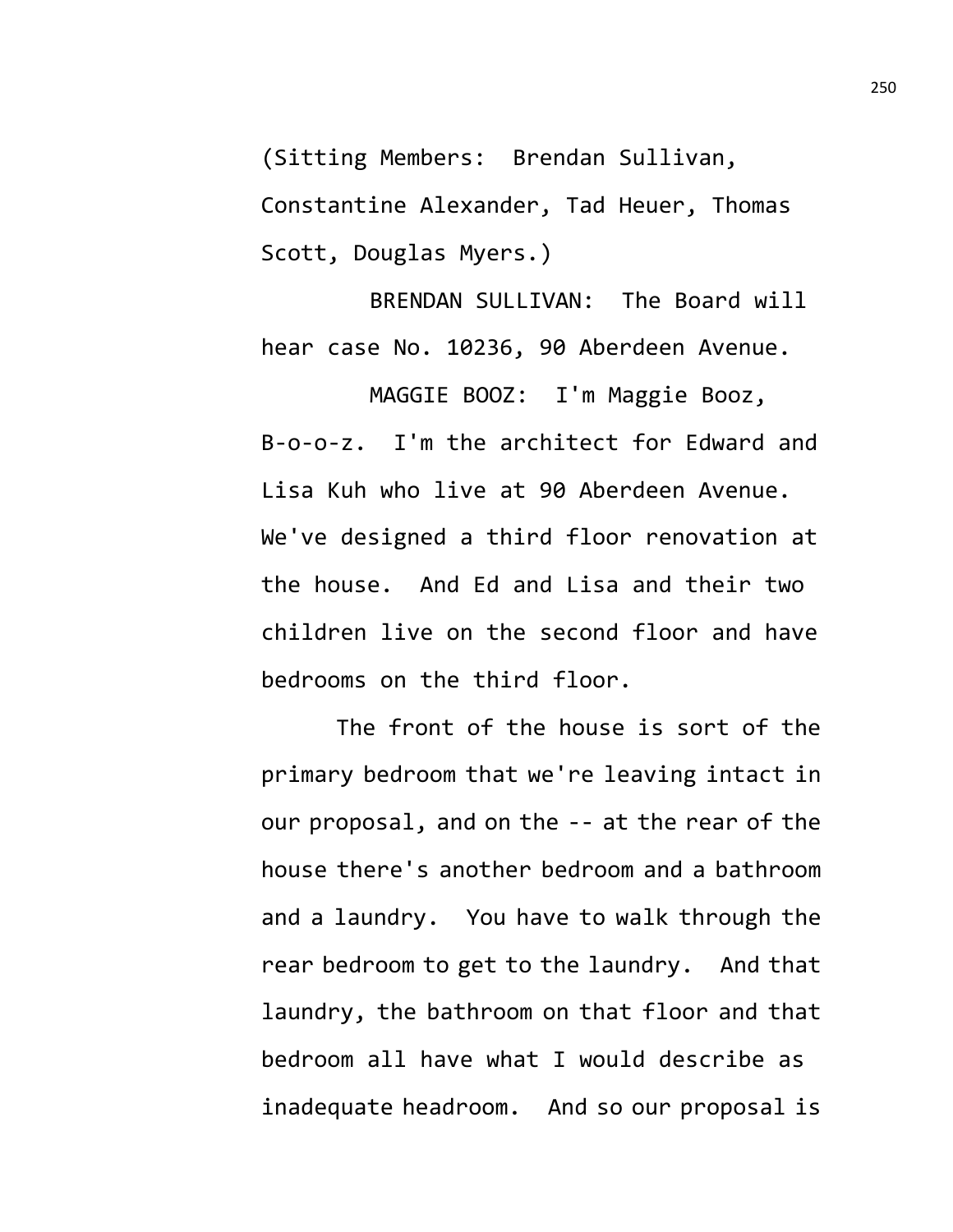to increase the size of one dormer that is on the north side of the house and increase the size of another dormer that's on the south side of the house.

This diagram might help you understand everything that we're proposing. I'll rotate it. But these lower drawings are the existing south and north elevations. And the upper drawings are the proposed south and north elevations. These diagrams at the bottom show the existing dormers. And then the dotted and proposed dormers to just show relative size. And the plans are existing and proposed over on that side of the board.

So on the south side of the building is where there is this dormer, which if you look in this photograph, is right in here. So it's, it kind of shows you the relative scale of that photograph, of that dormer. Excuse me.

Ed has some pictures. We've asked him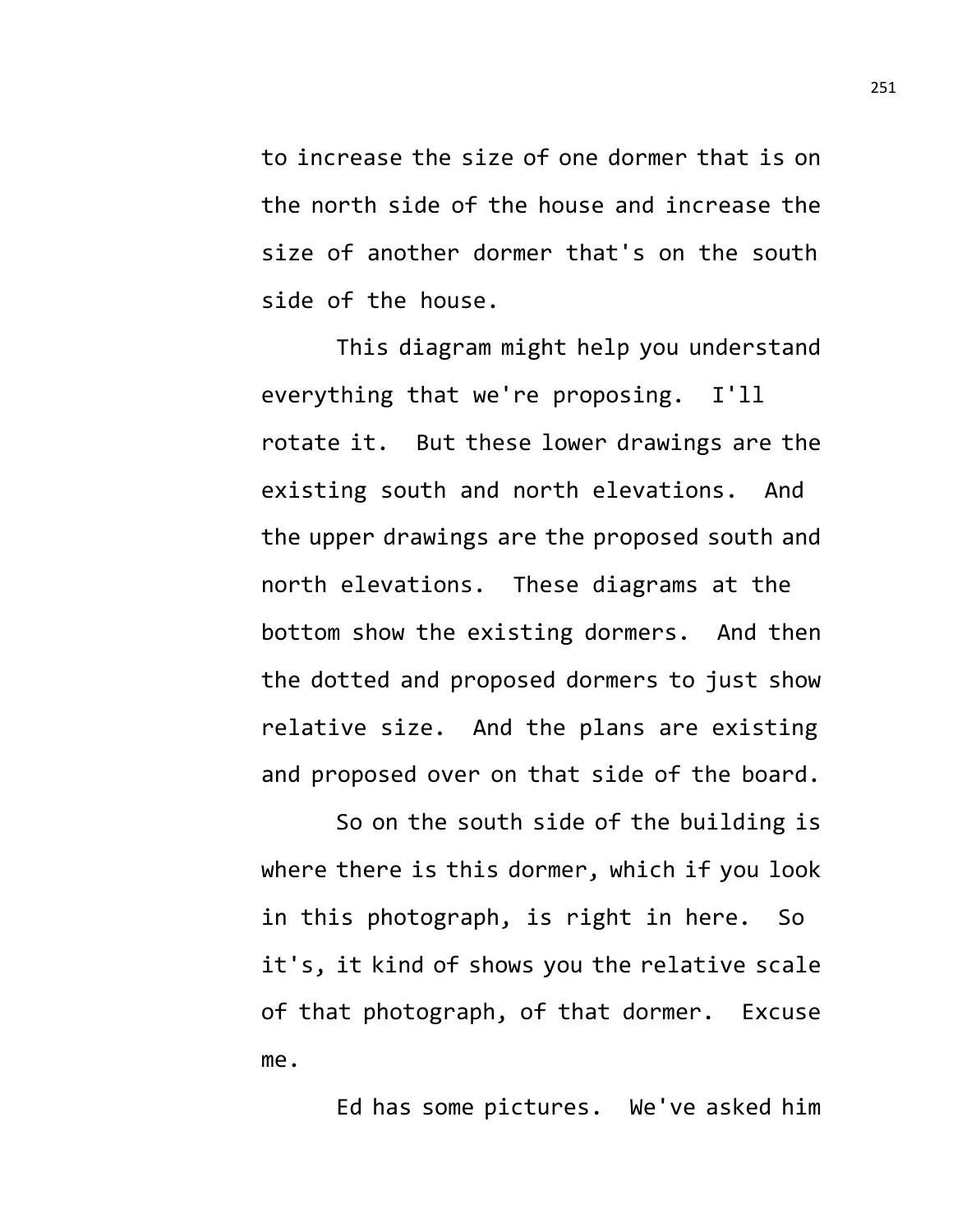to take pictures with a scale model so we have some pictures of the dormer. So this is the interior of that dormer. And then the bathroom. These are all very nice pictures of Ed in the various rooms.

EDWARD KUH: And then this is walking through the laundry room to the bedroom and the stairwell head.

MAGGIE BOOZ: There's into the green bedroom into the laundry room, and then the stairwell height which is also exhibited in this diagram here which is the section through the stair.

This is the dormer wall on the north side. And as you get up to the top, as you can see, there's inadequate headroom. And so just to illustrate what we're trying to solve. So, let's see --

BRENDAN SULLIVAN: The new dormer is incorporating the existing stair?

MAGGIE BOOZ: It is the existing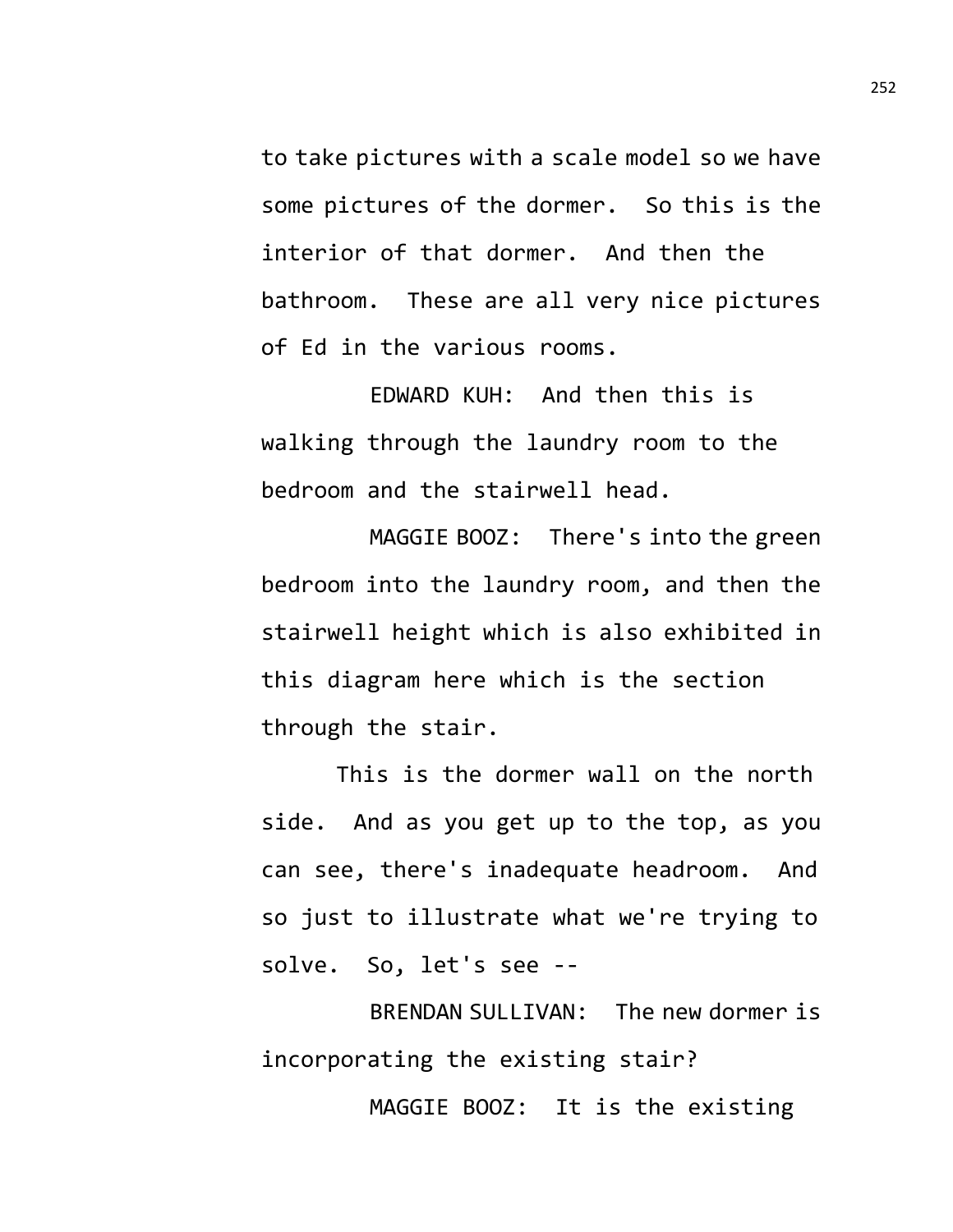stair. We're not changing the stair.

BRENDAN SULLIVAN: Right. So that stays. And you've got a small dormer here now?

MAGGIE BOOZ: That's exactly right. BRENDAN SULLIVAN: So you're expanding it for a shower?

MAGGIE BOOZ: We're expanding it for the bathroom so that we can get headroom in the bathroom that is all of normal height. And we're expanding it for the stair itself so that right now you're, you know, you're arriving at the -- you're arriving at about this point in the dormer. So you can see the dormer is over this -- the center of the dormer is not on the center of this upper level stair. And so we're expanding it in order to get -- so that by the time you're at the center of the stair, that upper runner stair you're at the highest point of the expanded dormer. And then the shower's over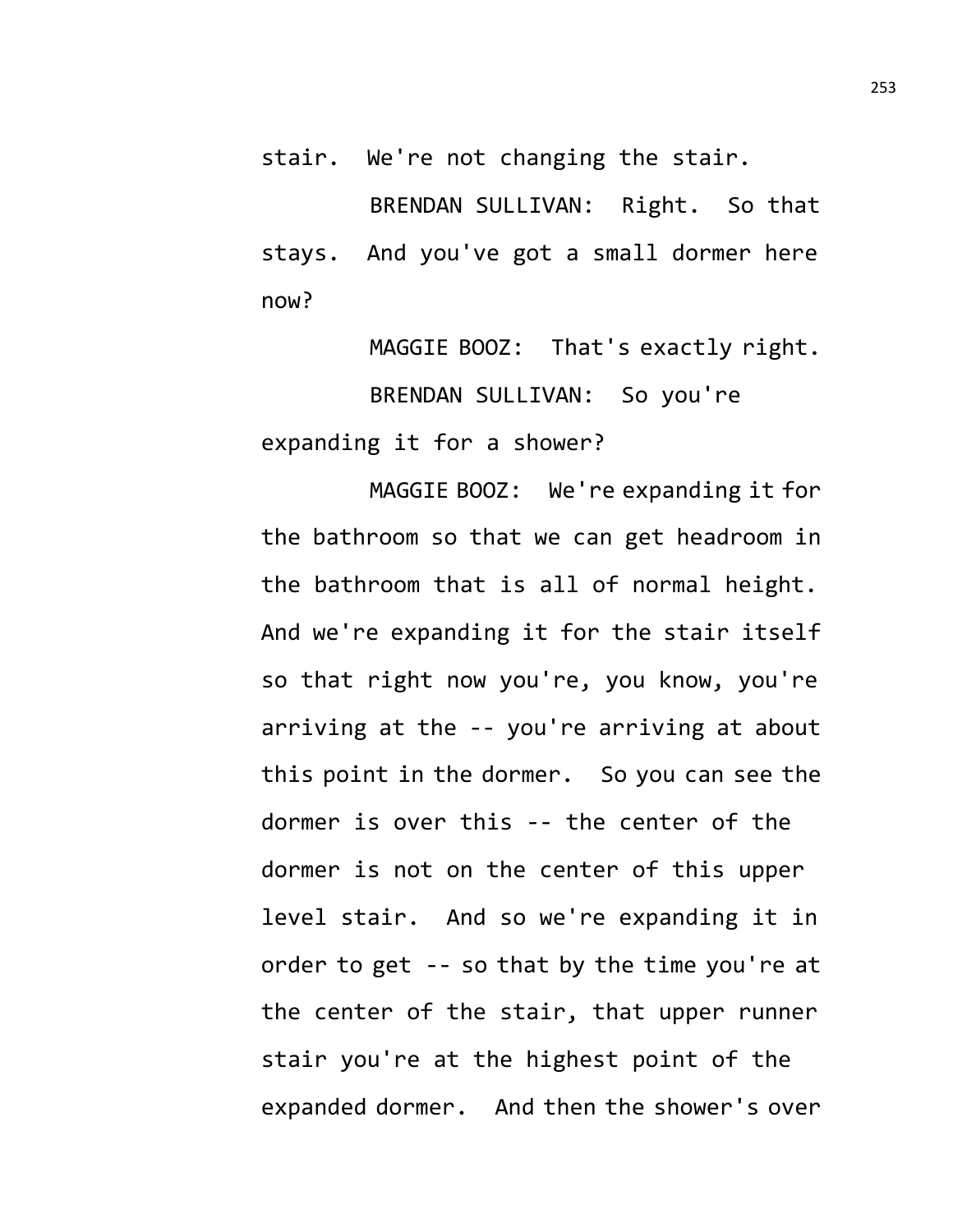to the side of that.

And then on the south side where that bedroom is there is -- there's actually is not legal egress out of that bedroom. I mean, the window and the dormer is miniscule, and the skylight that's in the bedroom has a sill height that's over 44 inches. It's up around 60 inches. So skylights do count for egress out of a third floor, but the sill has to be within 44 inches of the floor by code. So it actually isn't. It doesn't meet code. And that's our proposal.

Our -- the Variance request is for floor area ratio. Both of the dormers are set back from the existing line of the building. So we've got a five-foot, seven-inch setback on that side from the house to the property line. We need seven-and-a-half in relief, so we've set that back two feet which is where that small dormer is. The tiny dormer is now. And this one's also set back a foot from the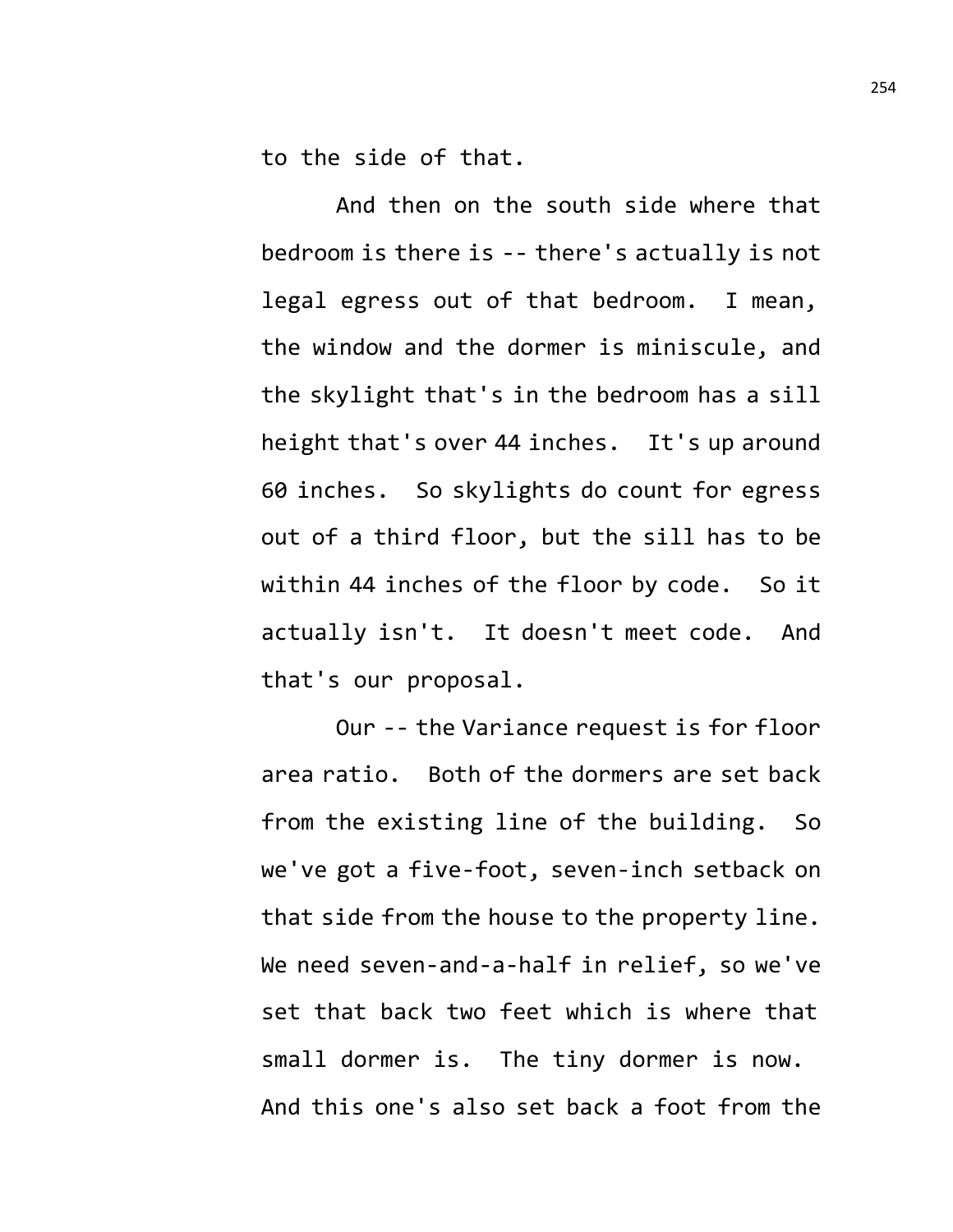building, giving us the proper side yard setback which is -- you know, this is the exterior wall of the lower part of the buildings and then the dormer is set in from that wall.

CONSTANTINE ALEXANDER: Now, I take it you need -- let's go by the numbers. The FAR relief. You're now substantially non-conforming.

MAGGIE BOOZ: We are.

CONSTANTINE ALEXANDER: But as I understand it from your application, most of that is as a result of having to count the basement.

MAGGIE BOOZ: There is some portion of that, a third of it approximately is.

CONSTANTINE ALEXANDER: A third of what?

MAGGIE BOOZ: Well, a little less than a third of the total floor area of the house is in the basement.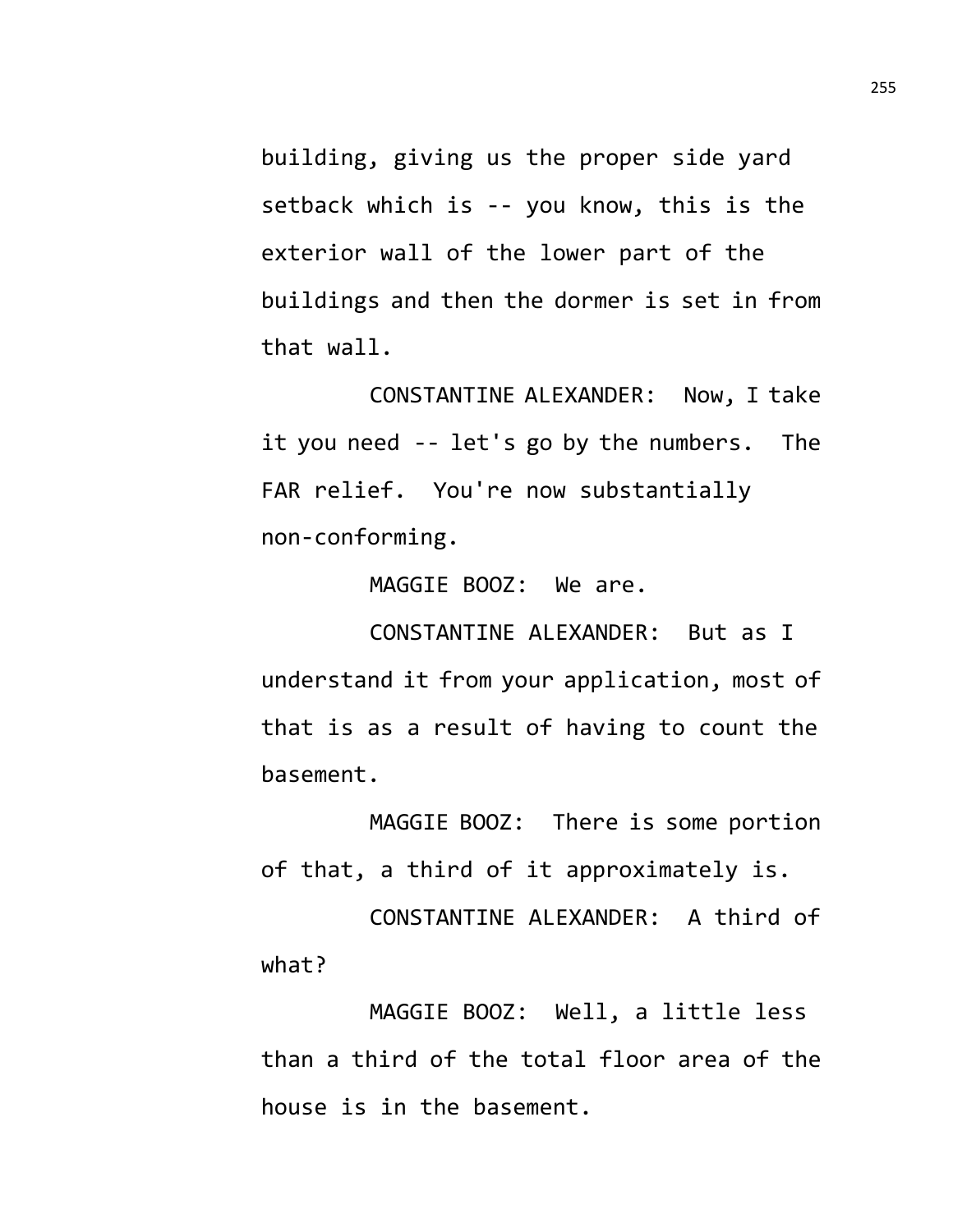CONSTANTINE ALEXANDER: It's not usable right now?

MAGGIE BOOZ: It's seven feet high. CONSTANTINE ALEXANDER: Seven feet, right.

MAGGIE BOOZ: This building was divided into two condominiums and that was designated as storage and mechanical space. It's just a raw basement. It's not -- you know, it's public. It's owned by both units, commonly owned.

CONSTANTINE ALEXANDER: And the usual problem with too much FAR is too much density in the neighborhood, but here that's not as true because that density is down below ground and --

MAGGIE BOOZ: That's right. And, you know, I'd also put forth that what we're proposing to correct or better rooms that right now have real --

CONSTANTINE ALEXANDER: Oh,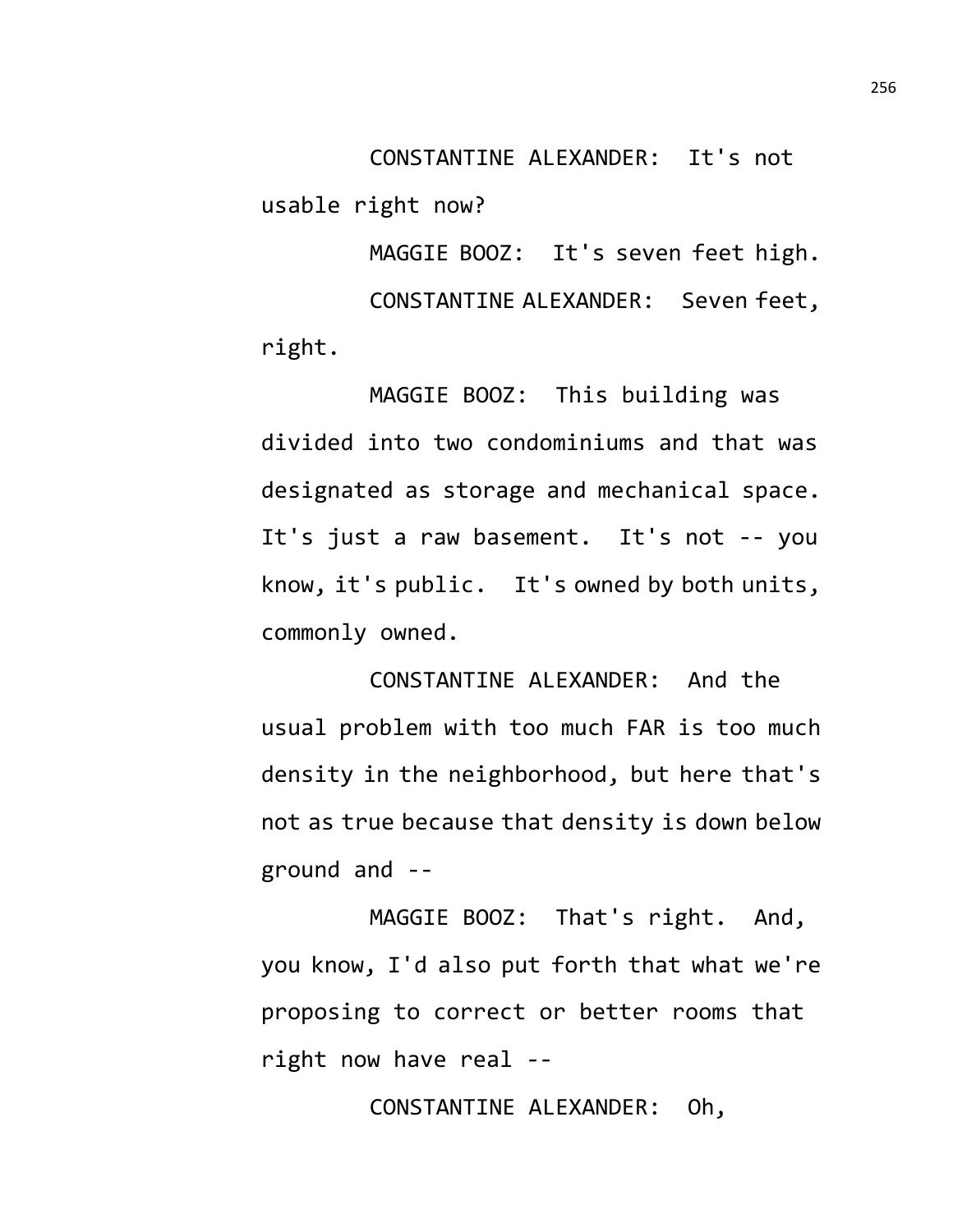absolutely.

MAGGIE BOOZ: -- quantifiable irregularities and deficiencies.

CONSTANTINE ALEXANDER: The current dormer -- I'm sorry, I didn't mean to interrupt you.

MAGGIE BOOZ: We're not trying to make a, you know, a gigantic master bedroom suite or something that is -- you know, I think we're trying to do something reasonable to the house.

CONSTANTINE ALEXANDER: The current dormer situation makes no sense to me. I'm not an architect. They're sort of unattractive from the exterior.

MAGGIE BOOZ: They're very unusual. I also wanted to just put out the photographs of some of the dormers that are on Aberdeen Ave. And Aberdeen's a dense street. You know, there's a lot of -- there are a lot of families living in those houses, and they've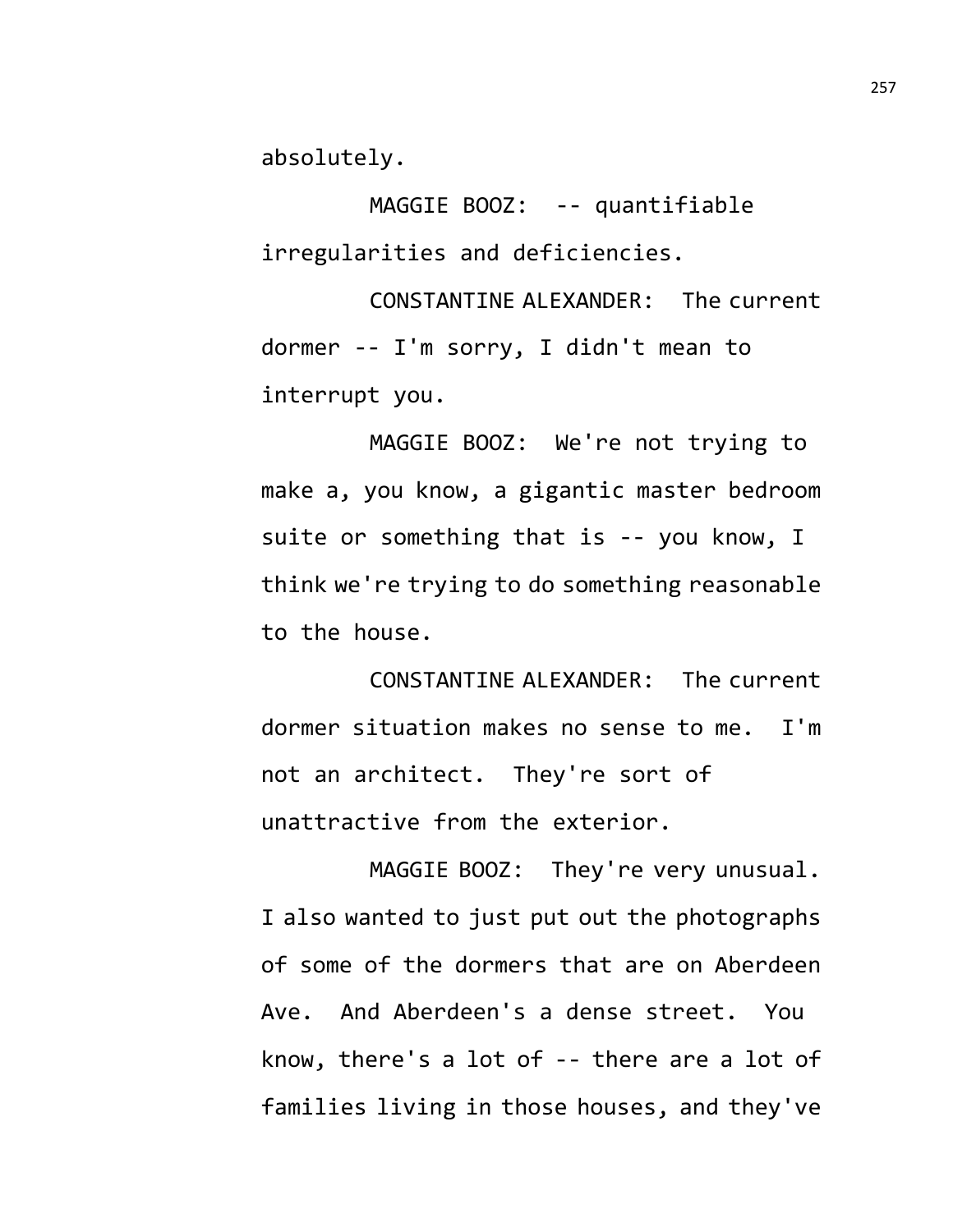increased the third floors.

EDWARD KUH: Some of those are -- TAD HEUER: We're not going to hear the argument of awful dormers, are you, Maggie?

EDWARD KUH: And some of them are from the houses that have dual dormers.

MAGGIE BOOZ: Yeah, this is the same house and different side.

TAD HEUER: So your proposal is not that your dormer will fit in because there are others that looks like these dormers; right?

MAGGIE BOOZ: No. No. We just want to have some dormers.

TAD HEUER: Indeed. It's simply to indicate that other houses on the street have dormers.

MAGGIE BOOZ: There are dormers on Aberdeen Ave.

CONSTANTINE ALEXANDER: We've granted relief in the past for dormers on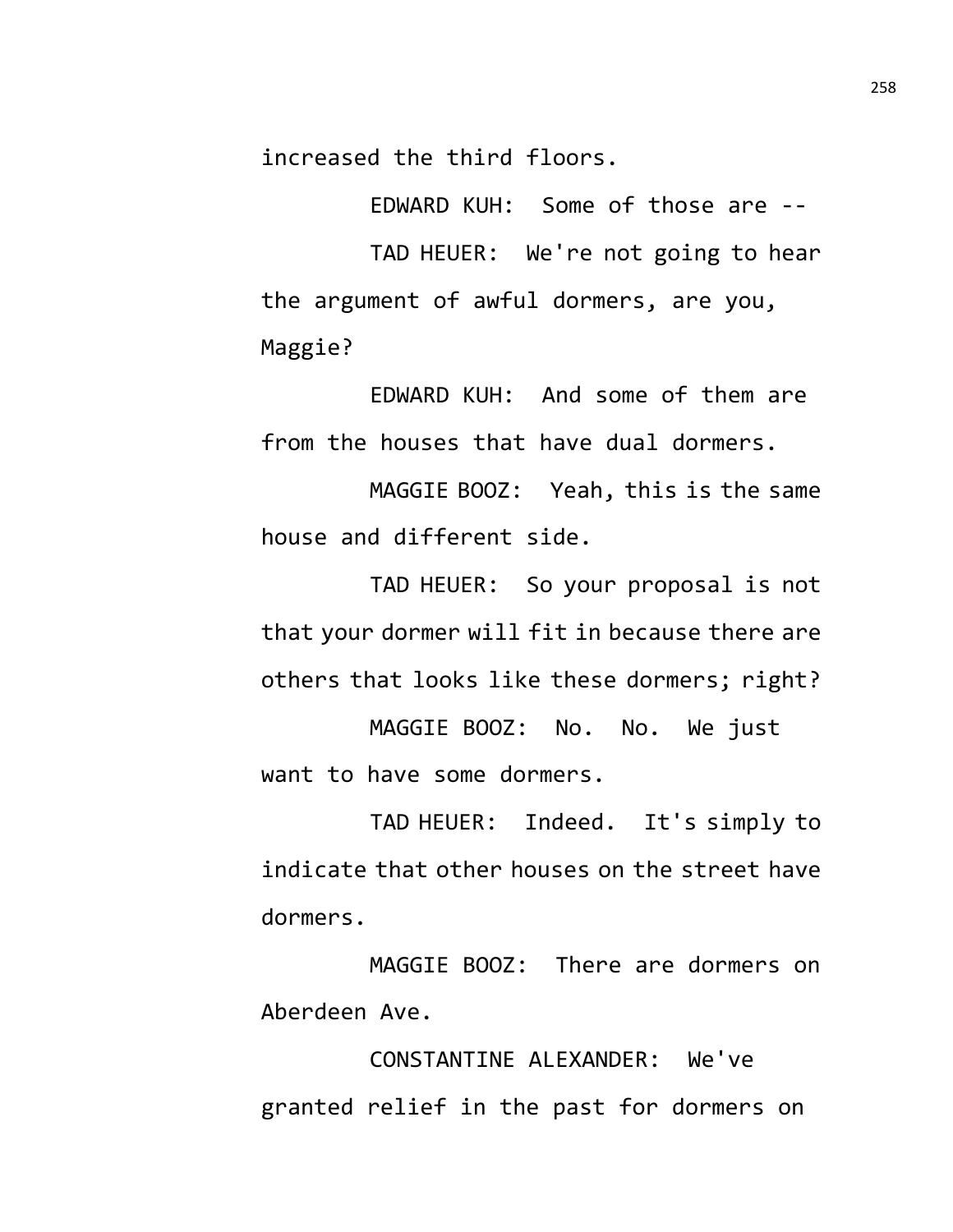Aberdeen Avenue.

MAGGIE BOOZ: Okay. We also just wanted to --

EDWARD KUH: We have signatures of and No. 88 is our downstairs neighbor.

MAGGIE BOOZ: So those are signatures of neighbors who have not objected.

CONSTANTINE ALEXANDER: You have no opposition from your neighbors?

EDWARD KUH: Those are the neighbors across the street.

CONSTANTINE ALEXANDER: Some years ago we did grant a dormer, and litigation -- some Ed and Joe signed.

MAGGIE BOOZ: He's on the list. He's on the list.

CONSTANTINE ALEXANDER: Good.

EDWARD KUH: He told me all about it. I learned all about the neighborhood going around getting signatures.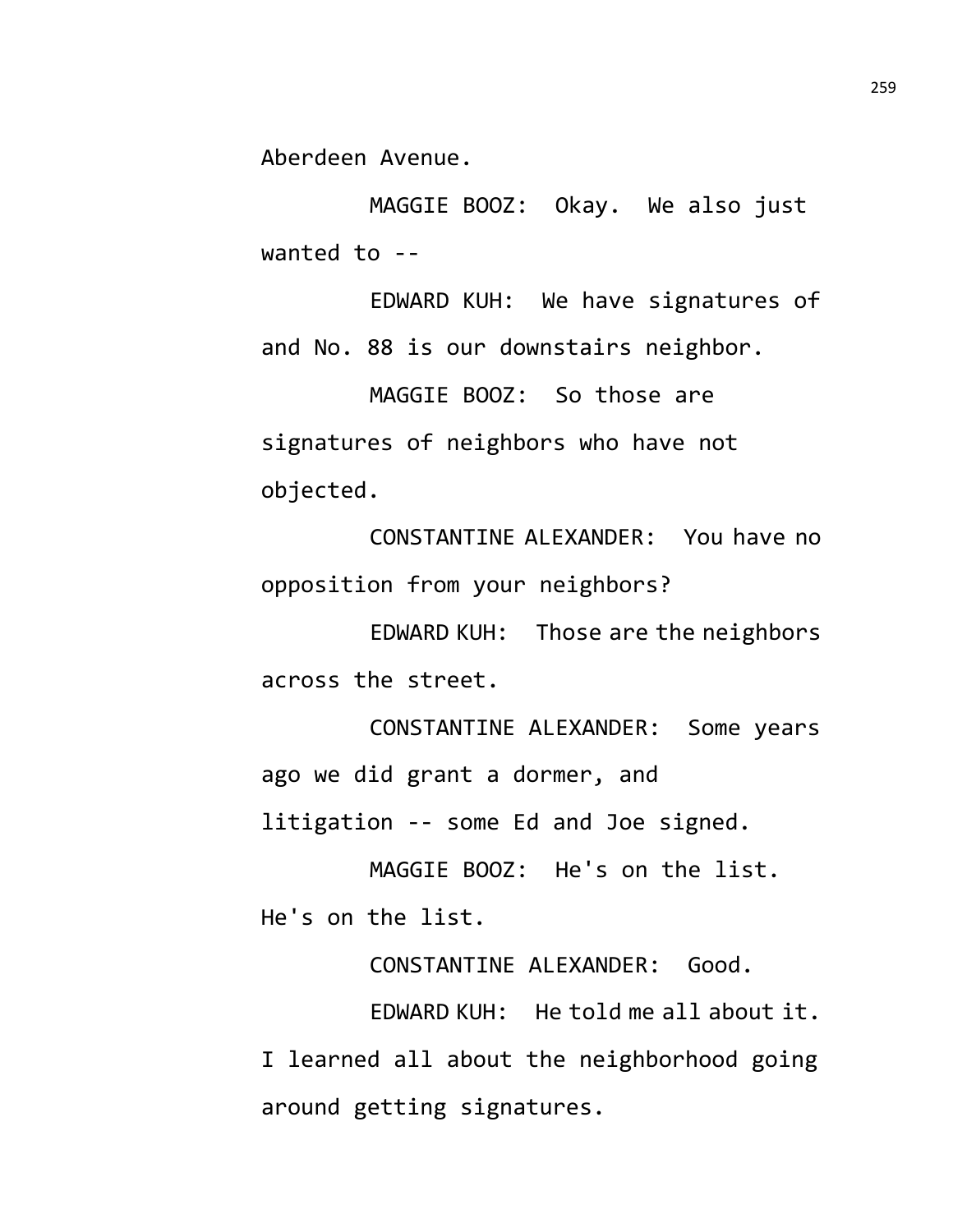DOUGLAS MYERS: In ink?

BRENDAN SULLIVAN: So you're adding how many square foot, Maggie?

MAGGIE BOOZ: We're adding about 96 square feet.

CONSTANTINE ALEXANDER: You're going from a 0.98 to a 1.0 in a district -- that's FAR, that's supposedly no more than 0.5. So they're going to be roughly -- well, not roughly, twice as much as permitted by our Zoning Ordinance. But I think the explanation and the justification for doing that is the basement area.

MAGGIE BOOZ: That's how we saw it. BRENDAN SULLIVAN: Okay. Are there any other questions at this time?

Let me open it to public comment? Is there anybody here who would like to speak of the matter of 90 Aberdeen Avenue?

LAURA RICE: My name is Laura Rice, and I live at 81 Aberdeen Avenue, across the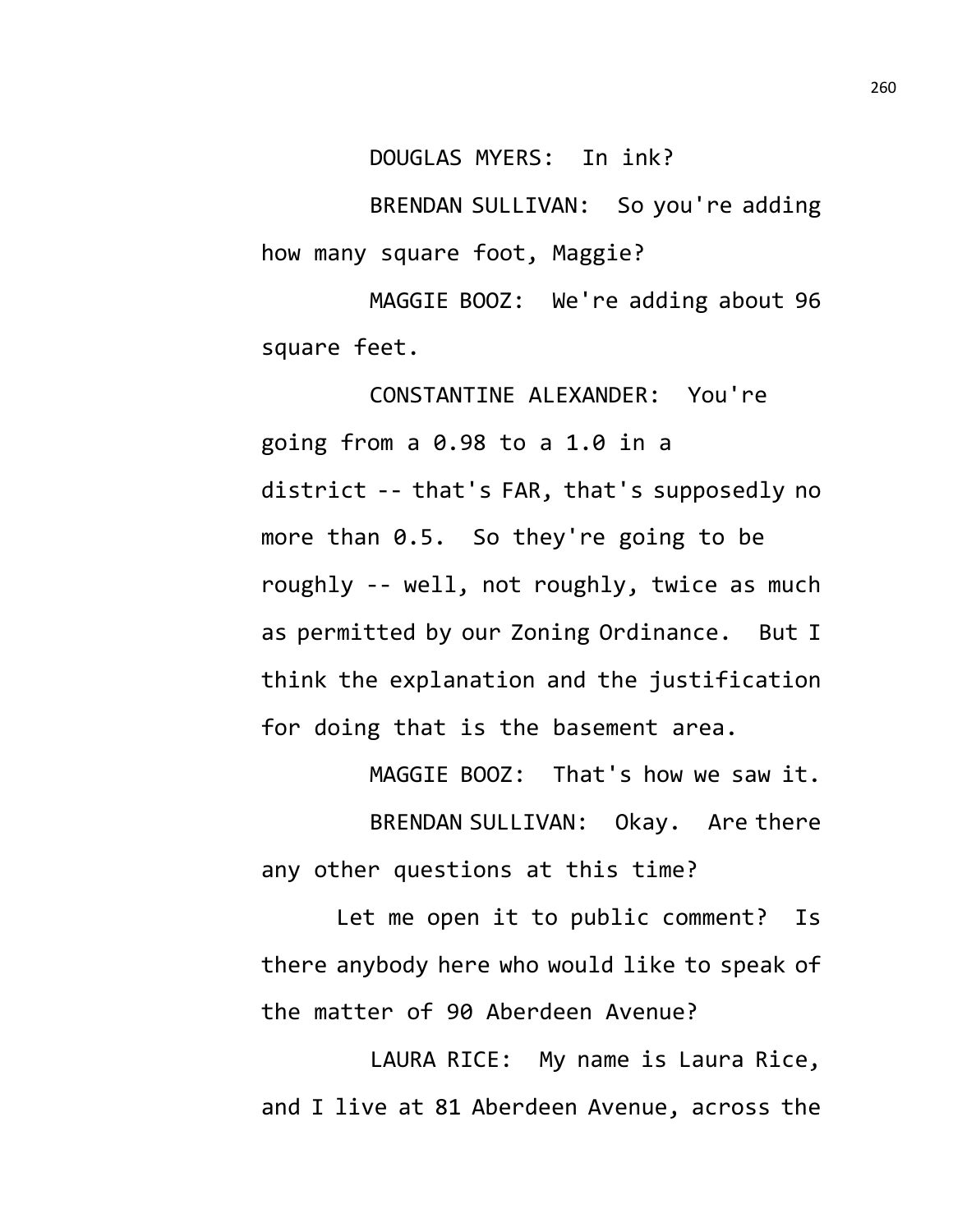street from Ed and Lisa, and I also own the property that abuts them 92-94 and I'm completely in favor of this.

CONSTANTINE ALEXANDER: Good.

LAURA RICE: And I told them to get Joe's signature before they got here.

THOMAS SCOTT: Good advice.

LAURA RICE: That's it.

CONSTANTINE ALEXANDER: Thank you.

BRENDAN SULLIVAN: The Board is also in receipt of a petition Edward and Lisa Kuh of 90 Aberdeen Avenue wish to renovate the third floor of their condo, which would entail adding two dormers. Doing so would allow proper egress to one bedroom and make the third floor bathroom and laundry room more functional. The following people have reviewed the proposed plans and as neighbors support this renovation. Signed by 18 people in the neighborhood ranging from 88 Aberdeen, 80, 78, 79, 85, 89, 91, 99, 84, 93,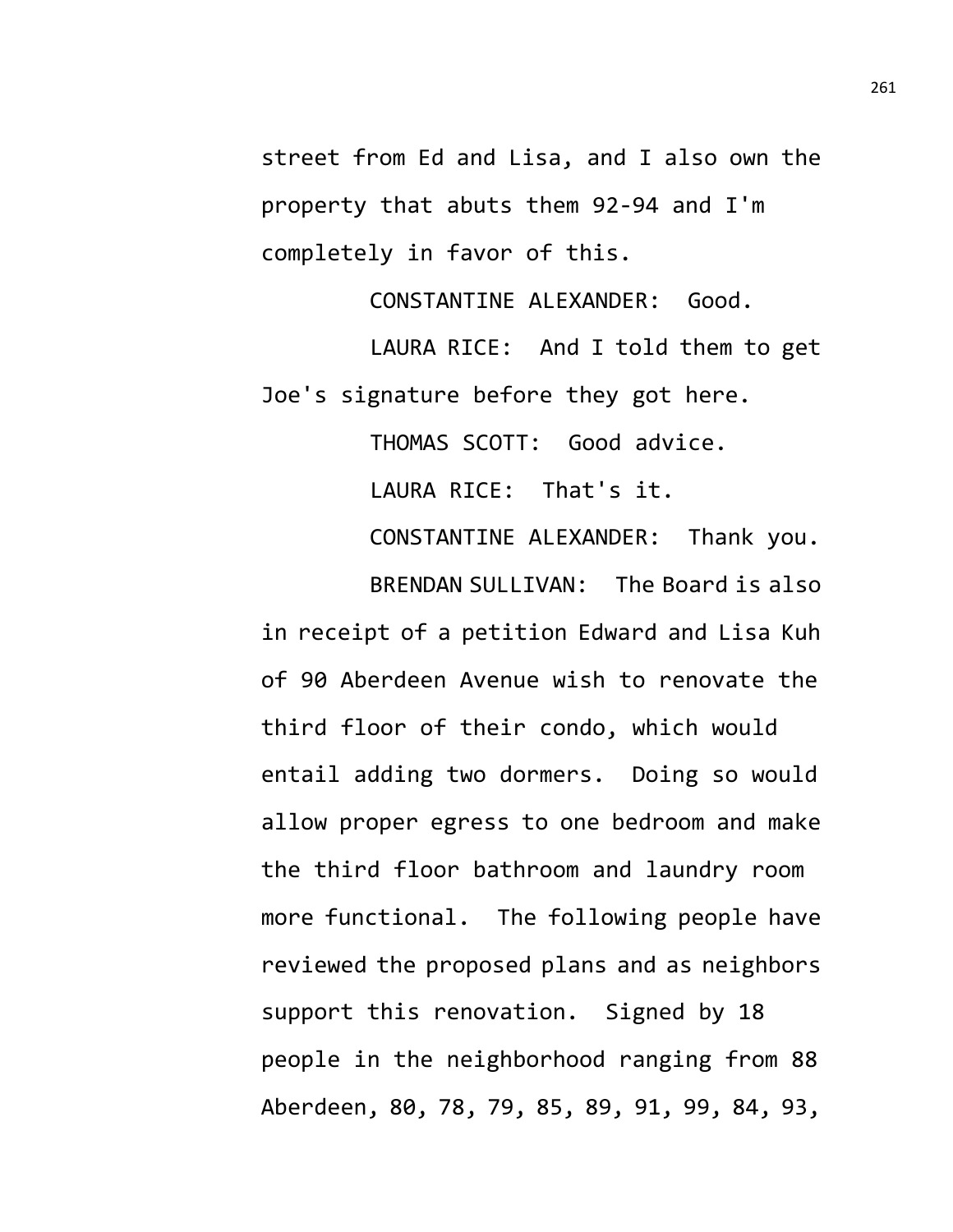81, 107, and 83. Surrounded by people who support the proposal.

Okay, anything to add? No?

MAGGIE BOOZ: We should also say that we spoke to the -- Ed and Lisa spoke to the people who are the head of the condominium association at the rear of Aberdeen Ave. and they didn't object. And also said that they would bring it up at the condominium meeting, and if there were any objections, that they would be relayed to Ed and Lisa and there were none.

BRENDAN SULLIVAN: Okay.

All right.

Anything to add, Tom?

THOMAS SCOTT: No. I mean I think the dormers are reasonably scaled especially for the size of the house. The house is so big, these dormers look perfectly scaled for what the existing size of the house is. The requested relief, it seems fairly modest even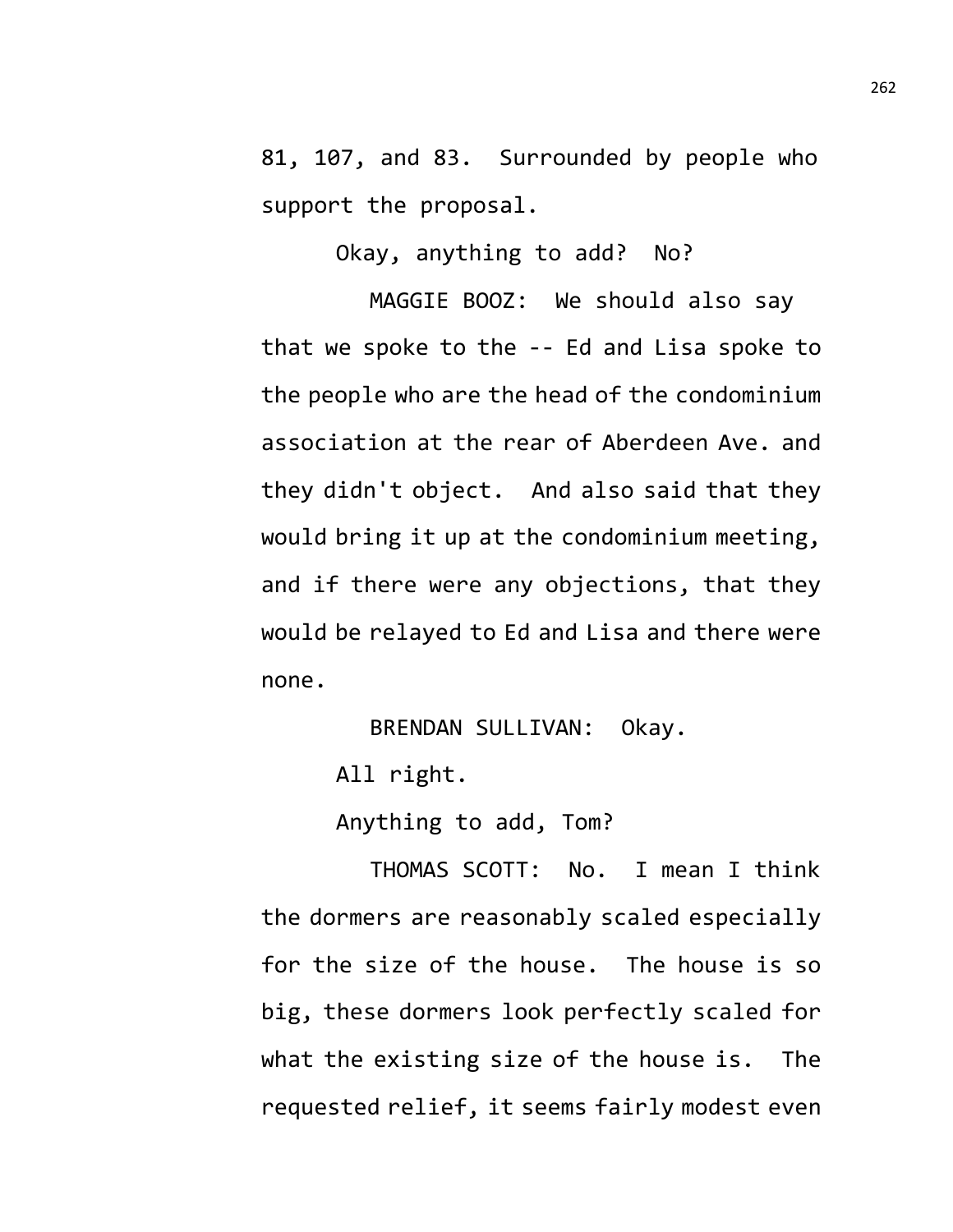though it's well over the FAR, but that's just a result of the predate Zoning. So I'm in favor of this.

> BRENDAN SULLIVAN: Okay. Doug? DOUGLAS MYERS: I'm in favor. BRENDAN SULLIVAN: Mr. Heuer.

TAD HEUER: I'm in favor. It seems like it's modest relief that's appropriately scaled. It is in a 0.98 to a 1.0 in a 0.5 district, but, you know, it's not a situation in which they're looking to add, say, 700 square feet. You know, which they were already over and looking to add a huge amount of space, you know, hundreds of square feet I would be opposed to it, but that's not the situation we have here.

BRENDAN SULLIVAN: I'll make a motion that we grant the relief requested for the construction of two dormers; is that correct?

MAGGIE BOOZ: That's correct.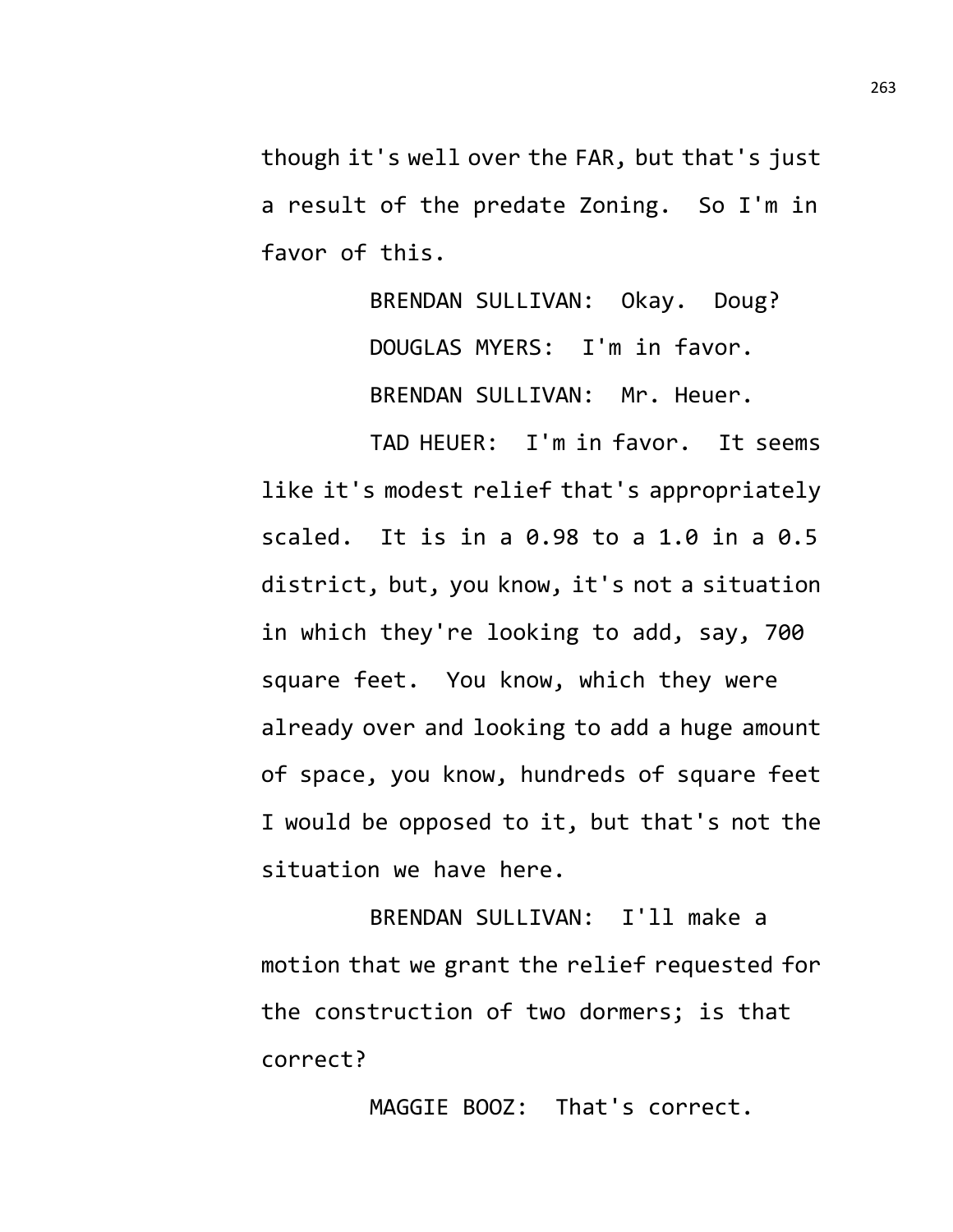BRENDAN SULLIVAN: As per the plans submitted and the dimensional form contained therein.

The Board finds that a literal enforcement of the provisions of the Ordinance would involve a substantial hardship to the Petitioner because it would preclude the Petitioner from expanding some of the interior space within the third floor of the building to make a far more usable and viable living space.

Also, the Board finds that it would enhance, in fact, provide code compliant egress out of these bedrooms with code compliant windows.

The Board finds that the hardship is owing to the size of the lot and the size of the structure which predates the existing Ordinance so that any addition of this nature this Board finds that it's modest at 96 square feet, would require some relief from this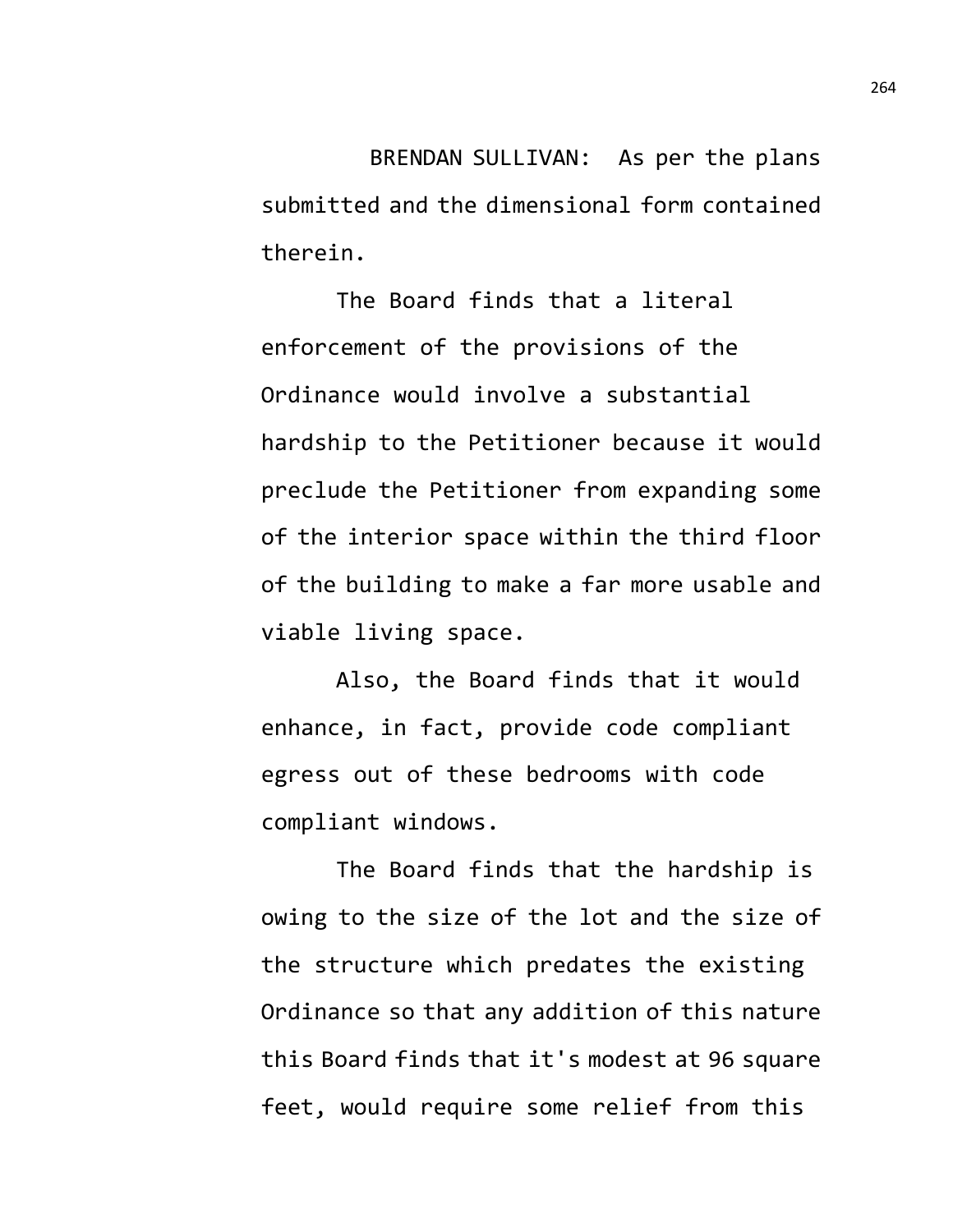Board.

Also that the hardship is owing to the design of the roof and how it intrudes on the living space headroom quite severely so that it makes for a viable and liveable interior space very difficult. And the additions of these dormers will alleviate that problem.

The Board finds that desirable relief may be granted without substantial detriment to the public good, and relief may be granted without nullifying or substantially derogating from the intent and purpose of the Ordinance.

And on the condition that the work be done in compliance with the drawings as submitted by Smart Architecture, and initialed by the Chair, and also as per the dimensional form.

Anything else?

All those in favor of granting the relief.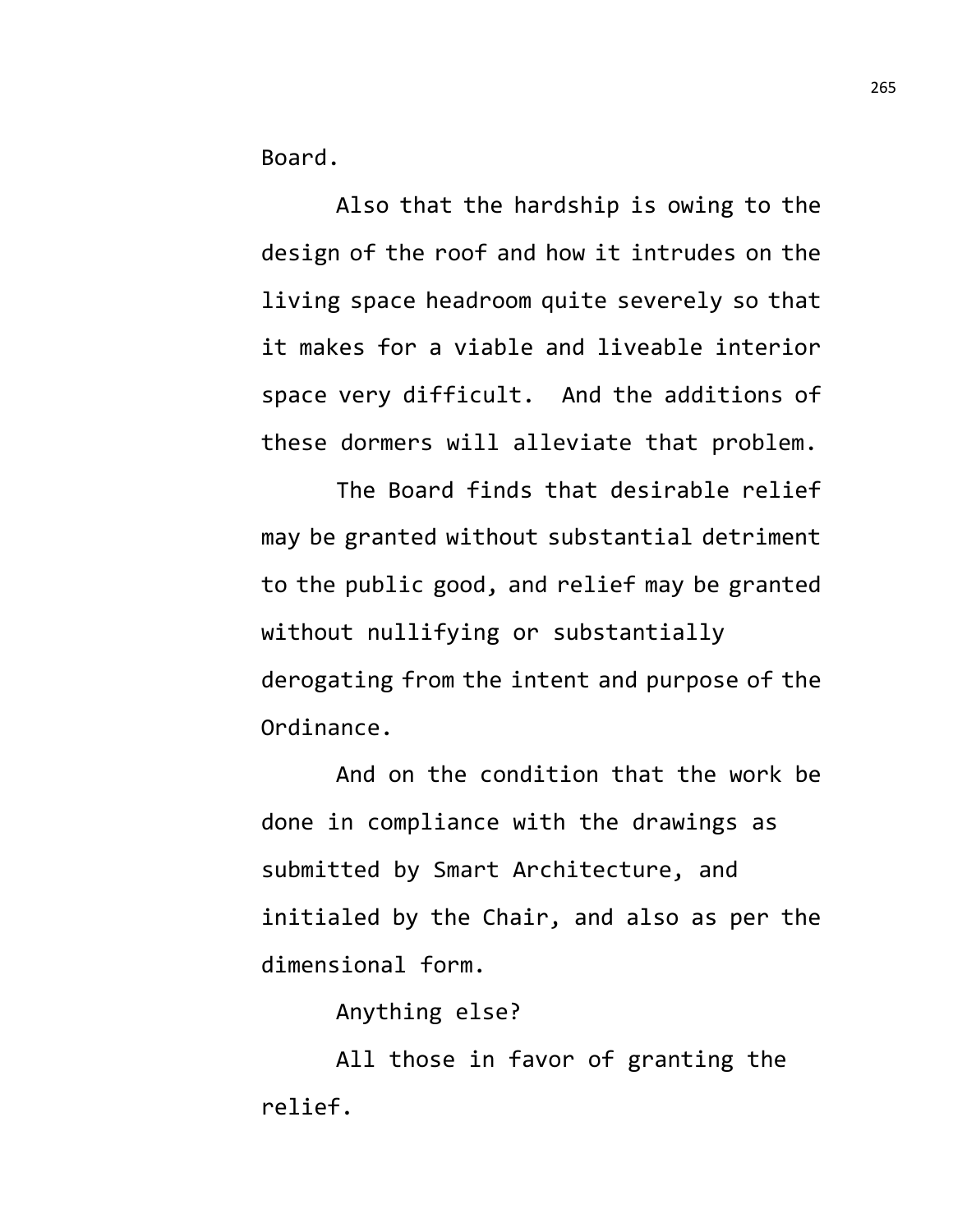(Show of hands.)

BRENDAN SULLIVAN: Five in favor.

(Sullivan, Alexander, Heuer, Scott,

Myers.)

MAGGIE BOOZ: Thank you very much. EDWARD KUH: Thank you.

(11:10 p.m.) (Sitting Members: Brendan Sullivan,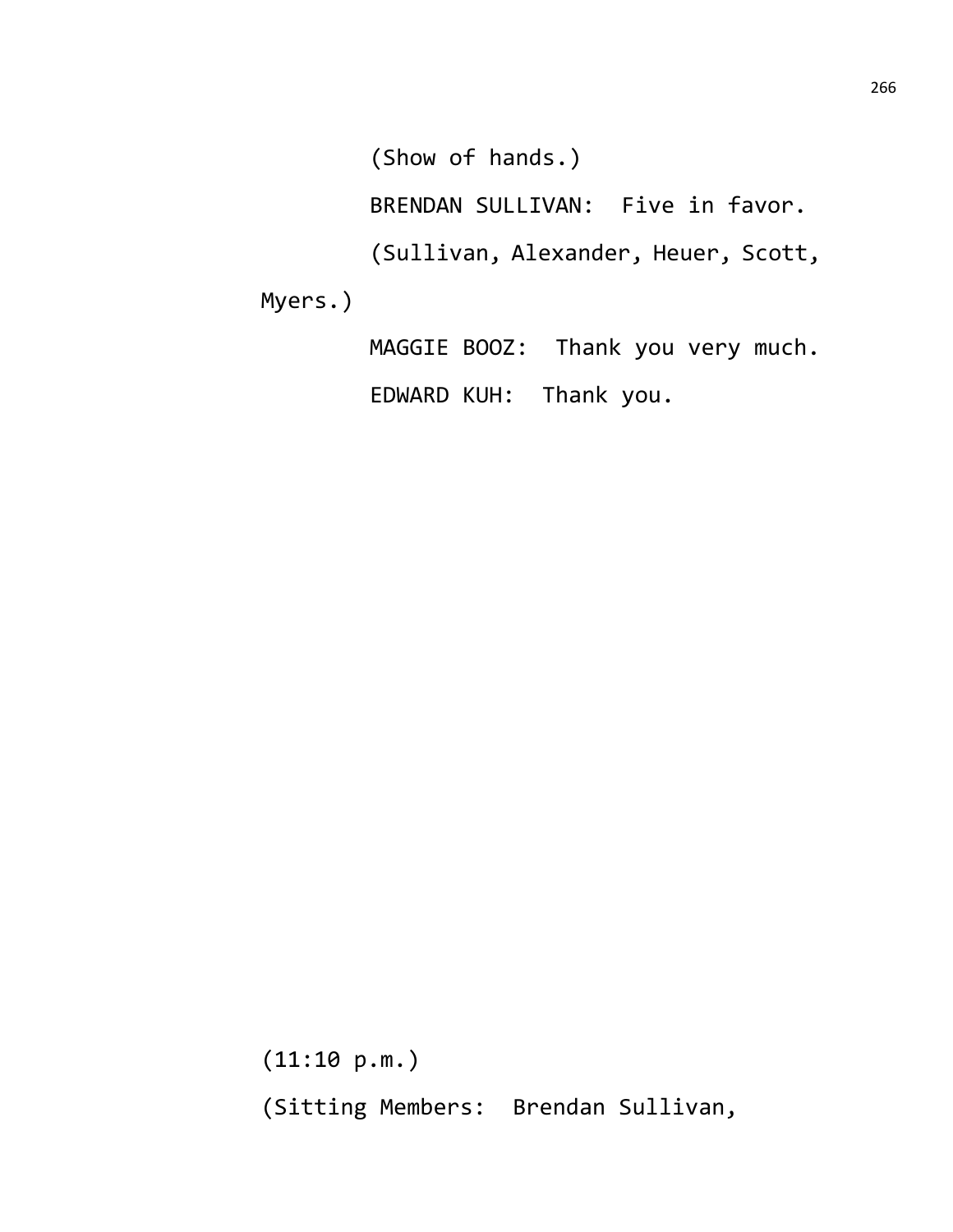Constantine Alexander, Tad Heuer, Thomas Scott, Douglas Myers.)

BRENDAN SULLIVAN: The Board will hear case No. 10237, 14 Walker Street.

> DON FOOT: Good evening. DOUGLAS MYERS: Good to see you.

DON FOOT: Make sure you're all still here. Nothing to do with coffee. My name is Don Foot. I'm a builder. I've been working in Cambridge for the last 25 years or so. I'm here on behalf of my clients Bret Sampson and Judy Singer who live at 14 Walker Street. They're in academics and had a conference in Vancouver this week and couldn't make it.

What we are trying to do, they have the 1900's I think -- it's half of a I would call it a Philly-style town house, so it's a long, narrow home. A little sitting room in the front, a living room in the middle, and a kitchen in the back. And it had been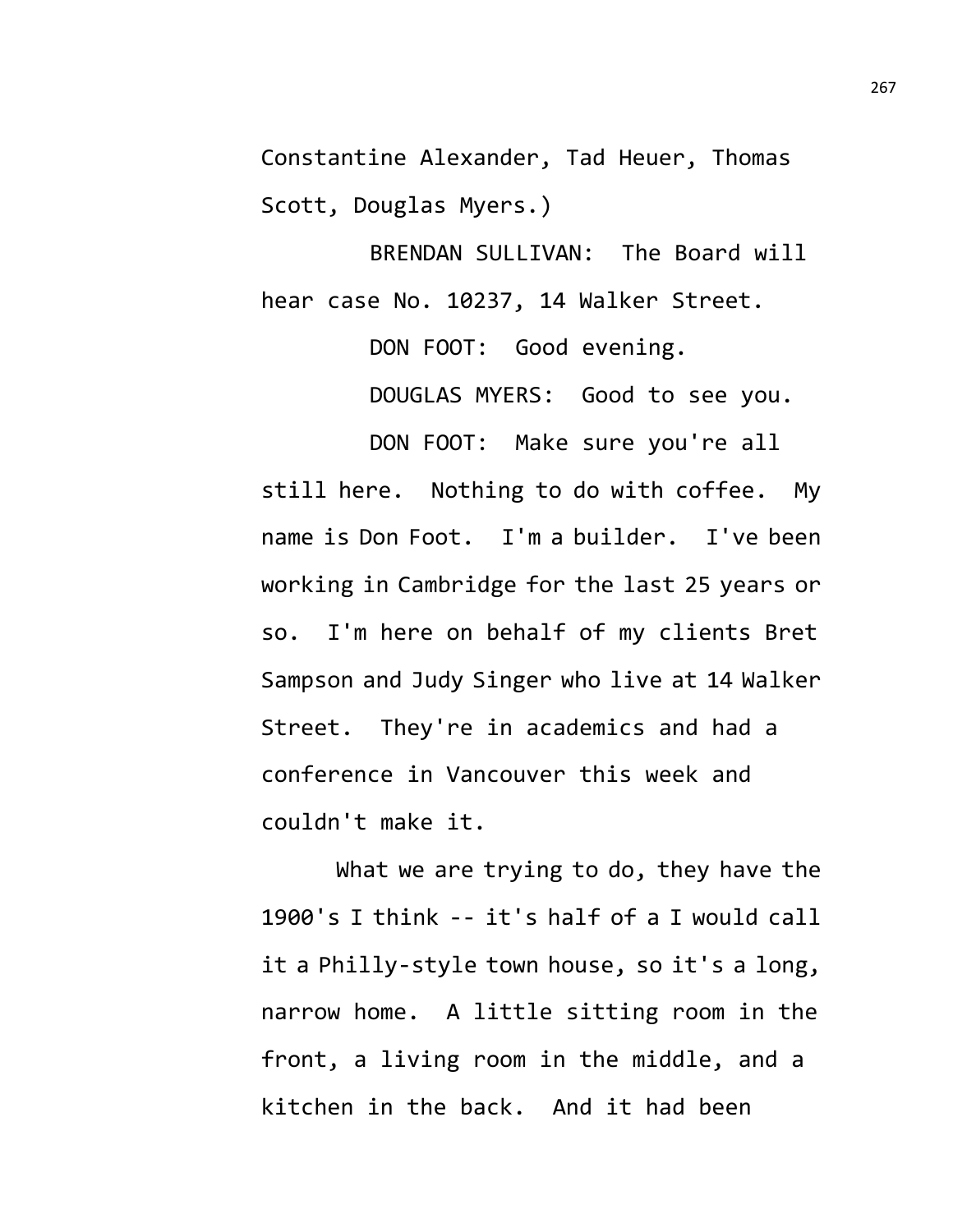rehabbed in the mid-80's like a lot of property in Cambridge, and so they stuck a half bathroom basically right in between the living room and the kitchen. So there's really no place to eat in the house.

What we would like to do is enclose an existing side porch about 80 square feet, add a little -- about 15-square foot coat closet on the back of that, and a new entry on the side of the house. We still maintain all setbacks. We're not violating any of the setbacks. The house is already in violation under the FAR and we are increasing that by about 105 square feet. That's what we'd like to do.

BRENDAN SULLIVAN: Basically it's just an existing footprint that you're enclosing, but I guess you're expanding it out.

CONSTANTINE ALEXANDER: Expanding it out a little bit.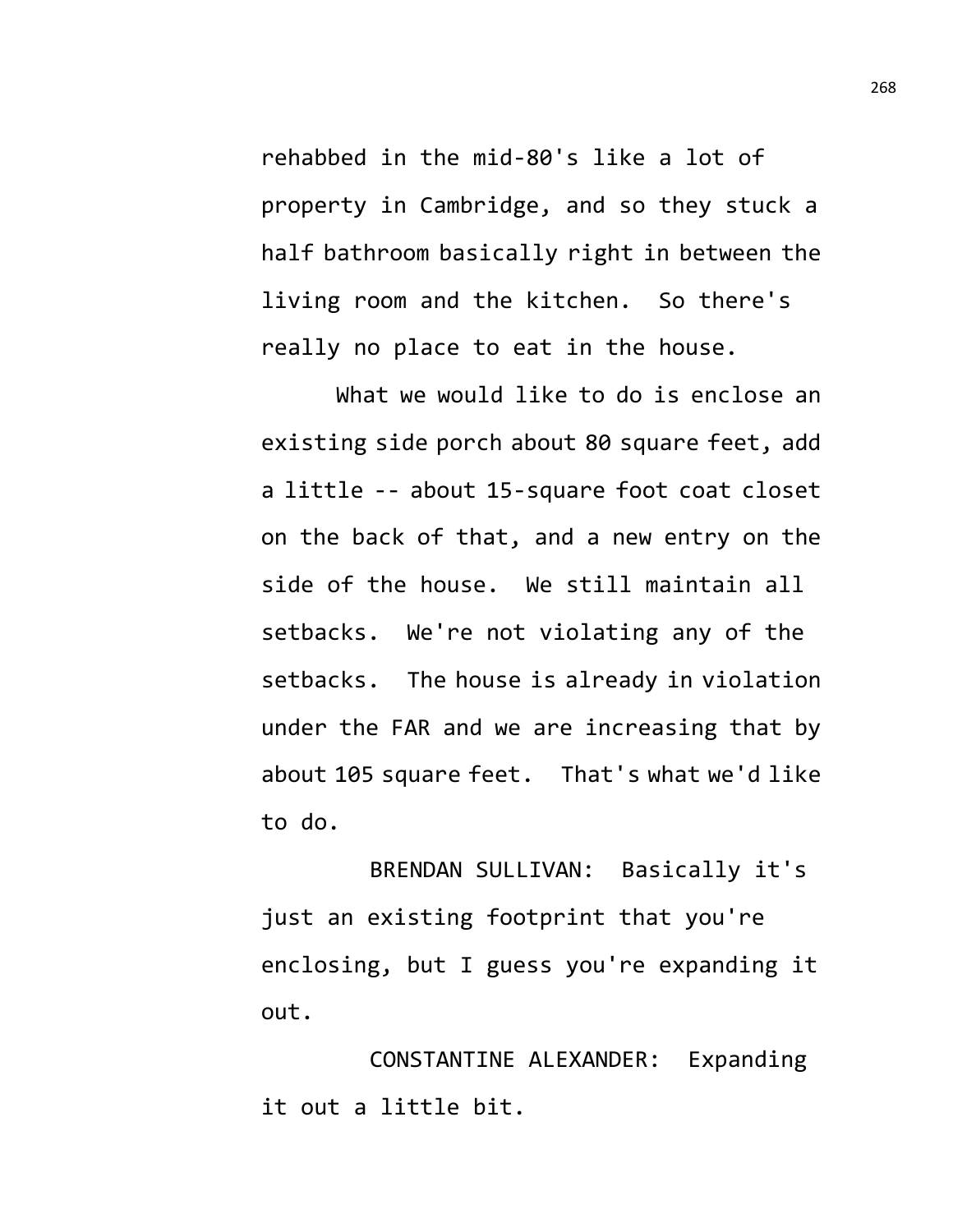DON FOOT: Yes.

BRENDAN SULLIVAN: Toward the rear. DON FOOT: Yes.

BRENDAN SULLIVAN: So you would access stairs from the front driveway side and also from the rear.

DON FOOT: That's the main entry for the homeowner. So he parks right there and walk right in.

BRENDAN SULLIVAN: Yes. And the idea is to get some covered.

DON FOOT: Yeah. This, yeah, this is covered right there. So that's about 15 square feet that's included in 105.

BRENDAN SULLIVAN: Yes.

DON FOOT: This area right here is an existing porch and we want to enclose. And this little section we want to put a coat closet because the current coat closet is here, and because we're removing that we're sticking that over here. And this is the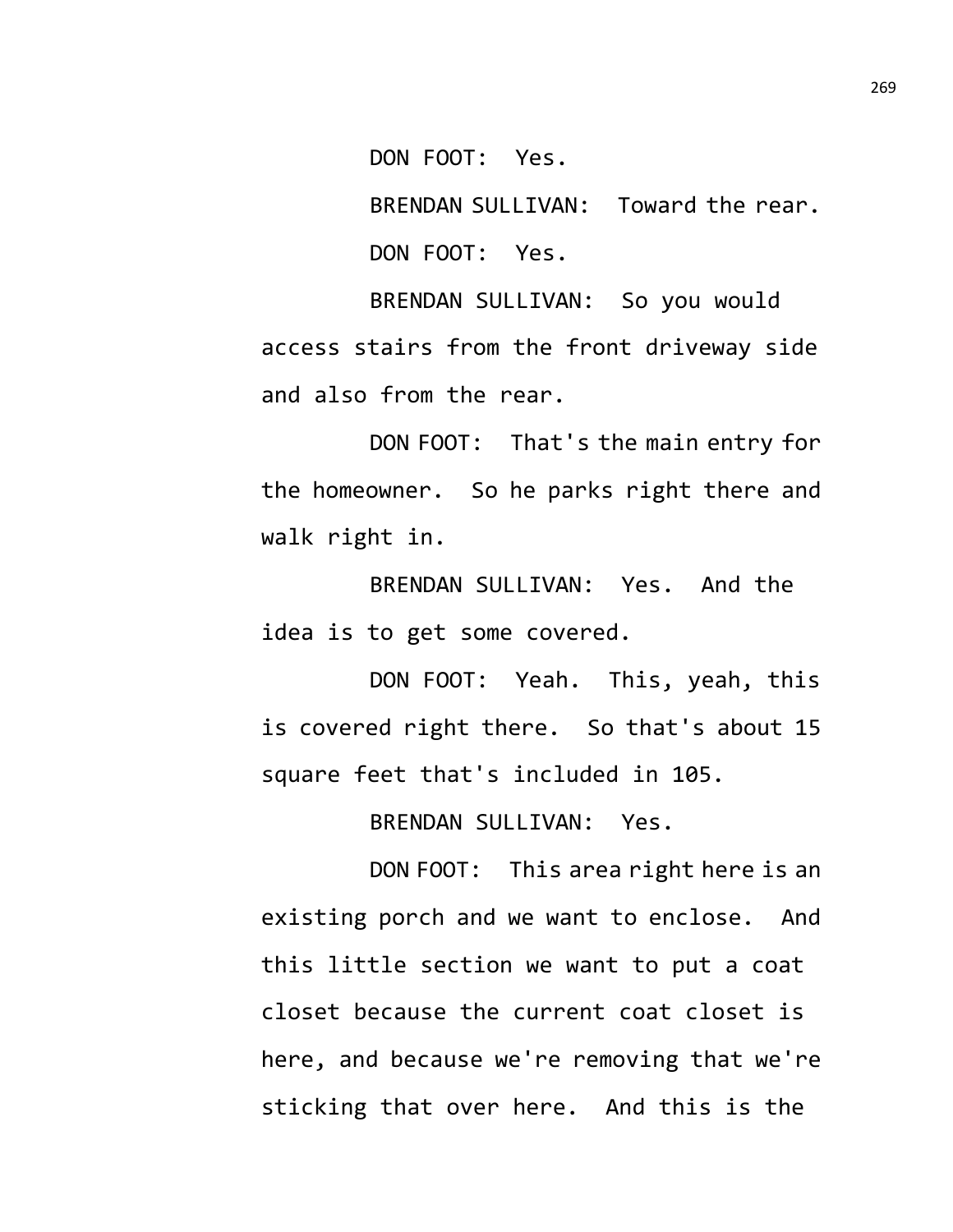main entry.

BRENDAN SULLIVAN: So the coat closet is far removed from the entry of the house?

DON FOOT: Yes.

BRENDAN SULLIVAN: Right now.

DON FOOT: Yes, the front entry, yes. As I said, they park right here essentially. Their driveway is right on this side of the plot plan. This is the main usable entry. Guests come to the front door and no one else. Many homes --

BRENDAN SULLIVAN: Okay. There is no change in the front setback. There is a slight reduction to the rear, but still within the Ordinance. On the left side there is no change. On the right side you've gone from 12, 4 to 7, 7 in a seven-foot, five requirement. So you're still compliant there and you're not changing the height at all.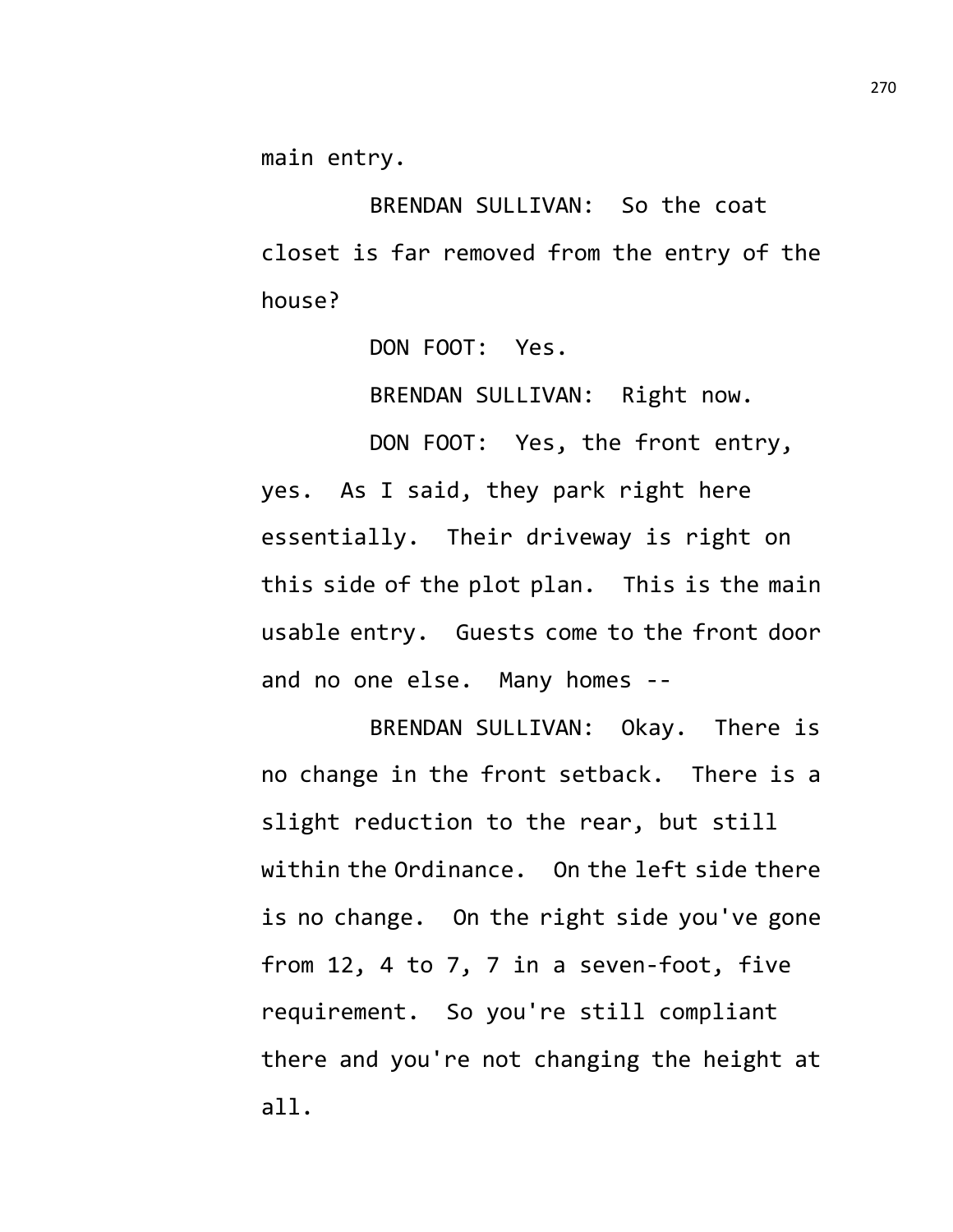DON FOOT: And that's based on the fact that this is a covered.

BRENDAN SULLIVAN: Right. And as far as the open space, it's a slight reduction of that but still in compliant with the Ordinance requirements.

CONSTANTINE ALEXANDER: The only issue is FAR I believe?

DON FOOT: Right. That's the only issue as I understand it.

DOUGLAS MYERS: The increase in FAR is infinitesimal.

CONSTANTINE ALEXANDER: Yes, other than they're pretty substantially over now but it's a very light increase.

DON FOOT: 0.902 I think.

CONSTANTINE ALEXANDER: In a 0.5 district.

DON FOOT: Exactly. There's letters from virtually every abutter in support of it that we included. E-mails from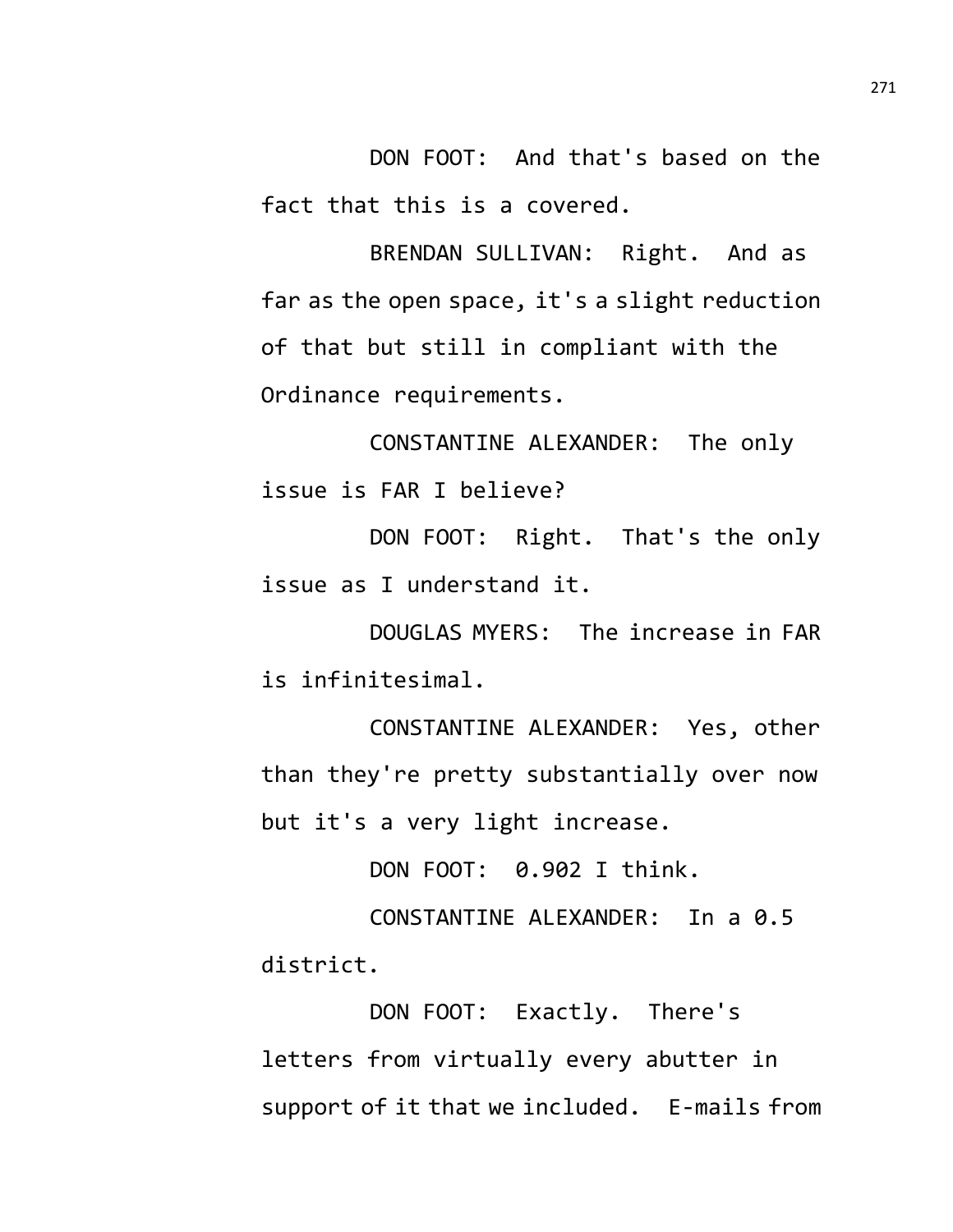people.

TAD HEUER: The Harvard faculty greatest hits lineup.

DON FOOT: Is it really? TAD HEUER: The letters. BRENDAN SULLIVAN: Oh, professor's Row.

CONSTANTINE ALEXANDER: We've had a lot of cases over the years that I've been on the Board for Walker Street.

DON FOOT: And they ask them where they let a whole bunch of them go in the seventies I think.

BRENDAN SULLIVAN: A lot of them used to be fraternity houses.

CONSTANTINE ALEXANDER: Really?

BRENDAN SULLIVAN: Yes. We actually worked on a lot of them, tried to keep them together literally because they were --

CONSTANTINE ALEXANDER: I didn't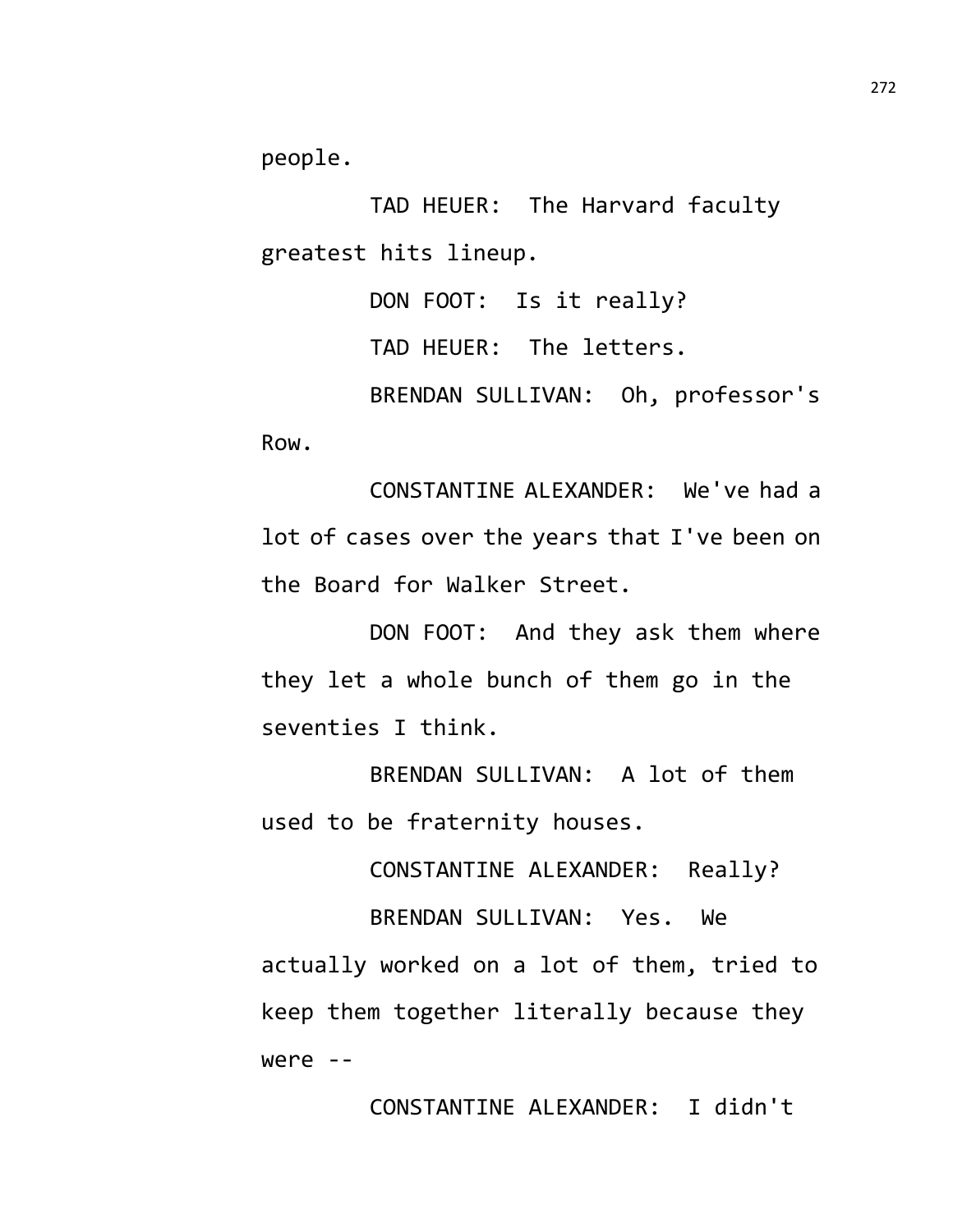know that.

BRENDAN SULLIVAN: Yes, most of them were -- people had left them, professors and whatever, and they -- a lot of times they just became fraternity houses.

DON FOOT: Very convenient spot to live if you work at Harvard.

CONSTANTINE ALEXANDER: Oh, yes. BRENDAN SULLIVAN: Let me open it to public comment.

Is there anybody here who would like to speak in the matter 14 Walker Street?

(No Response.)

BRENDAN SULLIVAN: I see none.

And there is some letters in the file of Three Walker Street. (Reading) Dear Bret and Judy: Thanks for sending a detailed report on your renovation plan for 14 Walker. It looks as if the renovations will make the living space in the house a lot nicer for both of you. We do not see any adverse effect on

273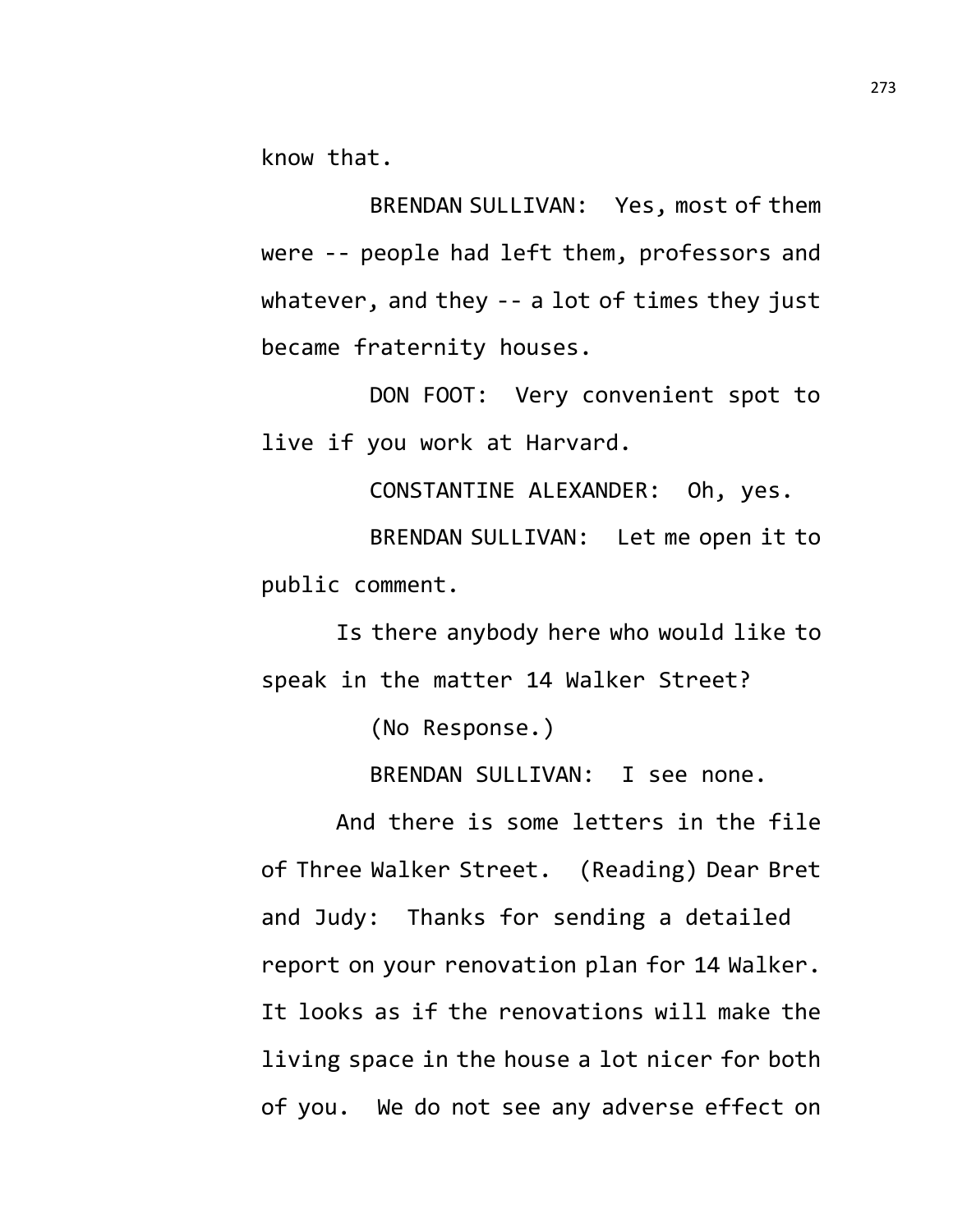any of your neighbors, including us, except for the transitory affect of having builders in the driveway. All in all we think it's good for you and good for Cambridge. Signed by Jane Mansbridge, M-a-n-s-b-r-i-d-g-e and Christopher Jencks, J-e-n-c-k-s.

There is a letter from Gail Pool, P-o-o-l. From the description, they don't see anything in the plans that they would object to. I'm not sure where they live. Anyhow, they are in support of the proposal.

And a letter from Anna Bensted, B-e-n-s-t-e-d and Lino Pertile. L-i-n-o P-e-r-t-i-l-e. We are the owners of 18 Walker Street. The house next to it, No. 14, belonging to Bret James and Judy Singer. We have seen the plans for changes to the site No. 14, including the enclosure of the porch, and the new stairs. And we have no objections to the proposed changes.

A letter from Lisa Berkman,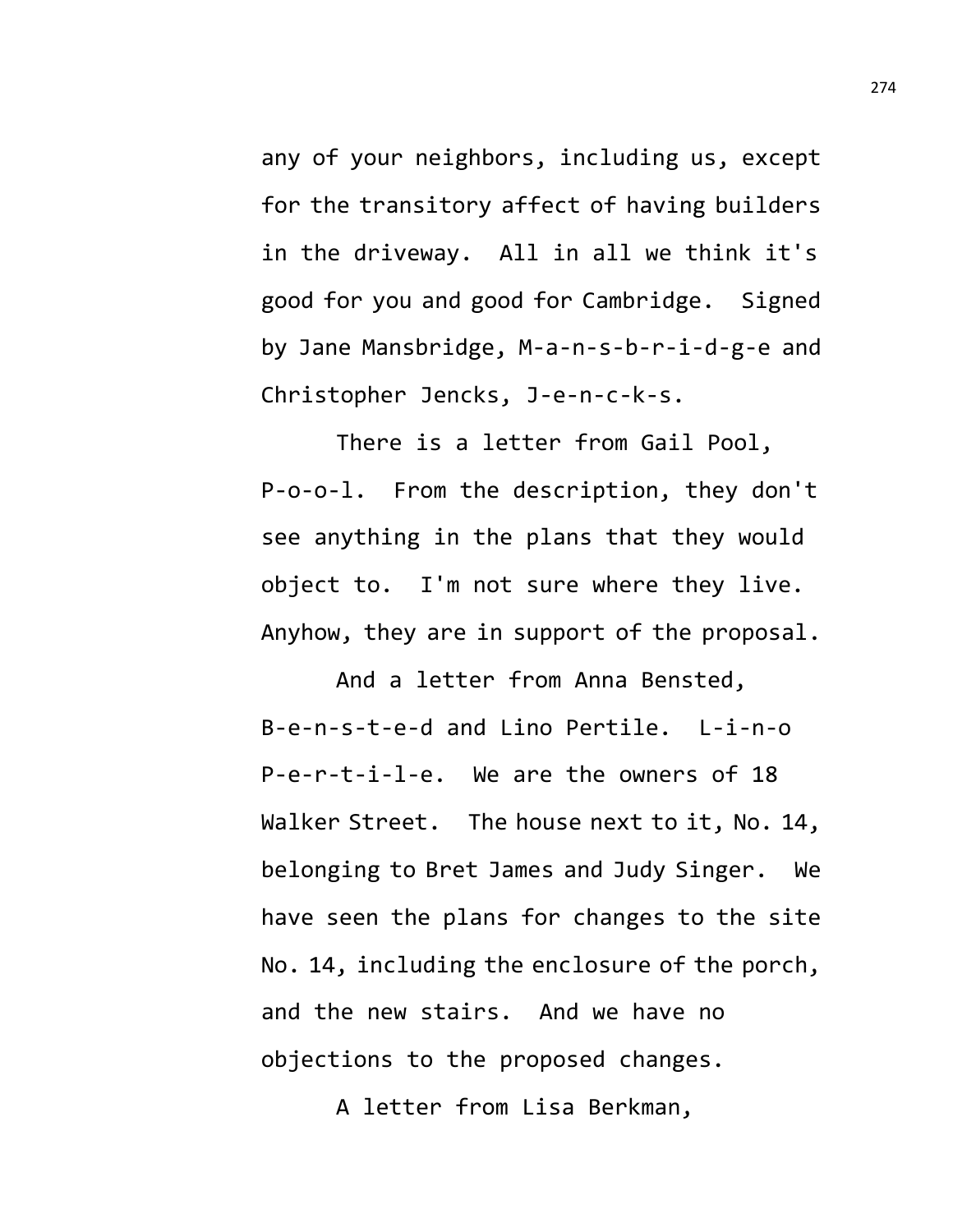B-e-r-k-m-a-n, One Walker Street.

(Reading) The plans and renovation of the kitchen and small addition outside are terrific. It will make the house more beautiful and add to its value. I support your efforts.

There's a letter -- more letters that say the same.

Okay, that's the sum and substance.

DON FOOT: 18 Walker is the direct abutter. They would be looking right at us. BRENDAN SULLIVAN: Correct, yes.

Okay.

Close the public comment.

CONSTANTINE ALEXANDER: I'm good. BRENDAN SULLIVAN: Tom? THOMAS SCOTT: I'm good. BRENDAN SULLIVAN: Doug? DOUGLAS MYERS: I'm in favor. BRENDAN SULLIVAN: Mr. Heuer? TAD HEUER: I'm fine.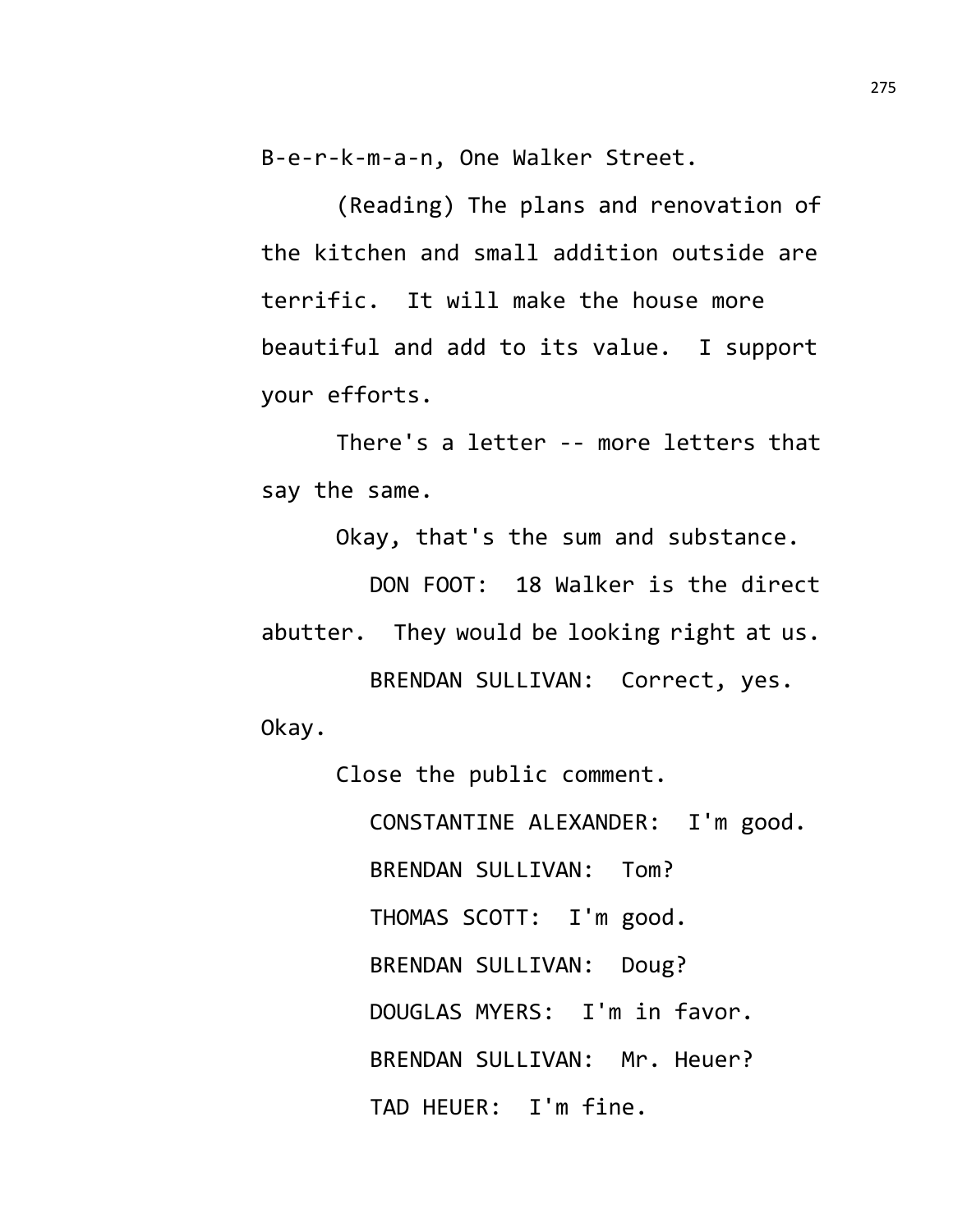BRENDAN SULLIVAN: Let me make a motion to grant the relief requested to perform the work to enlarge and enclose and existing side porch toward the rear of the house and construct new covered landing and steps as per the plans submitted on the dimensional form contained therein.

The Board finds that a literal enforcement of the provisions of the Ordinance would involve a substantial hardship to the Petitioner because it would preclude the Petitioner from redesigning this side porch providing some much needed covered space and realignment of the interior space which is desirable.

The Board finds that the hardship is owing to the fact that the existing non-conforming nature of the house, that at some point the subdivision of the lot has severely limited the amount of interior space for this particular side of the house, and has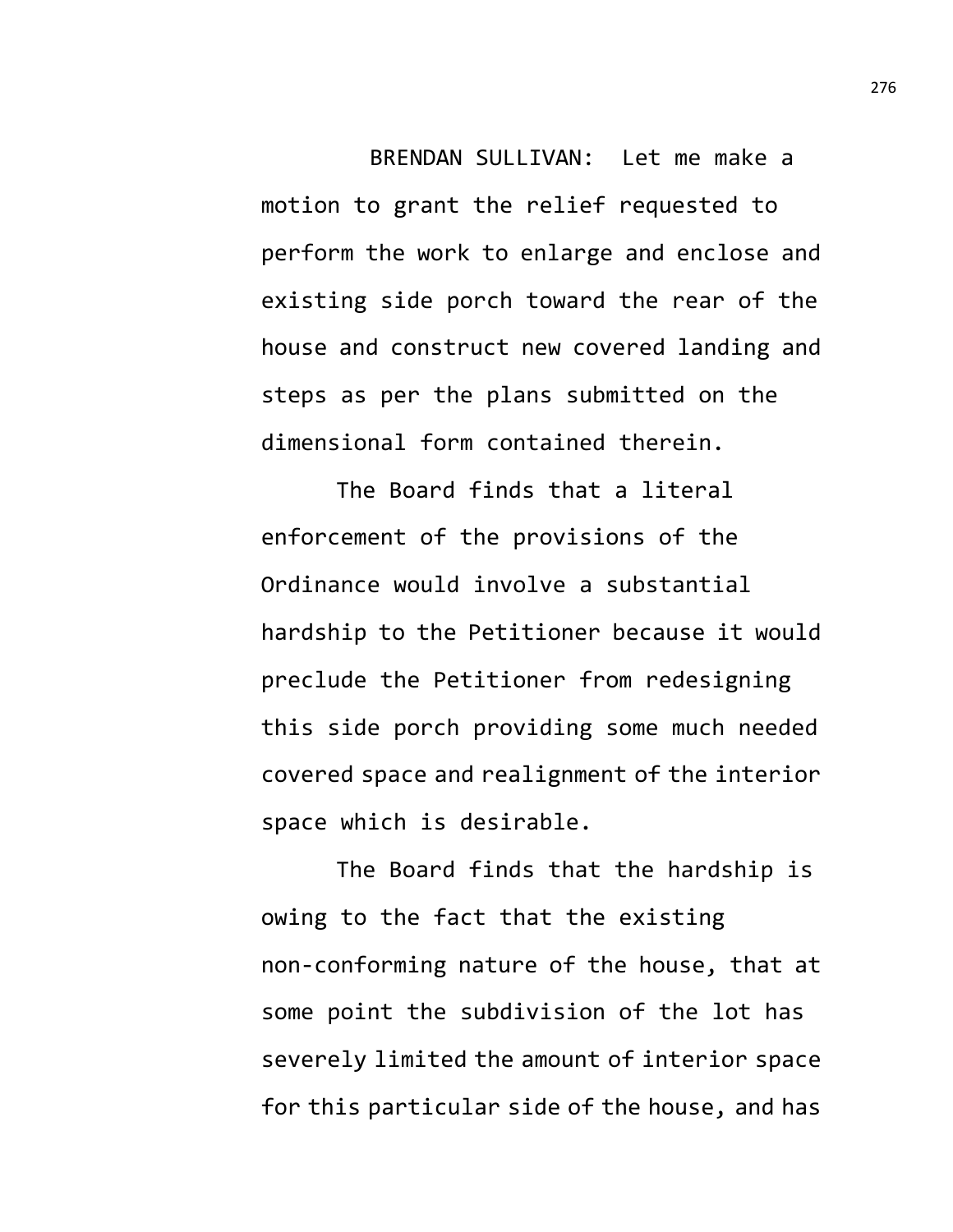caused some unfavorable and inefficient use of the interior space. This proposal will alleviate that situation.

The Board finds that desirable relief may be granted without substantial detriment to the public good. We also note the letters of support from the abutters and people in the immediate neighborhood.

And relief may be granted without nullifying or substantially derogating from the intent and purpose of the Ordinance.

The Board finds that the addition of 105 --

DON FOOT: Yes.

BRENDAN SULLIVAN: -- square feet is a fair and reasonable request.

All those in favor of granting the relief on the condition that it comply with the drawings submitted and initialed by the Chair.

(Show of hands.)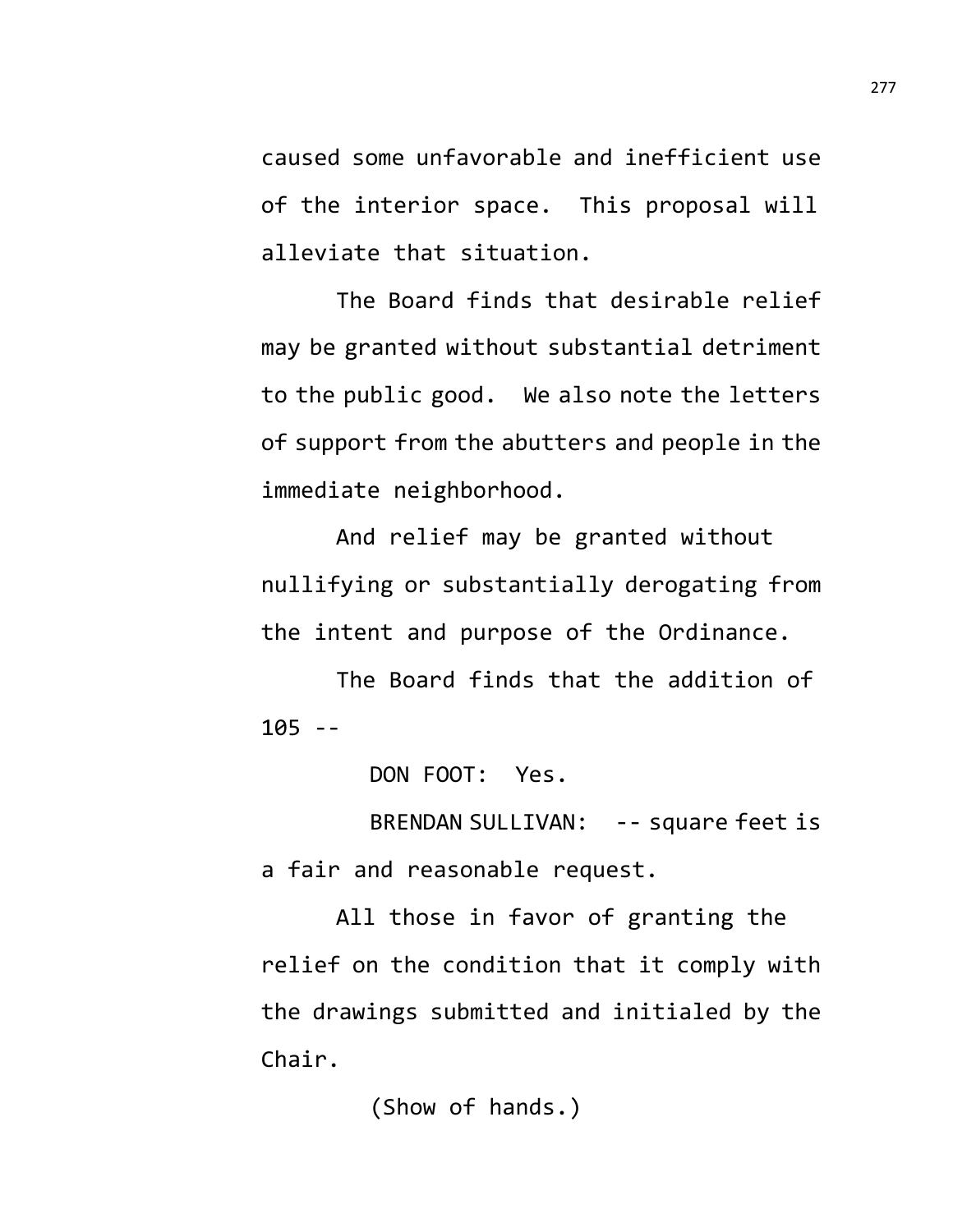BRENDAN SULLIVAN: Five in favor.

(Sullivan, Alexander, Heuer, Scott,

Myers.)

DON FOOT: Thank you.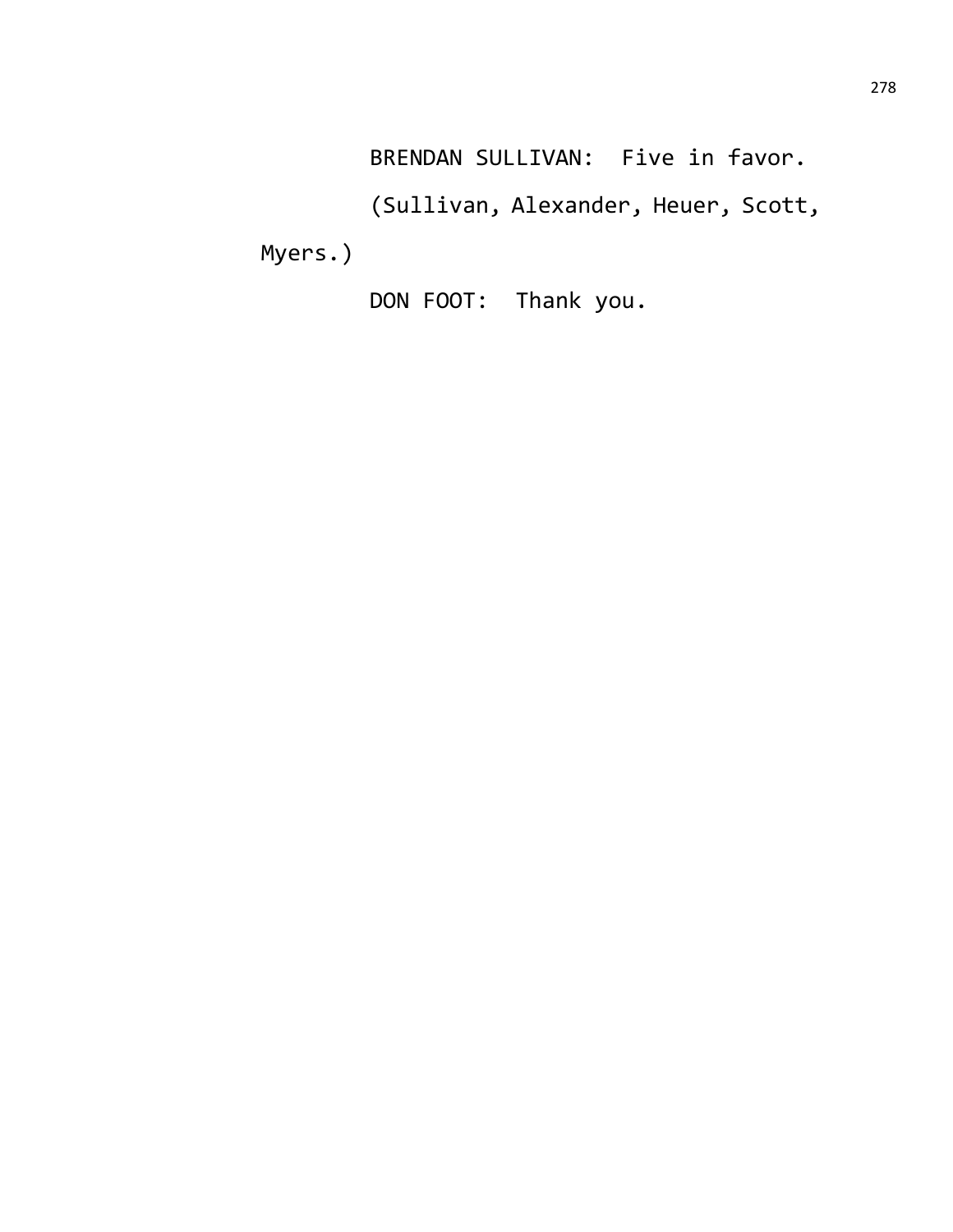(11:20 p.m.)

(Sitting Members: Brendan Sullivan, Constantine Alexander, Tad Heuer, Thomas Scott, Douglas Myers.)

BRENDAN SULLIVAN: Water Street. The Board will discuss the matter of 22 Water Street which is a request.

TAD HEUER: Mr. Chairman, I believe that we cannot discuss the matter of 22 Water Street because it would be violation of the Open Meeting Law Chapter 30A of the Massachusetts General Laws.

BRENDAN SULLIVAN: Okay. I guess what I was going to say it's a request for approval for plan modifications. And the issue that's before us is whether or not we can consider it at this moment without some prior public notice --

CONSTANTINE ALEXANDER: Have we received any legal advice from the Law Department on this?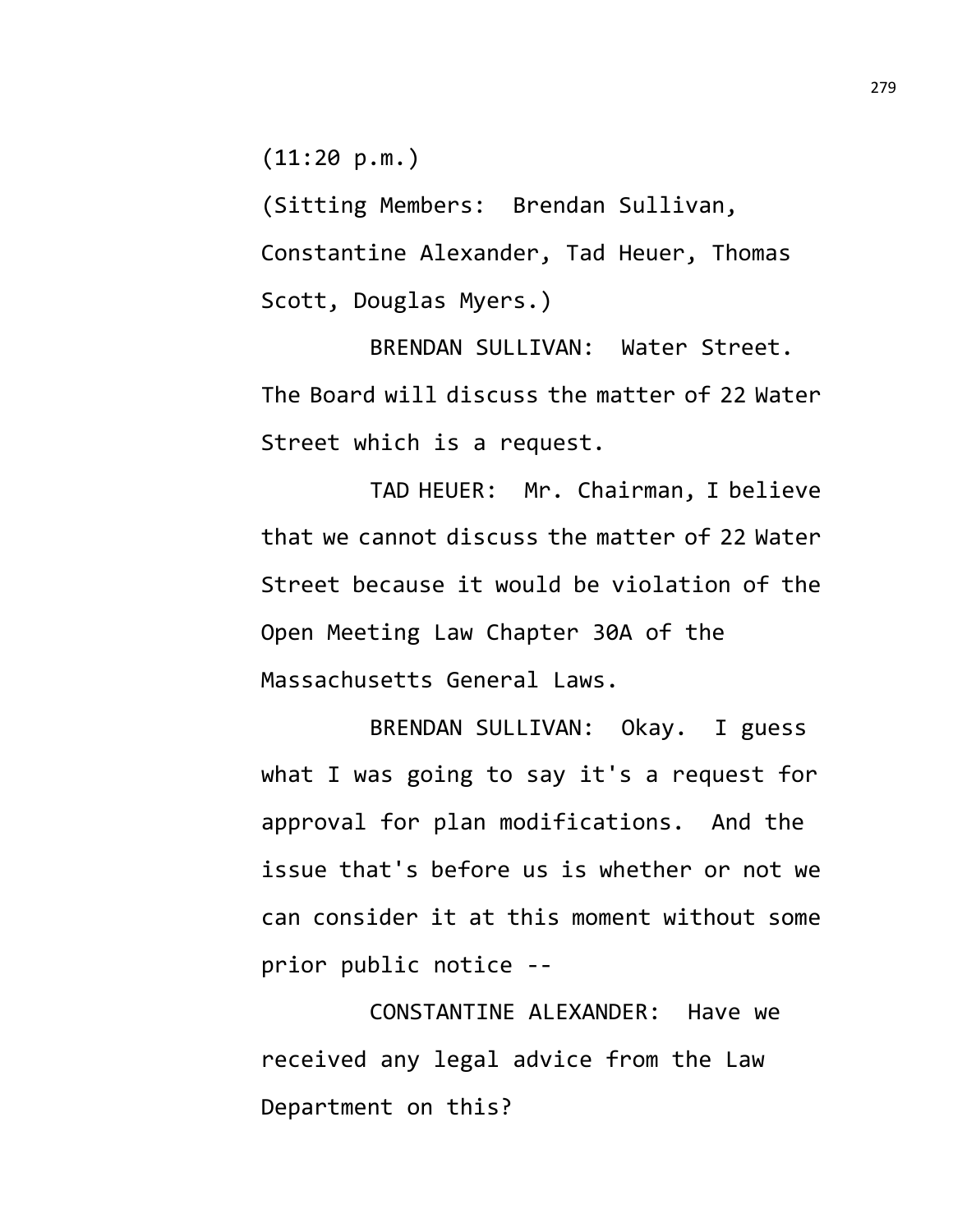BRENDAN SULLIVAN: -- to comply with the open meeting requirement.

I asked the Law Department whether or not we -- I think the position of the -- your position is that we probably don't need to review it because the changes in the drawing do not affect the relief that was granted by this Board. Okay.

DOUGLAS MYERS: Mr. Chairman, could you explain the basic fact of why this case is before us when it's not on a list and it  $wasn't --$ 

BRENDAN SULLIVAN: Let me answer that question first.

CONSTANTINE ALEXANDER: He'll get there.

BRENDAN SULLIVAN: What I asked of the Law Department is whether or not they felt that we should review it even though -- and the answer that came back was, yes, that we should review it and sign off on it.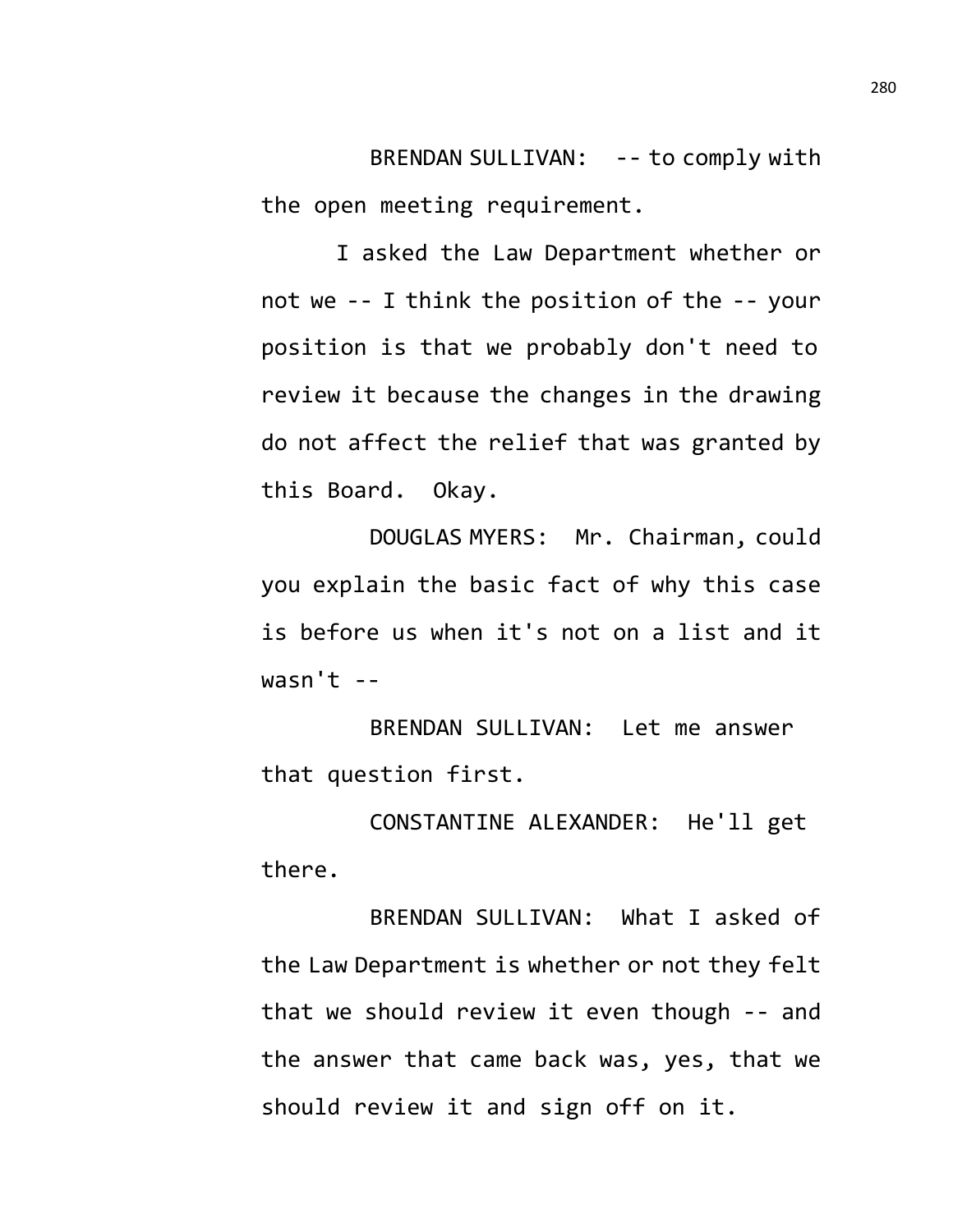And a little bit of background is that there has been some changes to the drawings that went back to the Planning Board. The Planning Board, with some shuffling of the deck chairs and what have you, approved and amended their initial original permit to you. And so then it was a question of us whether to review it or not.

CONSTANTINE ALEXANDER: Brendan, unless we get something in writing from the Legal Department, I concur with Tad's comments. I don't think we can consider this.

BRENDAN SULLIVAN: So anyhow, I guess the issue that's before us is whether or not we can discuss it without it being prior noticed vis-a-vis the Open Meeting Law.

The feeling of the Board is -- well, No. 1 step is that the Law Department has determined that, yes, we should review it. Now, when is the issue that's before us, and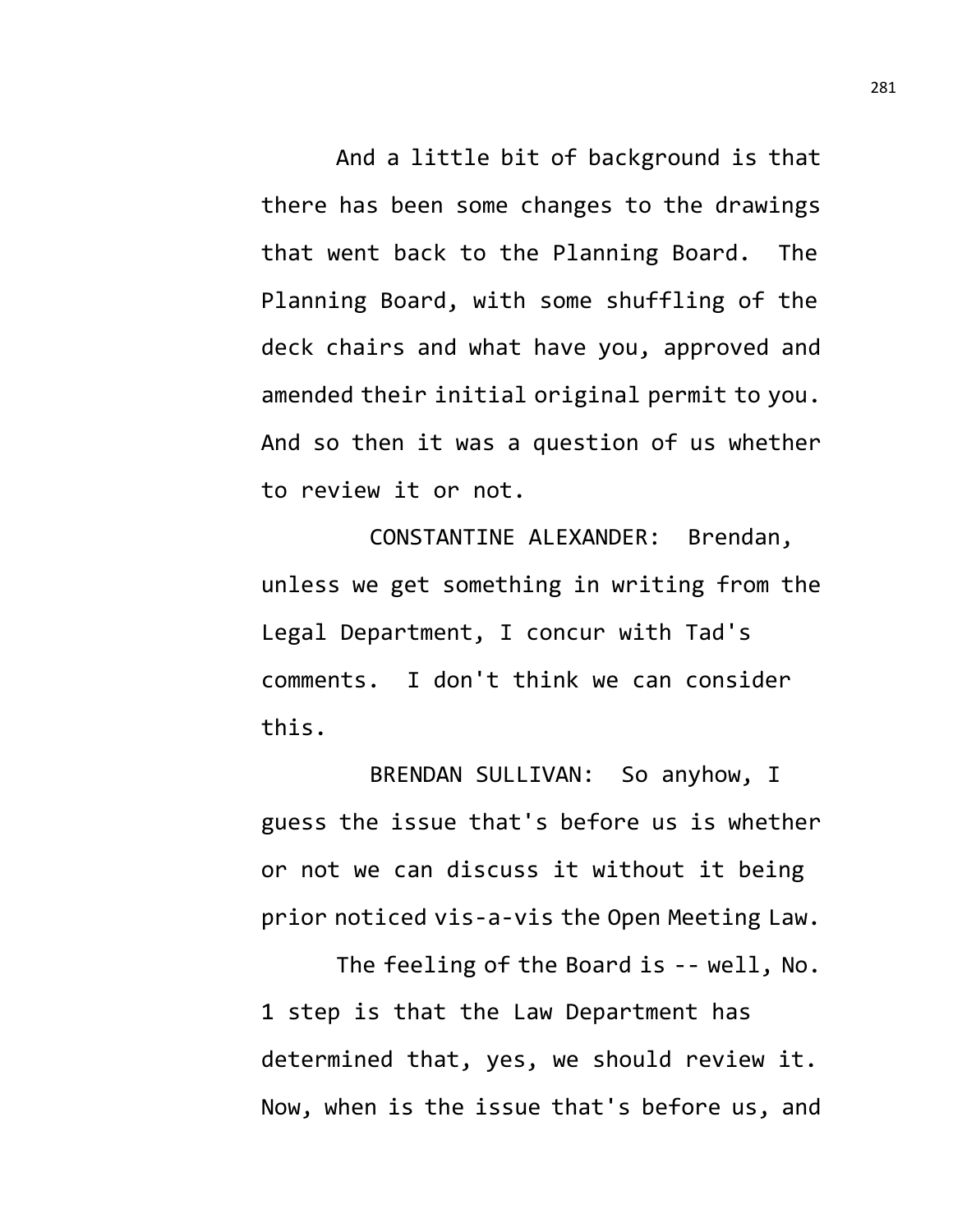we're saying that we -- the public can review it, but there should be some prior public notice to that so that we can comply with the Open Meeting Law.

Is that it in a nutshell?

TAD HEUER: Indeed. If the Legal Department has determined that we must make an adjudication on this petition, review the petition modification, then I would suggest the Chapter 30A of the General Laws requires prior notification of the public 48 hours in advance of the meeting, not including holidays, Saturdays, and Sundays. And that the emergency provision as required is allowed only in situations that are literally unforeseen. And seeing as this situation was foreseen and would not qualify for the emergency exception and, therefore, given the requirements of Chapter 30A requiring that all subjects reasonably expected to be discussed by the Board be subjected to the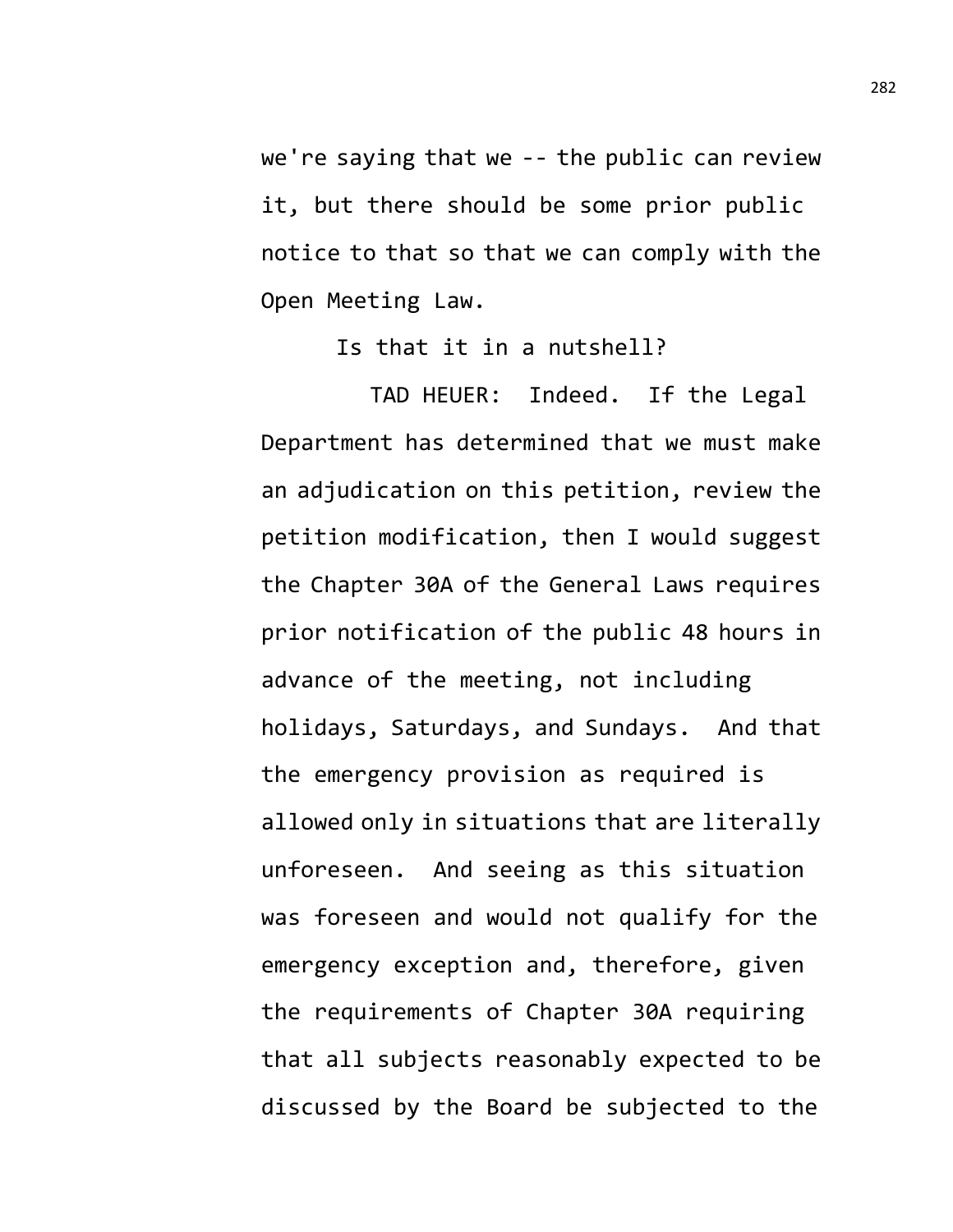48-hour prior to the meeting posting and this case was not so listed, I believe we are without jurisdiction here or we would be in the violation of the Open Meeting Law if we did.

BRENDAN SULLIVAN: I would concur with that.

CONSTANTINE ALEXANDER: Yes, I said unless I saw a legal opinion from written in writing from the Law Department saying we could hear the case tonight without public notice, I'm not prepared to hear the case tonight.

BRENDAN SULLIVAN: Okay. So that our opinion should go back to the Law Department.

CONSTANTINE ALEXANDER: Yes. They want to give an opinion, give it to us in writing so we have something to rely on and not just have someone say I didn't really say that down the road.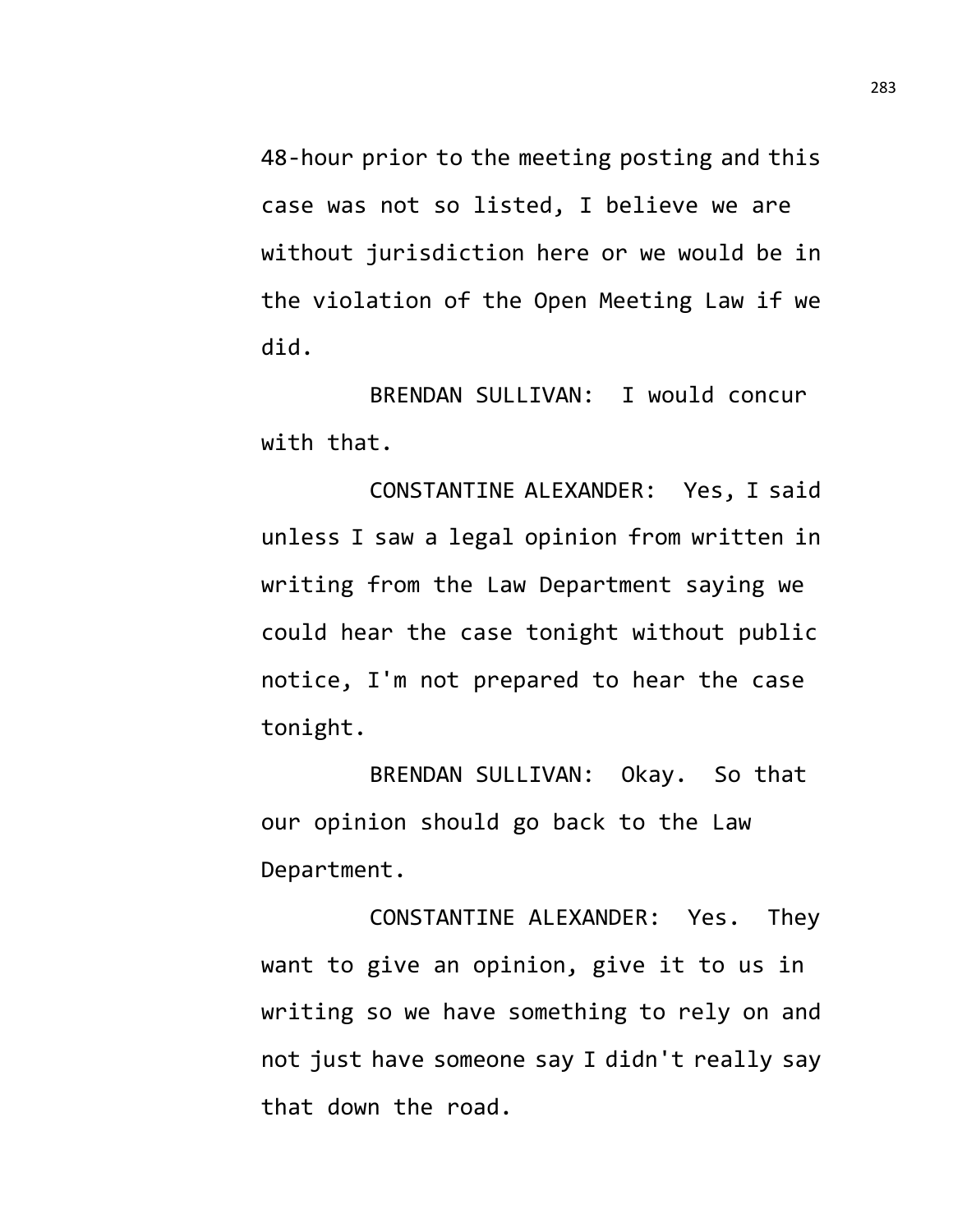BRENDAN SULLIVAN: Okay. Do you wish to comment?

MALE: I would have to go back and review the open the public meeting laws. I guess we were -- our position, our feeling is. BRENDAN SULLIVAN: Identify yourself.

ATTORNEY LOUIS MILLER: Louis Miller, L-o-u-i-s Miller.

TAD HEUER: And you're with the law firm of.

ATTORNEY LOUIS MILLER: I'm with the law firm of Rackemann and Sawyer in Boston. Sorry.

The Variance was granted. The condition that said it had -- the project had to be built in accordance with plans that -- and what exactly it means to be in accordance with the plans. We've had a couple of minor modifications approved by the Planning Board none of which affect the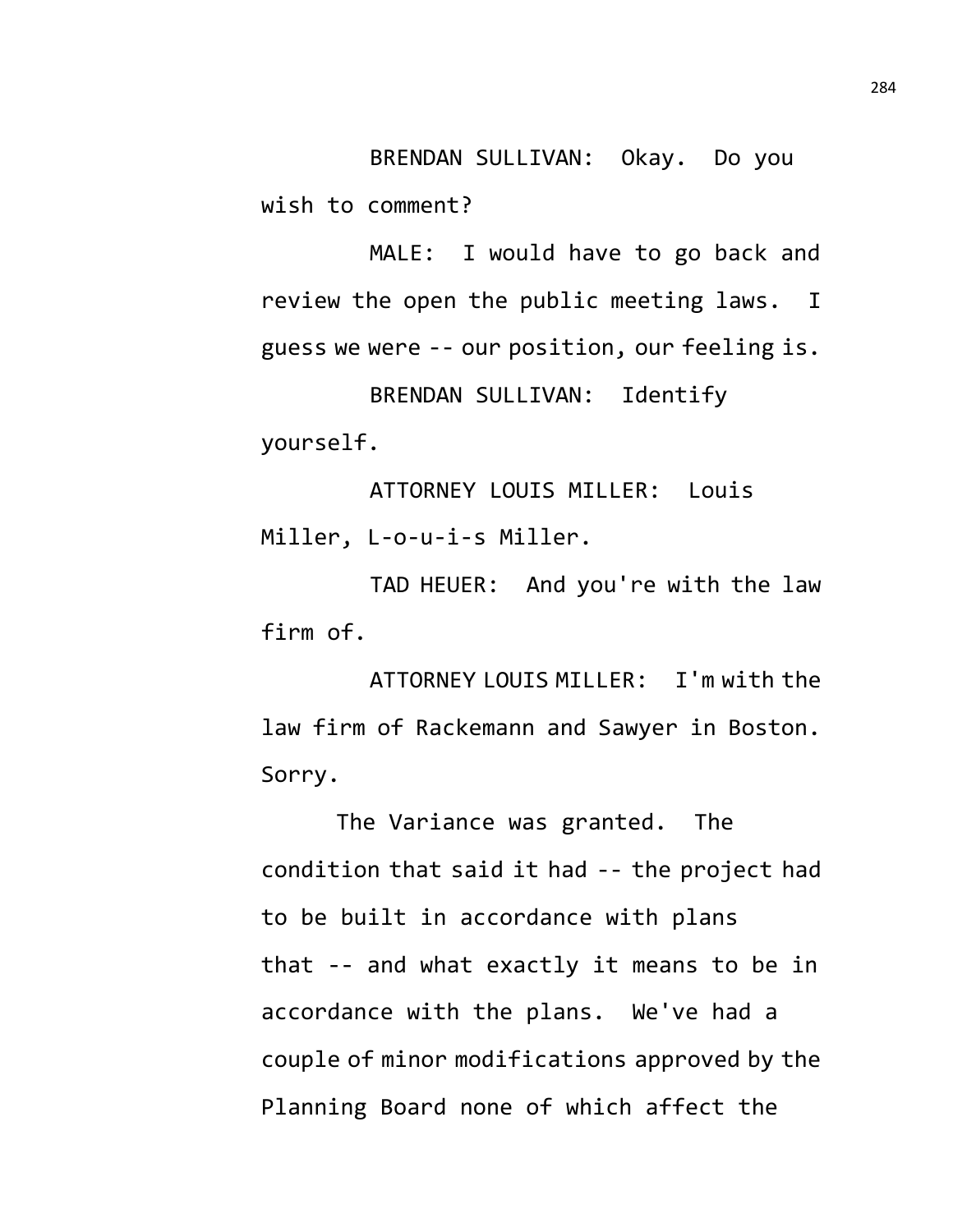Variance, which is the 150-foot height Variance. And we've been proceeding in good faith, assuming that we were ready to go and closing on May 1st and all that. And what does it mean to be in accordance with the preliminary drawings that you do for a Variance two years ago and without any changes to what the substance of the Variance was. So that's it.

We were wondering -- we were told by the Law Department and by ISD to come tonight and to address the Board. We're here in good faith. I don't know if there's any administrative. Any -- you can act in an administrative role, an advisory role that would -- to determine what needs to be in accordance with the plans that does require the public notice.

CONSTANTINE ALEXANDER: My view would basically -- first of all, I apologize to have you sit here all night to tell you to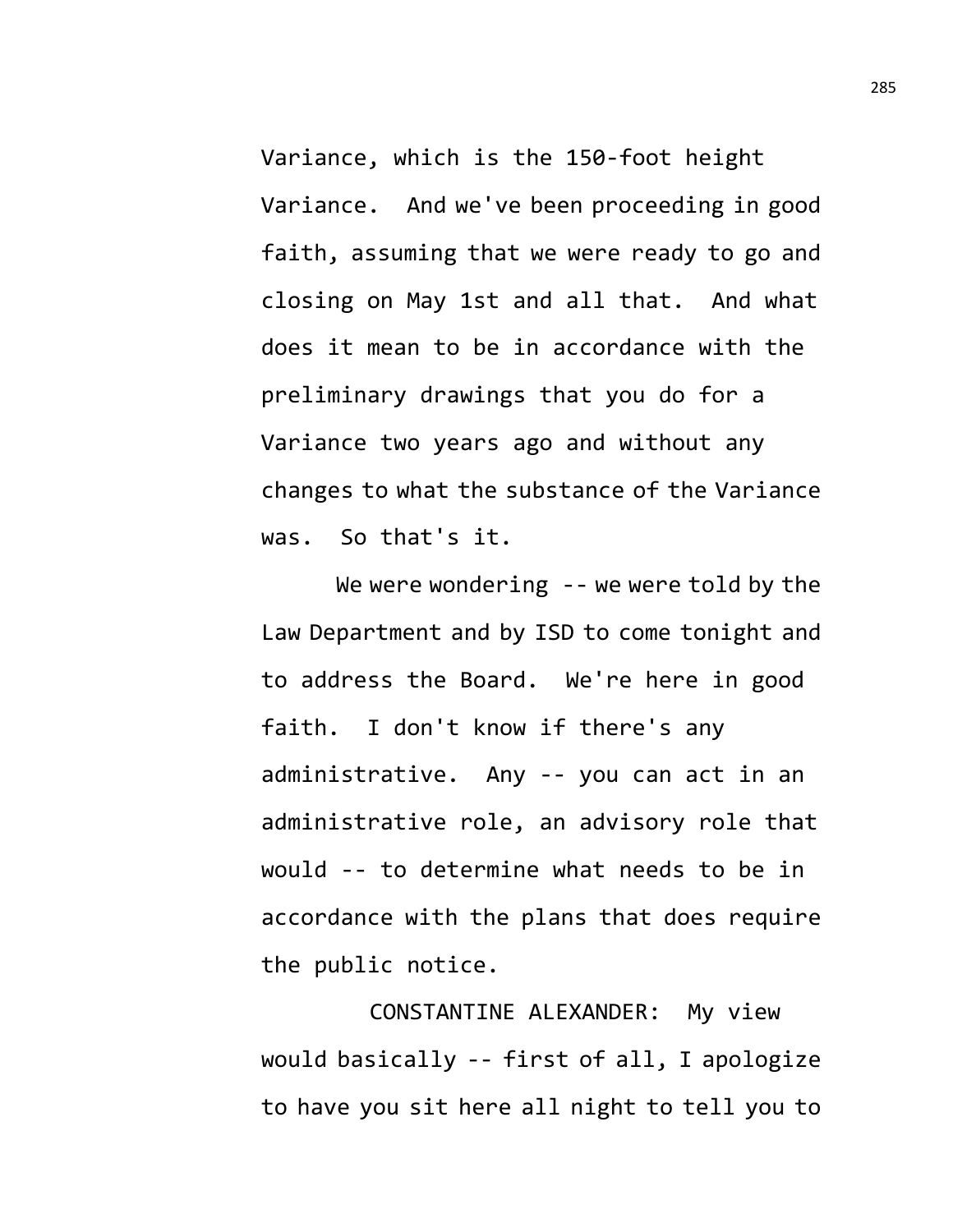get out of here.

ATTORNEY LOUIS MILLER: It's not your fault. We appreciate your spending the time, we really do.

CONSTANTINE ALEXANDER: If someone has decided that you need to get relief from us, that says that what you want to do is not in accordance with the plans that were submitted, otherwise you wouldn't be here tonight. So there is a threshold issue. And the fact that you're not looking to modify the height, which was the subject of the Variance, to me, to me, that's not conclusive. We look at the whole project. We look at the whole building. And we may say okay on the height because you're doing this, x, y and z and other respects. And we don't -- so I've got to look at the whole project and we can't do that tonight. Again, without giving the public -- it seems to me give the public the right to participate in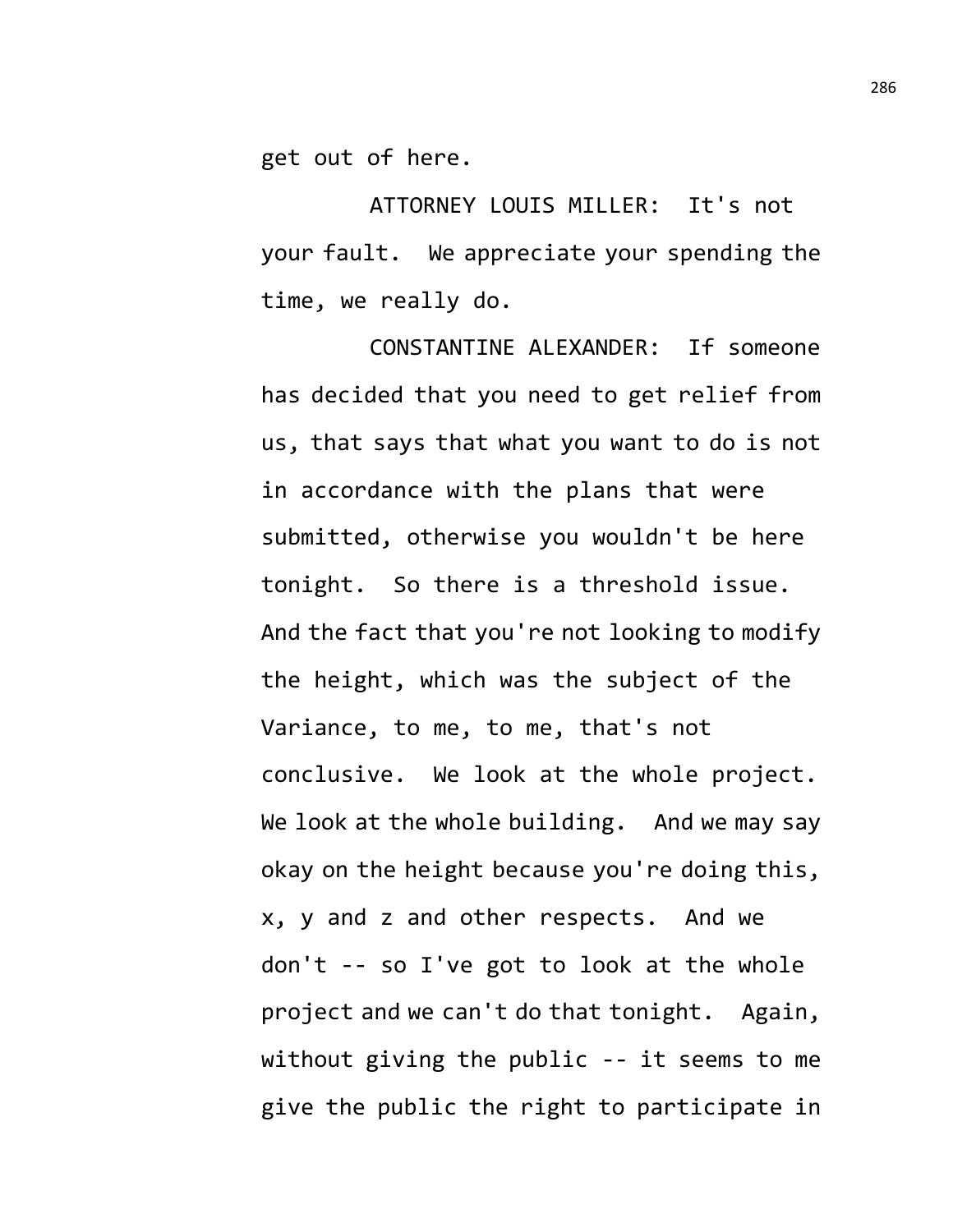that process unless legal tells us we can do that.

ATTORNEY LOUIS MILLER: And can we ask what kind of notice? Is it two-week notice, is it 48-hour notice? What, for example, if we were in a position to come back two weeks from now with 48 hour notice.

BRENDAN SULLIVAN: It's 48 hours. ATTORNEY LOUIS MILLER: Our concern is a practical matter. Again, we're supposed to close May 1st. It's a \$135 million project that's scheduled to close May 1st. We really have been acting in good -- we're not asking anybody to do anything that they shouldn't do. By all means, we've tried to do everything as upfront and all the rest of it as we possibly could. We've last went before the Planning Board in November, and we've been proceeding ever since to develop drawings and all the rest. So I guess the question is I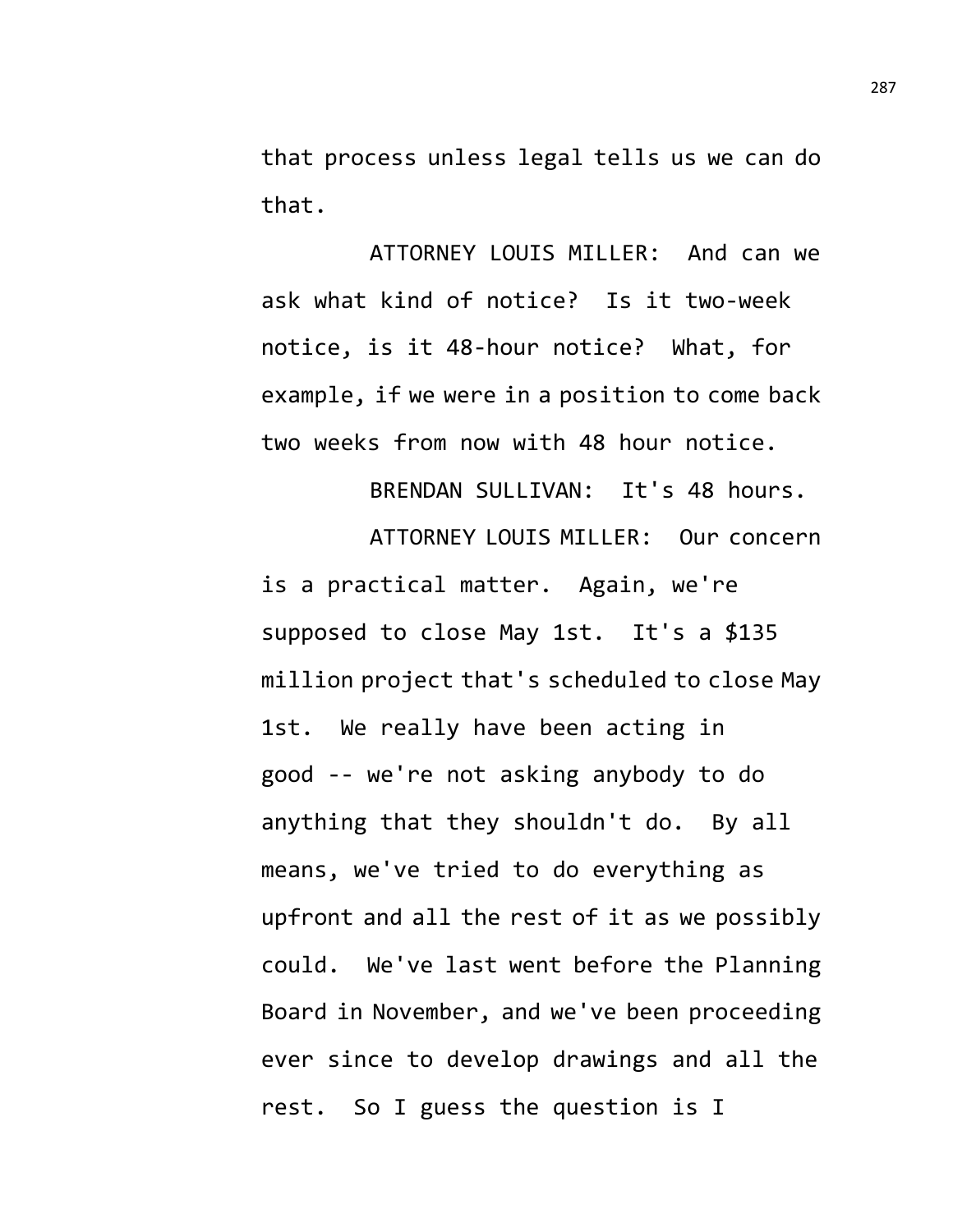understand you're busy, and if we have to, we'd like to make you guys wait around until 11:30, but we'll wait until whatever it is that we have to wait. Can we do this on a 48-hour notice and have this matter considered two weeks from now?

BRENDAN SULLIVAN: Our next hearing is on May --

TAD HEUER: No, April 26th. BRENDAN SULLIVAN: April 26th. I would say yes, I think under the circumstances.

TAD HEUER: Yes, I mean, my sense is you're not asking for a new petition that would require posting and notice to abutters and everything else.

ATTORNEY LOUIS MILLER: No.

TAD HEUER: If you're coming for, you know, clarification of is this okay within the structures of the Variance that we did and it's in accordance with the said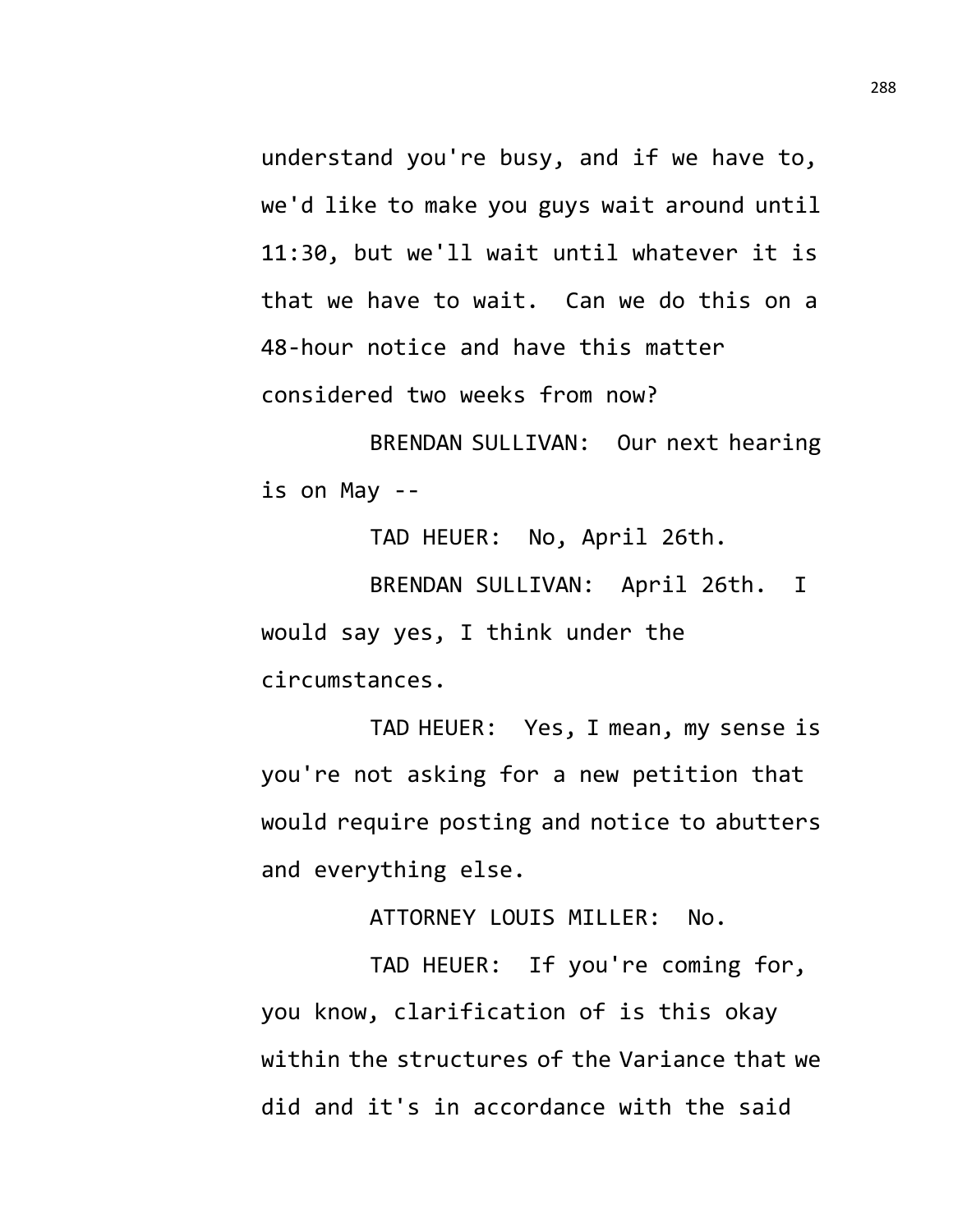plans. I think for me that 48-hour notice of an open meeting on an issue known, which would be Water Street. And that that -- my main concern is not the signoff issue. It's the open meeting notice.

ATTORNEY LOUIS MILLER: Okay.

TAD HEUER: And that's the 48-hour notice, the two week and associated notice to other people.

BRENDAN SULLIVAN: I mean, somebody could put both of us in jeopardy in a sense.

ATTORNEY LOUIS MILLER: I appreciate that.

BRENDAN SULLIVAN: And that wouldn't behoove any of us.

CONSTANTINE ALEXANDER: So I'm clear, because I don't know the answer. What would the notice requirement be? Would it something in the agenda for the April 26th meeting?

TAD HEUER: I believe so.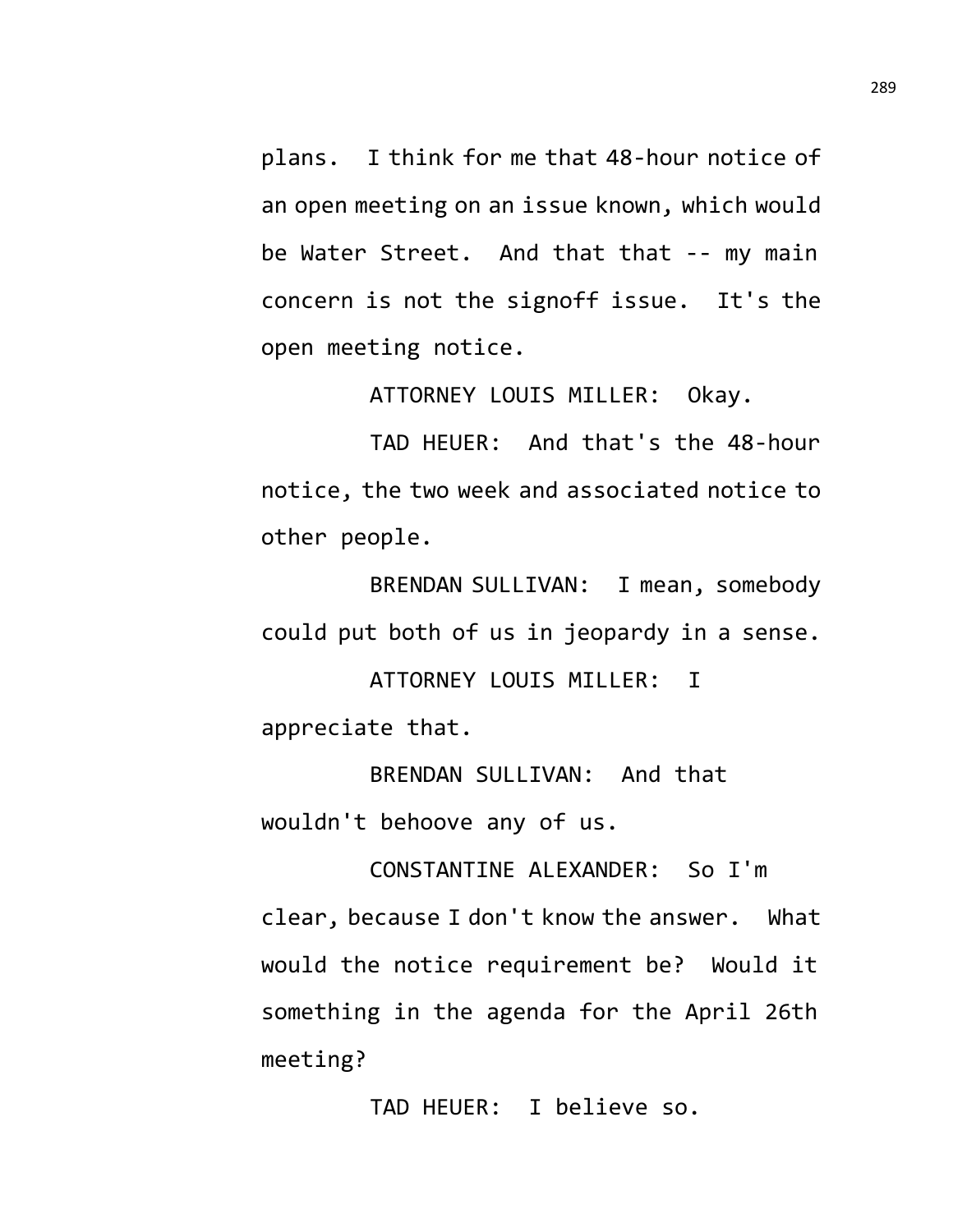CONSTANTINE ALEXANDER: I want to make sure you get it right is the reason I ask the question.

TAD HEUER: Yes.

ATTORNEY LOUIS MILLER: Yes.

BRENDAN SULLIVAN: It has to be posted on the website. It has to be posted at the Clerk's office basically. Is really what it amounts to.

CONSTANTINE ALEXANDER: Yes, yes. BRENDAN SULLIVAN: It doesn't have to be a mass mailing and so on and so forth.

ATTORNEY LOUIS MILLER: Okay.

CONSTANTINE ALEXANDER: What about the published agenda though, will be -- it will be on there, wouldn't it?

BRENDAN SULLIVAN: Well, it's an administrative thing and I'm not sure about that.

CONSTANTINE ALEXANDER: I'm not sure either, but we've got to get that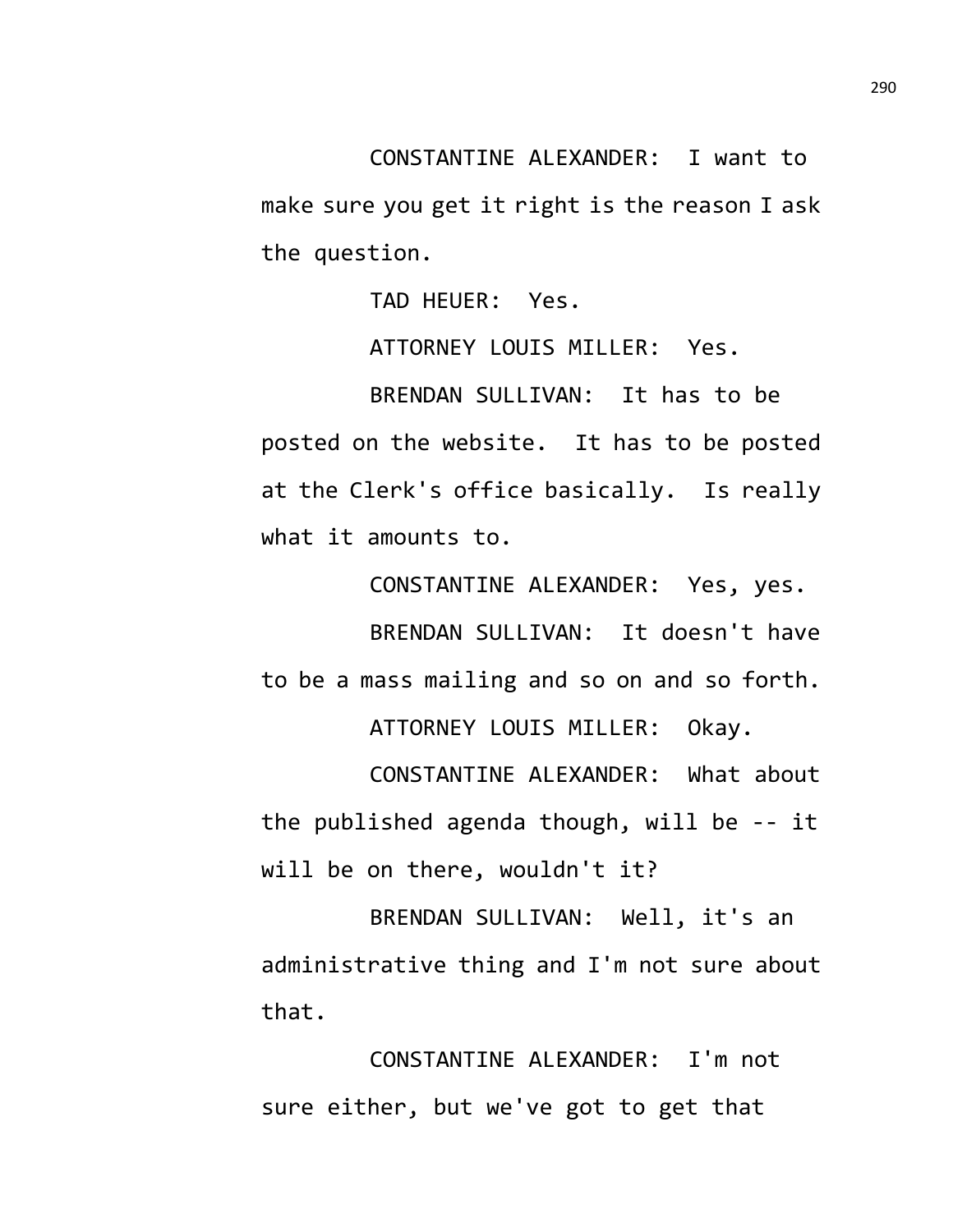correct.

BRENDAN SULLIVAN: But we'll get that squared away.

CONSTANTINE ALEXANDER: I would think it should be, too.

TAD HEUER: I would suggest it would be in a similar way that we announce on the agenda that we're going to have either Executive Session or when we announce on the agenda that we're going to have an election for the Chair. It's an administrative proceeding that is listed on the agenda as something that the Board will take action on. It is, you know, a known event that is identifiable previous to the publication of the agenda and does not constitute an emergency.

BRENDAN SULLIVAN: Yes, and I think they cover themselves by putting it on the website and also at the Clerk's office.

CONSTANTINE ALEXANDER: That's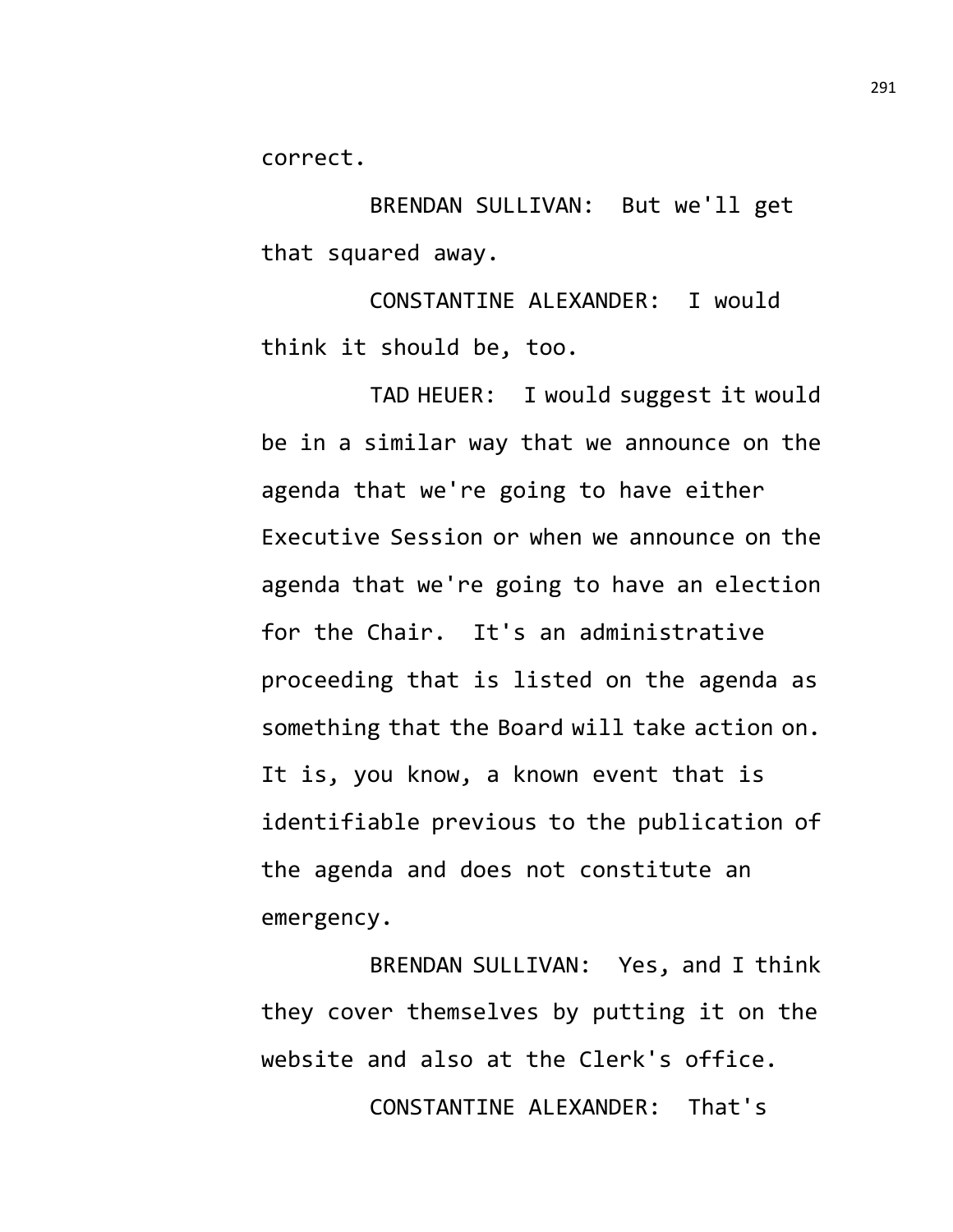fine. And I think that sounds right to me. ATTORNEY LOUIS MILLER: Okay.

And in order to make sure that that happens, is that -- we'll be glad to take it upon ourselves? How should we make sure that that happens?

DOUGLAS MYERS: Sean, should schedule it right now, shouldn't he?

BRENDAN SULLIVAN: I will make a motion that we hear this matter on April 26th probably at seven p.m.

ATTORNEY LOUIS MILLER: A lot better than 11:30. I like the motion so far.

THOMAS SCOTT: Does it require further posting?

BRENDAN SULLIVAN: I don't think so. I'll double check on this first thing in the morning.

DOUGLAS MYERS: Case not heard? BRENDAN SULLIVAN: It is a case not heard.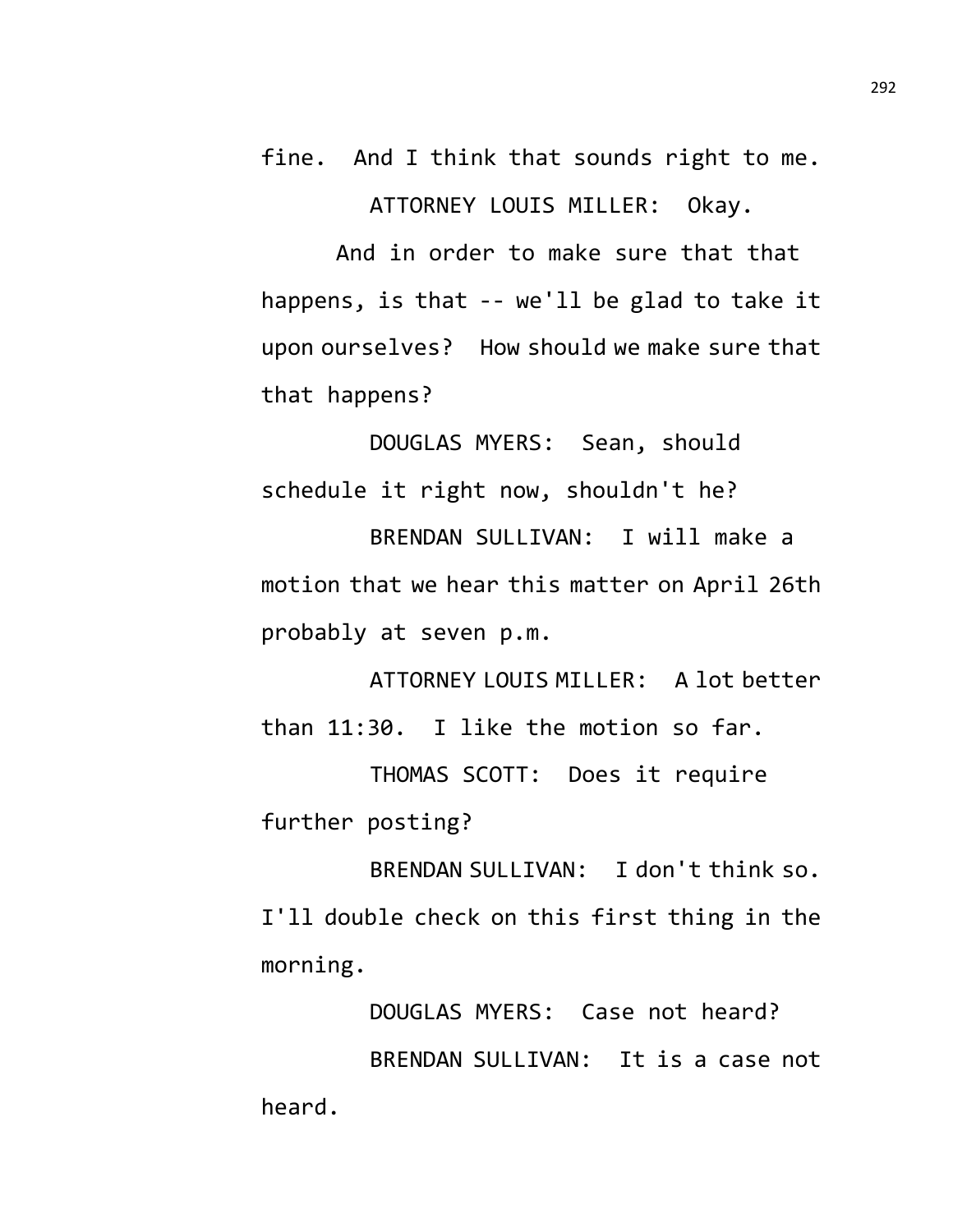CONSTANTINE ALEXANDER: Right.

BRENDAN SULLIVAN: But anyway I make the motion that we hear this matter on April 26th provided that the Open Meeting Law requirement has been complied with.

CONSTANTINE ALEXANDER: At seven p.m.

BRENDAN SULLIVAN: At seven p.m.

TAD HEUER: I would caution you that in the event that we look at the plans and we say that is certainly not in accordance with the plans and a change needs to be made, there would potentially need to be a Variance which goes -- an amendment to the Variance which goes through all the normal Variance procedures. I understand where you're coming from, with your May 1st closing date. I sincerely hope that's not the case and you're representing to us you don't believe it will be an --

ATTORNEY LOUIS MILLER: We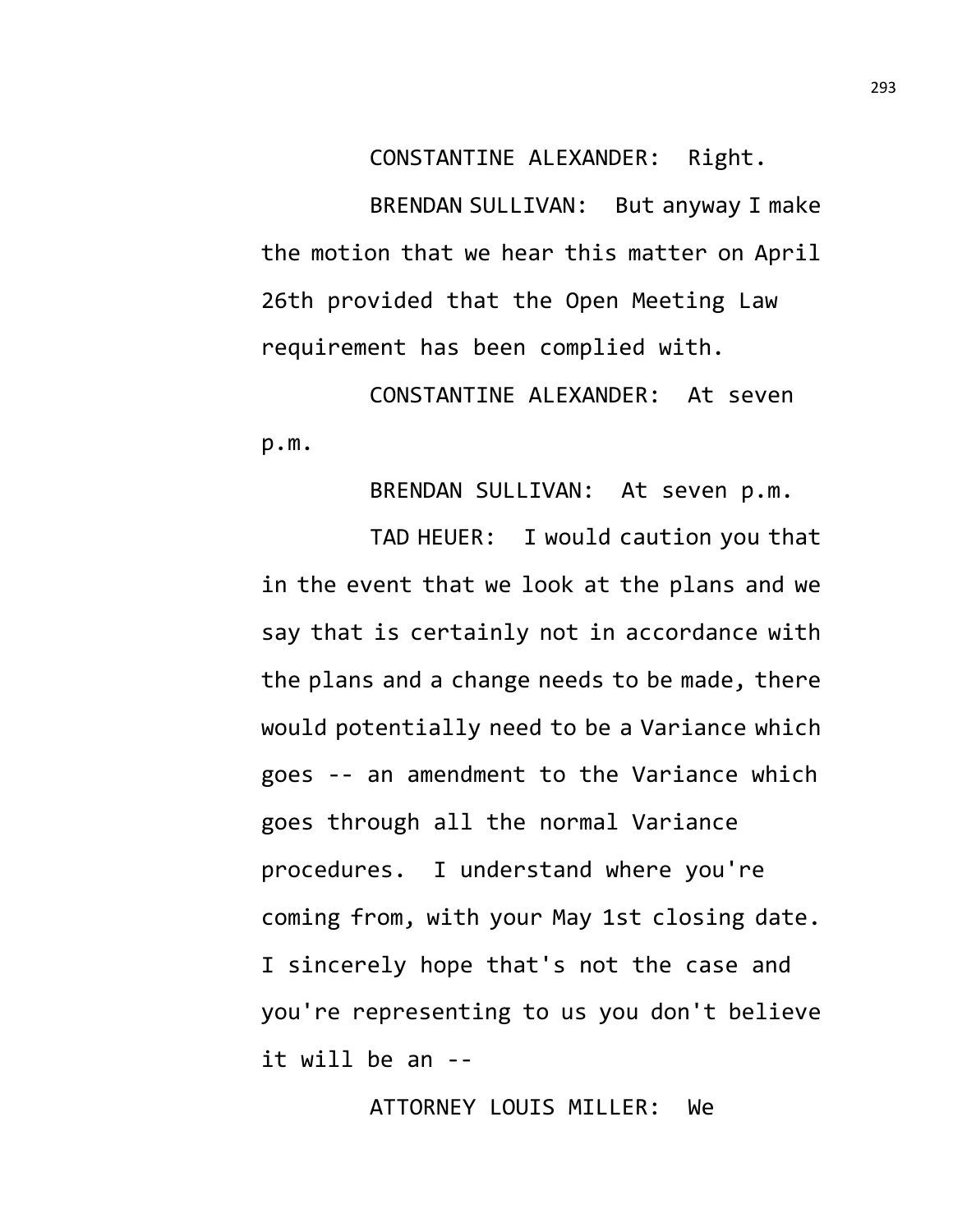understand you have to do whatever you feel is appropriate. We appreciate the opportunity to address you.

BRENDAN SULLIVAN: This will be at the Building Department for our preview and for anybody in the general public who wants to preview it, review it.

CONSTANTINE ALEXANDER: Yes.

BRENDAN SULLIVAN: Okay, so on that motion to hear this on April 26th.

(Show of hands.)

BRENDAN SULLIVAN: At seven p.m. Five in favor.

(Sullivan, Alexander, Heuer, Scott, Myers.)

BRENDAN SULLIVAN: We'll see you then.

ATTORNEY LOUIS MILLER: See you then.

BRENDAN SULLIVAN: I will make inquiries tomorrow morning to make sure this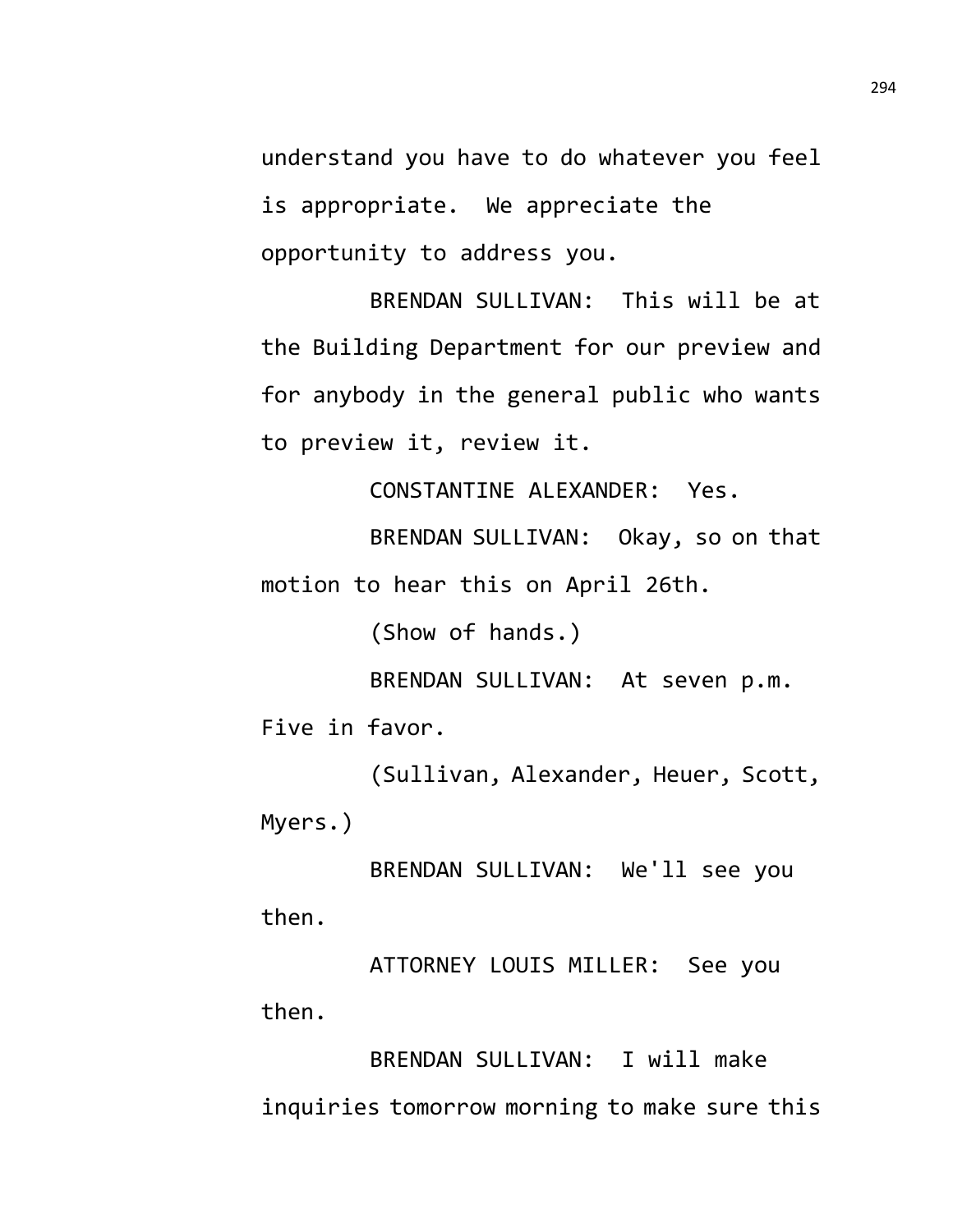is along the right lines.

ATTORNEY LOUIS MILLER: I appreciate that very much. Thank you very much.

CONSTANTINE ALEXANDER: Sorry we made you stay longer.

(Whereupon, at 11:30 p.m., the.

Board of Zoning Appeal

Adjourned.)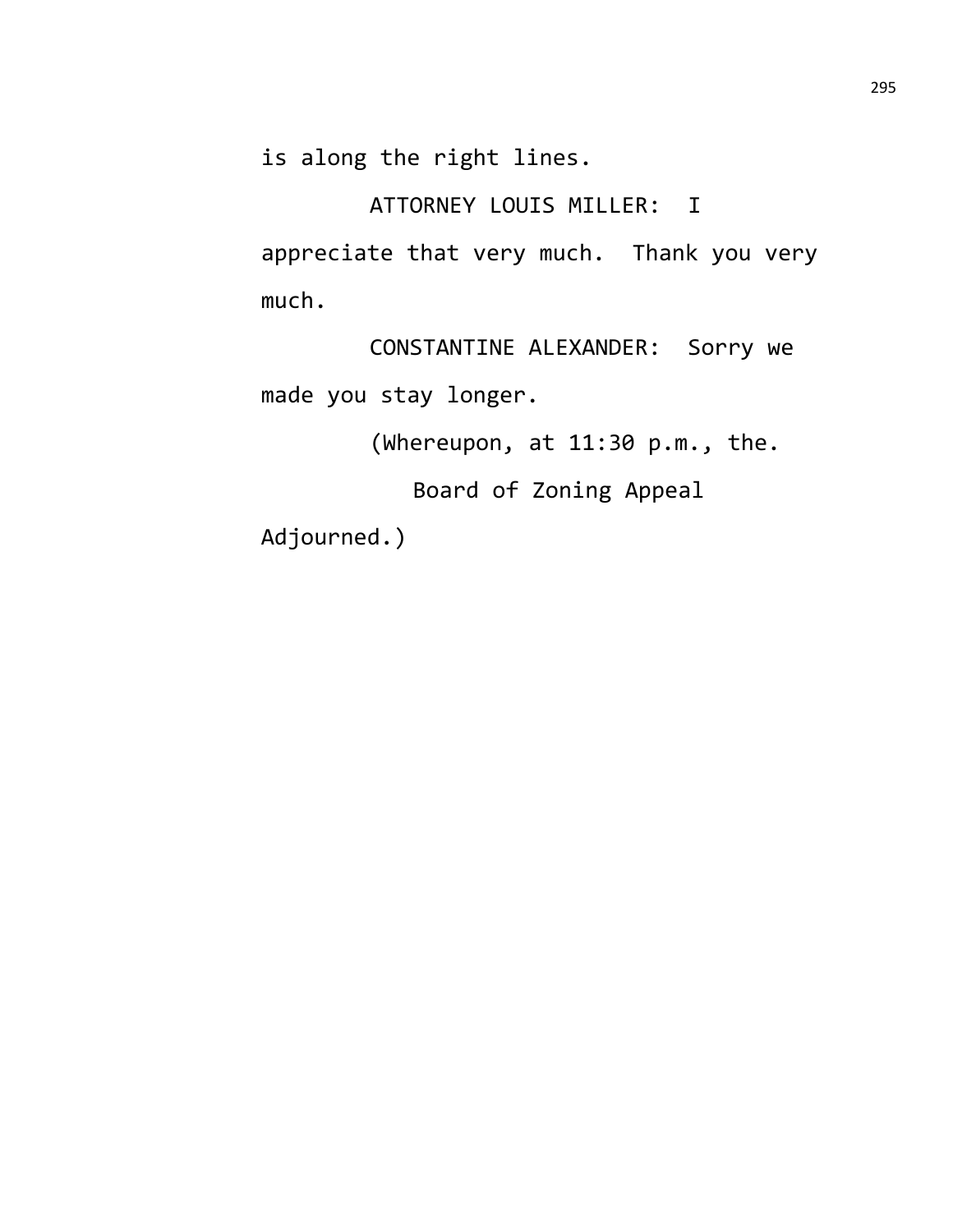### **ERRATA SHEET AND SIGNATURE INSTRUCTIONS**

The original of the Errata Sheet has been delivered to the Inspectional Services Department.

When the Errata Sheet has been completed and signed, the **ORIGINAL** should be maintained by the Inspectional Services Department, to whom the original transcript was delivered.

#### **INSTRUCTIONS**

After reading this volume of the transcript, indicate any corrections or changes and the reasons therefor on the Errata Sheet supplied and sign it. **DO NOT** make marks or notations on the transcript volume itself.

# **REPLACE THIS PAGE OF THE TRANSCRIPT WITH THE**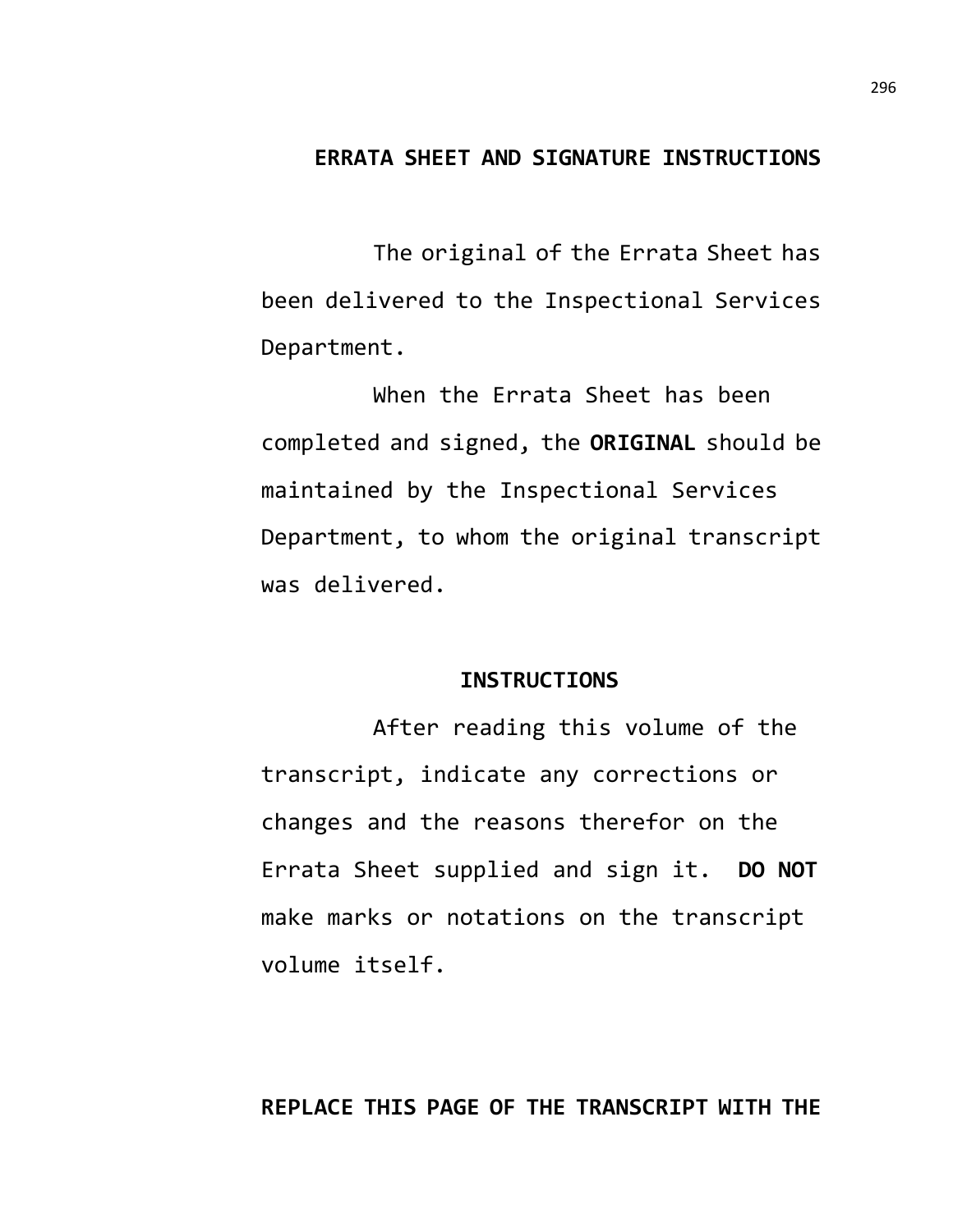# **COMPLETED AND SIGNED ERRATA SHEET WHEN RECEIVED.**

# **ATTACH TO BOARD OF ZONING APPEAL DATE:** 04/12/12 REP: **ERRATA SHEET**

**INSTRUCTIONS:** After reading the transcript, note any change or correction and the reason therefor on this sheet. **DO NOT** make any marks or notations on the transcript volume itself. Sign and date this errata sheet Refer to Page 295 of the transcript for Errata Sheet distribution instructions.

| <b>PAGE</b> | <b>LINE</b> |                |  |
|-------------|-------------|----------------|--|
|             |             | <b>CHANGE:</b> |  |
|             |             | <b>REASON:</b> |  |
|             |             | <b>CHANGE:</b> |  |
|             |             | <b>REASON:</b> |  |
|             |             | <b>CHANGE:</b> |  |
|             |             | <b>REASON:</b> |  |
|             |             | <b>CHANGE:</b> |  |
|             |             | <b>REASON:</b> |  |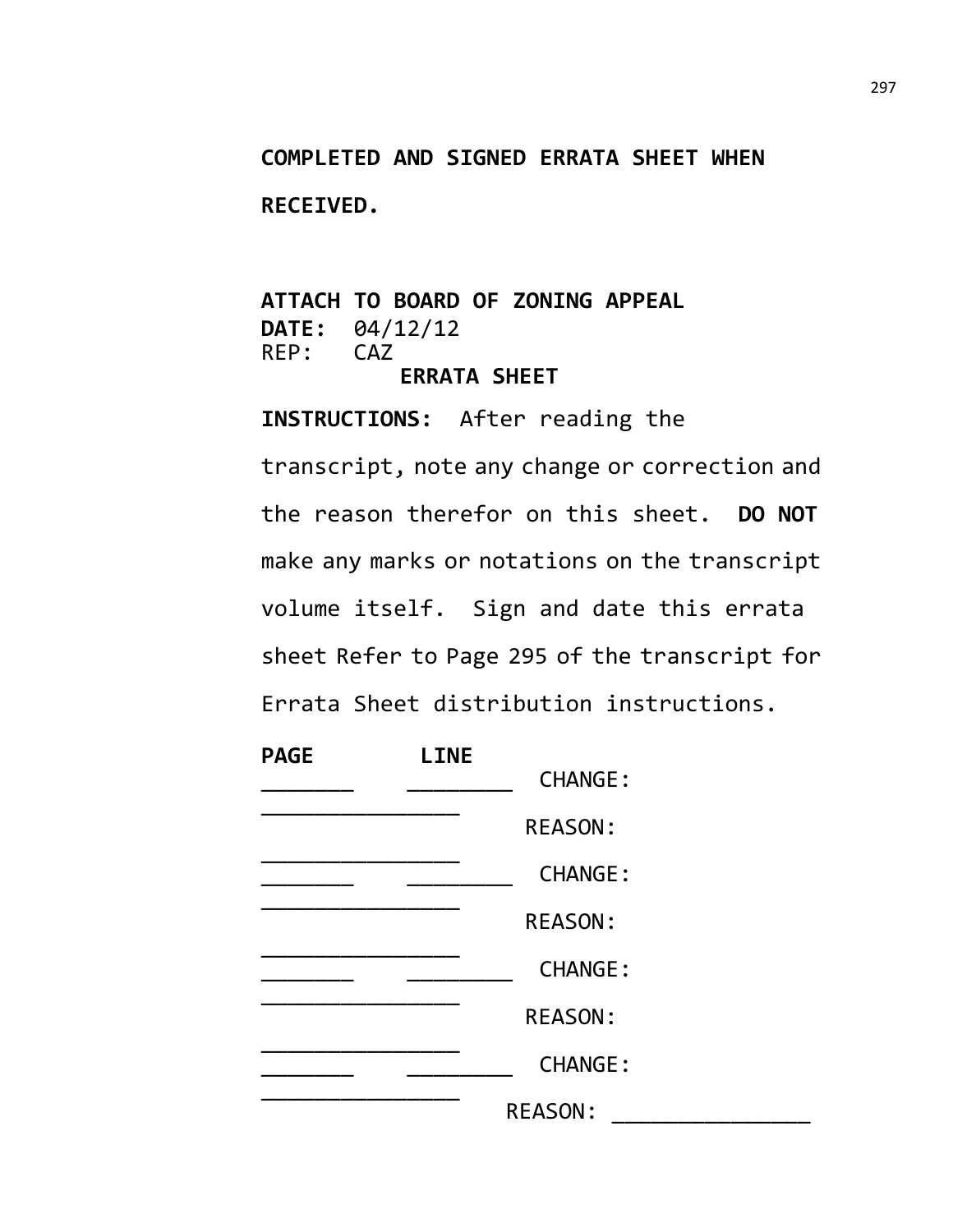|  | <b>CHANGE:</b> |
|--|----------------|
|  | <b>REASON:</b> |
|  | <b>CHANGE:</b> |
|  | <b>REASON:</b> |
|  | <b>CHANGE:</b> |
|  | <b>REASON:</b> |
|  | <b>CHANGE:</b> |
|  | <b>REASON:</b> |
|  | <b>CHANGE:</b> |
|  | <b>REASON:</b> |
|  |                |

I have read the foregoing transcript of Board of Zoning Appeal meeting, and except for any corrections or changes noted above, I hereby subscribe to the transcript as an accurate record of the statements made.

### **C E R T I F I C A T E**

# **COMMONWEALTH OF MASSACHUSETTS BRISTOL, SS.**

I, Catherine Lawson Zelinski, a Certified Shorthand Reporter, the undersigned Notary Public, certify that:

I am not related to any of the parties in this matter by blood or marriage and that I am in no way interested in the outcome of